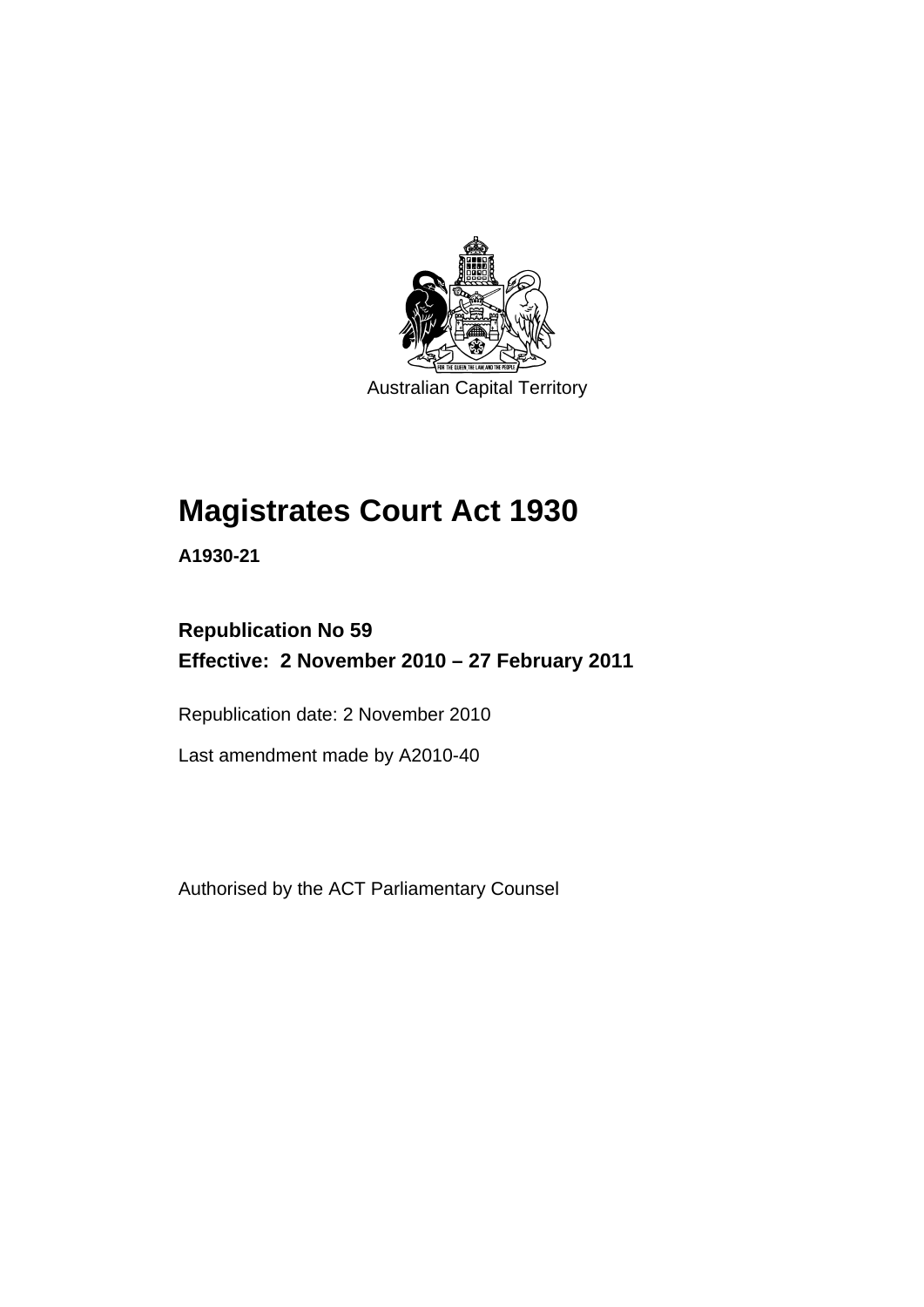### **About this republication**

#### **The republished law**

This is a republication of the *Magistrates Court Act 1930* (including any amendment made under the *Legislation Act 2001*, part 11.3 (Editorial changes)) as in force on 2 November 2010*.*  It also includes any amendment, repeal or expiry affecting the republished law to 2 November 2010.

The legislation history and amendment history of the republished law are set out in endnotes 3 and 4.

#### **Kinds of republications**

The Parliamentary Counsel's Office prepares 2 kinds of republications of ACT laws (see the ACT legislation register at www.legislation.act.gov.au):

- authorised republications to which the *Legislation Act 2001* applies
- unauthorised republications.

The status of this republication appears on the bottom of each page.

#### **Editorial changes**

The *Legislation Act 2001*, part 11.3 authorises the Parliamentary Counsel to make editorial amendments and other changes of a formal nature when preparing a law for republication. Editorial changes do not change the effect of the law, but have effect as if they had been made by an Act commencing on the republication date (see *Legislation Act 2001*, s 115 and s 117). The changes are made if the Parliamentary Counsel considers they are desirable to bring the law into line, or more closely into line, with current legislative drafting practice.

This republication does not include amendments made under part 11.3 (see endnote 1).

#### **Uncommenced provisions and amendments**

If a provision of the republished law has not commenced or is affected by an uncommenced amendment, the symbol  $\mathbf{U}$  appears immediately before the provision heading. The text of the uncommenced provision or amendment appears only in the last endnote.

#### **Modifications**

If a provision of the republished law is affected by a current modification, the symbol  $\mathbf{M}$ appears immediately before the provision heading. The text of the modifying provision appears in the endnotes. For the legal status of modifications, see *Legislation Act 2001*, section 95.

#### **Penalties**

At the republication date, the value of a penalty unit for an offence against this law is \$110 for an individual and \$550 for a corporation (see *Legislation Act 2001*, s 133).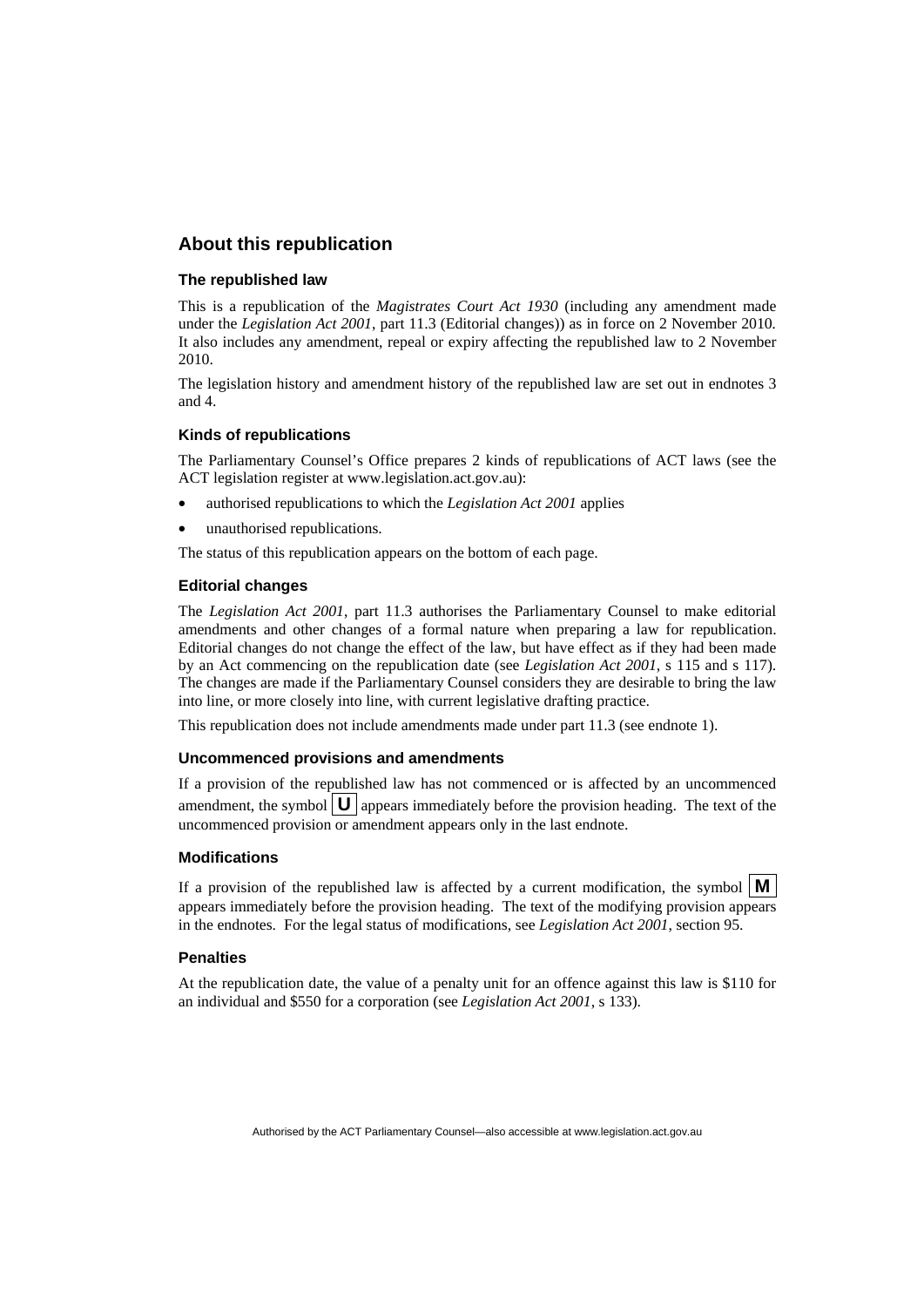

# **[Magistrates Court Act 1930](#page-16-0)**

### **Contents**

|                  |                                          | Page           |
|------------------|------------------------------------------|----------------|
| <b>Chapter 1</b> | <b>Preliminary</b>                       |                |
| 1                | Name of Act                              | $\overline{2}$ |
| 2                | Dictionary                               | 2              |
| 3                | <b>Notes</b>                             | 2              |
|                  |                                          |                |
| <b>Chapter 2</b> | <b>Magistrates Court and magistrates</b> |                |
| <b>Part 2.1</b>  | The court                                |                |
| 4                | Constitution of court                    | 3              |
| 5                | Arrangement of court business            | 4              |
|                  |                                          |                |

| R59      |  |
|----------|--|
| 02/11/10 |  |

Magistrates Court Act 1930 Effective: 02/11/10-27/02/11 contents 1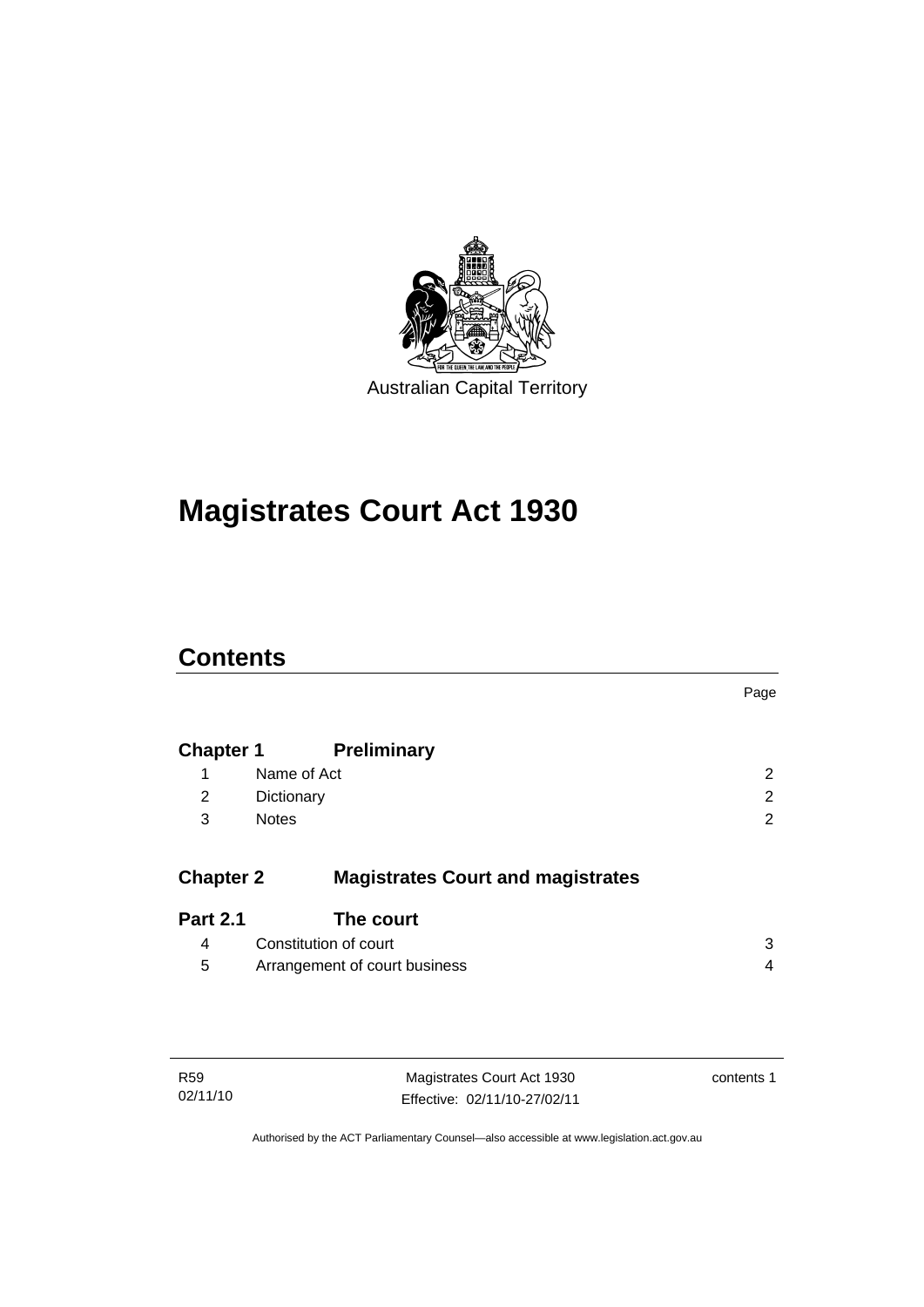### **Contents**

|                 |                                                                        | Page           |
|-----------------|------------------------------------------------------------------------|----------------|
| <b>Part 2.2</b> | Appointment and jurisdiction of magistrates                            |                |
| Division 2.2.1  | Magistrates other than special magistrates                             |                |
| 6               | Meaning of magistrate in div 2.2.1                                     | 5              |
| $\overline{7}$  | Appointment of Chief Magistrate and other magistrates                  | 5              |
| 7AA             | Requirements of appointment-magistrates                                | 5              |
| 7A              | Eligibility for appointment as magistrate                              | 6              |
| 7B              | Seniority of magistrates                                               | 6              |
| 7C              | Conditions of appointment of magistrates                               | 6              |
| 7D              | Term of appointment of magistrates                                     | 6              |
| 7E              | <b>Acting Chief Magistrate</b>                                         | $\overline{7}$ |
| 7F              | Retirement                                                             | $\overline{7}$ |
| 7G              | Magistrates not to do other work                                       | $\overline{7}$ |
| 7H              | Rights of public servants                                              | 8              |
| Division 2.2.2  | <b>Special magistrates</b>                                             |                |
| 8               | Appointment of special magistrates                                     | 8              |
| 8AA             | Requirements of appointment-special magistrates                        | 8              |
| 8A              | Term of appointment of special magistrates                             | 8              |
| 8B              | Conditions of appointment of special magistrates                       | 9              |
| Division 2.2.3  | <b>Registrar and other court officers</b>                              |                |
| 9               | Appointment of registrar etc                                           | 10             |
| <b>9A</b>       | Staff assisting registrar                                              | 10             |
| 9B              | Functions of registrar and deputy registrars                           | 10             |
| Division 2.2.3A | Judicial officers exchange                                             |                |
| 9C              | Definitions-div 2.2.3A                                                 | 11             |
| 9D              | Establishment of judicial exchange arrangements                        | 11             |
| 9E              | Transfer of judicial officer of another jurisdiction to ACT court      | 12             |
| 9F              | Service in ACT court of judicial officer of another jurisdiction       | 13             |
| 9G              | Service of ACT judicial officer in corresponding court                 | 13             |
| 9H              | Judicial office not affected by appointment to another judicial office | 14             |
| 9 <sub>l</sub>  | Other arrangements not affected                                        | 15             |
| 9J              | Amendment of sch 2                                                     | 15             |

contents 2 Magistrates Court Act 1930 Effective: 02/11/10-27/02/11

R59 02/11/10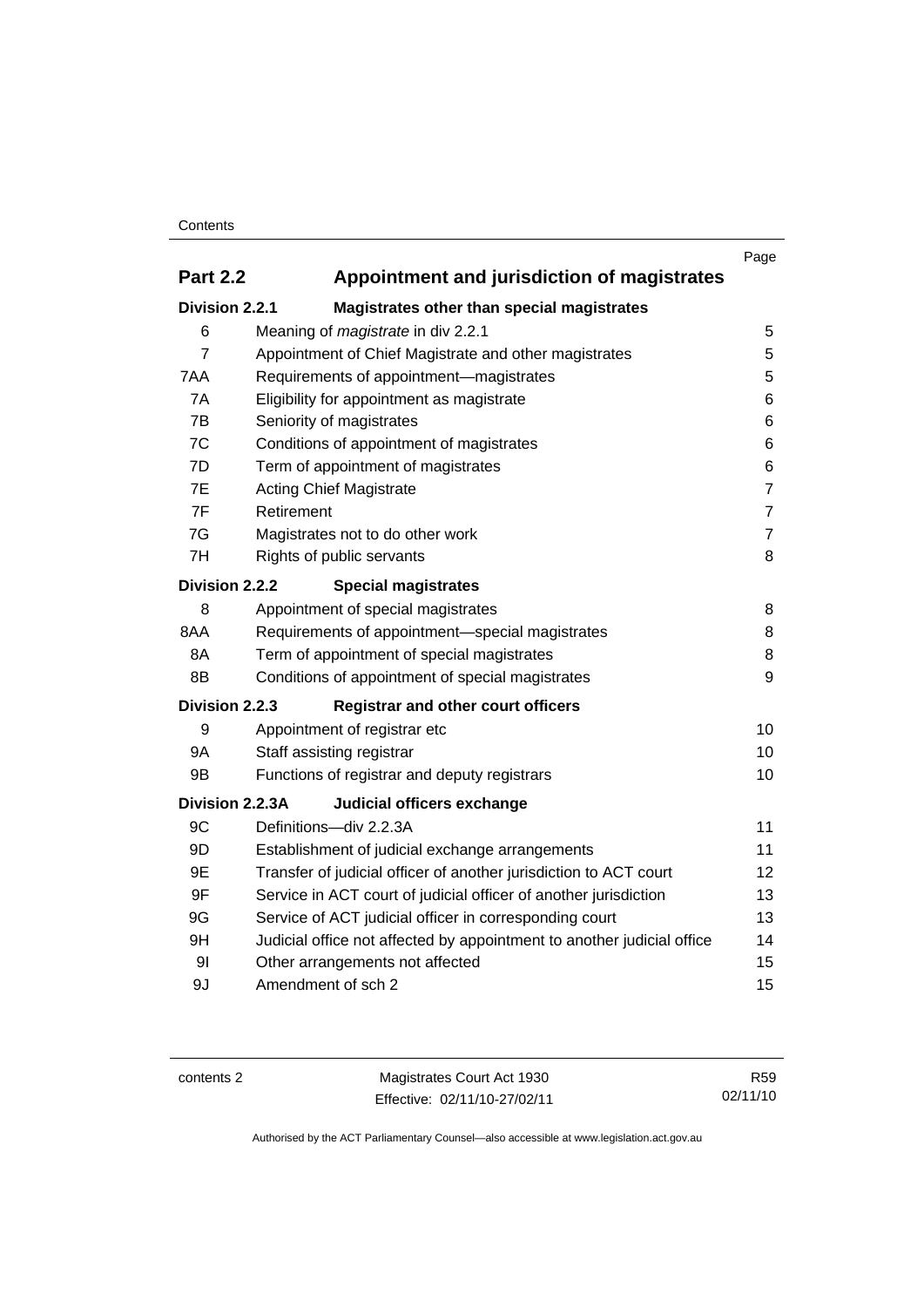| Contents |
|----------|
|----------|

|                 |                                                                          | Page |
|-----------------|--------------------------------------------------------------------------|------|
| Division 2.2.4  | Jurisdiction of magistrates                                              |      |
| 10P             | Oath etc of office                                                       | 15   |
| 11              | Acts done beyond ACT                                                     | 15   |
| 12              | Acts by magistrate out of court etc                                      | 16   |
| 13              | Making of enforcement order after case decided                           | 16   |
| 15              | Process not invalid only because of death of magistrate etc              | 16   |
| 16              | Order instead of mandamus order                                          | 17   |
| 17              | Magistrates may exercise functions of justices of peace                  | 17   |
| <b>Part 2.3</b> | Protection of magistrates in execution of their                          |      |
|                 | office                                                                   |      |
| 17A             | Magistrate sued for act not within jurisdiction                          | 18   |
| 17 <sub>C</sub> | Committal or enforcement order by magistrate on order of court           | 19   |
| 17D             | No action for acts done under Supreme Court order                        | 19   |
| <b>17E</b>      | No action if proceeding confirmed on appeal                              | 19   |
| 17F             | Actions in cases prohibited                                              | 19   |
| 17G             | Payment into court                                                       | 19   |
| 17H             | No action against magistrate for judicial acts in Magistrates Court      | 20   |
| 17I             | Magistrate sued for acts within magistrate's jurisdiction only liable in |      |
|                 | case of malice and absence of reasonable and probable cause              | 20   |
| 17J             | Verdict for defendant                                                    | 21   |
| 17K             | Damages                                                                  | 21   |
|                 |                                                                          |      |
|                 |                                                                          |      |

## **Chapter 3 Criminal proceedings**

| <b>Part 3.1</b><br>18A | <b>Preliminary</b><br>Definitions for ch 3                                        | 22 |
|------------------------|-----------------------------------------------------------------------------------|----|
| <b>Part 3.2</b>        | <b>Criminal jurisdiction</b>                                                      |    |
| 19                     | Jurisdiction of court                                                             | 23 |
| 21                     | Jurisdiction of court if defendant absent from ACT                                | 23 |
| 22                     | Proceeding of court if it considers offence should be dealt with on<br>indictment | 23 |

| R59      | Magistrates Court Act 1930   | contents 3 |
|----------|------------------------------|------------|
| 02/11/10 | Effective: 02/11/10-27/02/11 |            |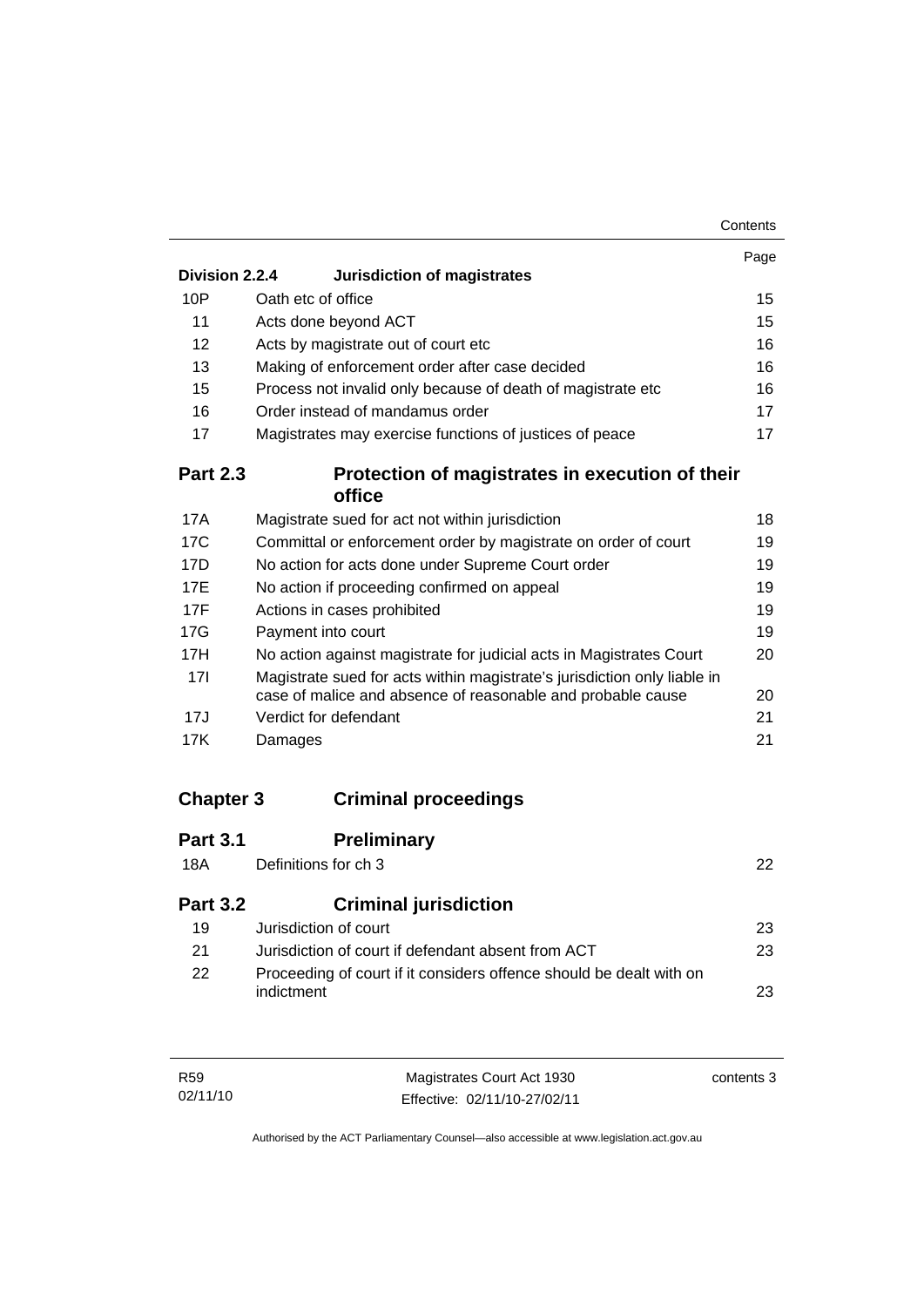#### **Contents**

| <b>Part 3.3</b> | <b>Beginning criminal proceedings</b>                           | Page       |
|-----------------|-----------------------------------------------------------------|------------|
| Division 3.3.1  | <b>Beginning criminal proceedings-general</b>                   |            |
| 25              | Informations                                                    | 24         |
| Division 3.3.2  | <b>Informations</b>                                             |            |
| 26              | Laying of informations                                          | 24         |
| 27              | Description of people and property and of offences              | 24         |
| 28              | Power of court to amend information                             | 24         |
| 29              | Court may adjourn hearing if amendment made                     | 25         |
| 30              | Form of information                                             | 25         |
| Division 3.3.3  | <b>Summonses</b>                                                |            |
| 37              | When magistrate may issue summons                               | 25         |
| 38              | Form of summons                                                 | 26         |
| 41              | Service of summons                                              | 26         |
| Division 3.3.3A | <b>Court attendance notices</b>                                 |            |
| 41A             | Definitions-div 3.3.3A                                          | 26         |
| 41B             | Commencing criminal proceeding by court attendance notice       | 27         |
| 41C             | Court attendance notice—service                                 | 28         |
| 41D             | Court attendance notice-filing                                  | 28         |
| 41E             | Court attendance notice—relationship to information and summons | 29         |
| Division 3.3.4  | <b>Warrants</b>                                                 |            |
| 42              | Issue of warrant and summons                                    | 29         |
| 43              | Procedure on filing indictment                                  | 30         |
| 44              | Direction of warrant                                            | 31         |
| 45              | Any police officer may execute warrant                          | 31         |
| 47              | Form of arrest warrant                                          | 31         |
| 48              | Warrant to be in force till executed                            | 32         |
| 49              | Sunday warrants                                                 | 32         |
| <b>Part 3.4</b> | <b>Hearing of criminal proceedings</b>                          |            |
| Division 3.4.1  | Hearing of criminal proceedings-general                         |            |
| 53              | Conduct of case generally                                       | 33         |
| 54              | If both parties present in court to hear case                   | 33         |
| contents 4      | Magistrates Court Act 1930                                      | <b>R59</b> |
|                 | Effective: 02/11/10-27/02/11                                    | 02/11/10   |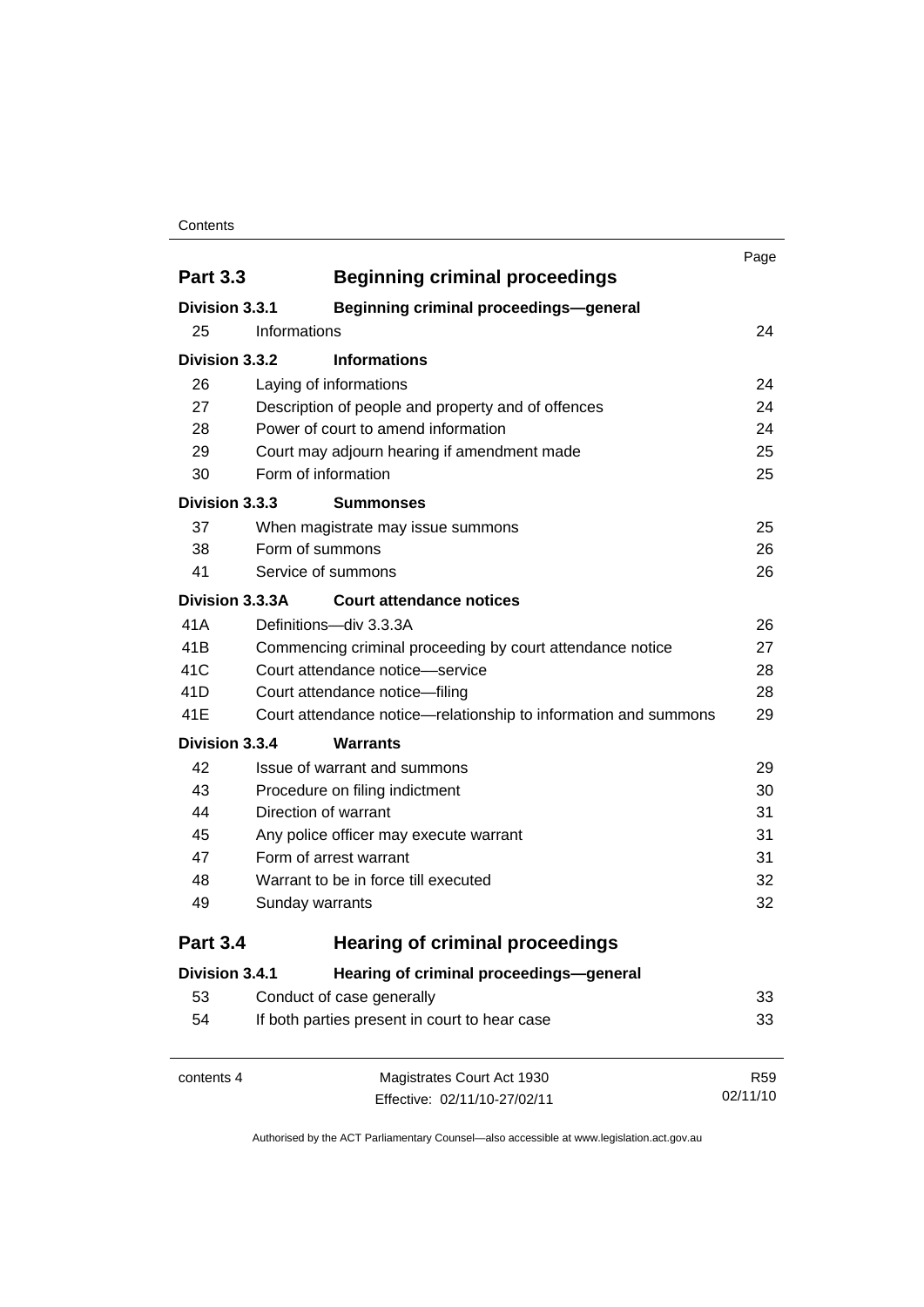|                 |                               |                                                                  | Page |
|-----------------|-------------------------------|------------------------------------------------------------------|------|
| Division 3.4.2  |                               | <b>Warrants for witnesses</b>                                    |      |
| 62              |                               | Definitions-div 3.4.2                                            | 34   |
| 63              |                               | Warrant to bring witness to court                                | 34   |
| 64              |                               | First instance warrant                                           | 35   |
| 65              |                               | Warrant remains in force until executed                          | 36   |
| 66              |                               | Executing a warrant                                              | 36   |
| 67              |                               | Procedure after arrest                                           | 37   |
| 68              |                               | Orders following executed warrant                                | 38   |
| Division 3.4.3  |                               | Remand                                                           |      |
| 70              |                               | Remand of defendant                                              | 39   |
| 72              |                               | Bringing remanded defendant before court                         | 40   |
| 72A             |                               | Bail application hearings-audiovisual links                      | 40   |
| 72B             |                               | Defendant's appearance in non-bail proceedings—audiovisual links | 40   |
| Division 3.4.4  |                               | <b>Committal and recognisance</b>                                |      |
| 73A             |                               | Extended application of div 3.4.4                                | 41   |
| 74              |                               | Remand of defendant before decision                              | 41   |
| 75              |                               | Remand of witness or defendant after decision                    | 42   |
| 76              |                               | Witnesses may be discharged on recognisance                      | 42   |
| 77              | Recognisances                 |                                                                  | 42   |
| 78              |                               | Issue of warrant for non-appearance                              | 42   |
| 79              |                               | Recognisances taken out of court                                 | 42   |
| 80              |                               | Forfeited recognisances-how enforced                             | 43   |
| Division 3.4.5  |                               | <b>Adjournment of criminal proceedings</b>                       |      |
| 83              |                               | Magistrate may adjourn court generally                           | 43   |
| 84              |                               | Particular cases may be adjourned                                | 43   |
| 85              |                               | Proceeding if either party not present at adjourned hearing      | 44   |
| 86              |                               | Proceeding if both parties present at adjourned hearing          | 44   |
| 87              |                               | Witness to attend adjourned etc hearing                          | 44   |
| 88              |                               | Postponement of hearing                                          | 45   |
| <b>Part 3.5</b> |                               | <b>Proceedings for indictable offences</b>                       |      |
|                 | Division 3.5.1<br>Preliminary |                                                                  |      |

| 88A | Meaning of jury in pt 3.5 | 46 |
|-----|---------------------------|----|
|     |                           |    |

| R59      | Magistrates Court Act 1930   | contents 5 |
|----------|------------------------------|------------|
| 02/11/10 | Effective: 02/11/10-27/02/11 |            |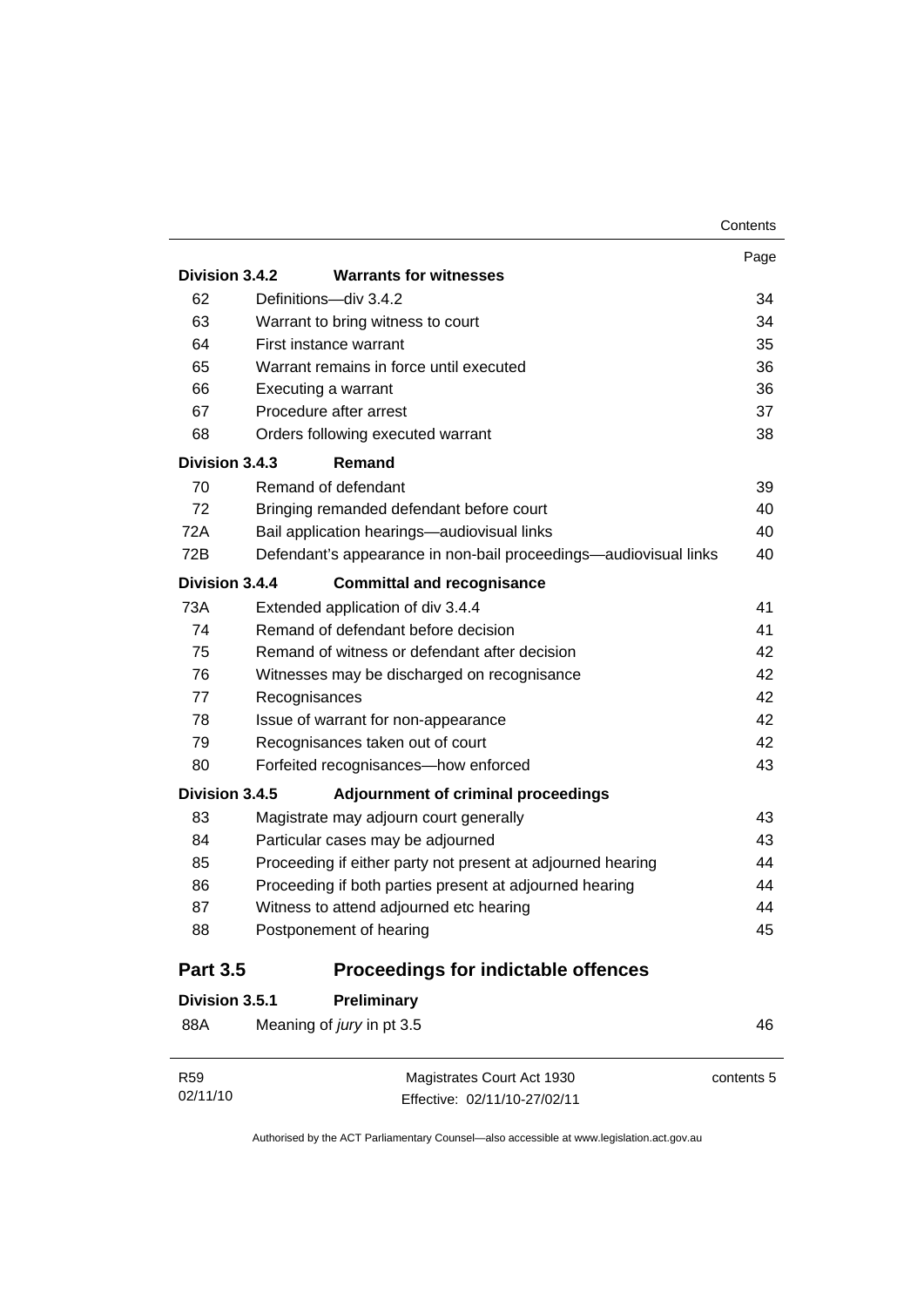### **Contents**

|                 |                                                                             | Page       |
|-----------------|-----------------------------------------------------------------------------|------------|
| Division 3.5.2  | Indictable offences-beginning of proceedings                                |            |
| 89              | Indictable offences-issue of warrant for non-appearance                     | 46         |
| 89A             | Accused person may be excused from attendance before court                  | 47         |
| 90              | Committal proceedings-prosecution evidence to be given to accused<br>person | 49         |
| 90AA            | Written statements may be admitted in evidence                              | 49         |
| 90AB            | Witnesses generally not to be cross-examined at committal hearing           | 51         |
| 90ABA           | Attendance of accused not required if order made under s 89A                | 52         |
| 90A             | Plea of guilty at committal hearing                                         | 52         |
| 91              | Proceeding following prosecution evidence                                   | 56         |
| 92A             | Committal for sentence for indictable offence tried summarily               | 57         |
| 92B             | Depositions as evidence                                                     | 57         |
| 93              | Admissions and confessions                                                  | 58         |
| Division 3.5.3  | Indictable offences-proceedings after hearing of<br>evidence                |            |
| 94              | Discharge or committal for trial                                            | 58         |
| 95              | Depositions of dead or absent people                                        | 58         |
| 96              | Evidence for defence                                                        | 59         |
| Division 3.5.4  | Indictable offences-costs                                                   |            |
| 97              | Discontinued proceeding                                                     | 59         |
| Division 3.5.5  | Indictable offences-witness recognisances                                   |            |
| 103             | Recognisance of witnesses etc                                               | 60         |
| 104             | Signature of magistrate-notice to witnesses                                 | 60         |
| 105             | Court may remand noncompliant witness                                       | 60         |
| Division 3.5.6  | Indictable offences-other provisions                                        |            |
| 105A            | Meaning of certified copy of depositions in div 3.5.6                       | 61         |
| 106             | Giving depositions etc to director of public prosecutions                   | 61         |
| 107             | Giving documents to proper officer of court                                 | 62         |
| 108             | Accused person may obtain copies of depositions etc                         | 62         |
| <b>Part 3.6</b> | <b>Proceedings for offences punishable</b><br>summarily                     |            |
| 108A            | Indictable offences dealt with summarily                                    | 64         |
| contents 6      | Magistrates Court Act 1930                                                  | <b>R59</b> |
|                 | Effective: 02/11/10-27/02/11                                                | 02/11/10   |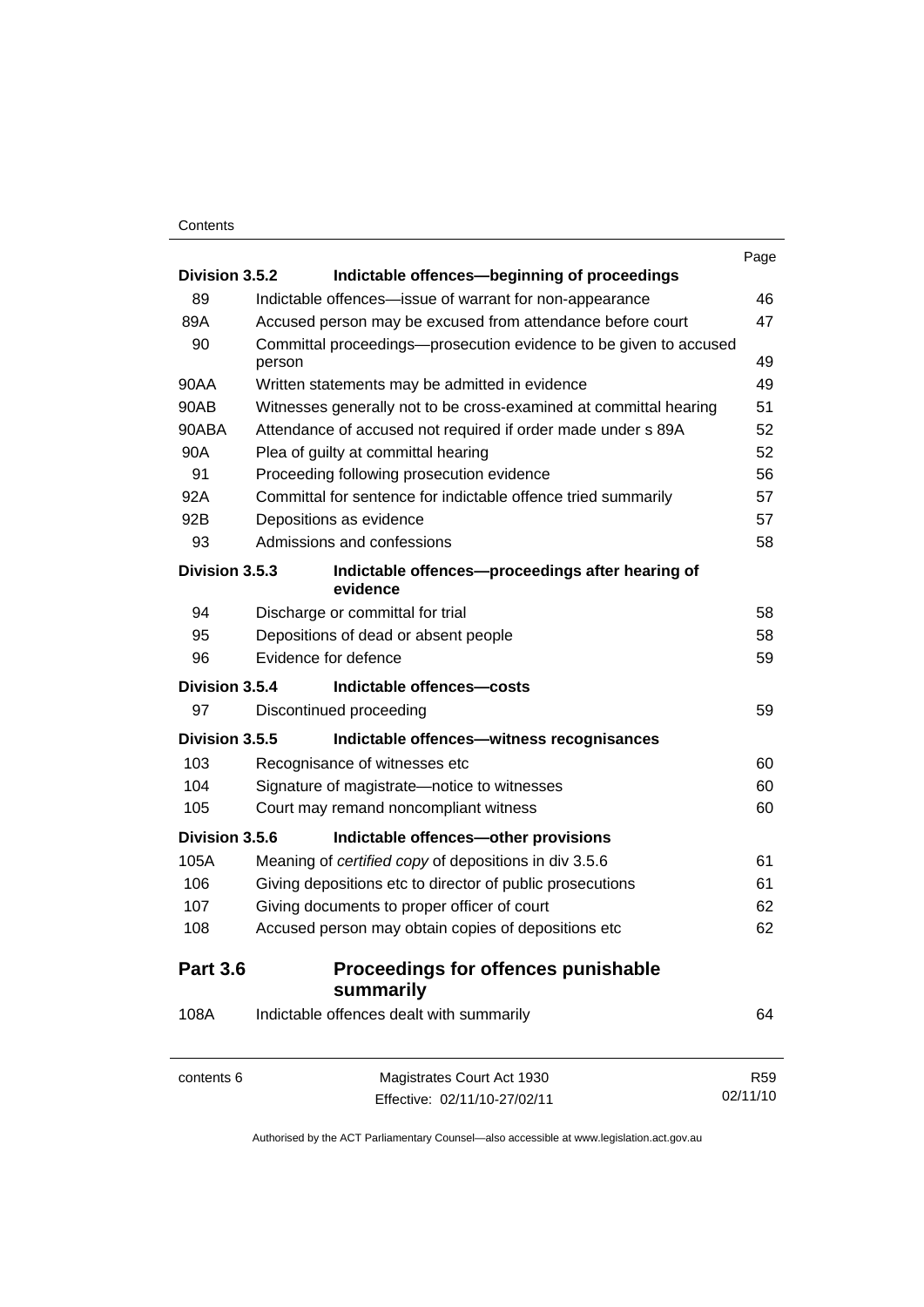|                 |                                                                                              | Page       |
|-----------------|----------------------------------------------------------------------------------------------|------------|
| 109             | Dismissal or adjournment in absence of informant                                             | 64         |
| 110             | Hearing in absence of defendant                                                              | 65         |
| 111             | Adjournment if defendant does not appear                                                     | 66         |
| 112             | Summary proceedings-issue of warrant for non-appearance at<br>adjourned or postponed hearing | 67         |
| 112A            | Court may direct defendant to appear                                                         | 67         |
| 113             | Proceeding at hearing on defendant's confession                                              | 68         |
| 114             | If defendant does not admit the case                                                         | 68         |
| 115             | Conduct of summary proceeding                                                                | 69         |
| <b>Part 3.7</b> | Service and pleading by post for certain                                                     |            |
|                 | offences                                                                                     |            |
| 116A            | Definitions for pt 3.7                                                                       | 70         |
| 116AA           | Meaning of prescribed offence for pt 3.7                                                     | 70         |
| 116B            | Service of summons for prescribed offence                                                    | 71         |
| 116BA           | Giving of notice by registrar                                                                | 72         |
| 116C            | Proof of service                                                                             | 72         |
| 116D            | Pleas to prescribed offence                                                                  | 73         |
| 116E            | Procedure if plea of guilty entered                                                          | 73         |
| 116F            | Procedure if notice of intention to defend given                                             | 74         |
| 116FA           | Procedure if defendant pleads not guilty                                                     | 74         |
| 116G            | Procedure if defendant does not plead                                                        | 74         |
| 116H            | Restricted penalties under pt 3.7                                                            | 75         |
| <b>116l</b>     | Consequences of conviction in absence of defendant                                           | 76         |
| <b>Part 3.8</b> | Infringement notices for certain offences                                                    |            |
| Division 3.8.1  | Preliminary                                                                                  |            |
| 117             | Definitions for pt 3.8                                                                       | 78         |
| 118             | Purpose and effect of pt 3.8                                                                 | 79         |
| 119             | Regulations about infringement notice offences                                               | 80         |
| Division 3.8.2  | Infringement and reminder notices                                                            |            |
| 120             | Service of infringement notices                                                              | 81         |
| 121             | Contents of infringement notices                                                             | 81         |
| 122             | Additional information in infringement notices                                               | 82         |
| <b>R59</b>      | Magistrates Court Act 1930                                                                   | contents 7 |
| 02/11/10        | Effective: 02/11/10-27/02/11                                                                 |            |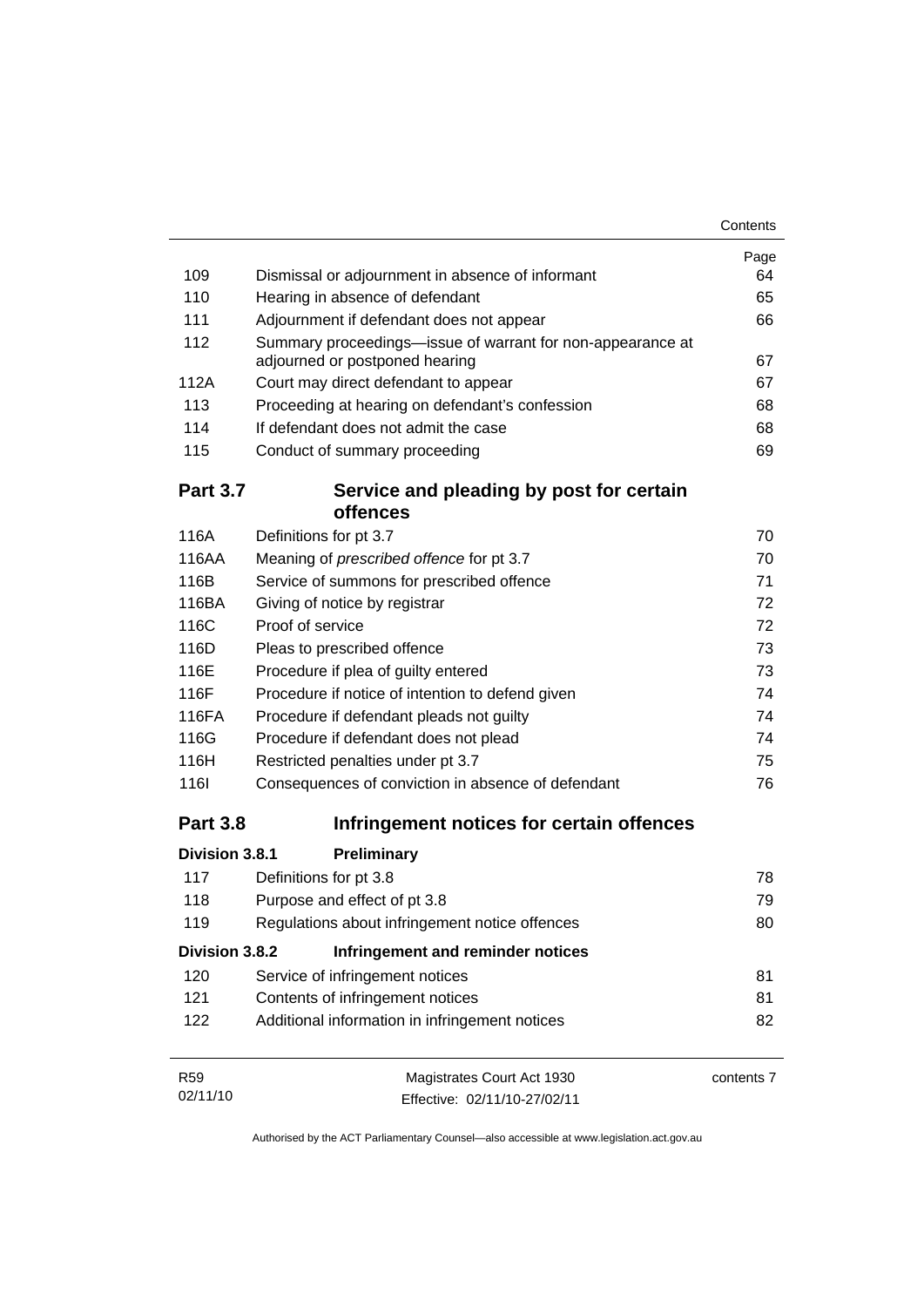### **Contents**

|                 |                                                                   | Page |
|-----------------|-------------------------------------------------------------------|------|
| 123             | Time for payment of infringement notice penalty                   | 84   |
| 124             | Extension of time to pay penalty                                  | 84   |
| 125             | Effect of payment of infringement notice penalty                  | 85   |
| 126             | Application for withdrawal of infringement notice                 | 86   |
| 127             | Withdrawal of infringement notice                                 | 86   |
| 128             | Guidelines about withdrawal of infringement notices               | 87   |
| 129             | Reminder notices                                                  | 87   |
| 130             | Contents of reminder notices                                      | 88   |
| 131             | Additional information in reminder notices                        | 89   |
| Division 3.8.3  | Additional provisions for vehicle-related offences                |      |
| 131A            | Meaning of infringement notice                                    | 90   |
| 131B            | Service of infringement notice on responsible person for vehicles | 90   |
| 131C            | Liability for vehicle-related offences                            | 92   |
| 131D            | Illegal user declarations                                         | 93   |
| 131E            | Known offender declarations                                       | 94   |
| 131F            | Sold vehicle declarations                                         | 96   |
| 131G            | Unknown offender declarations                                     | 98   |
| Division 3.8.4  | Disputing liability for infringement notices                      |      |
| 132             | Disputing liability for infringement notice offence               | 99   |
| 133             | Extension of time to dispute liability                            | 99   |
| 134             | Procedure if liability disputed                                   | 100  |
| Division 3.8.5  | Infringement notices-other provisions                             |      |
| 134A            | Authorised people for infringement notice offences                | 101  |
| 135             | Delegation of administering authority's functions                 | 102  |
| 136             | Evidentiary certificates                                          | 102  |
| <b>Part 3.9</b> | <b>Enforcement of criminal decisions</b>                          |      |
| Division 3.9.1  | Enforcement of criminal decisions-general                         |      |
| 141             | Minute of decision and notice to defendant                        | 104  |
| 142             | Formal convictions and orders                                     | 105  |
| 143             | Consequences if information dismissed                             | 105  |
| 144             | Copies of informations and other documents                        | 105  |
|                 |                                                                   |      |

contents 8 Magistrates Court Act 1930 Effective: 02/11/10-27/02/11 R59 02/11/10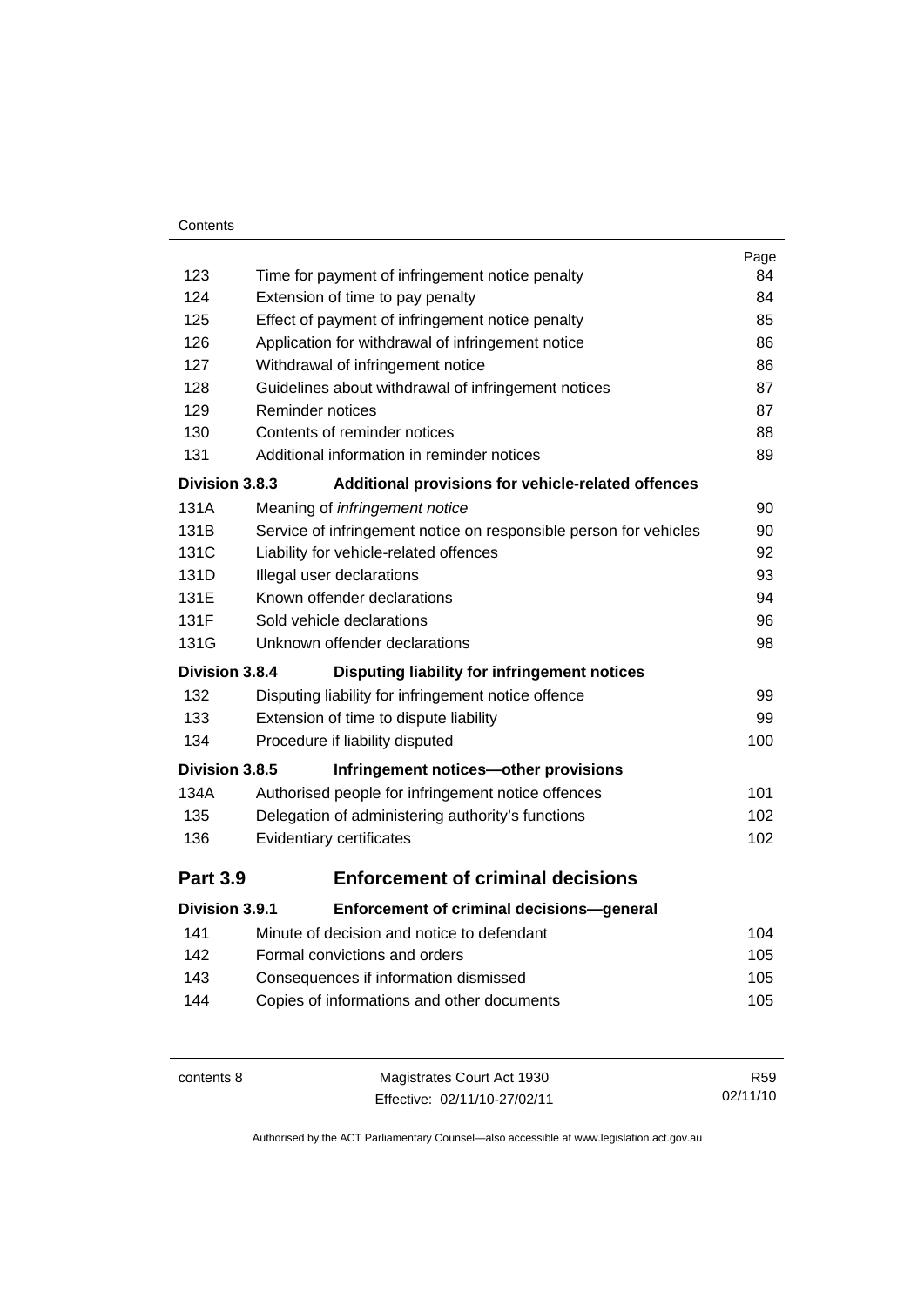|                  |                                                             | Contents |
|------------------|-------------------------------------------------------------|----------|
|                  |                                                             | Page     |
| Division 3.9.3   | Reciprocal enforcement of fines against bodies<br>corporate |          |
| 166A             | Definitions for div 3.9.3                                   | 106      |
| 166B             | Declarations relating to reciprocating courts               | 107      |
| 166C             | Enforcement of fine                                         | 107      |
| 166D             | Effect of enforcement by reciprocating court                | 109      |
| 166E             | Registrar to notify payment of territory fine               | 109      |
| Division 3.9.4   | Enforcement of criminal decisions-other provisions          |          |
| 184              | Enforcement of costs against informant                      | 109      |
| 191              | Accounts to be kept of amounts received                     | 110      |
| 193              | Forfeited goods may be sold                                 | 110      |
| 194              | Enforcement order not void for form only                    | 110      |
| 195              | Convictions etc to be given to Supreme Court registrar      | 110      |
| <b>Part 3.10</b> | <b>Criminal appeals</b>                                     |          |
| Division 3.10.1  | <b>Criminal appeals-jurisdiction of Supreme Court</b>       |          |
| 207              | Jurisdiction of Supreme Court                               | 112      |
| Division 3.10.2  | <b>Appeals in criminal matters</b>                          |          |
| 208              | Appeals to which div 3.10.2 applies                         | 112      |
| 209              | Institution of appeal                                       | 114      |
| 210              | Substituted service of notice of appeal                     | 114      |
| 214              | Appeals in cases other than civil cases                     | 115      |
| 216              | Stay of execution pending appeal in certain cases           | 116      |
| 218              | Orders by Supreme Court on appeals                          | 116      |
| 219              | No right of appeal under div 3.10.2 if review appeal        | 117      |
| Division 3.10.2A | Reference appeals in criminal matters                       |          |
|                  |                                                             |          |

| Division 3.10.2A | Reference appeals in criminal matters             |            |
|------------------|---------------------------------------------------|------------|
| 219A             | What is a reference appeal?                       | 117        |
| 219AB            | Reference appeal in relation to proceeding        | 117        |
| 219AC            | Who may be heard at reference appeal              | 118        |
| 219AD            | Reference appeal decision does not affect verdict | 118        |
| Division 3.10.3  | Review appeals in criminal matters                |            |
| 219B             | Decisions subject to review appeal                | 118        |
| 219C             | How review appeal is instituted                   | 119        |
|                  |                                                   |            |
| <b>R59</b>       | Magistrates Court Act 1930                        | contents 9 |

Effective: 02/11/10-27/02/11

02/11/10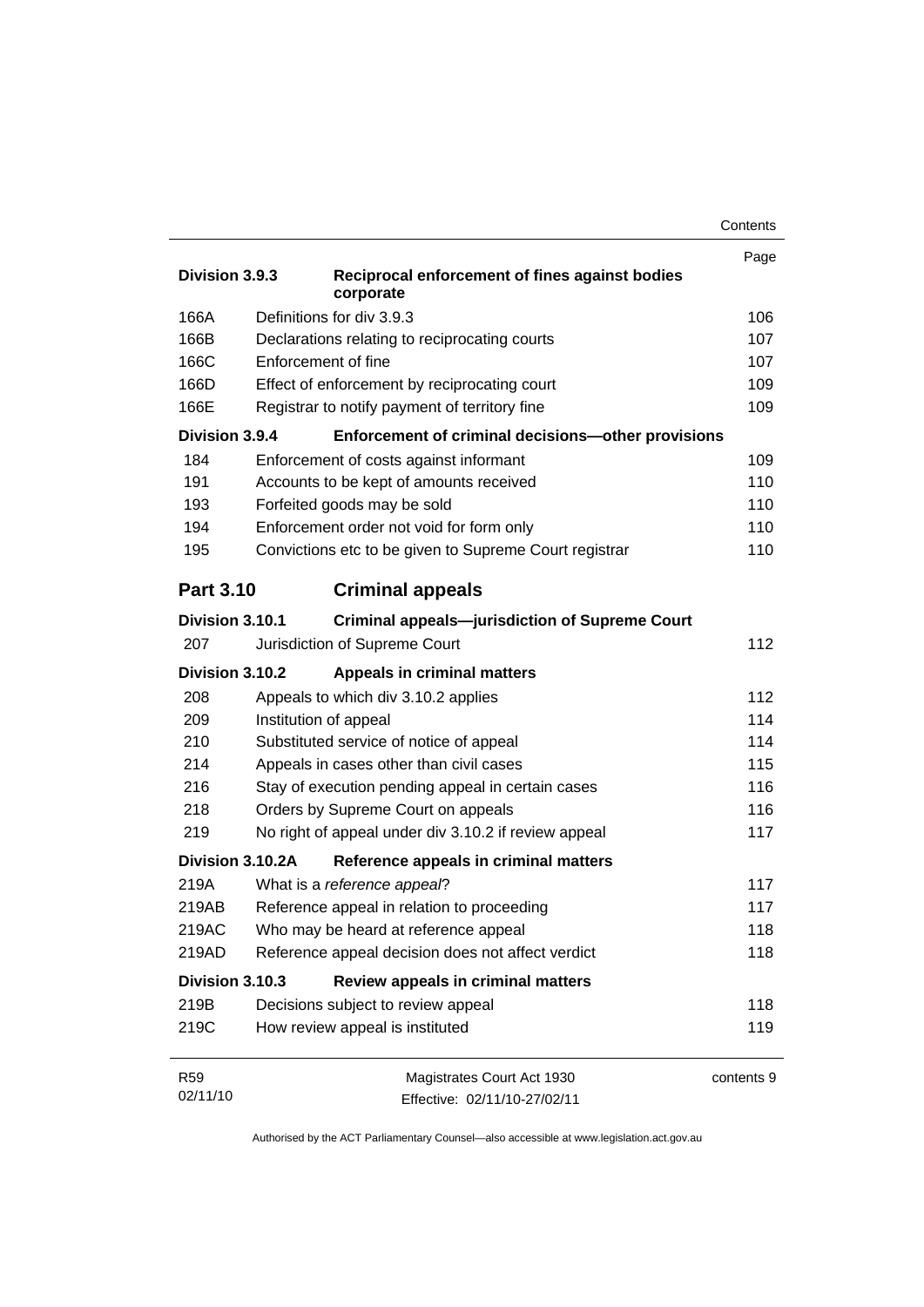| 219D             | Grounds for review                                  | Page<br>120     |
|------------------|-----------------------------------------------------|-----------------|
| 219E             | <b>Report by Magistrate</b>                         | 121             |
| 219F             | Powers of Supreme Court                             | 121             |
|                  |                                                     |                 |
| Division 3.10.4  | <b>Criminal appeals-other provisions</b>            |                 |
| 222              | Control of Supreme Court over summary convictions   | 123             |
| 223              | Amendment of documents                              | 123             |
| 224              | In cases of certiorari order                        | 124             |
| 225              | Notice dispensed with                               | 124             |
| 226              | Power of court to admit to bail                     | 125             |
| 227              | Respecting the amendment of convictions etc         | 125             |
| 228              | No summons or information                           | 125             |
| 229              | Distribution of penalty                             | 126             |
| <b>Part 3.11</b> | <b>Costs in criminal matters</b>                    |                 |
| 244              | Costs in criminal matters                           | 127             |
| <b>Part 3.12</b> | <b>Securities in criminal matters</b>               |                 |
| 248              | Meaning of security-pt 3.12                         | 128             |
| 249              | Securities taken under Act                          | 128             |
| 250              | Recovery of amount due under security               | 128             |
| 252              | Sums paid by surety may be recovered from principal | 128             |
| 253              | Payment enforced by security                        | 129             |
| 254              | Enforcement of recognisance                         | 129             |
| <b>Chapter 4</b> | <b>Civil proceedings</b>                            |                 |
| <b>Part 4.1</b>  | <b>Preliminary</b>                                  |                 |
| 256              | Application of ch 4                                 | 131             |
| <b>Part 4.2</b>  | <b>Civil jurisdiction</b>                           |                 |
| 257              | Personal actions at law-amount or value             | 132             |
| 258              | Power of court to grant relief                      | 133             |
| 259              | Rules of equity to prevail                          | 133             |
| 260              | Nuisance                                            | 134             |
| contents 10      | Magistrates Court Act 1930                          | R <sub>59</sub> |
|                  | Effective: 02/11/10-27/02/11                        | 02/11/10        |
|                  |                                                     |                 |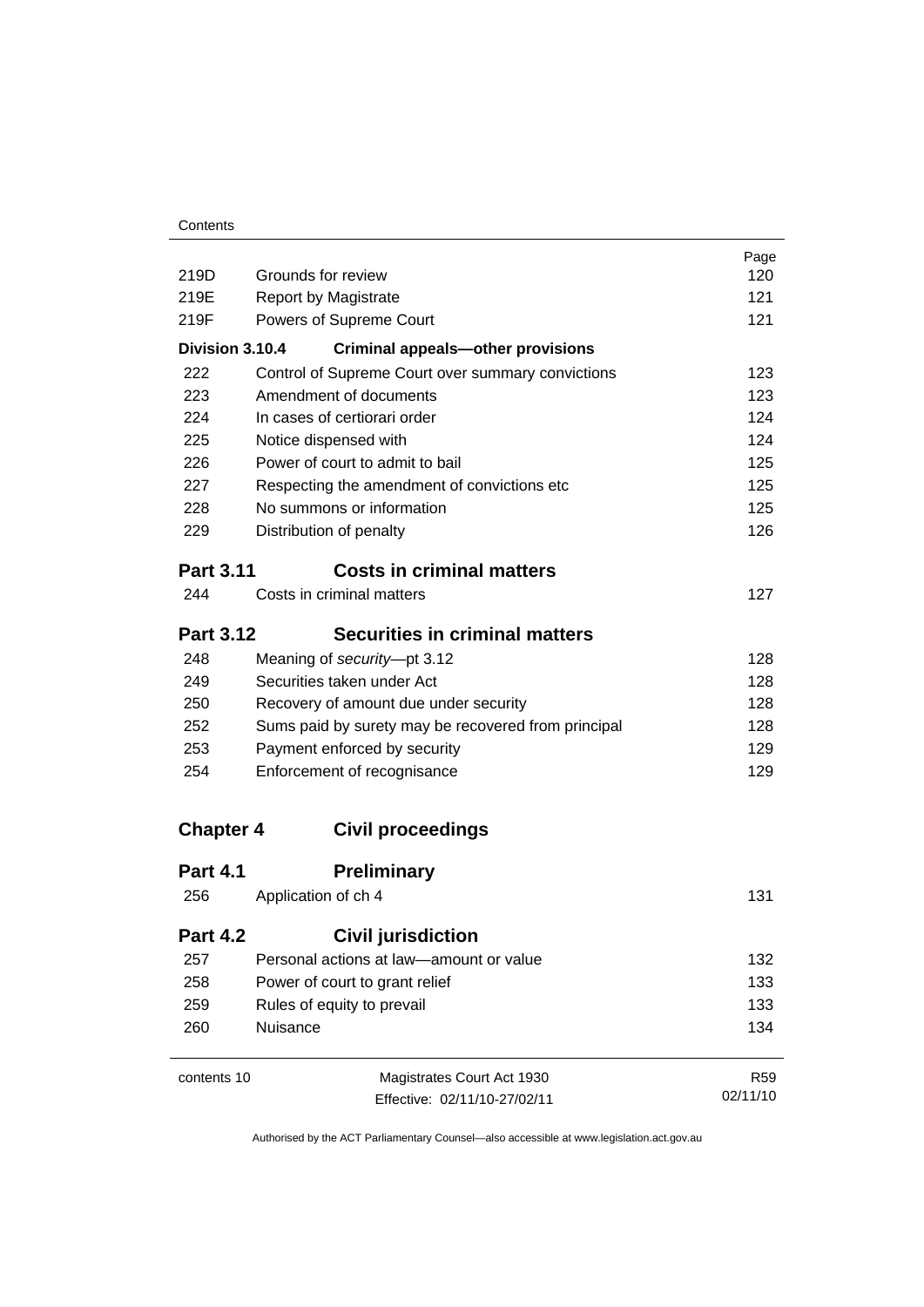| 261               | Disputed debts                                                                | Page<br>134 |
|-------------------|-------------------------------------------------------------------------------|-------------|
| 262               | Cause of action arising, or defendant resident, outside ACT                   | 134         |
| 263               | Requests under conventions relating to legal proceedings in civil and         |             |
|                   | commercial matters                                                            | 135         |
| 264               | Proceedings affecting title to land                                           | 135         |
| 265               | Disputes under Residential Tenancies Act                                      | 135         |
| 266               | Complaints under Utilities Act, pt 12                                         | 135         |
| 266A              | Civil disputes under ACT Civil and Administrative Tribunal Act                | 136         |
| 266B              | Enforcement of ACT Civil and Administrative Tribunal order-<br>representation | 137         |
|                   |                                                                               |             |
| <b>Part 4.3</b>   | <b>Case stated for Supreme Court</b>                                          |             |
| 267               | Case stated                                                                   | 138         |
| <b>Part 4.4</b>   | <b>Transfer of proceedings from or to Supreme</b>                             |             |
|                   | Court                                                                         |             |
| 268               | Transfer of action from Supreme Court                                         | 139         |
| 269               | Procedure on transfer of action from Supreme Court                            | 139         |
| 270               | Removal of proceedings into Supreme Court                                     | 140         |
| 271               | Stay of proceedings                                                           | 140         |
| <b>Part 4.5</b>   | Civil appeals                                                                 |             |
| 272               | Meaning of appeal-pt 4.5                                                      | 141         |
| 273               | Jurisdiction                                                                  | 141         |
| 274               | Cases in which appeal may be brought                                          | 141         |
| 276               | Evidence on appeal                                                            | 142         |
| <b>Chapter 4A</b> | <b>The Childrens Court</b>                                                    |             |
|                   |                                                                               |             |
| <b>Part 4A.1</b>  | <b>The Childrens Court</b>                                                    |             |
| 287               | <b>Childrens Court</b>                                                        | 143         |
| 288               | Jurisdiction of Childrens Court                                               | 143         |
| 289               | Proceedings where children jointly charged with adults                        | 144         |
| 290               | Chief Magistrate to arrange business of Childrens Court                       | 144         |
| 291               | Childrens Court Magistrate to hear all matters                                | 145         |

| R59      | Magistrates Court Act 1930   | contents 11 |
|----------|------------------------------|-------------|
| 02/11/10 | Effective: 02/11/10-27/02/11 |             |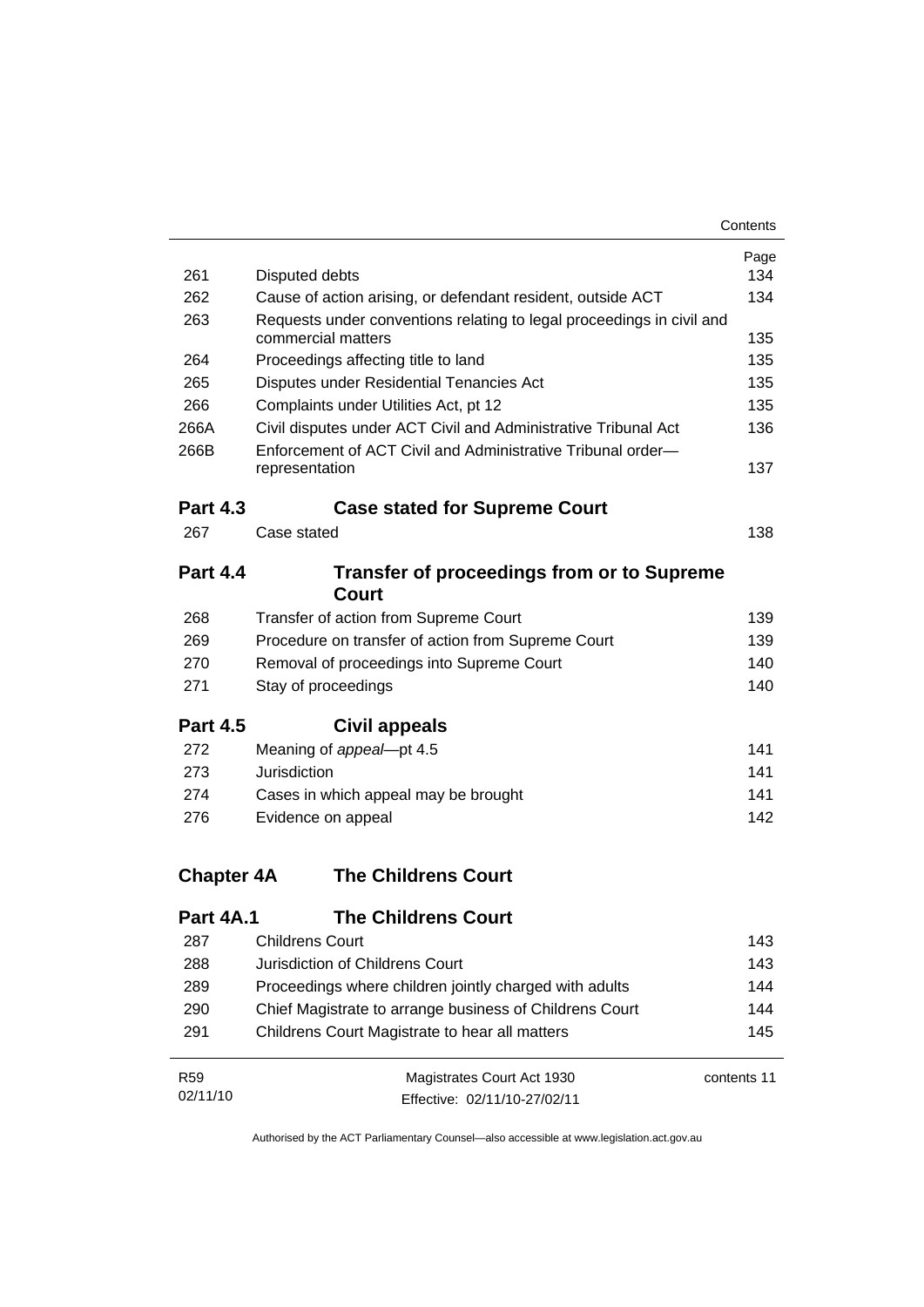### **Contents**

|                  |                                                                                 | Page |
|------------------|---------------------------------------------------------------------------------|------|
| <b>Part 4A.2</b> | <b>Childrens Court Magistrate</b>                                               |      |
| 291A             | <b>Childrens Court Magistrate</b>                                               | 146  |
| 291B             | <b>Acting Childrens Court Magistrate</b>                                        | 146  |
| 291C             | Assignment of other magistrates for Childrens Court matters                     | 147  |
| 291D             | Completion of part-heard matters                                                | 148  |
| <b>Part 4A.3</b> | <b>Criminal proceedings</b>                                                     |      |
| 291E             | Procedures for hearing indictable offences                                      | 149  |
| 291F             | Childrens Court may adjourn hearings to allow access to legal advice            | 149  |
| 291G             | Childrens Court may send cases to Supreme Court for sentencing                  | 150  |
| <b>Chapter 5</b> | <b>Miscellaneous</b>                                                            |      |
| <b>Part 5.1</b>  | <b>Offences</b>                                                                 |      |
| 292              | Failure to comply with order in nuisance action                                 | 151  |
| 298              | Prejudice to employee                                                           | 151  |
| <b>Part 5.2</b>  | <b>Other</b>                                                                    |      |
|                  |                                                                                 |      |
| 307              | Contempt of court                                                               | 152  |
| 308              | Magistrates Court's seal                                                        | 152  |
| 309              | Directions about procedure etc                                                  | 153  |
| 310              | Hearings generally to be in public                                              | 154  |
| 311              | Appearance by audiovisual or audio links etc                                    | 155  |
| 312              | Failure to give evidence-committal                                              | 155  |
| 314              | Registrar to give directions for preparation of transcript                      | 157  |
| 315              | Applications for transcripts                                                    | 157  |
| 316              | Record of proceedings                                                           | 159  |
| 317              | Record of proceedings and transcript                                            | 160  |
| 318              | Person about to leave ACT may be ordered to be examined or<br>produce documents | 162  |
| 319              | Witnesses' rights and liabilities                                               | 163  |
| 320              | Depositions to be given to registrar                                            | 163  |

| contents 12 | Magistrates Court Act 1930   | R <sub>59</sub> |
|-------------|------------------------------|-----------------|
|             | Effective: 02/11/10-27/02/11 | 02/11/10        |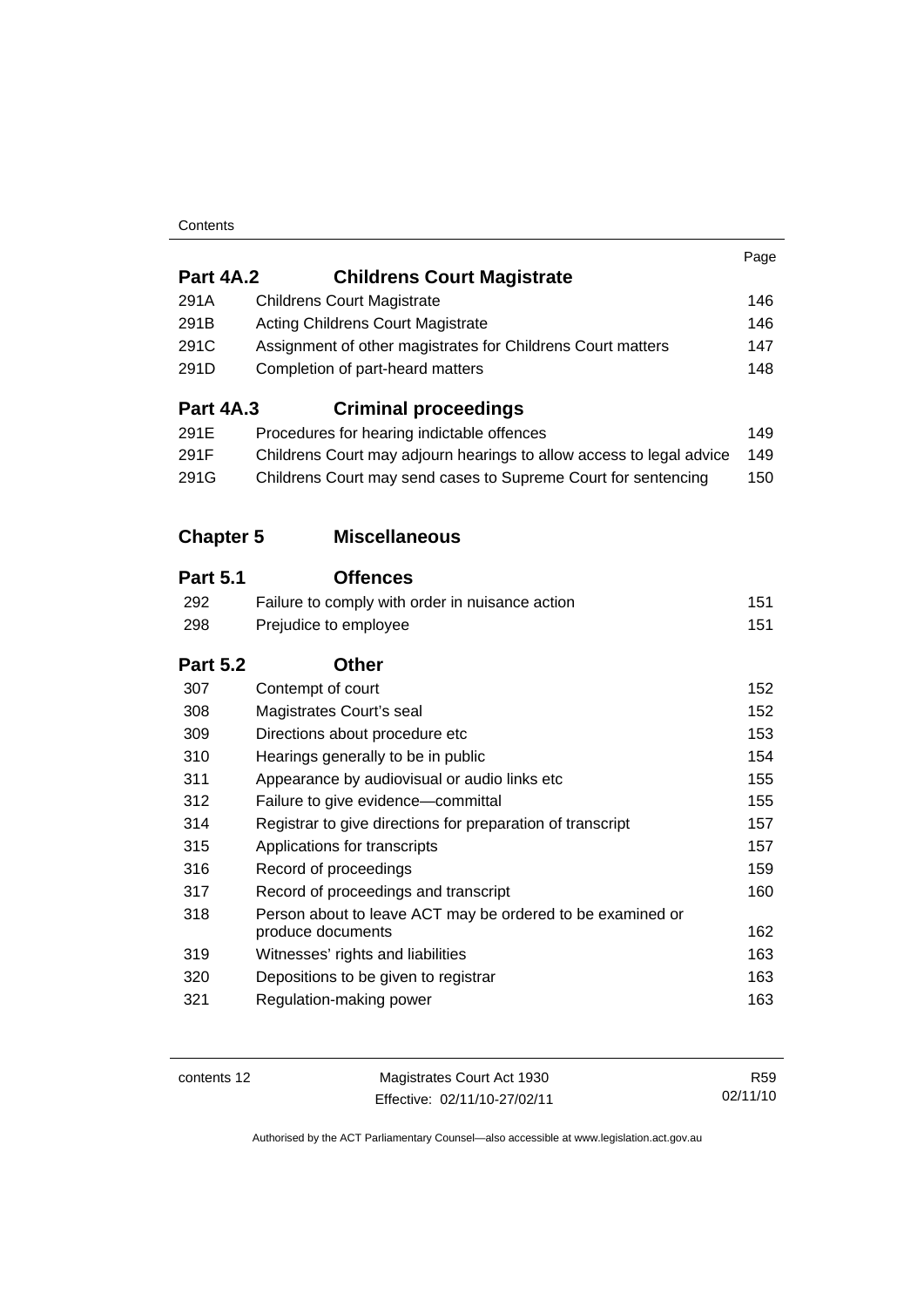|                                        |                                                                                            | Contents   |
|----------------------------------------|--------------------------------------------------------------------------------------------|------------|
| <b>Chapter 10</b>                      | <b>Transitional-Children and Young People Act</b>                                          | Page       |
|                                        | 2008                                                                                       |            |
| 400                                    | <b>Childrens Court Magistrate</b>                                                          | 164        |
| 401                                    | Existing proceedings in Childrens Court                                                    | 164        |
| 402                                    | Completion of part-heard matters if magistrate no longer Childrens<br>Court magistrate etc | 165        |
| 403                                    | <b>Transitional regulations</b>                                                            | 165        |
| 404                                    | Expiry-ch 10                                                                               | 166        |
| <b>Schedule 1</b><br><b>Schedule 2</b> | Oath and affirmation of office<br><b>ACT and corresponding courts</b>                      | 167<br>168 |
| <b>Dictionary</b>                      |                                                                                            | 169        |
| <b>Endnotes</b>                        |                                                                                            |            |
| 1                                      | About the endnotes                                                                         |            |
| 2                                      | Abbreviation key                                                                           |            |
| 3                                      | Legislation history                                                                        |            |
| 4                                      | Amendment history                                                                          |            |
| 5                                      | Earlier republications                                                                     |            |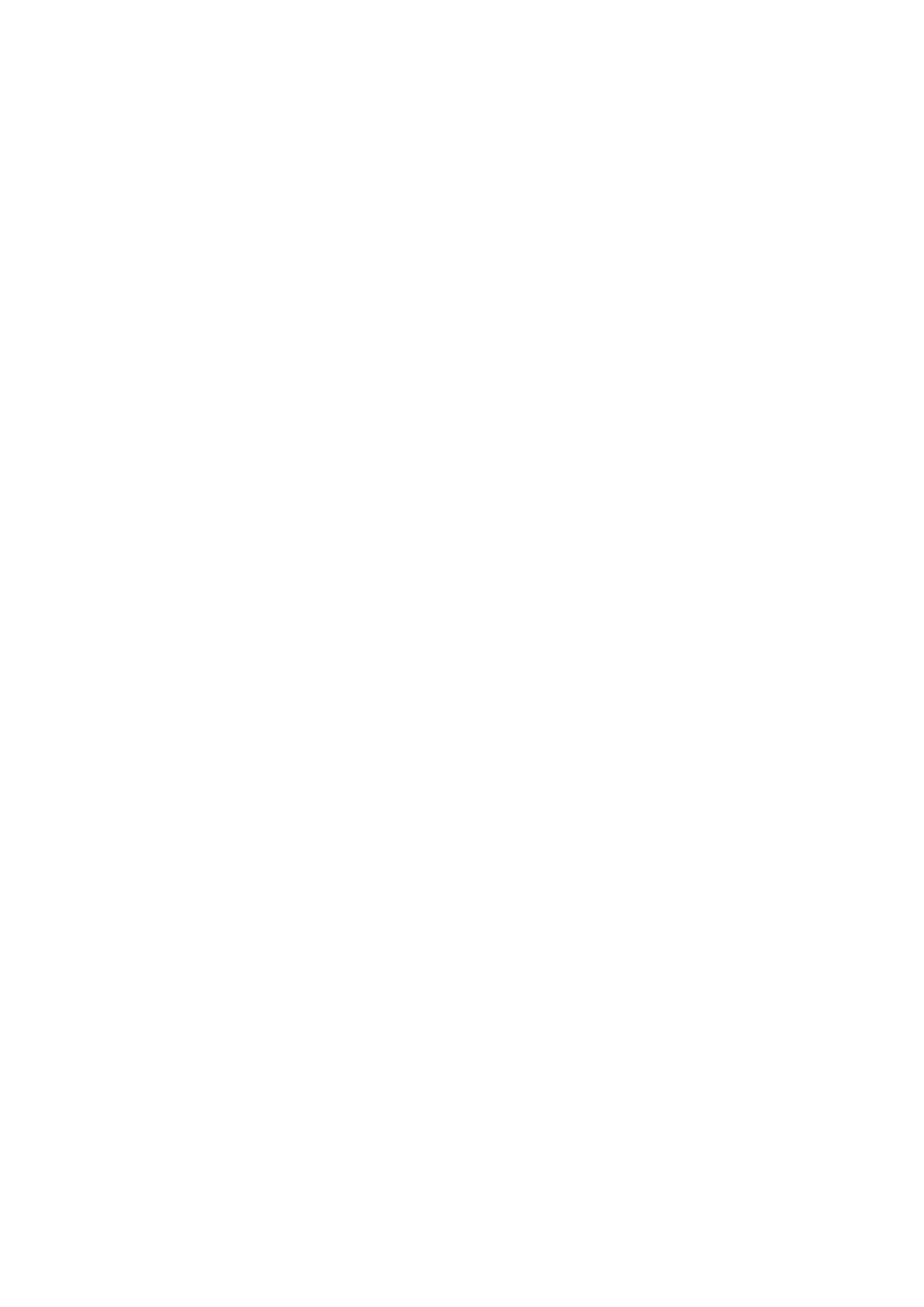<span id="page-16-0"></span>

# **Magistrates Court Act 1930**

An Act to establish a Magistrates Court, to provide for the appointment of magistrates, and for other purposes

R59 02/11/10

l

Magistrates Court Act 1930 Effective: 02/11/10-27/02/11 page 1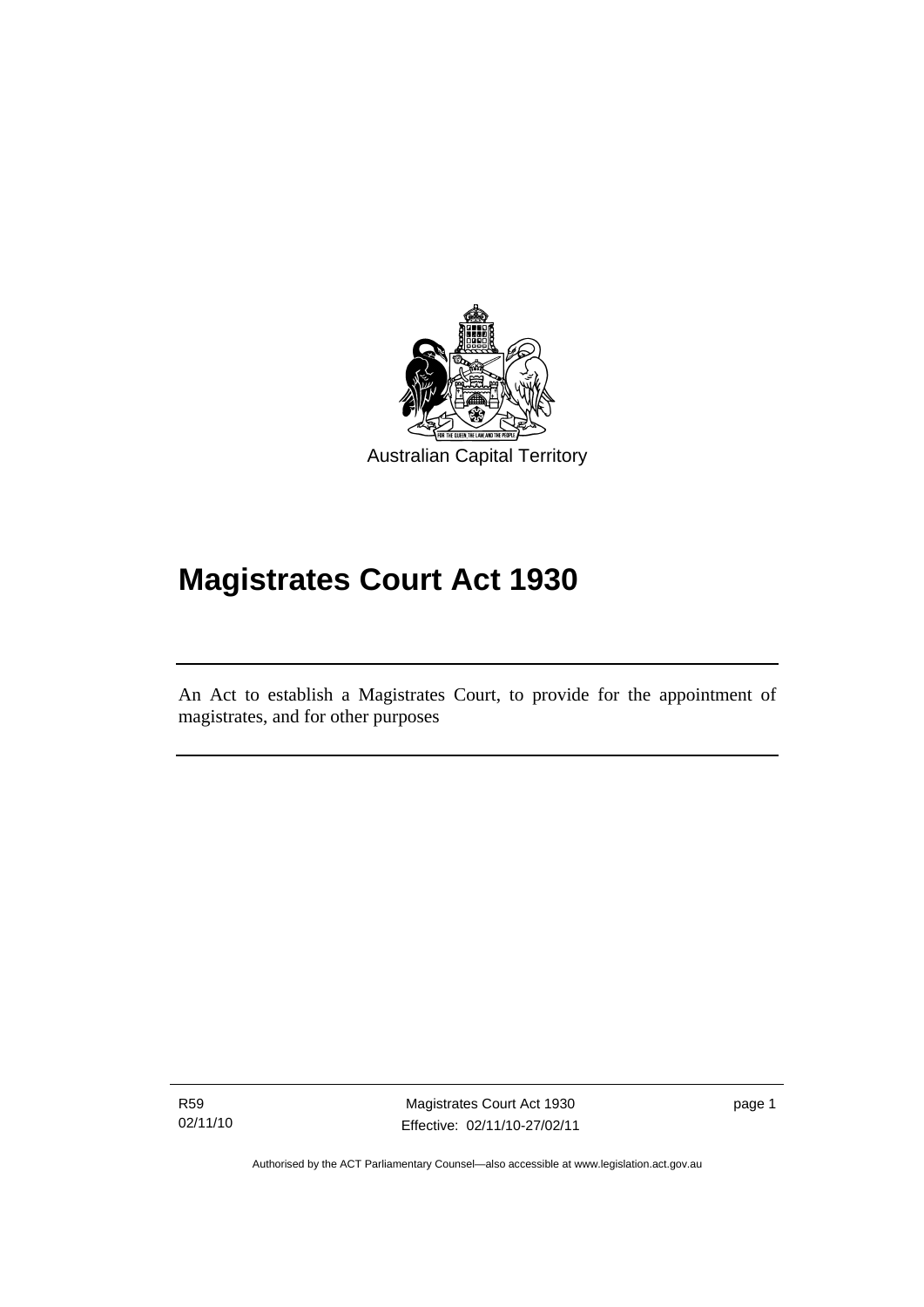<span id="page-17-0"></span>Section 1

## **Chapter 1** Preliminary

### **1 Name of Act**

This Act is the *Magistrates Court Act 1930*.

### **2 Dictionary**

The dictionary at the end of this Act is part of this Act.

*Note 1* The dictionary at the end of this Act defines certain terms used in this Act, and includes references (*signpost definitions*) to other terms defined elsewhere.

> For example, the signpost definition '*vehicle*, for part 3.8 (Infringement notices for certain offences)—see the *Road Transport (Vehicle Registration) Act 1999*, dictionary.' means that the term 'vehicle' is defined in that dictionary and the definition applies to part 3.8.

*Note 2* A definition in the dictionary (including a signpost definition) applies to the entire Act unless the definition, or another provision of the Act, provides otherwise or the contrary intention otherwise appears (see Legislation Act, s 155 and s 156 (1)).

### **3 Notes**

A note included in this Act is explanatory and is not part of this Act.

*Note* See the Legislation Act, s 127 (1), (4) and (5) for the legal status of notes.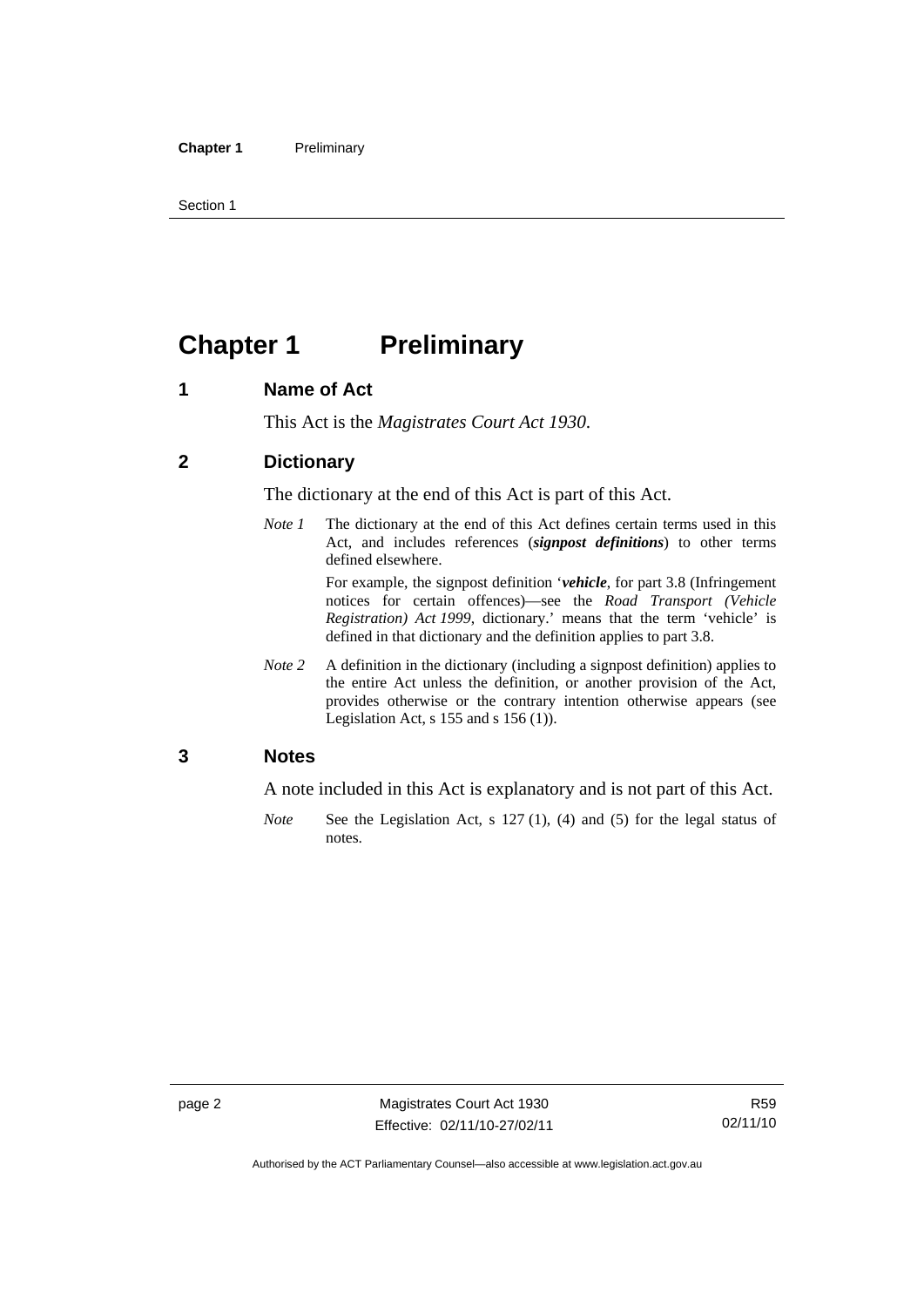## <span id="page-18-0"></span>**Chapter 2 Magistrates Court and magistrates**

### **Part 2.1 The court**

### **4 Constitution of court**

- (1) The Magistrates Court is continued in existence.
- (2) The jurisdiction of the court may be exercised by a magistrate (other than a special magistrate) or by 1 or more special magistrates.
- (3) If 2 or more special magistrates are divided in opinion on a case, the case must be—
	- (a) if there is a majority—decided according to the decision of the majority; or
	- (b) if the court is equally divided in opinion—adjourned for hearing and decision by a magistrate (other than a special magistrate).
- (4) The rules may provide for the jurisdiction of the court otherwise exercisable by a magistrate to be exercised by the registrar, in the cases and subject to the conditions prescribed under the rules.
- (5) For the purposes of the exercise of jurisdiction given to the registrar under the rules, this Act has effect, subject to this section, as if the court consisted of the magistrates and the registrar.
- (6) In this section:

*registrar* includes deputy registrar.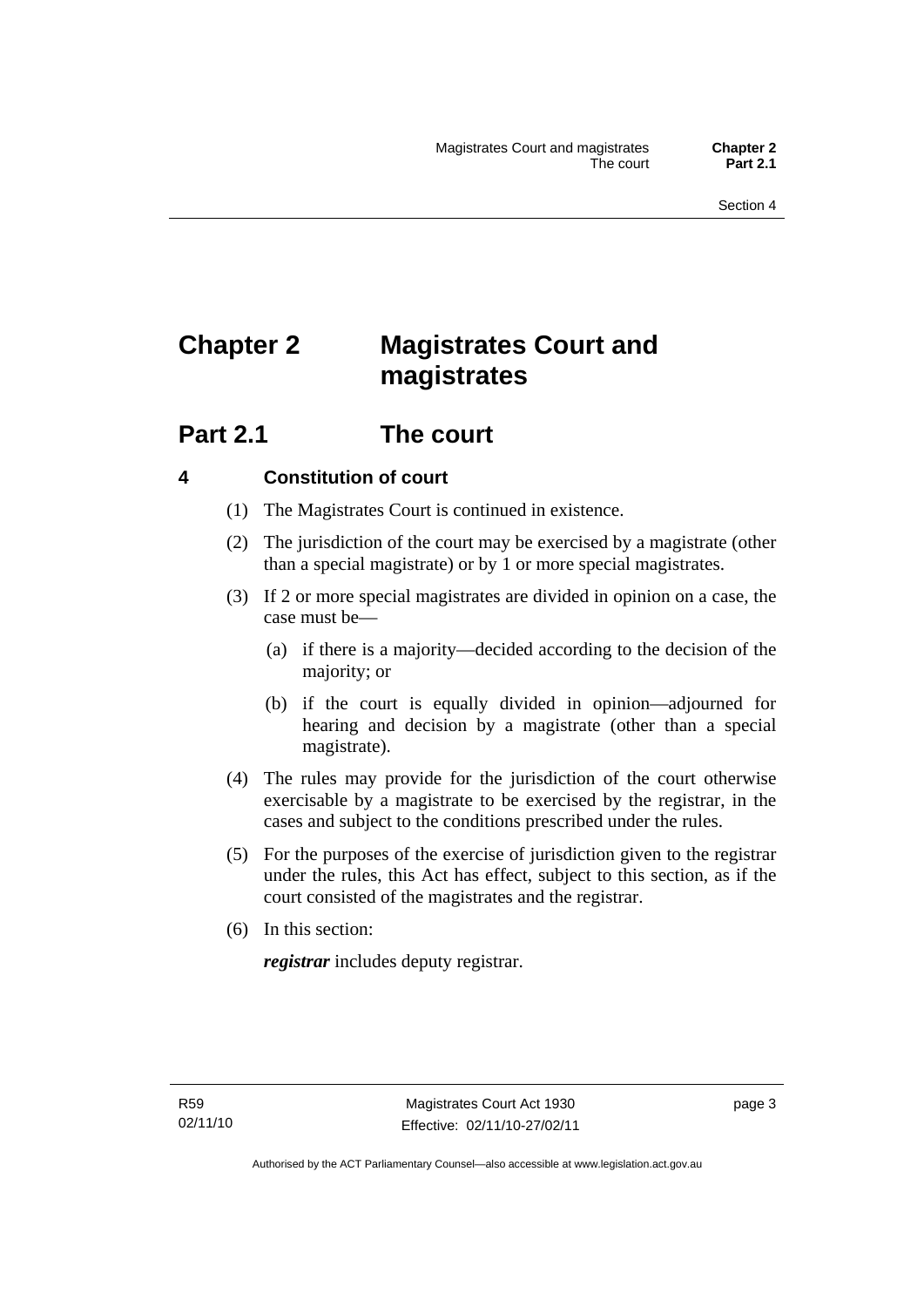<span id="page-19-0"></span>Section 5

### **5 Arrangement of court business**

- (1) The Chief Magistrate is responsible for ensuring the orderly and prompt discharge of the Magistrates Court's business.
- (2) The Chief Magistrate may, subject to consultation with the magistrates that is appropriate and practicable, make arrangements about a magistrate who is to constitute the court in particular matters or classes of matters.
- (3) In this section:

*magistrate* includes special magistrate.

page 4 Magistrates Court Act 1930 Effective: 02/11/10-27/02/11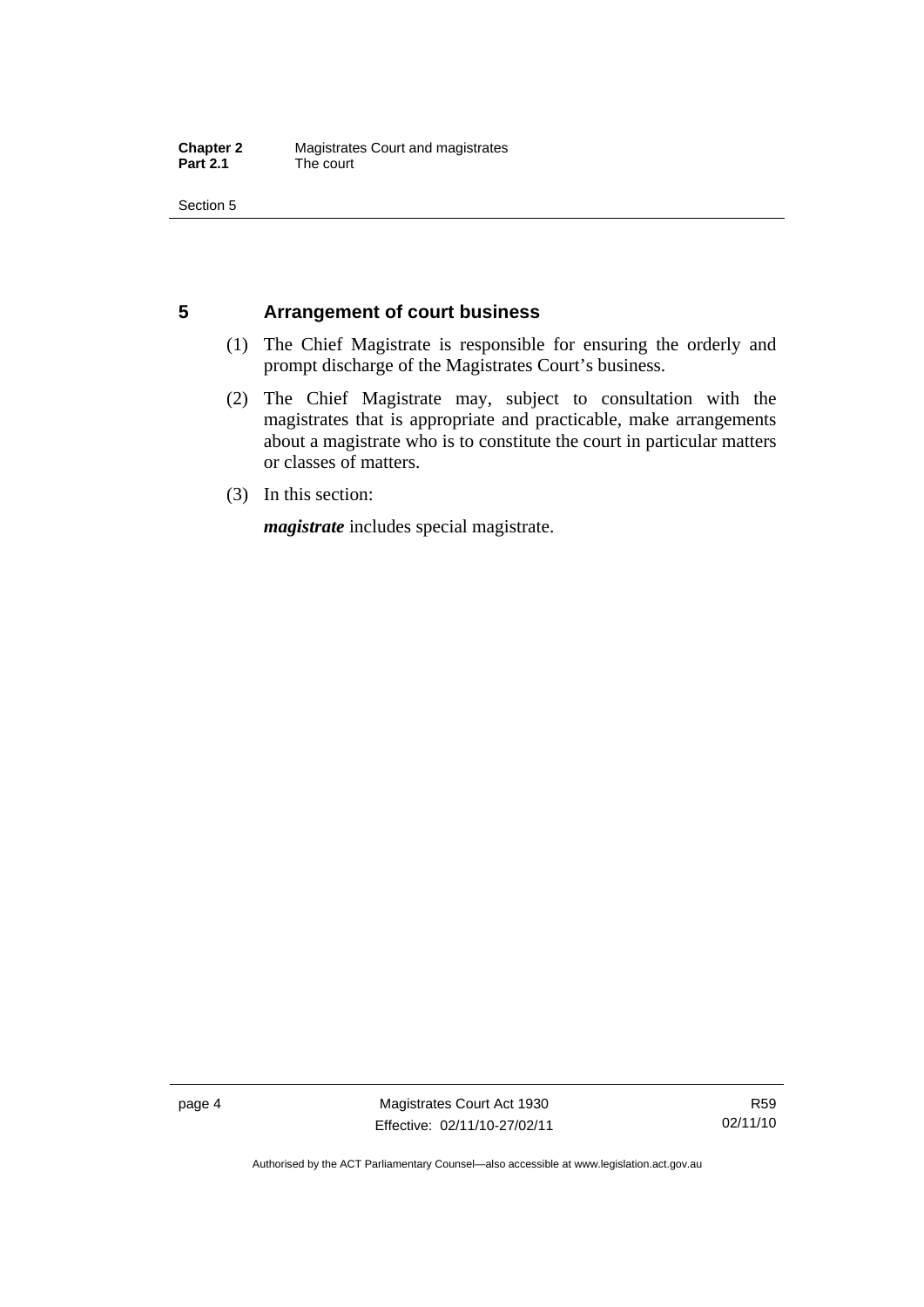### <span id="page-20-0"></span>**Part 2.2 Appointment and jurisdiction of magistrates**

### **Division 2.2.1 Magistrates other than special magistrates**

### **6 Meaning of** *magistrate* **in div 2.2.1**

In this division:

*magistrate* means—

- (a) the Chief Magistrate; or
- (b) a person who is appointed under section 7 as a magistrate.

### **7 Appointment of Chief Magistrate and other magistrates**

- (1) There is to be a Chief Magistrate and other magistrates.
- (2) The Chief Magistrate and other magistrates are appointed by the Executive.

 (3) If a magistrate is appointed as the Chief Magistrate, the person stops holding the position of magistrate.

### **7AA Requirements of appointment—magistrates**

- (1) The Executive must, in relation to the appointment of magistrates, determine—
	- (a) the criteria that apply to the selection of a person for appointment; and
	- (b) the process for selecting the person.

*Note* For the making of appointments (including acting appointments), see the Legislation Act, pt 19.3.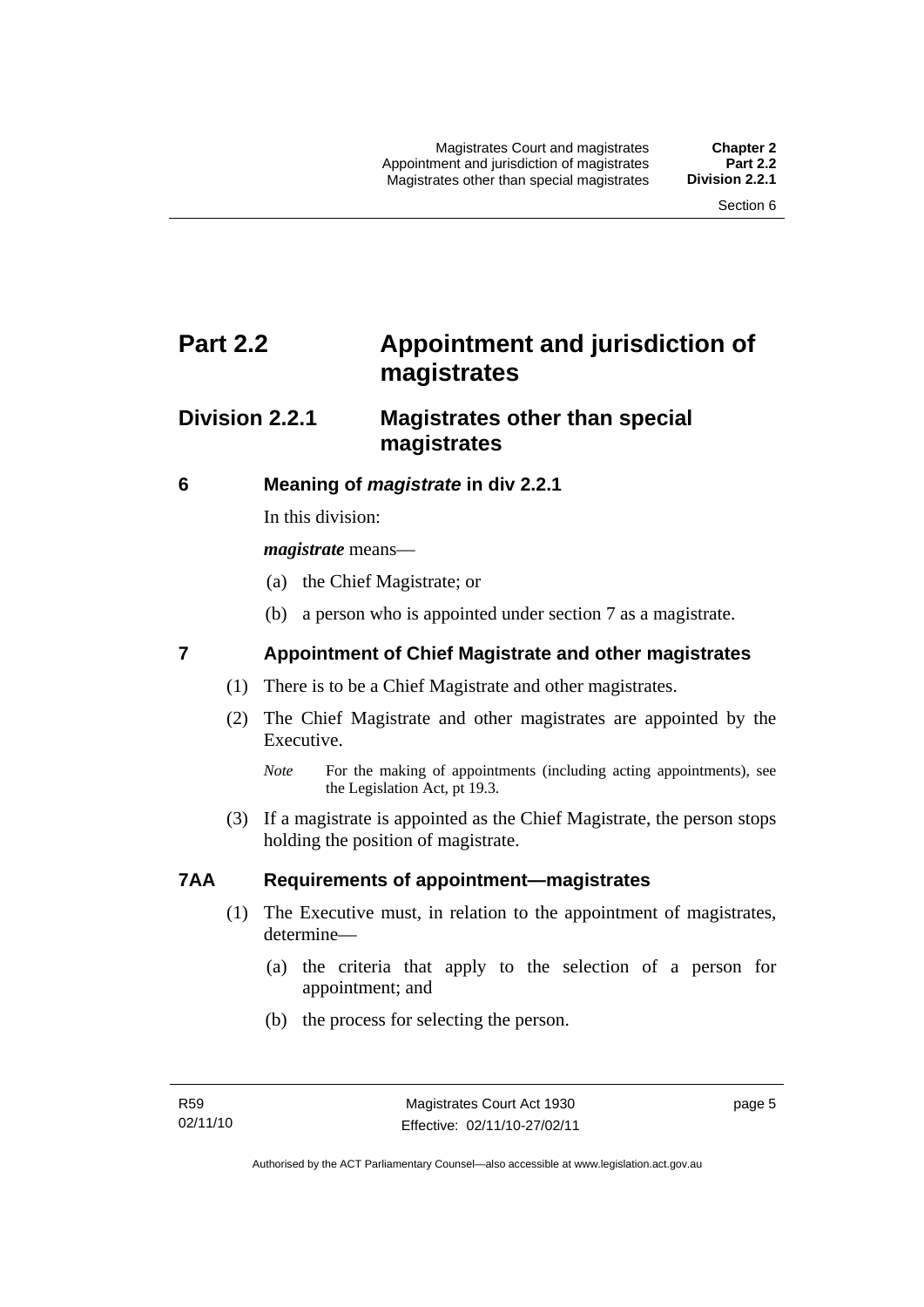### <span id="page-21-0"></span>(2) A determination is a notifiable instrument.

*Note* A notifiable instrument must be notified under the Legislation Act.

### **7A Eligibility for appointment as magistrate**

A person is not eligible for appointment as a magistrate unless the person is a lawyer and has been a lawyer for at least 5 years.

### **7B Seniority of magistrates**

Magistrates other than the Chief Magistrate have seniority according to—

- (a) the dates their appointments took effect; or
- (b) if the appointments of 2 or more of them took effect on the same date—the precedence given to them by the instruments of their appointment.

### **7C Conditions of appointment of magistrates**

A magistrate holds the position on the conditions (if any) about matters not provided for under this Act or another territory law that are decided by the Executive.

### **7D Term of appointment of magistrates**

- (1) A magistrate is appointed for the term ending when the magistrate turns 65 years old.
	- *Note 1* The *Judicial Commissions Act 1994*, s 4 provides that a magistrate may only be removed from office in accordance with that Act.
	- *Note 2* A magistrate's appointment also ends if the magistrate resigns (see Legislation Act, s 210).
- (2) A person who is at least 65 years old must not be appointed as a magistrate.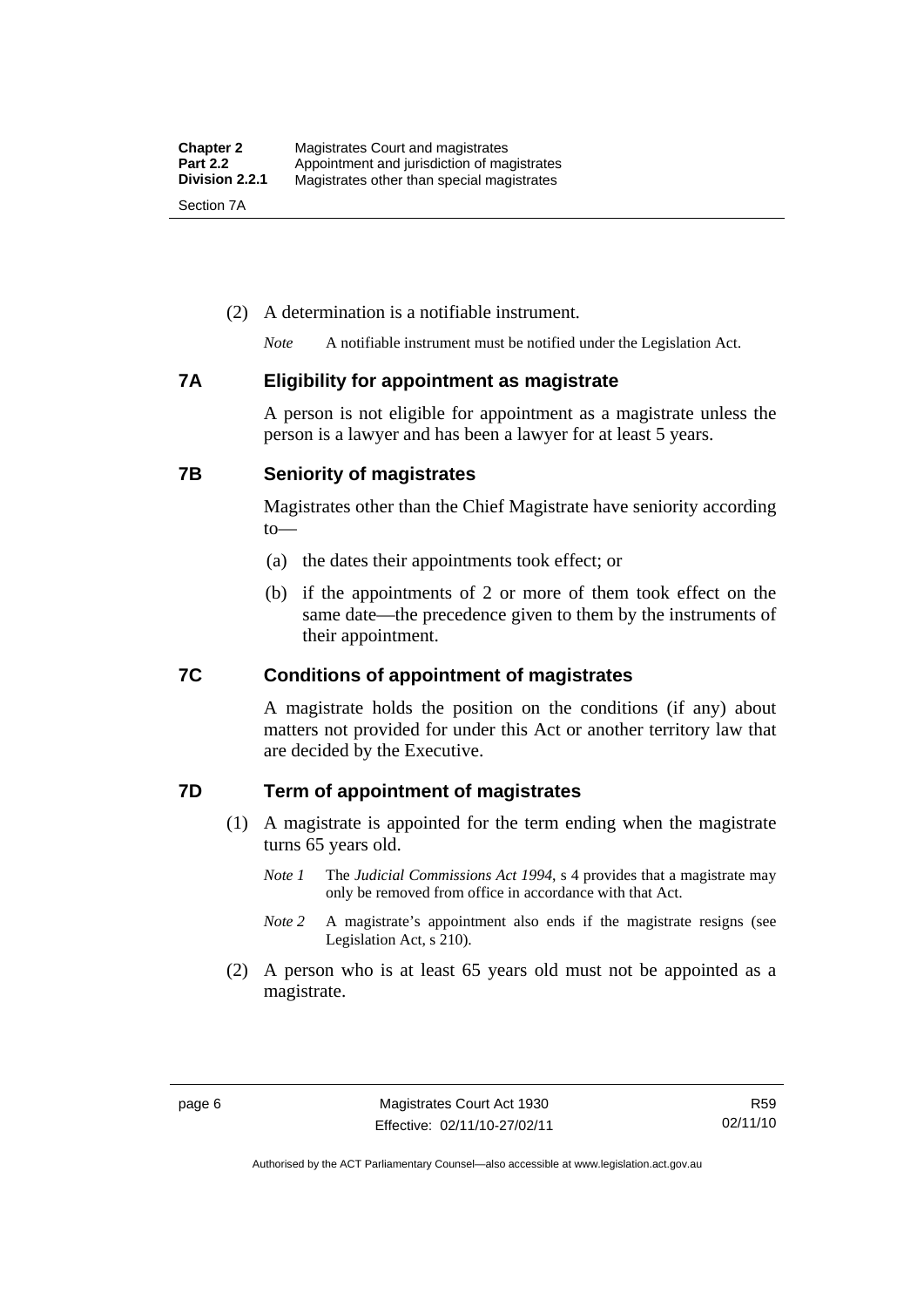### <span id="page-22-0"></span>**7E Acting Chief Magistrate**

- (1) The Executive may appoint a magistrate to act as Chief Magistrate.
	- *Note* See the Legislation Act, s 209, div 19.3.2 and div 19.3.2A about acting appointments.
- (2) If no appointment is made under subsection (1), the senior magistrate who is in the ACT and is able and willing to act must act as Chief Magistrate.

### **7F Retirement**

- (1) This section applies if a magistrate is—
	- (a) an eligible employee for the *Superannuation Act 1976* (Cwlth); or
	- (b) a member of the superannuation scheme for the *Superannuation Act 1990* (Cwlth); or
	- (c) a member of any other superannuation scheme determined by the Attorney-General.
- (2) The Executive may retire the magistrate on the ground of invalidity with the magistrate's consent.
- (3) A determination under subsection (1) (c) is a notifiable instrument.

*Note* A notifiable instrument must be notified under the Legislation Act.

### **7G Magistrates not to do other work**

- (1) A magistrate must not practise as a lawyer.
- (2) A magistrate must not, without the Attorney-General's written consent—
	- (a) engage in remunerative employment otherwise than in connection with duties as a magistrate; or
	- (b) accept appointment to another position under a law of the Territory, the Commonwealth, a State or another Territory.

page 7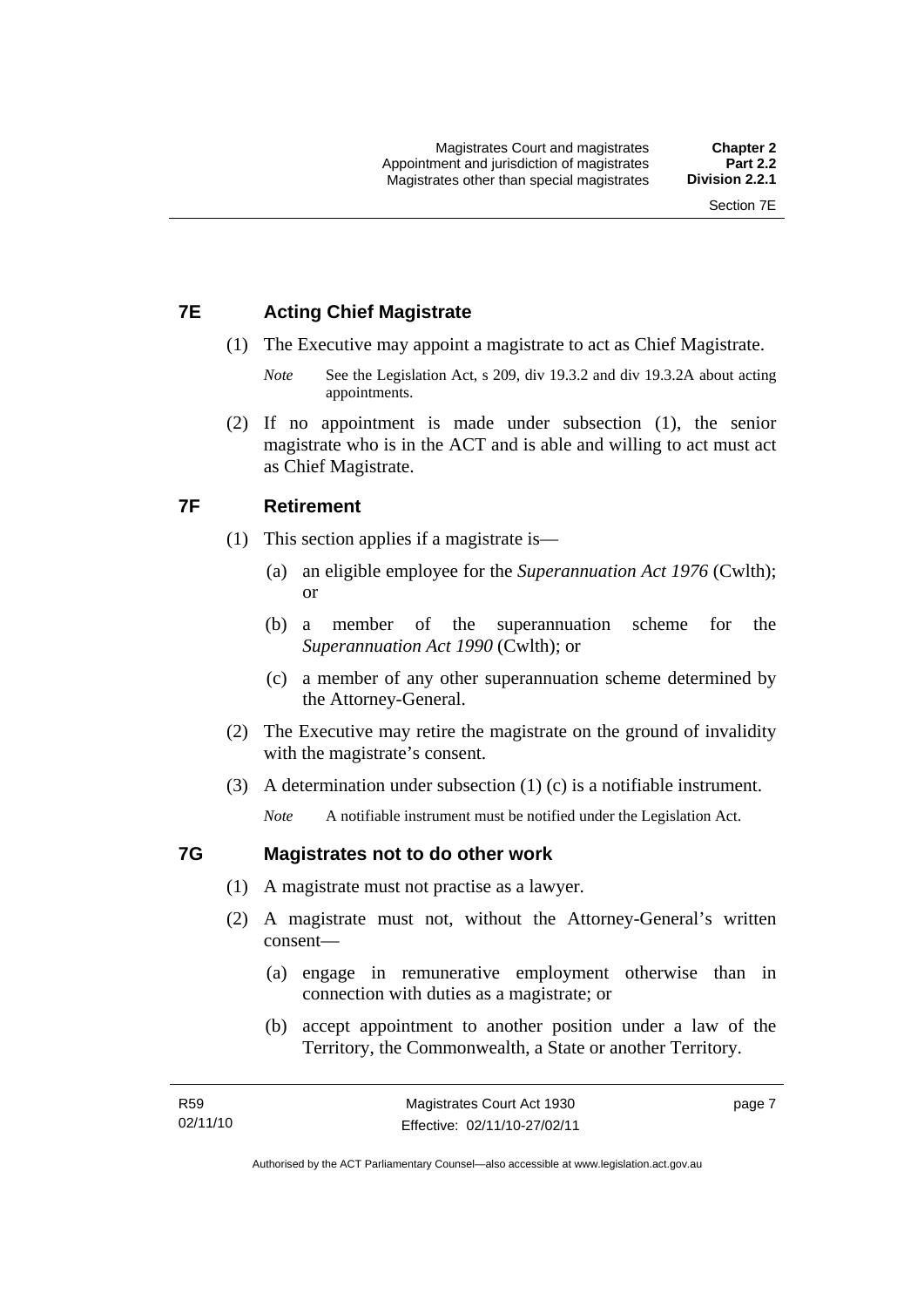<span id="page-23-0"></span> (3) The Attorney-General must consult with the Chief Magistrate before giving consent.

### **7H Rights of public servants**

- (1) A magistrate who was a public servant or APS employee immediately before his or her appointment keeps his or her existing and accruing rights.
- (2) In this section:

*APS employee*—see the *Public Service Act 1999* (Cwlth), section 7.

### **Division 2.2.2 Special magistrates**

### **8 Appointment of special magistrates**

The Executive may appoint special magistrates.

*Note* For the making of appointments (including acting appointments), see the Legislation Act, pt 19.3.

### **8AA Requirements of appointment—special magistrates**

- (1) The Executive must, in relation to the appointment of special magistrates, determine—
	- (a) the criteria that apply to the selection of a person for appointment; and
	- (b) the process for selecting the person.
- (2) A determination is a notifiable instrument.

*Note* A notifiable instrument must be notified under the Legislation Act.

### **8A Term of appointment of special magistrates**

- (1) A special magistrate is appointed—
	- (a) for the term mentioned in the instrument of appointment; or

R59 02/11/10

Authorised by the ACT Parliamentary Counsel—also accessible at www.legislation.act.gov.au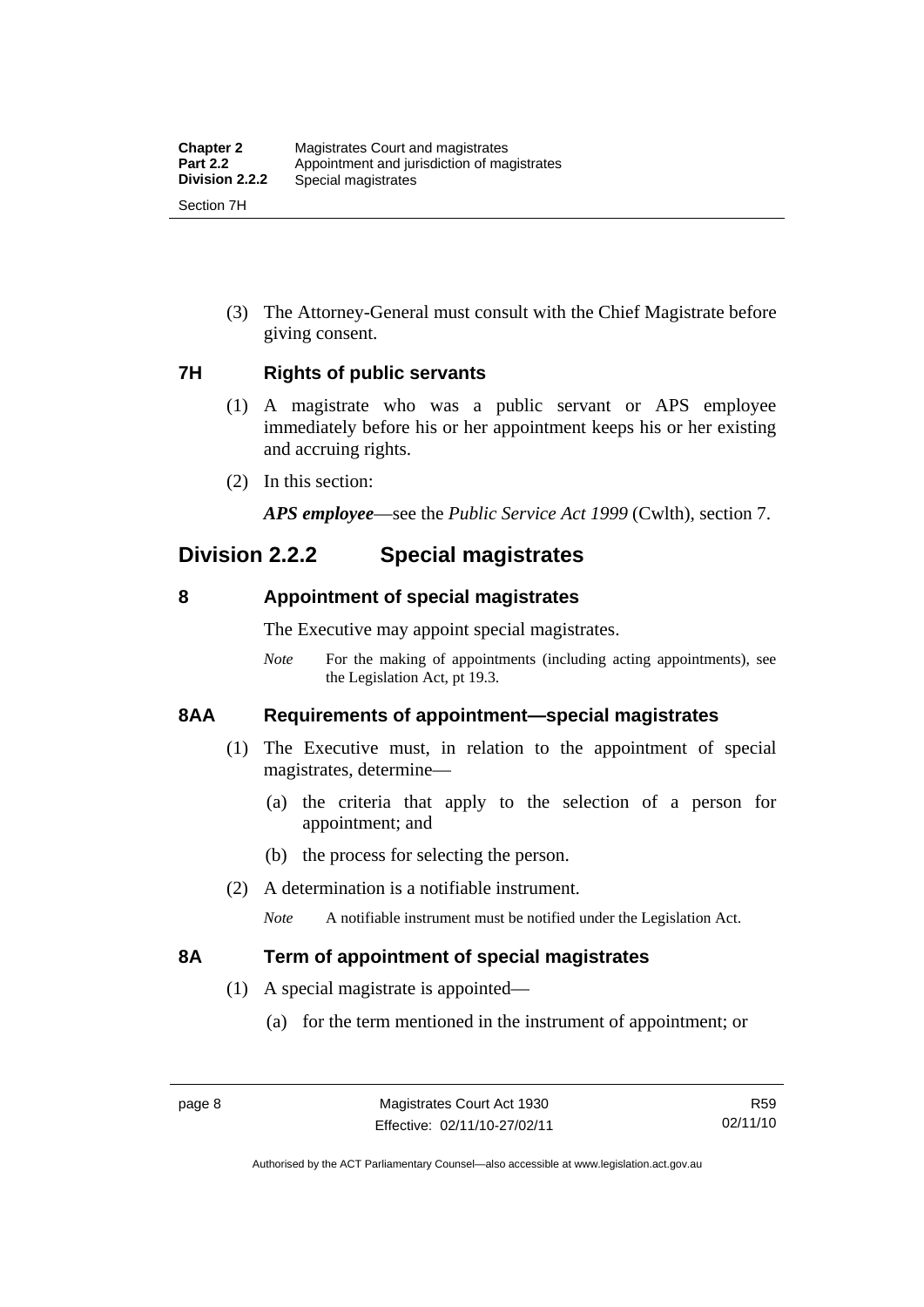- <span id="page-24-0"></span> (b) if a term is not mentioned—for the term ending when the special magistrate turns 70 years old.
- *Note 1* The *Judicial Commissions Act 1994*, s 4 provides that a magistrate may only be removed from office in accordance with that Act.
- *Note 2* A special magistrate's appointment also ends if the special magistrate resigns (see Legislation Act, s 210).
- (2) A person who is at least 70 years old must not be appointed as a special magistrate.
- (3) A person must not be appointed as a special magistrate for a term that extends beyond the person's 70th birthday.

### **8B Conditions of appointment of special magistrates**

A special magistrate holds the position on the conditions (if any) about matters not provided for under this Act or another territory law that are decided by the Executive.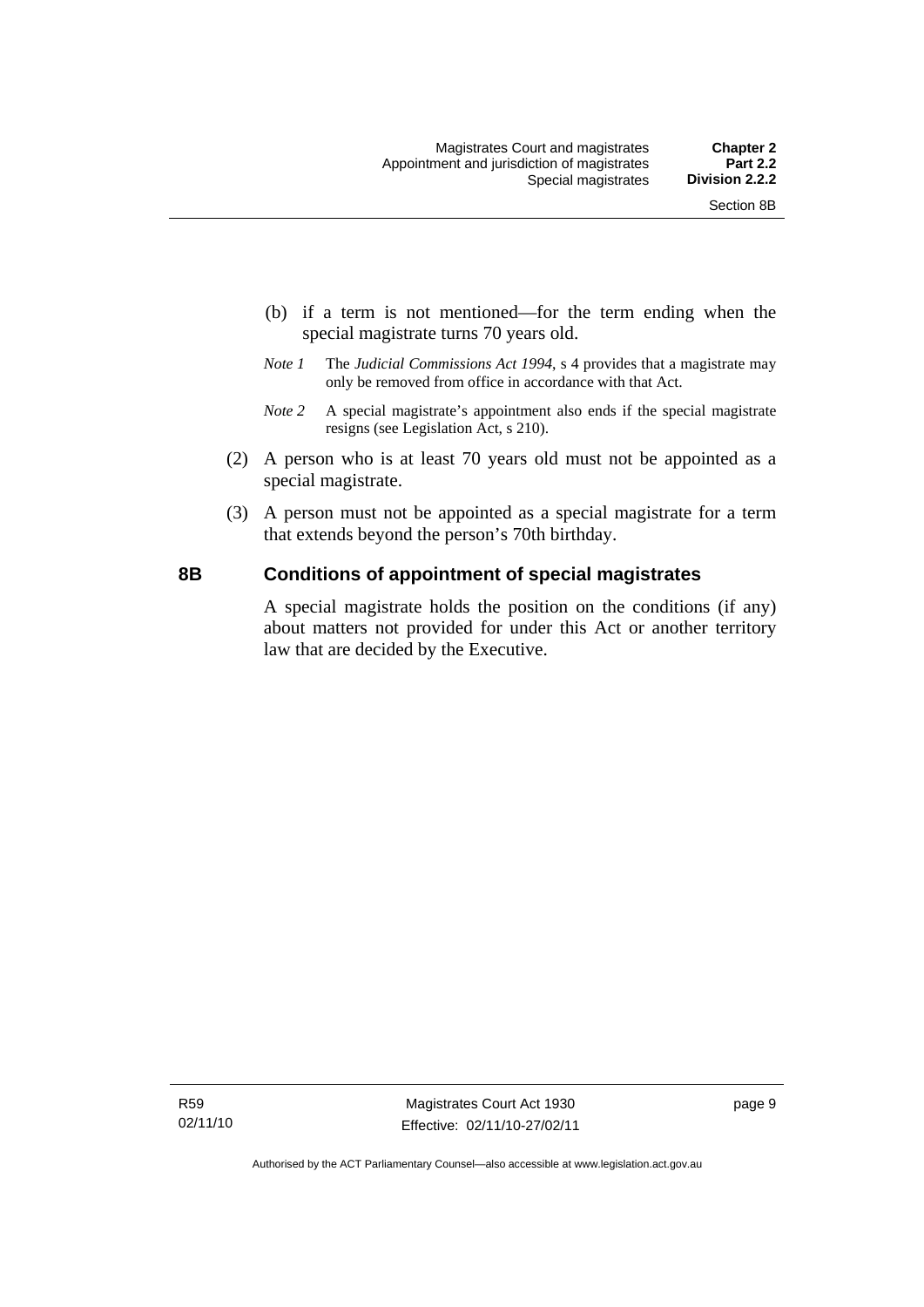### <span id="page-25-0"></span>**Division 2.2.3 Registrar and other court officers**

### **9 Appointment of registrar etc**

- (1) The Minister may appoint a registrar of the Magistrates Court.
	- *Note 1* For the making of appointments (including acting appointments), see the Legislation Act, pt 19.3.
	- *Note 2* In particular, an appointment may be made by naming a person or nominating the occupant of a position (see Legislation Act, s 207).
- (2) The registrar may appoint the deputy registrars of the court, bailiffs and other officers that are required.
- (3) In subsection (2):

*registrar* does not include a deputy registrar.

### **9A Staff assisting registrar**

The staff assisting the registrar are to be employed under the *Public Sector Management Act 1994*.

### **9B Functions of registrar and deputy registrars**

- (1) The registrar has power to administer oaths and may exercise the other functions given to the registrar under this Act, another territory law or an order of the court.
- (2) Subject to this Act and to any directions of the registrar, a deputy registrar may exercise the functions of the registrar under this Act or another territory law.
	- *Note* A reference to an Act includes a reference to the statutory instruments made or in force under the Act, including regulations and rules (see Legislation Act, s 104).
- (3) The exercise of a function by a deputy registrar does not affect the power of the registrar to exercise the function.

R59 02/11/10

Authorised by the ACT Parliamentary Counsel—also accessible at www.legislation.act.gov.au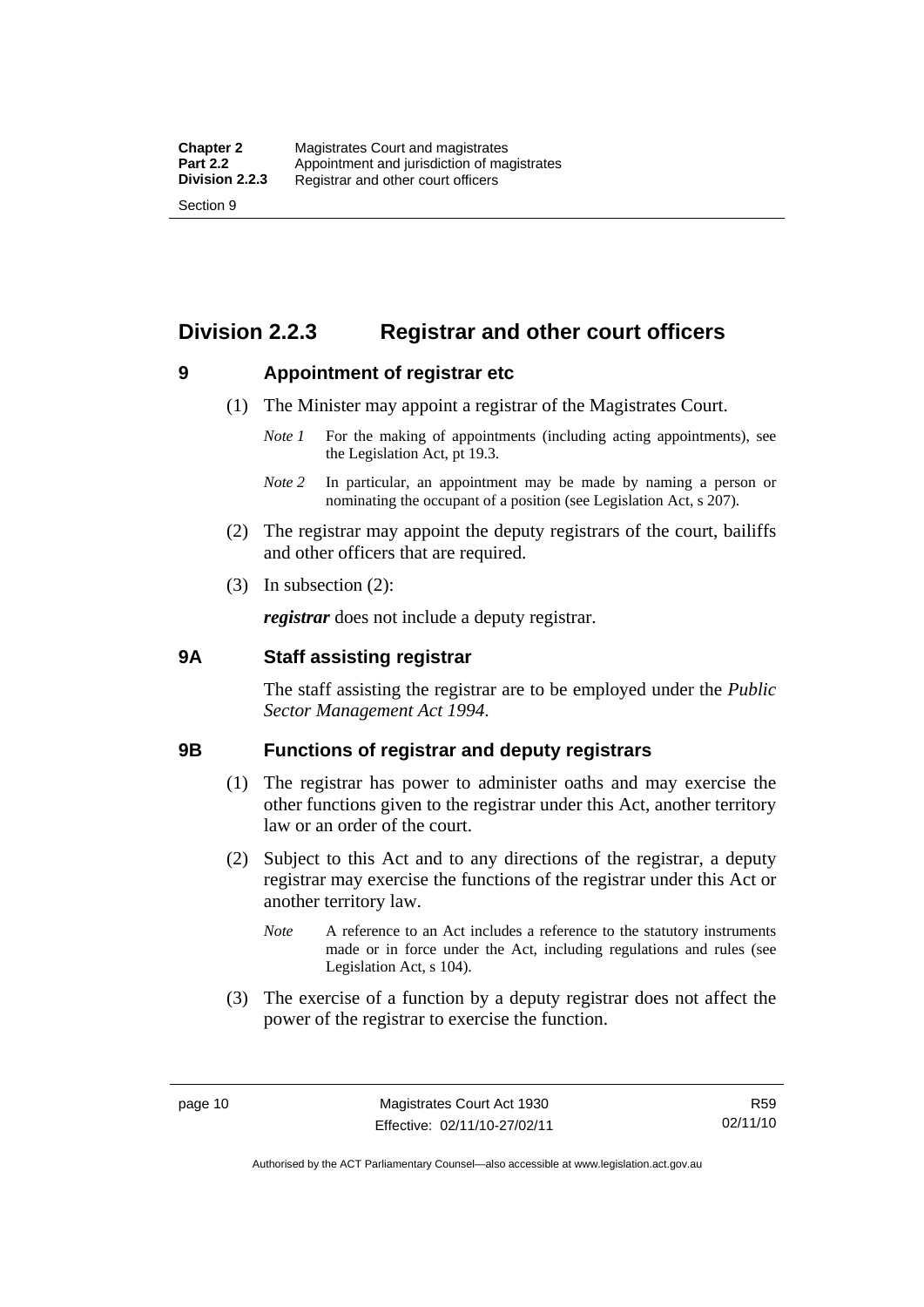### <span id="page-26-0"></span>**Division 2.2.3A Judicial officers exchange**

### **9C Definitions—div 2.2.3A**

In this division:

*ACT court* means a court of this jurisdiction mentioned in an item in schedule 2, column 2.

*corresponding court*, in relation to an ACT court mentioned in an item in schedule 2, column 2, means a court of another jurisdiction mentioned in the item, column 3.

*court* includes tribunal.

*judicial exchange arrangement* means an arrangement under section 9D.

*judicial officer* means a magistrate or other person who, whether alone or together with others, constitutes a court, but does not include a lay member of a court.

*participating jurisdiction* means the Commonwealth, a State or another country if under the law of that jurisdiction a judicial exchange arrangement may be entered into with the Attorney-General of this jurisdiction.

*Note State* includes the Northern Territory (see Legislation Act, dict, pt 1).

*this jurisdiction* means the ACT.

### **9D Establishment of judicial exchange arrangements**

- (1) The Attorney-General of this jurisdiction may enter into an arrangement with the Attorney-General of a participating jurisdiction for the temporary transfer of judicial officers between ACT courts and corresponding courts.
- (2) An arrangement under this section cannot provide for the transfer of judicial officers to a federal court of the Commonwealth.

page 11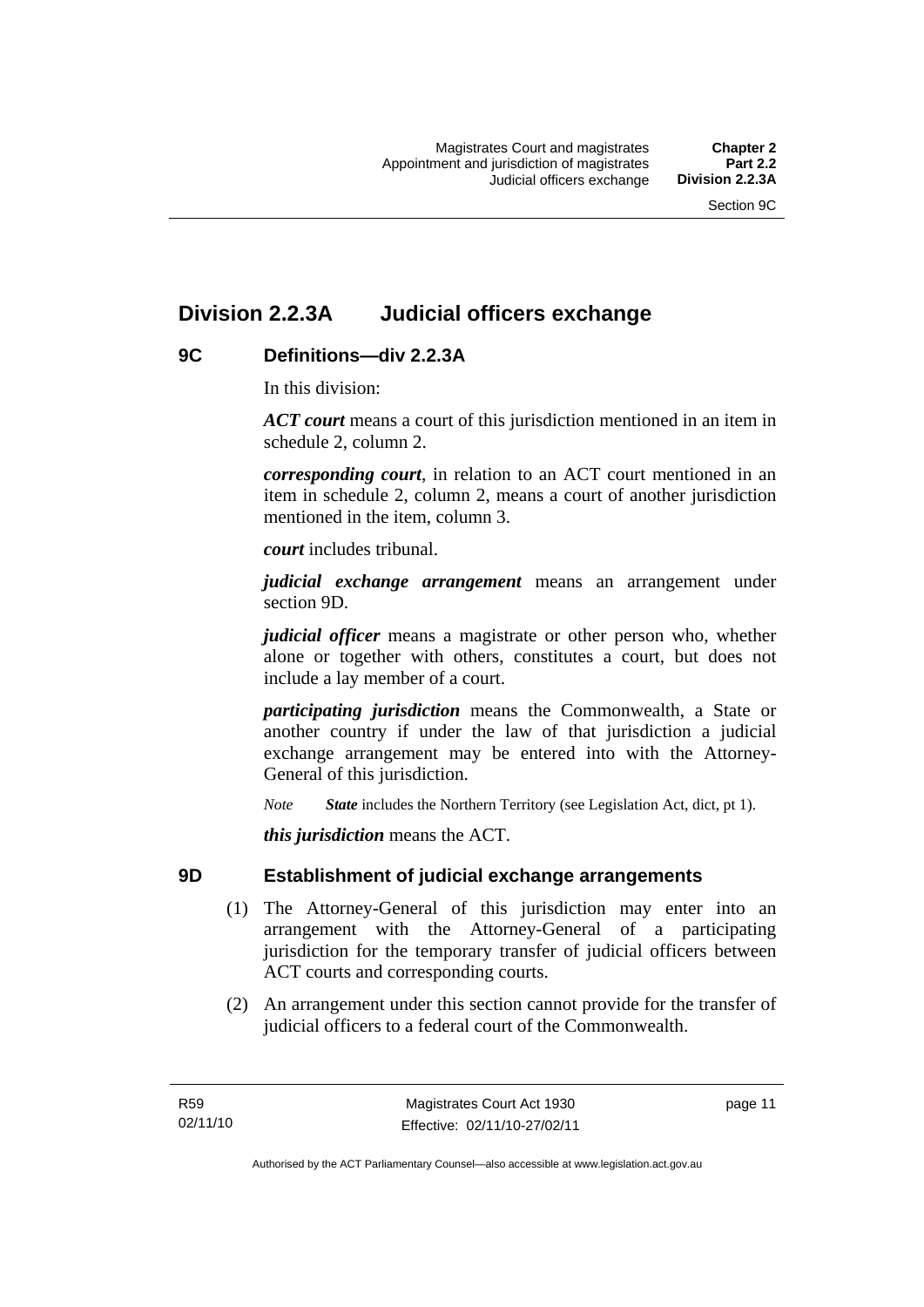- <span id="page-27-0"></span> (3) Without limiting subsection (1), an arrangement under this section—
	- (a) may require transfers to a court to be subject to the prior approval of either or both of the following:
		- (i) the Attorney-General of this jurisdiction;
		- (ii) the Attorney-General of the participating jurisdiction; and
	- (b) may establish the manner and form in which a transfer to a court is to be made; and
	- (c) may determine the rank, title, status and precedence of a transferred judicial officer.

### **9E Transfer of judicial officer of another jurisdiction to ACT court**

- (1) This section applies if a judicial exchange arrangement provides for the transfer to an ACT court of a judicial officer of a corresponding court.
- (2) The chief magistrate may, in accordance with the judicial exchange arrangement and with the agreement of the senior judicial officer of the corresponding court, appoint a judicial officer of the corresponding court to act as a judicial officer of the ACT court.
- (3) The judicial officer of the corresponding court is qualified for appointment despite any law of this jurisdiction to the contrary.
- (4) The maximum term for which an appointment under this section may be made on any one occasion is 6 months.
- (5) However, an appointment under this section may not extend beyond the retirement age for judicial officers of the ACT court.
- (6) A judicial officer of a corresponding court may be appointed under this section to more than one ACT court.

Authorised by the ACT Parliamentary Counsel—also accessible at www.legislation.act.gov.au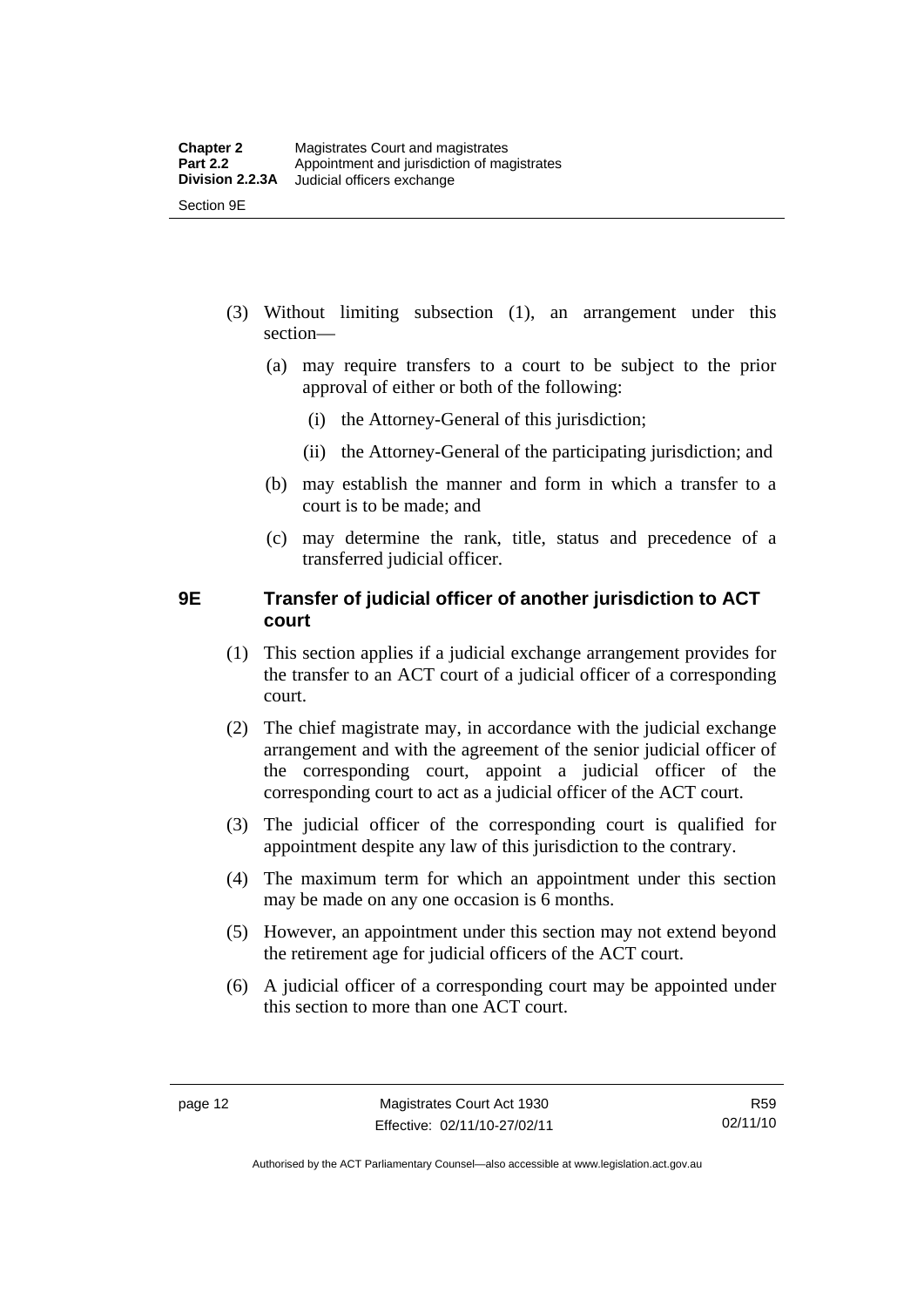<span id="page-28-0"></span> (7) A judicial officer whose appointment under this section has ceased may complete or otherwise continue to deal with any matters relating to proceedings in the ACT court that have been heard, or partly heard, by the judicial officer before the appointment under this section ceased.

### **9F Service in ACT court of judicial officer of another jurisdiction**

- (1) This section applies to a judicial officer of a corresponding court who is appointed to act as a judicial officer of an ACT court in accordance with a judicial exchange arrangement.
- (2) While acting as a judicial officer of the ACT court, the judicial officer of the corresponding court has all the powers, authorities, privileges and immunities of, and is taken to be for all purposes, a judicial officer of the ACT court.
- (3) Despite subsection (2), territory laws concerning the following matters do not apply to the judicial officer of the corresponding court while acting as a judicial officer of the ACT court:
	- (a) the remuneration, allowances and other conditions of service of judicial officers;
	- (b) the pension or other superannuation entitlements of judicial officers and related provisions;
	- (c) the removal or suspension of judicial officers from office.

### **9G Service of ACT judicial officer in corresponding court**

- (1) This section applies to a judicial officer of an ACT court who is appointed to act as a judicial officer of a corresponding court in accordance with a judicial exchange arrangement.
- (2) The judicial officer's service as a judicial officer of the corresponding court is taken to be service as a judicial officer of the ACT court for the purposes of territory laws about—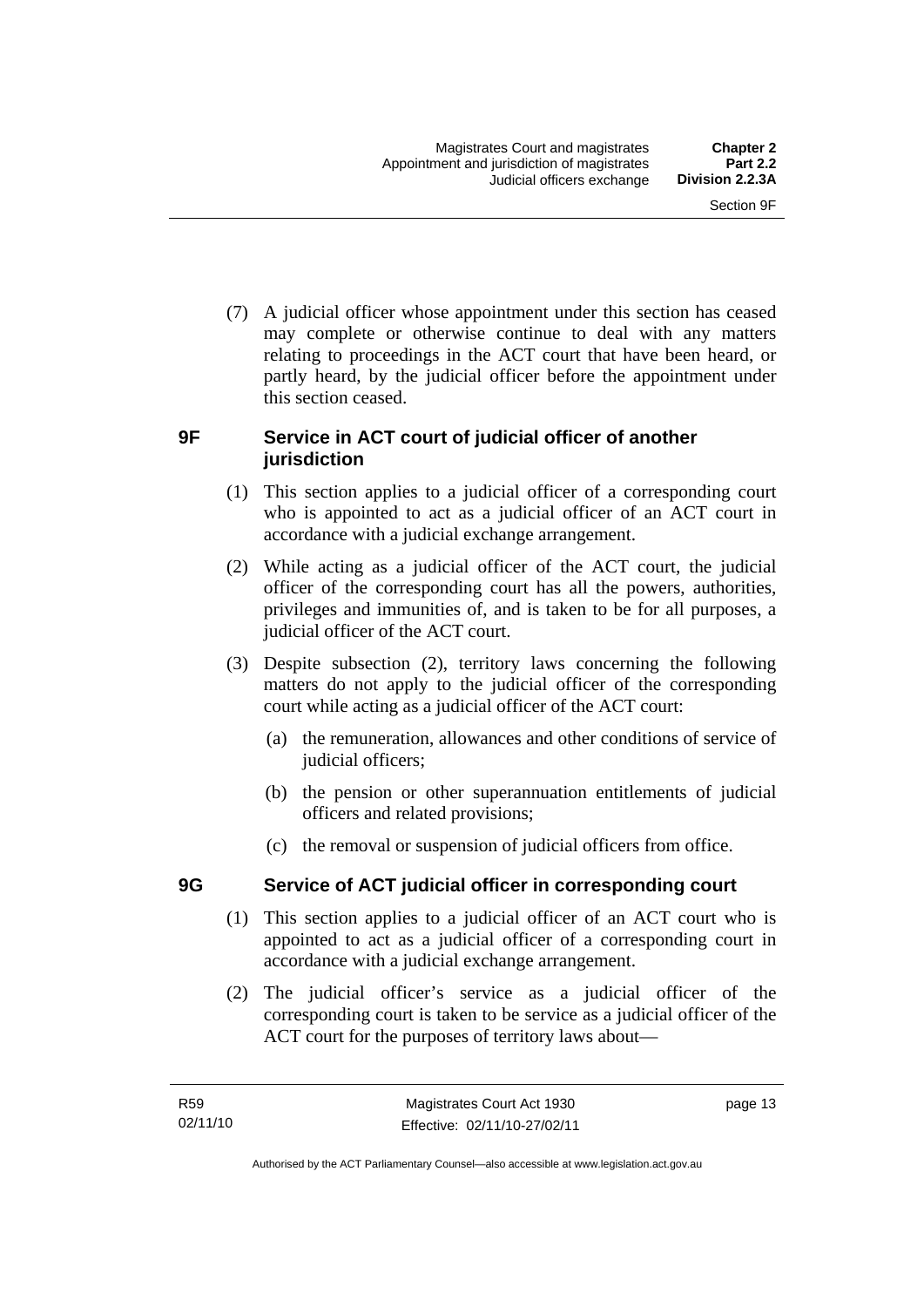- <span id="page-29-0"></span> (a) the remuneration, allowances and other conditions of service of judicial officers; and
- (b) the pension or other superannuation entitlements of judicial officers and related provisions; and
- (c) the removal or suspension of judicial officers from office.

### **9H Judicial office not affected by appointment to another judicial office**

(1) In this section:

*court* includes a tribunal (however described) that exercises functions of a judicial nature or functions of a similar nature (such as conciliation functions, arbitration functions, disciplinary functions or administrative review functions).

*judicial office* extends to the office of any member of a court, but only if the holder of the office is required to be a judicial officer or have legal qualifications.

- (2) The doctrine of incompatibility of office—
	- (a) does not operate to prevent the holder of a judicial office (the *original office*) from being appointed to another judicial office (the *additional office*); and
	- (b) does not operate to effect or require the surrender or vacation of the original office as a result of the appointment to the additional office.
- (3) This section applies—
	- (a) even if the original office or the additional office is held on an acting or temporary basis; and
	- (b) even if the original office or the additional office is a judicial office of another jurisdiction (including, but not limited to, judicial offices to which appointments are made under section 9E); and

Authorised by the ACT Parliamentary Counsel—also accessible at www.legislation.act.gov.au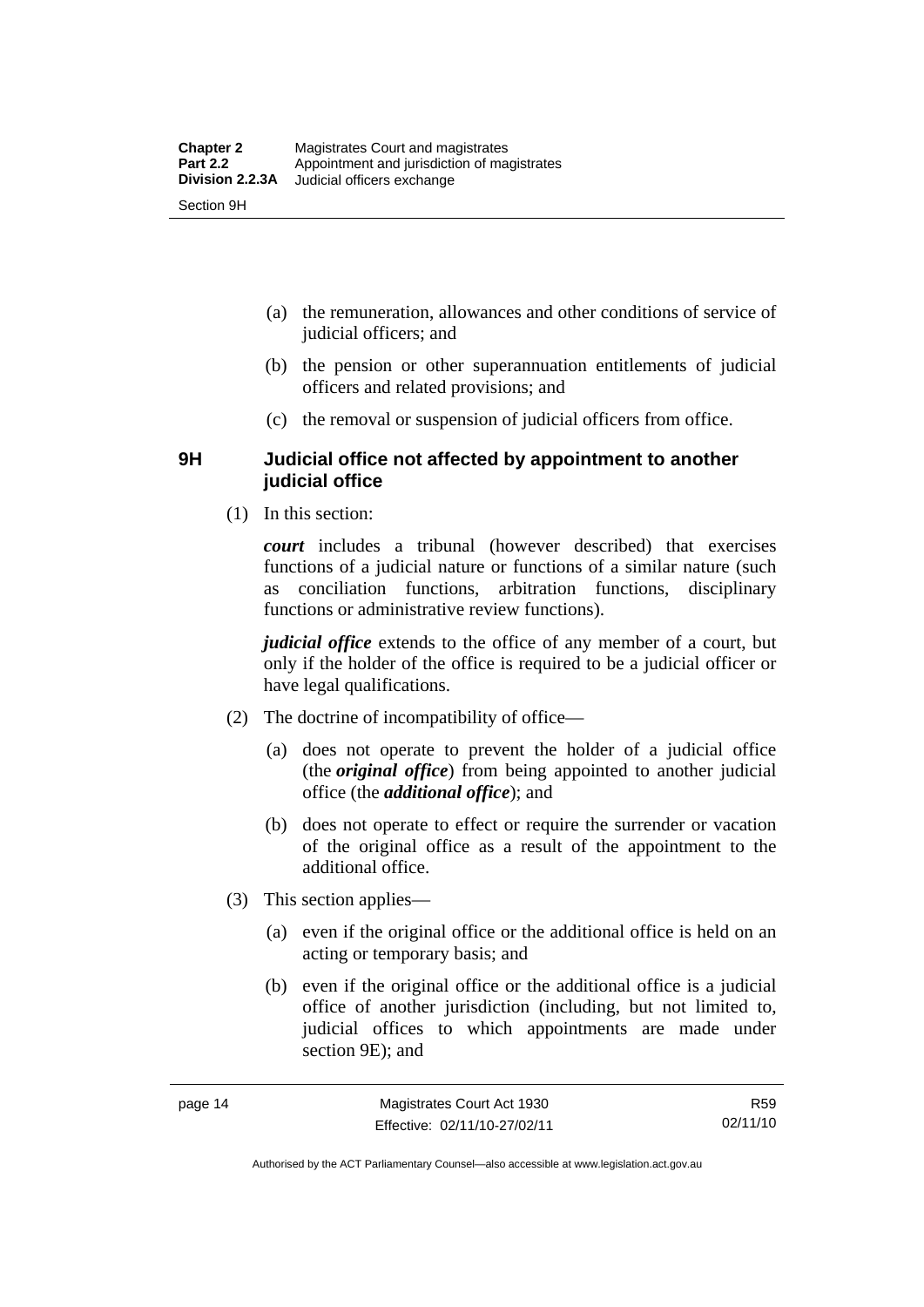- <span id="page-30-0"></span> (c) even if an appeal lies from a decision of the court of one of the judicial offices to the court of the other judicial office; and
- (d) even if the courts of the judicial offices are not of the same status.

### **9I Other arrangements not affected**

This division does not limit or affect any other arrangements under which—

- (a) a judicial officer of another jurisdiction may be appointed or act as a judicial officer of this jurisdiction; or
- (b) a judicial officer of this jurisdiction may be appointed or act as a judicial officer of another jurisdiction.

### **9J Amendment of sch 2**

A regulation may amend schedule 2.

### **Division 2.2.4 Jurisdiction of magistrates**

### **10P Oath etc of office**

- (1) A person appointed as the Chief Magistrate, a magistrate or special magistrate must not exercise the functions given to a magistrate under any territory law unless the person has sworn an oath or made an affirmation in accordance with the form in schedule 1.
- (2) The oath must be sworn or affirmation made before the Chief **Justice**

### **11 Acts done beyond ACT**

 (1) An act done by a magistrate, because of his or her office, outside the ACT for the purpose of authenticating the signature of a person to an instrument intended to take effect in the ACT is, unless the act is required by law to be done in the ACT, effective for any territory law.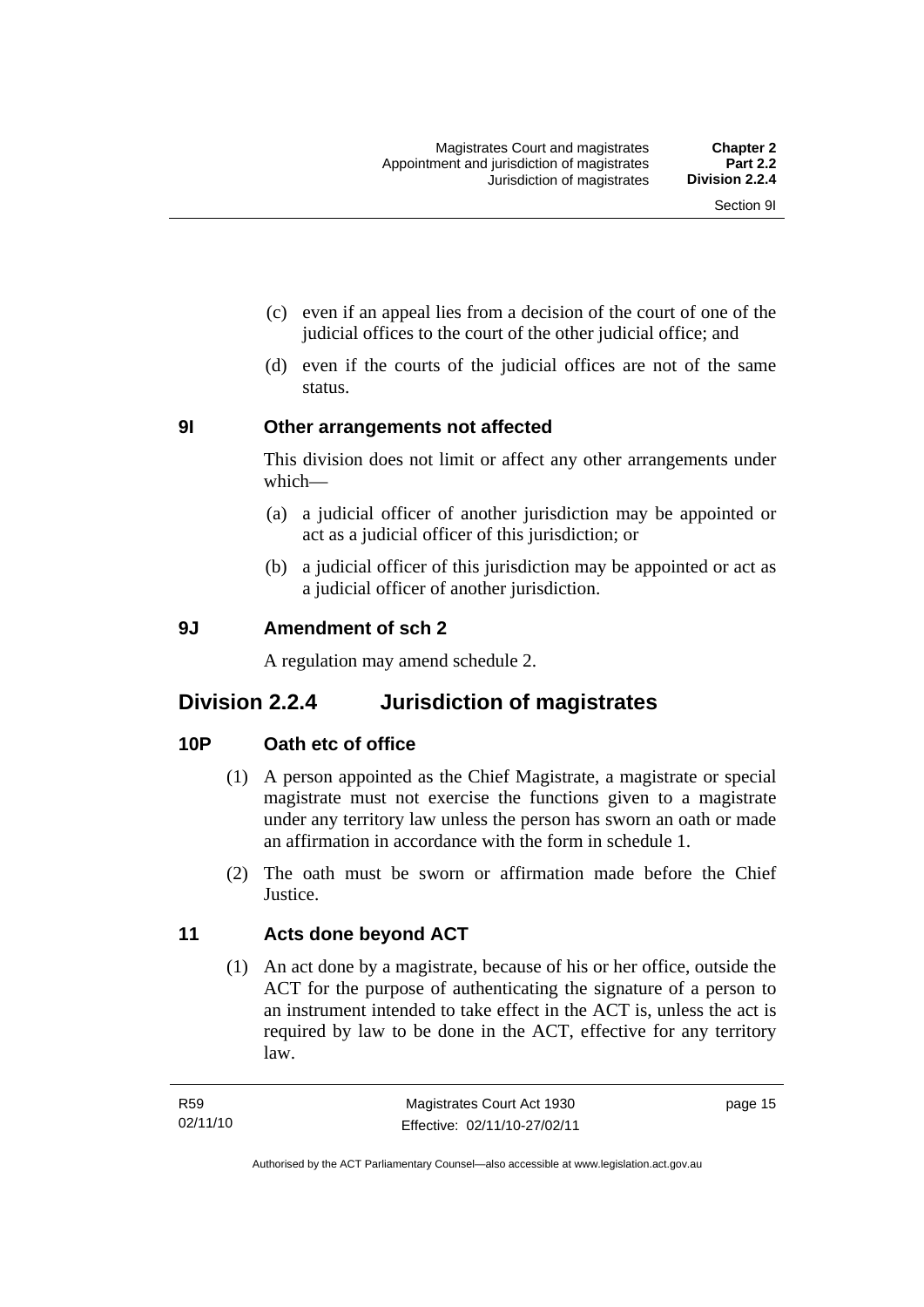<span id="page-31-0"></span> (2) An oath or affirmation administered by a magistrate, because of his or her office, outside the ACT in any case in which an oath or affirmation may be administered by a magistrate is, unless the oath or affirmation is required by law to be administered in the ACT, effective for any territory law.

### **12 Acts by magistrate out of court etc**

- (1) Any magistrate out of court or the registrar may do all or any of the following:
	- (a) receive an information;
	- (b) issue a summons or warrant on an information;
	- (c) issue a summons or warrant to compel the attendance of a witness;
	- (d) do anything else that is necessary and preliminary to a hearing.
- (2) Without limiting subsection (1), if a law in force in the ACT provides that an information or complaint may be laid or made before, or a summons or warrant issued by, a court or justice of the peace, the information or complaint may be laid or made, and the summons or warrant may be issued, by a magistrate or the registrar.

### **13 Making of enforcement order after case decided**

After a case has been heard and decided, any magistrate or the registrar may make an enforcement order for the purposes of the case.

**15 Process not invalid only because of death of magistrate etc** 

> A summons or warrant issued, or order made, by a magistrate or registrar is not invalid only because of the magistrate or registrar dying or otherwise ceasing to hold the position.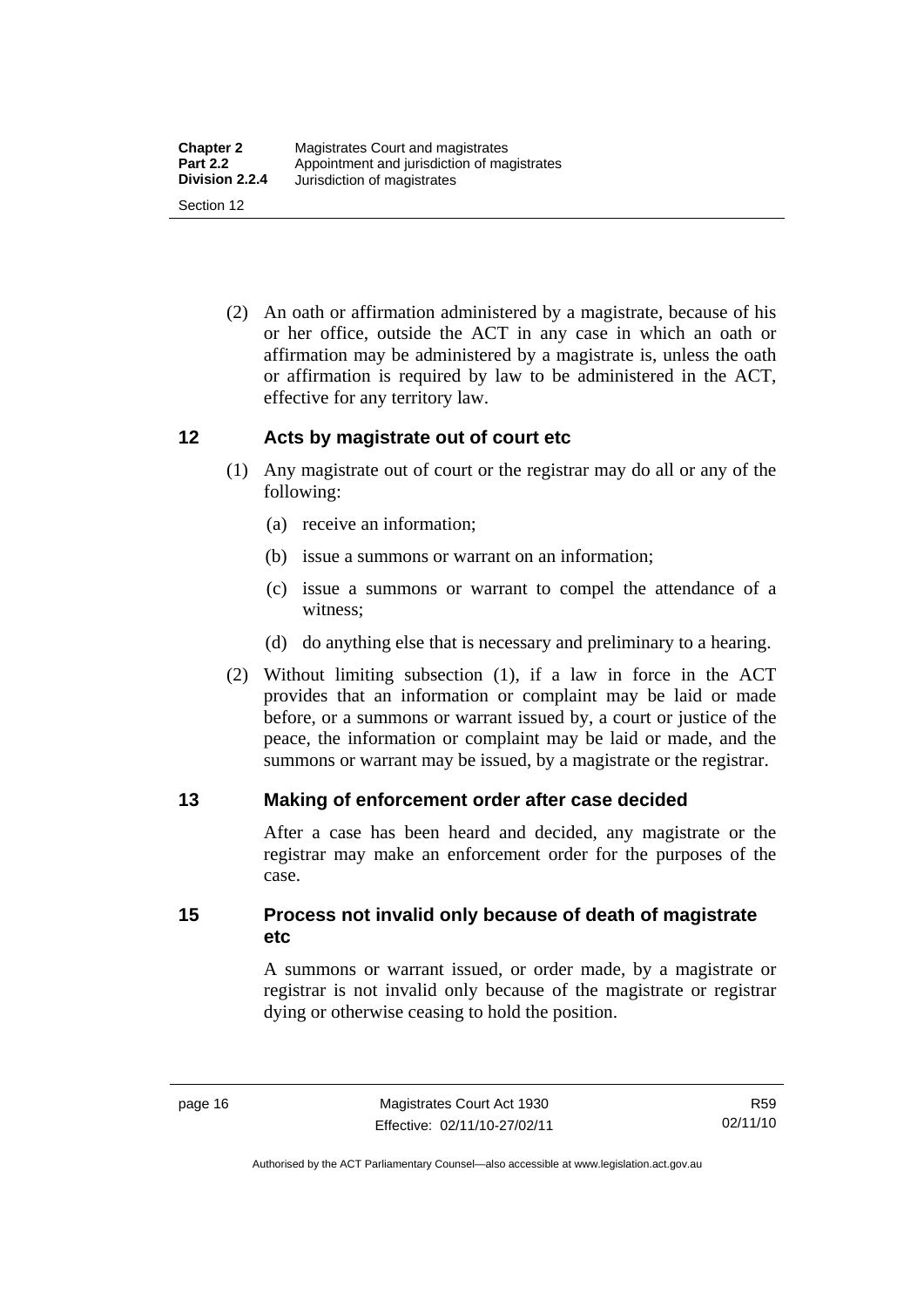### <span id="page-32-0"></span>**16 Order instead of mandamus order**

- (1) If a magistrate or registrar refuses to do any act relating to the duties of his or her office as a magistrate or registrar, the party requiring the act to be done may apply to the Supreme Court for an order calling on the magistrate or registrar and also the party to be affected by the act to show cause why the act should not be done, and if good cause is not shown against it, the Supreme Court may make the order absolute, with or without payment of costs.
- (2) A magistrate or registrar on being served with an order absolute must obey the order, and do the act required by it to be done.

### **17 Magistrates may exercise functions of justices of peace**

If under any law in force in the ACT, anything is required or permitted to be done before, to or by a justice of the peace, it may be done before, to or by a magistrate.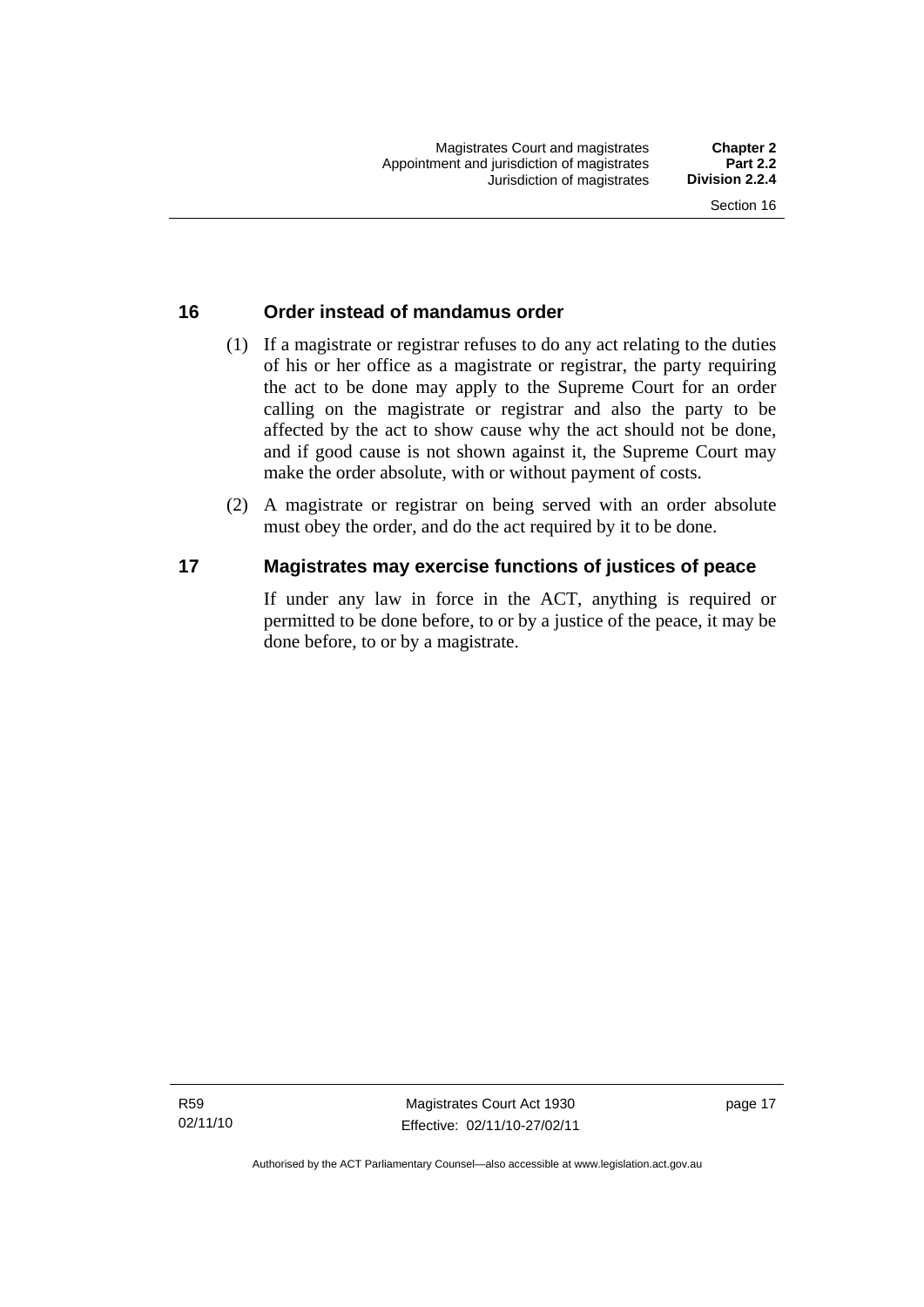<span id="page-33-0"></span>Section 17A

### **Part 2.3 Protection of magistrates in execution of their office**

### **17A Magistrate sued for act not within jurisdiction**

- (1) Any person injured by an act done by a magistrate in a matter in which by law the magistrate has no jurisdiction or in which the magistrate has exceeded his or her jurisdiction, or by an act done under any conviction or order made or warrant or writ issued by a magistrate in any such matter, may maintain in the Supreme Court an action against the magistrate without alleging in his or her statement of claim that the act complained of was done maliciously and without reasonable and probable cause.
- (2) No such action is maintainable for anything done under any such conviction or order until after the conviction or order has been quashed or set aside on appeal.
- (3) No such action is maintainable for anything done under any such warrant that was issued by the magistrate to procure the appearance of the person charged, and that has been followed by a conviction or order in the same matter, until after the conviction or order has been so quashed or set aside.
- (4) If the lastmentioned warrant has not been followed by a conviction or order, or if it is a warrant on an information of an alleged indictable offence, and if a summons was issued previously to the warrant being issued, and the summons was served on the person charged either personally or by leaving it for the person with someone at the person's last-known or usual home or business address, and the person did not appear according to the exigency of the summons, in that case no action is maintainable against the magistrate for anything done under the warrant.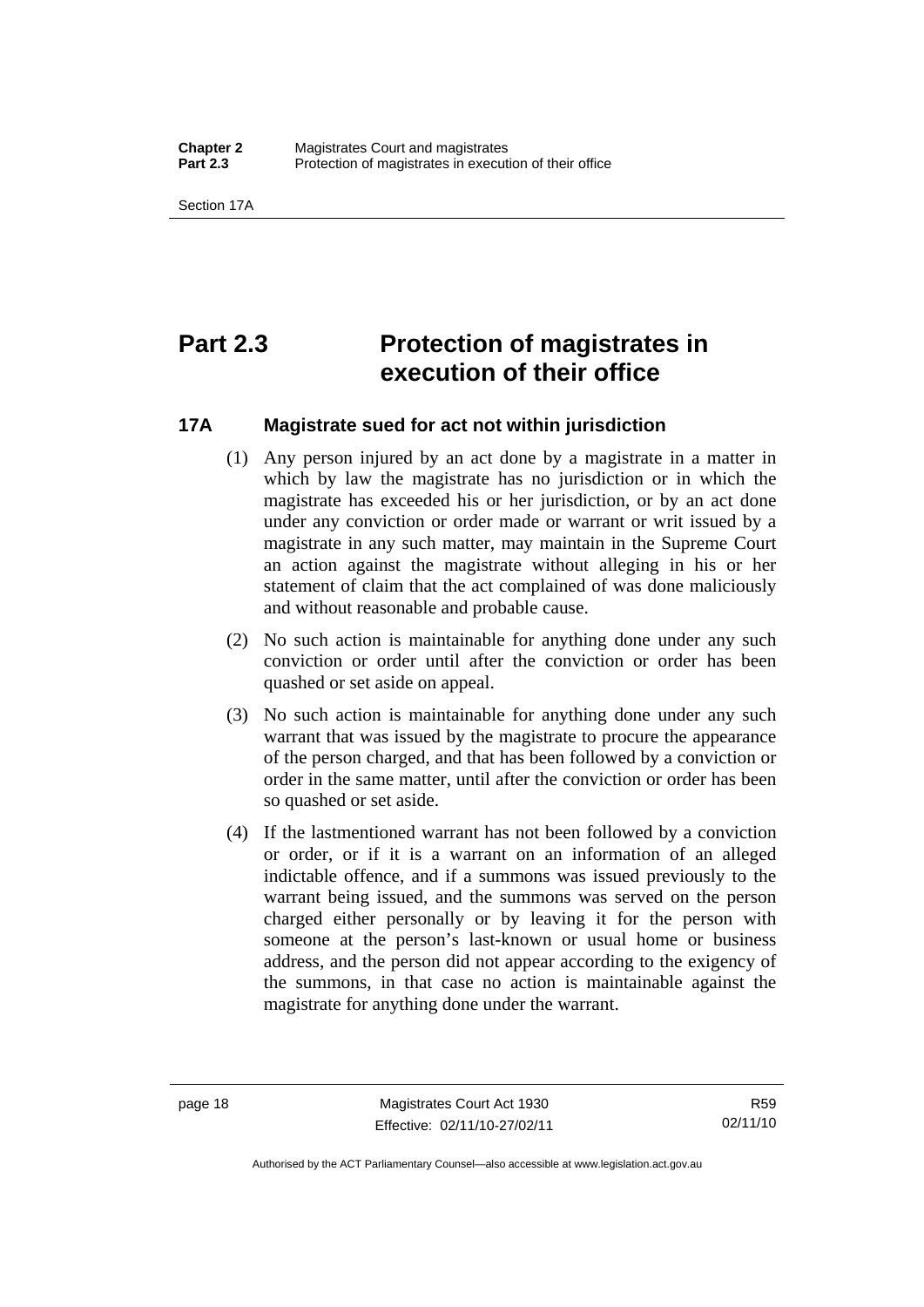### <span id="page-34-0"></span>**17C Committal or enforcement order by magistrate on order of court**

If a conviction or order is made by the court and a committal order or enforcement order is made for the conviction or order by a magistrate bona fide and without collusion, an action in relation to any defect in the conviction or order or any want of jurisdiction in the court making the conviction or order is maintainable only against the magistrate constituting the court that made the conviction or order.

### **17D No action for acts done under Supreme Court order**

An action is not maintainable against a magistrate for doing an act if the magistrate does the act in accordance with a Supreme Court order.

### **17E No action if proceeding confirmed on appeal**

If a committal order or enforcement order is made by a magistrate on a conviction or order that, either before or after the making of the committal order or enforcement order, is confirmed on appeal, an action is not maintainable against the magistrate who made the committal order or enforcement order for anything done under it because of any defect in the conviction or order.

### **17F Actions in cases prohibited**

If any action, which by this Act is declared to be not maintainable, is brought against a magistrate, the Supreme Court, on application of the defendant, and on affidavit of the facts, may set aside or stay the proceeding with or without costs.

### **17G Payment into court**

 (1) After an action under this part has been started but before the case has been heard, a defendant may pay into court the amount the defendant considers appropriate.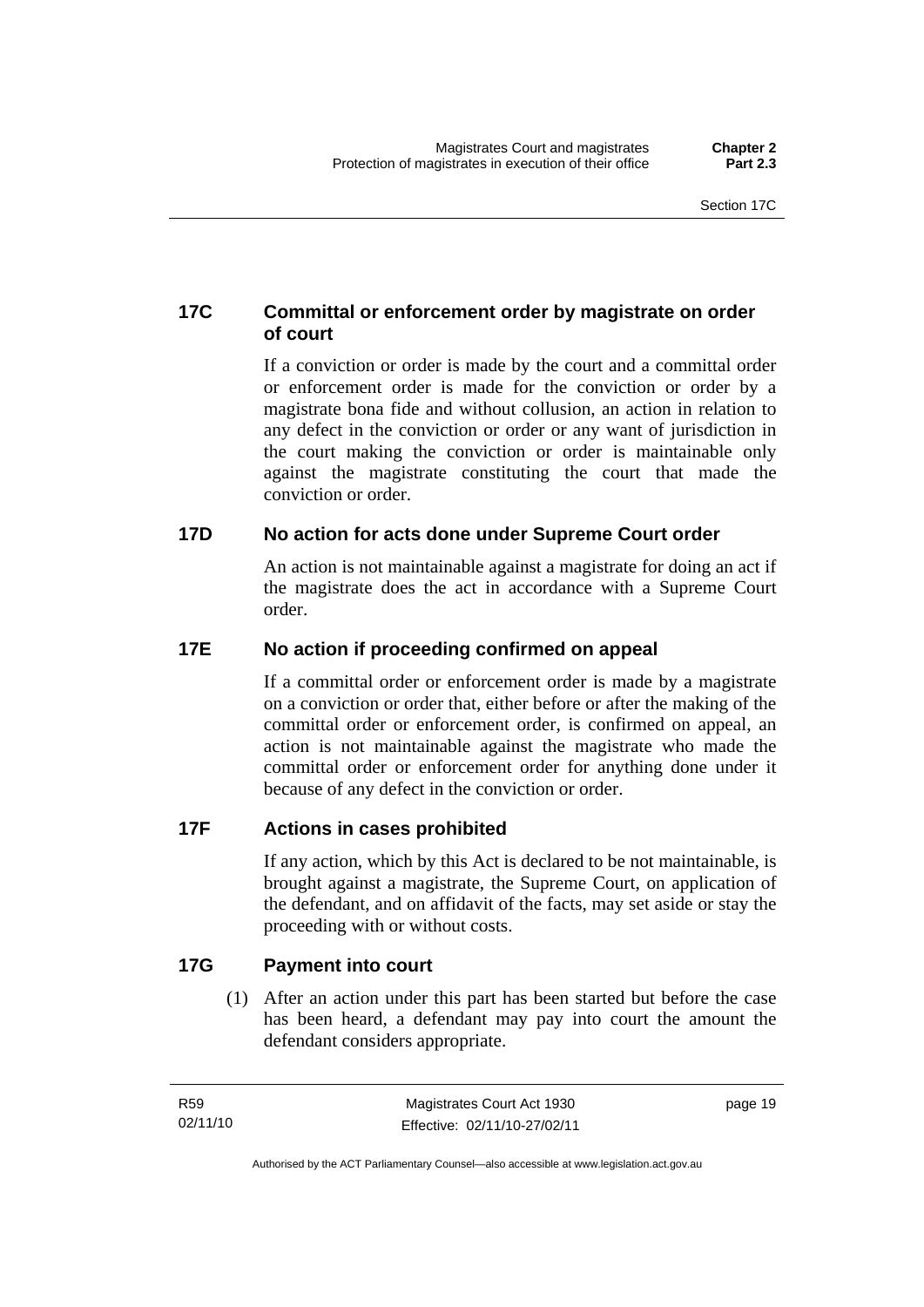<span id="page-35-0"></span>Section 17H

- (2) Judgment must be given for the defendant if the Supreme Court at the trial considers that the plaintiff is not entitled to damages beyond the amount paid into court, and the amount paid into court, or the part of it that is enough to meet the defendant's costs, must be paid out of court to the defendant, and the rest (if any) must be paid to the plaintiff.
- (3) If the plaintiff accepts the amount paid into court in satisfaction of the plaintiff's damages in the action, the plaintiff may apply to the Supreme Court for an order for the payment of the amount out of court to the plaintiff, with or without costs.
- (4) If the Supreme Court makes the order, the action is decided and the order is a bar to any other action for the same cause.

### **17H No action against magistrate for judicial acts in Magistrates Court**

An action must not be brought in the Magistrates Court against a magistrate in relation to anything done by the magistrate in the execution of the magistrate's office.

### **17I Magistrate sued for acts within magistrate's jurisdiction only liable in case of malice and absence of reasonable and probable cause**

In an action against a magistrate for any act done by the magistrate in the execution of the magistrate's duty as a magistrate in relation to any matter within the magistrate's jurisdiction as a magistrate, it must be expressly alleged in the statement of claim that the act was done maliciously and without reasonable and probable cause, and if the allegations are denied, and at the trial of the action the plaintiff fails to prove them, judgment must be given for the defendant.

R59 02/11/10

Authorised by the ACT Parliamentary Counsel—also accessible at www.legislation.act.gov.au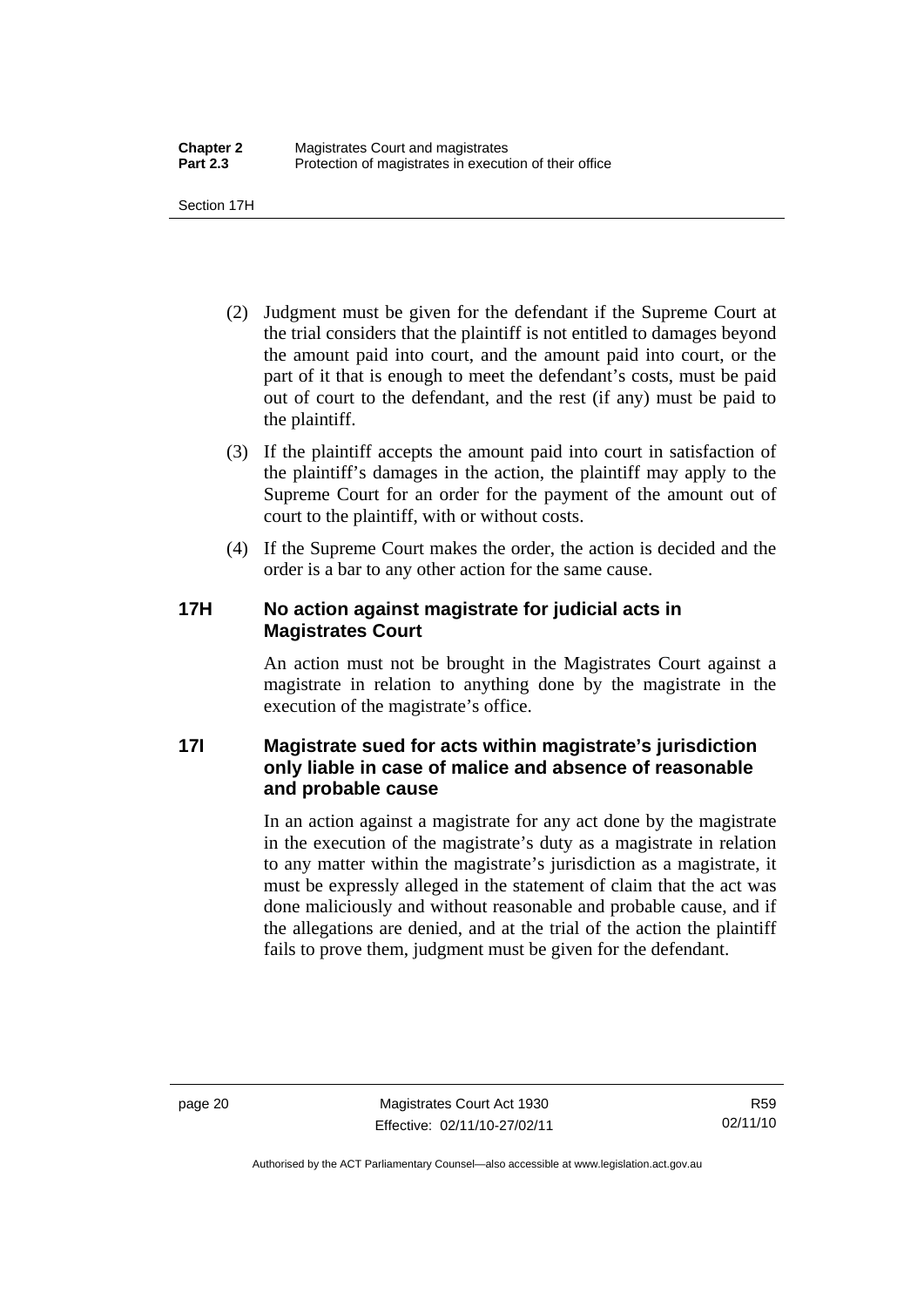# **17J Verdict for defendant**

If the plaintiff in an action against a magistrate does not prove the cause of action at the trial, judgment must be given for the defendant.

# **17K Damages**

 $If$ —

- (a) the plaintiff in an action against a magistrate is entitled to recover, and seeks to recover a penalty or other amount paid or raised as a result of a conviction, judgment or order or to recover damages for imprisonment; and
- (b) it is proved that the plaintiff was guilty of the offence or liable to pay the amount or, for imprisonment, did not undergo any greater punishment than could have been imposed for the offence of which the plaintiff was convicted;

the plaintiff is not entitled to recover the penalty or other amount paid or raised or, for imprisonment, damages greater than 1 cent, or any costs in the action.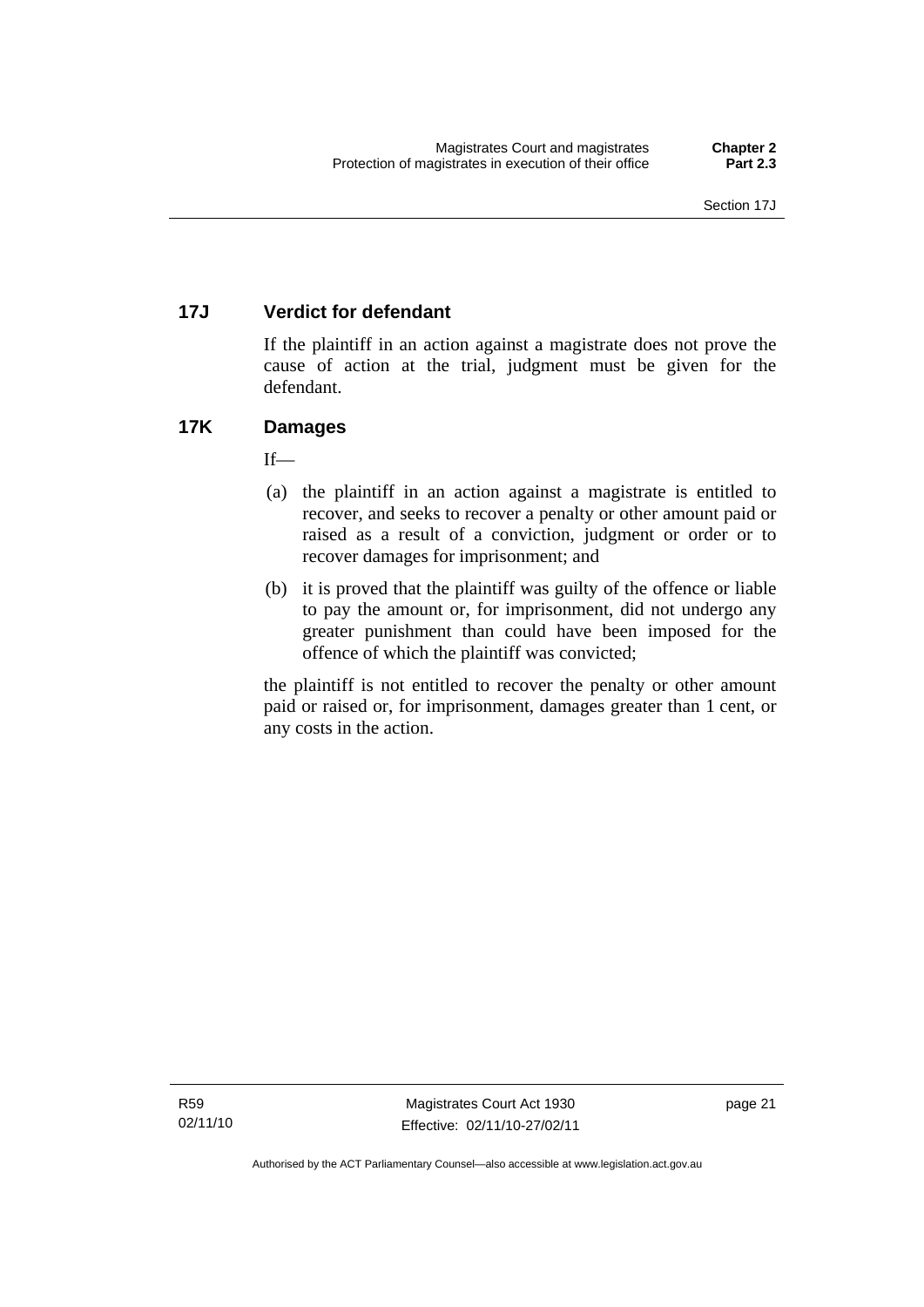**Chapter 3 Criminal proceedings**<br> **Part 3.1 Preliminary Preliminary** 

Section 18A

# **Chapter 3 Criminal proceedings**

# **Part 3.1 Preliminary**

# **18A Definitions for ch 3**

In this chapter:

*Crimes Act* means the *Crimes Act 1900*.

*decision* includes a committal for trial, admission to bail, and a conviction, order or other decision.

*defendant* means a person against whom an information is laid.

page 22 Magistrates Court Act 1930 Effective: 02/11/10-27/02/11

Authorised by the ACT Parliamentary Counsel—also accessible at www.legislation.act.gov.au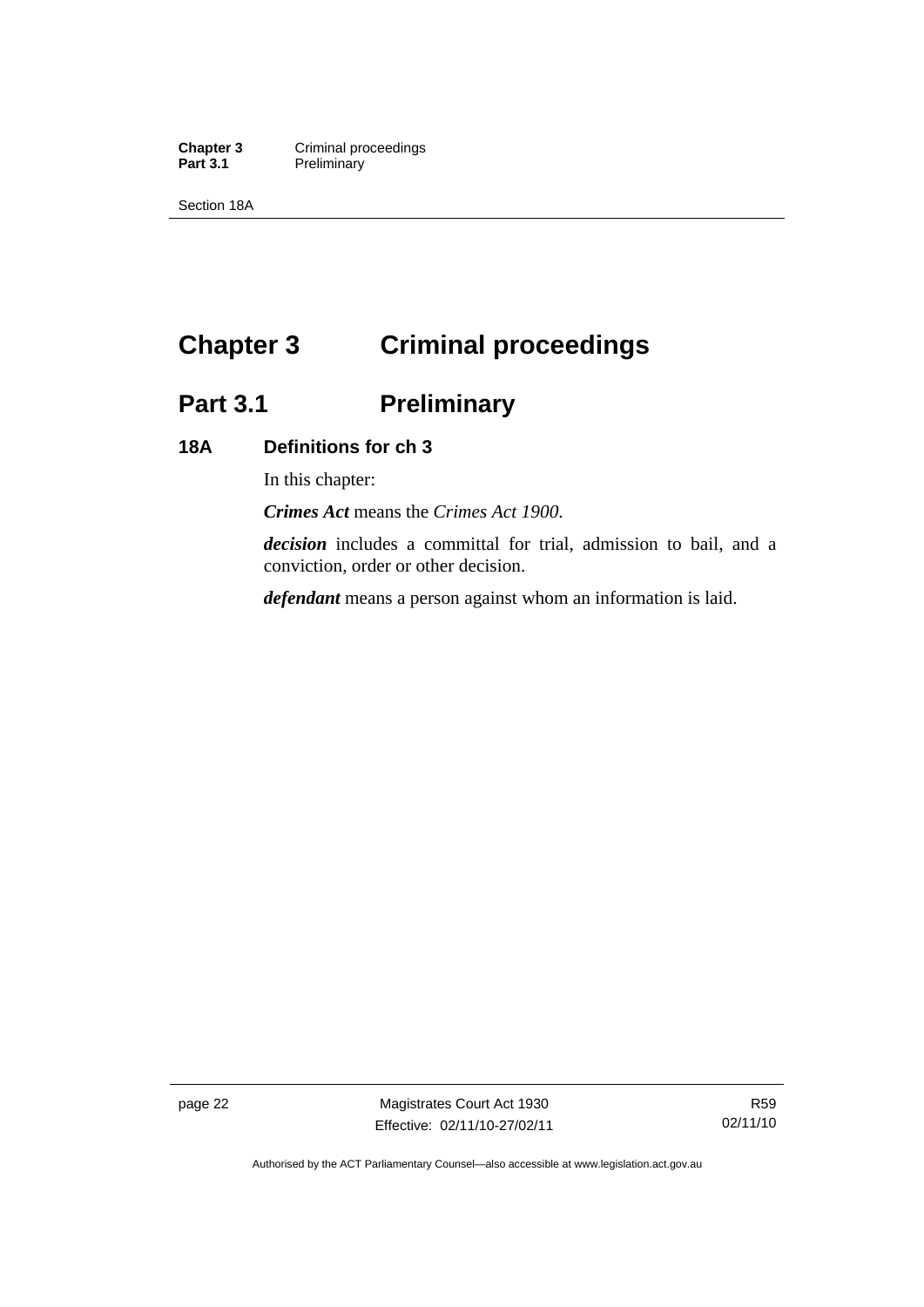# **Part 3.2 Criminal jurisdiction**

# **19 Jurisdiction of court**

If, by any law in force in the ACT, any offence is punishable on summary conviction or any person is made liable to a penalty or punishment or to pay an amount for any offence, act or omission, and no other provision is made for the trial of the person committing the offence, the matter may be heard and decided by the court in a summary way under the provisions of this Act.

# **21 Jurisdiction of court if defendant absent from ACT**

The court has jurisdiction even though the defendant is not in the ACT.

# **22 Proceeding of court if it considers offence should be dealt with on indictment**

If, for an information in relation to an offence that is punishable either summarily or on indictment it appears to the court, on the close of the case for the prosecution, that the offence ought to be dealt with on indictment, the court must abstain from adjudication on the information and must deal with the case for the purpose of committal for trial only.

R59 02/11/10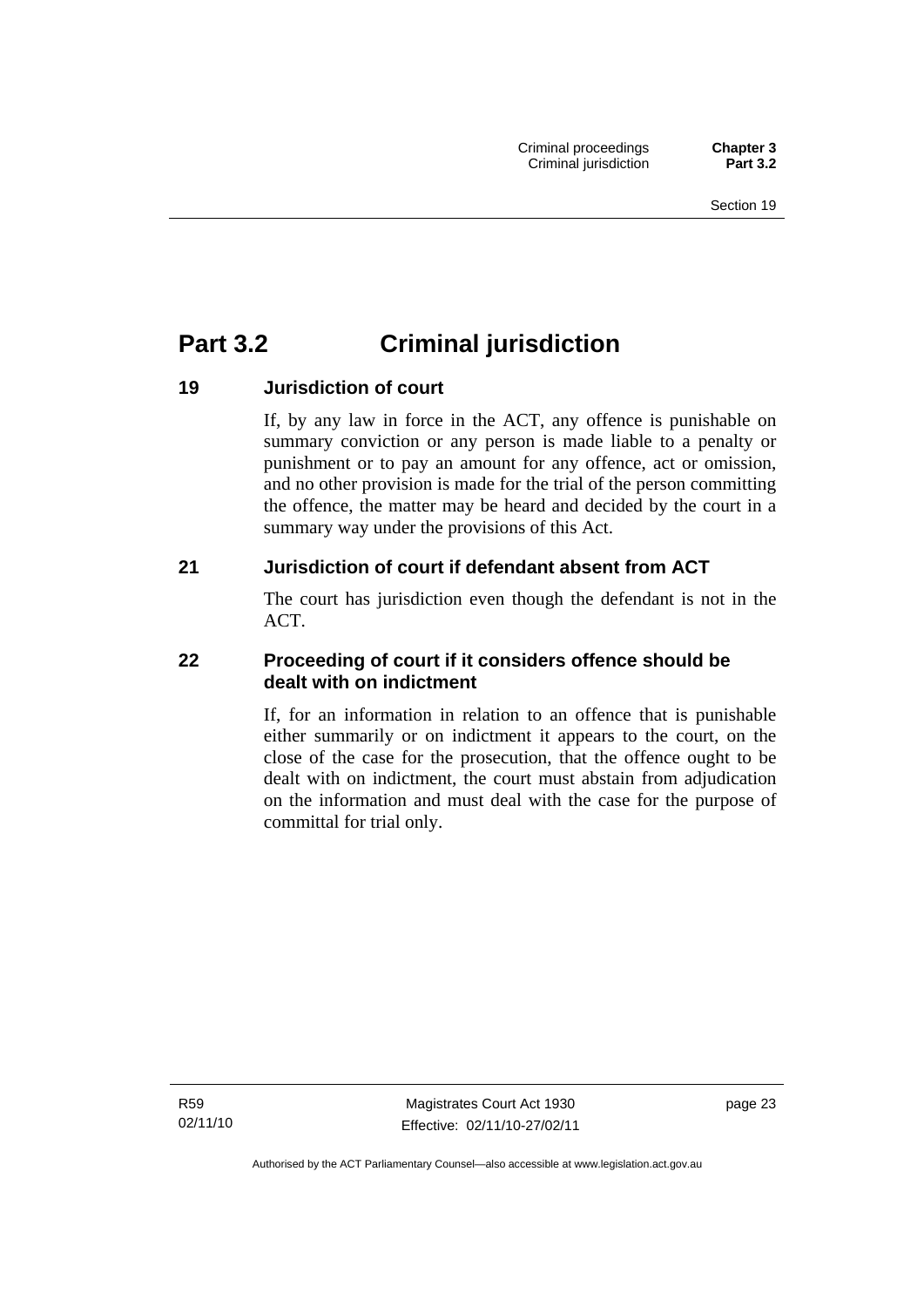Section 25

# **Part 3.3 Beginning criminal proceedings**

# **Division 3.3.1 Beginning criminal proceedings general**

# **25 Informations**

A proceeding may be started in the court by information laid by the informant or by a lawyer or anyone else representing the informant.

# **Division 3.3.2 Informations**

# **26 Laying of informations**

An information may be laid before a magistrate in any case where a person has committed or is suspected of having committed, in the ACT, an indictable offence or an offence that may be dealt with summarily as provided in section 19.

# **27 Description of people and property and of offences**

- (1) Such description of people or things as would be sufficient in an indictment is sufficient in informations.
- (2) The description of any offence in the words of the Act, ordinance, law, order, by-law, regulation, or other instrument creating the offence, or in similar words, is sufficient in law.

# **28 Power of court to amend information**

 (1) If at the hearing of any information or summons any objection is taken to an alleged defect in it in substance or form or if objection is taken to any variance between the information or summons and the evidence adduced at the hearing of it, the court may make any amendment in the information or summons that appears to it to be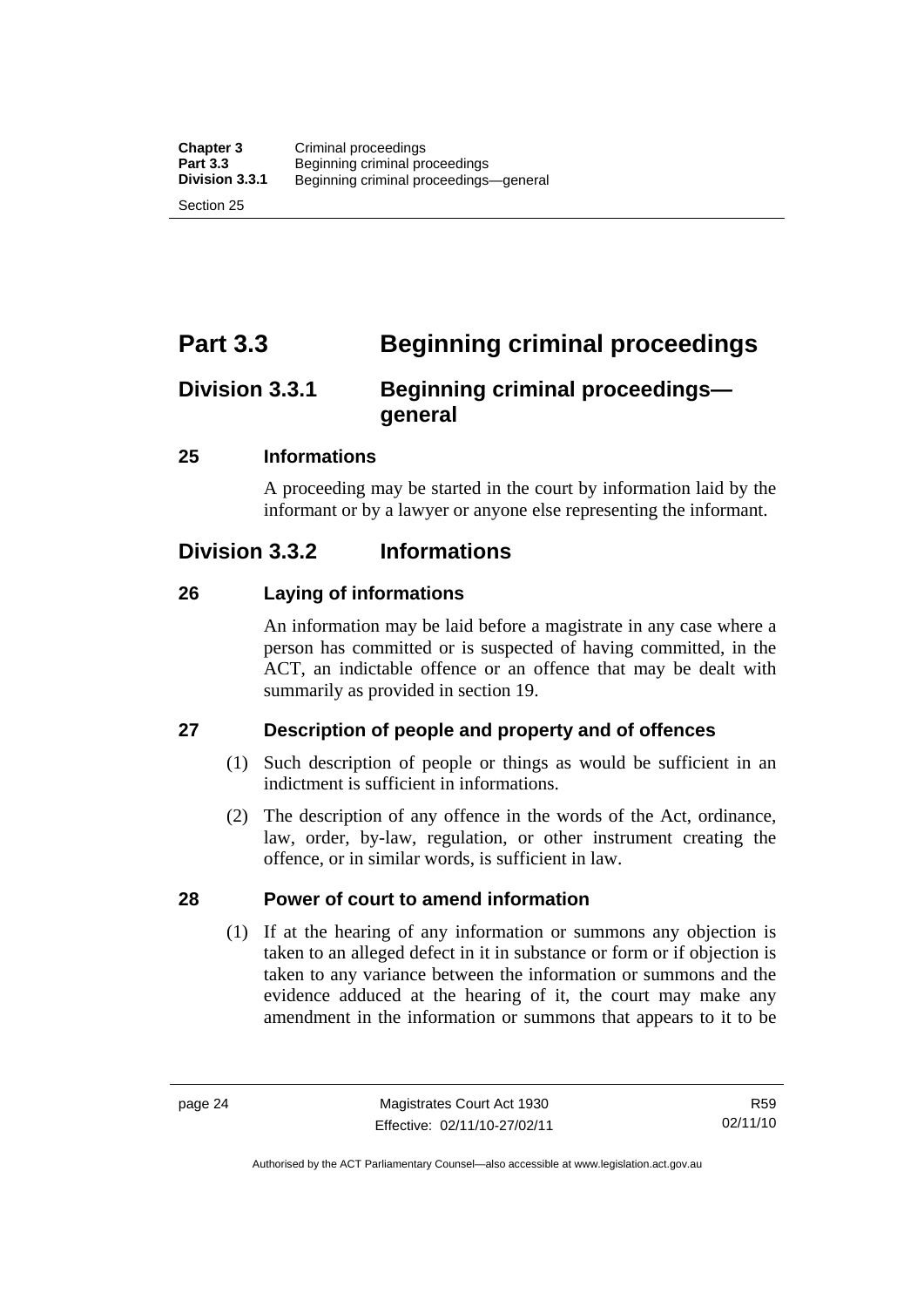desirable or to be necessary to enable the real question in dispute to be decided.

 (2) The court must not make an amendment under subsection (1) if it considers that the amendment cannot be made without injustice to the defendant.

# **29 Court may adjourn hearing if amendment made**

If in any case where an amendment in an information or summons has been made under section 28 the court considers that the defendant has been misled by the form in which the information or summons has been made out, it may adjourn the hearing of the case for the period it considers appropriate and may make any order about the costs of the adjournment it considers appropriate.

# **30 Form of information**

- (1) If a warrant is intended to be issued in the first instance against the person charged, the information must be in writing and on oath.
- (2) The oath may be made by the informant or someone else.
- (3) If a summons instead of a warrant is intended to be issued in the first instance against the person charged, the information may be made orally and without oath.
- (4) Subsection (3) applies whether or not the law under which the information is laid requires it to be in writing.

# **Division 3.3.3 Summonses**

# **37 When magistrate may issue summons**

If an information is laid before a magistrate, the magistrate may issue a summons.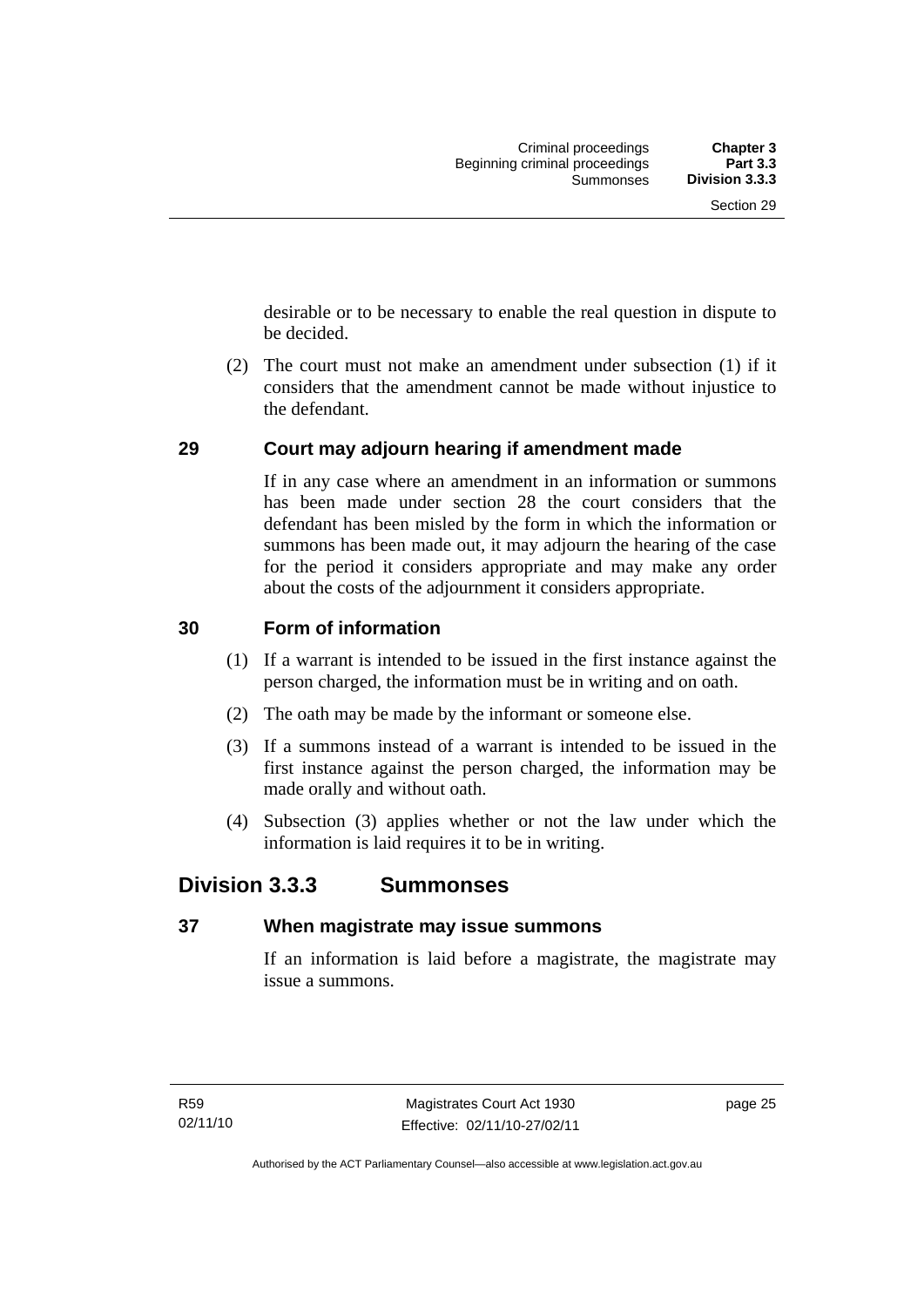### **38 Form of summons**

A summons issued in the case of an information must be directed to the defendant, and must state shortly the matter of the information and require the defendant to appear at a certain time and place before the court, to answer to the information and to be further dealt with according to law.

# **41 Service of summons**

- (1) A summons issued in relation to an information may be served on the person to whom it is directed by—
	- (a) giving a copy of the summons to the person; or
	- (b) leaving a copy of the summons at the last-known or usual home or business address of the person with someone who appears to be at least 16 years old and to live or be employed at the address.
- (2) Service of a summons under subsection (1) must be effected at least 72 hours before the time appointed in the summons for the hearing of the information.
- (3) If it appears to the court or a magistrate or the registrar, by statement on oath or by affidavit, that from any cause service in accordance with subsections (1) and (2) cannot be effected, the court or magistrate or the registrar may extend the time for hearing.
- (4) Service of a summons in accordance with this section may be proved by the oath of the person who served it or by affidavit or otherwise.

# **Division 3.3.3A Court attendance notices**

# **41A Definitions—div 3.3.3A**

In this division:

*authorised person* means—

page 26 Magistrates Court Act 1930 Effective: 02/11/10-27/02/11

Authorised by the ACT Parliamentary Counsel—also accessible at www.legislation.act.gov.au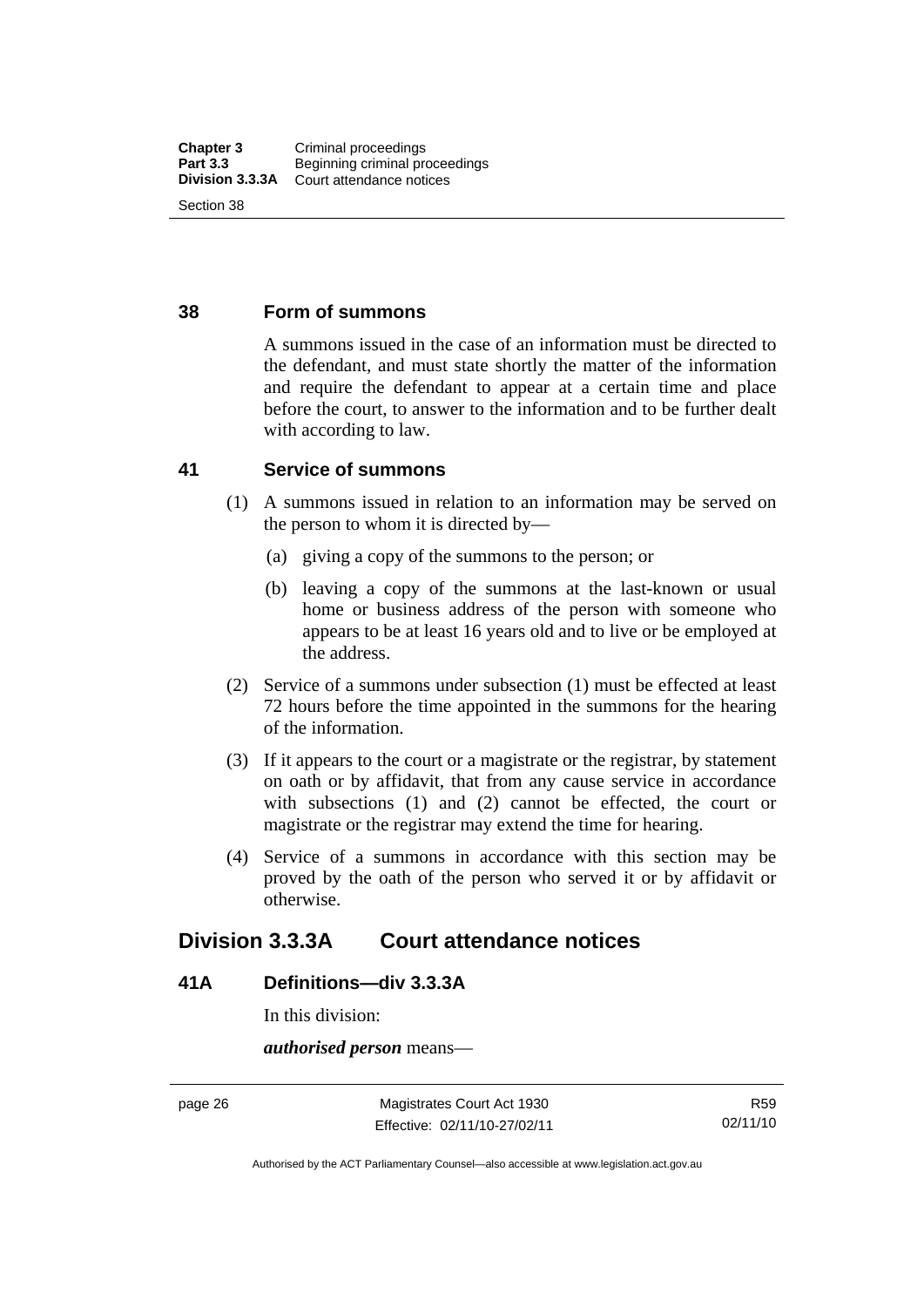- (a) a police officer; or
- (b) a person prescribed by regulation.

*court attendance notice*—see section 41B.

# **41B Commencing criminal proceeding by court attendance notice**

- (1) A proceeding for an alleged offence may be commenced by serving and filing a notice (a *court attendance notice*) under this division.
- (2) A court attendance notice served on a person must––
	- (a) state the name of the person; and
	- (b) describe the offence to which it relates; and
	- (c) briefly state the particulars of the offence; and
	- (d) state the name of the authorised person serving the notice; and
	- (e) unless a warrant is issued for the arrest of the person or the person is refused bail—
		- (i) require the person to appear before a magistrate at a stated date, time and place; and
		- (ii) state that failure to appear may result in the person's arrest or in the proceeding being dealt with in the person's absence; and
	- (f) if the person consents to appear before a magistrate at the stated date and time—include a statement, signed by the person, that the person consents to appear at the stated date and time.
	- *Note* If a form is approved under the *Court Procedures Act 2004* for this provision, the form must be used.
- (3) It is sufficient to describe an offence in the notice in the way the offence is described in the law that creates the offence.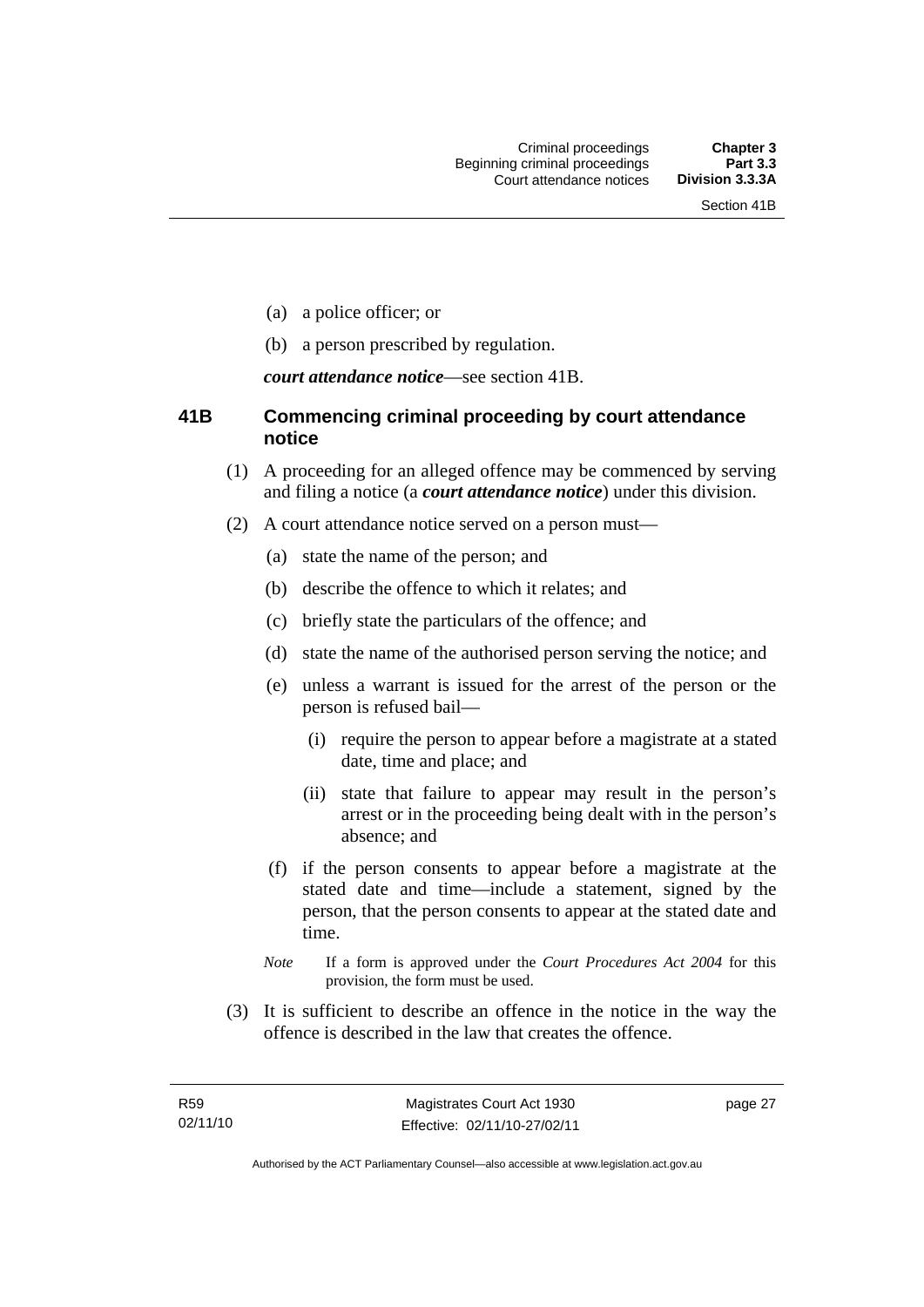- (4) The date stated for the person to appear before a magistrate must be—
	- (a) at least 14 days after the day the notice is served; or
	- (b) if the notice contains a consent signed by the person to appear before a magistrate at an earlier date available to a Magistrate—the date as stated in the notice.
- (5) The rules may prescribe additional matters that must be included in a court attendance notice.

# **41C Court attendance notice––service**

- (1) If an authorised person suspects, on reasonable grounds, that a person has committed an offence, the authorised person may serve a court attendance notice on the person.
- (2) The notice must be served personally by the authorised person.
- (3) The *Court Procedures Rules 2006,* part 6.8 (Service) apply to the service of a court attendance notice as if—
	- (a) the notice were a document in the proceeding for the offence to which it relates; and
	- (b) the copy of the notice served were a stamped copy.
- (4) However, the *Court Procedures Rules 2006,* division 6.8.3 (Service—Magistrates Court) does not apply to service of a court attendance notice.

# **41D Court attendance notice—filing**

- (1) A copy of a court attendance notice served on a person must be filed—
	- (a) not less than 14 days before the day stated in the notice for the person to appear before a magistrate; or

Authorised by the ACT Parliamentary Counsel—also accessible at www.legislation.act.gov.au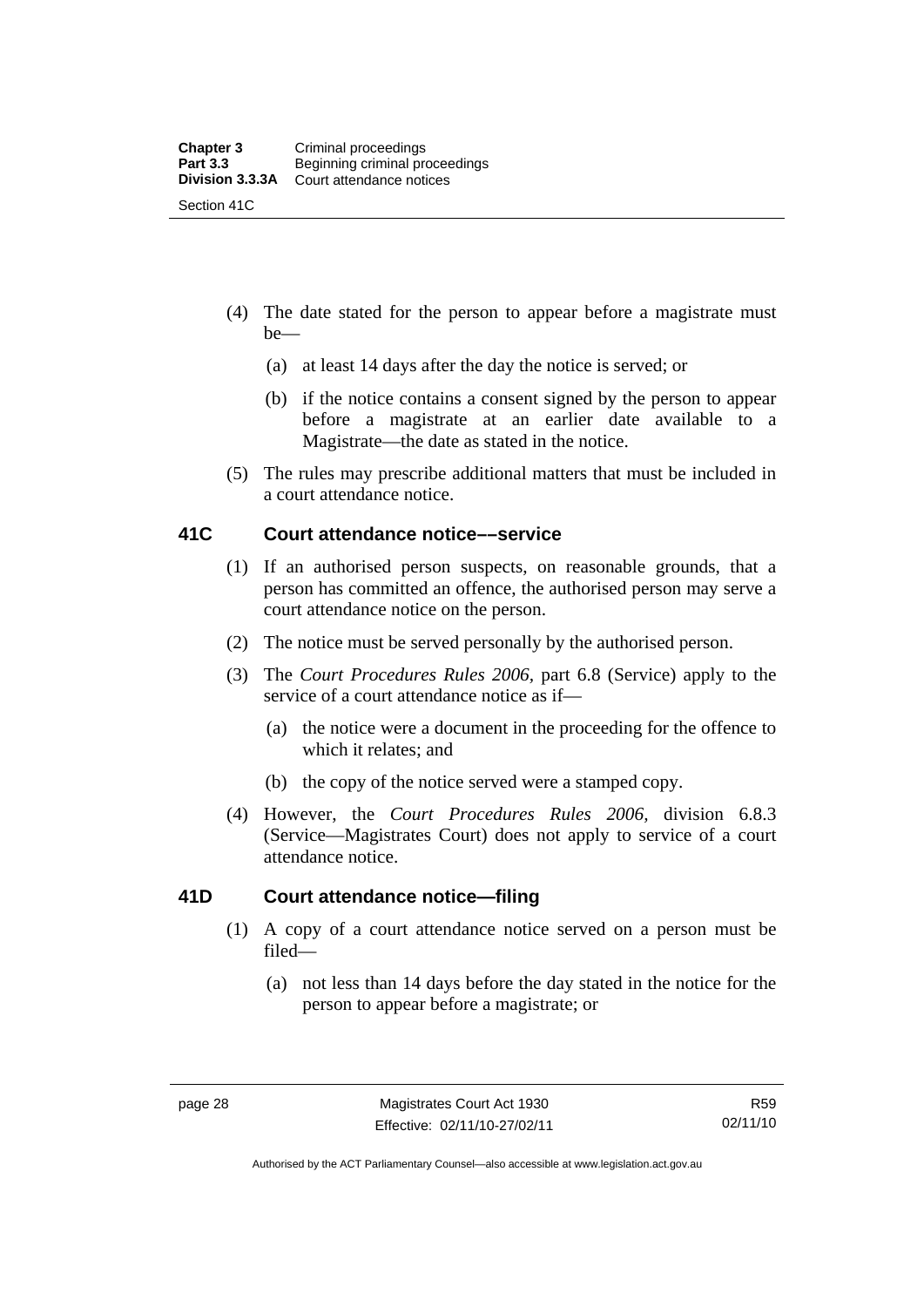- (b) if the notice contains a consent signed by the person to appear before a magistrate at a date earlier than 14 days after service of the notice—as soon as practicable.
- (2) If a warrant is intended to be issued in the first instance against the person, the notice must be filed with a sworn statement about the particulars of the offence stated in the notice.

# **41E Court attendance notice—relationship to information and summons**

- (1) This division is additional to, and does not limit, any other provision of a Territory law about an information or summons in relation to a criminal proceeding.
- (2) A court attendance notice served under this division is taken, for all purposes, to be a summons served under division 3.3.3.
- (3) A court attendance notice filed under this division is taken, for all purposes, to be an information laid under division 3.3.2.
- (4) For subsections (2) and (3), a provision mentioned in subsection (1) applies, with any necessary changes and any changes prescribed by regulation—
	- (a) in relation to a court attendance notice served under this division—as if it were a summons issued under division 3.3.3; and
	- (b) in relation to a court attendance notice filed under this division—as if it were an information laid under division 3.3.2.

# **Division 3.3.4 Warrants**

# **42 Issue of warrant and summons**

- (1) This section applies if—
	- (a) an information is laid before a magistrate under division 3.3.2 against a person for an offence; and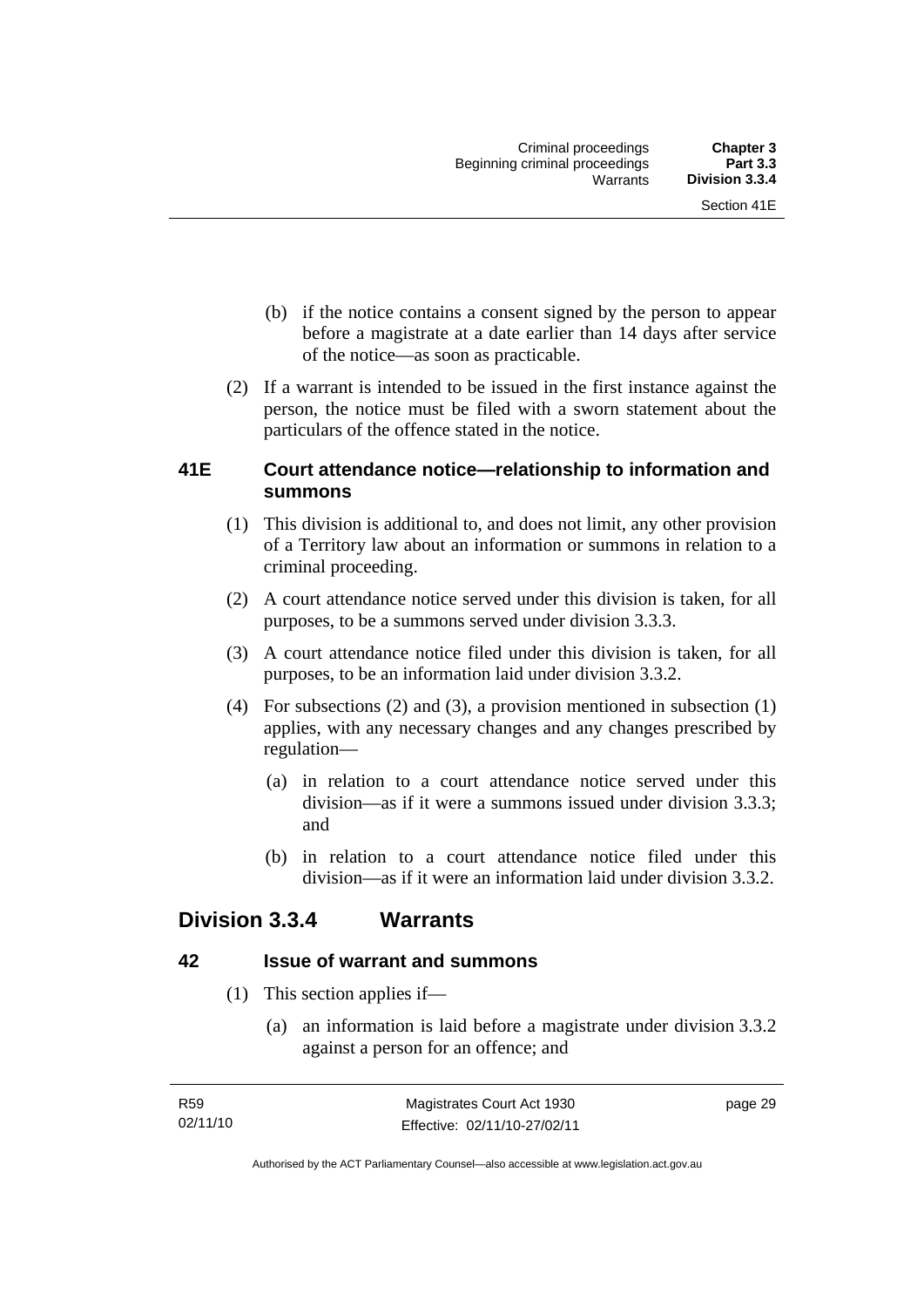- (b) the information is substantiated by the oath of the informant or a witness; and
- (c) the person is not in custody.
- (2) The magistrate may issue a warrant for the person's arrest, and for bringing the person before the court to answer to the information and to be further dealt with according to law.
- (3) However, the magistrate may issue a summons instead of the warrant if the magistrate considers it appropriate.
- (4) The issue of the summons does not prevent a magistrate from issuing a warrant at any time before or after the time mentioned in the summons for the person's appearance.
- (5) However, subsection (4) does not authorise the issue of a warrant to bring the person before the court to answer to the information if a summons has been served on the person for the offence in accordance with section 116B (Service of summons for prescribed offence).

# **43 Procedure on filing indictment**

- (1) If an indictment in relation to an offence committed in the ACT has been filed in the Supreme Court by the Attorney-General, Attorney-General of the Commonwealth or other officer, authority or person duly appointed in that behalf against any person then at large, whether on bail or not, the registrar of the Supreme Court must at any time after the end of the then sittings of the court if the person so indicted has not already appeared and pleaded to the indictment, on application by or on behalf of the prosecutor, grant to the prosecutor or person applying on the prosecutor's behalf a certificate that the indictment has been filed.
- (2) On production of the certificate to a magistrate, the magistrate must—

Authorised by the ACT Parliamentary Counsel—also accessible at www.legislation.act.gov.au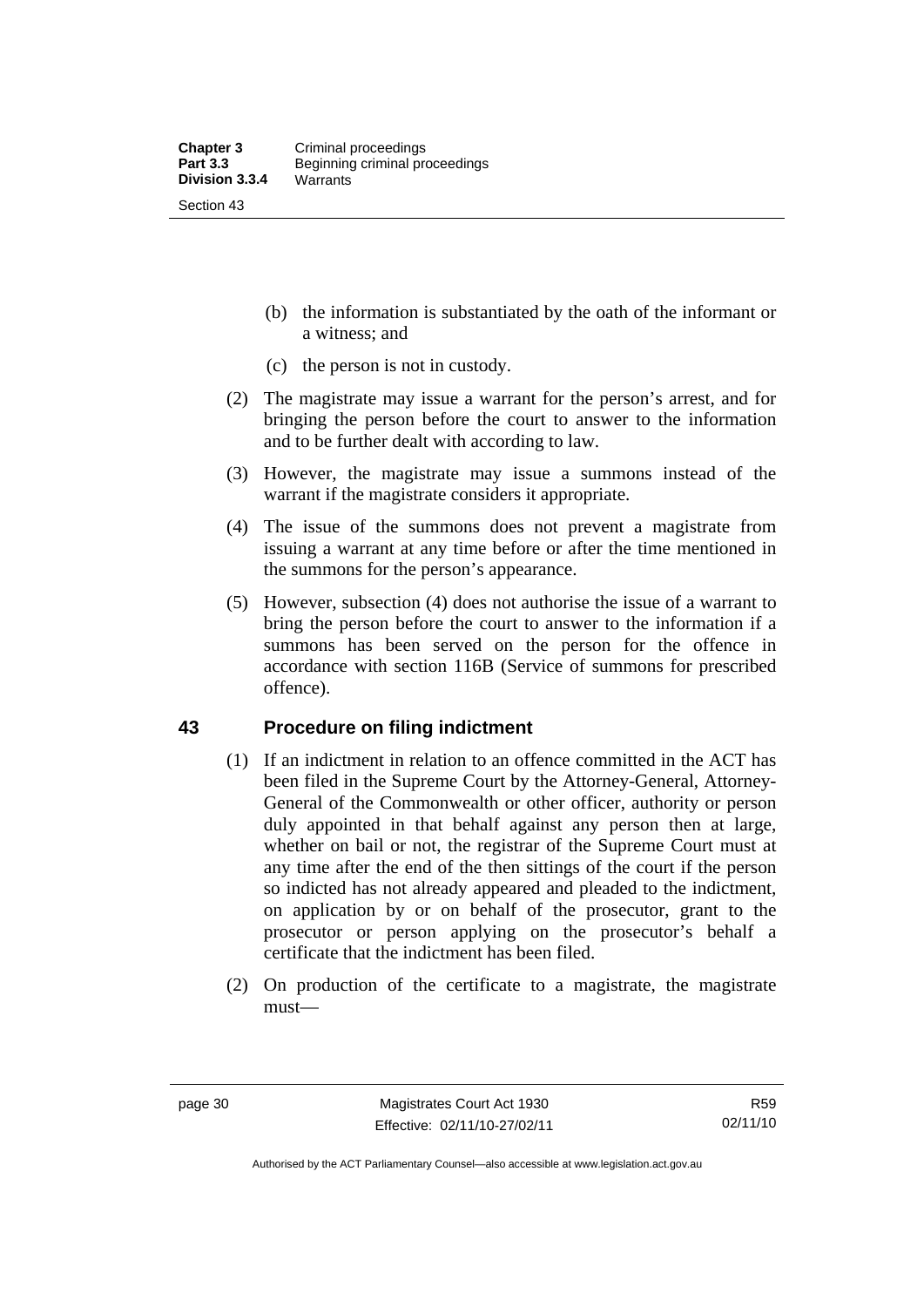- (a) if the person indicted is, at the time of both the application for and the production of the certificate, detained at a correctional centre (including a NSW correctional centre) for any other offence—on proof on oath that the person is the person charged in the indictment, issue a warrant directing the person in charge of the correctional centre to detain the person until, by a habeas corpus order or another order, the person is removed from custody for the purpose of being tried on the indictment, or until the person is otherwise removed or discharged out of custody by due course of law; and
- (b) in any other case—issue a warrant to apprehend the person so indicted and to cause the person to be brought before the court to be dealt with according to law and the court when any person apprehended under any such warrant is brought before it must on proof on oath that the person is the person charged and named in the indictment, and without further inquiry commit the person for trial or admit the person to bail in accordance with the *Bail Act 1992*.

# **44 Direction of warrant**

A warrant to apprehend a defendant that the defendant may answer to an information may be directed either to any police officer by name or generally to all police officers within the ACT, without naming them, or to both.

# **45 Any police officer may execute warrant**

If a warrant is directed to all police officers, any police officer may execute the warrant as if it were directed specially to the police officer by name.

**47 Form of arrest warrant** 

A warrant issued on an information must—

(a) briefly state the offence or matter of the information; and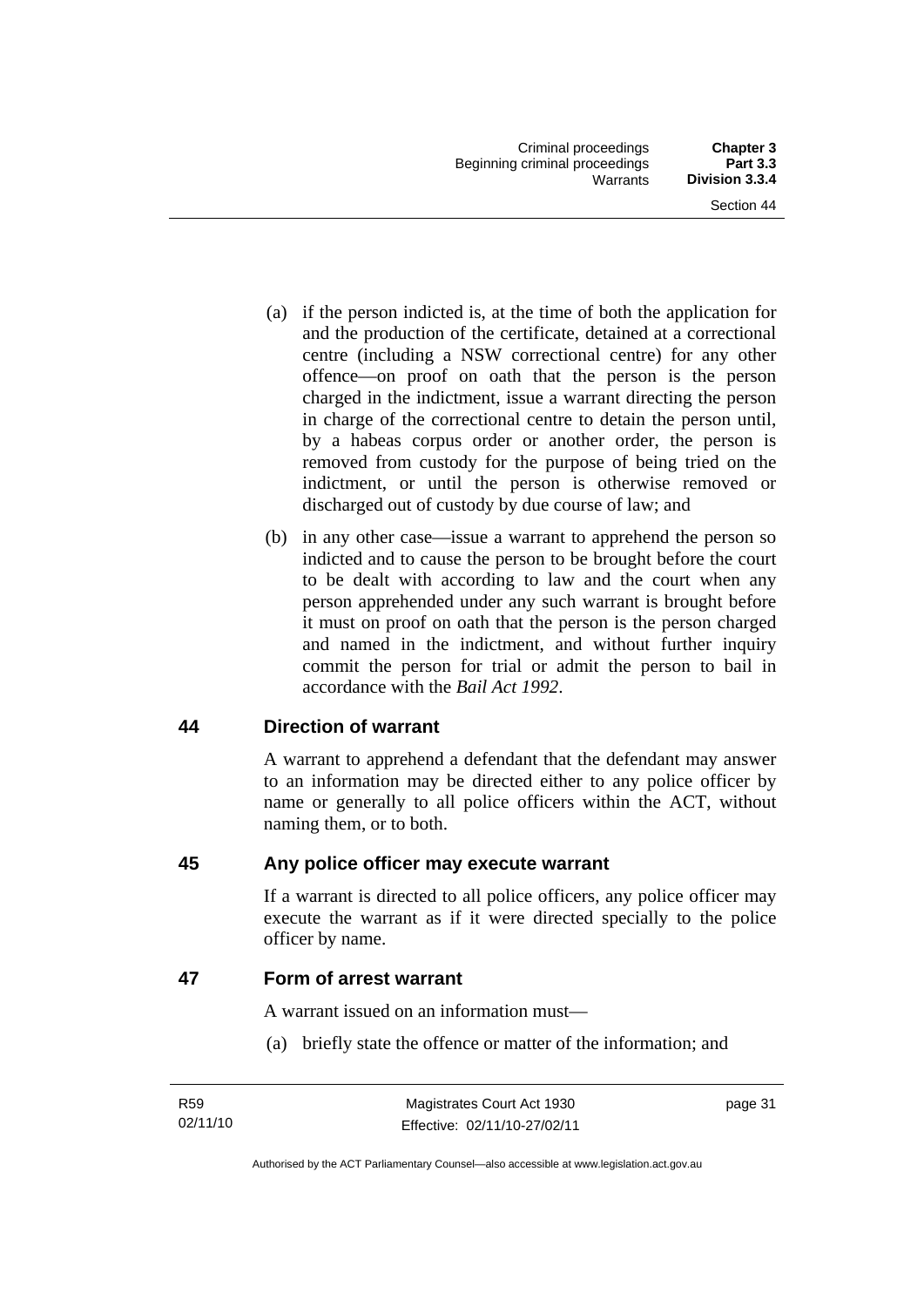- (b) name or otherwise describe the person against whom it is issued; and
- (c) order the police officers to whom it is directed to—
	- (i) arrest the person; and
	- (ii) bring the person before the court to answer the information and to be further dealt with according to law.

# **48 Warrant to be in force till executed**

A warrant need not be returnable at any particular time, but may remain in force until executed.

# **49 Sunday warrants**

A magistrate may issue a warrant on an information of an indictable offence, or a search warrant, on a Sunday as on any other day.

page 32 Magistrates Court Act 1930 Effective: 02/11/10-27/02/11

Authorised by the ACT Parliamentary Counsel—also accessible at www.legislation.act.gov.au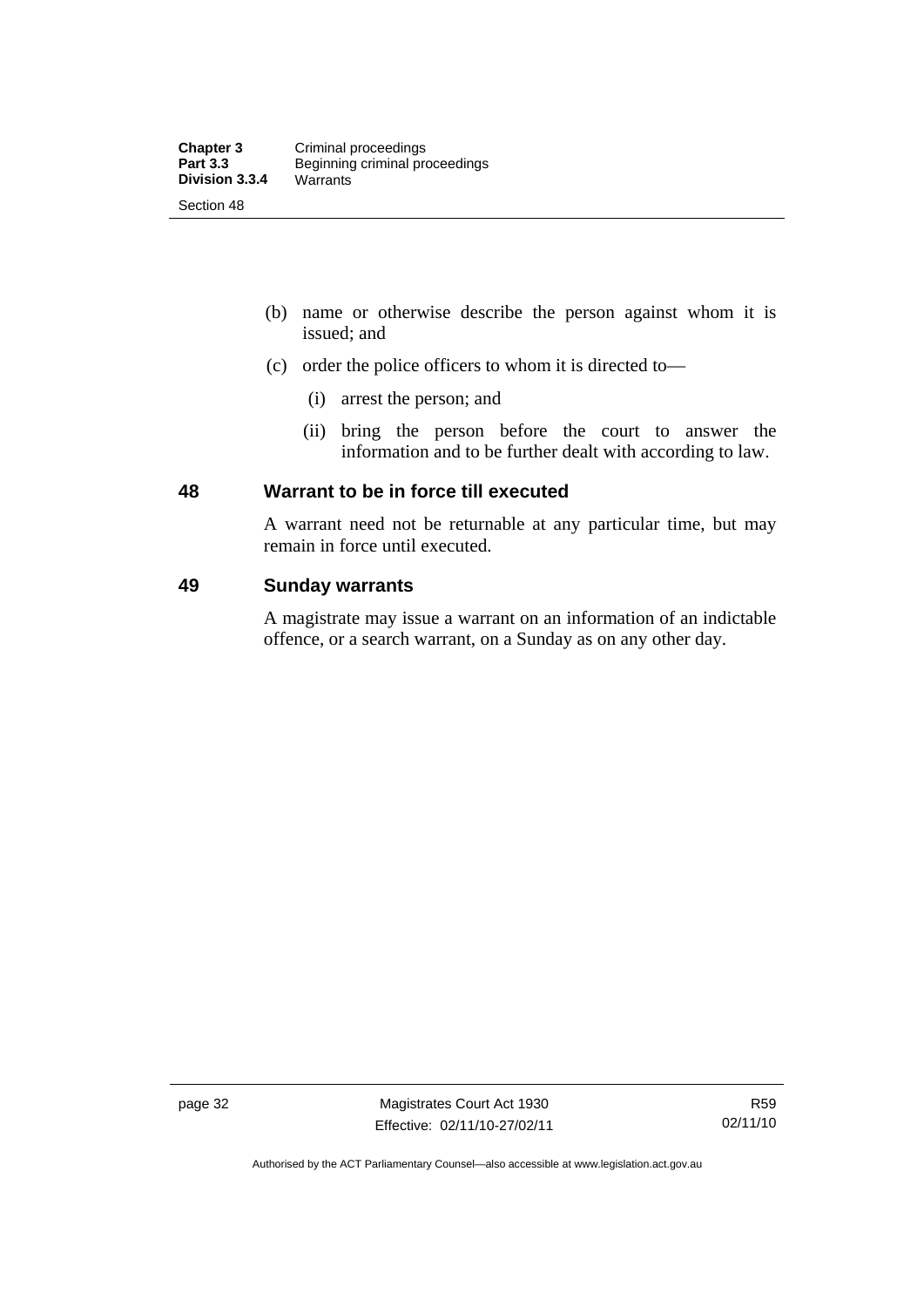# **Part 3.4 Hearing of criminal proceedings**

# **Division 3.4.1 Hearing of criminal proceedings general**

# **53 Conduct of case generally**

- (1) The informant may—
	- (a) conduct his or her case personally or by a lawyer; and
	- (b) examine and cross-examine the witnesses giving evidence for or against the informant; and
	- (c) if the defendant gives any evidence or examines any witness about anything other than general character—call and examine witnesses in reply.
- (2) The defendant may—
	- (a) fully answer and defend personally or by a lawyer; and
	- (b) give evidence; and
	- (c) examine and cross-examine the witnesses giving evidence for or against the defendant.

# **54 If both parties present in court to hear case**

The court must hear and decide an information if both parties to the information appear personally or by lawyers or anyone else appearing for them.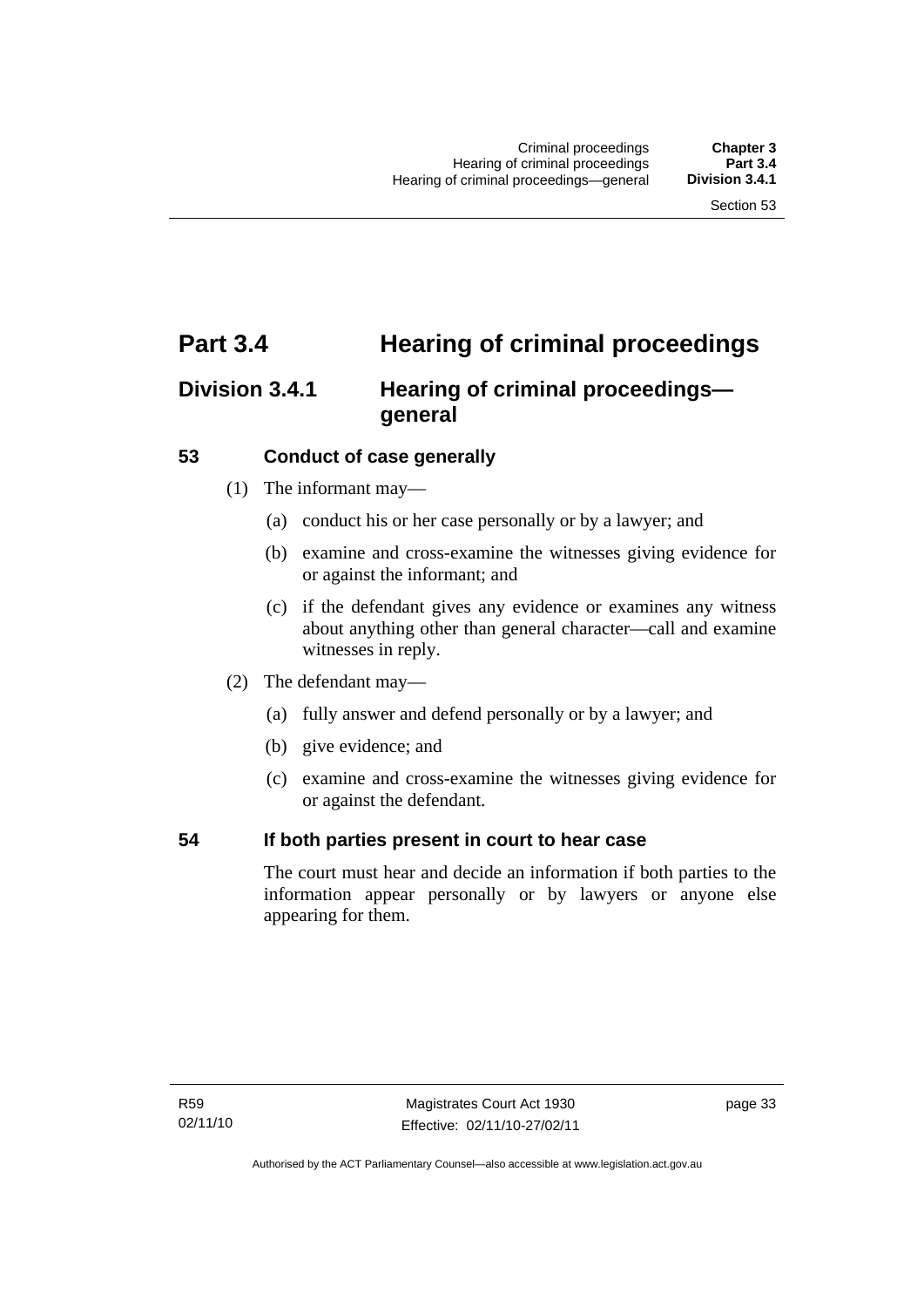# **Division 3.4.2 Warrants for witnesses**

# **62 Definitions—div 3.4.2**

In this division:

*prescribed period* means 18 hours from the time a person is arrested under a warrant.

*reporting officer* means the police officer mentioned in section 67 (2) (b).

*warrant* means a warrant under this division.

### **63 Warrant to bring witness to court**

- (1) The court may issue a warrant for the arrest of a person who is a witness in a hearing if the person—
	- (a) was informed of the time and place of the hearing; and
	- (b) was required to attend to give evidence at the hearing in accordance with—
		- (i) a subpoena served on the person; or
		- (ii) an order of the court; or
		- (iii) an undertaking given to the court by the person; and
	- (c) failed to attend the hearing as required; and
	- (d) did not provide the court with a reasonable explanation for not attending.
- (2) A warrant must not be issued under subsection (1) unless—
	- (a) the court is satisfied that the party calling the person as a witness in the proceeding has taken reasonably practicable steps to contact the person; and
	- (b) it is in the interests of justice to issue the warrant.

Authorised by the ACT Parliamentary Counsel—also accessible at www.legislation.act.gov.au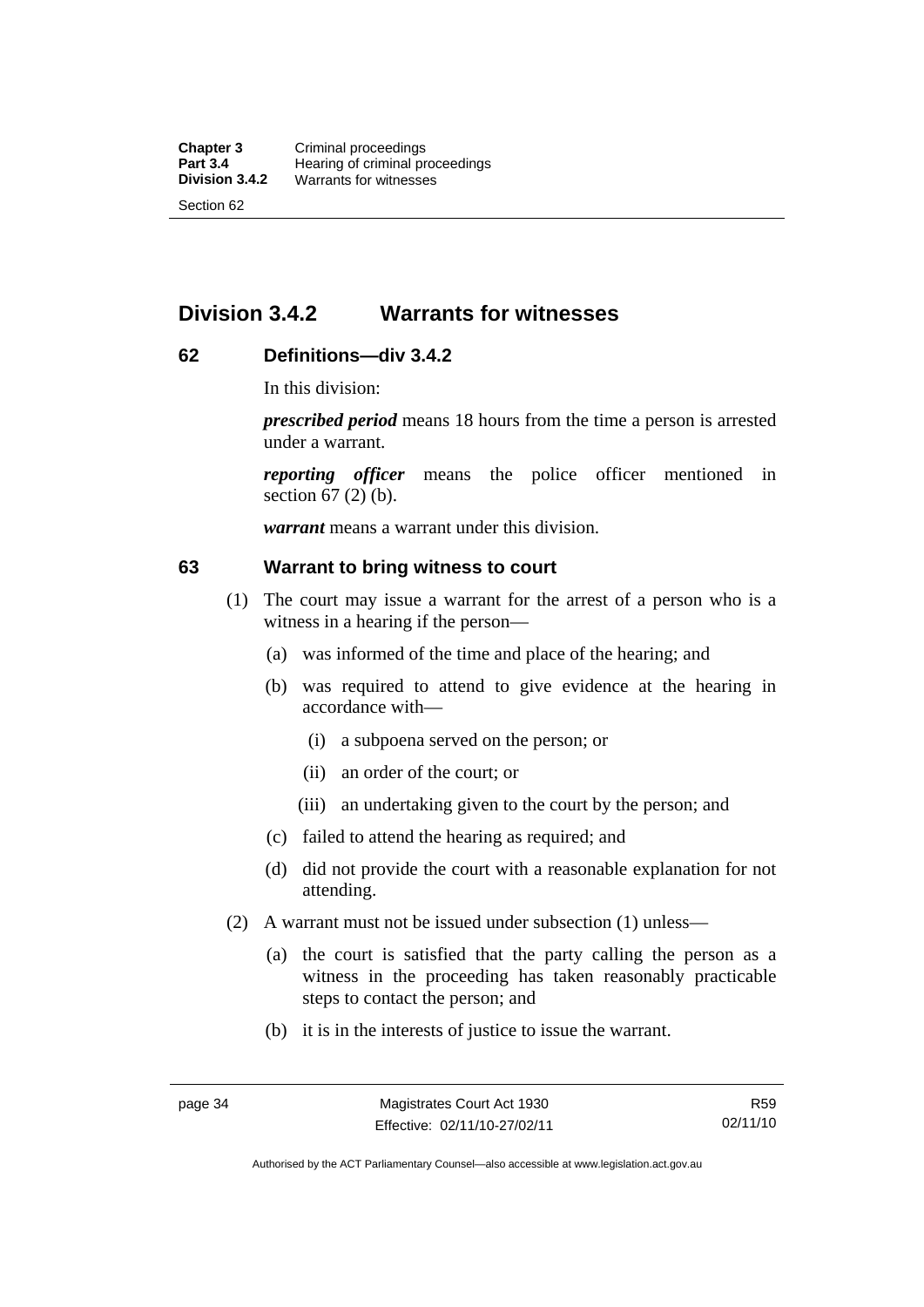- (3) In deciding whether it is in the interests of justice to issue a warrant, the court must consider the following:
	- (a) the importance of the evidence the person is expected to give;
	- (b) whether the evidence could be obtained by other means;
	- (c) the nature of the matter being heard;
	- (d) the degree of urgency to resolve the matter;
	- (e) the likelihood that the issue of a warrant would secure the person's attendance at the hearing;
	- (f) if the court has been contacted by the person, or the party calling the person as a witness in the proceeding has contacted the person—
		- (i) the reason (if any) given by the person for not attending as required; and
		- (ii) the impact of using a warrant for the arrest of the person.

# **64 First instance warrant**

- (1) The court may, instead of issuing a subpoena for the attendance of a witness in a hearing, issue a warrant in the first instance for the arrest of the person if it is—
	- (a) unlikely that the person will attend the hearing to give evidence unless the person is compelled to do so; and
	- (b) in the interests of justice to do so.
- (2) In deciding whether it is in the interests of justice to issue a warrant, the court must consider the following:
	- (a) the importance of the evidence the person is expected to give;
	- (b) whether the evidence could be obtained by other means;
	- (c) the nature of the matter being heard;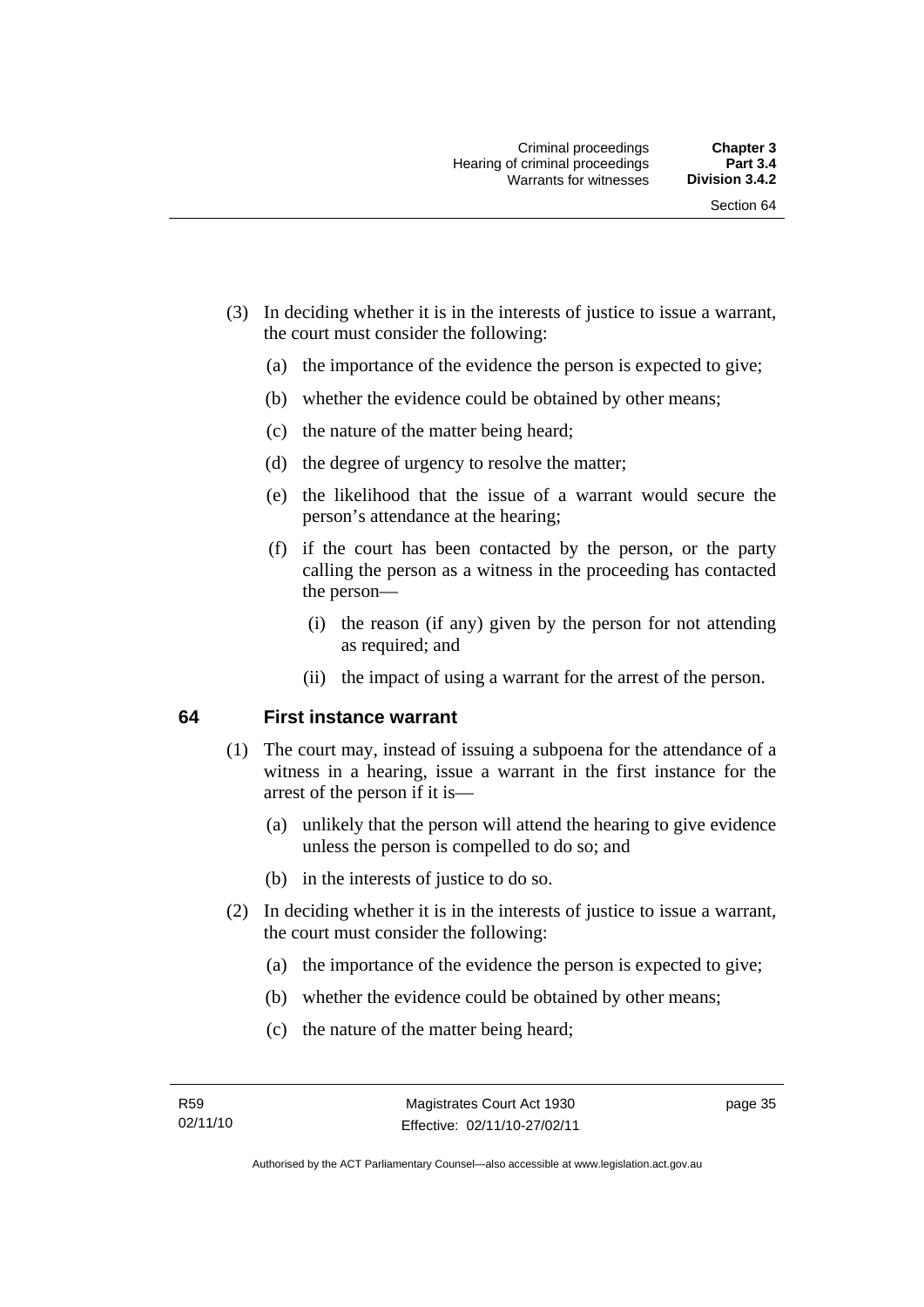- (d) the degree of urgency to resolve the matter;
- (e) the likelihood that the issue of a warrant would secure the person's attendance at the hearing;
- (f) the impact of using a warrant for the arrest of the person.

#### **65 Warrant remains in force until executed**

A warrant remains in force until whichever of the following happens first:

- (a) the warrant is executed;
- (b) the court revokes the warrant.

#### **66 Executing a warrant**

- (1) A warrant authorises a police officer (an *executing officer*) to—
	- (a) arrest the person named in the warrant; and
	- (b) bring the person before the court.
- (2) If an executing officer believes on reasonable grounds that the person named in the warrant is on any premises, the officer is authorised to enter the premises, using not more than necessary and reasonable force in the circumstances, to execute the warrant.
- (3) However, an executing officer is not authorised to enter a dwelling house to execute the warrant before 6 am or after 9 pm on any day, unless the officer believes on reasonable grounds that it would not be practicable to arrest the person at the dwelling house, or another location, at any other time.
- (4) An executing officer—
	- (a) must use not more force than is necessary to arrest the person and remove the person to the place stated in the warrant; and
	- (b) must, before removing the person, explain to the person the purpose of the warrant; and

R59 02/11/10

Authorised by the ACT Parliamentary Counsel—also accessible at www.legislation.act.gov.au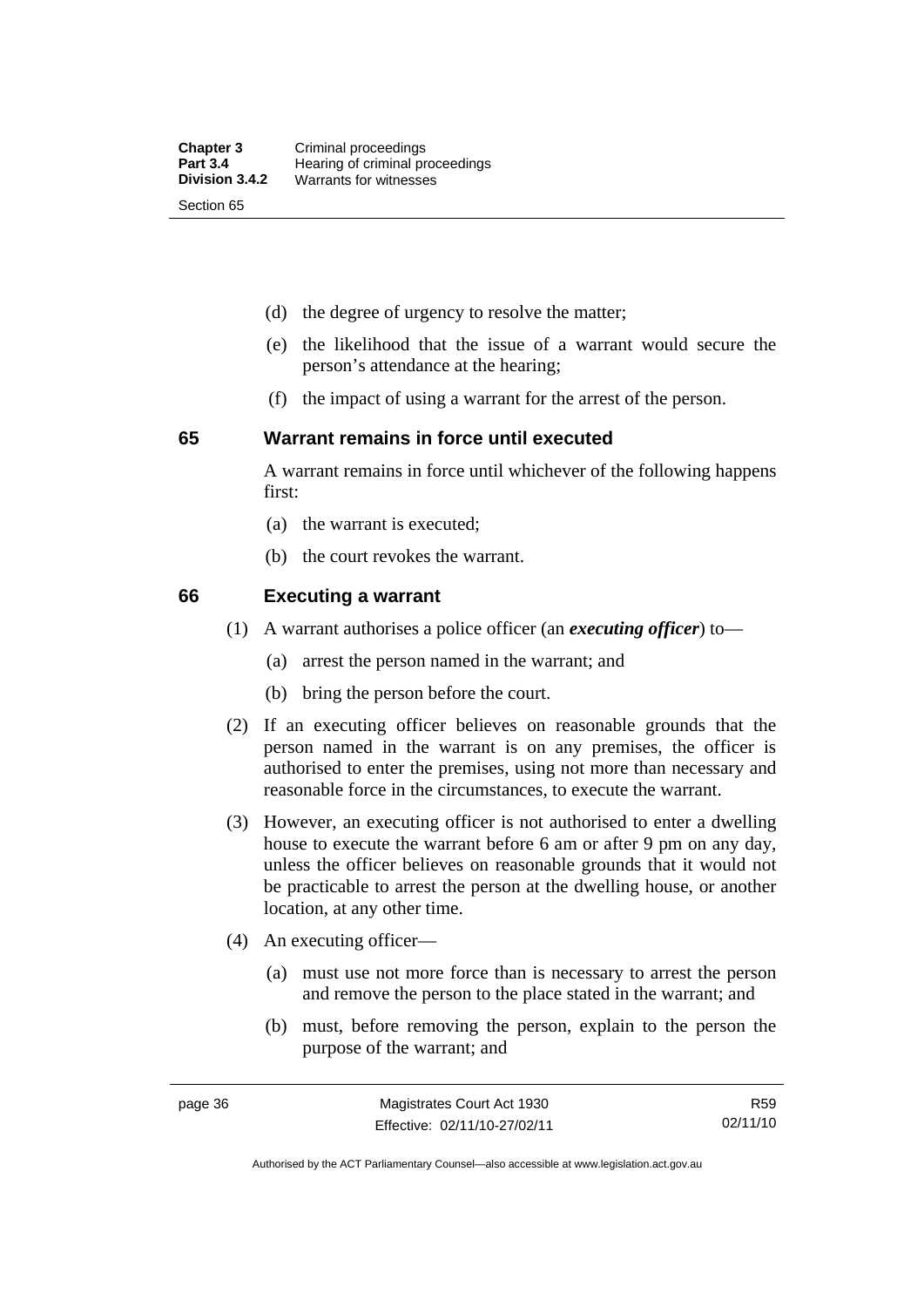- (c) must tell the person of his or her right to contact a lawyer, and allow the person to contact a lawyer if the person wishes to do so; and
- (d) if a person is under a legal disability—must inform a parent or guardian of the person of the arrest.
- (5) In this section:

*dwelling house* includes a conveyance, and a room in a hotel, motel, boarding house or club, where people ordinarily sleep at night.

# **67 Procedure after arrest**

- (1) A person who is arrested under a warrant must be brought before the court—
	- (a) as soon as practicable after the person is arrested; and
	- (b) within the prescribed period; and
	- (c) in accordance with this section.
- (2) A person must be brought before the court by a police officer—
	- (a) if the court is sitting at the time the officer is able to bring the person before the court—in person; or
	- (b) if the court is not sitting at the time the officer is able to bring the person before the court—by telephone call made by the officer to a magistrate to report the execution of the warrant to the court.
- (3) A person brought before the court must be dealt with in accordance with section 68.
- (4) A person arrested under a warrant—
	- (a) may be detained by a police officer for not longer than the prescribed period for the officer to comply with subsection (2); and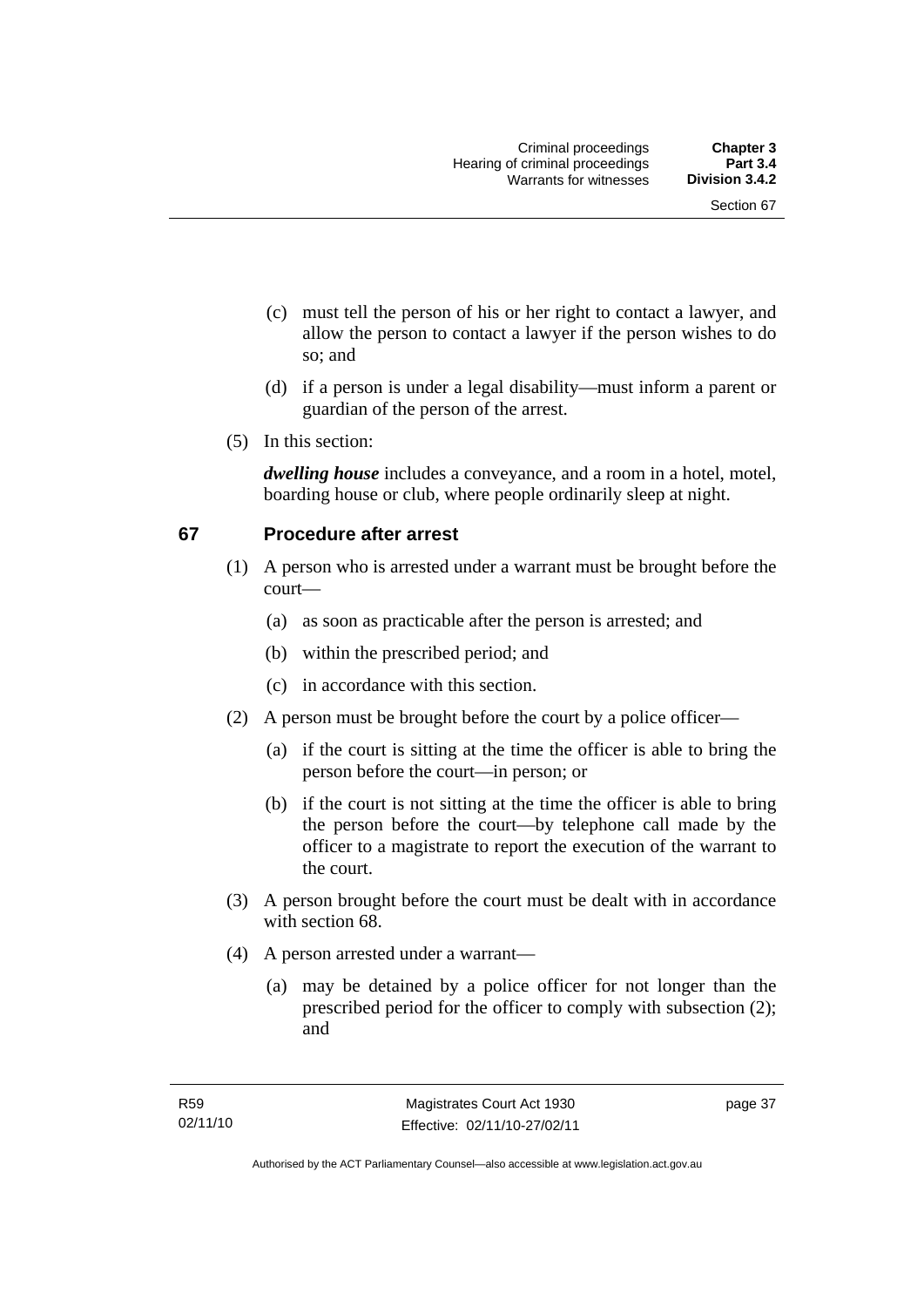(b) must be released if the officer cannot comply with that subsection within the prescribed period.

### **68 Orders following executed warrant**

- (1) The court may order that the person—
	- (a) be remanded in custody until the date, time and place specified in the order; or
	- (b) be released on a recognisance, signed by the person, in which the person agrees to appear before the court on a day and at a time and place specified by the court—
		- (i) in the recognisance; and
		- (ii) in any subsequent notice given or sent to the person by the court; or
	- (c) be released unconditionally.
- (2) If the court makes any orders in relation to a person under this section, the person must be given written notice of the orders by—
	- (a) if the court is sitting when the order is made—the court; or
	- (b) if the court is not sitting when the order is made—the reporting officer.
- (3) Any single period of remand ordered under this section must not be longer than—
	- (a) 28 days; or
	- (b) if the person chooses to be remanded for a longer period without review—a longer period that the court considers reasonable.
- (4) Division 3.4.4 applies to a recognisance under this section.

Authorised by the ACT Parliamentary Counsel—also accessible at www.legislation.act.gov.au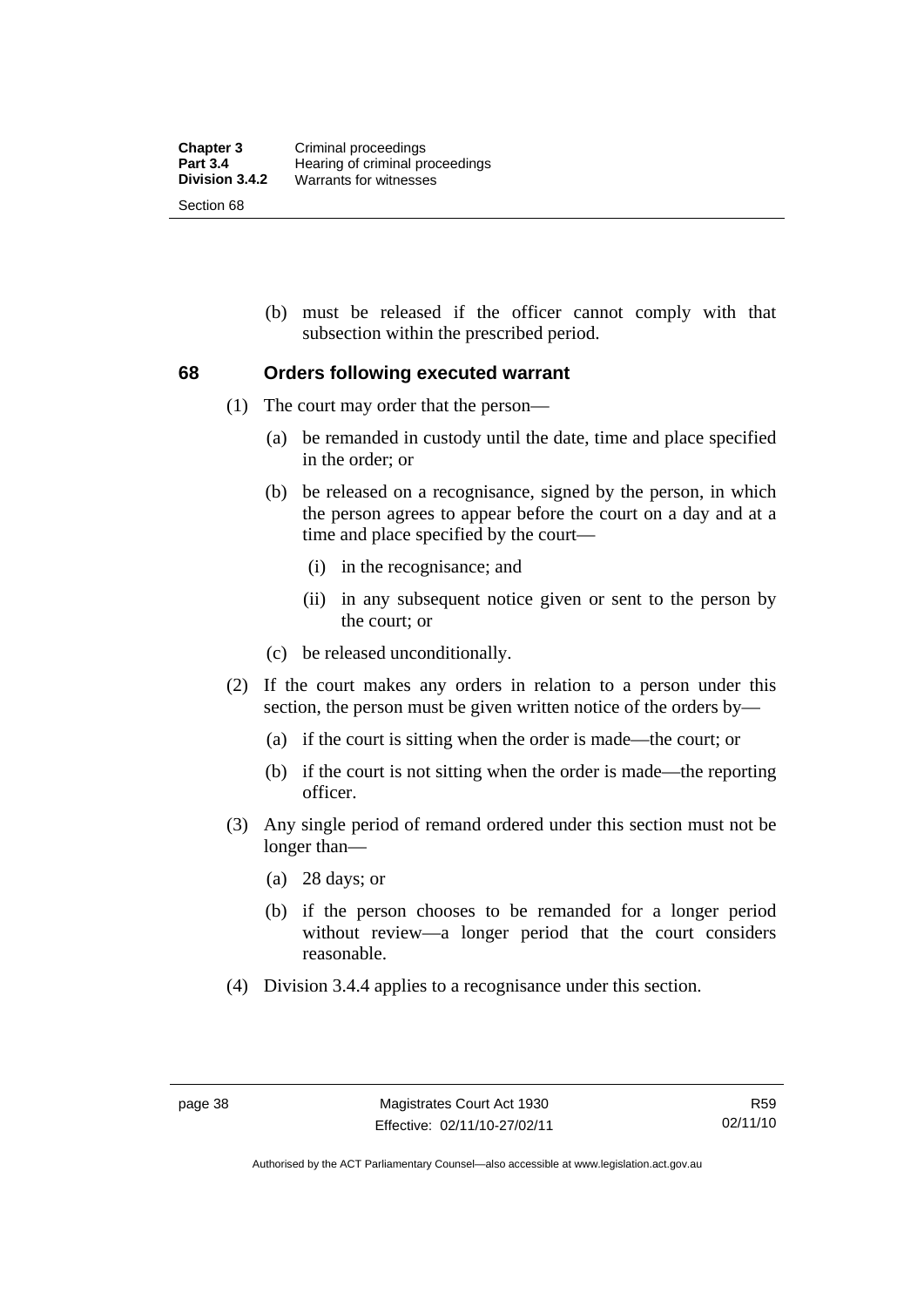# **Division 3.4.3 Remand**

# **70 Remand of defendant**

- (1) This section applies if the court considers it is necessary or desirable to adjourn the hearing of a proceeding for an indictable offence—
	- (a) because of the absence of witnesses; or
	- (b) for any other reasonable cause.
- (2) The court may—
	- (a) adjourn the hearing; and
	- (b) order the remand of the defendant into custody for a stated period; and
	- (c) order the chief executive to arrange for the defendant to be brought before the court at a stated time and place for the hearing.
	- *Note* The court must issue a warrant for the remand of the defendant in the chief executive's custody (see *Crimes (Sentence Administration) Act 2005*, s 17).
- (3) If the period of remand is not longer than 3 days, the order may be made orally.
	- *Note* The *Crimes (Sentence Administration) Act 2005*, pt 3.2 provides for the chief executive to have custody of the defendant during the remand.
- (4) Any single period of remand under this section must be no longer than—
	- (a) 28 days; or
	- (b) if the defendant chooses to be remanded for a longer period without review—a longer period that the court considers reasonable.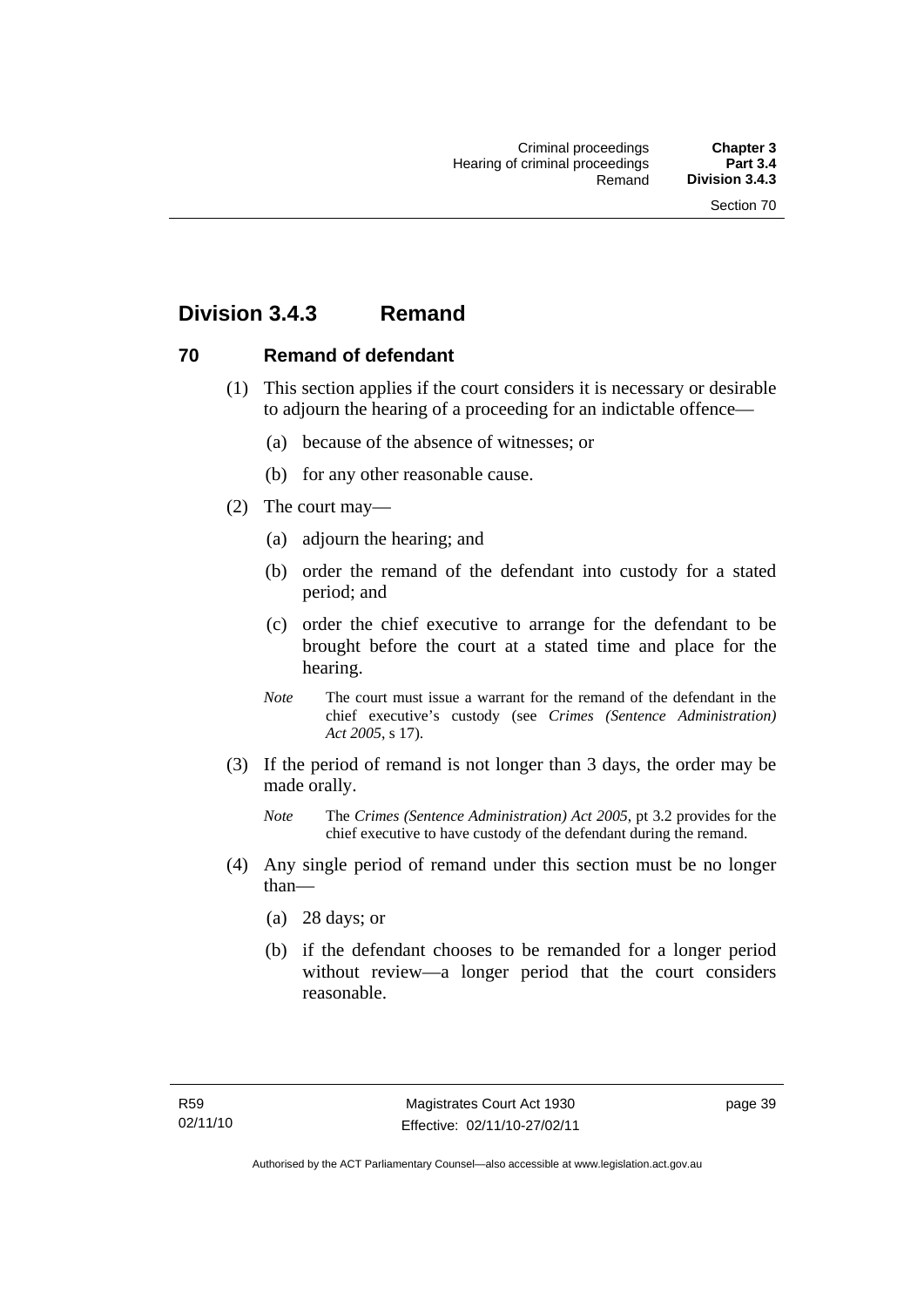# **72 Bringing remanded defendant before court**

The court may order that a defendant remanded under section 70 be brought before the court at any time during the period for which the defendant was remanded.

*Note* The *Crimes (Sentence Administration) Act 2005*, pt 3.2 and pt 3.3 provide for the chief executive to have custody of the defendant during the remand and to bring the defendant before the court as ordered by the court.

# **72A Bail application hearings—audiovisual links**

- (1) This section applies if—
	- (a) a person in custody is entitled to appear, or is required to appear or be brought, before the court for the hearing of an application for bail; and
	- (b) the hearing could be conducted using an audiovisual link between the court and the place of custody.
- (2) Unless the court directs otherwise, the hearing must be conducted using the audiovisual link.
- (3) The court may amend or revoke a direction under subsection (2)—
	- (a) at any time; and
	- (b) on its own initiative or on application by a party to the bail proceeding.
- (4) In this section:

*audiovisual link*—see the *Evidence (Miscellaneous Provisions) Act 1991*, dictionary.

# **72B Defendant's appearance in non-bail proceedings audiovisual links**

 (1) This section applies if the court gives a direction under the *Evidence (Miscellaneous Provisions) Act 1991*, section 20 (1) (Territory

R59 02/11/10

Authorised by the ACT Parliamentary Counsel—also accessible at www.legislation.act.gov.au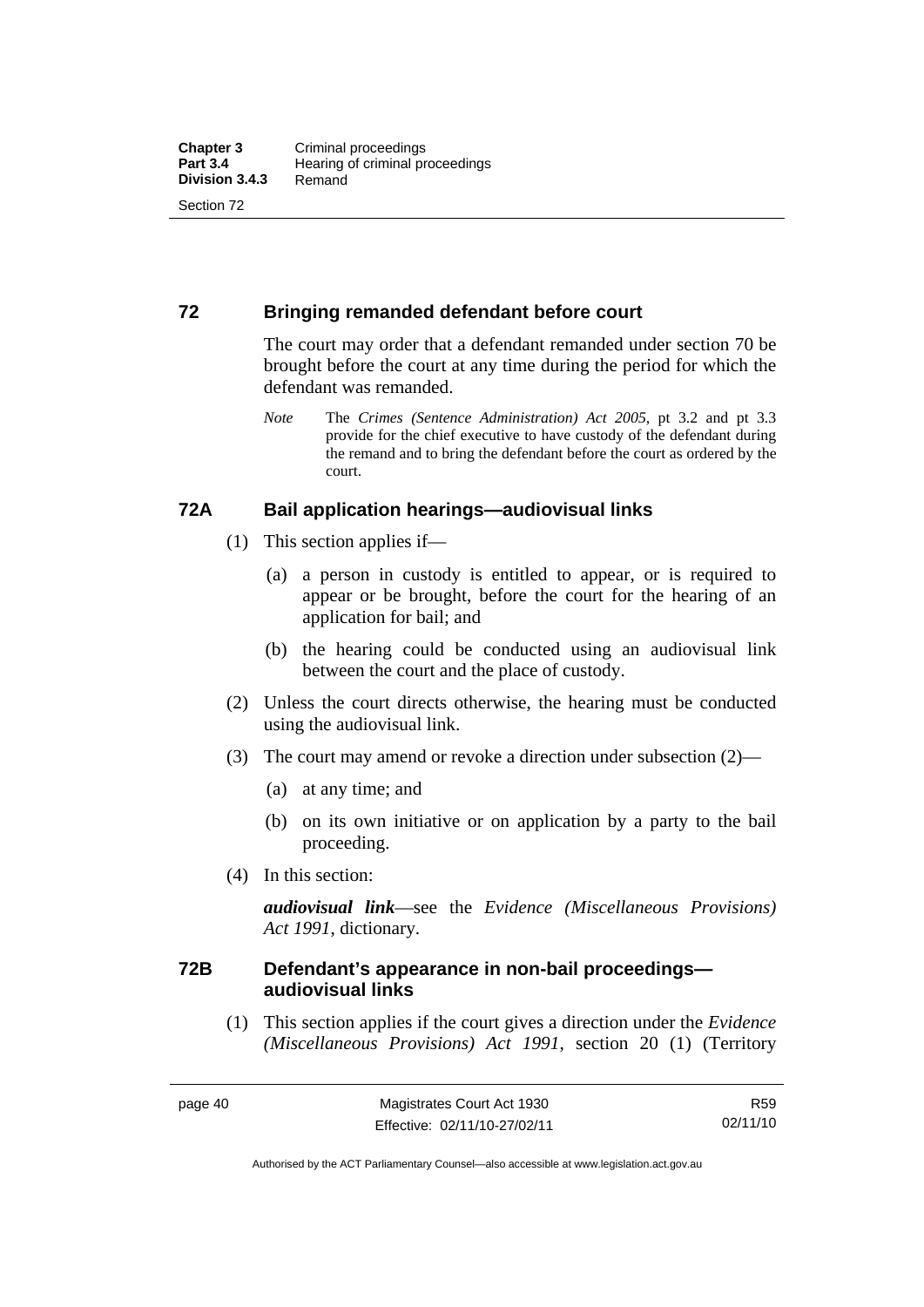courts may take evidence and submissions from participating States) or section 32 (1) (Territory courts may take evidence and submissions from place other than participating State) in relation to any part of a proceeding in relation to a defendant remanded under—

- (a) section 70 (Remand of defendant); or
- (b) section 72 (Bringing remanded defendant before court).
- (2) The chief executive must make arrangements to ensure that the evidence can be taken, or the submission made, in accordance with the court's direction.

# **Division 3.4.4 Committal and recognisance**

# **73A Extended application of div 3.4.4**

- (1) This division applies in relation to a person for whom a warrant prescribed under the rules has been issued under the rules as if all necessary changes, and any changes prescribed under the rules, were made.
- (2) This section does not limit any other application of this division.

# **74 Remand of defendant before decision**

The court may, at any time before the court gives its decision in a case, order that the defendant be remanded in custody.

- *Note 1* The court must issue a warrant for the remand of the defendant in the chief executive's custody (see *Crimes (Sentence Administration) Act 2005*, s 17).
- *Note 2* The *Crimes (Sentence Administration) Act 2005*, pt 3.2 provides for the chief executive to have custody of the defendant during the remand.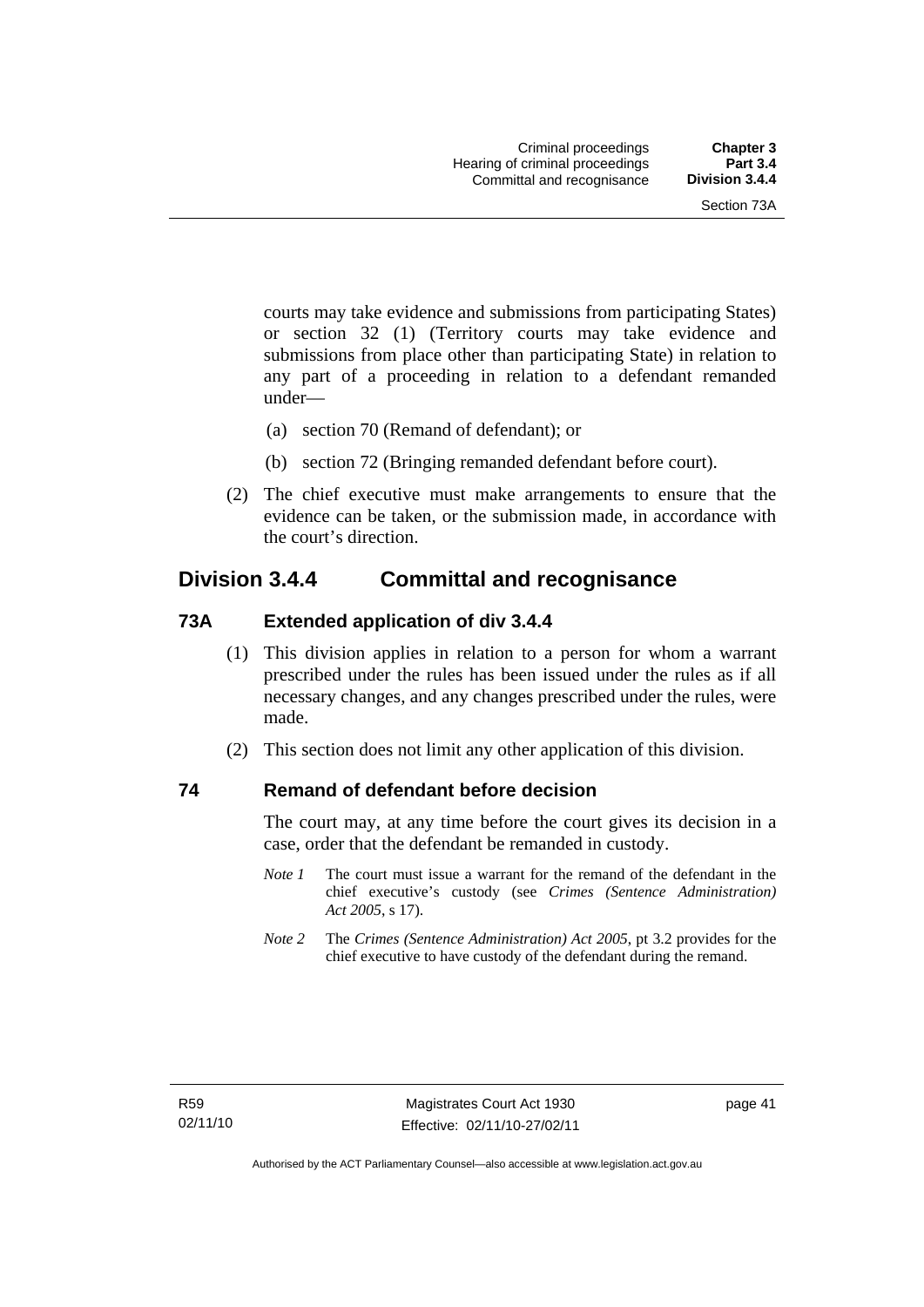# **75 Remand of witness or defendant after decision**

- (1) If the court commits a witness or a person sought to be made a witness, it must order that the witness or person be remanded in custody.
- (2) If the court commits a defendant, it must order that the defendant be remanded in custody.

# **76 Witnesses may be discharged on recognisance**

A witness, other than a witness committed under section 312 (Failure to give evidence—committal), or person sought to be made a witness may be discharged on recognisance.

# **77 Recognisances**

If the court is authorised to discharge the witness, or person sought to be made a witness, on recognisance, it may order his or her discharge on his or her entering into a recognisance, with or without a surety or sureties at its discretion, conditioned for his or her appearance at the time and place to which the hearing is adjourned, or that is named in the recognisance.

# **78 Issue of warrant for non-appearance**

If the witness, or person sought to be made a witness, does not appear at the time and place mentioned in the recognisance, the court may adjourn the hearing, and may issue a warrant for his or her apprehension in accordance with division 3.3.4 (Warrants).

# **79 Recognisances taken out of court**

- (1) A recognisance under this Act need not be entered into before the court, but may be entered into by the parties before—
	- (a) a magistrate; or
	- (b) the registrar; or

Authorised by the ACT Parliamentary Counsel—also accessible at www.legislation.act.gov.au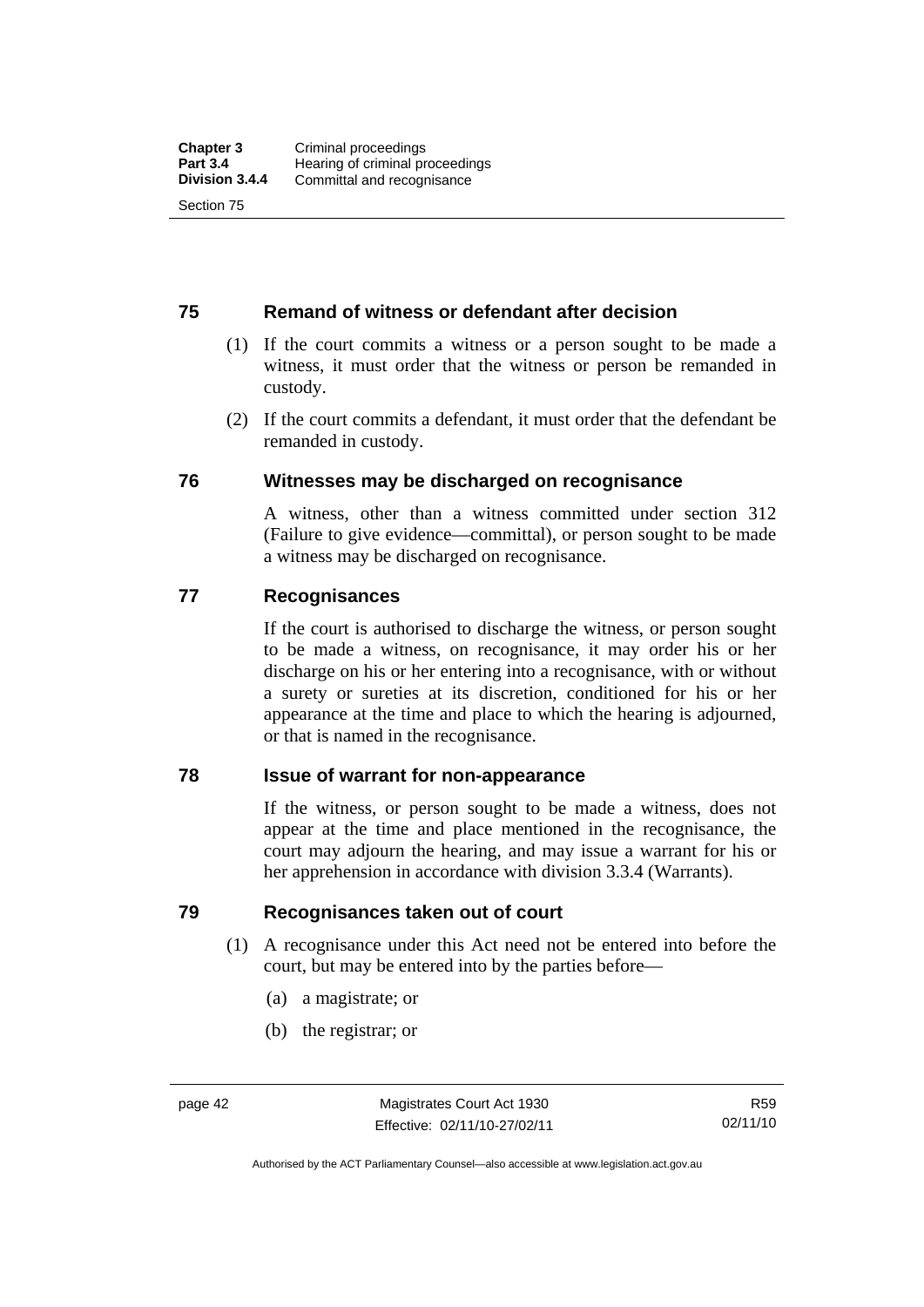- (c) a police officer in charge of a police station; or
- (d) if a party is at a correctional centre—the person in charge of the centre.
- (2) The provisions of this Act in relation to recognisances taken before the court apply in relation to the recognisance as if it had been entered into before the court.

# **80 Forfeited recognisances—how enforced**

If the conditions, or any of them, in a recognisance entered by a witness or a person sought to be made a witness are not complied with, any magistrate may certify on the back of the recognisance in what respect the conditions have not been observed, and give it to the proper officer, to be proceeded on in a similar way as other recognisances, and that certificate is taken to be deemed sufficient prima facie evidence of the recognisance having been forfeited.

# **Division 3.4.5 Adjournment of criminal proceedings**

# **83 Magistrate may adjourn court generally**

If all the cases have not been heard and decided at any sitting of the court, the magistrate may adjourn the cases remaining unheard or undecided, either to the next day appointed for the holding of the court or to the other time the magistrate considers appropriate.

# **84 Particular cases may be adjourned**

- (1) Before or during the hearing or further hearing of an information, the magistrate may adjourn the hearing or further hearing.
- (2) The magistrate may, by order, release the defendant (whether or not on bail) or remand the defendant in custody.
	- *Note 1* If the court remands the defendant in custody it must issue a warrant for the defendant's remand in the chief executive's custody (see *Crimes (Sentence Administration) Act 2005*, s 17).

R59 02/11/10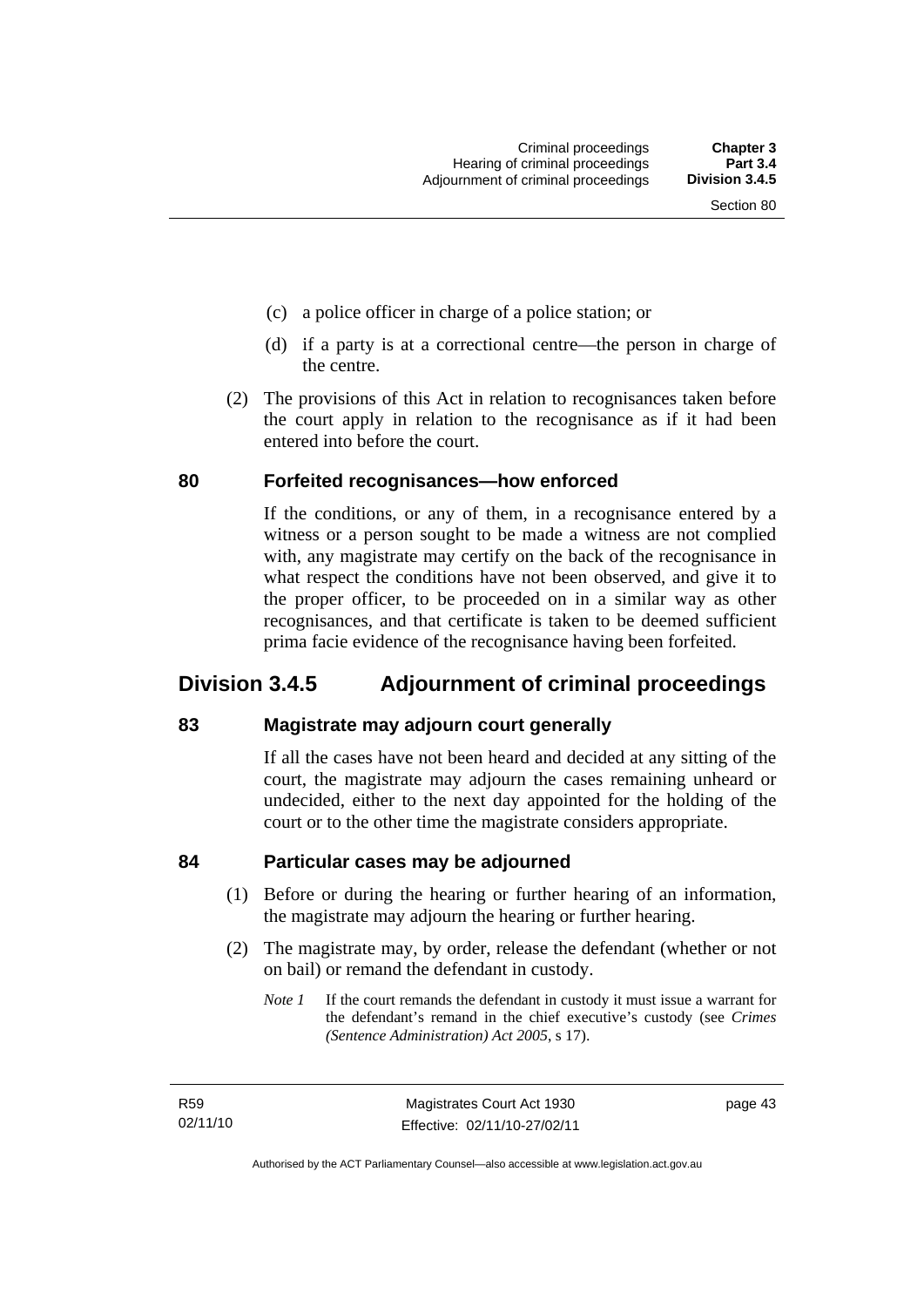*Note 2* The *Crimes (Sentence Administration) Act 2005*, part 3.2 provides for the chief executive to have custody of the defendant during the remand.

# **85 Proceeding if either party not present at adjourned hearing**

- (1) This section applies if either or both of the parties do not appear personally or by lawyers or anyone else appearing for them at the time and place to which the hearing or further hearing is adjourned.
- (2) The court may—
	- (a) go ahead with the hearing or further hearing as if the party or parties were present; or
	- (b) if the informant does not appear—dismiss the information, with or without costs as the court considers just.

# **86 Proceeding if both parties present at adjourned hearing**

- (1) This section applies if the parties appear personally or by lawyers or anyone else appearing for them at the time and place to which the hearing or further hearing is adjourned.
- (2) The court may go ahead with the hearing or further hearing.

# **87 Witness to attend adjourned etc hearing**

- (1) This section applies to a person who is required by summons to attend a hearing to give evidence or produce a document if the hearing is adjourned or postponed.
- (2) The person must attend at the time and place to which the hearing is adjourned or postponed without the issue or service of a further summons.
- (3) However, the person is entitled to additional expenses for attending.

Authorised by the ACT Parliamentary Counsel—also accessible at www.legislation.act.gov.au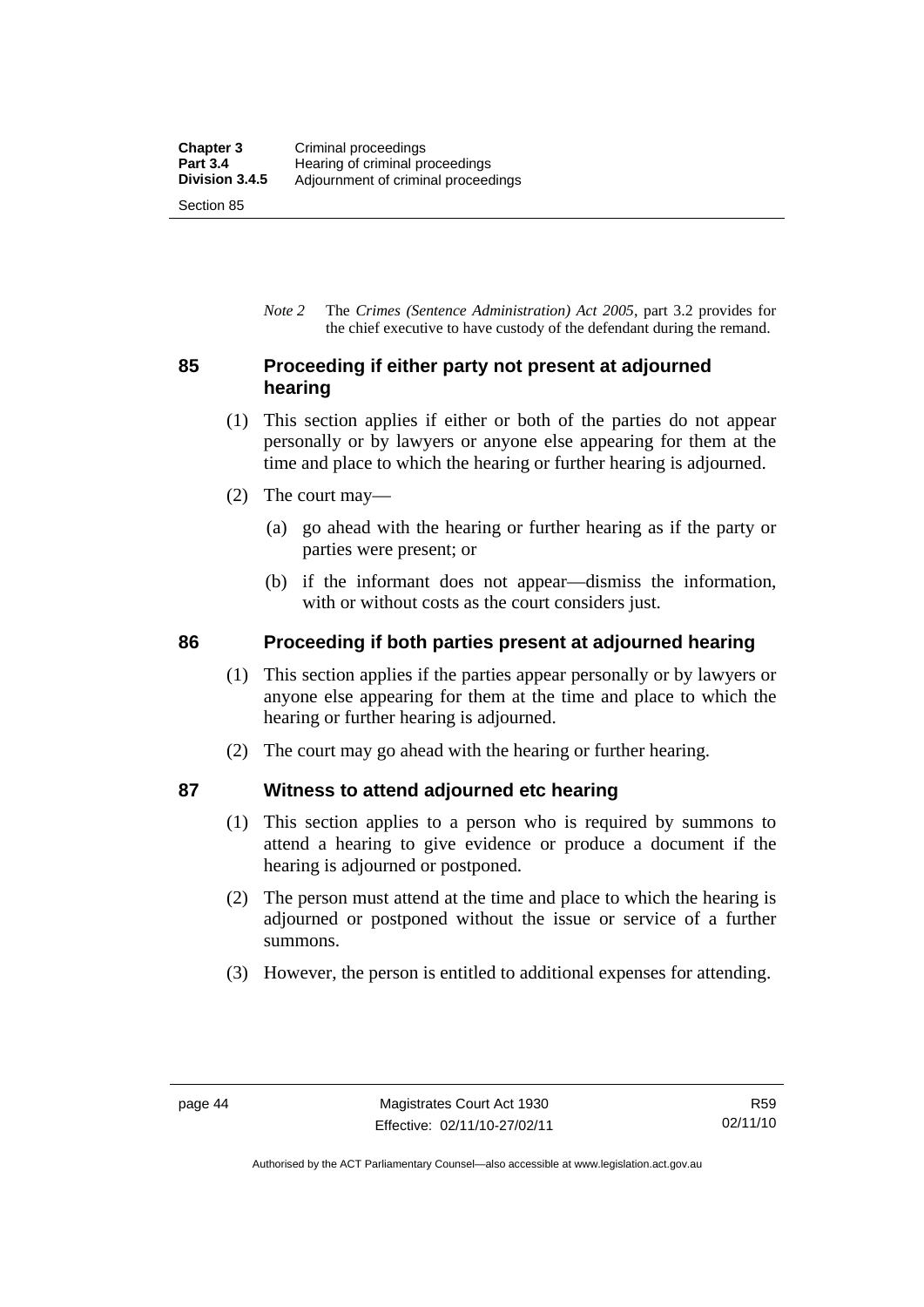# **88 Postponement of hearing**

If, on the return of any summons or at any adjournment of the hearing or at the time to which the hearing is postponed, a magistrate is not present, the registrar may, and after the lapse of an hour, at the request of the informant, must, postpone the hearing until the next day when a court will be held at the place mentioned in the summons or to which the case has been so adjourned.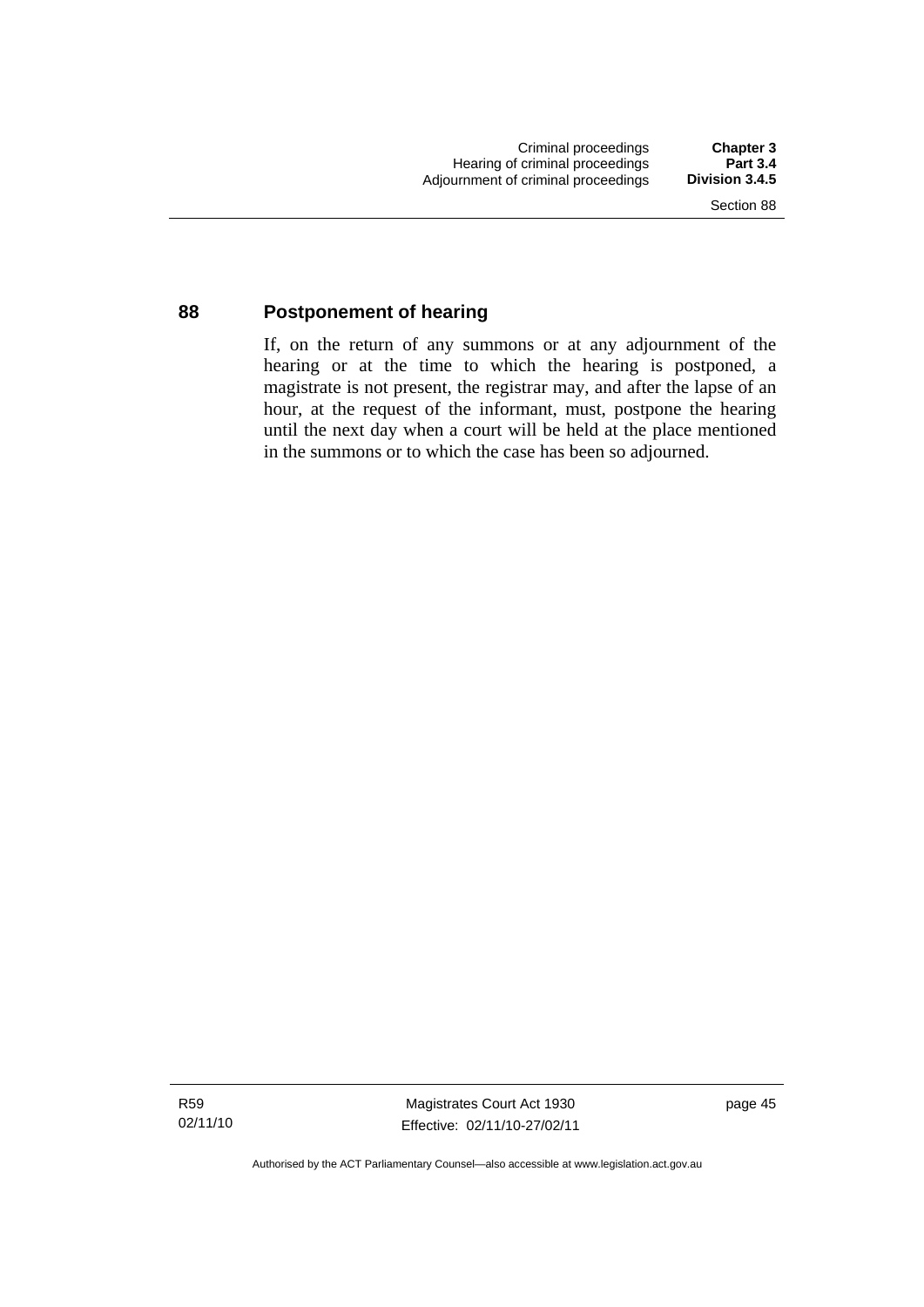# **Part 3.5** Proceedings for indictable **offences**

# **Division 3.5.1 Preliminary**

# **88A Meaning of** *jury* **in pt 3.5**

In this part:

*jury* means a reasonable jury properly instructed.

# **Division 3.5.2 Indictable offences—beginning of proceedings**

### **89 Indictable offences—issue of warrant for non-appearance**

- (1) This section applies if—
	- (a) a person is alleged by an information to have committed an indictable offence; and
	- (b) a summons is issued against the person; and
	- (c) the person does not appear before the court at the time and place mentioned in the summons; and
	- (d) the court is satisfied, on oath, that the summons was properly served on the person a reasonable time before the time mentioned in the summons for the appearance; and
	- (e) the information is substantiated by the oath of the informant or a witness.
- (2) This section also applies if—
	- (a) subsection (1) (a), (b) and (e) apply in relation to a person; and
	- (b) the person appears before the court for the hearing of the information for the offence; and

R59 02/11/10

Authorised by the ACT Parliamentary Counsel—also accessible at www.legislation.act.gov.au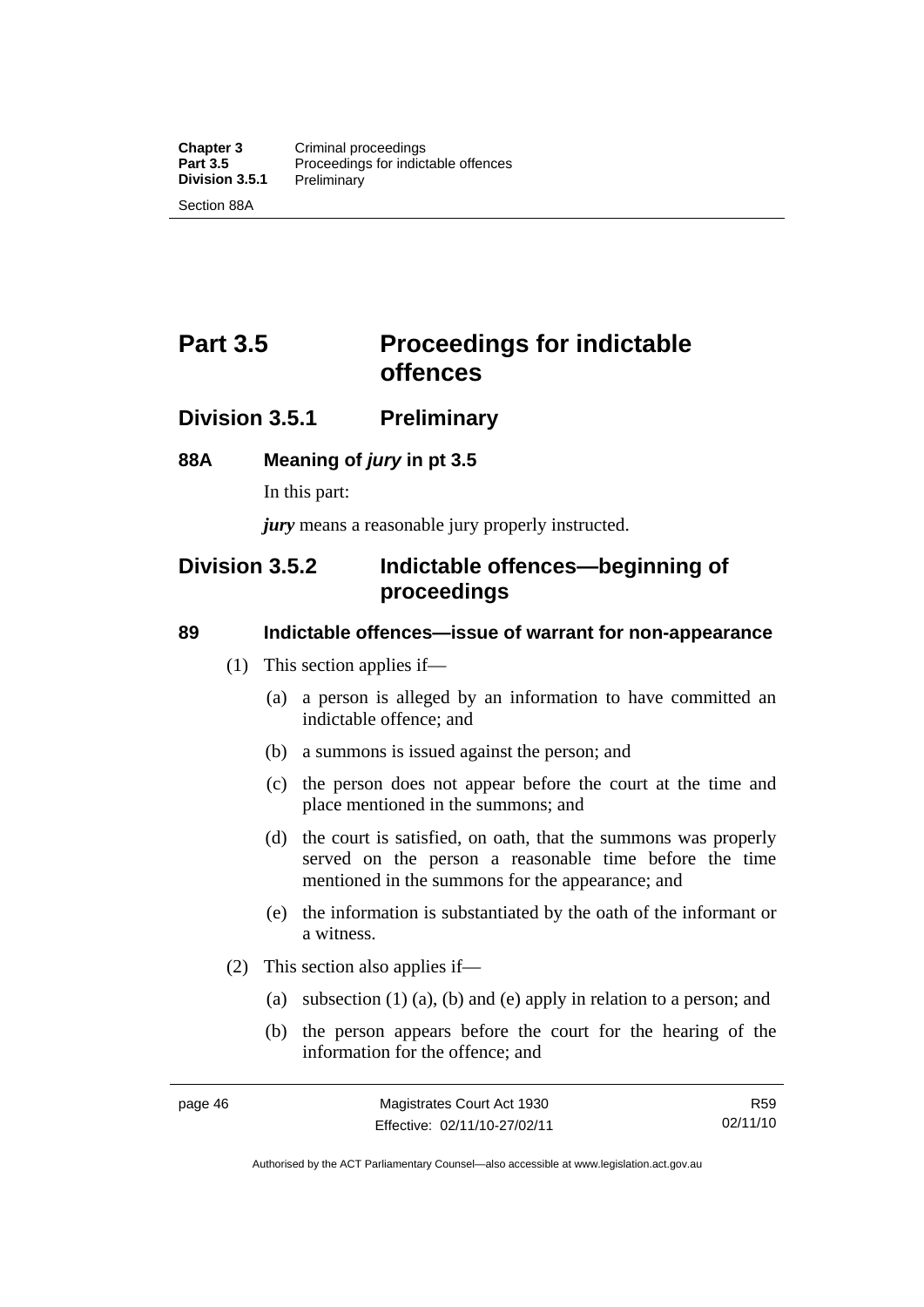- (c) the court adjourns or postpones the hearing or further hearing; and
- (d) the person is told of the time and place of the adjourned or postponed hearing or further hearing; and
- (e) the person does not appear before the court at the adjourned or postponed hearing or further hearing.
- (3) The court may issue a warrant for the person's arrest and for bringing the person before the court to answer to the information and to be further dealt with according to law.
- (4) This section does not apply if an order has been made under section 89A (1) excusing the person from attending before the court.

# **89A Accused person may be excused from attendance before court**

- $(1)$  If—
	- (a) an information for an indictable offence has been laid; and
	- (b) a summons has been issued against the person named in the information;

the court may, on an application made by or on behalf of the person, by order excuse the person from attendance before the court to answer the information or for any other purpose in connection with the proceeding begun by the information.

- (2) An order under subsection (1) may be made—
	- (a) at any time after the issue of the summons and before the completion of the taking of evidence for the prosecution; and
	- (b) whether or not any evidence has been taken in the proceeding; and
	- (c) whether or not the applicant for the order is before the court or has attended before the court in relation to the proceeding.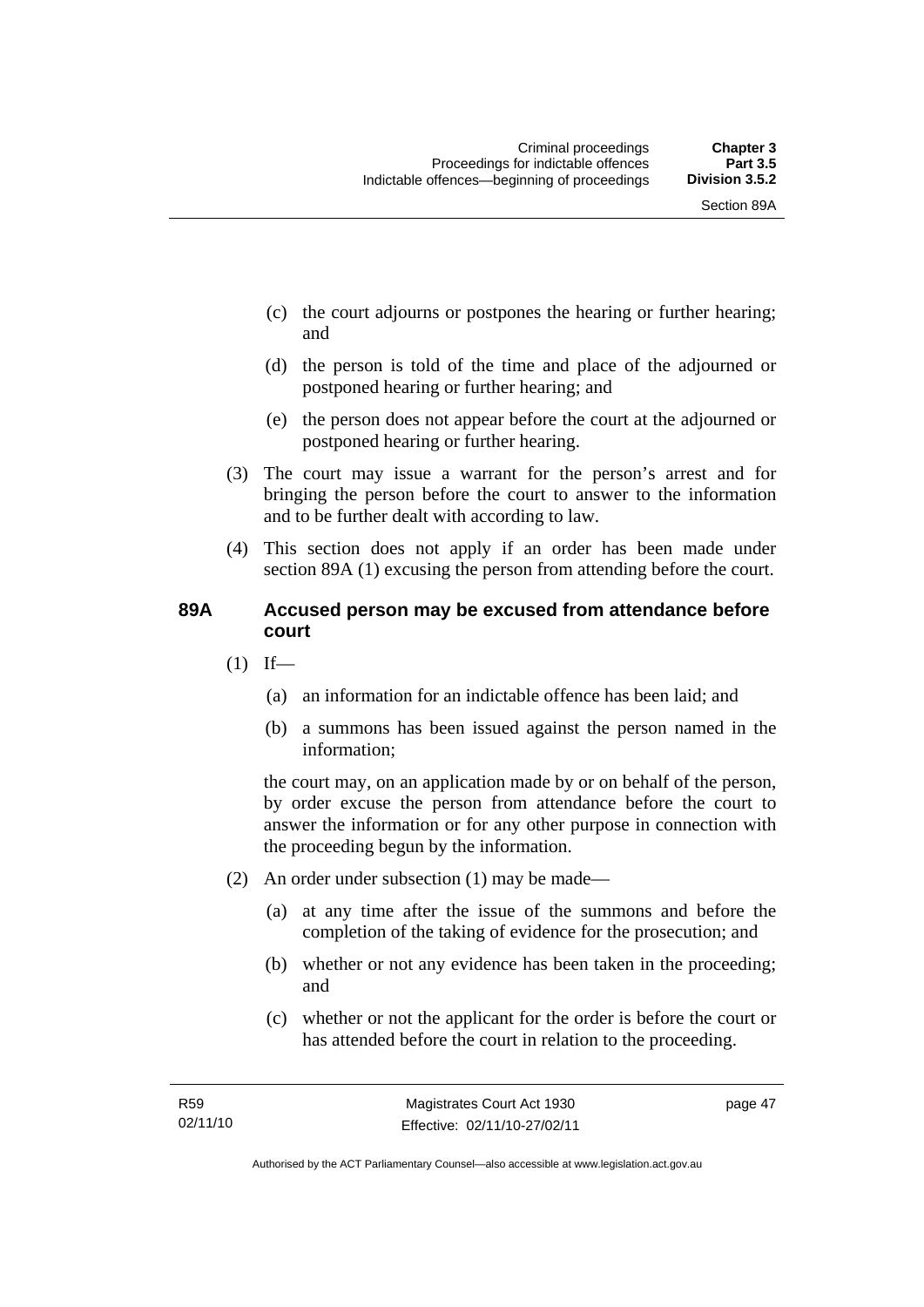- (3) The court must not make an order under subsection (1) unless the court has been informed, by or on behalf of the applicant, that the applicant is represented by a lawyer for the purposes of the proceeding.
- (4) The court may, at any time during a proceeding begun by an information for an indictable offence, direct the informant to give to a person in relation to whom an order has been made under subsection (1) written notice requiring the person to attend before the court, for the purposes of the proceeding, at the time and place specified by the court.
- $(5)$  If—
	- (a) a person has been excused, under subsection (1), from attendance before the court; and
	- (b) all the evidence for the prosecution has been taken;

the court must direct the informant to give to the person a written notice requiring the person to attend, at the time and place specified by the court, to be dealt with in accordance with section 91.

- (6) A notice under subsection (4) or (5) may be given to a person by—
	- (a) giving a copy of the notice to the person; or
	- (b) leaving a copy of the notice at the last-known or usual home or business address of the person with someone who appears to be at least 16 years old and to live or be employed at the address.
- (7) The giving of a notice under subsection (4) or (5) may be proved in the same way as the service of a summons.
- (8) If an accused person does not attend before the court in accordance with a notice under subsection (4) or (5), the court may issue a warrant for the arrest of the person and for bringing the person before the court at the time and place specified in the warrant.

Authorised by the ACT Parliamentary Counsel—also accessible at www.legislation.act.gov.au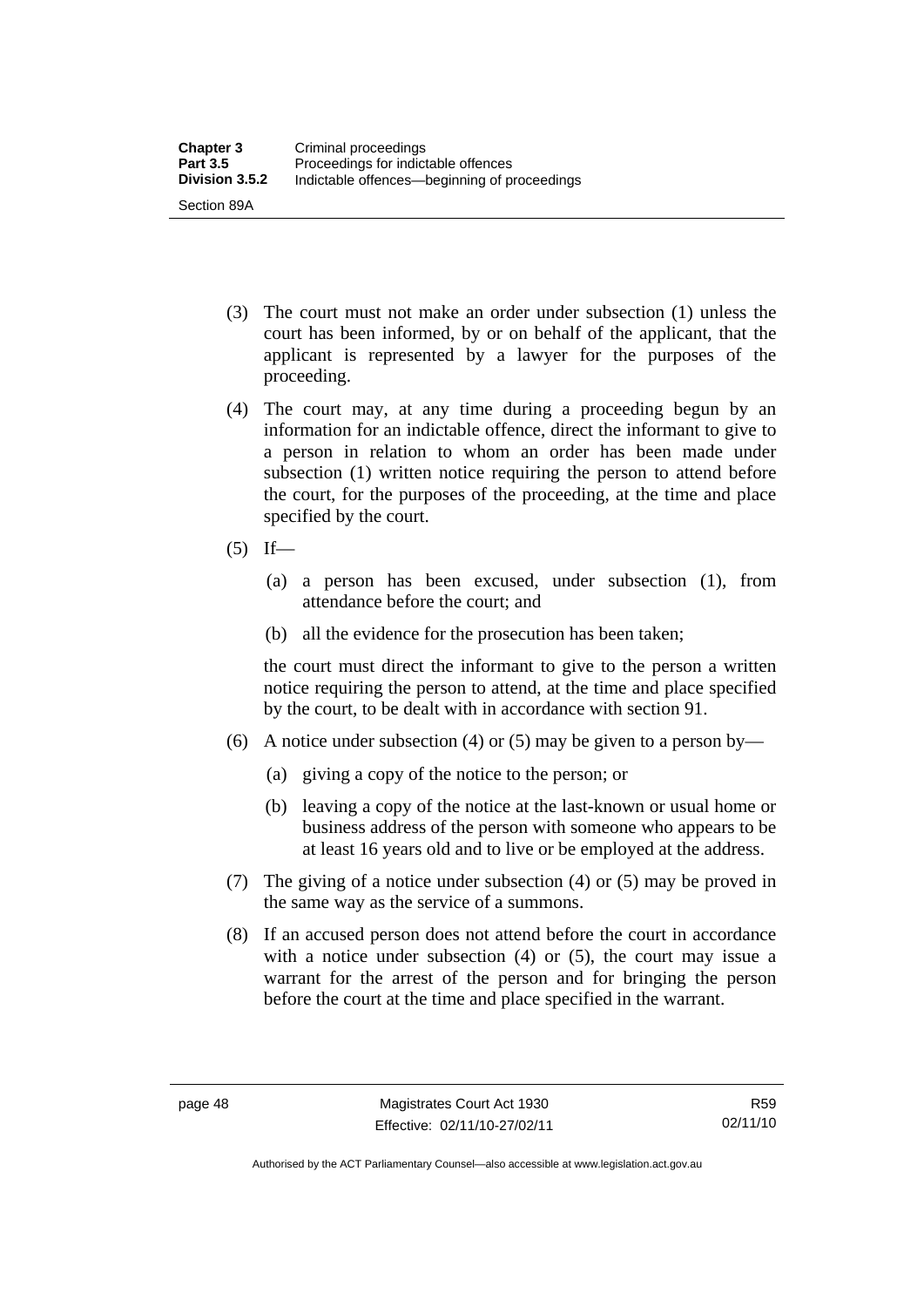# **90 Committal proceedings—prosecution evidence to be given to accused person**

- (1) This section applies if a person (the *accused person*) is charged with an indictable offence and a committal hearing is to be held in relation to the charge.
- (2) Within the period, prescribed under the rules, before the date set for the committal hearing, the informant must serve the following documents on the accused person:
	- (a) a copy of the written statements that the informant proposes to tender at the hearing;
	- (b) for each exhibit identified in the statements—a copy of the exhibit or a notice relating to inspection of it.
- (3) A copy of the documents served must be filed in the court within the period prescribed under the rules.
- (4) Before the committal hearing, the accused person or the person's lawyer may ask the informant to allow the accused person or the person's lawyer to—
	- (a) inspect the exhibits mentioned in the notice (if any) served on the accused person under subsection (2) (b); and
	- (b) if a statement is in the form of a transcript of a recording as mentioned in section 90AA (4)—listen to or view the recording.
- (5) The informant must comply with a request under subsection (4).
- (6) Subsection (4) (b) does not entitle the accused person or the person's lawyer to be given or make a copy of the recording.

# **90AA Written statements may be admitted in evidence**

 (1) If the informant has served a copy of a written statement on the accused person in accordance with section 90, the court at the committal hearing must (subject to subsection (3)) admit the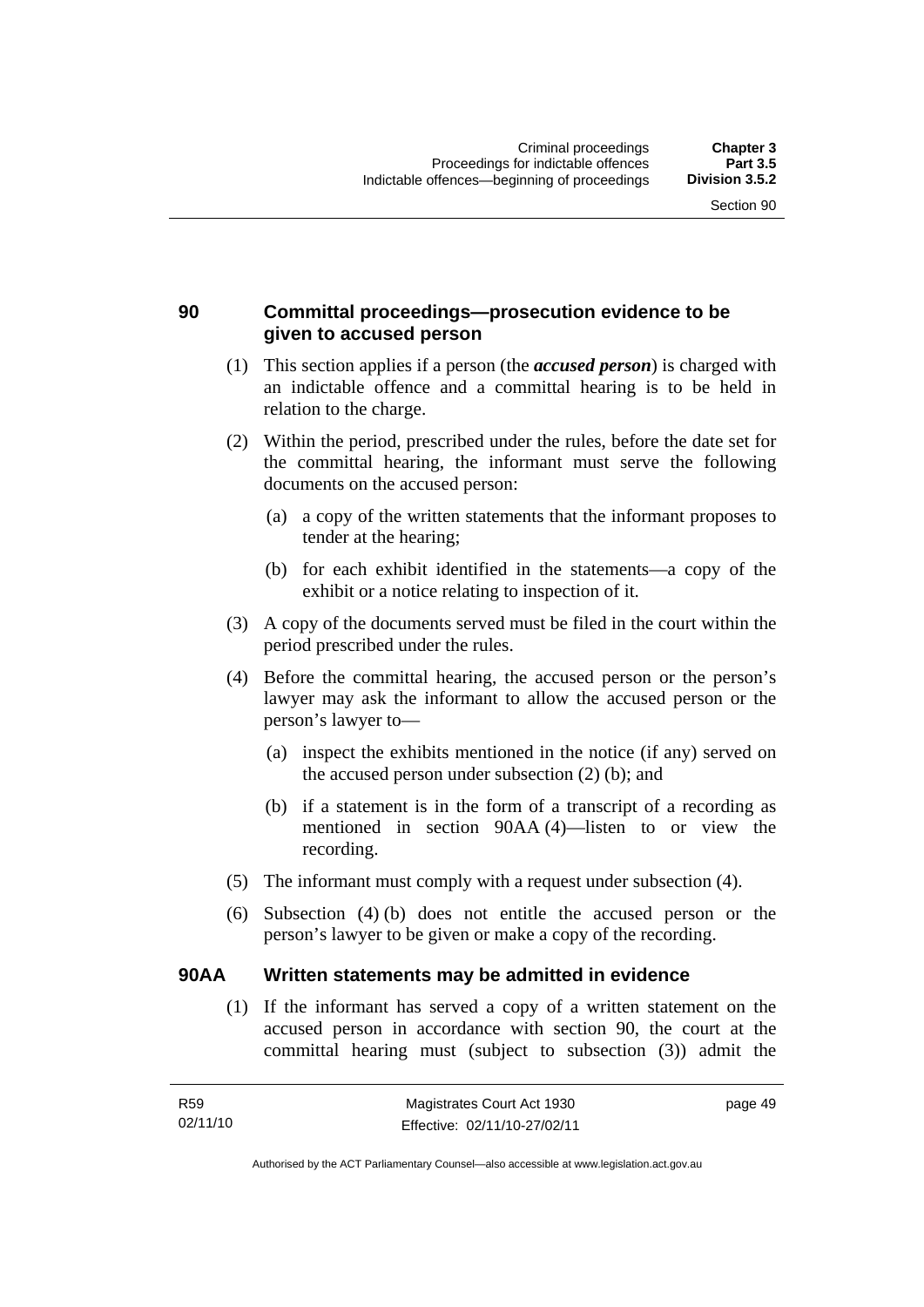Section 90AA

statement (and any exhibit identified in it) as evidence of the matters in it.

- (2) The statement is the deposition of the person who made it if admitted into evidence.
- (3) Subject to subsection (4), a written statement must not be admitted in evidence by the court unless—
	- (a) it contains the following endorsement by the person who made it:

'This statement made by me accurately sets out the evidence that I would be prepared, if necessary, to give in court as a witness. The statement is true to the best of my knowledge and belief and I make it knowing that, if it is tendered in evidence, I will be liable to prosecution if I have wilfully stated in it anything that I know to be false or do not believe to be true.'; and

- (b) it contains a statement that, before the person signed it, the person who made it read the statement or had it read to the person.
- (4) A written statement that is in the form of a transcript of a recording made by a police officer may be admitted in evidence by the court if—
	- (a) the transcript is of a recording of an interview with a person during which the person was questioned by the police officer in connection with the investigation of an offence the subject of the proceeding; and
	- (b) a police officer certifies that the statement is an accurate transcript of the recording.
- (5) If it appears to the court that any part of a written statement tendered in evidence under this section is inadmissible according to the rules of evidence, the court may, if the statement is otherwise admissible under this section, admit that statement, but, if it does so, must

Authorised by the ACT Parliamentary Counsel—also accessible at www.legislation.act.gov.au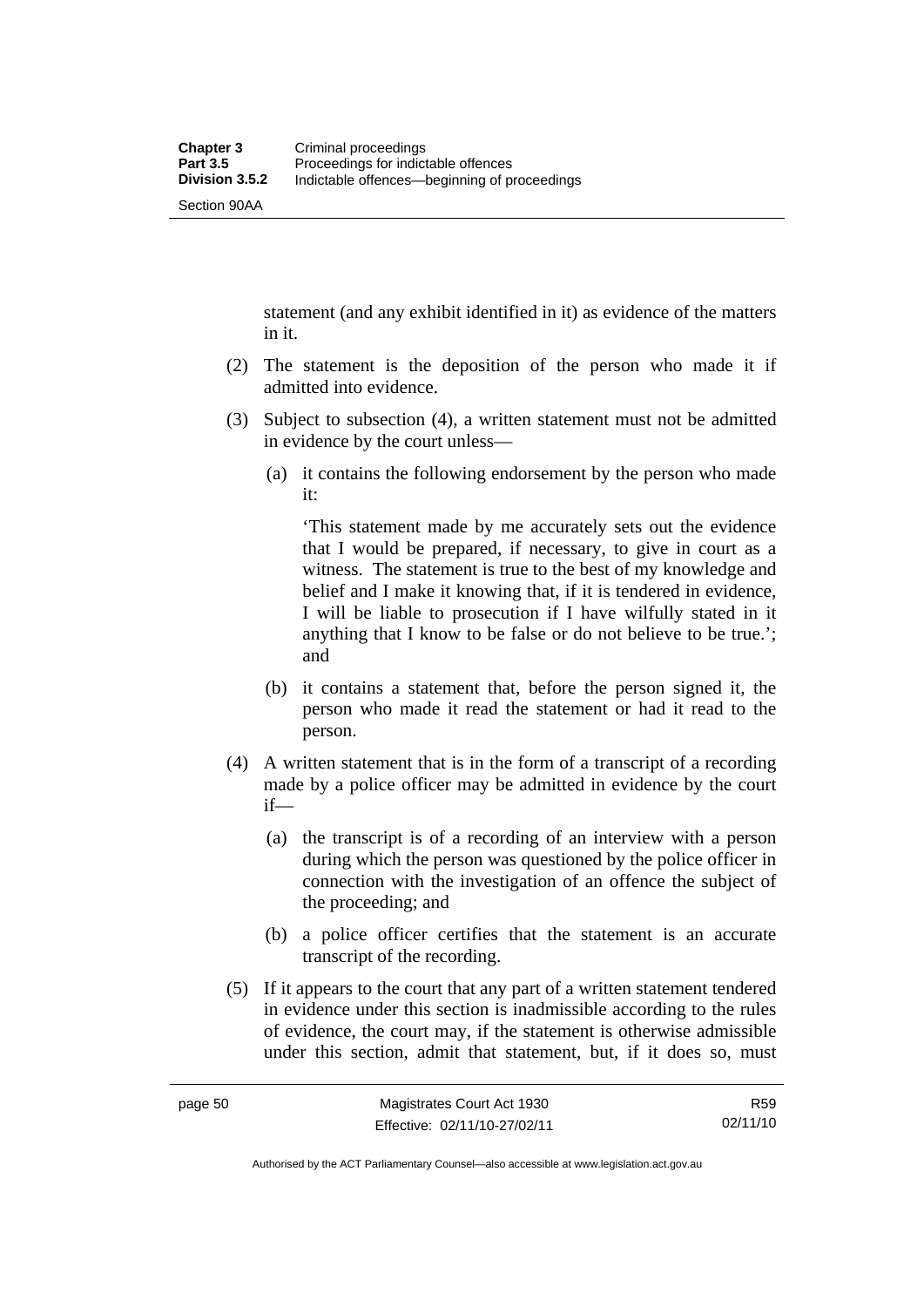identify the part that is inadmissible and must, with reference to that part, write on the statement the words 'ruled inadmissible' or words to that effect.

- (6) A prosecution witness may give evidence-in-chief in person at a committal hearing only with the court's leave.
- (7) The court may give leave only—
	- (a) on application by the prosecution; and
	- (b) if it considers that the interests of justice cannot adequately be satisfied if the witness's evidence-in-chief is not given in person at the hearing.
- (8) However, a person must not be required to attend and give evidence at a committal hearing in relation to a sexual offence (whether or not the hearing also relates to another offence) if the person is a complainant in relation to the sexual offence.
- (9) In this section:

*sexual offence* means an offence against the *Crimes Act 1900*, part 3 (Sexual Offences), part 4 (Female genital mutilation) or part 5 (Sexual servitude).

# **90AB Witnesses generally not to be cross-examined at committal hearing**

- (1) A witness must not be cross-examined at a committal hearing if—
	- (a) the hearing relates to a sexual offence (whether or not it relates also to another offence); and
	- (b) the witness is a complainant in relation to the sexual offence.
- (2) A witness (other than a witness mentioned in subsection (1)) must not be cross-examined at a committal hearing unless, on application by the party seeking to cross-examine the witness, the court is satisfied that—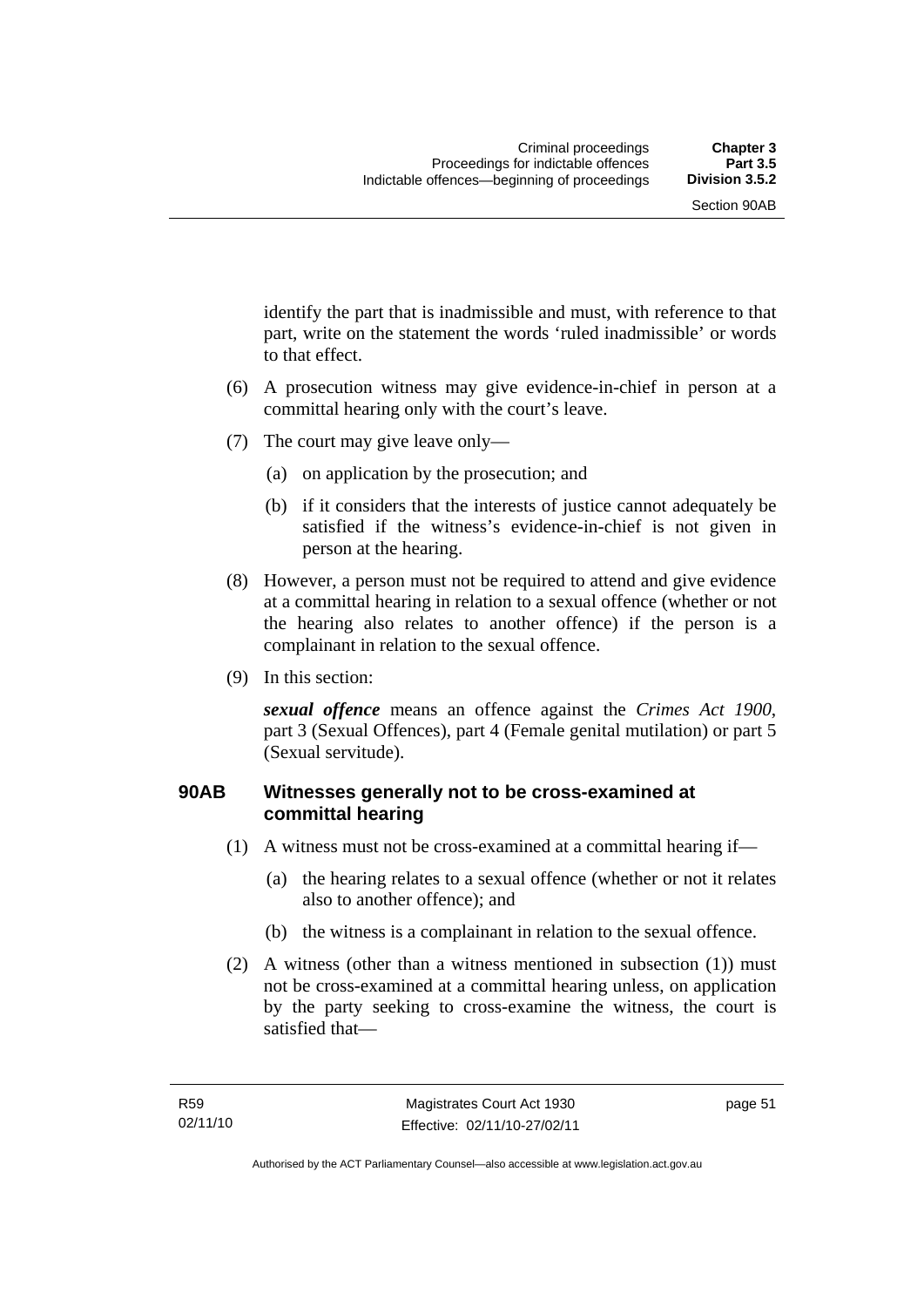- (a) the party has—
	- (i) identified an issue to which the proposed questioning relates; and
	- (ii) provided a reason why the evidence of the witness is relevant to the issue; and
	- (iii) explained why the evidence disclosed by the prosecution does not address the issue; and
	- (iv) identified to the court the purpose and general nature of the questions to be put to the witness to address the issue; and
- (b) the interests of justice cannot adequately be satisfied by leaving cross-examination of the witness about the issue to the trial.
- (3) In this section:

*sexual offence* means an offence against the *Crimes Act 1900*, part 3 (Sexual offences), part 4 (Female genital mutilation) or part 5 (Sexual servitude).

# **90ABA Attendance of accused not required if order made under s 89A**

The accused person is not required to be present at the committal hearing if the person is excused from attending the hearing under section 89A.

### **90A Plea of guilty at committal hearing**

- (1) This section does not apply in relation to a person charged with an indictable offence punishable by imprisonment for life.
- (2) Subsections (3), (4), (5) and (6) do not apply in relation to a person charged with an offence in relation to which the Crimes Act, section 375 applies.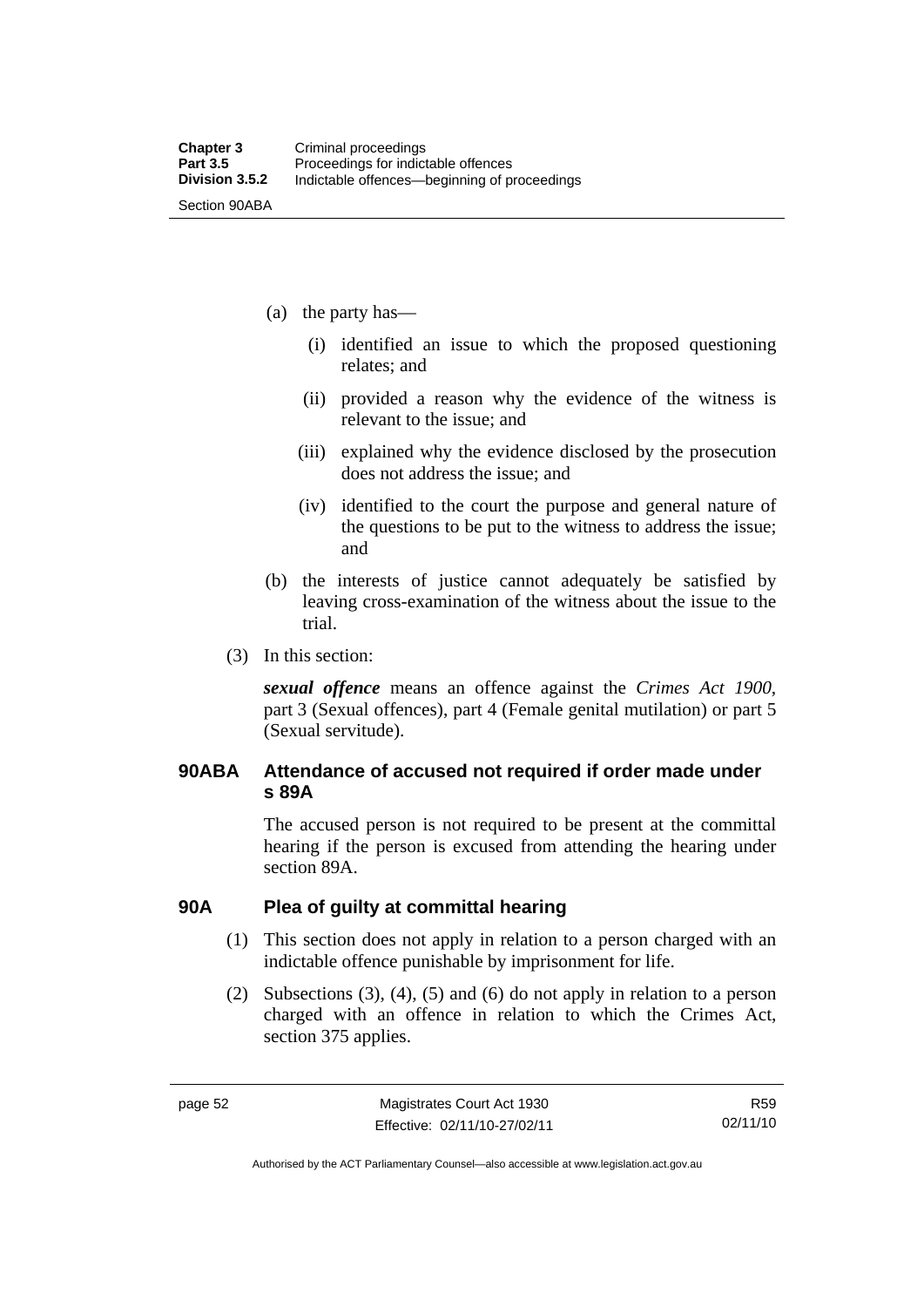- (3) A person (the *accused person*) who is before the court charged with an indictable offence may at any stage of the proceeding plead guilty to the charge.
- (4) The court may accept or reject the plea but the rejection of the plea at any stage of the proceeding does not prevent the accused person from pleading guilty under this section at a later stage of the proceeding and the court may accept or reject the plea at that later stage.
- (5) If the court rejects the plea, the proceeding before the court must continue as if the plea had not been made.
- $(6)$  If—
	- (a) the court accepts the plea; and
	- (b) any of the following subparagraphs applies to the offence:
		- (i) the offence is under a law in force in the ACT punishable either on indictment or summary conviction;
		- (ii) the offence may be dealt with summarily without the accused person's consent;
		- (iii) the offence may be dealt with summarily if the accused person consents and the accused person consents to it being dealt with summarily;
		- (iv) the offence may be dealt with summarily if the prosecutor requests and the prosecutor requests that it be dealt with summarily; and
	- (c) it appears to the court that it is proper to deal with the case summarily;

the court may, without hearing further evidence, sentence or otherwise deal with the accused person and finally dispose of the charge and all incidental matters.

 $(7)$  If—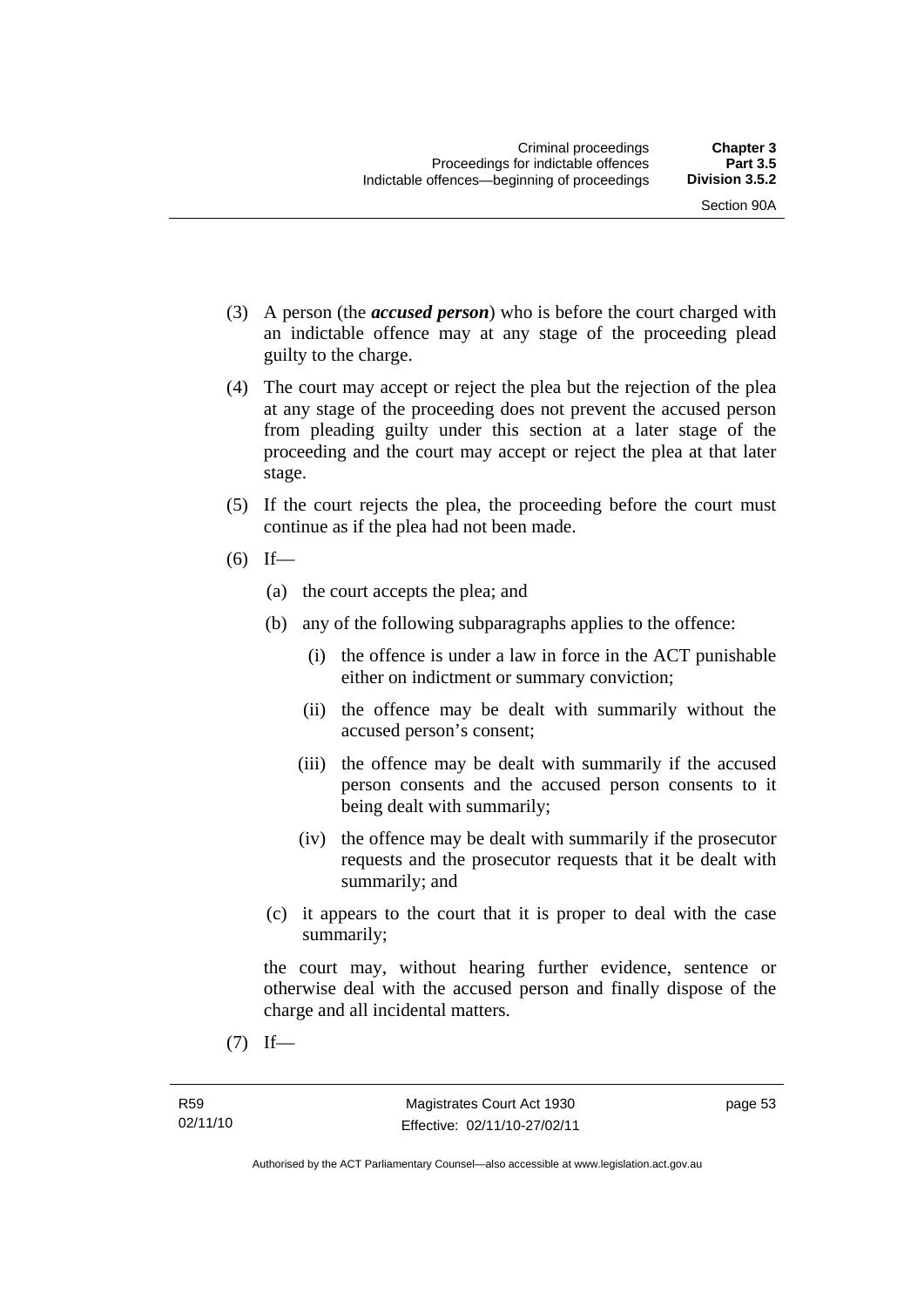Section 90A

(a) the court accepts the plea; and

- (b) any of the following subparagraphs applies to the offence:
	- (i) it does not appear to the court that it is proper to deal with the case summarily;
	- (ii) the offence is punishable only on indictment;
	- (iii) the offence may be dealt with summarily if the accused person consents, but the accused person does not consent to it being dealt with summarily;
	- (iv) the offence may be dealt with summarily if the prosecutor requests, but the prosecutor does not request that it be dealt with summarily;
	- (v) this subsection applies to the accused person under the Crimes Act, section 375;

the Magistrates Court must commit the accused person to the sittings of the Supreme Court that the Supreme Court directs and the Supreme Court must deal with the accused person in accordance with subsections (8) to (13).

- (8) A committal under subsection (7) is taken, for all purposes relating to the venue or change of venue of a proceeding consequent on the committal, to be a committal for trial.
- (9) The Supreme Court may order that the proceeding before the Magistrates Court where the accused person pleaded guilty be continued at a time and place stated in the order.
- (10) The Supreme Court must make an order under subsection (9) if—
	- (a) it appears to the Supreme Court from the information or evidence given to or before it that the facts in relation to which the accused person was charged before the Magistrates Court do not support the charge to which the accused person pleaded guilty; or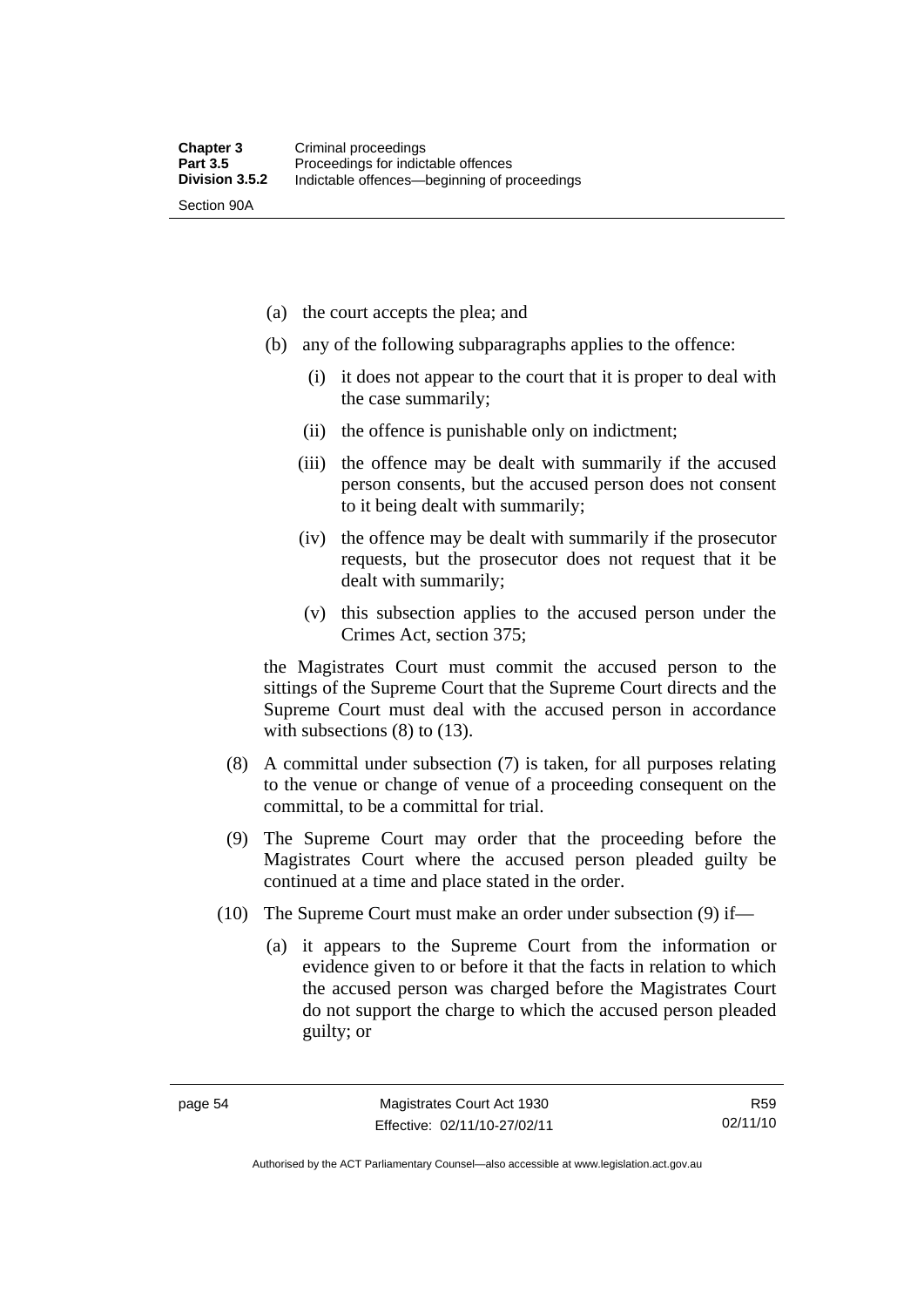- Section 90A
- (b) the accused person or a lawyer representing the accused person or informant asks that the order be made.
- (11) Except if an order is made under subsection (9), the Supreme Court has the same powers of sentencing or otherwise dealing with the accused person and of finally disposing of the charge and of all incidental matters as it would have had if the accused person, on arraignment at any sittings of the court, had pleaded guilty to the offence charged on an indictment filed by the Attorney-General or the Attorney-General of the Commonwealth.
- (12) The procedure relating to committal for trial applies, as nearly as may be, to a committal under subsection (7) and bail may be granted as on a committal for trial, but a person must not be bound over to give evidence on a committal under that subsection unless the court otherwise orders.
- (13) If an order is made by the Supreme Court under subsection (9) that the proceeding before a court where an accused person pleaded guilty be continued at a time and place stated in the order—
	- (a) the proceeding must be continued in all respects as if the accused person had not pleaded guilty and as if the proceeding had been adjourned by the court to the time and place so stated; and
	- (b) the Supreme Court may exercise any power that the Magistrates Court might have exercised under division 3.4.3 (Remand) if the order had been an order made by the Magistrates Court adjourning the proceeding to the stated time and place, and that division applies in relation to the accused person.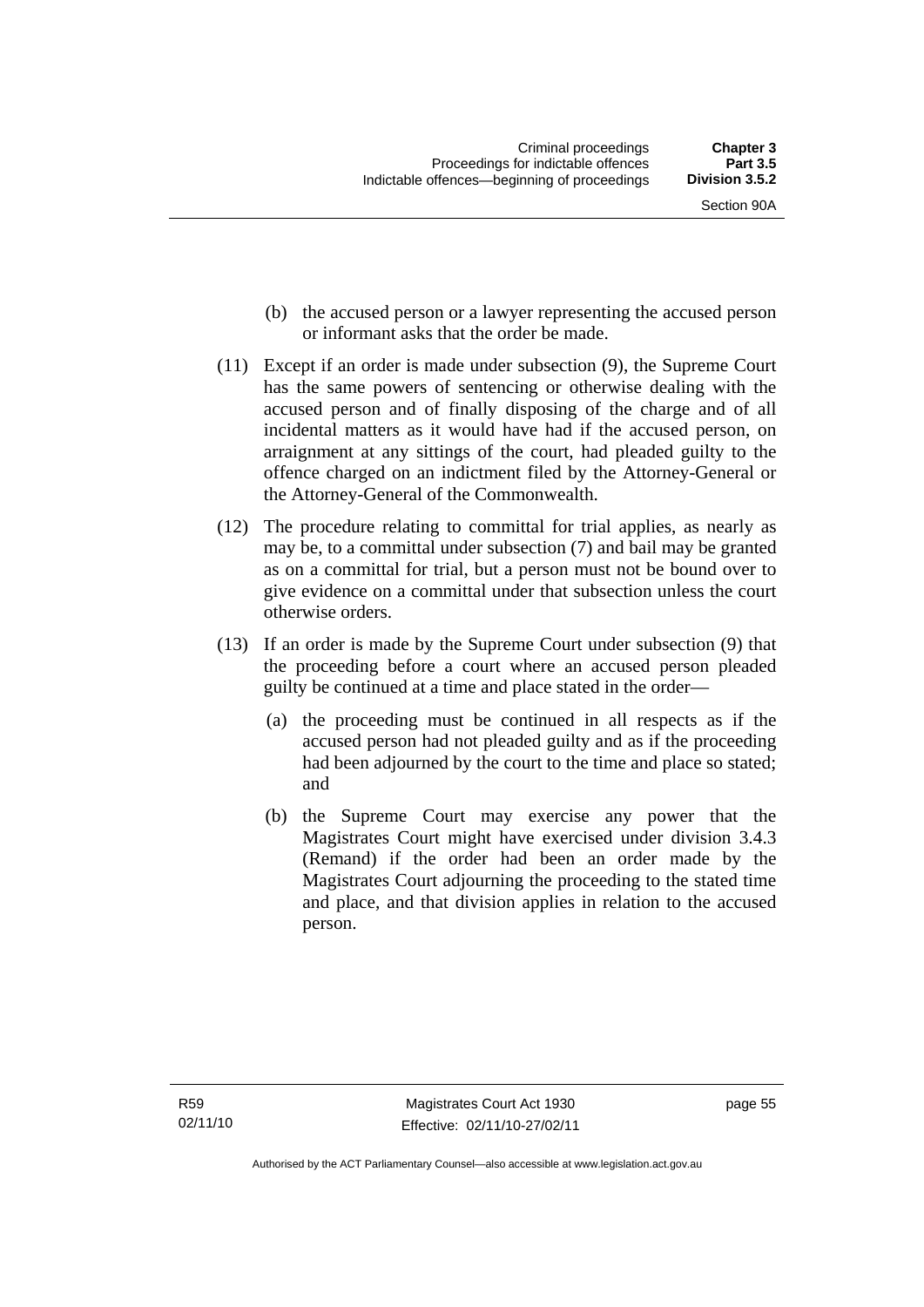# **91 Proceeding following prosecution evidence**

 (1) When all the evidence offered by the prosecution in relation to the indictable offence with which the accused person is charged has been taken, the court must charge the accused person with the offence and must say to the accused person these words, or words to the like effect:

'Do you wish to say anything in answer to the charge? You are not obliged to say anything unless you desire to do so; but whatever you say may be given in evidence against you on your trial. You are clearly to understand that you have nothing to hope from any promise or favour, and nothing to fear from any threat that may have been held out to you to induce you to make any admission or confession of your guilt; but whatever you now say may be given in evidence against you on your trial, notwithstanding any such promise or threat.'.

- (2) Subsection (1) does not apply in relation to a person charged with an indictable offence if the court has decided to dispose of the case summarily under a law in force in the ACT.
- (3) If the court commits the accused person for trial before the Supreme Court, any statement made by the person in reply to the question mentioned in subsection (1) is, on the trial of the accused person, admissible as evidence.
- (4) Whether or not the accused person makes a statement in reply to the question mentioned in subsection (1), the magistrate must ask the person if the person wishes to give evidence himself or herself or to call any witnesses on his or her behalf and, if the accused person or any other person then gives evidence, the prosecutor is at liberty to cross-examine the witness and to adduce evidence in reply.

Authorised by the ACT Parliamentary Counsel—also accessible at www.legislation.act.gov.au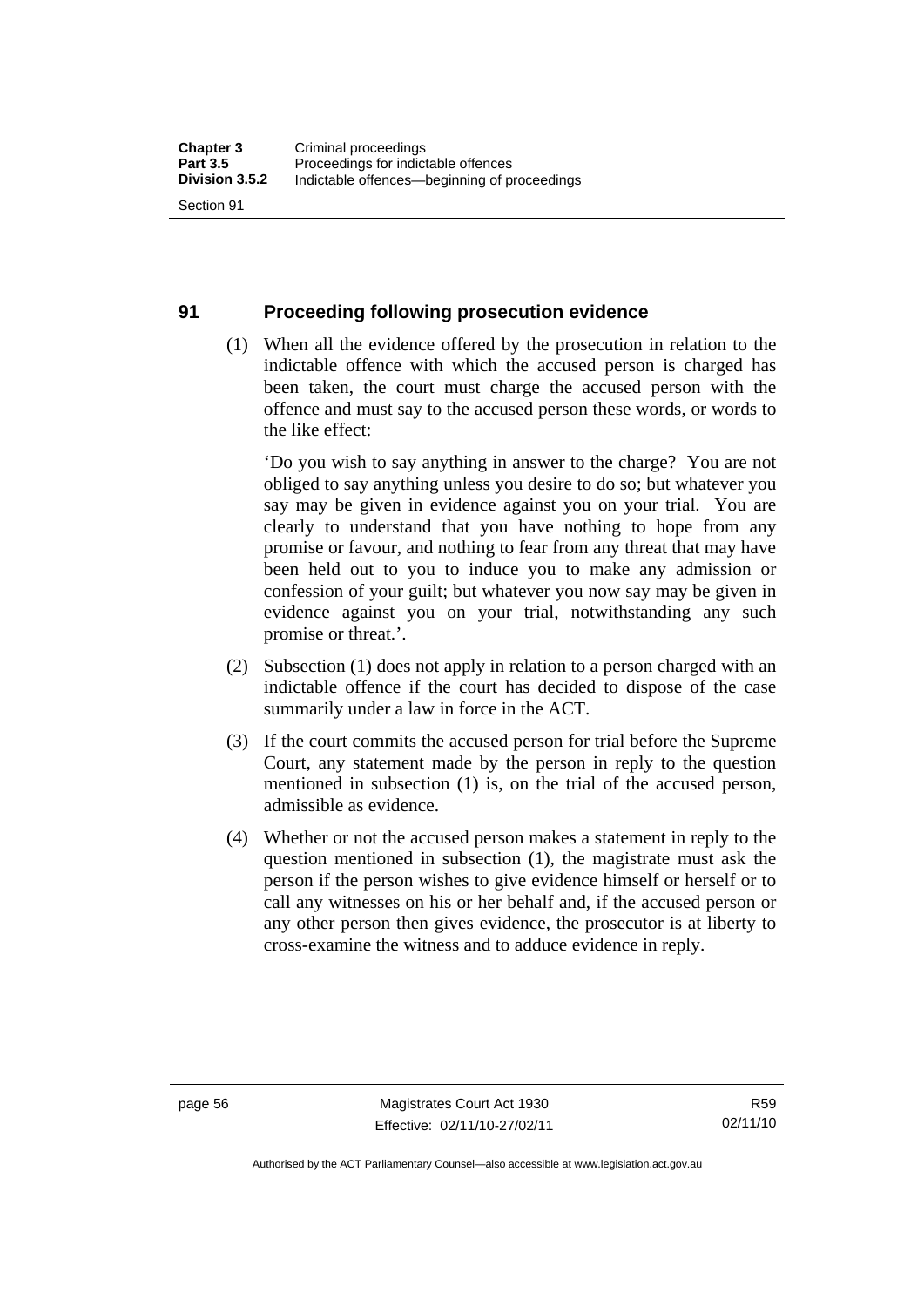### **92A Committal for sentence for indictable offence tried summarily**

- (1) On the summary conviction of a person charged with an indictable offence, the court may, if it appears to it that because of the character and antecedents of the person it is desirable that sentence be passed on the person by the Supreme Court, commit the person for sentence to the sittings of the Supreme Court that the court directs.
- (2) If the court commits a person for sentence under subsection (1), the court must deal with the person in the same way as a person who is committed for trial under section 94 (b).
- (3) The Supreme Court has the same powers of sentencing or otherwise dealing with a person committed for sentence under this section as it would have had if the person had been convicted in that court.

#### **92B Depositions as evidence**

 $If$ <sub>—</sub>

- (a) a person is charged with an indictable offence; and
- (b) the person has not admitted the truth of the charge; and
- (c) the court has decided to dispose of the case summarily under a law in force in the ACT;

the depositions of the witnesses who gave evidence for the prosecution at the preliminary hearing are taken to be evidence given on the hearing of the charge and the witnesses, or any of them, must, if so required by the prosecutor or the defendant, be called or recalled for examination or cross-examination.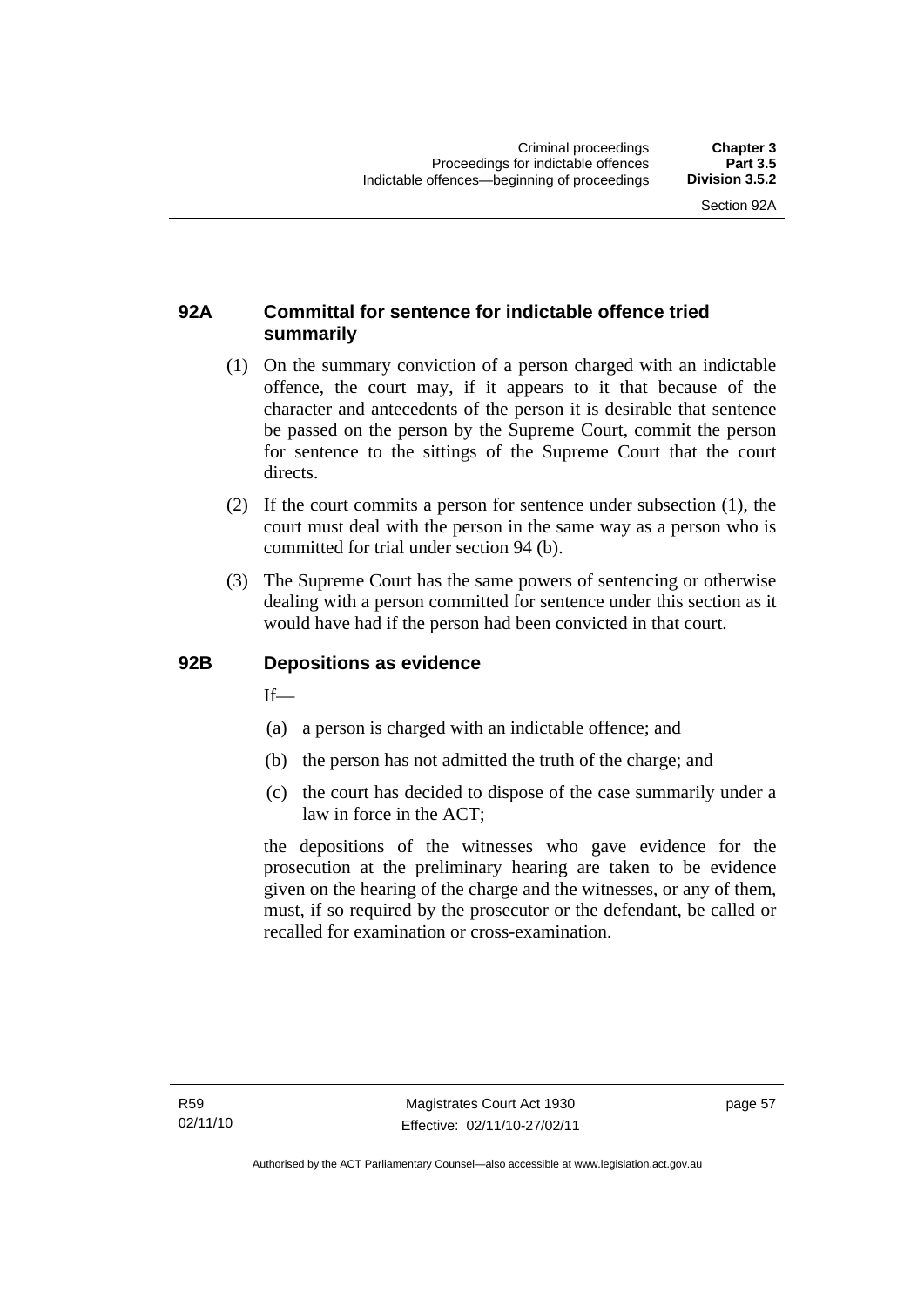#### **93 Admissions and confessions**

This Act does not prevent the prosecutor in any case from giving in evidence any admission or confession or other statement of the defendant made at any time if it is admissible as evidence against the defendant.

# **Division 3.5.3 Indictable offences—proceedings after hearing of evidence**

#### **94 Discharge or committal for trial**

When all the evidence for the prosecution and the defence have been taken in relation to the indictable offence with which the accused person is charged, the court must—

- (a) if the court is satisfied, having regard to all the evidence before it, that there is no reasonable prospect that the person would be found guilty of an indictable offence—if the person is in custody in relation to the offence, immediately order that the person be released from custody in relation to the offence; or
- (b) if the court is not satisfied as mentioned in paragraph (a) commit the person for trial.
- *Note 1* For the meaning of *commit* a person for trial, see the Legislation Act, dict, pt 1.
- *Note* 2 The court must issue a warrant for the remand of the defendant in the chief executive's custody (see *Crimes (Sentence Administration) Act 2005*, s 17).

#### **95 Depositions of dead or absent people**

If, on the trial of a person who has previously been charged before the court with an indictable offence and committed for trial, it is proved—

 (a) that a witness whose depositions were taken at the hearing of the charge before the magistrate is dead or so ill as not to be

Authorised by the ACT Parliamentary Counsel—also accessible at www.legislation.act.gov.au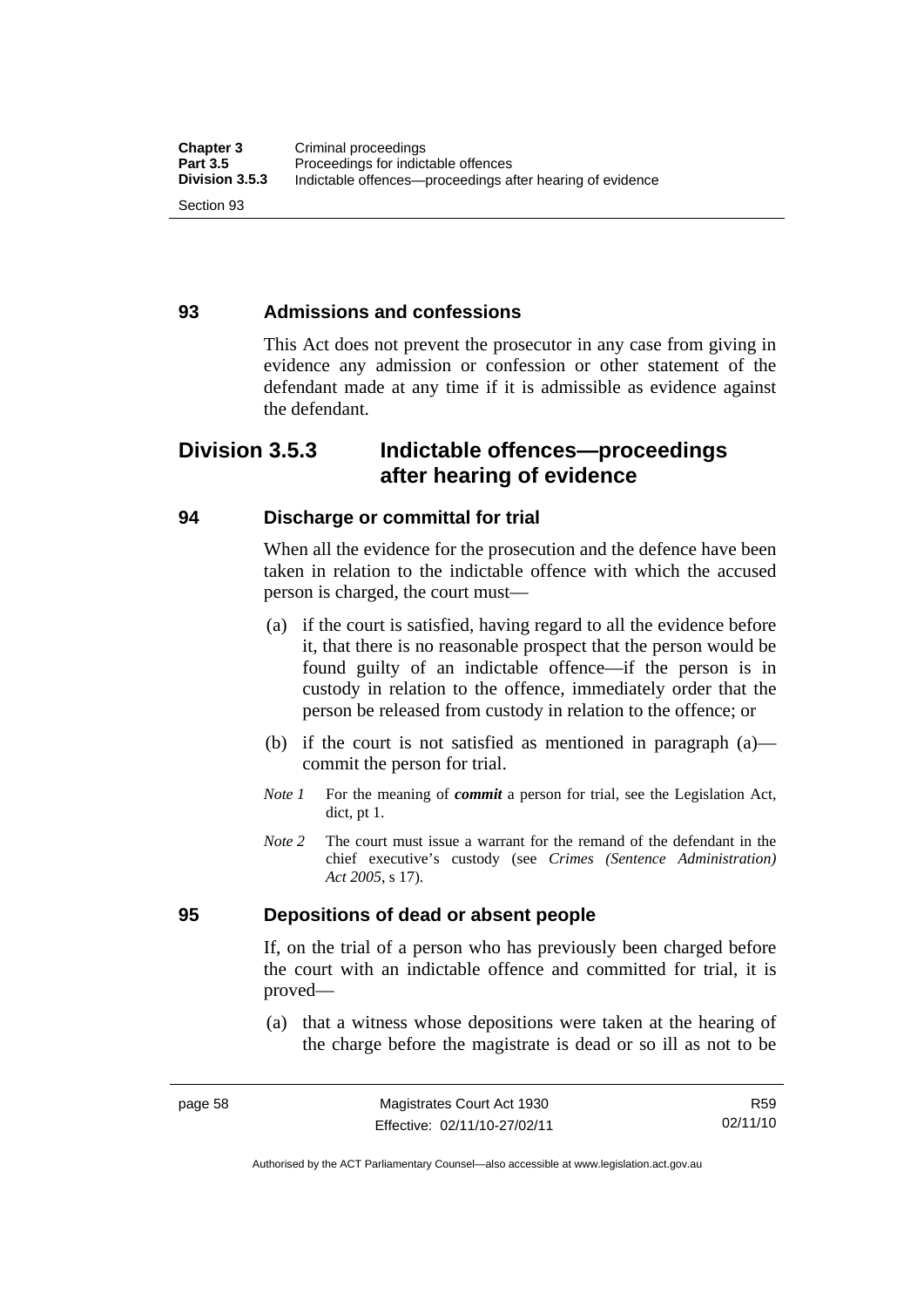able to travel or to give evidence, or is absent from Australia; and

- (b) that the depositions of the witness were taken in the presence of the accused person; and
- (c) that the accused person or a lawyer representing the accused person had a full opportunity of cross-examining the witness;

the depositions are admissible as evidence—

- (d) if taken in the way specified in section 316 (3)—be read as evidence at the trial of the accused person without further proof unless it is proved that the magistrate by whom the depositions purport to have been signed did not in fact sign them; or
- (e) if recorded by 1 of the ways specified in section 316 (2)—be read as evidence at the trial of the accused person if it is proved that the record is a correct record of the depositions and that the transcript is a correct transcript of that record.

#### **96 Evidence for defence**

If a person is charged with an indictable offence as such, the court is bound to hear any evidence tendered on the person's behalf tending to show that the defendant is not guilty of the offence with which the defendant is charged.

# **Division 3.5.4 Indictable offences—costs**

#### **97 Discontinued proceeding**

If—

 (a) in a proceeding under this part, the court is of the opinion, having regard to all the evidence before it, that there is no reasonable prospect that the person would be convicted of an indictable offence; or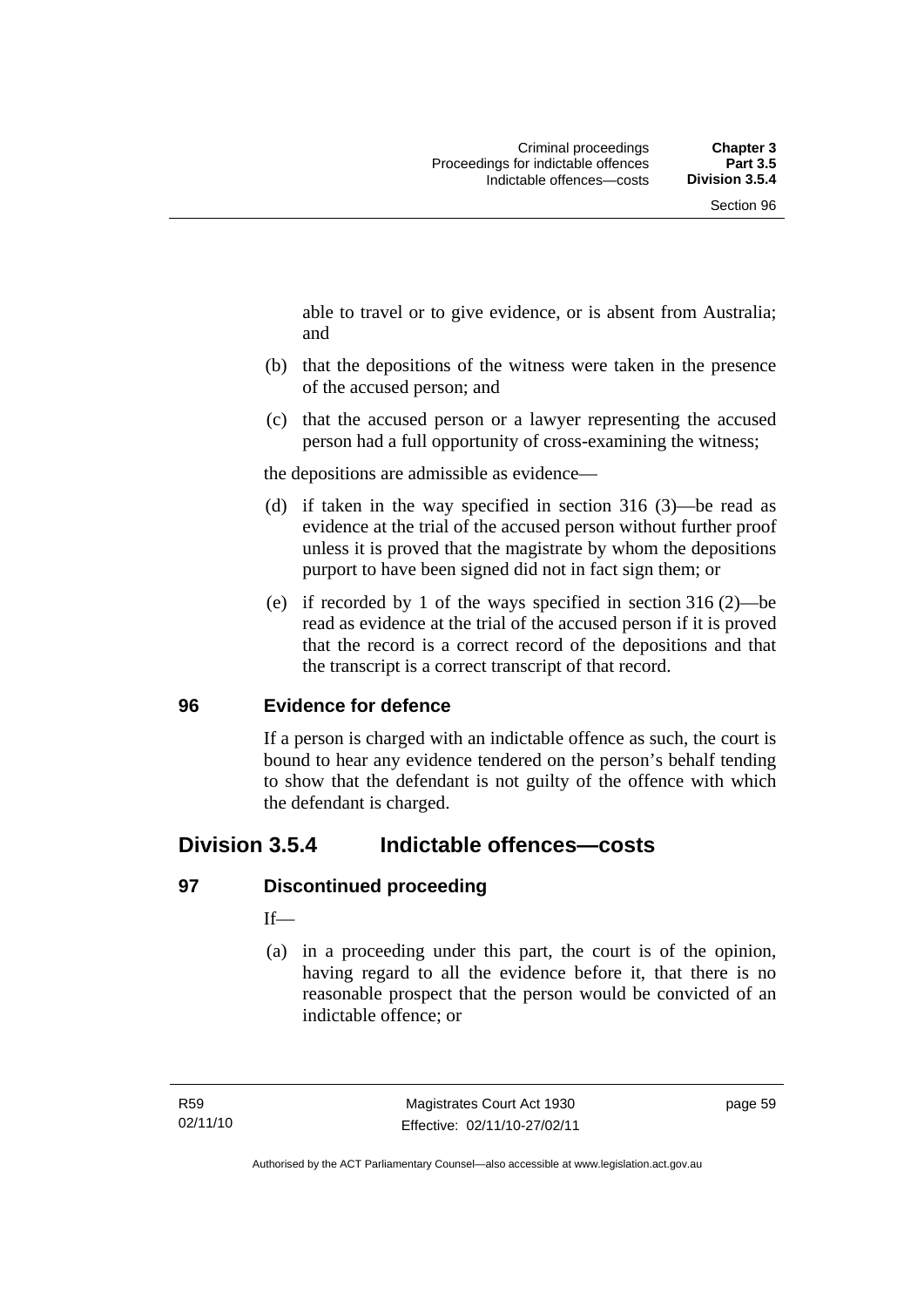(b) a proceeding under this part is discontinued for any other reason;

the court may order that the informant pay to the defendant the costs the court considers just.

# **Division 3.5.5 Indictable offences—witness recognisances**

#### **103 Recognisance of witnesses etc**

- (1) The court may bind by recognisance every person whose written statement was admitted in evidence under section 90AA, or who was examined before it, to appear at the court at which the defendant is to be tried, and then and there to give evidence against the defendant.
- (2) The recognisance must particularly specify the profession, trade, or calling of every person who enters into it, together with the person's full name and place of residence.

#### **104 Signature of magistrate—notice to witnesses**

Every such recognisance must be duly acknowledged by every person who enters into it, and must be subscribed by the magistrate before whom it is acknowledged, and a notice of it signed by the magistrate must at the same time be given to every person bound by it.

#### **105 Court may remand noncompliant witness**

- (1) If a witness fails to enter into a recognisance, the court may order the remand of the witness in custody until after the defendant's trial, unless the witness enters into the recognisance before a magistrate.
	- *Note* The *Crimes (Sentence Administration) Act 2005*, pt 3.2 provides for the chief executive to have custody of the defendant during the remand.

Authorised by the ACT Parliamentary Counsel—also accessible at www.legislation.act.gov.au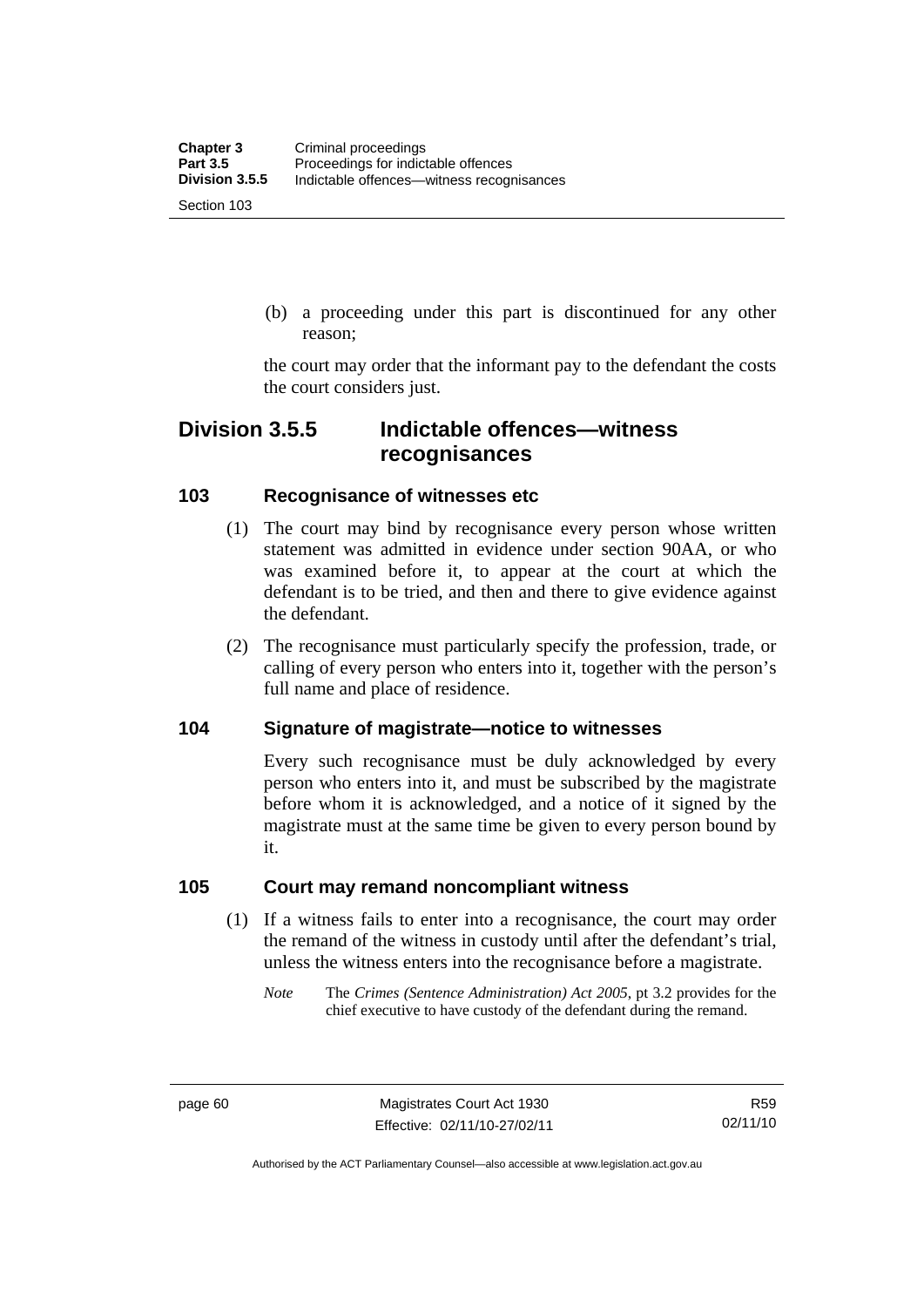- (2) If the witness is remanded under this section, a magistrate may order the chief executive to release the witness from custody in accordance with the order if—
	- (a) the defendant is not committed for trial for the offence with which the defendant is charged; or
	- (b) the relevant officer declines to file an information against the defendant for the offence; or
	- (c) the witness enters into the recognisance before a magistrate.

# **Division 3.5.6 Indictable offences—other provisions**

## **105A Meaning of** *certified copy* **of depositions in div 3.5.6**

In this division:

*certified copy*, of depositions, means—

- (a) if a record of the deposition was made in accordance with section 316 (2)—a transcript of the record certified in accordance with section 314 (2); or
- (b) if the depositions were taken down in writing and signed in accordance with section 316 (3)—the depositions as taken down and signed.

## **106 Giving depositions etc to director of public prosecutions**

- (1) If a defendant is committed for trial or for sentence, the court must as soon as possible after the conclusion of the case before it, give to the director of public prosecutions or a person authorised by the director of public prosecutions all informations, examinations, depositions, statements, bail undertakings and other documents sworn taken or acknowledged in the case.
- (2) In this section:

*depositions* means a certified copy of depositions.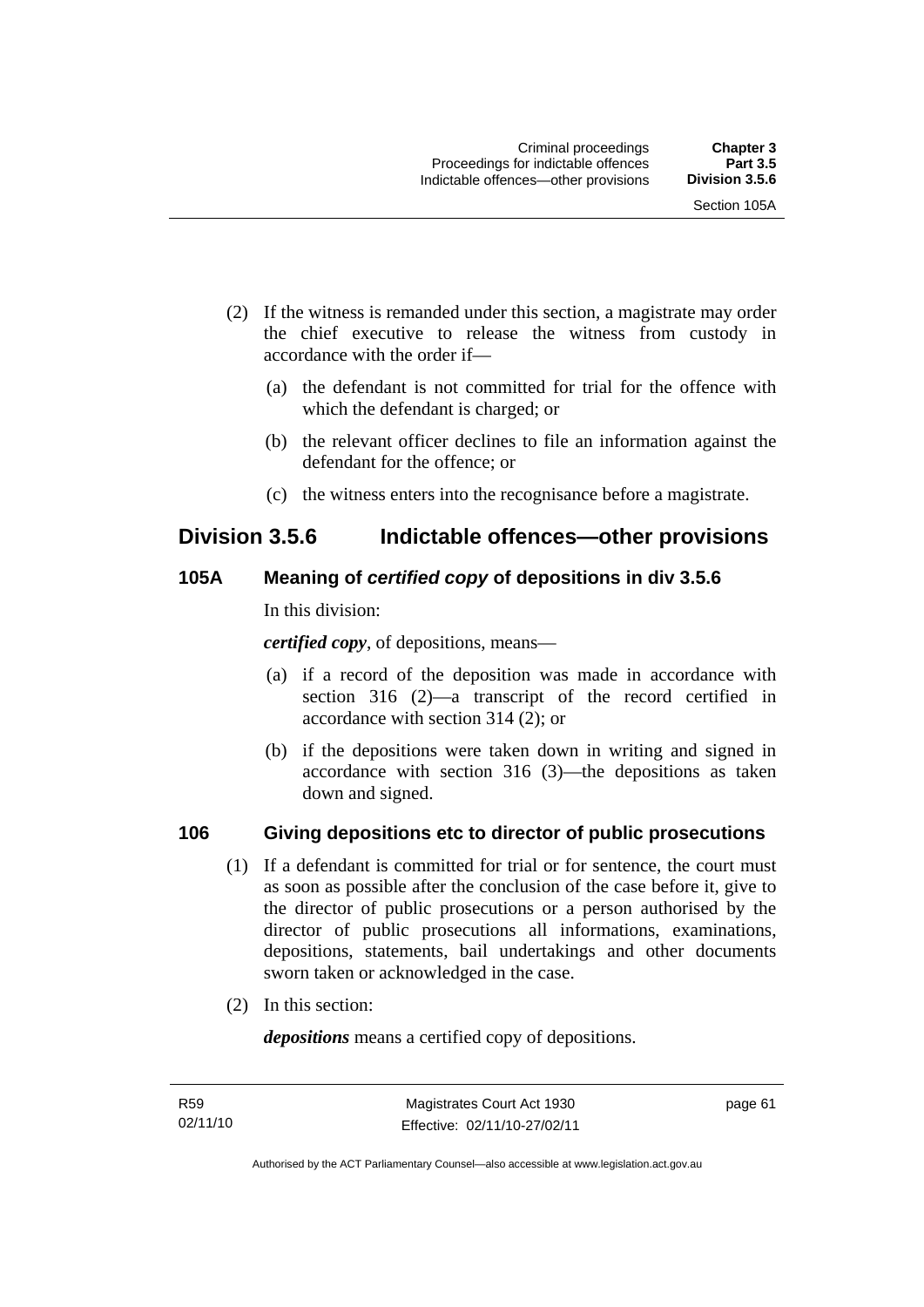Section 107

*statement* includes a certified copy of the statement (if any) made by a defendant in reply to the question mentioned in section 91 (1).

#### **107 Giving documents to proper officer of court**

- (1) After being given the documents and before the day of trial, the director of public prosecutions or a person authorised by the director of public prosecutions has and is subject to the same duties and liabilities in relation to the documents on a certiorari order directed to him or her as the court would have had and been subject to on a certiorari order to it if the documents had not been given.
- (2) The director of public prosecutions, a person authorised by the director of public prosecutions, the person representing the director of public prosecutions or the person representing the informant, must, at any time after the opening of the Supreme Court at the sitting at which the trial is to be had, give the documents or any of them to the proper officer of the Supreme Court, if the presiding judge so directs.

#### **108 Accused person may obtain copies of depositions etc**

- (1) This section applies if—
	- (a) a person is charged with an indictable offence; and
	- (b) the Magistrates Court commits the person for trial before the Supreme Court.
- (2) At any time before the person's trial before the Supreme Court starts, the person may apply to the registrar—
	- (a) for certified copies of depositions in the case; and
	- (b) for the evidence given on the cross-examination or the examination of any witnesses in the case.
- (3) The registrar must give the person the certified copies of depositions and the evidence applied for under subsection (2).

Authorised by the ACT Parliamentary Counsel—also accessible at www.legislation.act.gov.au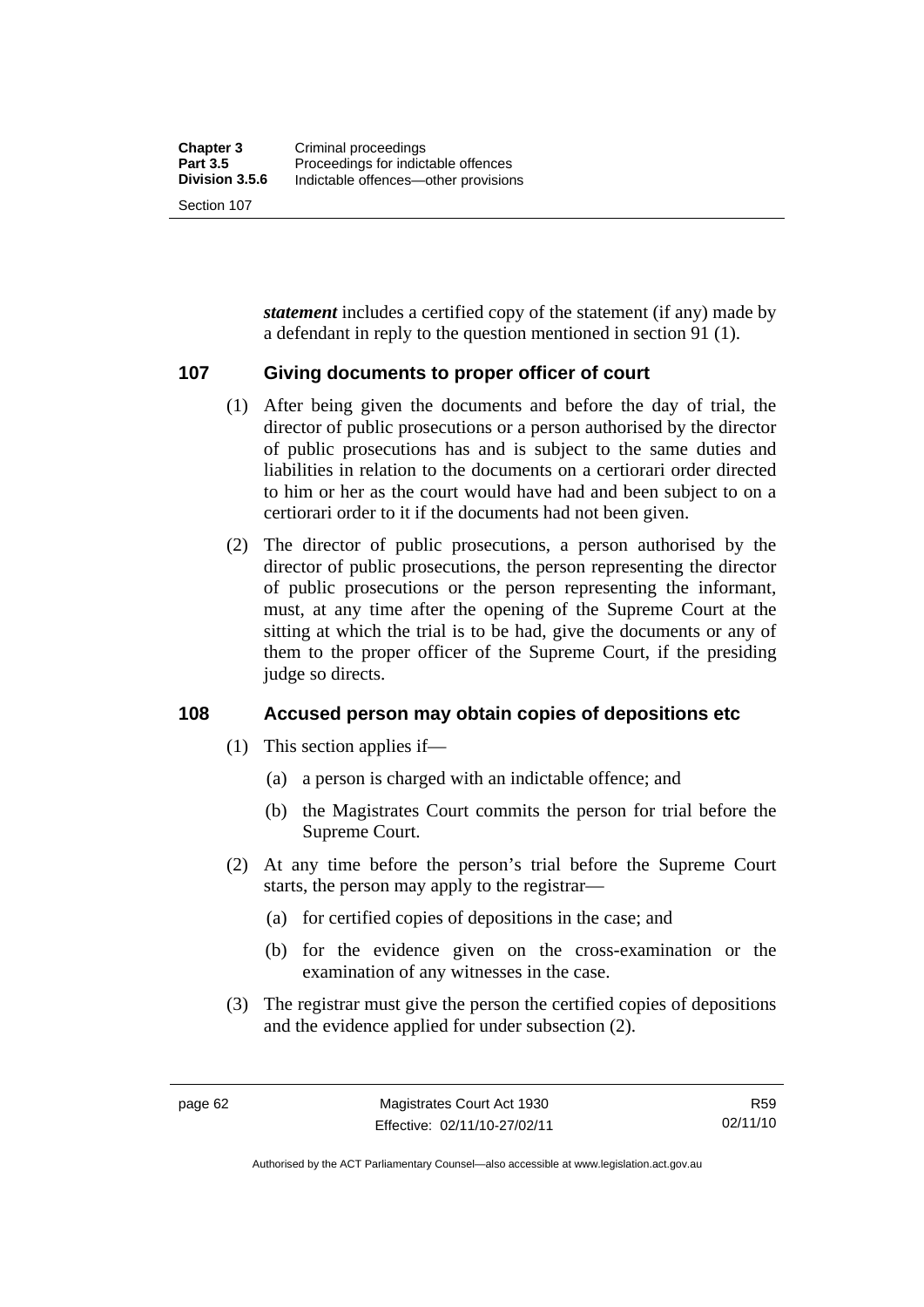(4) If the person is in custody, the person having the custody of the person must give any application under subsection (2) to the registrar.

Authorised by the ACT Parliamentary Counsel—also accessible at www.legislation.act.gov.au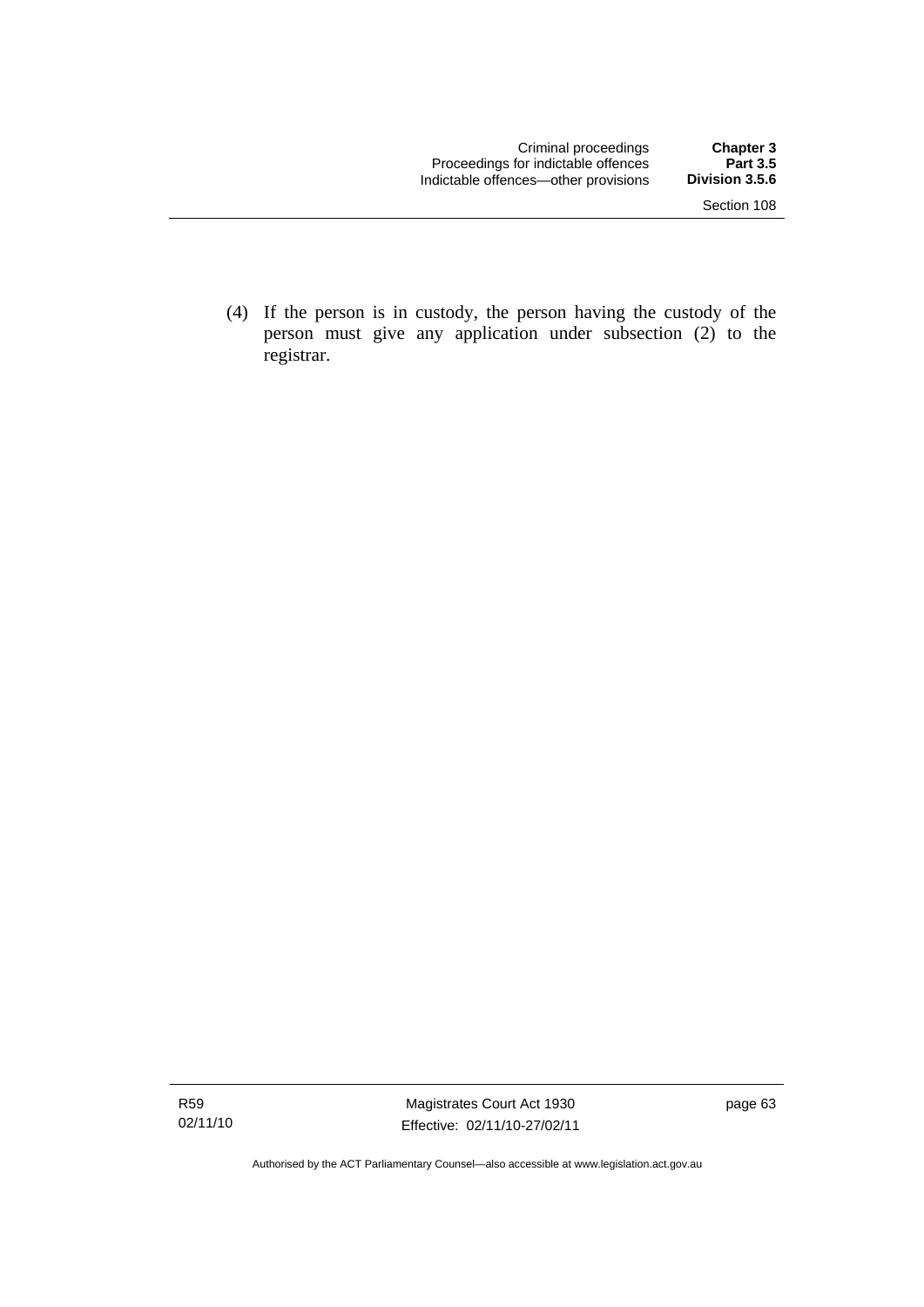Section 108A

# **Part 3.6 Proceedings for offences punishable summarily**

#### **108A Indictable offences dealt with summarily**

 $If$ <sub>—</sub>

- (a) a person is charged with an indictable offence; and
- (b) the court has decided to dispose of the case summarily under a law in force in the ACT;

this part applies, so far as it is applicable, to the summary disposal of the case.

#### **109 Dismissal or adjournment in absence of informant**

- $(1)$  If—
	- (a) the defendant appears (whether voluntarily, in accordance with a summons or under a warrant) at the time and place for the hearing of an information in relation to an offence punishable summarily; and
	- (b) the informant, having been notified of the time and place for the hearing, does not appear either personally or by a lawyer appearing for the informant;

the court must, subject to subsection (2), dismiss the information.

 (2) The court may, if it considers it is appropriate to do so, adjourn to another day the hearing of an information that would otherwise be dismissed under subsection (1).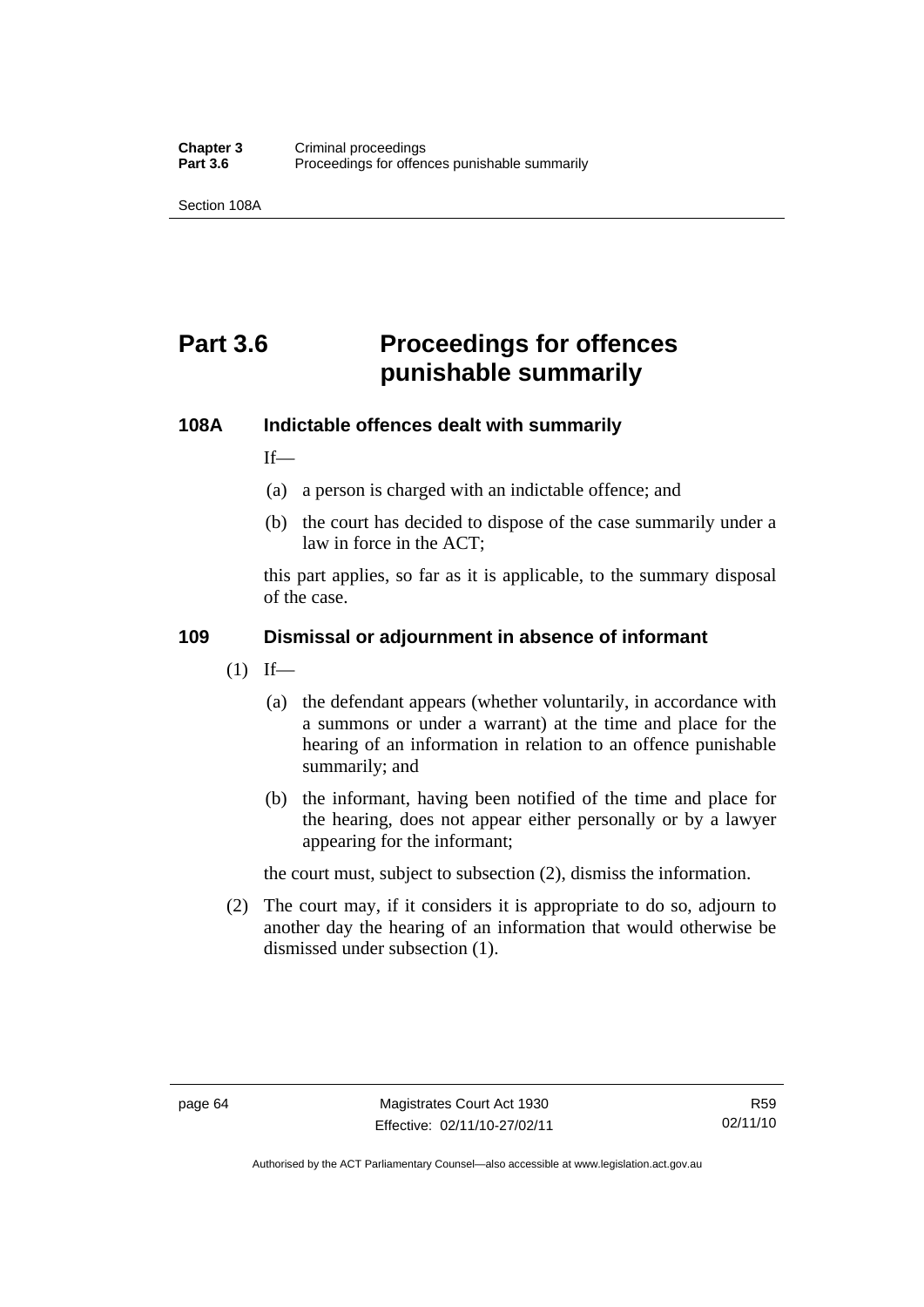#### **110 Hearing in absence of defendant**

- (1) If a summons has been served in accordance with section 41 and the defendant does not appear when called, the court may either—
	- (a) proceed to hear and decide the case in the absence of the defendant; or
	- (b) on oath being made before it, substantiating the matter of the information to its satisfaction, issue a warrant for the arrest of the defendant and to bring the defendant before the court to answer to the information and be further dealt with according to law.
- (2) If the court proceeds under subsection  $(1)$   $(a)$ 
	- (a) the evidence of the informant or another person may be given orally; or
	- (b) a written statement made by the informant or another person may be admitted as evidence of the matters contained in it.
- (3) A written statement admitted in evidence constitutes the depositions of the person who made the statement.
- (4) A written statement must not be admitted in evidence unless it is sworn before—
	- (a) a lawyer; or
	- (b) a justice of the peace; or
	- (c) the registrar; or
	- (d) a person prescribed by regulation or rule.
- (5) If the court admits a written statement in evidence it may, on its own initiative, adjourn the hearing of the information and require the person who made the statement to attend before the court to give evidence.

page 65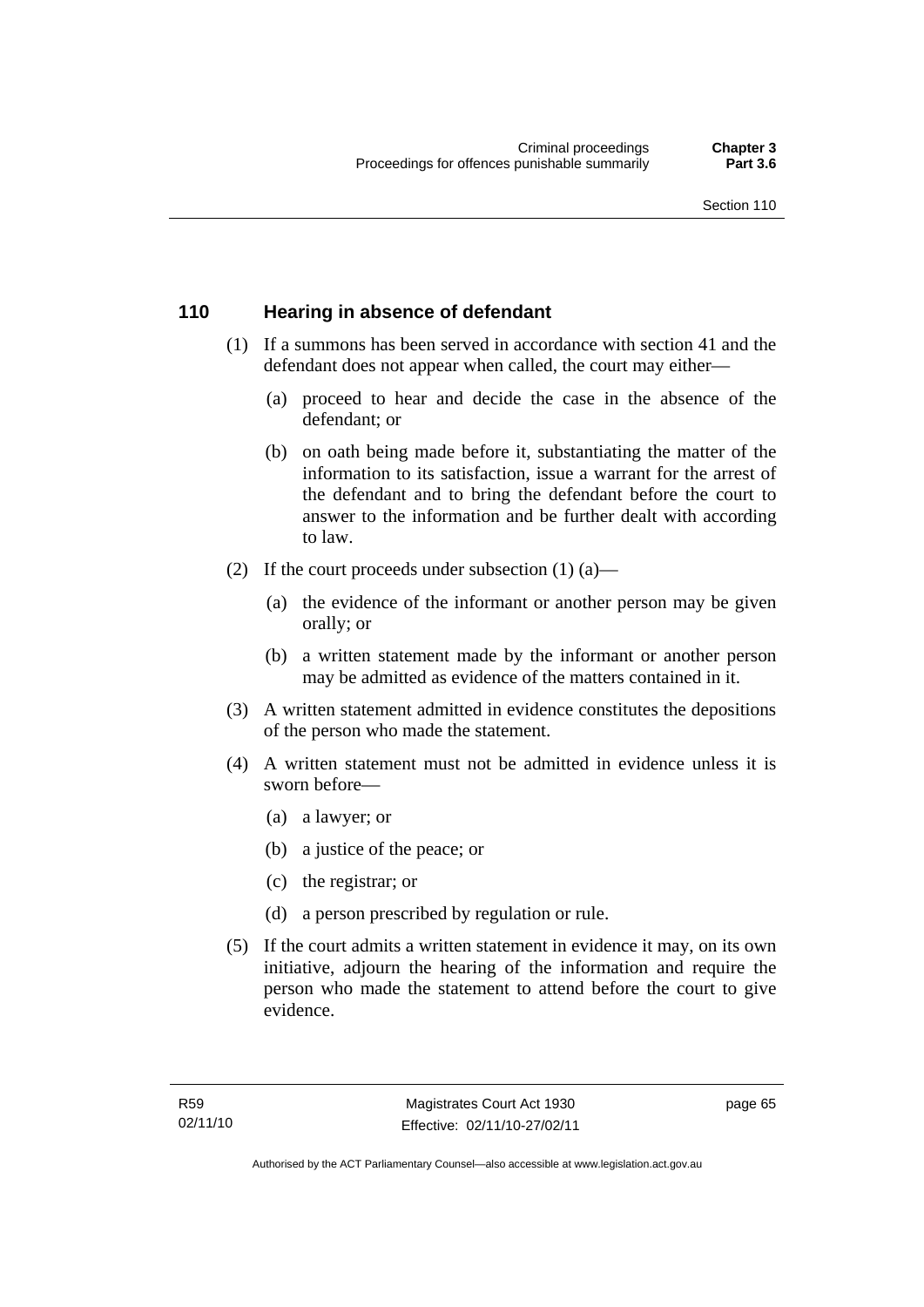Section 111

- (6) Although a part of a written statement tendered in evidence under this section is inadmissible according to the rules of evidence, the statement is nevertheless admissible under this section as evidence of the matters contained in the remainder of that statement, but, if the court admits such a statement, the court must identify the part that is inadmissible and must, with reference to that part, write on the statement 'ruled inadmissible' or words to that effect.
- (7) The court must not sentence a defendant to imprisonment for an offence if the court has heard and decided the case under subsection (1) (a) in the absence of the defendant.
- (8) The court must set aside an order made in hearing and deciding a case under subsection (1) (a) if—
	- (a) the defendant applies under the rules to have the order set aside; and
	- (b) the court is satisfied on reasonable grounds that the defendant—
		- (i) did not know the hearing date; or
		- (ii) did not understand that the court could proceed to hear and decide the case in the defendant's absence if the defendant failed to appear; or
		- (iii) otherwise had a reasonable excuse for failing to appear.

#### **111 Adjournment if defendant does not appear**

- (1) This section applies if—
	- (a) the defendant does not appear before the court for the hearing of the information; and
	- (b) the court has issued a warrant for the defendant's arrest.
- (2) The court must adjourn the hearing until the defendant is arrested.

Authorised by the ACT Parliamentary Counsel—also accessible at www.legislation.act.gov.au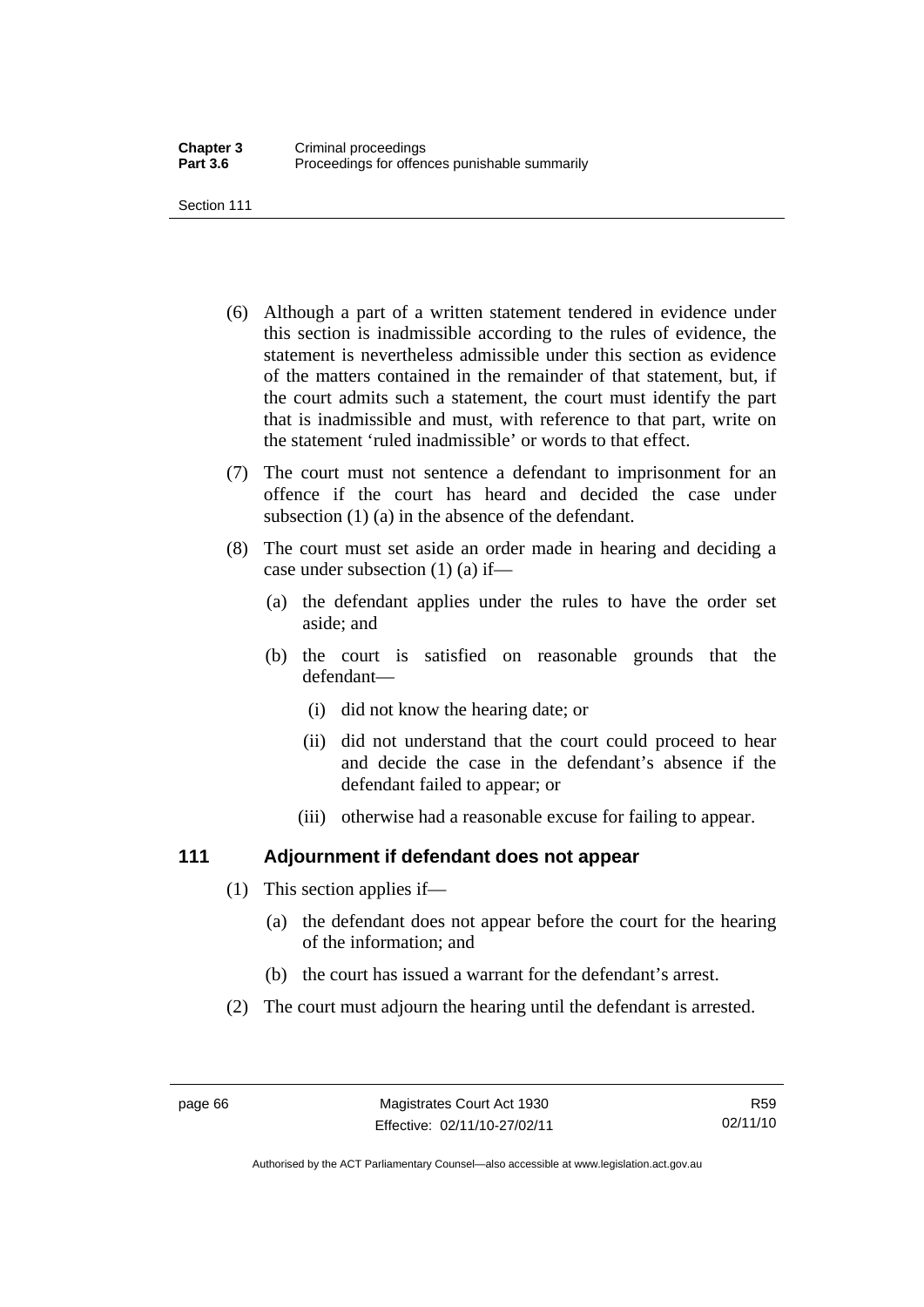- (3) If the defendant is arrested under the warrant, the defendant must be detained in custody until the defendant can be brought before the court at a time and place fixed by the court.
- (4) The court must give the informant notice of the time and place fixed.

#### **112 Summary proceedings—issue of warrant for nonappearance at adjourned or postponed hearing**

- (1) This section applies if—
	- (a) a defendant appears before the court for the hearing of an information for an offence; and
	- (b) the information is substantiated by the oath of the informant or a witness; and
	- (c) the court adjourns or postpones the hearing or further hearing; and
	- (d) the defendant is told of the time and place of the adjourned or postponed hearing or further hearing; and
	- (e) the defendant does not appear before the court at the adjourned or postponed hearing or further hearing.
- (2) The court may issue a warrant for the arrest of the defendant and to bring the defendant before the court at the adjourned or postponed hearing or further hearing.

#### **112A Court may direct defendant to appear**

- (1) This section applies if—
	- (a) a summons is served on a defendant in relation to an information for an offence; and
	- (b) in accordance with the summons—the defendant appears before the court represented by a lawyer; and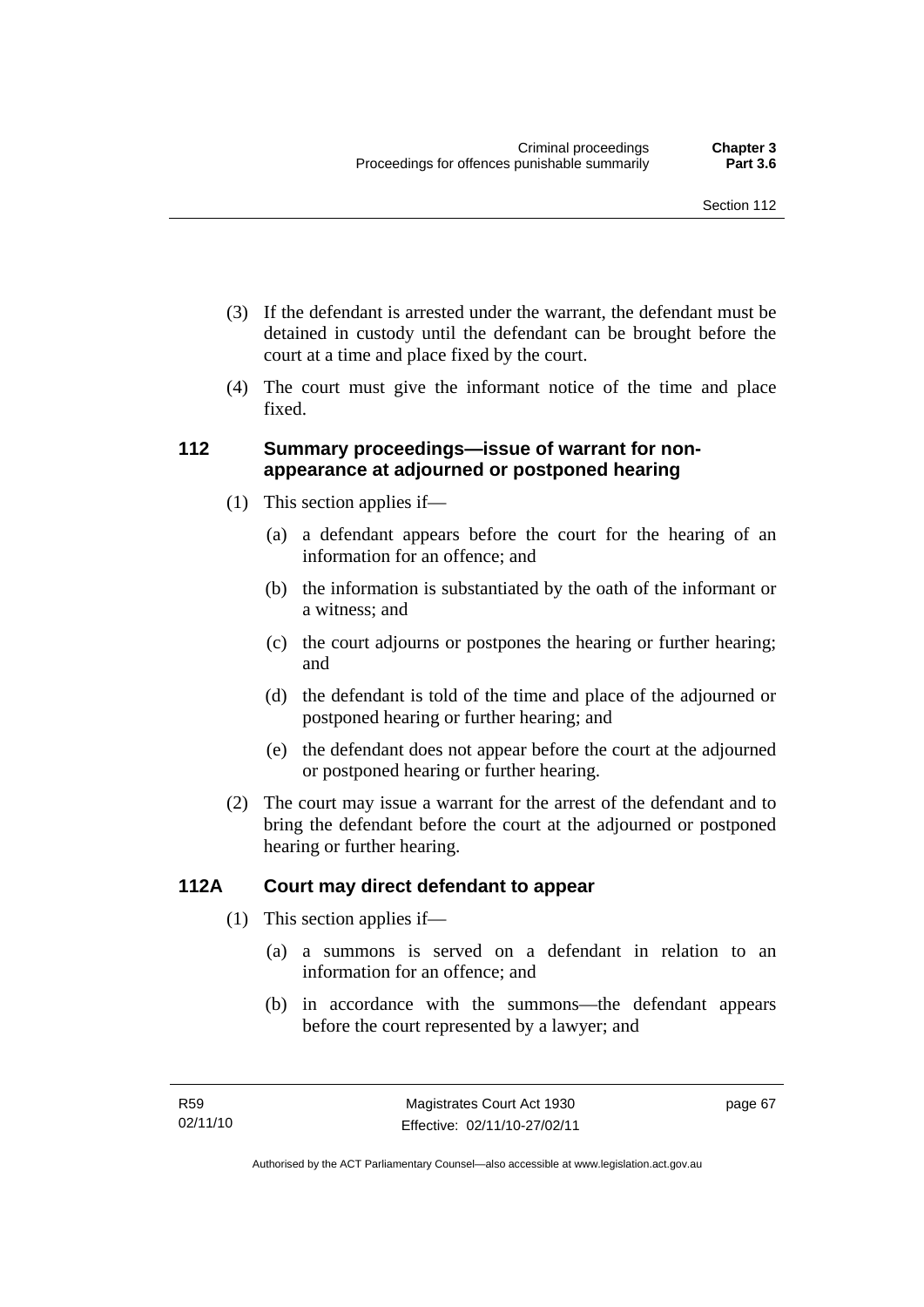Section 113

- (c) the defendant does not appear personally for the hearing; and
- (d) the information is substantiated by the oath of the informant or a witness.
- (2) The court may at any time during the hearing—
	- (a) adjourn the hearing; and
	- (b) direct the defendant by written notice to attend personally before the court for any matter related to the hearing, at the time and place specified by the court.
- (3) A notice under subsection (2) must be served in the same way as the service of a summons under section 41.
- (4) If the defendant does not appear before the court in accordance with a notice under subsection (2), the court may issue a warrant for the arrest of the defendant and to bring the defendant before the court.

#### **113 Proceeding at hearing on defendant's confession**

If the defendant is present at the hearing, the substance of the information must be stated to the defendant, and the defendant must be asked if the defendant has any cause to show why the defendant should not be convicted or why an order should not be made against the defendant, and if the defendant has no cause to show, the court may convict the defendant, or make an order against the defendant accordingly.

#### **114 If defendant does not admit the case**

- (1) This section applies if the defendant does not admit the truth of the information.
- (2) The court must hear—
	- (a) the informant and the informant's witnesses (if any); and
	- (b) if the defendant wants to give evidence—the defendant; and

Authorised by the ACT Parliamentary Counsel—also accessible at www.legislation.act.gov.au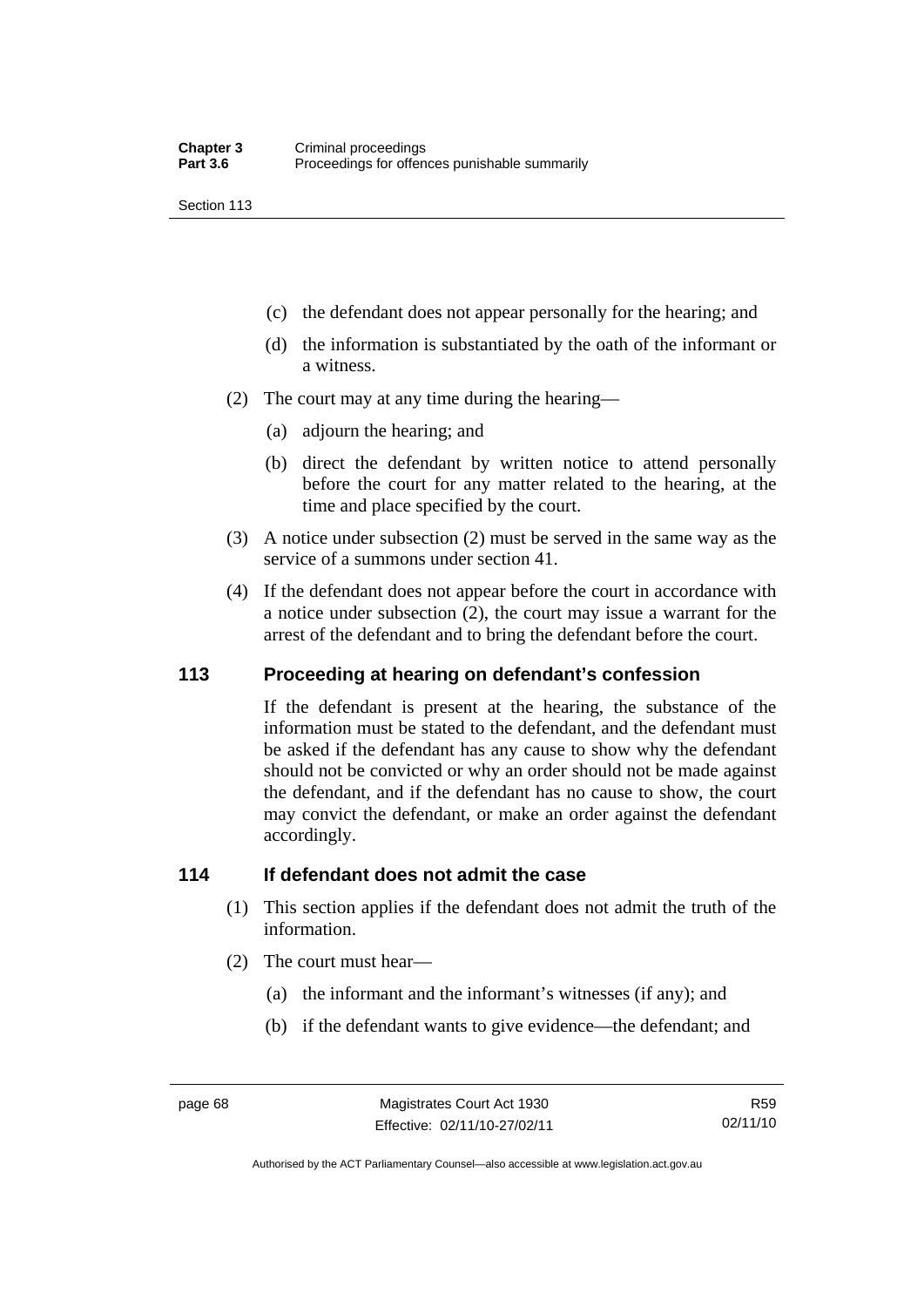- (c) the defendant's witnesses (if any); and
- (d) if the defendant has given evidence other than about the defendant's general character—the informant's witnesses in reply (if any).
- (3) Having heard each party and the evidence, the court must decide the information and do 1 of the following as justice requires:
	- (a) convict the defendant;
	- (b) make an order on the defendant;
	- (c) dismiss the information.

#### **115 Conduct of summary proceeding**

- (1) The defendant or a lawyer representing the defendant may address the court after all the evidence for the informant and the evidence (if any) for the defendant and for the informant in reply has been given.
- (2) The informant or a lawyer representing the informant may make a closing address.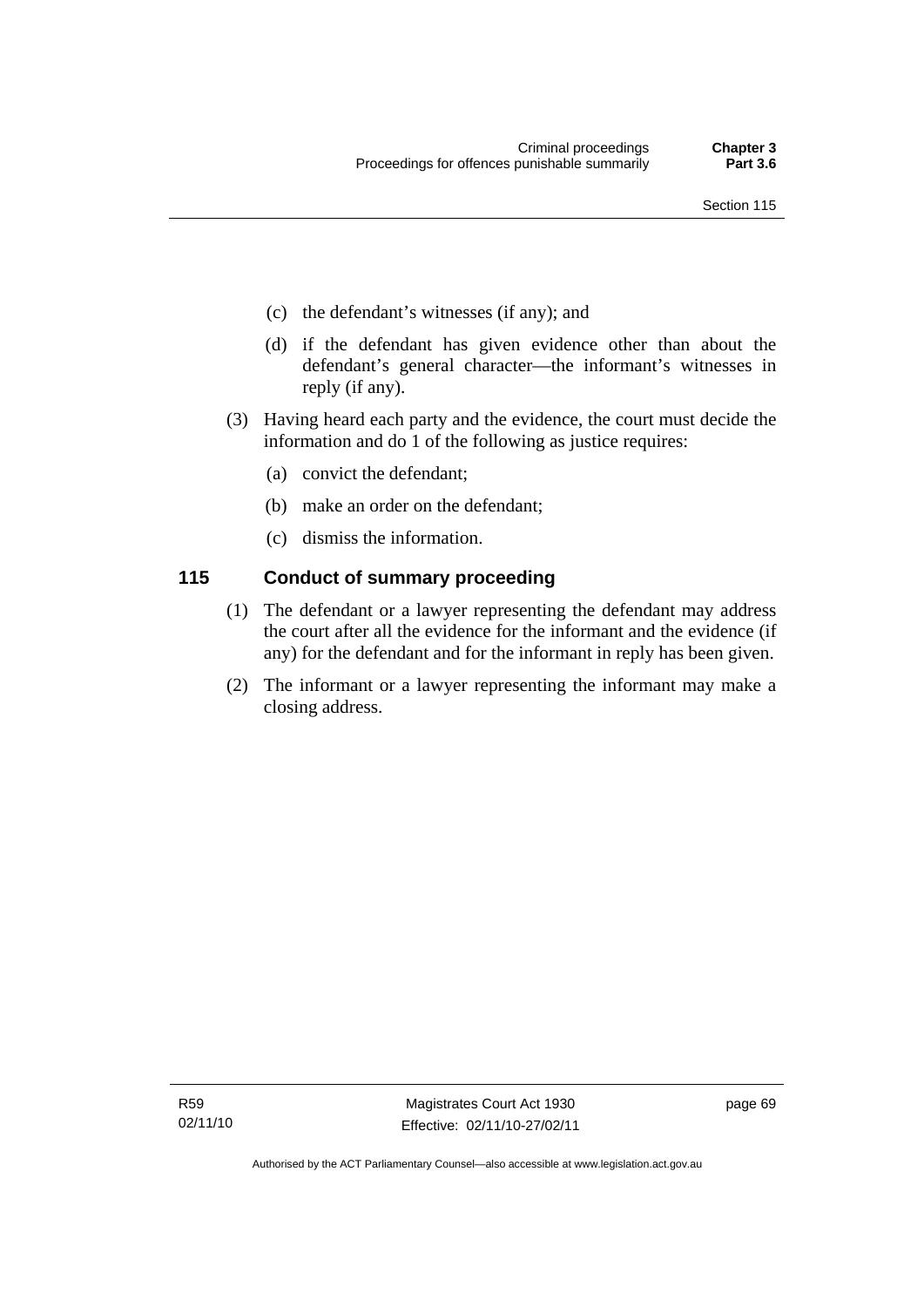Section 116A

# Part 3.7 Service and pleading by post for **certain offences**

#### **116A Definitions for pt 3.7**

(1) In this part:

*defendant* means a person who has been properly served with a summons in accordance with section 116B.

*law in force in the ACT* includes a statute of the Australian National University about parking or traffic.

 (2) For this part (other than section 116B (2)), a *notice to defendant form*, *notice of intention to defend form* and *plea of guilty form* includes a copy of the form printed on the back of a copy of a summons.

#### **116AA Meaning of** *prescribed offence* **for pt 3.7**

- (1) For this part, an offence against a law in force in the ACT is a *prescribed offence* in relation to a person if—
	- (a) for an offence against the road transport legislation—the maximum fine that can be imposed on the person for the offence is 30 penalty units; or
	- (b) for any other offence—the maximum fine that can be imposed on the person for the offence is 10 penalty units.
- (2) In this section:

#### *road transport legislation* means the following:

- (a) the *Road Transport (Driver Licensing) Act 1999*;
- (b) the *Road Transport (General) Act 1999*;

Authorised by the ACT Parliamentary Counsel—also accessible at www.legislation.act.gov.au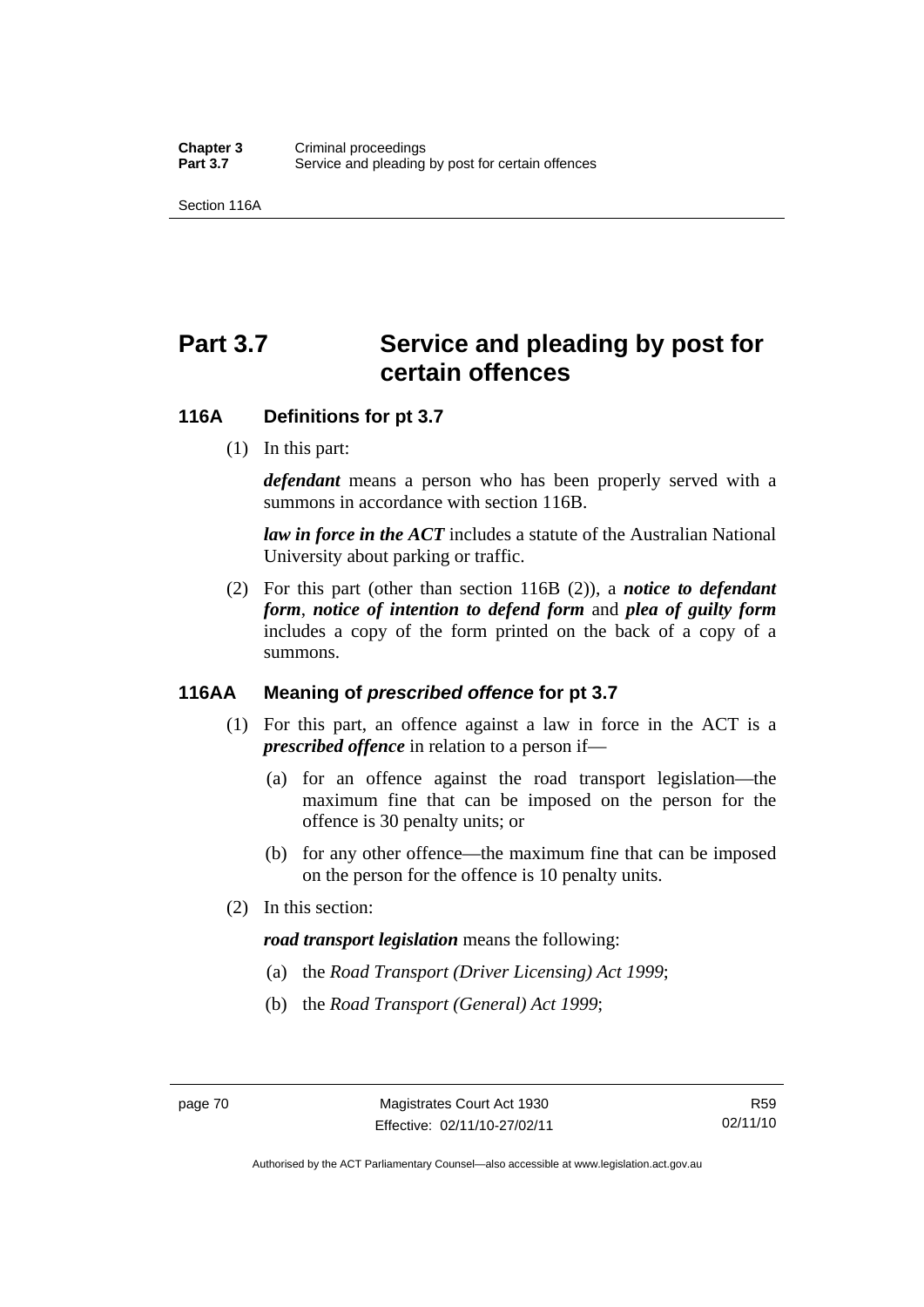- (c) the *Road Transport (Mass, Dimensions and Loading) Act 2009*;
- (d) the *Road Transport (Public Passenger Services) Act 2001*;
- (e) the *Road Transport (Safety and Traffic Management) Act 1999*;
- (f) the *Road Transport (Vehicle Registration) Act 1999*;
- (g) any other Act or any regulation prescribed by regulation.
- *Note* A reference to an Act includes a reference to the statutory instruments made or in force under the Act, including any regulation (see Legislation Act, s 104).

#### **116B Service of summons for prescribed offence**

- (1) A summons for a person in relation to a prescribed offence may be served on the person—
	- (a) by giving 2 copies of the summons to the person; or
	- (b) by sending 2 copies of the summons by prepaid post, addressed to the person, at the person's last-known home or business address; or
	- (c) by leaving 2 copies of the summons at the person's last-known home or business address with someone who appears to be at least 16 years old and to live or be employed at the address.
- (2) One copy of a summons in relation to a prescribed offence served in accordance with this section must have the notice to defendant form printed on the back of it, and the other copy of that summons so served must have the notice of intention to defend form and the plea of guilty form printed on the back of it.
- (3) Service of a summons on a person in relation to a prescribed offence in a way mentioned in subsection (1) (a) or (c) must be made not less than 14 days before the day the person is required by the summons to appear before the court.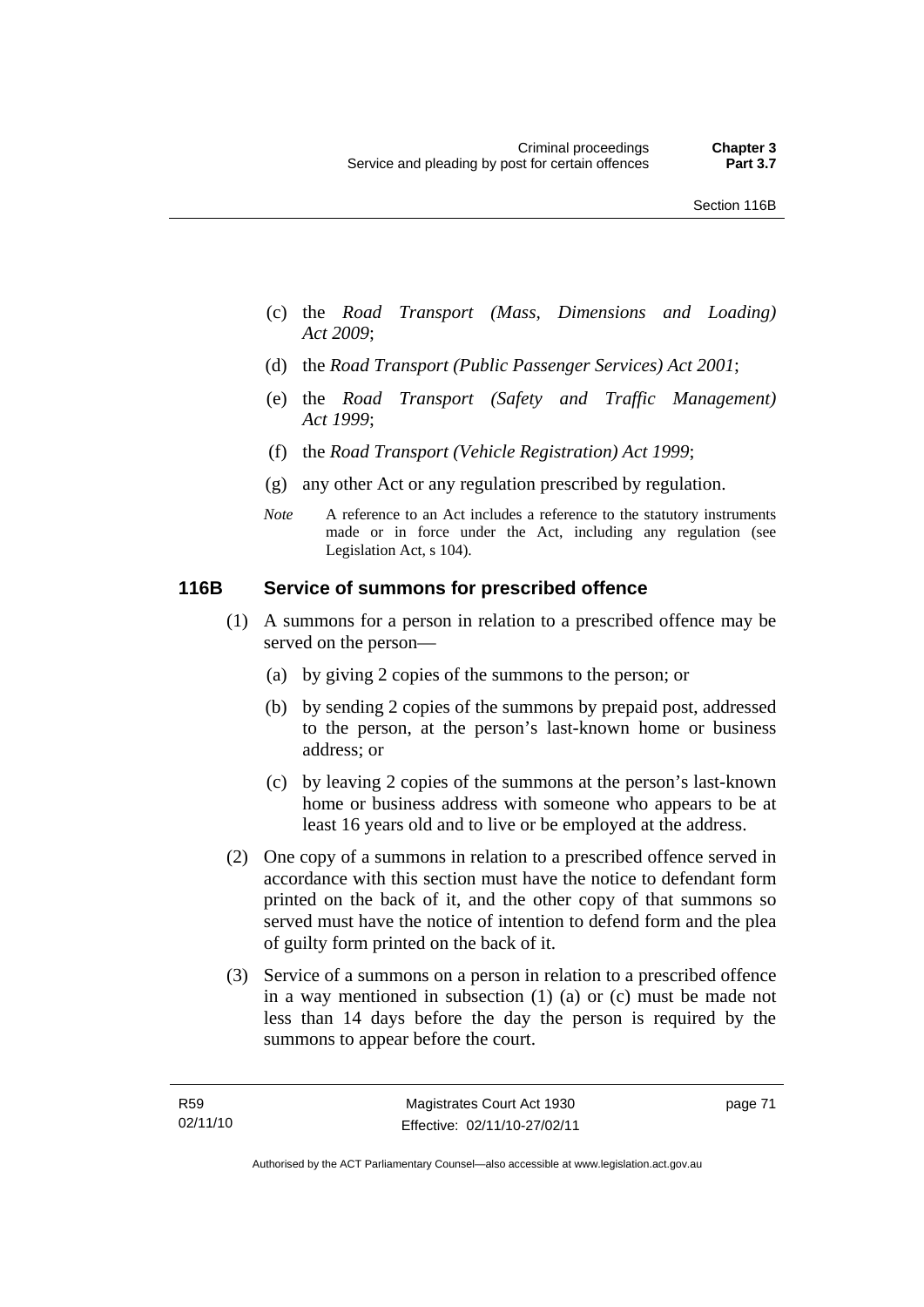Section 116BA

- (4) If a summons in relation to a prescribed offence is served in accordance with this section in the way mentioned in subsection (1) (b), the 2 copies of the summons must be sent by post not less than 21 days before the day when the person to whom it is directed is required by the summons to appear before the court.
	- *Note* If a form is approved under the *Court Procedures Act 2004* for this provision, the form must be used.

#### **116BA Giving of notice by registrar**

If the registrar is required to give notice to a person under this part, the notice may be given by sending the notice by prepaid post, addressed to the person, at the person's last-known home or business address.

#### **116C Proof of service**

- (1) Service of a summons or notice for this part may be proved by the oath of the person who served it, by affidavit or otherwise.
- (2) For this part, if—
	- (a) a summons has been served in accordance with section 116B; and
	- (b) a copy of the summons is returned to the registrar with the notice of intention to defend form or the plea of guilty form completed;

the defendant is taken, unless the contrary is proved, to have completed and signed the form so completed and to have returned the form to the registrar.

- (3) The plea of guilty form must be signed in the presence of 1 of the following people:
	- (a) the registrar;
	- (b) a lawyer;

Authorised by the ACT Parliamentary Counsel—also accessible at www.legislation.act.gov.au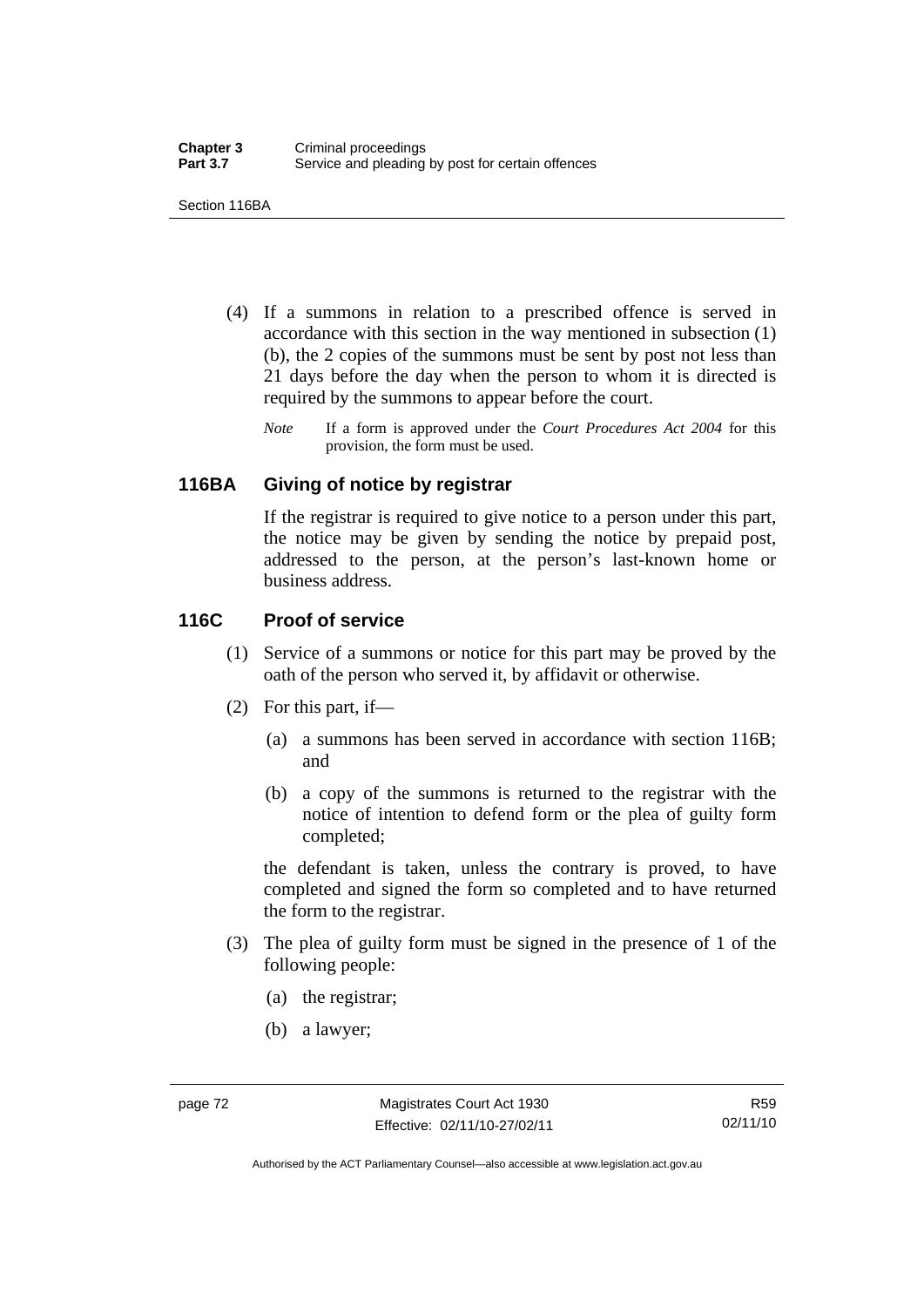- (c) a justice of the peace;
- (d) a person prescribed by regulation or rule.

#### **116D Pleas to prescribed offence**

A defendant may—

- (a) without prejudice to any other means of pleading guilty, enter a plea of guilty by completing the plea of guilty form and returning the form, whether by post or otherwise, to the registrar; or
- (b) give notice of his or her intention to defend by completing the notice of intention to defend form and returning the form, whether by post or otherwise, to the registrar.

### **116E Procedure if plea of guilty entered**

- $(1)$  If—
	- (a) a defendant enters a plea of guilty in accordance with section 116D; and
	- (b) the defendant—
		- (i) does not appear at the hearing; or
		- (ii) appears but does not withdraw his or her plea of guilty; and
	- (c) the court accepts the plea of guilty;

the court must record a plea of guilty and decide the proceeding accordingly.

 (2) The court must, in deciding a proceeding under subsection (1), have regard to the matters (if any) drawn to the attention of the court in the plea of guilty and must give to the matters the weight that to the court considers proper.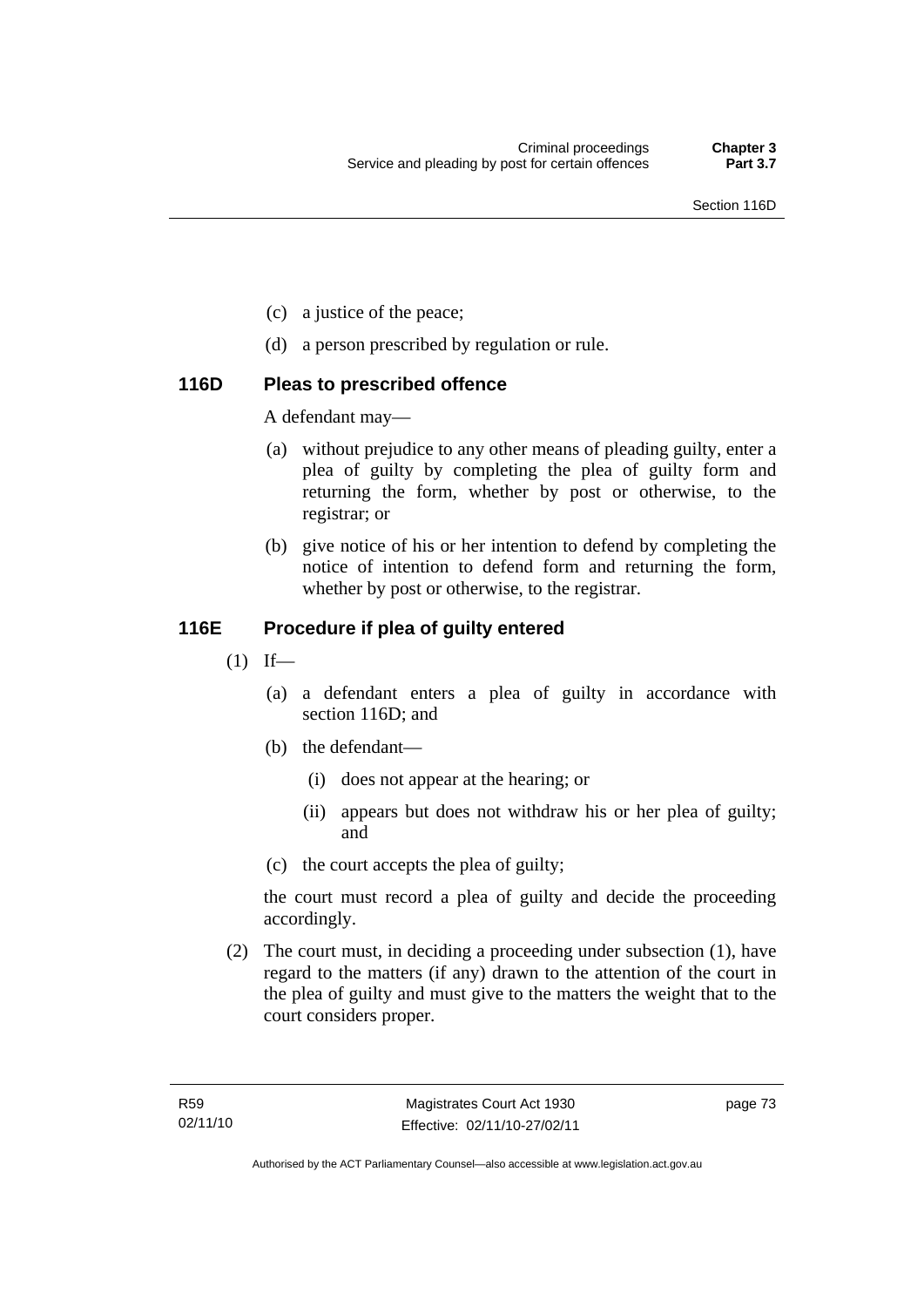Section 116F

- (3) If the court declines to accept a plea of guilty entered in accordance with section 116D—
	- (a) the court must adjourn the hearing and fix a time and place for the hearing of the proceeding; and
	- (b) if the defendant is not before the court—the registrar must give to the defendant notice of the time and place fixed.
- (4) If a defendant does not appear at the time and place fixed under subsection (3), the court may hear and decide the proceeding in the absence of the defendant.

#### **116F Procedure if notice of intention to defend given**

If a defendant returns the notice of intention to defend form to the registrar before the day when the defendant is required by the summons to appear before the court—

- (a) the court must fix a time and place for the hearing of the proceeding; and
- (b) the registrar must give to the defendant notice of the time and place fixed.

#### **116FA Procedure if defendant pleads not guilty**

If the defendant appears before the court at the time and place at which the defendant is required by the summons to appear and pleads not guilty, the court must adjourn the hearing, fix a time and place for the hearing of the proceeding and inform the defendant of the time and place fixed.

#### **116G Procedure if defendant does not plead**

 $If$ —

- (a) a summons has been served in accordance with section 116B; and
- (b) either—

Authorised by the ACT Parliamentary Counsel—also accessible at www.legislation.act.gov.au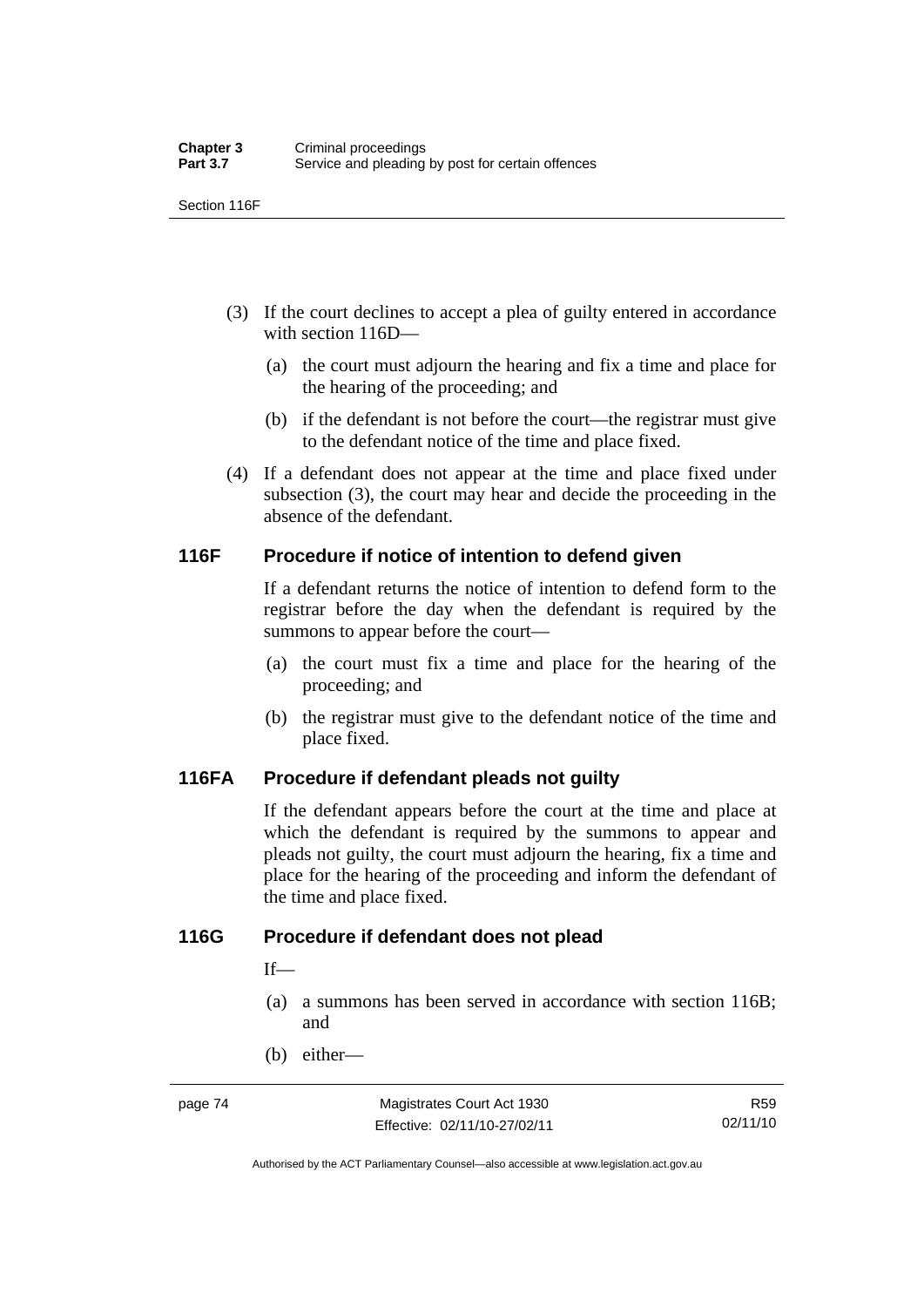- (i) the defendant does not enter a plea of guilty in accordance with section 116D or return the notice of intention to defend form to the registrar before the day when the defendant is required by the summons to appear before the court, and does not appear before the court at the time and place specified in the summons; or
- (ii) the defendant does not appear before the court at the time and place specified in the notice given to the defendant in accordance with section 116F or fixed by the court in accordance with section 116FA; and
- (c) the court is satisfied—
	- (i) that the matters alleged in the summons are reasonably sufficient to inform the defendant of the offence alleged against the defendant; and
	- (ii) that the matters alleged in the summons constitute the offence charged in the summons;

the court may convict the defendant of the offence charged in the summons.

#### **116H Restricted penalties under pt 3.7**

- (1) Subject to subsection (3), if—
	- (a) a defendant is convicted under this part of an offence against a law mentioned in a paragraph of section 116AA (1); and
	- (b) at the time that the defendant is sentenced, the defendant is not before the court or is not represented before the court by a lawyer;

the only penalty that the court may impose is a fine of an amount not exceeding the amount mentioned in that paragraph.

 $(2)$  If—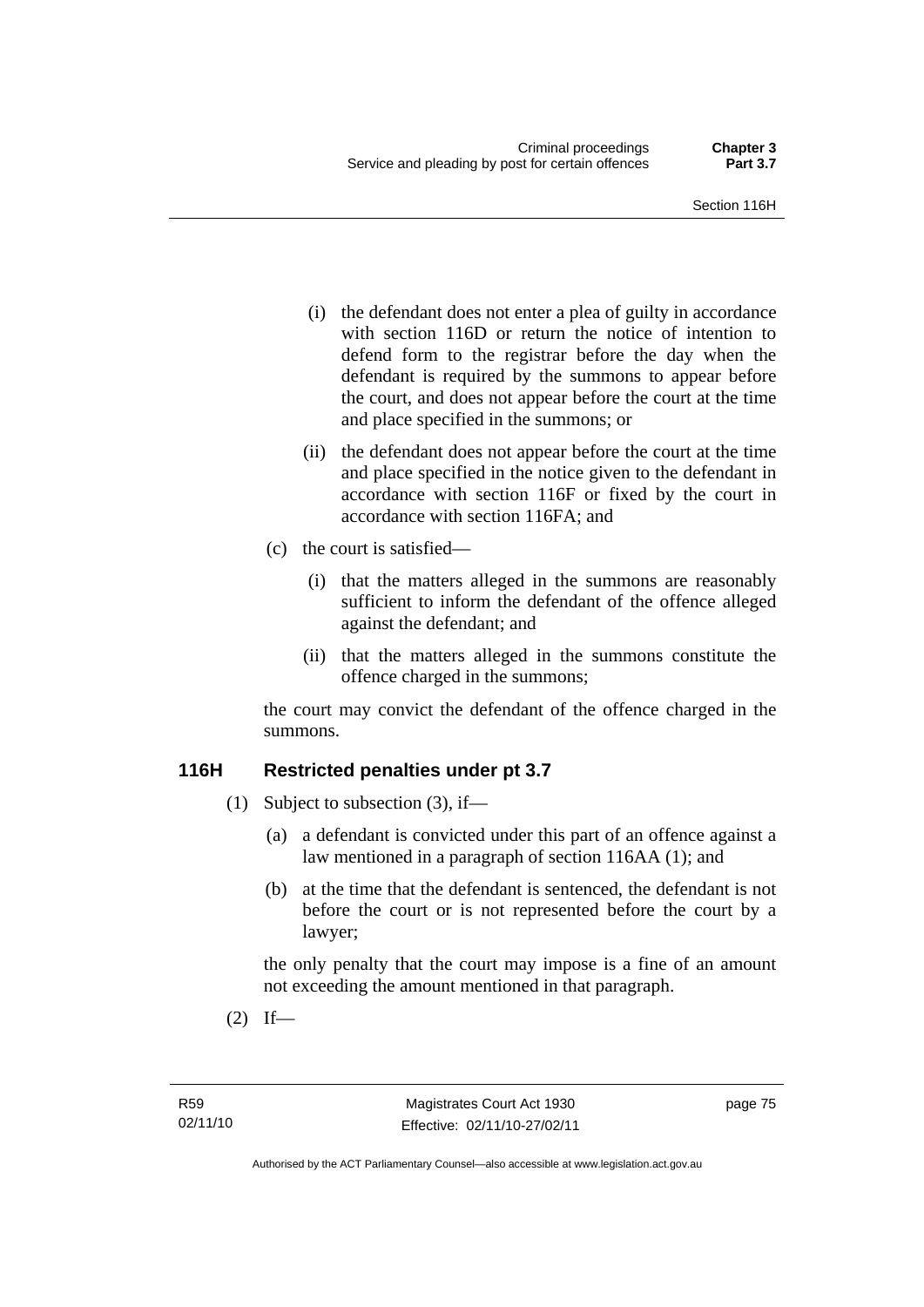Section 116I

- (a) the court convicts a defendant of an offence against a law mentioned in a paragraph of section 116AA (1); and
- (b) the law provides in effect that a penalty other than a fine may be imposed on the defendant; and
- (c) when the defendant is sentenced, the defendant is not before the court or is not represented before the court by a lawyer; and
- (d) the court considers that a penalty other than a fine may be appropriate;

the court must adjourn the hearing and fix a time and place for sentence.

- (3) The registrar must give the defendant notice of the time and place fixed.
- (4) If a defendant convicted of an offence against a law mentioned in a paragraph of section 116AA (1) does not appear at the time and place fixed under subsection (2), the court, in the absence of the defendant, may impose on the defendant any penalty that is applicable under that law.

#### **116I Consequences of conviction in absence of defendant**

If a defendant is, in his or her absence, convicted of an offence, the registrar must give to the defendant written notice of—

- (a) the conviction and order of the court; and
- (b) the penalty (if any) imposed by the court, and the way in which and the time by which the penalty is required to be discharged; and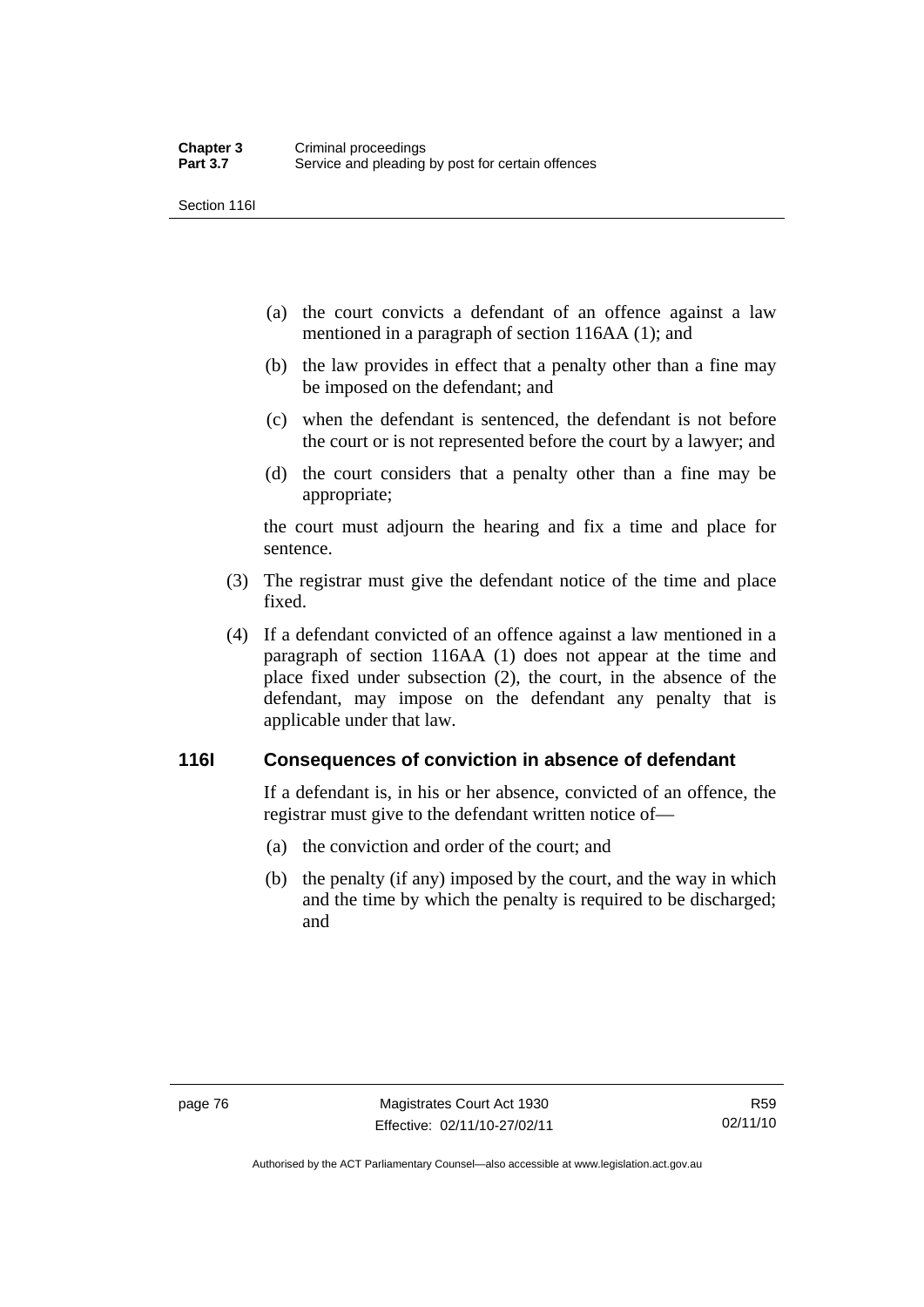- (c) unless the proceeding is decided in accordance with section 116E (1), the defendant's right to apply for the setting aside of the conviction or order in accordance with the rules.
- *Note* If the defendant is liable to pay a fine, the notice must contain a penalty notice for the fine (see *Crimes (Sentence Administration) Act 2005*, s 116C (Registrar to send penalty notice)).

R59 02/11/10

Magistrates Court Act 1930 Effective: 02/11/10-27/02/11 page 77

Authorised by the ACT Parliamentary Counsel—also accessible at www.legislation.act.gov.au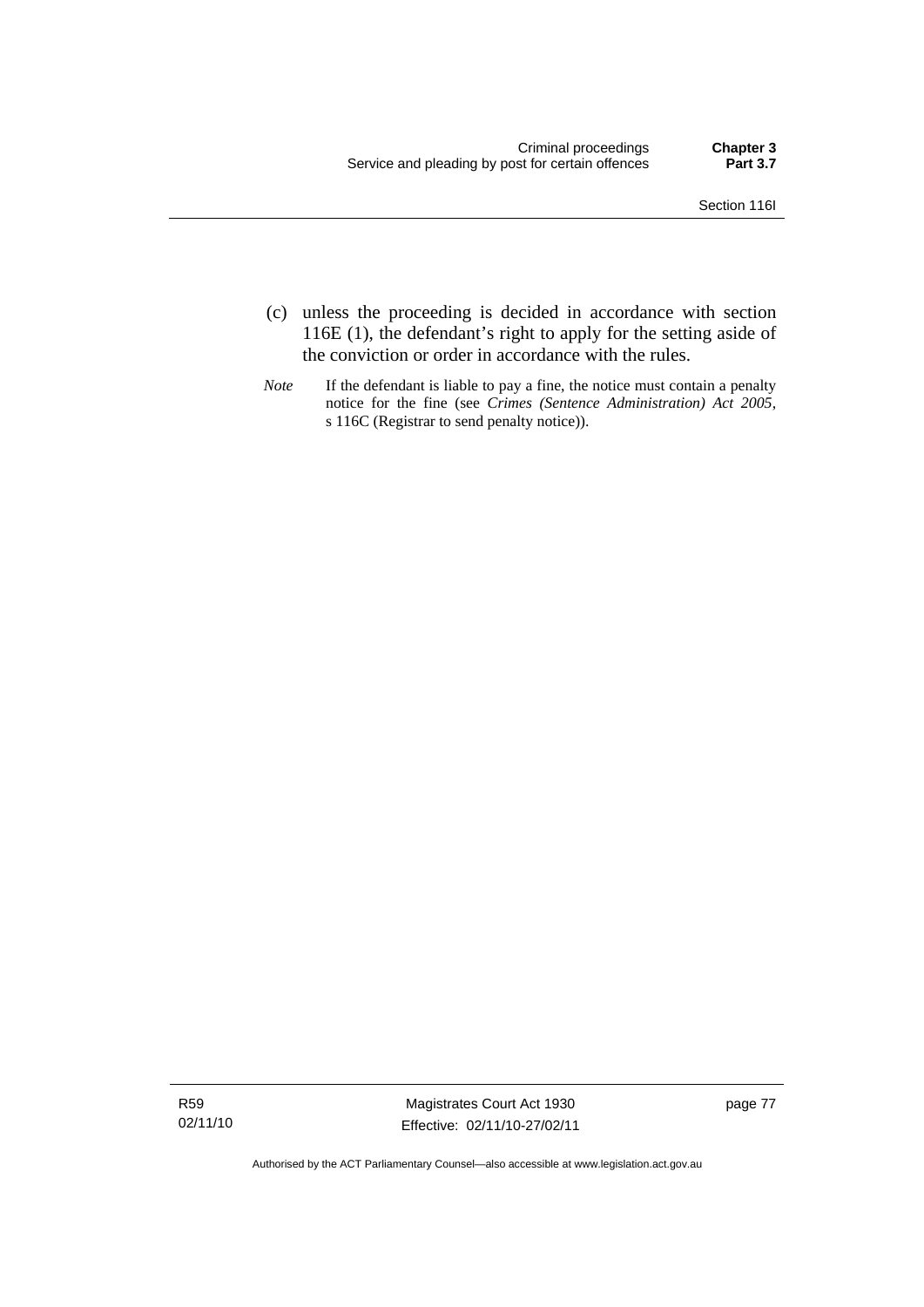**Part 3.8 Infringement notices for certain offences** 

# **Division 3.8.1 Preliminary**

#### **117 Definitions for pt 3.8**

In this part:

*administering authority*, for an infringement notice offence, means the entity that, under the regulations, is the administering authority for the offence.

*another jurisdiction* means a jurisdiction other than the ACT.

*authorised person*—see section 134A (3).

*date of service*, of an infringement notice or reminder notice that has been, or is to be, served on a person, means the date the notice is served on the person.

*driver*, of a vehicle, means the person who is driving the vehicle.

*illegal user declaration*—see section 131D.

*infringement notice* means a notice under section 120 (Service of infringement notices).

*infringement notice offence* means an offence declared under the regulations to be an offence to which this part applies.

*infringement notice penalty*, for a person for an infringement notice offence, means—

 (a) the amount prescribed by regulation as the penalty payable by the person for the offence under an infringement notice for the offence; or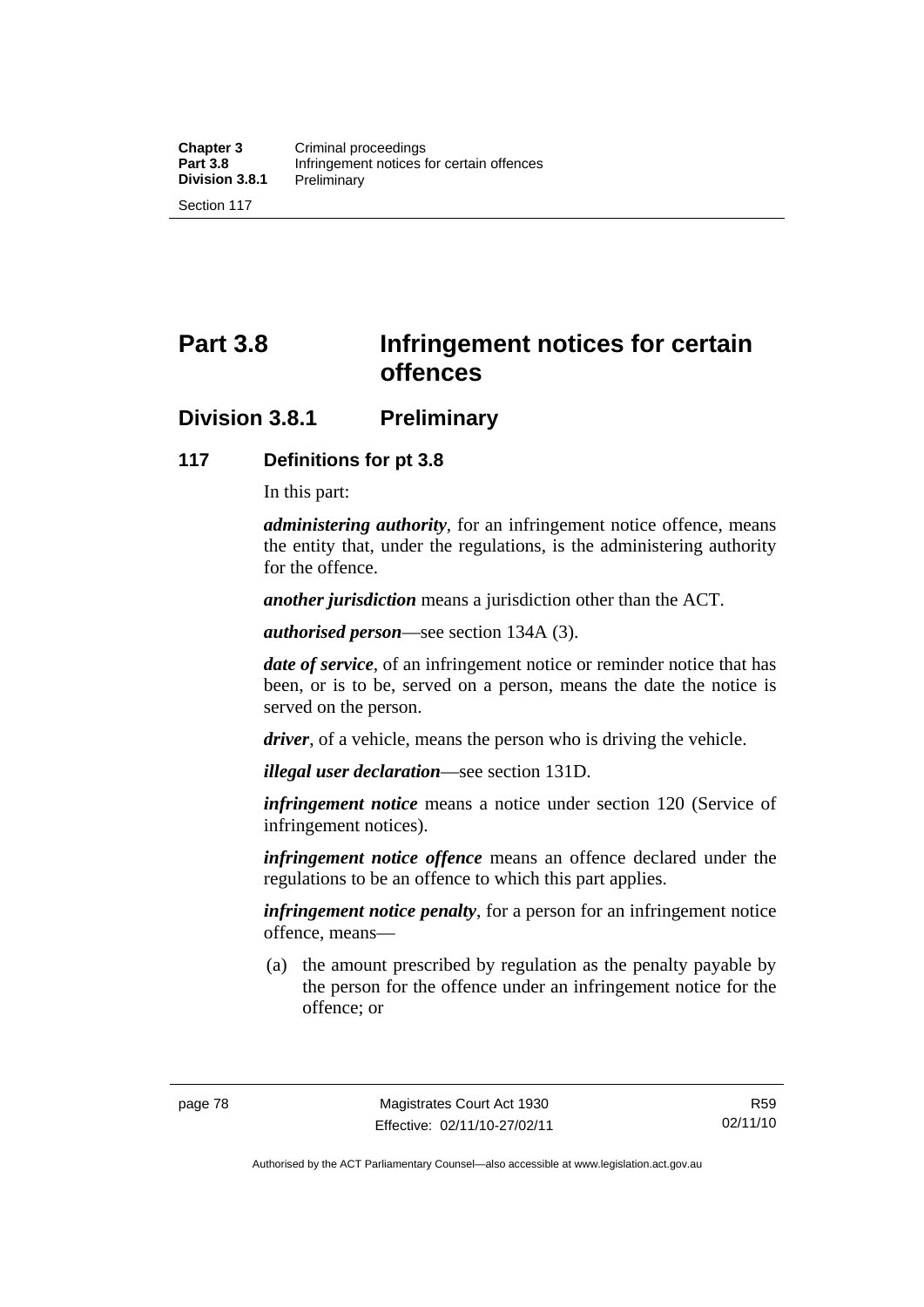(b) if a reminder notice has also been served on the person for the offence—the total of the amount mentioned in paragraph (a) and the amount prescribed by regulation as the amount payable by the person for the cost of serving the reminder notice.

*known offender declaration*—see section 131E.

*registered*, for a vehicle, means registered under the *Road Transport (Vehicle Registration) Act 1999*.

*reminder notice* means a notice under section 129 (Reminder notices).

*responsible person*, for a vehicle—see the *Road Transport (General) Act 1999*, section 10 and section 11.

*sold vehicle declaration*—see section 131F.

*unknown offender declaration*—see section 131G.

*vehicle*—see the *Road Transport (Vehicle Registration) Act 1999*, dictionary.

*vehicle-related offence* means an infringement notice offence that—

- (a) involves a vehicle; and
- (b) is declared by regulation to be an offence to which division 3.8.3 applies.

#### **118 Purpose and effect of pt 3.8**

- (1) The purpose of this part is to create a system of infringement notices for certain offences as an alternative to prosecution.
- (2) This part does not—
	- (a) require an infringement or reminder notice to be served on a person; or
	- (b) affect the liability of a person to be prosecuted for an offence if—

page 79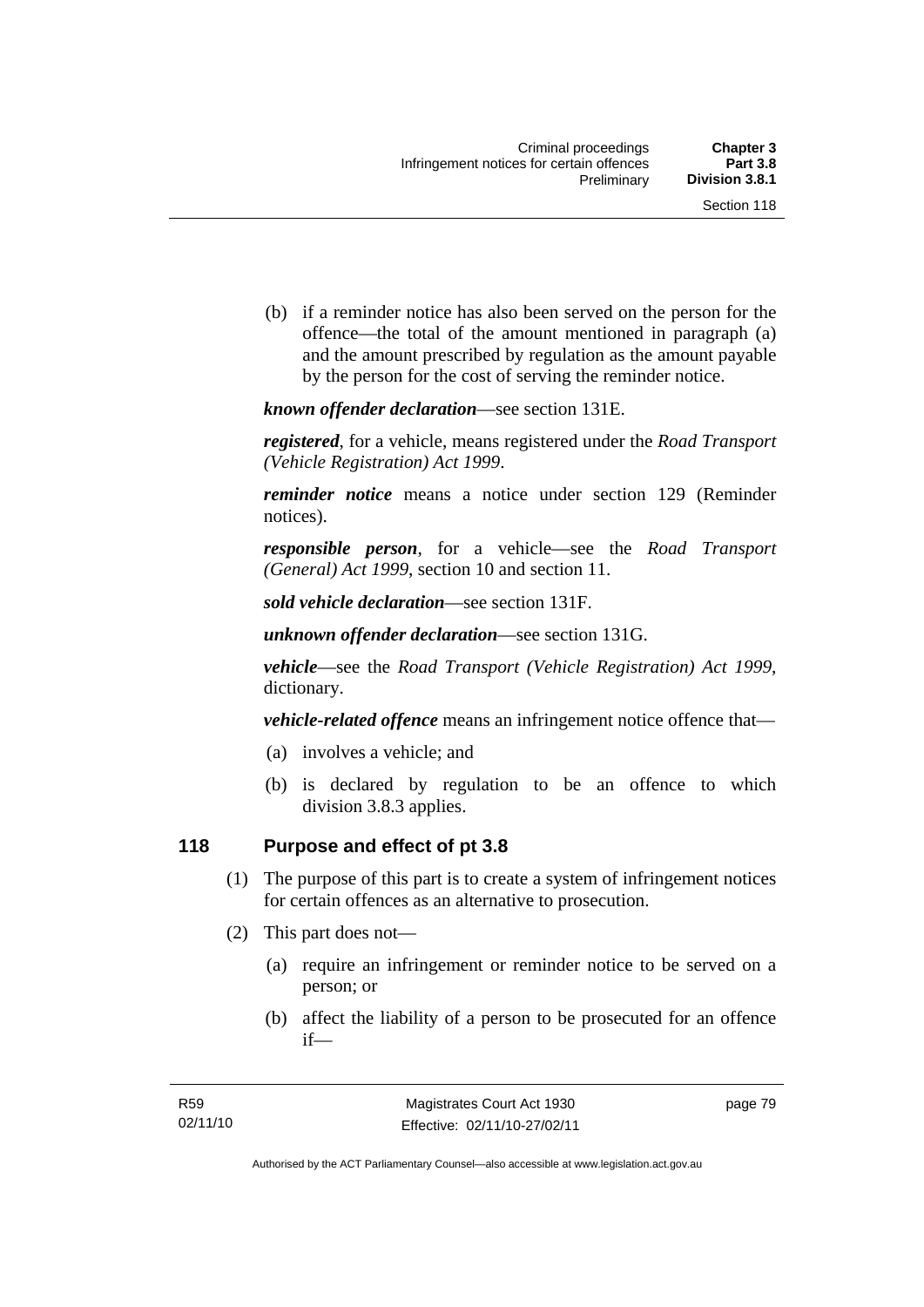- (i) an infringement or reminder notice is not served on the person for the offence; or
- (ii) the person does not comply with an infringement or reminder notice served on the person for the offence; or
- (iii) an infringement notice served on the person for the offence is withdrawn; or
- (c) prevent the service of 2 or more infringement notices on a person for an offence; or
- (d) limit or otherwise affect the penalty that may be imposed by a court on a person for an offence.

#### **119 Regulations about infringement notice offences**

- (1) A regulation may prescribe an offence for the definition of *infringement notice offence* in section 117 by—
	- (a) stating the offence; or
	- (b) referring to the provision creating the offence; or
	- (c) providing that all offences, or all offences except for stated offences, against an Act or subordinate law are infringement notice offences.
- (2) Subsection (1) does not limit the way that a regulation may prescribe an offence for that definition.
- (3) A regulation may, for the definition of infringement notice penalty in section 117, prescribe—
	- (a) an amount as the penalty payable by anyone for an offence if it is dealt with under this part; or
	- (b) different amounts as the penalties payable for different offences if they are dealt with under this part; or

Authorised by the ACT Parliamentary Counsel—also accessible at www.legislation.act.gov.au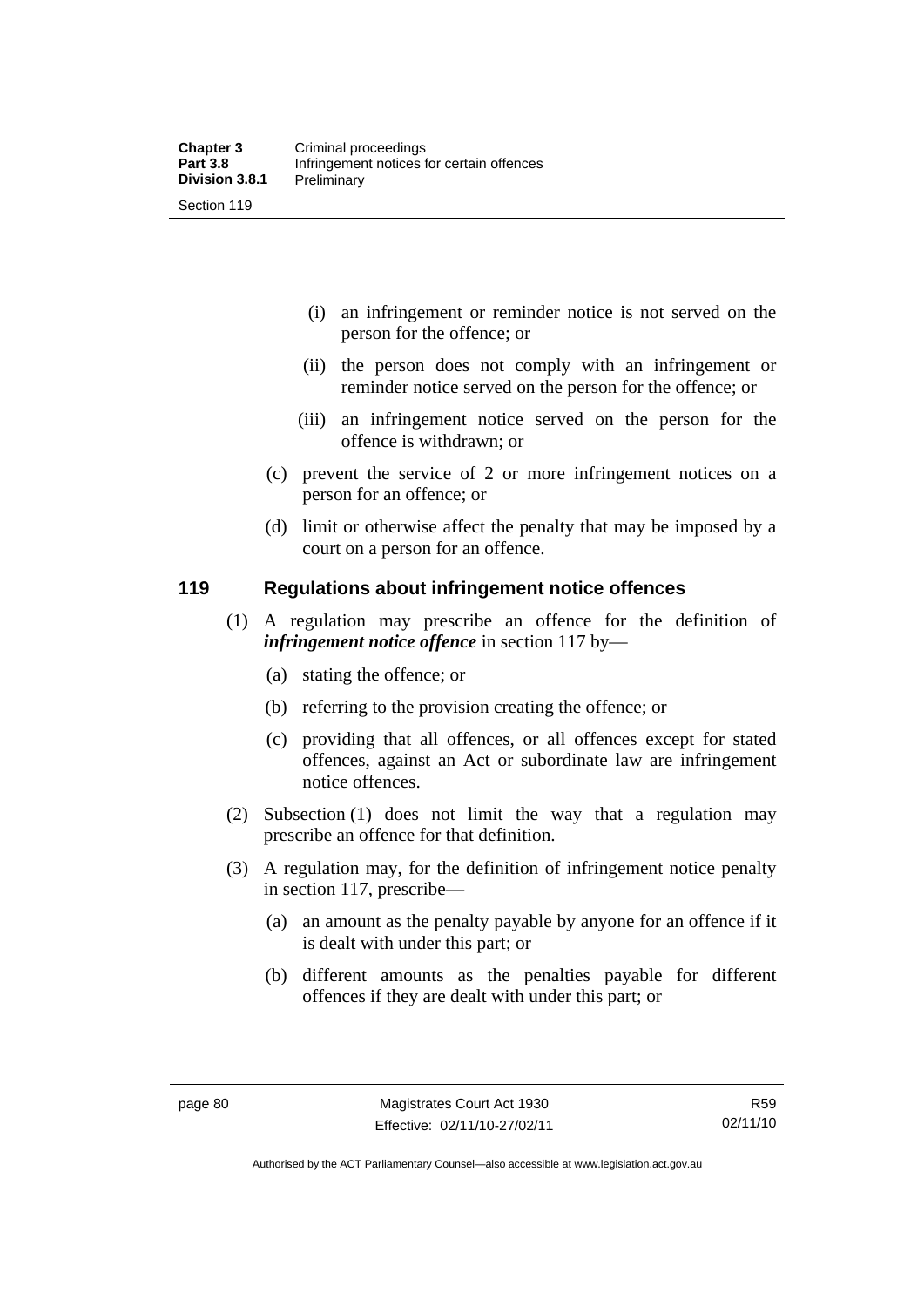- (c) different amounts as the penalties payable for the same kind of offence committed by different people or in different circumstances if the offence is dealt with under this part.
- (4) However, an infringement notice penalty prescribed for a person for an offence must not exceed the maximum fine that could be imposed by a court on the person for the offence.
- (5) Subsection (3) does not limit the way that a regulation may prescribe an amount for that definition.

# **Division 3.8.2 Infringement and reminder notices**

#### **120 Service of infringement notices**

- (1) If an authorised person believes, on reasonable grounds, that a person has committed an infringement notice offence, the authorised person may serve a notice (an *infringement notice*) on the person for the offence.
- (2) A regulation may make provision in relation to when an authorised person is, or is not, taken to have reasonable grounds for a belief mentioned in subsection (1).
- (3) To remove any doubt, an authorised person may not serve an infringement notice on a person under this section for an offence after the end of the time within which a prosecution may be brought for the offence.
- (4) This section does not prevent an infringement notice for a vehiclerelated offence being served on a person under section 131B (Service of infringement notice on responsible person for vehicle).

#### **121 Contents of infringement notices**

- (1) An infringement notice served on a person by an authorised person for an infringement notice offence must—
	- (a) be identified by a unique number; and

page 81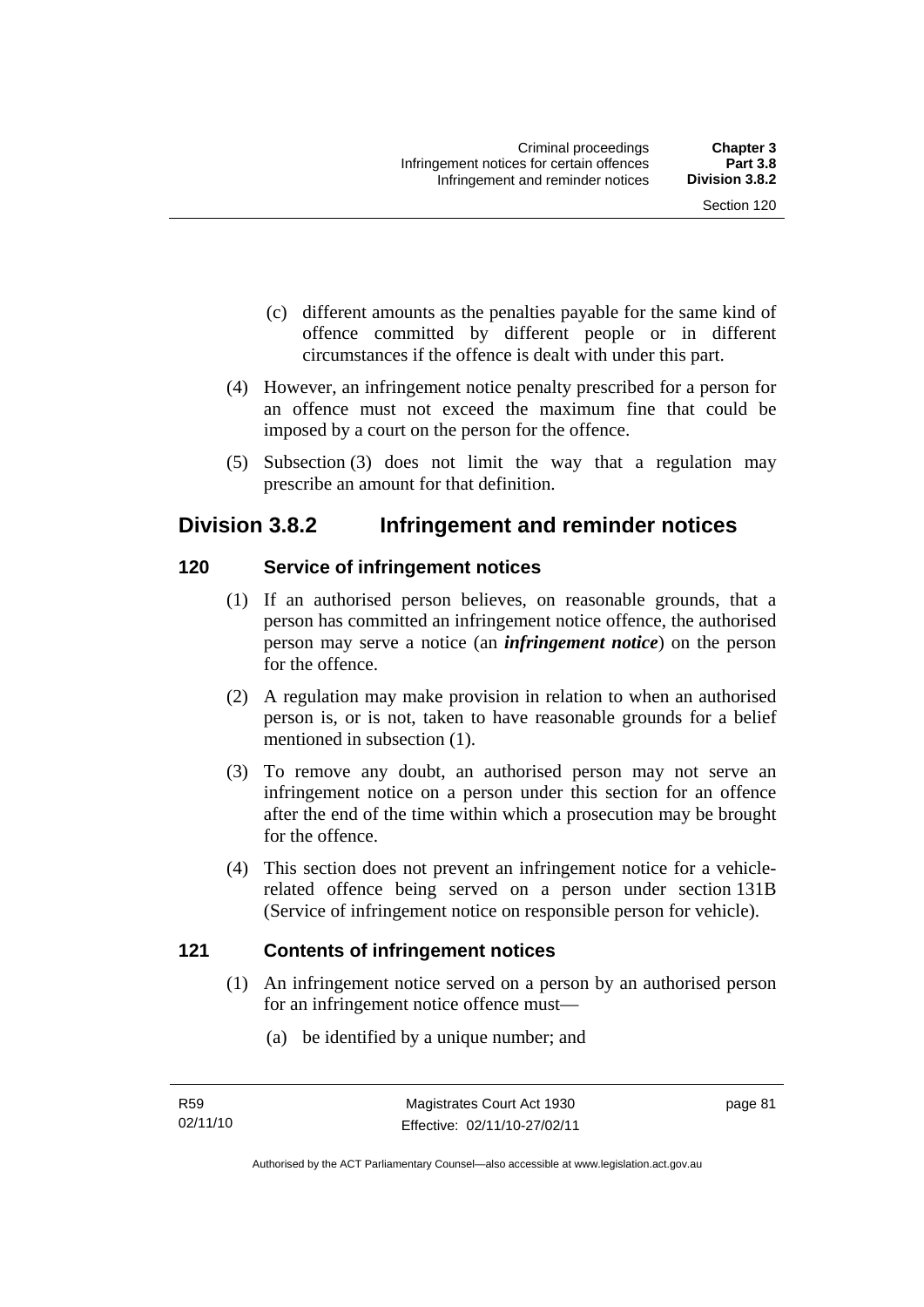(b) state the date of service of the notice; and

- (c) state—
	- (i) the full name, or surname and initials, and address of the person on whom the notice is served; or
	- (ii) the particulars that are, under the regulations, identifying particulars for the person; and
- (d) give brief details of the offence, including the Act or subordinate law, and the provision of it, contravened by the person, and—
	- (i) if the offence took place over a period—the period, or approximate period, when the offence was committed; or
	- (ii) in any other case—the place where the offence was committed and the date and approximate time of the offence; and
- (e) state the infringement notice penalty payable by the person for the offence; and
- (f) contain the information required by section 122 (Additional information in infringement notices); and
- (g) identify the authorised person in accordance with the regulations; and
- (h) include any other information required by regulation and any additional information that the administering authority considers appropriate.
- (2) A regulation may provide that subsection (1) (c) does not apply to an infringement notice.

#### **122 Additional information in infringement notices**

 (1) The infringement notice must also tell the person on whom it is served that—

R59 02/11/10

Authorised by the ACT Parliamentary Counsel—also accessible at www.legislation.act.gov.au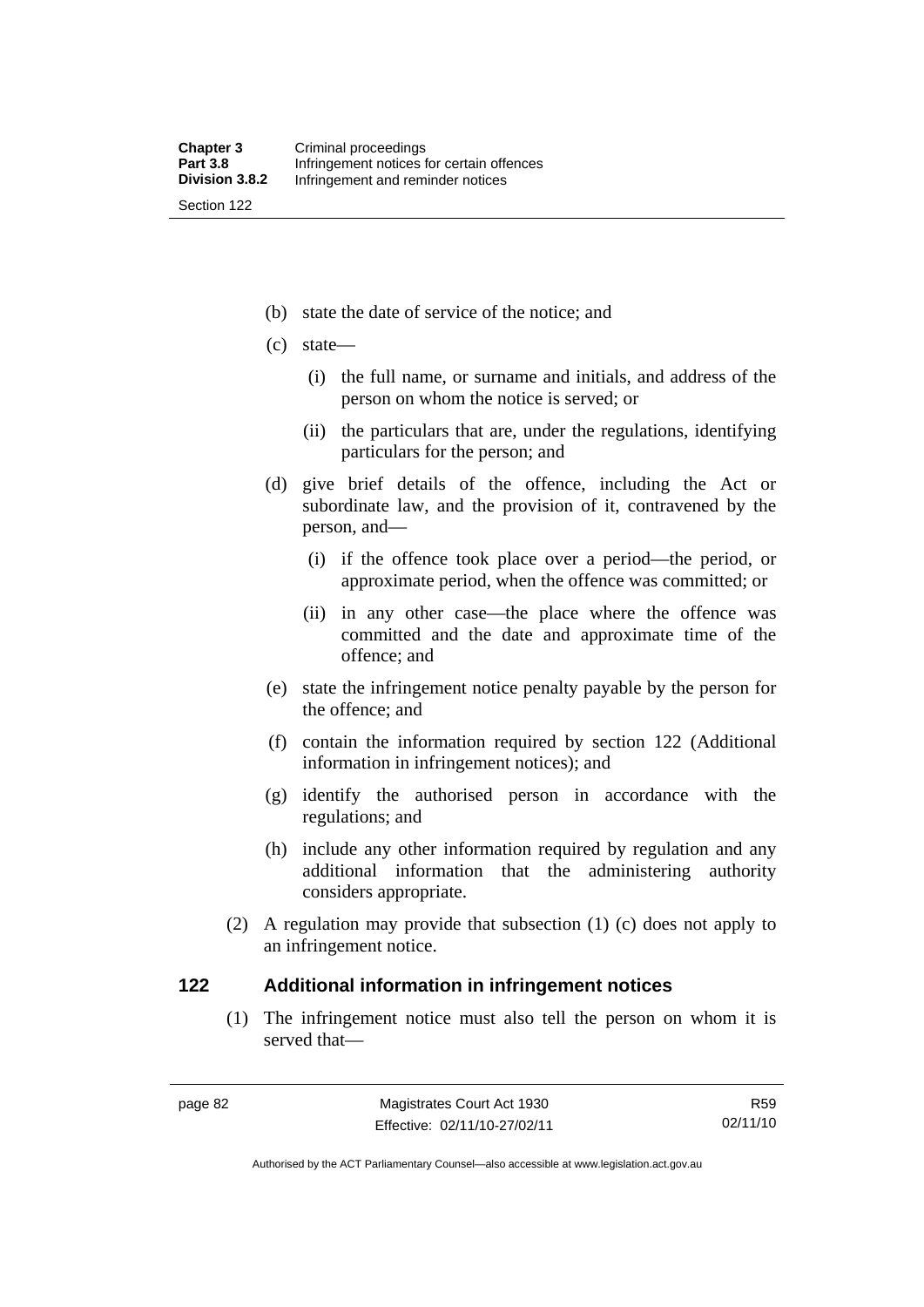- (a) the person may pay the infringement notice penalty for the offence or dispute liability for the offence within 28 days after the day when the notice is served on the person (the *date of service* of the notice); and
- (b) the person may apply to the administering authority for additional time in which to pay the penalty or dispute liability for the offence; and
- (c) the notice may be withdrawn before or after the penalty is paid; and
- (d) if the person pays the penalty within the 28 days (or any additional time allowed by the administering authority), then, unless the infringement notice is withdrawn and any penalty refunded—
	- (i) any liability of the person for the offence is discharged; and
	- (ii) the person will not be prosecuted in court for the offence; and
	- (iii) the person will not be taken to have been convicted of the offence; and
- (e) if the person wishes to dispute liability for the offence, the issue may be referred to the Magistrates Court; and
- (f) if the Magistrates Court finds against the person or the person is prosecuted in court for the offence, the person may be convicted of the offence and ordered to pay a penalty and costs, and be subject to other court orders; and
- (g) if the person does not pay the infringement notice penalty, or disputes liability for the offence, within the 28 days (or any additional time allowed by the administering authority), a reminder notice may be served on the person for the offence or the person may be prosecuted in court for the offence; and

page 83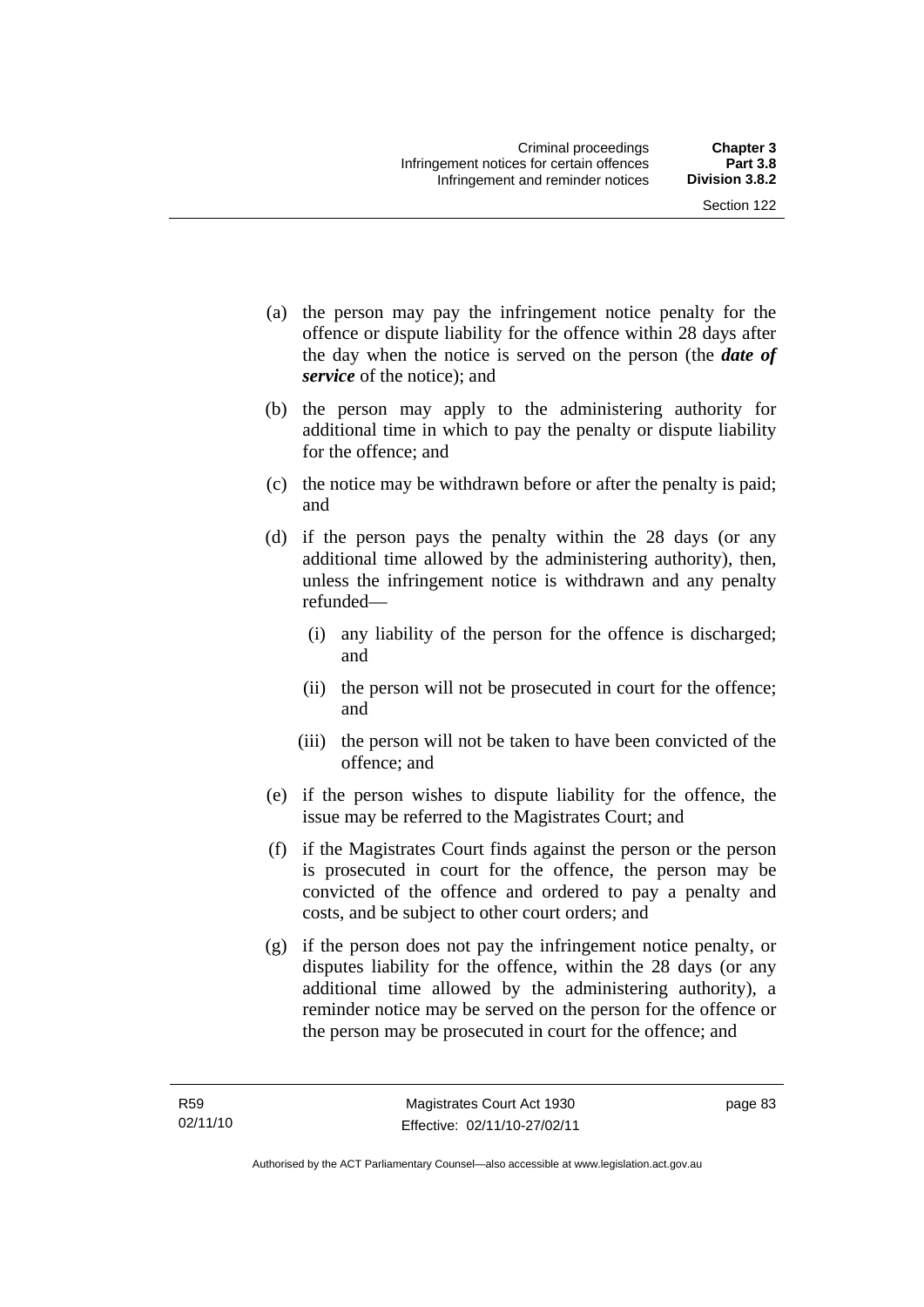- (h) if a reminder notice is served on the person, the infringement notice penalty is increased by the amount payable by the person for the cost of serving the reminder notice.
- (2) In addition, the infringement notice must—
	- (a) explain how the person may pay the infringement notice penalty or dispute liability for the offence; and
	- (b) explain how the person may apply for additional time to pay the infringement notice penalty or dispute liability for the offence.

#### **123 Time for payment of infringement notice penalty**

The infringement notice penalty payable by a person under an infringement notice or reminder notice is payable—

- (a) within 28 days after the date of service of the notice; or
- (b) if the person applies to the administering authority within the 28 days for additional time to pay and the additional time is allowed—within the additional time allowed by the administering authority; or
- (c) if the person applies to the administering authority within the 28 days for additional time to pay and the application is refused—within 7 days after the day the person is told of the refusal or 28 days after the date of service of the notice, whichever is later.

#### **124 Extension of time to pay penalty**

- (1) The person on whom an infringement notice or reminder notice is served may apply, in writing, to the administering authority, within 28 days after the date of service of the notice, for a stated additional time (of not longer than 6 months) in which to pay the infringement notice penalty.
- (2) The administering authority must—

Authorised by the ACT Parliamentary Counsel—also accessible at www.legislation.act.gov.au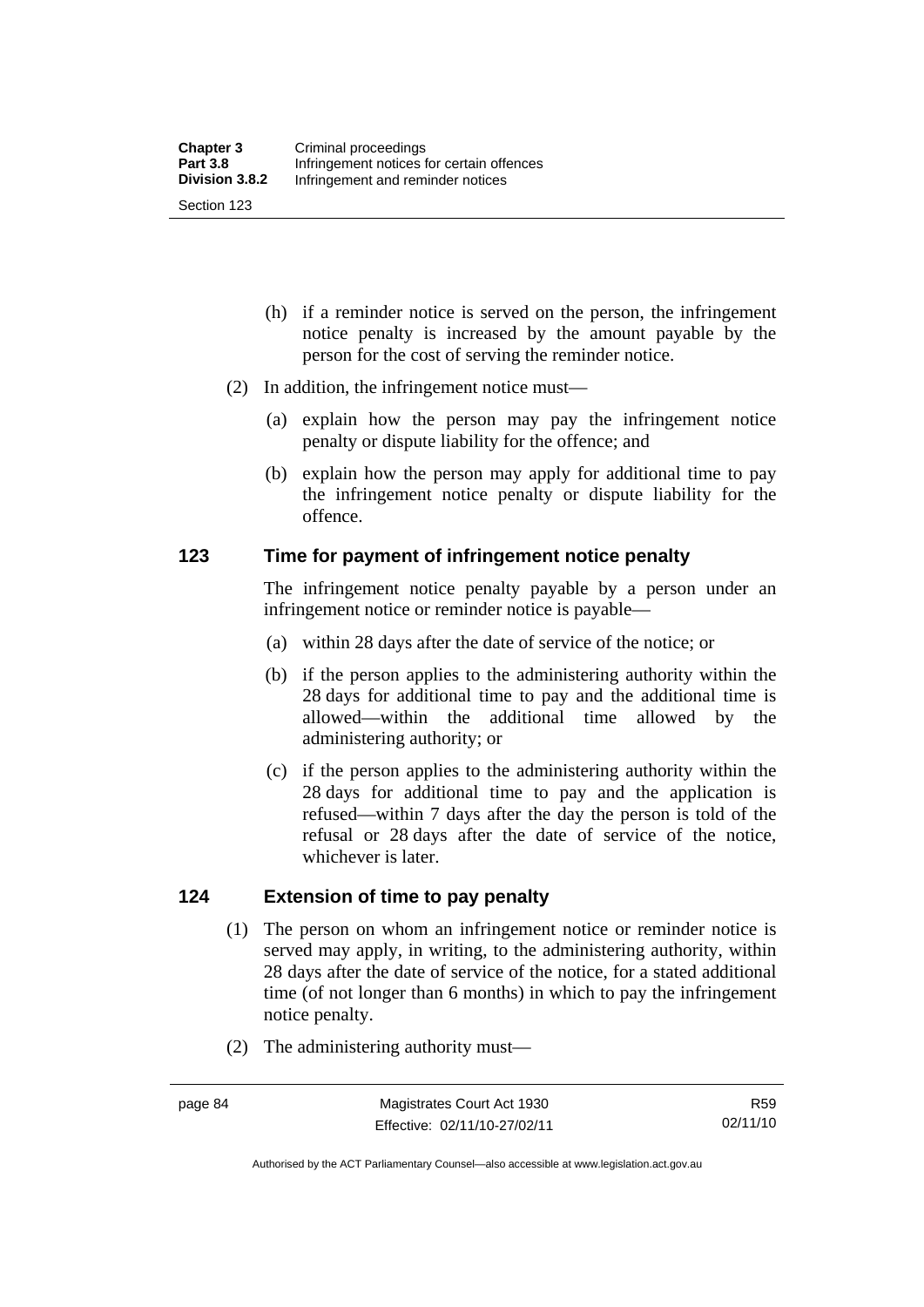- (a) allow or refuse to allow the additional time; and
- (b) tell the person in writing of the decision and, if the decision is a refusal, the reasons for it.

#### **125 Effect of payment of infringement notice penalty**

- (1) This section applies if—
	- (a) an infringement notice has been served on a person for an infringement notice offence; and
	- (b) the person pays the infringement notice penalty for the offence in accordance with this part; and
	- (c) when the payment is made, the infringement notice had not been withdrawn and an information had not been laid in the Magistrates Court against the person for the offence.
	- *Note* Section 127 (Withdrawal of infringement notice) provides for the withdrawal at any time of an infringement notice that has been served on a person. If s 125 applied to the infringement notice offence, it ceases to apply, and is taken never to have applied, on the withdrawal of the notice (see s  $127(4)$ ).
- (2) If this section applies—
	- (a) any liability of the person for the offence is discharged; and
	- (b) the person must not be prosecuted in a court for the offence; and
	- (c) the person is not taken to have been convicted of the offence.
- (3) If 2 or more infringement notices were served on the person for the offence, then, unless all the infringement notices have been withdrawn, subsection (2) applies to the person in relation to the offence if the person pays, in accordance with this part, the infringement notice penalty in relation to any of the notices (together with any costs and disbursements payable under this part in relation to the notice).

page 85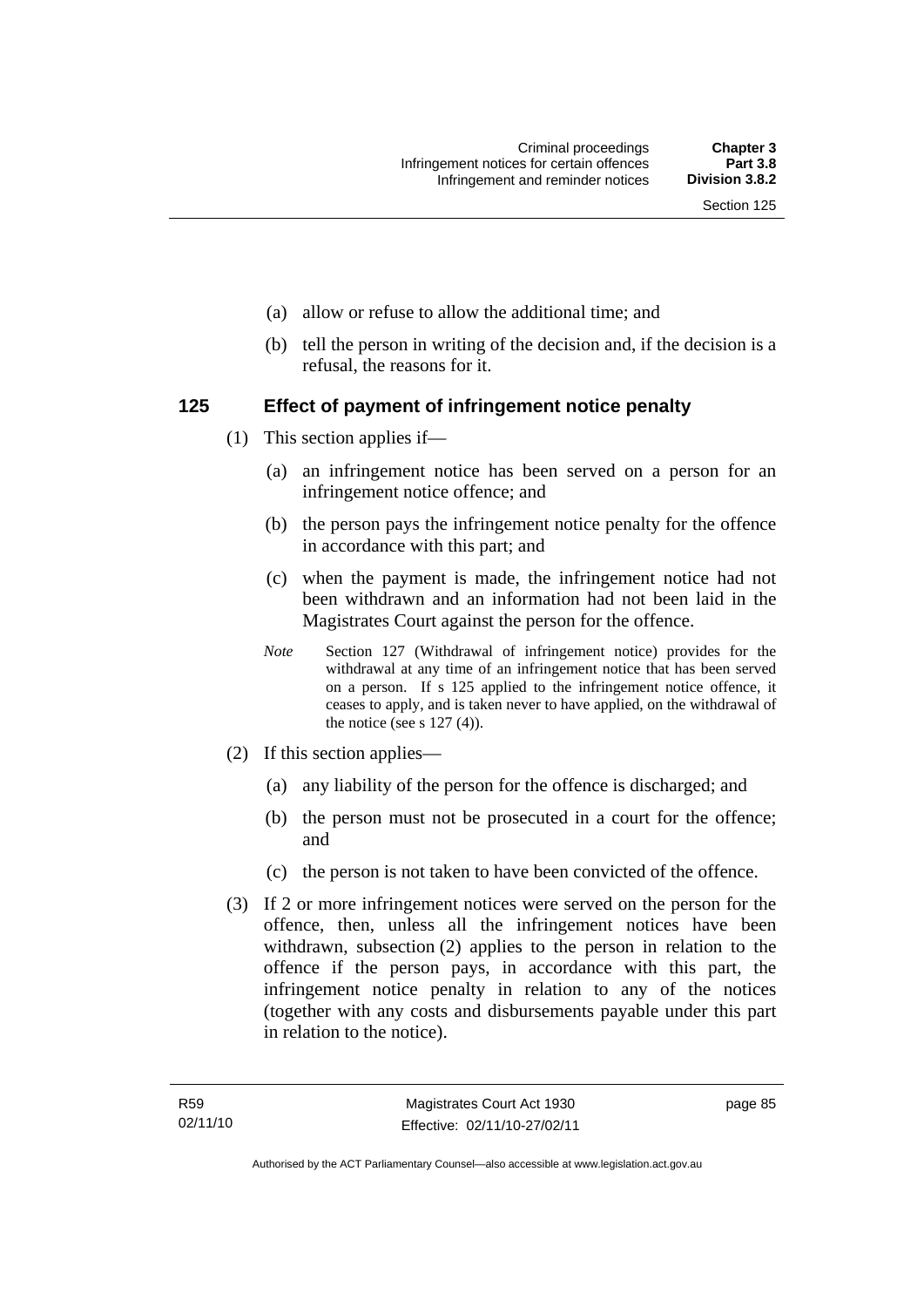#### **126 Application for withdrawal of infringement notice**

- (1) The person on whom an infringement notice for an infringement notice offence is served may apply to the administering authority, in writing, for the withdrawal of the notice within 28 days after the day when the infringement notice, or a reminder notice for the offence, is served on the person (or any additional time allowed by the administering authority).
- (2) The administering authority must—
	- (a) withdraw the notice or refuse to withdraw the notice; and
	- (b) tell the person in writing of the decision and, if the decision is a refusal, the reasons for it.

#### **127 Withdrawal of infringement notice**

- (1) This section applies to an infringement notice that has been served on a person for an infringement notice offence.
- (2) The administering authority may, by notice served on the person, withdraw the infringement notice, whether or not—
	- (a) the person has made an application for the withdrawal of the infringement notice; or
	- (b) the infringement notice penalty (or part of it) has been paid for the offence; or
	- (c) the person has disputed liability for the infringement notice offence.
- (3) The notice must—
	- (a) include the number of the infringement notice and the date of service of the infringement notice; and
	- (b) tell the person that the infringement notice is withdrawn and, in general terms, about subsection (4).
- (4) On service of the notice—

Authorised by the ACT Parliamentary Counsel—also accessible at www.legislation.act.gov.au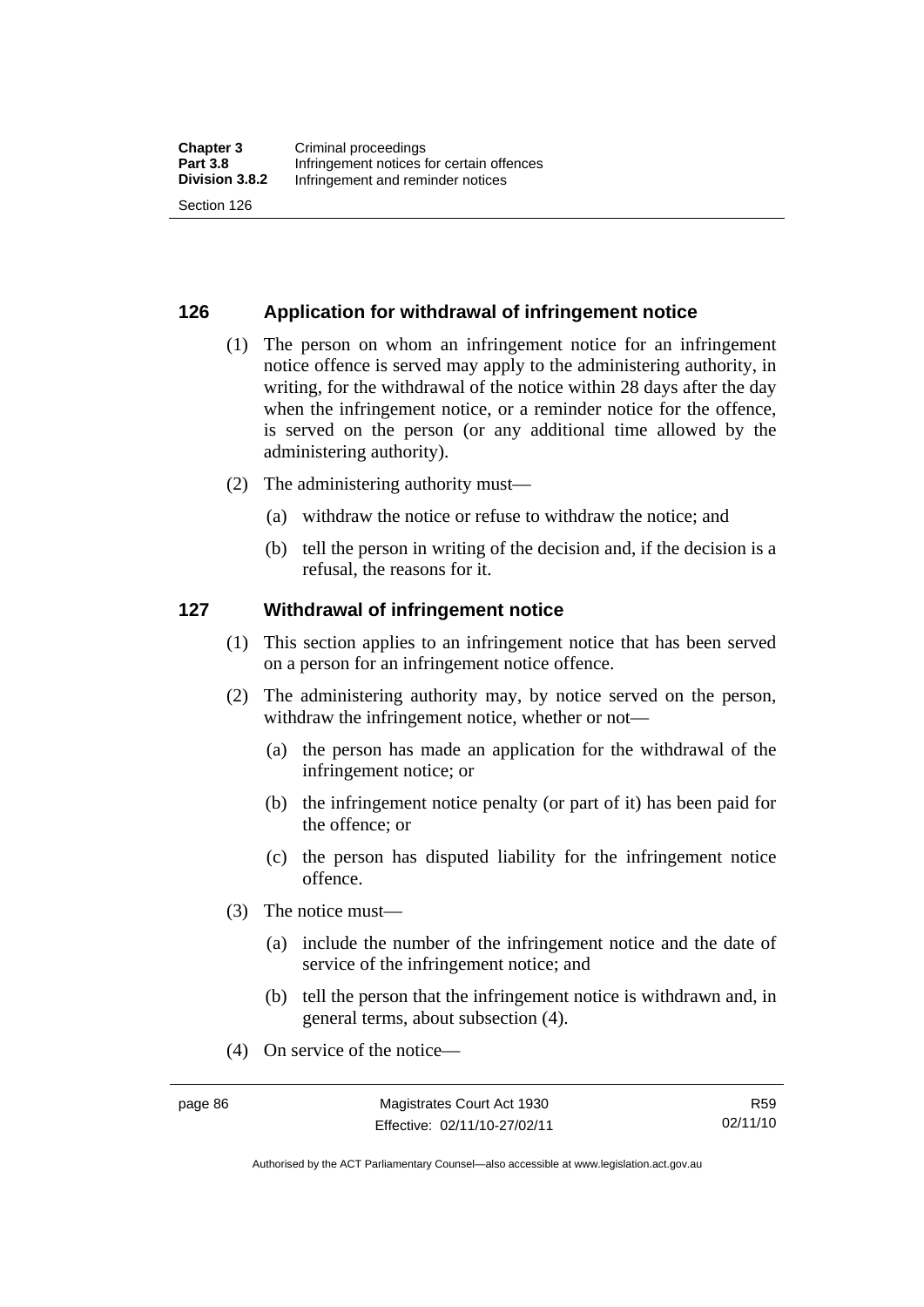- (a) this part ceases to apply to the infringement notice; and
- (b) if the infringement notice penalty (or part of it) has been paid—the amount paid must be repaid by the administering authority; and
- (c) if section 125 (Effect of payment of infringement notice penalty) applies to the offence—the section ceases to apply, and is taken never to have applied, to the offence; and
- (d) a proceeding for the offence may be taken in a court against anyone (including the person) as if the infringement notice had not been served on the person.

#### **128 Guidelines about withdrawal of infringement notices**

- (1) The Minister may, in writing, issue guidelines about the exercise of an administering authority's functions under section 126 (Application for withdrawal of infringement notice), section 127 (Withdrawal of infringement notice) or section 133 (Extension of time to dispute liability).
- (2) The administering authority for an infringement notice offence must comply with any guidelines applying to the offence.
- (3) A guideline is a disallowable instrument.
	- *Note* A disallowable instrument must be notified, and presented to the Legislative Assembly, under the Legislation Act*.*

#### **129 Reminder notices**

An authorised person may serve a notice (a *reminder notice*) on a person if—

- (a) an infringement notice has been served on the person for an infringement notice offence; and
- (b) the infringement notice has not been withdrawn; and

page 87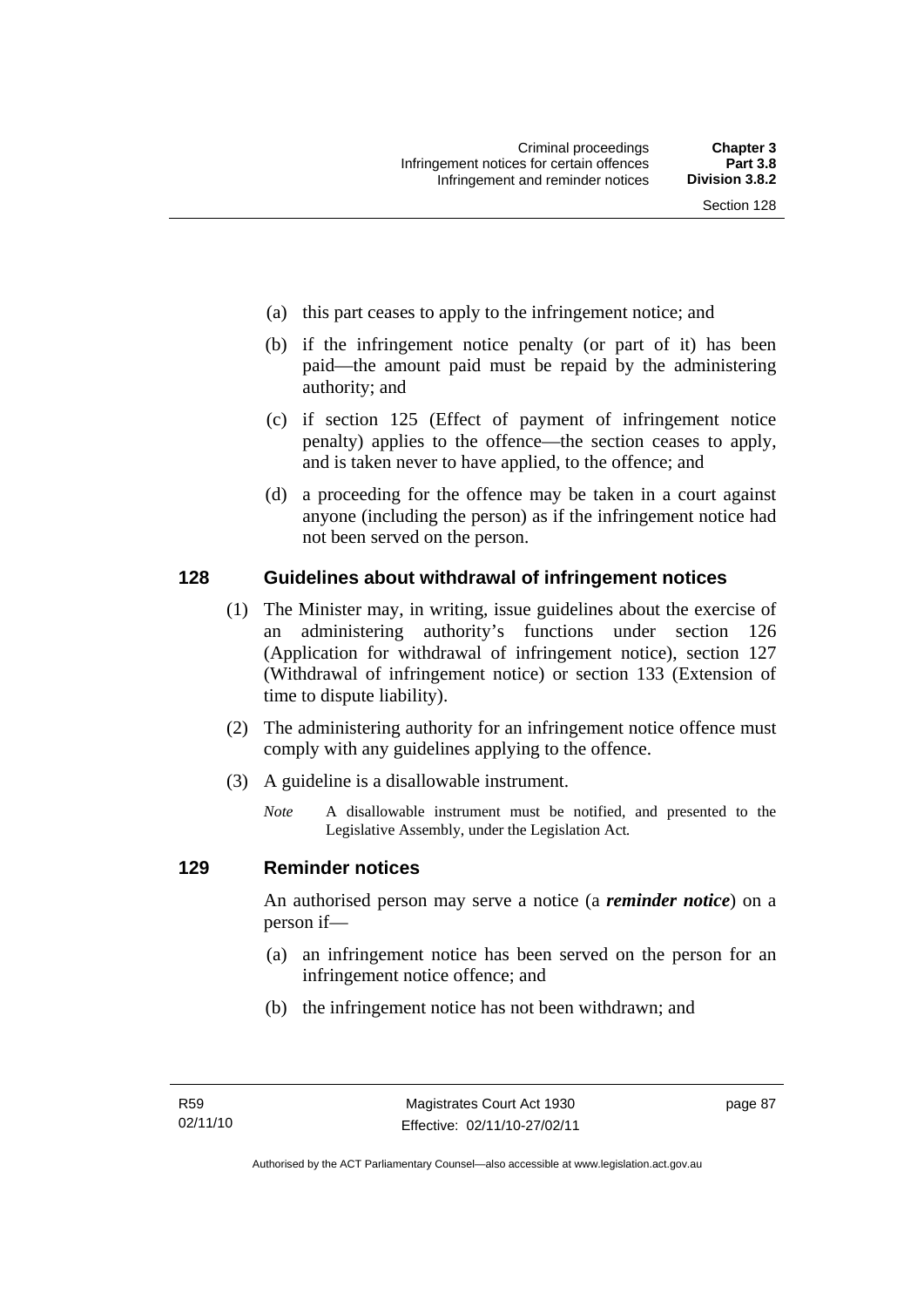- (c) the infringement notice penalty has not been paid to the administering authority within the time for payment under this part; and
- (d) written notice disputing liability has not been given to the administering authority in accordance with this part; and
- (e) a reminder notice has not previously been served on the person for the offence.

#### **130 Contents of reminder notices**

A reminder notice served on a person by an authorised person for an infringement notice offence must—

- (a) be identified by a unique number; and
- (b) include the following information:
	- (i) the Act or subordinate law, and the provision of it, contravened by the person;
	- (ii) the number of the infringement notice served on the person for the offence;
	- (iii) the date of service of the infringement notice; and
- (c) state the date of service of the reminder notice; and
- (d) state the infringement notice penalty that is now payable by the person for the offence; and
- (e) contain the information required by section 131 (Additional information in reminder notices); and
- (f) identify the authorised person in accordance with the regulations; and
- (g) include any other information required by regulation and any additional information that the administering authority considers appropriate.

R59 02/11/10

Authorised by the ACT Parliamentary Counsel—also accessible at www.legislation.act.gov.au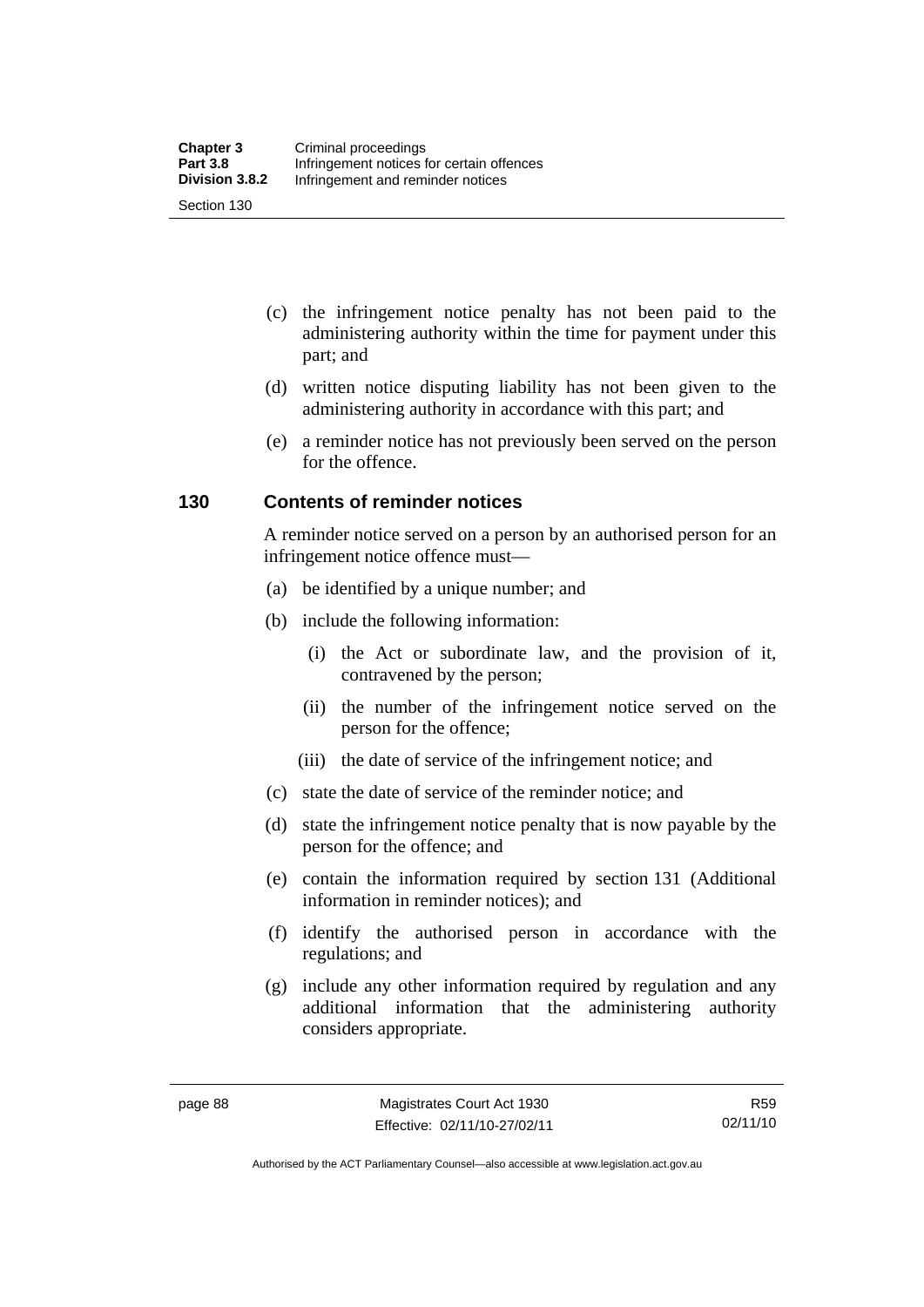#### **131 Additional information in reminder notices**

- (1) The reminder notice must also tell the person on whom it is served that—
	- (a) the infringement notice penalty for the offence has not been paid; and
	- (b) the infringement notice has not been withdrawn; and
	- (c) written notice disputing liability has not been received by the administering authority from the person for the offence; and
	- (d) the infringement notice penalty for the offence has been increased by the amount payable by the person for the cost of serving the reminder notice; and
	- (e) the person may pay the infringement notice penalty that is now payable by the person for the offence or dispute liability for the offence within 28 days after the day when the reminder notice is served on the person (the *date of service* of the notice); and
	- (f) the person may apply to the administering authority for additional time in which to pay the penalty or dispute liability for the offence; and
	- (g) the infringement notice may be withdrawn before or after the penalty is paid; and
	- (h) if the person pays the penalty within the 28 days (or any additional time allowed by the administering authority), then, unless the infringement notice is withdrawn and any penalty refunded—
		- (i) any liability of the person for the offence is discharged; and
		- (ii) the person will not be prosecuted in court for the offence; and

page 89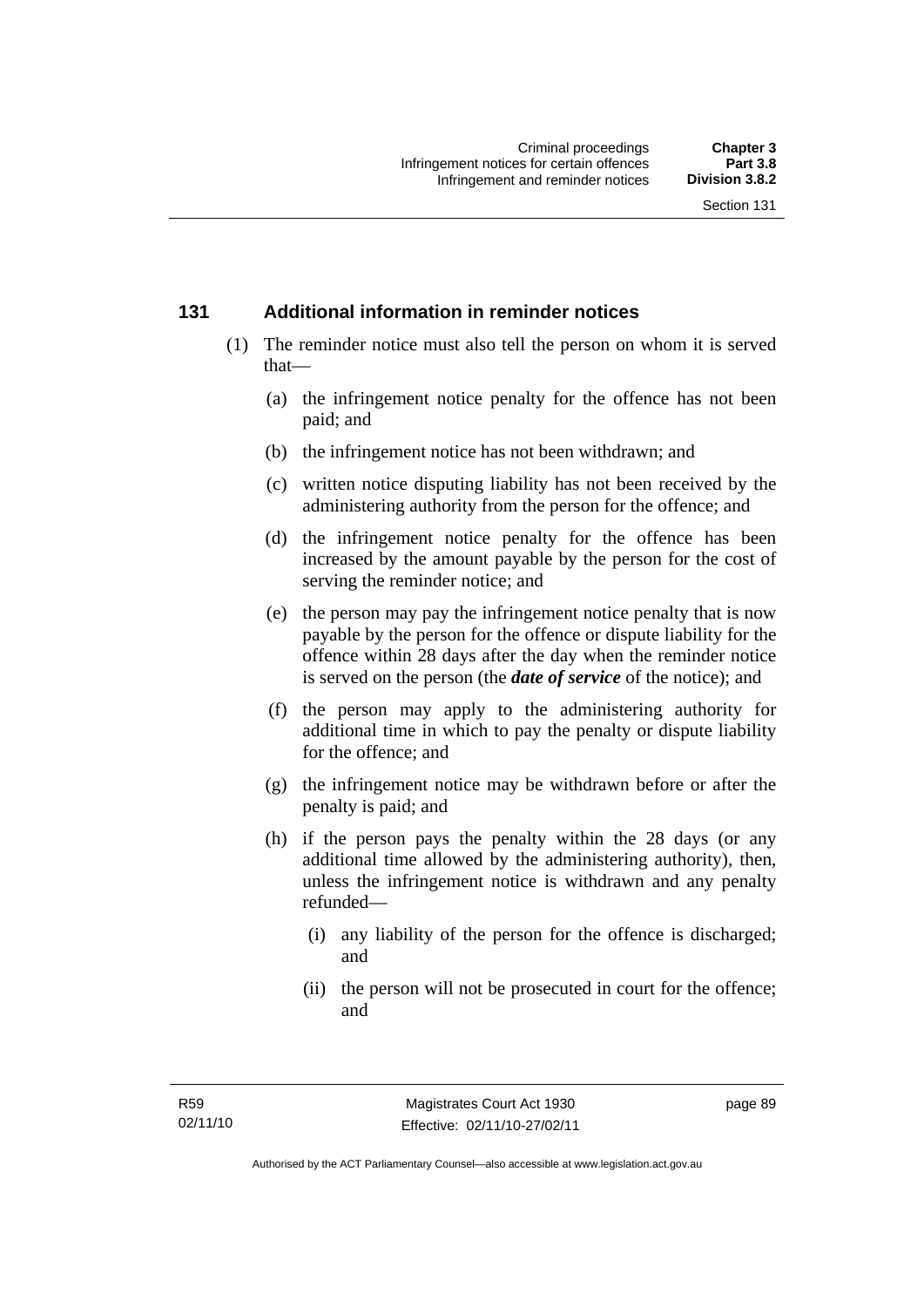- (iii) the person will not be taken to have been convicted of the offence; and
- (i) if the person wishes to dispute liability for the offence, the issue may be referred to the Magistrates Court; and
- (j) if the Magistrates Court finds against the person or the person is prosecuted in court for the offence, the person may be convicted of the offence and ordered to pay a penalty and costs, and be subject to other court orders; and
- (k) if the person does not pay the infringement notice penalty, or dispute liability for the offence, within the 28 days (or any additional time allowed by the administering authority), the person may be prosecuted in court for the offence.
- (2) In addition, the reminder notice must—
	- (a) explain how the person may pay the infringement notice penalty or dispute liability for the offence; and
	- (b) explain how the person may apply for additional time to pay the infringement notice penalty or dispute liability for the offence.

# **Division 3.8.3 Additional provisions for vehiclerelated offences**

#### **131A Meaning of** *infringement notice*

In this division:

*infringement notice* means an infringement notice for a vehicle-related offence.

#### **131B Service of infringement notice on responsible person for vehicles**

 (1) This section applies if an authorised person believes, on reasonable grounds, that a vehicle-related offence has been committed.

R59 02/11/10

Authorised by the ACT Parliamentary Counsel—also accessible at www.legislation.act.gov.au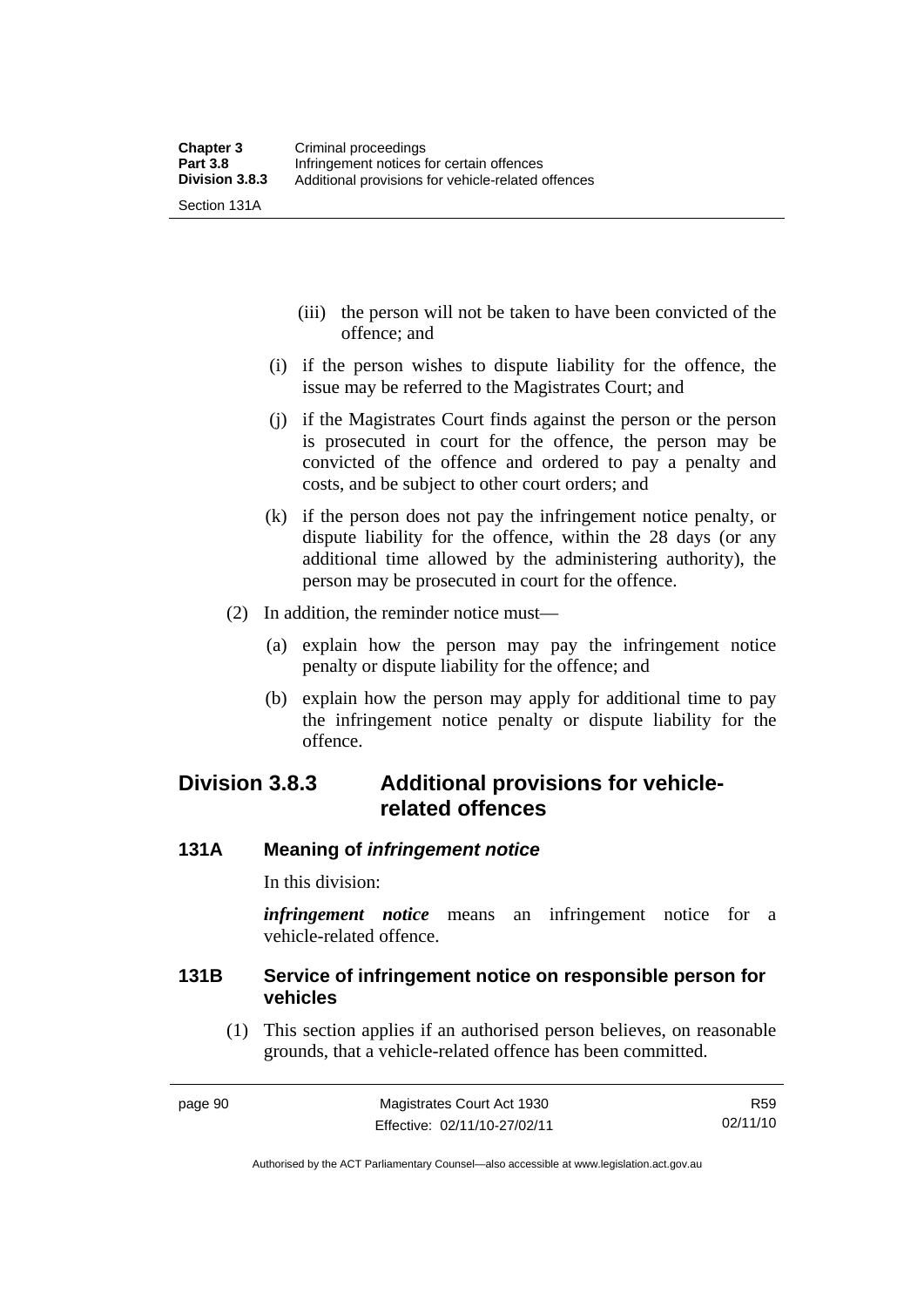- (2) The authorised person may serve an infringement notice for the offence on—
	- (a) the responsible person for the vehicle at the time of the offence; or
	- (b) if there is more than 1 responsible person for the vehicle at that time—each or any of them.
	- *Note 1* For how documents may be served, see the Legislation Act, pt 19.5
	- *Note 2* Subsections (3) and (4) provide additional ways for serving infringement notices (see Legislation Act, s 251 (1)).
- (3) If the infringement notice is to be served on a person under this section by post and the vehicle is registered under a law of another jurisdiction corresponding to the *Road Transport (Vehicle Registration) Act 1999*, the notice may be served by sending it by prepaid post, addressed to the person, to the latest address of the person in the registration records kept under that law.
- (4) An infringement notice for a vehicle-related offence may be served by securely placing or attaching the notice, addressed to the responsible person (without further description), on or to the vehicle in a conspicuous position.
- (5) If an infringement notice is served in the way mentioned in subsection (4), it is taken to have been served, on the day that it is placed on or attached to the vehicle, on—
	- (a) the responsible person for the vehicle; or
	- (b) if there is more than 1 responsible person for the vehicle at that time—each of them.
- (6) A person must not remove, deface or interfere with an infringement notice placed on, or attached to, a vehicle unless the person is the driver of the vehicle or the responsible person (or a responsible person) for the vehicle.

Maximum penalty: 20 penalty units.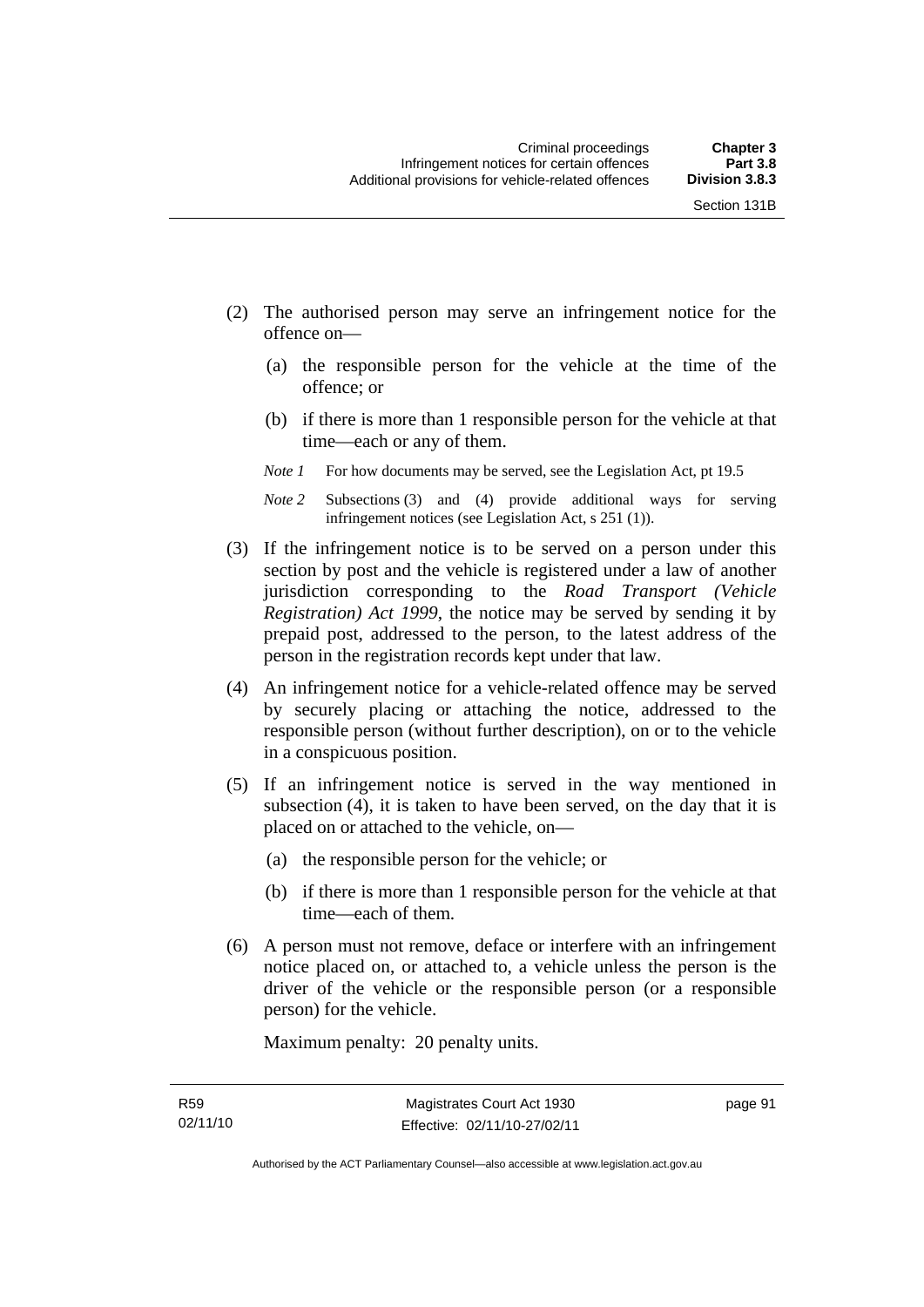- (7) A regulation may provide that an infringement notice for a vehiclerelated offence may only be served on a person under this section within the prescribed period after the day the offence was committed.
- (8) To remove any doubt, an authorised person may not serve an infringement notice on a person under this section for an offence after—
	- (a) if a regulation under subsection (7) prescribes a period for the offence—the end of the prescribed period; or
	- (b) in any other case—the end of the time within which a prosecution may be brought against the person for the offence.
- (9) This section does not prevent an infringement notice for a vehiclerelated offence being served on a person under section 120 (Service of infringement notices).

#### **131C Liability for vehicle-related offences**

- (1) If an infringement notice for a vehicle-related offence is served on a person under section 131B, the person is liable for the offence, and may be convicted of and punished for the offence, even though the person who actually committed the offence (the *actual offender*) may have been someone else.
- (2) If the actual offender is not the responsible person (or a responsible person) for the vehicle at the time of the offence, subsection (1) does not affect the liability of the actual offender, but—
	- (a) an additional penalty for the offence may not be recovered from or imposed on the actual offender if an infringement notice penalty for the offence has been paid by, or a penalty has been imposed on, the responsible person (or a responsible person) for the vehicle at that time; and
	- (b) an additional penalty for the offence may not be recovered from or imposed on the responsible person (or a responsible

Authorised by the ACT Parliamentary Counsel—also accessible at www.legislation.act.gov.au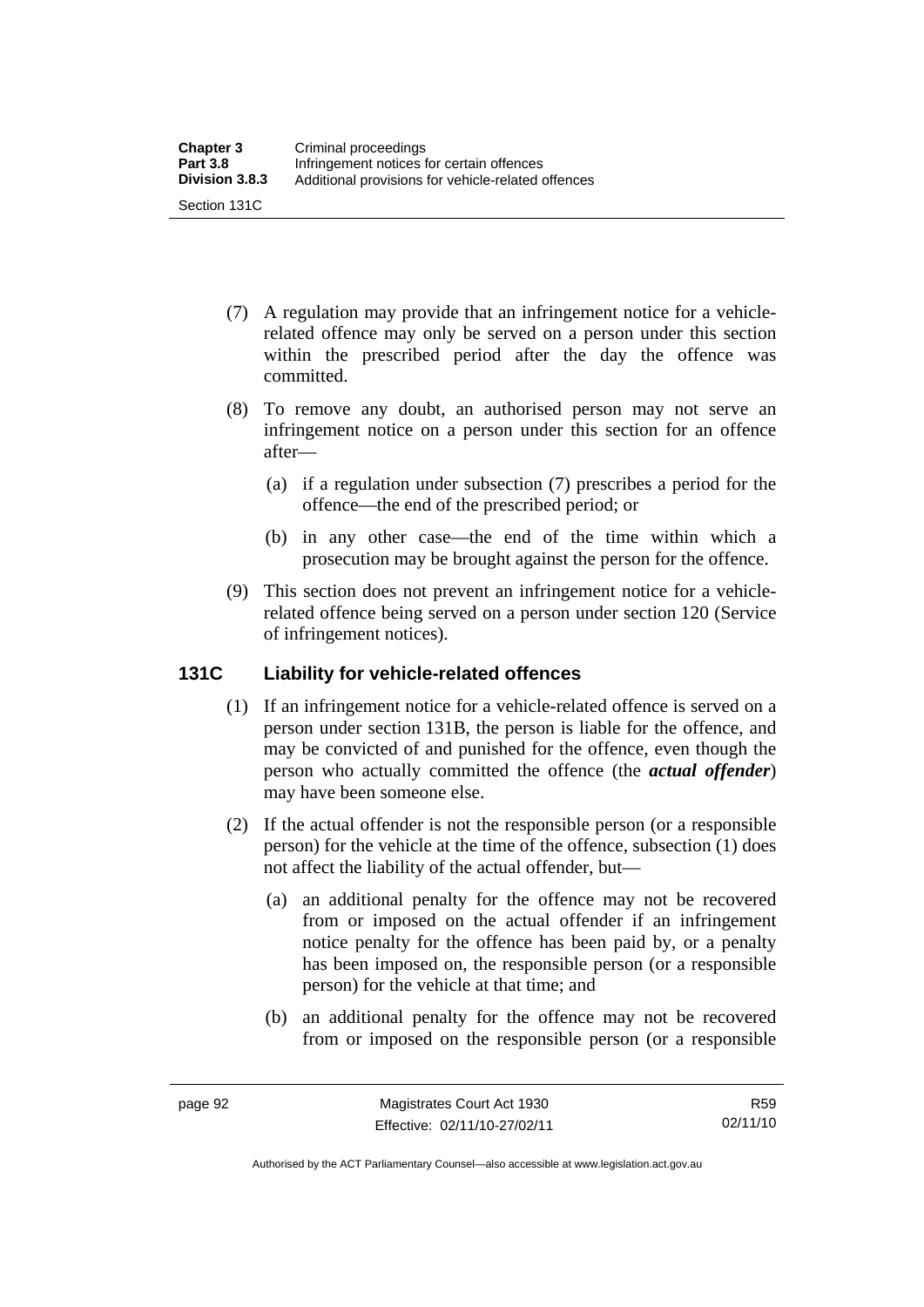person) for the vehicle at that time if an infringement notice penalty for the offence has been paid by, or a penalty has been imposed on, the actual offender.

- (3) However, in a prosecution against a responsible person for a vehicle-related offence, it is a defence if the responsible person establishes—
	- (a) that the vehicle was stolen, or illegally taken or used, at the time of the offence; or
	- (b) that the person made and gave to the administering authority a known offender declaration in accordance with section 131E (Known offender declaration) for the offence; or
	- (c) that the vehicle (or all of the person's interest in the vehicle) had been sold or disposed of by the person before the time of the offence, and that at that time the person did not have an interest in the vehicle; or
	- (d) that the person—
		- (i) was not the driver of the vehicle at the time of the offence; and
		- (ii) does not know, and could not with reasonable diligence have found out, the name and address of the driver of the vehicle at that time.

# **131D Illegal user declarations**

- (1) This section applies if—
	- (a) an infringement notice for a vehicle-related offence is served on a person under section 131B (Service of infringement notice on responsible person for vehicles); and
	- (b) the person makes a statutory declaration (an *illegal user declaration*) stating that the vehicle was stolen, or illegally taken or used, at the time of the offence and providing all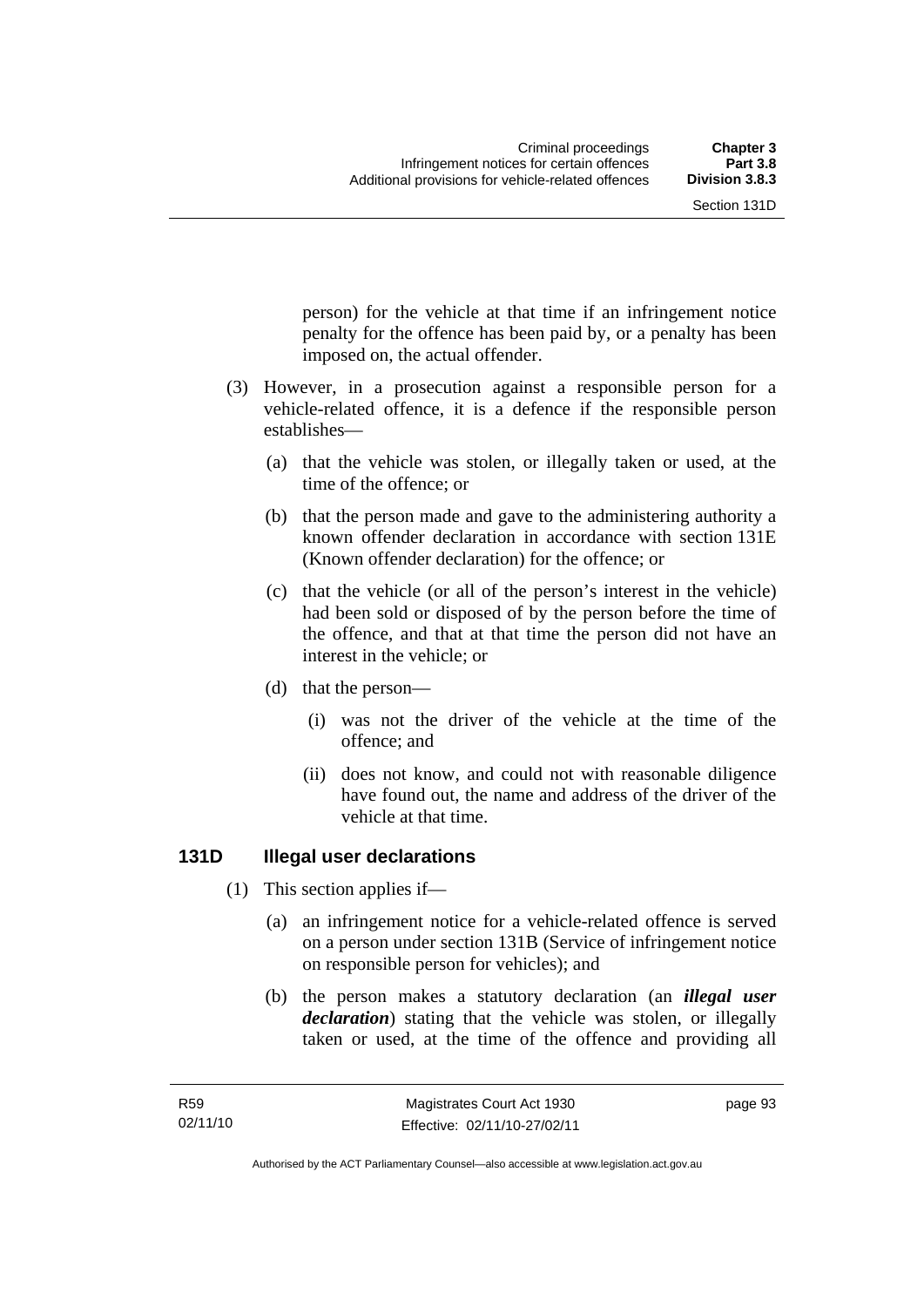Section 131E

relevant facts supporting that statement, including details of where and when the matter was reported to the police; and

- (c) the person gives the illegal user declaration to the administering authority within 28 days after the day when the infringement notice, or a reminder notice for the offence, is served on the person (or any additional time allowed by the administering authority).
- (2) An infringement notice for the offence may be served under section 120 (Service of infringement notices) on the person (if any) stated in the illegal user declaration as the person (the *named offender*) who was illegally in charge of the vehicle at the time of the offence.
- (3) If a document (including an infringement notice or reminder notice) is to be served on the named offender under this part by post in relation to the offence, the document may be addressed to the named offender at his or her home or business address stated in the illegal user declaration.
- (4) Section 131C (Liability for vehicle-related offences) and section 131E (Known offender declarations) apply as if the named offender were the responsible person for the vehicle at the time of the offence and the infringement notice had been served on the named offender under section 131B.
- (5) However, a proceeding for the offence may be brought in a court against the named offender only if a copy of the illegal user declaration has been served on the named offender by an authorised person.
- (6) In a proceeding against the named offender for the offence, the illegal user declaration is evidence that the named offender was the driver of the vehicle at the time of the offence.

# **131E Known offender declarations**

(1) This section applies if—

Authorised by the ACT Parliamentary Counsel—also accessible at www.legislation.act.gov.au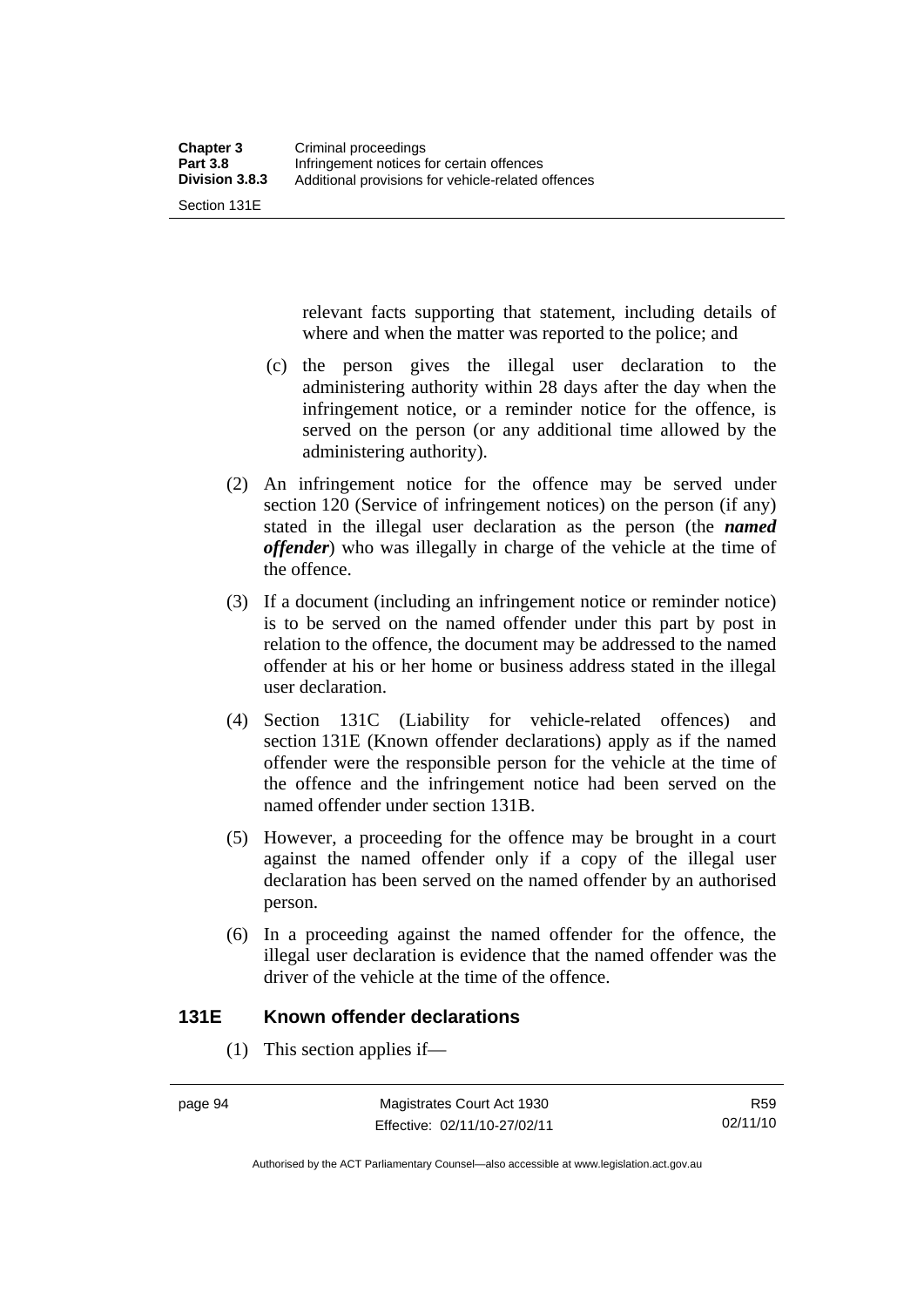- (a) an infringement notice for a vehicle-related offence is served on a person under section 131B (Service of infringement notice on responsible person for vehicles); and
- (b) the person makes a statutory declaration (a *known offender declaration*) stating—
	- (i) if the person is an individual—
		- (A) that the person was not the driver of the vehicle at the time of the offence and did not commit the offence; and
		- (B) the name and home or business address of the person (the *named offender*) who was the driver of the vehicle at that time; and
		- (C) all relevant facts supporting those statements; or
	- (ii) if the person is a corporation—the name and home or business address of the person (also the *named offender*) who was the driver of the vehicle at the time of the offence and all relevant facts supporting that statement; or
	- (iii) for a vehicle-related offence under an Act declared by regulation to be an Act to which this subparagraph applies—the person saw another named person (also the *named offender*) do the act the subject of the offence and stating—
		- (A) the address of the named offender; and
		- (B) if the person does not know the other person's address—the reasons why the person does not know the address; and
- (c) the person gives the known offender declaration to the administering authority within 28 days after the day when the infringement notice, or a reminder notice for the offence, is

page 95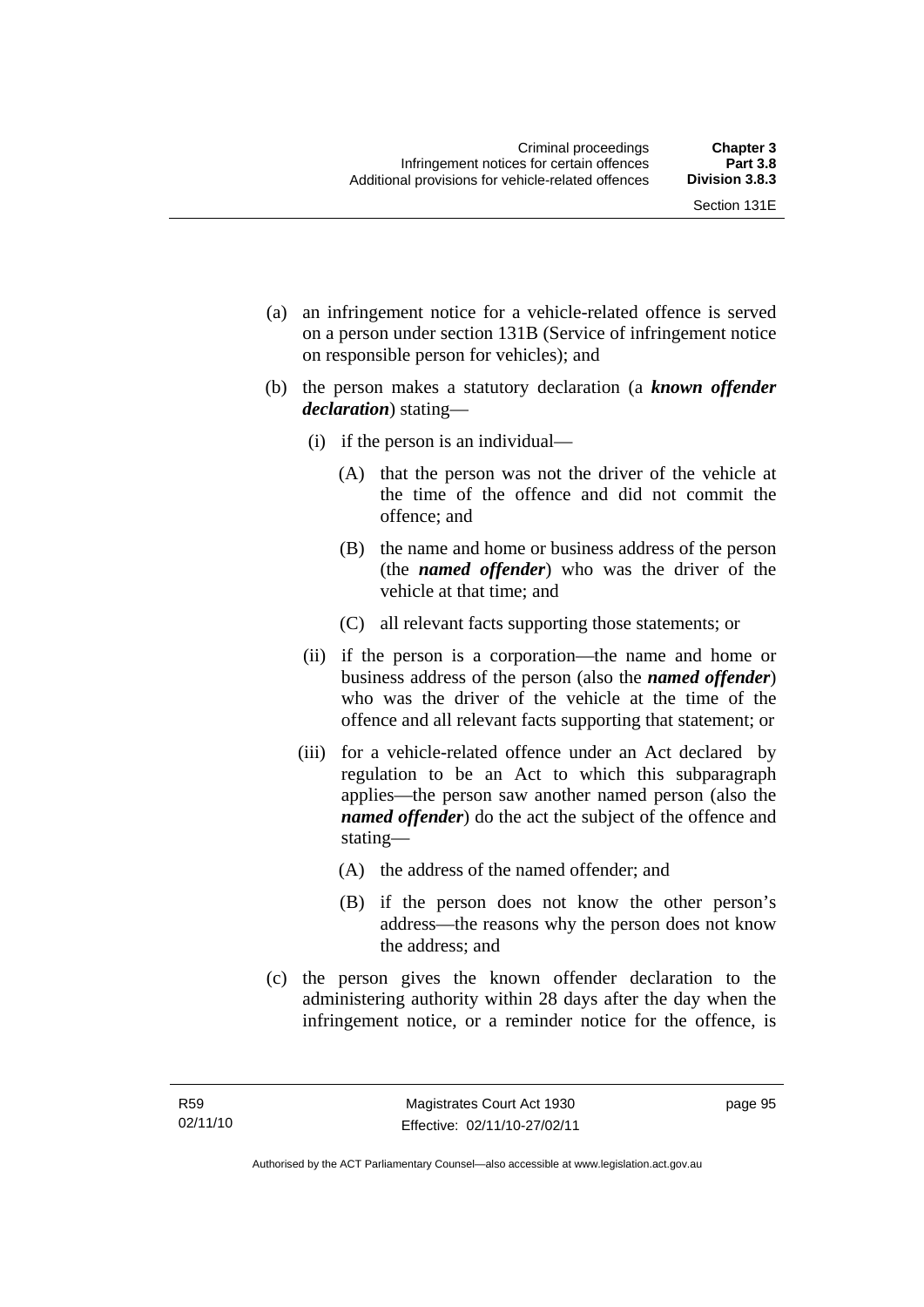Section 131F

served on the person (or any additional time allowed by the administering authority).

- (2) An infringement notice for the offence may be served under section 120 (Service of infringement notices) on the named offender.
- (3) If a document (including an infringement notice or reminder notice) is to be served on the named offender under this part by post in relation to the offence, the document may be addressed to the named offender at his or her home or business address stated in the known offender declaration.
- (4) Section 131C (Liability for vehicle-related offences), this section and section 131F apply as if the named offender were the responsible person for the vehicle at the time of the offence and the infringement notice had been served on the named offender under section 131B.
- (5) However, a proceeding for the offence may be brought in a court against the named offender only if a copy of the known offender declaration has been served on the named offender by an authorised person.
- (6) In a proceeding against the named offender for the offence, the known offender declaration is evidence that the named offender was the offender at the time of the offence.

# **131F Sold vehicle declarations**

- (1) This section applies if—
	- (a) an infringement notice for a vehicle-related offence is served on a person under section 131B (Service of infringement notice on responsible person for vehicles); and
	- (b) the person makes a statutory declaration (a *sold vehicle declaration*) stating that the vehicle (or all of the person's interest in the vehicle) had been sold or otherwise disposed of

Authorised by the ACT Parliamentary Counsel—also accessible at www.legislation.act.gov.au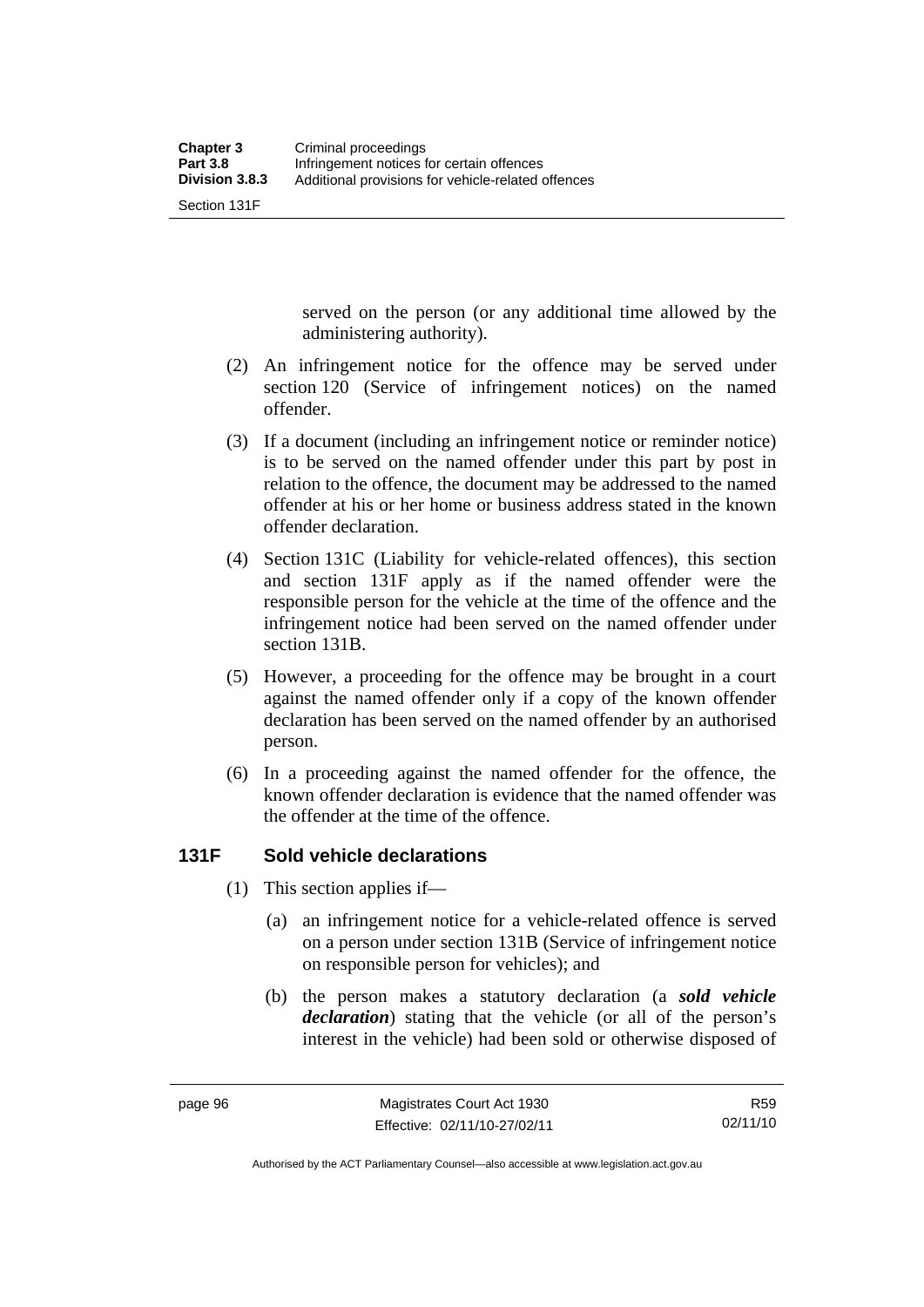by the person before the time of the offence and providing all relevant facts supporting that statement, including—

- (i) the name and home or business address of the person (the *buyer*) to whom the vehicle (or the person's interest in the vehicle) was sold or disposed of by the person; and
- (ii) the date and, if relevant to the offence, time of the sale or disposal; and
- (iii) if an agent made the sale or disposal for the person—the name and home or business address of the agent; and
- (iv) whether the person had any interest in the vehicle at the time of the offence; and
- (c) the person gives the sold vehicle declaration to the administering authority within 28 days after the day when the infringement notice, or a reminder notice for the offence, is served on the person (or any additional time allowed by the administering authority).
- (2) An infringement notice for the offence may be served under section 120 (Service of infringement notices) on the buyer.
- (3) If a document (including an infringement notice or reminder notice) is to be served on the buyer under this part by post in relation to the offence, the document may be addressed to the buyer at his or her home or business address stated in the sold vehicle declaration.
- (4) Section 131C (Liability for vehicle-related offences), section 131E and this section apply as if the buyer were a responsible person for the vehicle at the time of the offence and the infringement notice had been served on the buyer under section 131B.
- (5) However, a proceeding for the offence may be brought in a court against the buyer only if a copy of the sold vehicle declaration has been served on the buyer by an authorised person.

page 97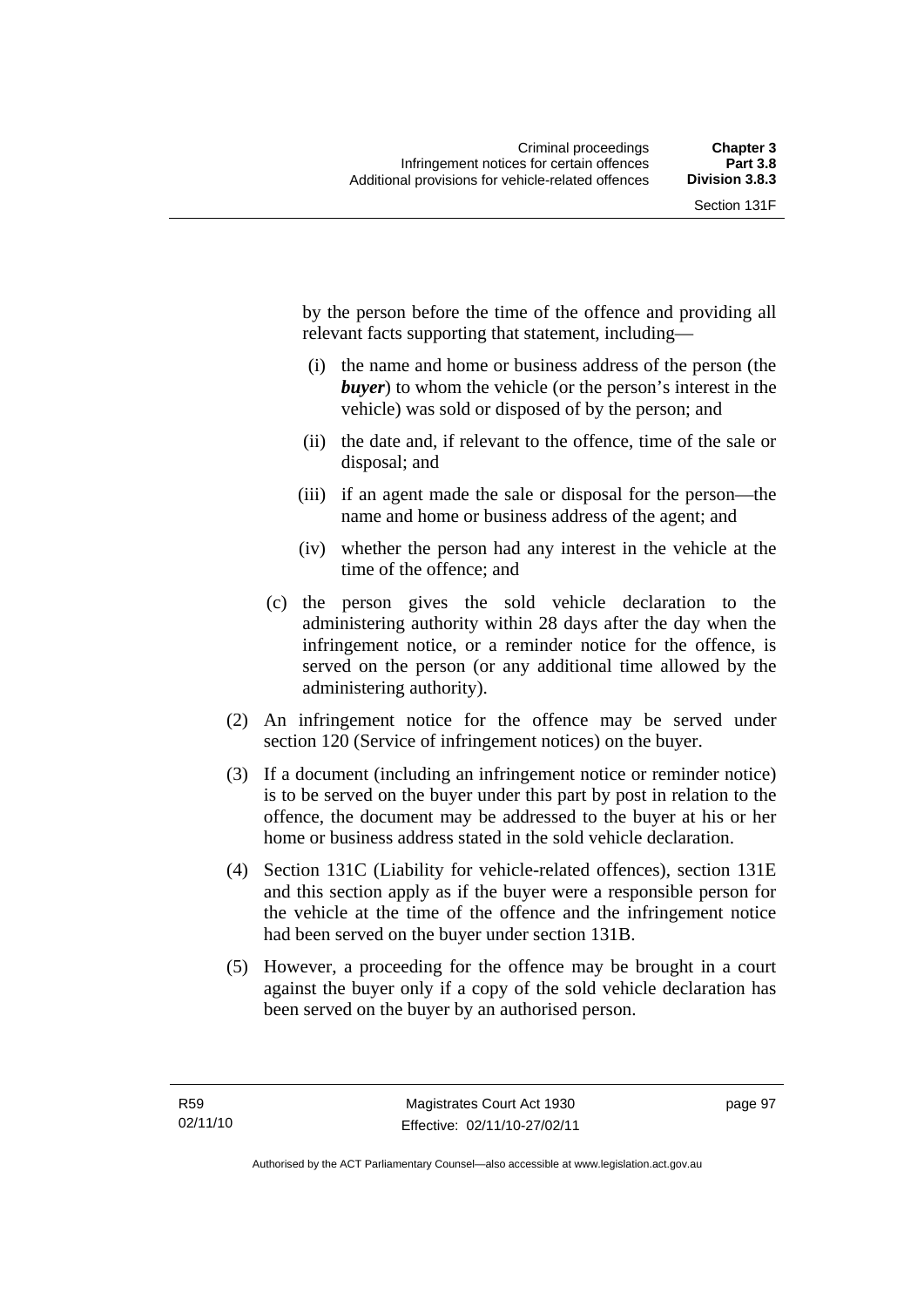(6) In a proceeding against the buyer for the offence, the sold vehicle declaration is evidence that the buyer was the responsible person for the vehicle at the time of the offence.

#### **131G Unknown offender declarations**

If an infringement notice for a vehicle-related offence is served on a person under section 131B (Service of infringement notice on responsible person for vehicles), the person may—

- (a) make a statutory declaration (an *unknown offender declaration*) stating—
	- (i) that—
		- (A) if the person is an individual—the person was not the driver of the vehicle at the time of the offence and did not commit the offence; or
		- (B) if the person is a corporation—the vehicle was not being used for the corporation's purposes at the time of the offence; and
	- (ii) that the person has made inquiries to find out who was—
		- (A) the driver of the vehicle at that time; or
		- (B) for a vehicle-related offence under an Act declared by regulation to be an Act to which this subparagraph applies—the offender was at that time; and
	- (iii) that the person does not know, and has not been able to find out, who was the driver of the vehicle, or the offender, at that time; and
	- (iv) the nature and extent of the inquiries made by the person; and
- (b) give the unknown offender declaration to the administering authority within 28 days after the day when the infringement

R59 02/11/10

Authorised by the ACT Parliamentary Counsel—also accessible at www.legislation.act.gov.au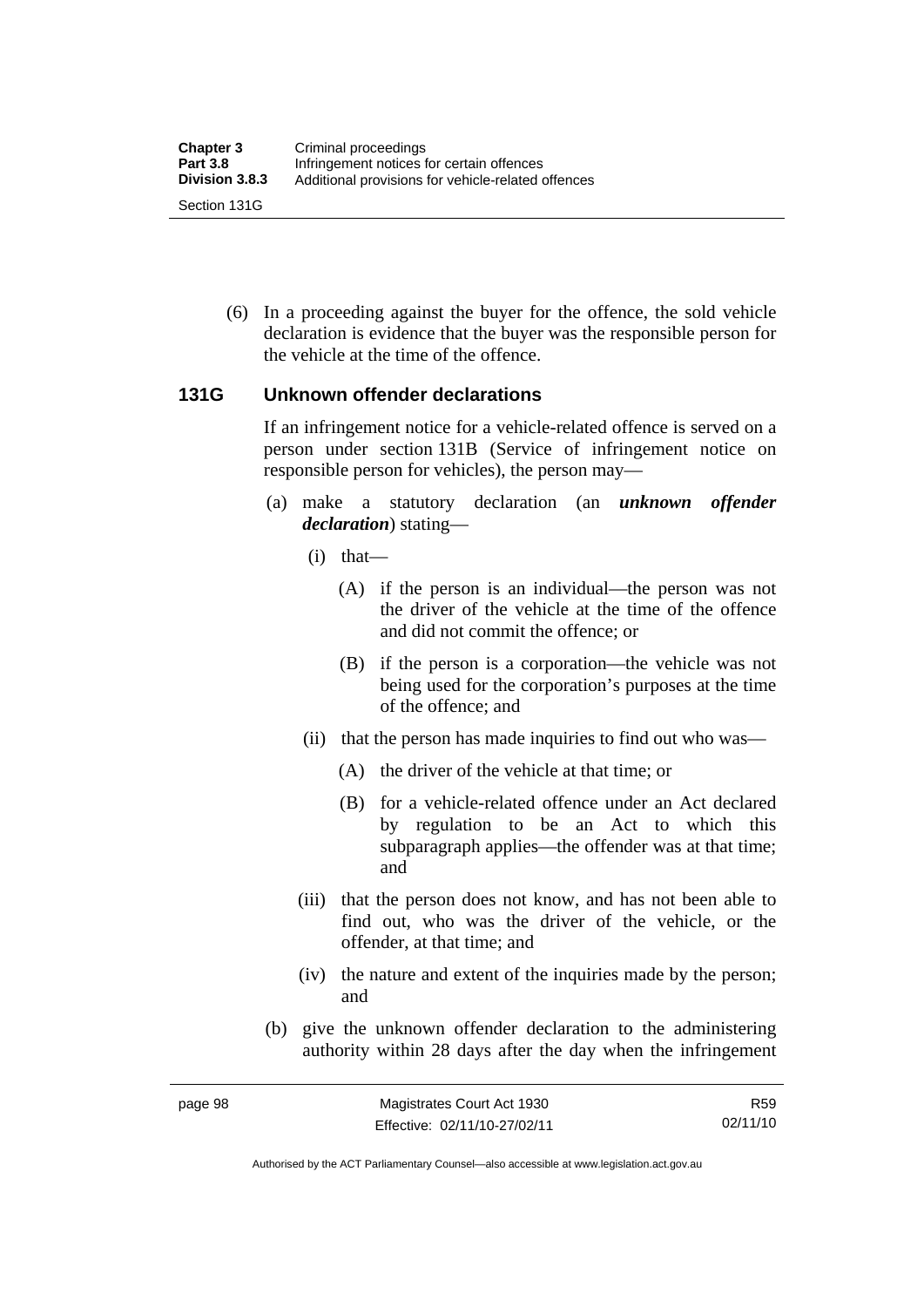notice, or a reminder notice for the offence, is served on the person (or any additional time allowed by the administering

# **Division 3.8.4 Disputing liability for infringement notices**

# **132 Disputing liability for infringement notice offence**

authority).

- (1) A person on whom an infringement notice or reminder notice has been served for an infringement notice offence may dispute liability for the offence by written notice given to the administering authority.
- (2) The notice must set out the grounds on which the person relies.
- (3) The notice must be given to the administering authority—
	- (a) within 28 days after the date of service of the infringement notice or reminder notice; or
	- (b) if the person applies to the administering authority within the 28 days for additional time to dispute liability for the offence and the additional time is allowed—within the additional time allowed by the administering authority; or
	- (c) if the person applies to the administering authority within the 28 days for additional time to dispute liability for the offence and the application is refused—within 7 days after the day the person is told of the refusal or 28 days after the date of service of the infringement notice or reminder notice, whichever is later.

# **133 Extension of time to dispute liability**

 (1) The person on whom an infringement notice or reminder notice is served may apply, in writing, to the administering authority, within 28 days after the date of service of the notice, for a stated additional time in which to dispute liability for the offence.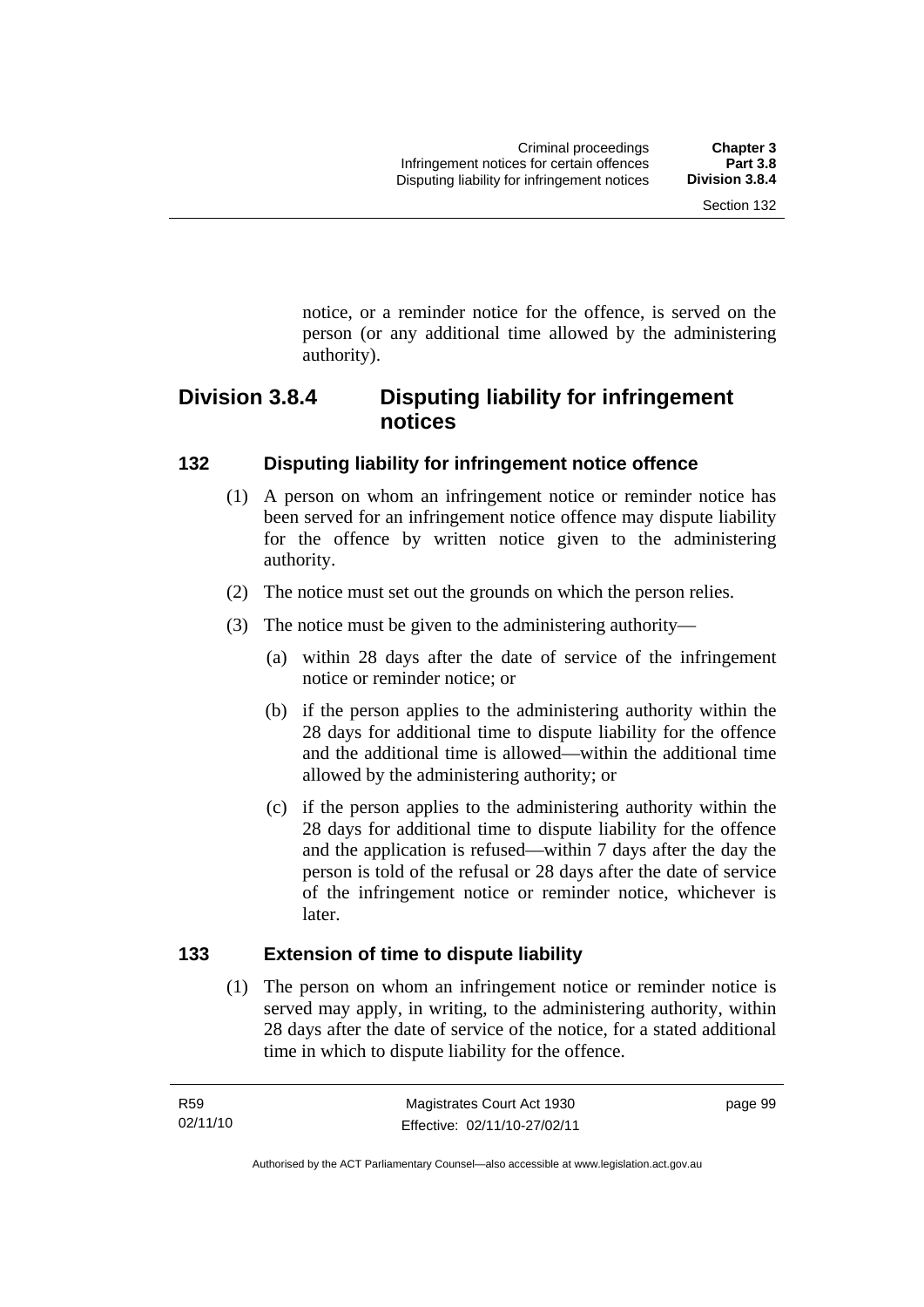- (2) The administering authority must—
	- (a) allow or refuse to allow the additional time; and
	- (b) tell the person in writing of the decision and, if the decision is a refusal, the reasons for it.

#### **134 Procedure if liability disputed**

- (1) This section applies if a person disputes liability for an infringement notice offence by giving the administering authority a notice in accordance with section 132 (Disputing liability for infringement notice offence).
- (2) The administering authority may lay an information in the Magistrates Court against the person for the offence within 60 days after being given the notice.
- (3) The administering authority must discontinue a proceeding brought against the person for the offence if, before the hearing of the proceeding, the person pays the total of—
	- (a) the infringement notice penalty; and
	- (b) the costs (if any) prescribed by regulation for beginning the proceeding; and
	- (c) the disbursements (if any) incurred by the administering authority up to the day payment is made.
- (4) If subsection (3) applies, section 125 (Effect of payment of infringement notice penalty) also applies to the person in relation to the offence, even though the person paid the infringement notice penalty for the offence after an information had been laid in the Magistrates Court against the person for the offence.
- (5) If the administering authority does not lay an information in the Magistrates Court against the person for the offence within 60 days after being given the notice, the administering authority must—

Authorised by the ACT Parliamentary Counsel—also accessible at www.legislation.act.gov.au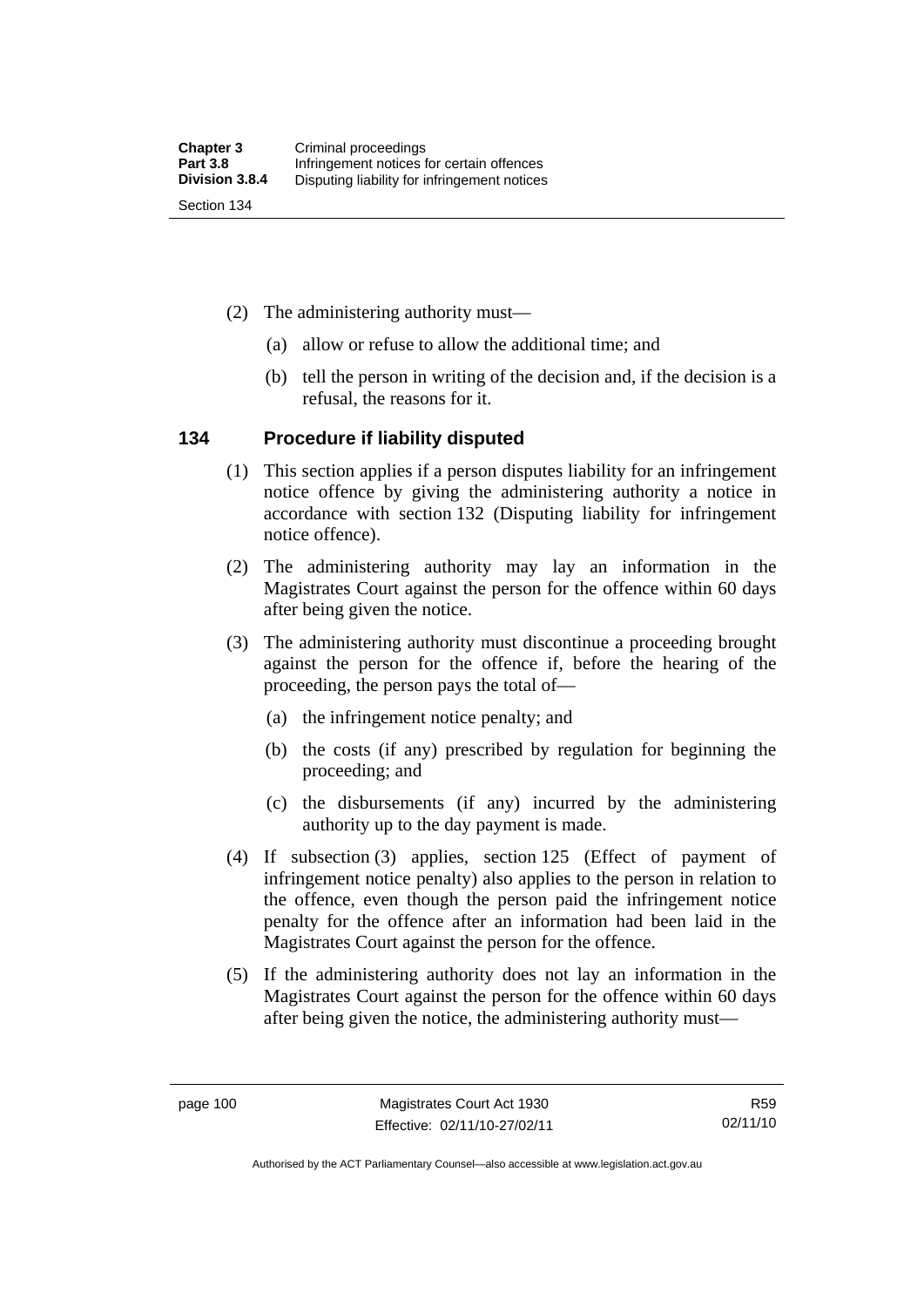- (a) tell the person, in writing, that no further action will be taken against the person for the offence; and
- (b) take no further action against the person for the offence.
- (6) To remove any doubt, subsection (2) does not permit the administering authority to lay an information against a person for an offence after the end of the time within which, apart from this section, a prosecution may be brought against the person for the offence.
	- *Note* For the time within which a prosecution must be begun, see the Legislation Act, s 192.

# **Division 3.8.5 Infringement notices—other provisions**

# **134A Authorised people for infringement notice offences**

- (1) The administering authority for an infringement notice offence may appoint a person to be an authorised person to serve infringement notices or reminder notices.
- *Note 1* For the making of appointments (including acting appointments), see the Legislation Act, pt 19.3.
- *Note 2* In particular, a person may be appointed for a particular provision of a law (see Legislation Act, s 7 (3)) and an appointment may be made by naming a person or nominating the occupant of a position (see s 207).
- (2) A regulation may prescribe a person to be an authorised person for the service of infringement notices or reminder notices.
- (3) In this part:

# *authorised person* means—

- (a) for an infringement notice for an infringement notice offence—
	- (i) the administering authority; or

page 101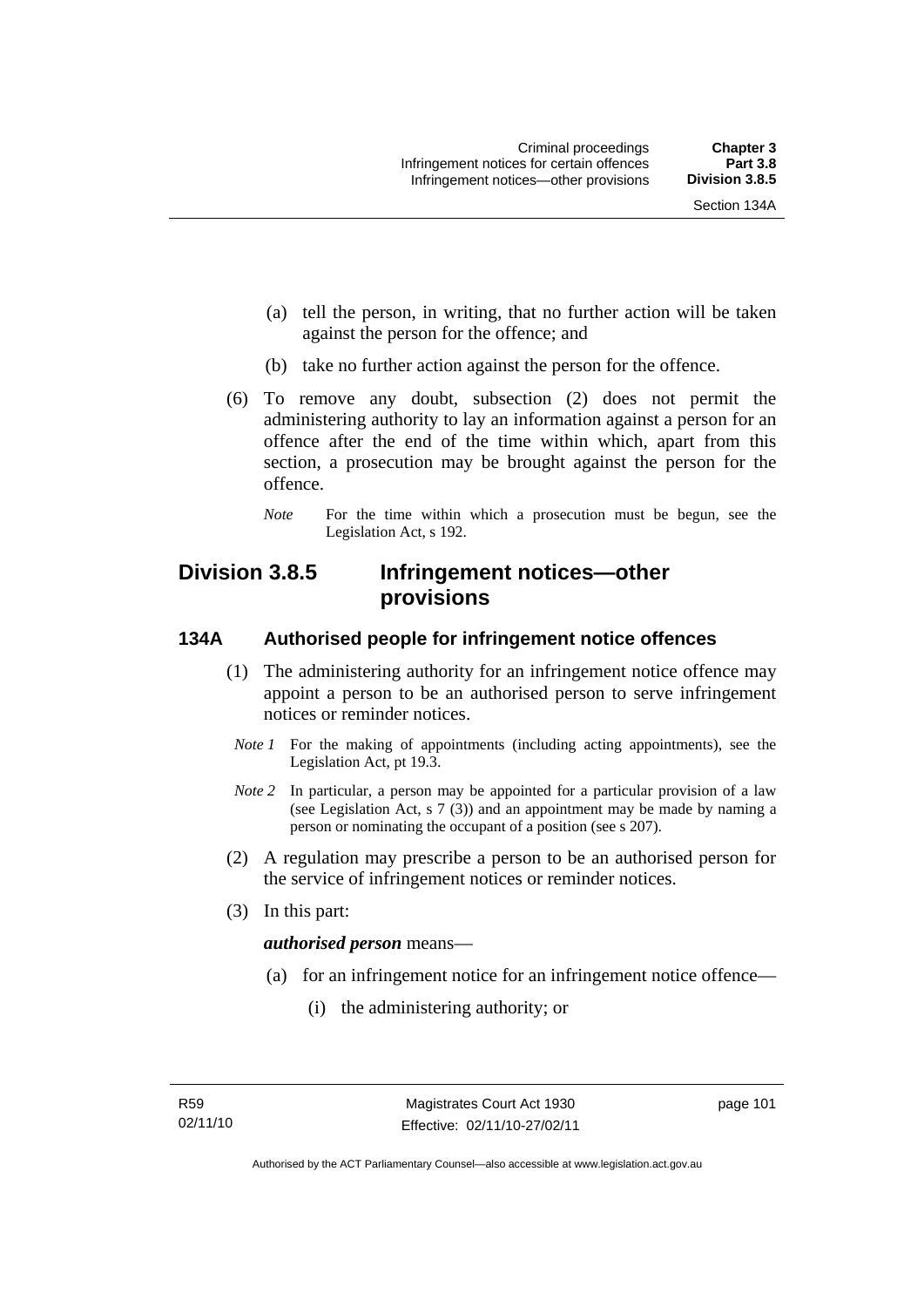Section 135

- (ii) a person who is appointed under this section by the administering authority to serve an infringement notice for the offence; or
- (iii) anyone else who, under the regulations, may serve an infringement notice for the offence; or
- (b) for a reminder notice for an infringement notice offence—
	- (i) the administering authority; or
	- (ii) a person who is appointed under this section by the administering authority to serve a reminder notice for the offence; or
	- (iii) anyone else who, under the regulations, may serve a reminder notice for the offence.

#### **135 Delegation of administering authority's functions**

- (1) The administering authority for an infringement notice offence may delegate the administering authority's functions under this part to an authorised person or a person prescribed by regulation.
- (2) A person prescribed by regulation for subsection (1) may delegate the functions delegated to the person under that subsection to anyone else.
	- *Note* For the making of delegations and the exercise of delegated functions, see Legislation Act, pt 19.4.

#### **136 Evidentiary certificates**

- (1) This section applies to a proceeding for an infringement notice offence.
- (2) A certificate that appears to be signed by or on behalf of the administering authority, and states any matter relevant to anything done or not done under this part in relation to the offence, is evidence of the matter.

Authorised by the ACT Parliamentary Counsel—also accessible at www.legislation.act.gov.au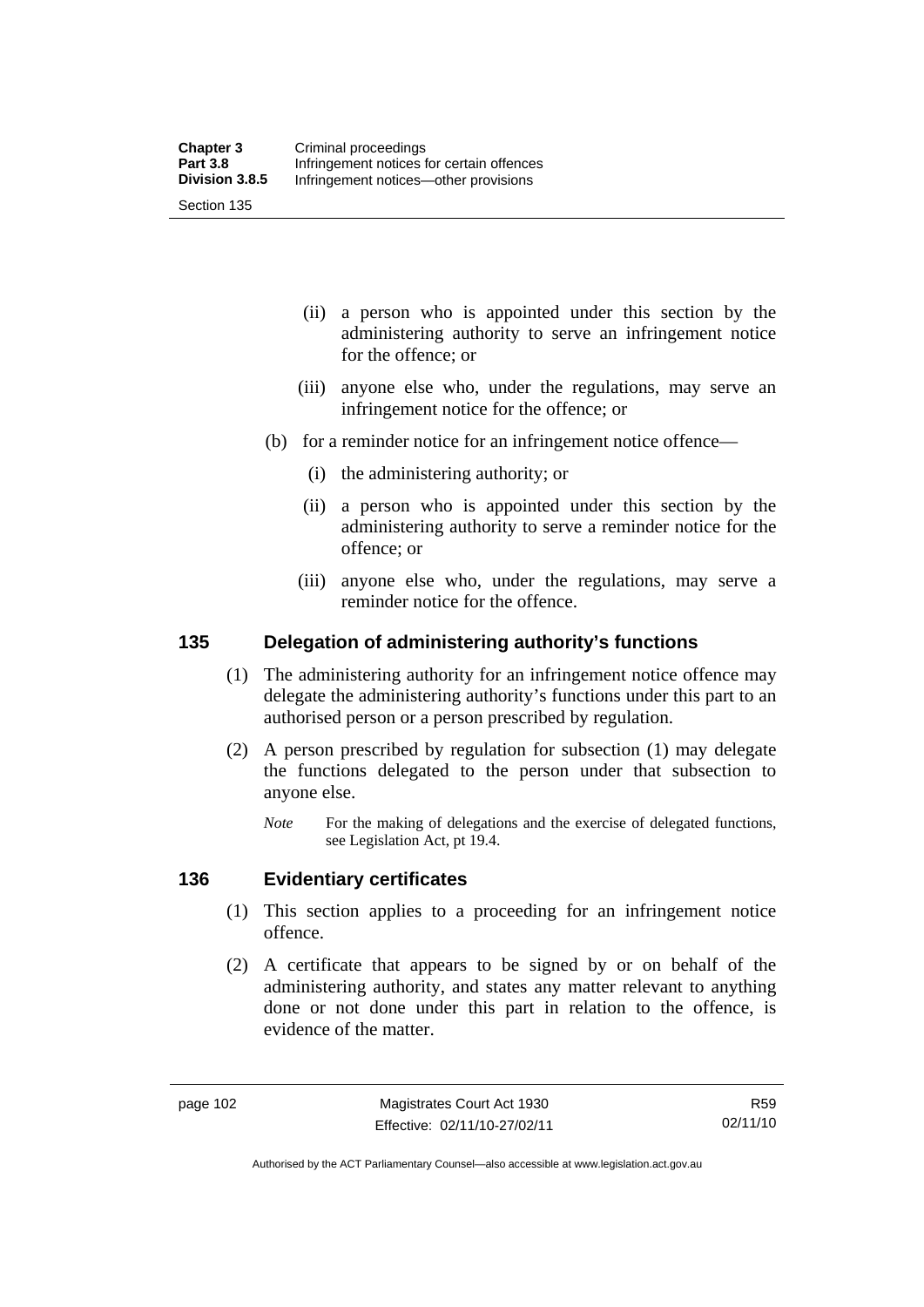- (3) Without limiting subsection (2), a certificate given under that subsection may state any of the following:
	- (a) a stated infringement notice or reminder notice was served by a stated authorised person in a stated way on a stated person on a stated date for a stated infringement notice offence;
	- (b) the administering authority did not allow additional time, or allowed stated additional time, for payment of the infringement notice penalty or to dispute liability for the offence;
	- (c) the infringement notice penalty was not paid within the time in which it was required to be paid under this part;
	- (d) the infringement notice has not been withdrawn or was withdrawn on a stated date;
	- (e) a stated address was, on a stated date, the latest business, home or email address, or fax number, of a stated person recorded in a register or other record kept by the administering authority;
	- (f) an infringement notice penalty has not been paid by, or a penalty has not been imposed on, a stated person or anyone for the offence.
- (4) A court must accept a certificate given under this section as proof of the matters stated in it if there is no evidence to the contrary.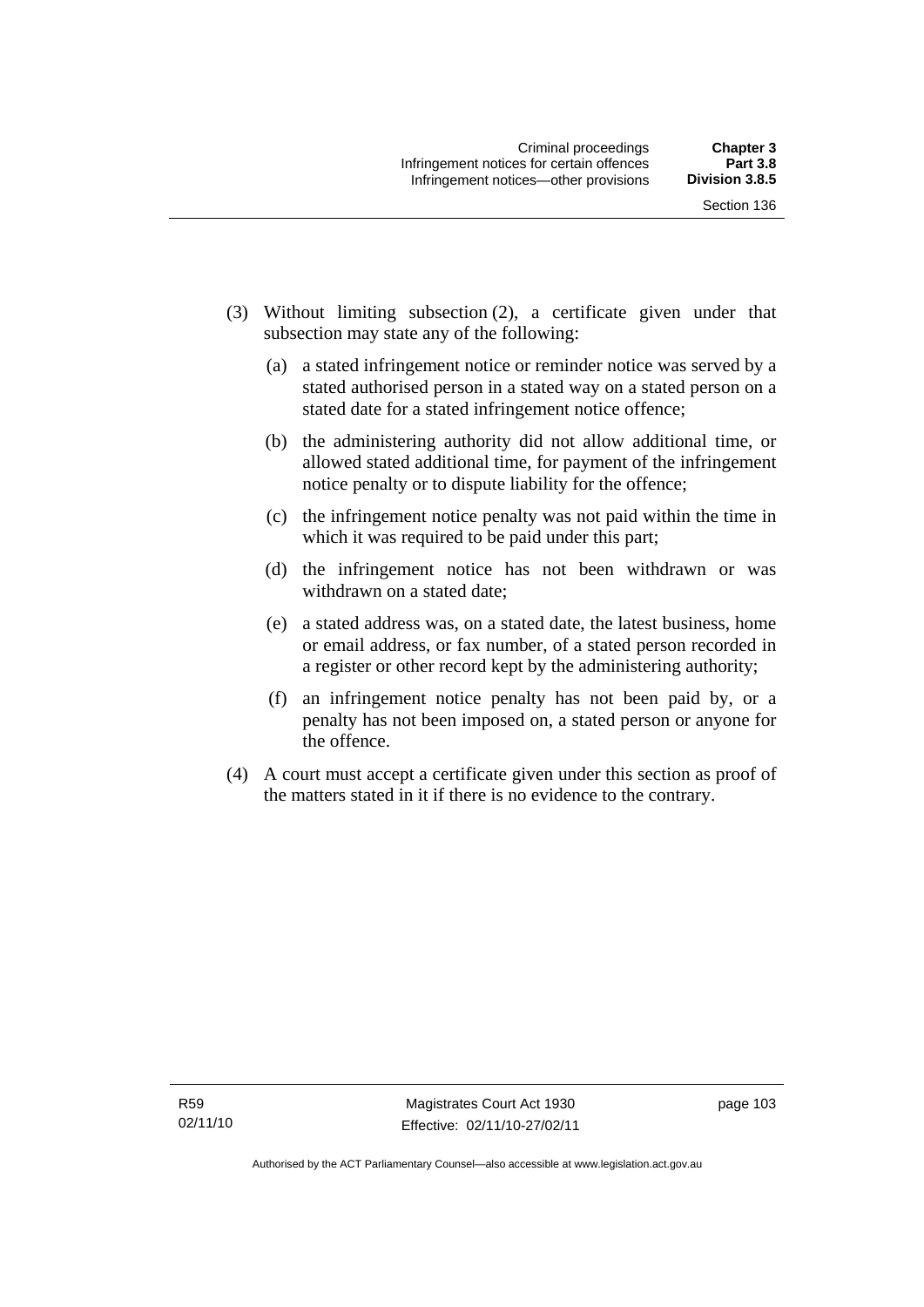Section 141

# **Part 3.9 Enforcement of criminal decisions**

# **Division 3.9.1 Enforcement of criminal decisions general**

#### **141 Minute of decision and notice to defendant**

- (1) If the court convicts or makes an order against a defendant—
	- (a) a minute or memorandum of the conviction or order must be made and signed by the magistrate exercising the jurisdiction of the court; and
	- (b) the defendant must be notified in writing of the conviction or order.
	- *Note 1* If the defendant is sentenced to imprisonment, the court must issue a warrant for the imprisonment of the defendant in the chief executive's custody (see *Crimes (Sentence Administration) Act 2005*, s 12).
	- *Note* 2 If the defendant is liable to pay a fine, the notice must contain a penalty notice for the fine (see *Crimes (Sentence Administration) Act 2005*, s 116C (Registrar to send penalty notice)).
- (2) A minute or memorandum under subsection (1) (a) must specify the amount of any levy imposed under the *Victims of Crime (Financial Assistance) Act 1983*, part 5.
	- *Note* The *Victims of Crime Act 1994*, s 25 (1) requires the amount of the victims services levy payable by a person (in relation to an offence to which that Act, pt 5 applies), to be stated on a fine order under the *Crimes (Sentencing) Act 2005* and on any notice or copy of the fine order given to the person.
- (3) Failure to comply with subsection (1) does not invalidate a conviction or order or the enforcement of a conviction or order.
- (4) The minute must not form part of—

Authorised by the ACT Parliamentary Counsel—also accessible at www.legislation.act.gov.au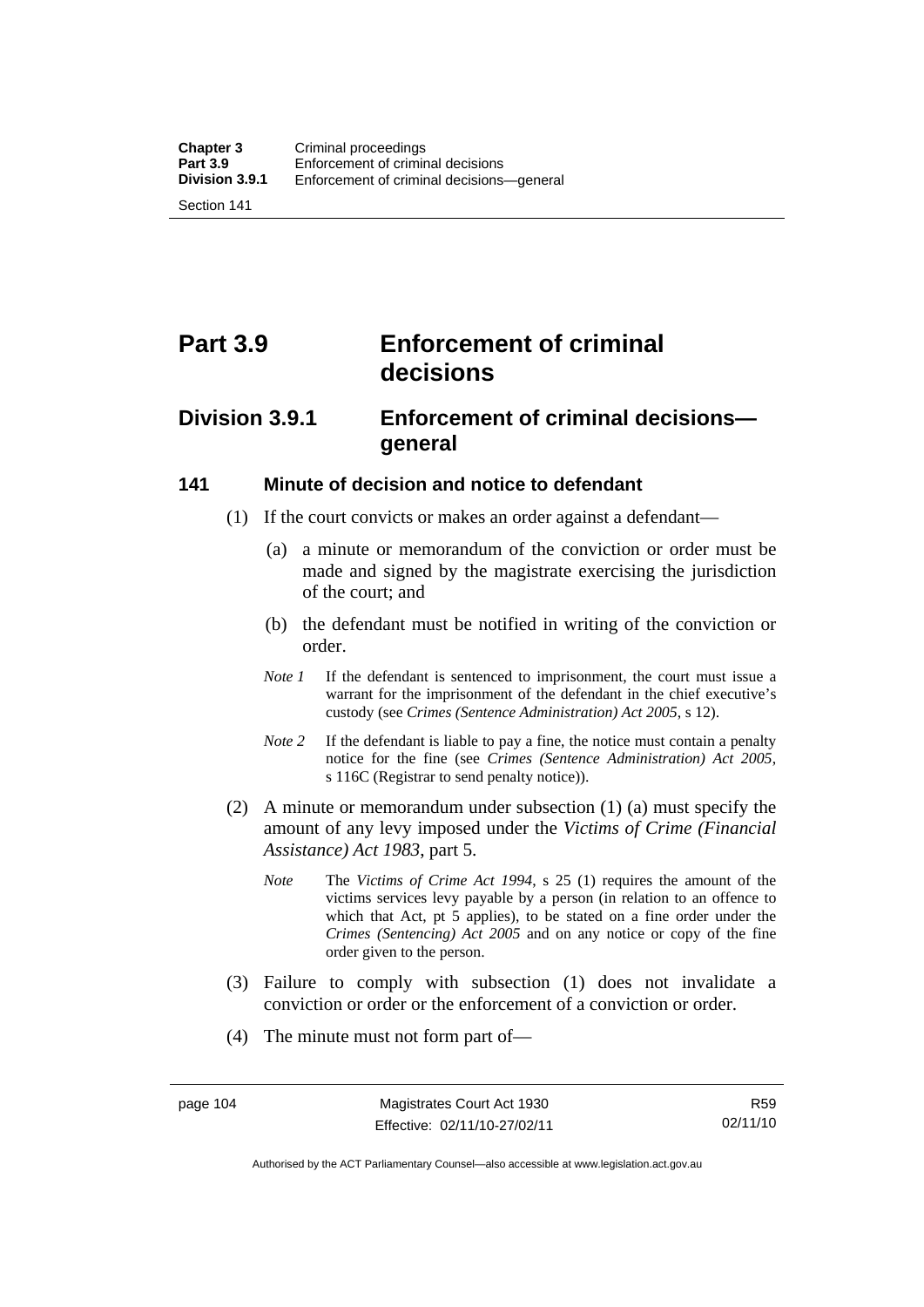- (a) a warrant under the *Crimes (Sentence Administration) Act 2005*, section 12 (Warrant for imprisonment); or
- (b) an enforcement order.
- (5) A document purporting to be a copy of the minute or memorandum signed by the registrar is prima facie evidence in all courts of law of the making of the conviction or order.

#### **142 Formal convictions and orders**

- (1) The conviction or order must, if required, be drawn up by the court in proper form and be filed by the registrar in the court's records.
- (2) It is not necessary for a court formally to draw up a conviction or order or any other record of a decision, unless it is demanded by a party to the proceeding for the purpose of an appeal against the decision, or is required for the purpose of a habeas corpus order or another order from the Supreme Court.

#### **143 Consequences if information dismissed**

- (1) The court must make an order of dismissal if the court dismisses an information.
- (2) The court must give the defendant a certificate of dismissal signed by the adjudicating magistrate or the registrar if the defendant applies for it.
- (3) If a certificate of dismissal is produced to a court—
	- (a) the court must accept it as proof of the matters stated in it if there is no evidence to the contrary; and
	- (b) it is a bar to any other information or proceeding in any court (other than an appeal) for the same matter against the same party.

#### **144 Copies of informations and other documents**

(1) On application, the registrar must give an applicant a copy of—

| R <sub>59</sub> | Magistrates Court Act 1930   | page 105 |
|-----------------|------------------------------|----------|
| 02/11/10        | Effective: 02/11/10-27/02/11 |          |

Authorised by the ACT Parliamentary Counsel—also accessible at www.legislation.act.gov.au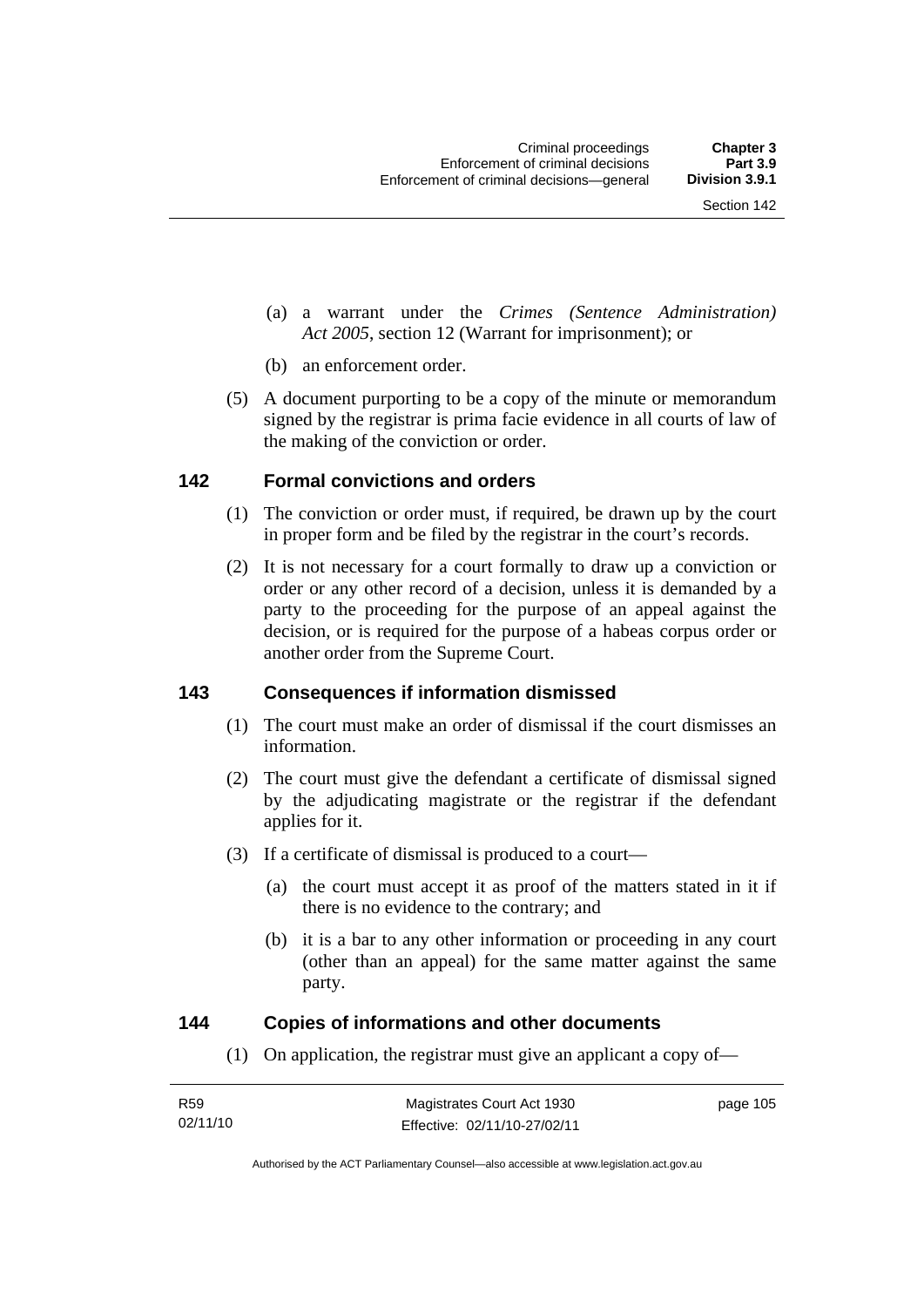- (a) an information; or
- (b) a minute or memorandum of a conviction or order; or
- (c) a formal conviction or order; or
- (d) a committal order.
- (2) The registrar may refuse an application under subsection (1) if—
	- (a) the applicant is not a party to the relevant proceeding; and
	- (b) the registrar or a magistrate is not satisfied that the applicant has a good reason for being given that copy.

# **Division 3.9.3 Reciprocal enforcement of fines against bodies corporate**

#### **166A Definitions for div 3.9.3**

In this division:

*conviction* means a conviction or order entered or made by a court in the exercise of summary jurisdiction in a proceeding for an offence.

*fine* includes—

- (a) a financial penalty, financial forfeiture and financial compensation; and
- (b) fees, charges and costs payable by a body corporate under an order made in a proceeding in which a conviction was entered in relation to the body corporate.

*reciprocating court* means a court declared under section 166B to be a reciprocating court.

*relevant officer*, in relation to a reciprocating court, means the registrar or other corresponding officer of the court.

Authorised by the ACT Parliamentary Counsel—also accessible at www.legislation.act.gov.au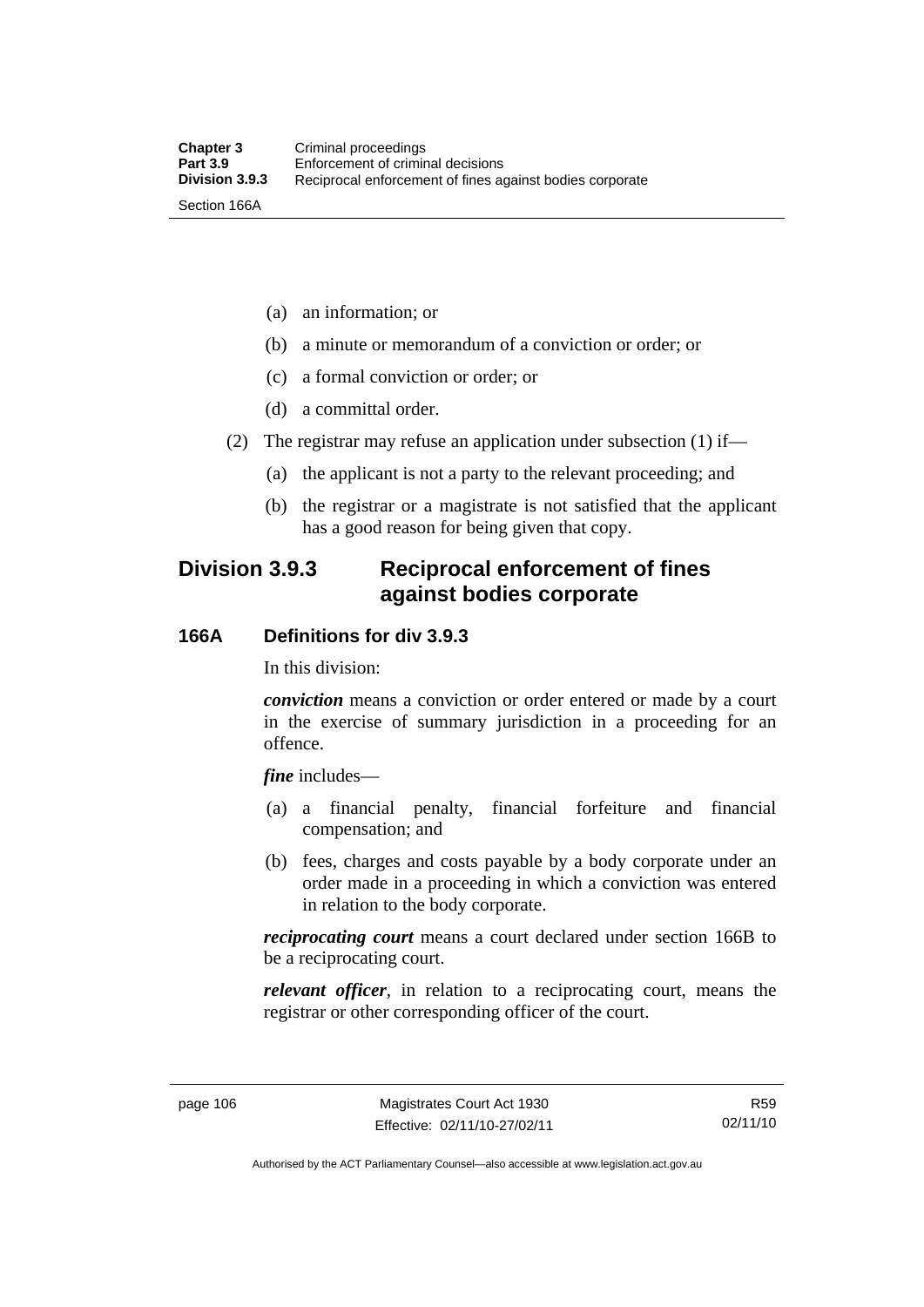*State* includes a Territory other than the Australian Capital Territory.

*territory fine* means a fine payable under a conviction of the court.

#### **166B Declarations relating to reciprocating courts**

- (1) If a State has laws providing for the enforcement in the State of a territory fine against a body corporate, the Attorney-General may, in writing, declare a court of summary jurisdiction in the State to be a reciprocating court.
- (2) A declaration is a notifiable instrument.

*Note* A notifiable instrument must be notified under the Legislation Act.

#### **166C Enforcement of fine**

- $(1)$  If—
	- (a) a fine is payable by a body corporate under a conviction of a reciprocating court; and
	- (b) the registrar receives a written request from the relevant officer of the reciprocating court for the enforcement of the conviction accompanied by—
		- (i) a copy, certified by the relevant officer to be correct, of the conviction; and
		- (ii) a certificate signed by the relevant officer stating the amount of the fine that remains unpaid;

the registrar must register the conviction by filing in the court the certified copy of the conviction and noting the date of the registration on the copy.

- (2) On the registration of a conviction under subsection  $(1)$ 
	- (a) the conviction is taken, for this part, to be a conviction of the court adjudging payment of a fine by the body corporate in the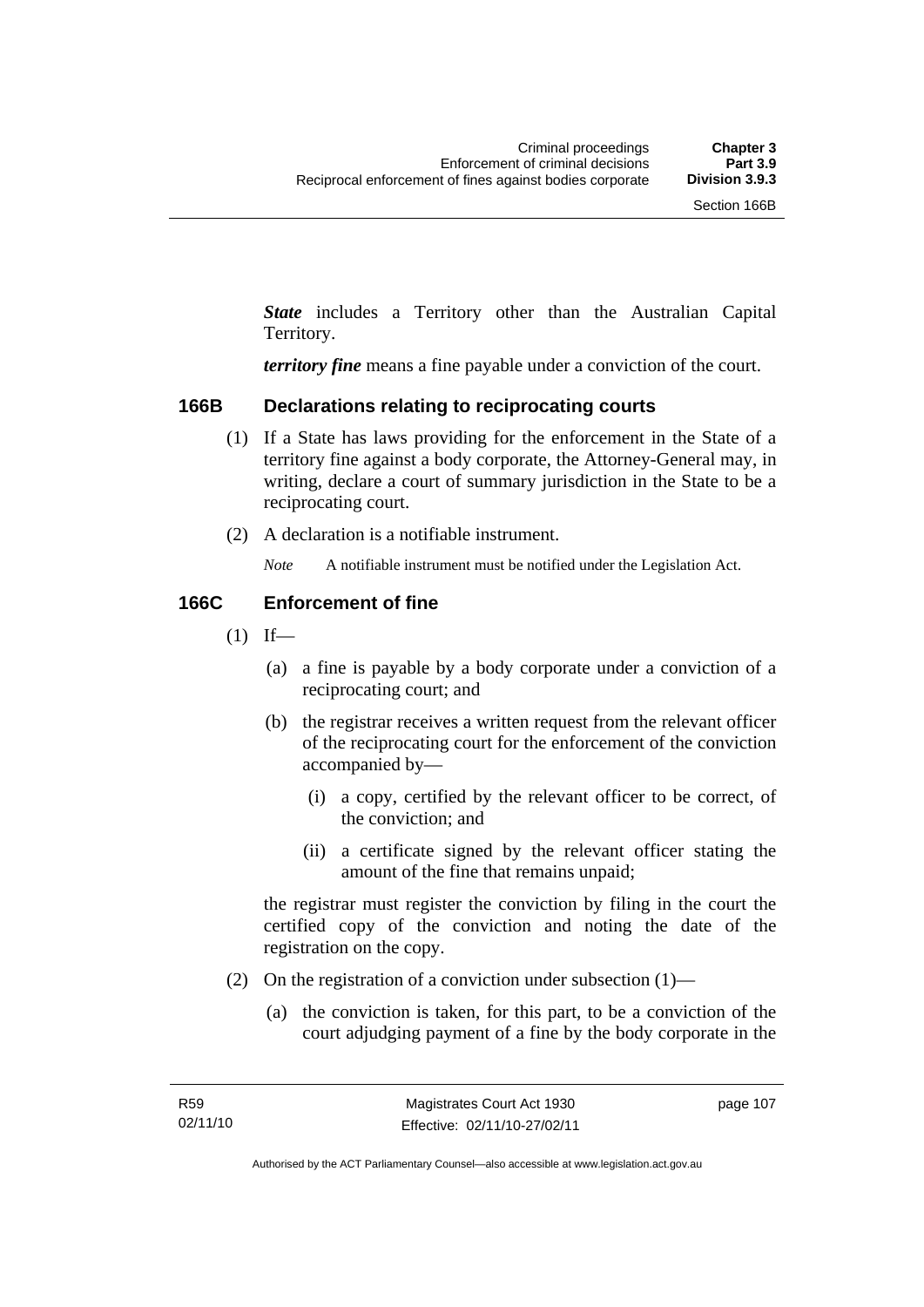amount stated as unpaid in the certificate mentioned in subsection (1) (b); and

- (b) the registrar must make an enforcement order for the purpose of recovering the amount mentioned in paragraph (a); and
- (c) subject to this section, this Act and the rules applying to civil proceedings in the Magistrates Court apply in relation to an enforcement order made under paragraph (b) as if the order had been made in a civil proceeding in the court.
- (3) If a request is made under this section in relation to a fine payable under a conviction of a reciprocating court and the registrar later receives a notification from the relevant officer of the reciprocating court of payment of an amount in satisfaction in whole or part of the amount of the fine, the registrar must note the particulars of the payment on the certified copy of the conviction filed in the court.
- $(4)$  If—
	- (a) an enforcement order is made under subsection (2) in relation to a fine; and
	- (b) before enforcement, the registrar receives a notification mentioned in subsection (3) in relation to the fine;

the registrar must stay the order.

- (5) On the stay of the order, the registrar must—
	- (a) if the amount of the fine has been paid in full—set aside the order; or
	- (b) if part of the amount of the fine remains unpaid—amend the order to show the amount still unpaid.
- (6) If an enforcement order is amended under subsection (5) (b), the order must be enforced in relation to the amount of the fine shown in the order as unpaid.

R59 02/11/10

Authorised by the ACT Parliamentary Counsel—also accessible at www.legislation.act.gov.au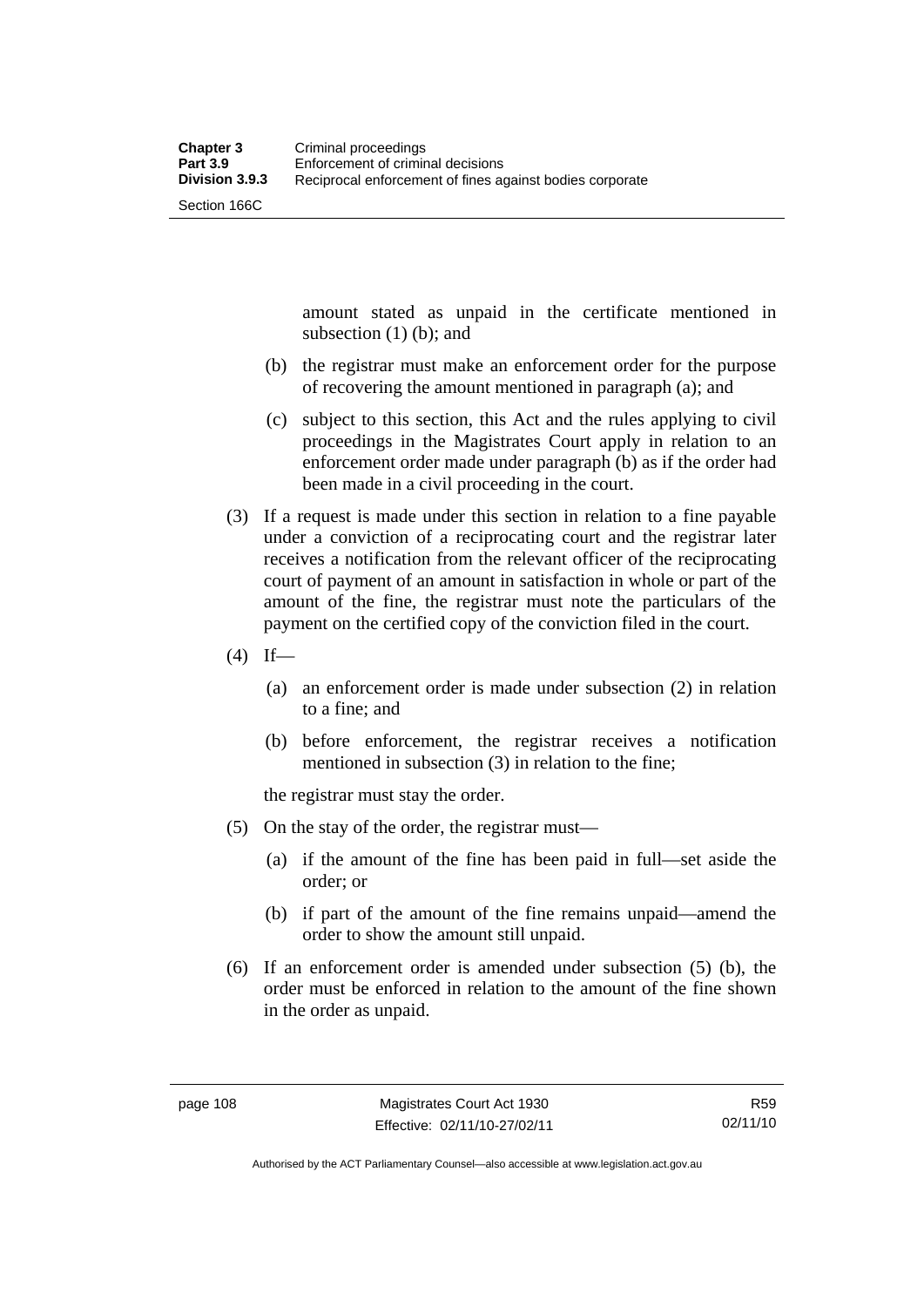- (7) If an amount of money is paid to the registrar in satisfaction in whole or in part of a fine payable under a conviction registered under subsection (1), the registrar must remit the amount to the relevant officer of the reciprocating court by which the conviction was entered.
- (8) For this section, a document that purports to have been signed by the relevant officer of a reciprocating court is taken to have been so signed unless the contrary is proved.

# **166D Effect of enforcement by reciprocating court**

An amount received by the registrar from a reciprocating court in satisfaction in whole or in part of a territory fine must be applied by the registrar as if the amount had been paid to the registrar by the body corporate by which the fine was payable in satisfaction in whole or in part of the fine.

# **166E Registrar to notify payment of territory fine**

 $If$ —

- (a) a conviction of the court under which a fine is payable is registered by the relevant officer of a reciprocating court; and
- (b) an amount is received by the registrar in satisfaction in whole or in part of the fine;

the registrar must, as soon as practicable, notify the relevant officer of the amount of that payment.

# **Division 3.9.4 Enforcement of criminal decisions other provisions**

# **184 Enforcement of costs against informant**

If a court orders an informant in a criminal proceeding to pay costs to a defendant, the order operates as a judgment given or entered in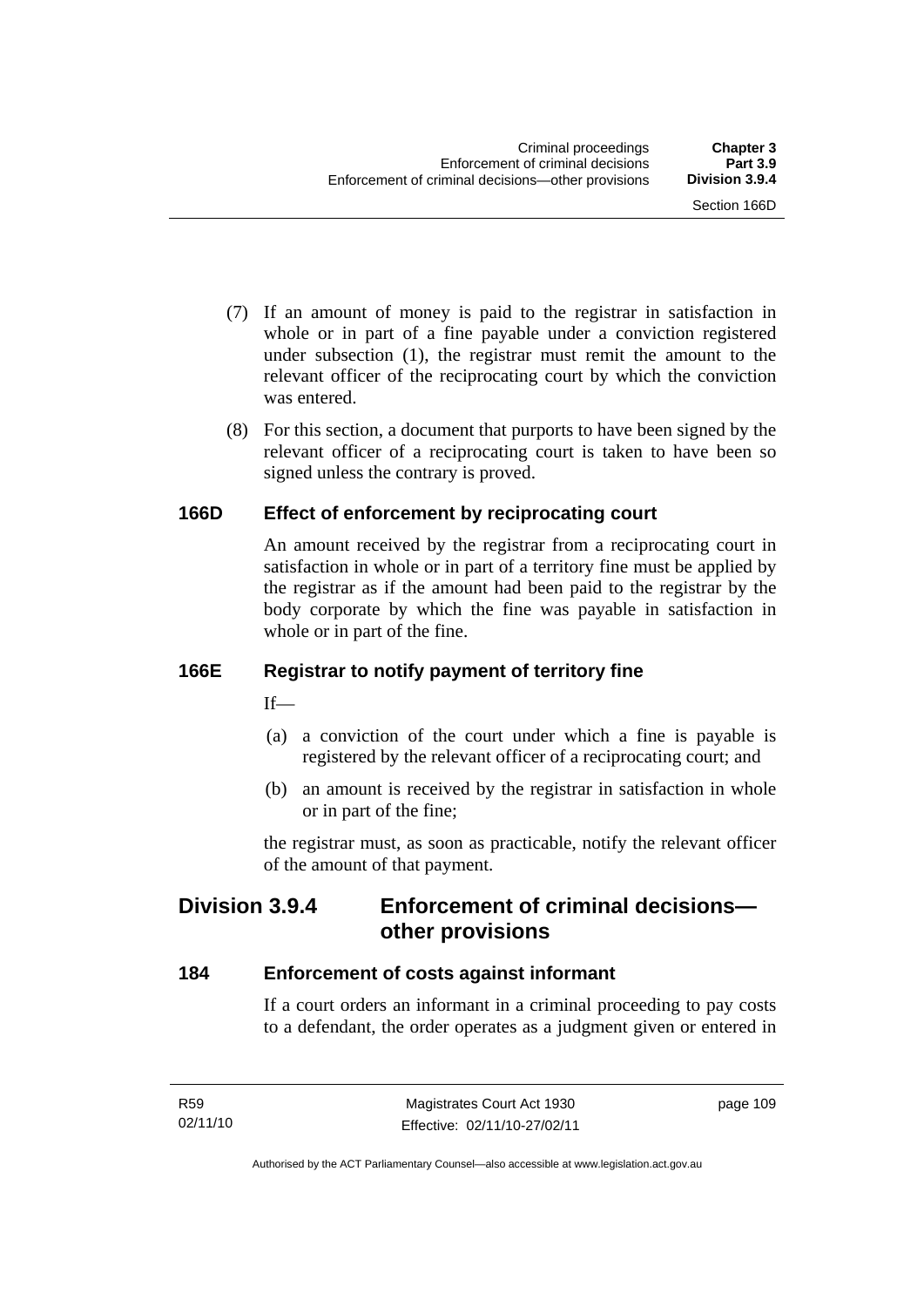relation to a claim for the payment of money and is enforceable accordingly.

#### **191 Accounts to be kept of amounts received**

Every registrar and person in charge of a correctional centre must keep a true and exact account of all amounts received by him or her under or because of any conviction or order, showing the people from whom and the time when the amounts were received and to whom and when the amounts were paid.

Maximum penalty: 1 penalty unit.

#### **193 Forfeited goods may be sold**

Except where otherwise provided, all forfeitures, not financial, that are incurred in relation to an offence triable by the court or that may be enforced by the court, may be sold or disposed of or dealt with in the way that the court directs, and the proceeds of the sale must be applied in a similar way as if the proceeds were a fine imposed under the Act, ordinance or law on which the proceeding for forfeiture is founded.

#### **194 Enforcement order not void for form only**

An enforcement order is not void only because of a defect or error in it if there is a conviction or order that is valid, or that may be amended and made valid, under this Act to support it.

#### **195 Convictions etc to be given to Supreme Court registrar**

- (1) This section applies if a person is convicted of an indictable offence by the court or an information in relation to an indictable offence is dismissed by the court.
- (2) The court must immediately give the registrar of the Supreme Court a copy of the conviction and recognisances or a copy of the certificate of dismissal (if any).

Section 191

Authorised by the ACT Parliamentary Counsel—also accessible at www.legislation.act.gov.au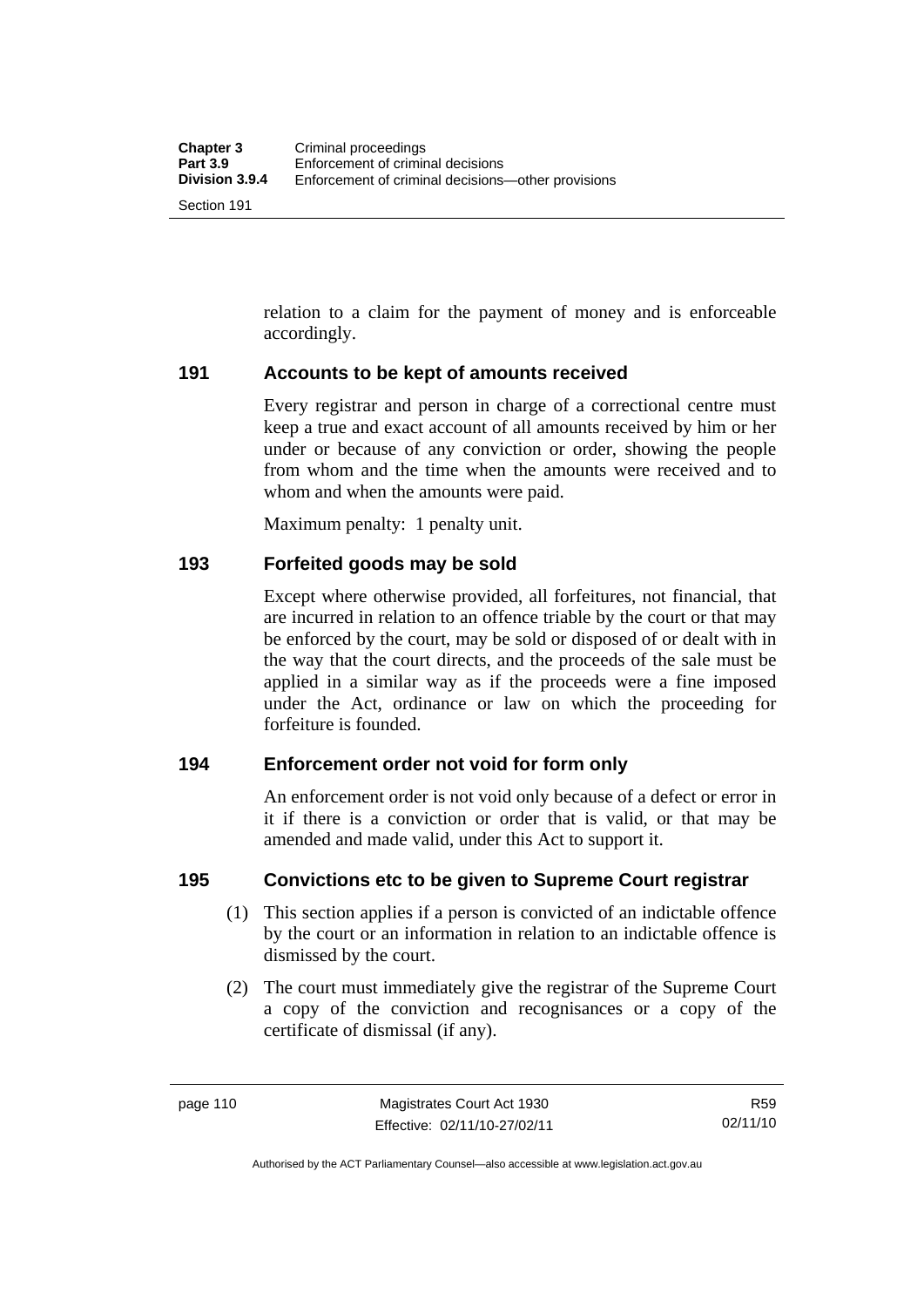(3) The court must keep a conviction and dismissal book and record each conviction or dismissal in it.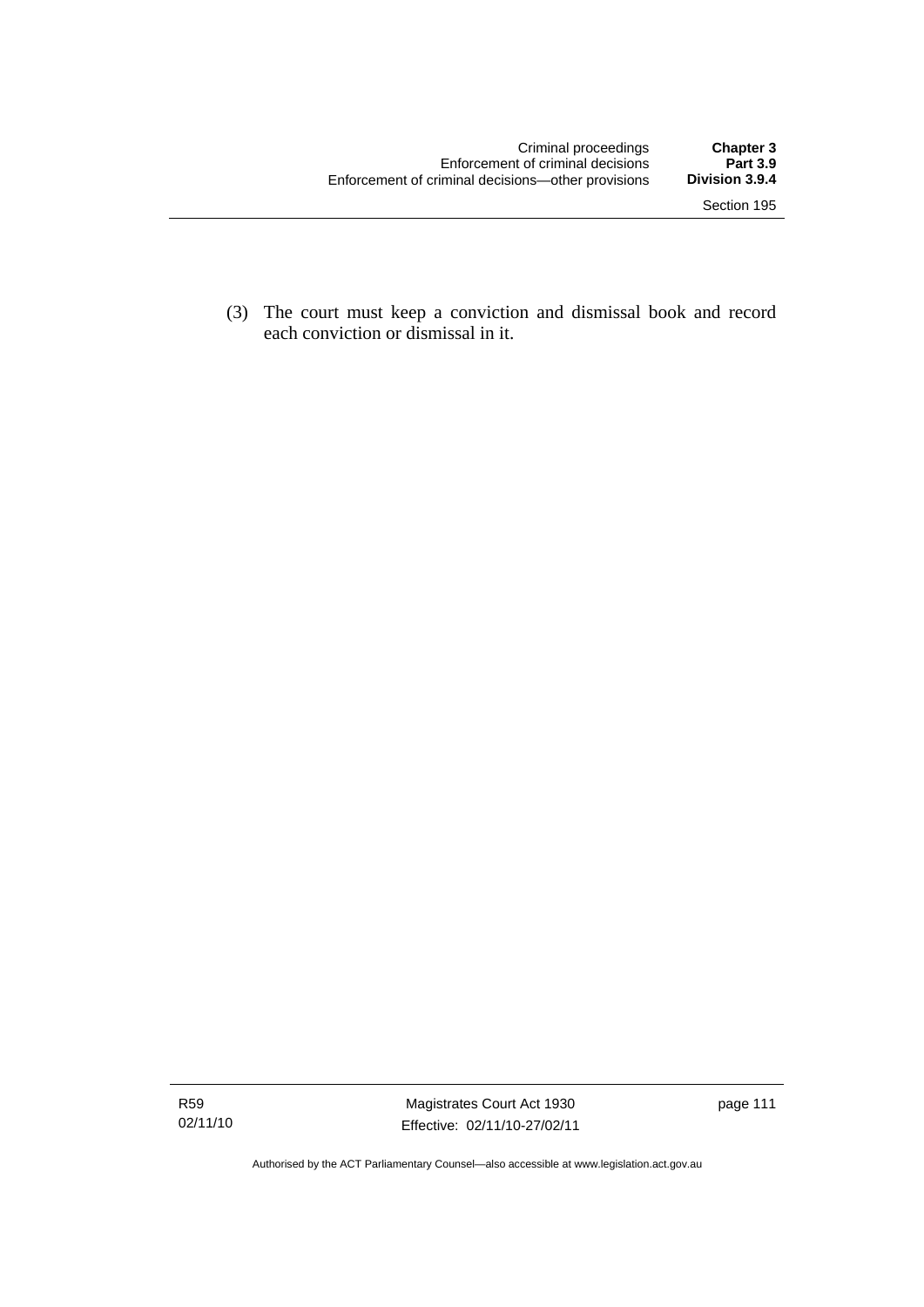Section 207

# **Part 3.10 Criminal appeals**

# **Division 3.10.1 Criminal appeals—jurisdiction of Supreme Court**

#### **207 Jurisdiction of Supreme Court**

- (1) The appellate jurisdiction of the Supreme Court in relation to decisions of the Magistrates Court under this Act (other than chapter 4 (Civil proceedings)) extends to the hearing and deciding of the following appeals and to no others:
	- (a) appeals to which division 3.10.2 (Appeals in criminal matters) applies;
	- (b) reference appeals under division 3.10.2A (Reference appeals in criminal matters);
	- (c) review appeals under division 3.10.3 (Review appeals in criminal matters).
- (2) This part does not limit the operation of any other Act that makes provisions in relation to the appellate jurisdiction of the Supreme Court.

# **Division 3.10.2 Appeals in criminal matters**

# **208 Appeals to which div 3.10.2 applies**

- (1) Each of the following appeals is an appeal to which this division applies:
	- (a) an appeal by any of the following from a decision of the Magistrates Court under the Crimes Act, section 315A (2) or (3) (Investigation into fitness to plead) or section 315D (7) (Person found temporarily unfit to plead):
		- (i) the person whose fitness to plead was decided;

R59 02/11/10

Authorised by the ACT Parliamentary Counsel—also accessible at www.legislation.act.gov.au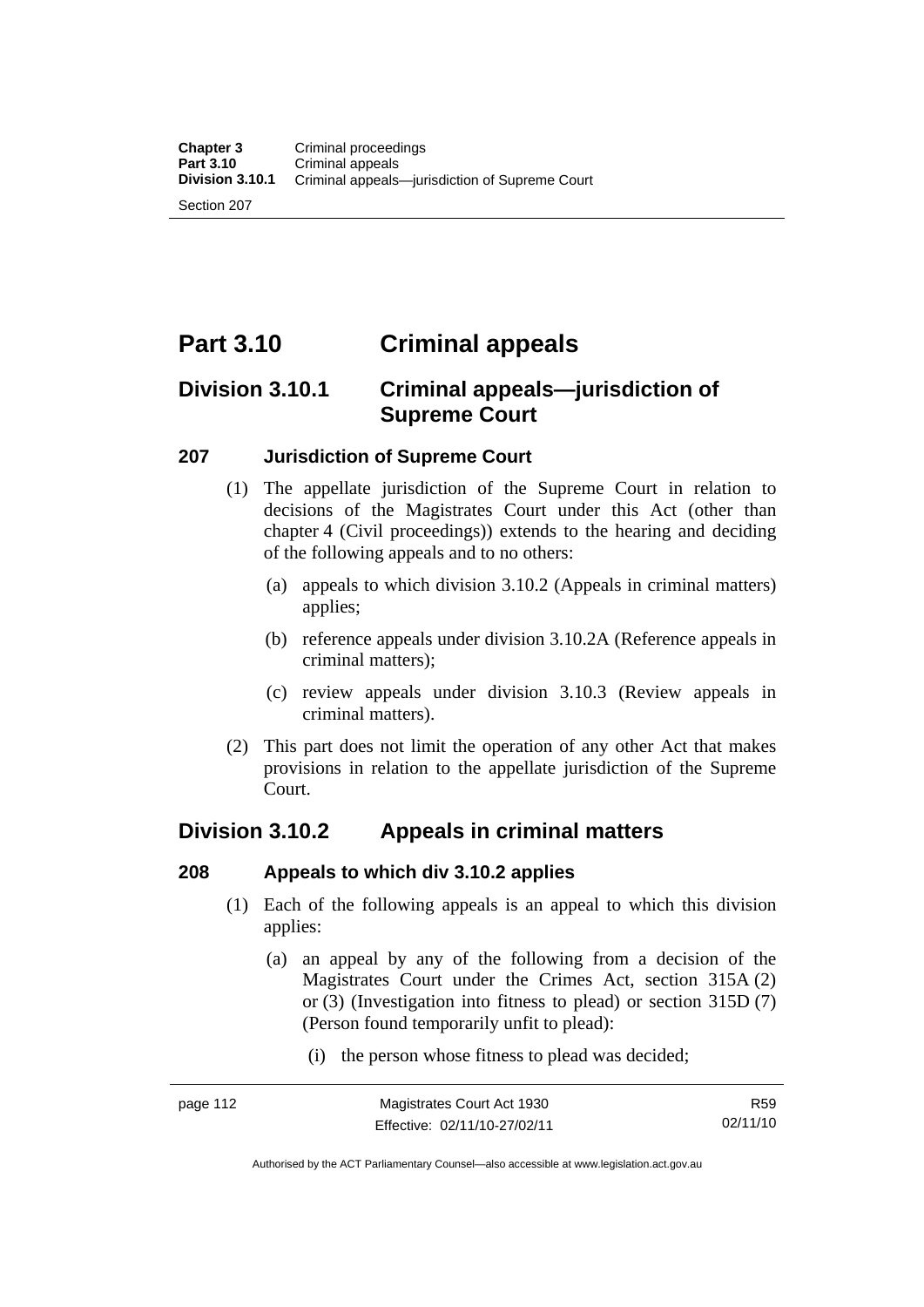- (ii) anyone who appeared at the proceeding in which the decision was made;
- (iii) anyone else with the leave of the court;
- (b) an appeal, by the person convicted, from a conviction for an offence dealt with by the Magistrates Court under this Act, part 3.6 (Proceedings for offences punishable summarily) or part 3.7 (Service and pleading by post for certain offences) or under the Crimes Act, section 375;
- (c) an appeal, by the person against whom the order is made, from an order made under this Act, section 113 or section 114 in a proceeding dealt with by the Magistrates Court under this Act, part 3.6 or under the Crimes Act, section 375;
- (d) an appeal from a sentence or penalty imposed by the Magistrates Court by a person convicted of an offence dealt with by that court under this Act, section 90A, part 3.6 or part 3.7, or under the Crimes Act, section 375, whether or not the person appeals against the conviction in relation to which the sentence or penalty was imposed;
- (e) an appeal from an order of the court under any of the following provisions of the *Crimes (Sentencing) Act 2005*:
	- (i) part 3.2 (Sentences of imprisonment);
	- (ii) part 3.3 (Non-custodial sentences);
	- (iii) part 3.4 (Non-association and place restriction orders);
	- (iv) part 3.5 (Deferred sentence orders);
	- (v) part 3.6 (Combination sentences);
	- *Note* Orders under the *Crimes Act 1900*, pt 18 (Conditional release of offenders) are taken to be orders under the *Crimes (Sentencing) Act 2005* (see *Crimes (Sentence Administration) Act 2005*, ch 16).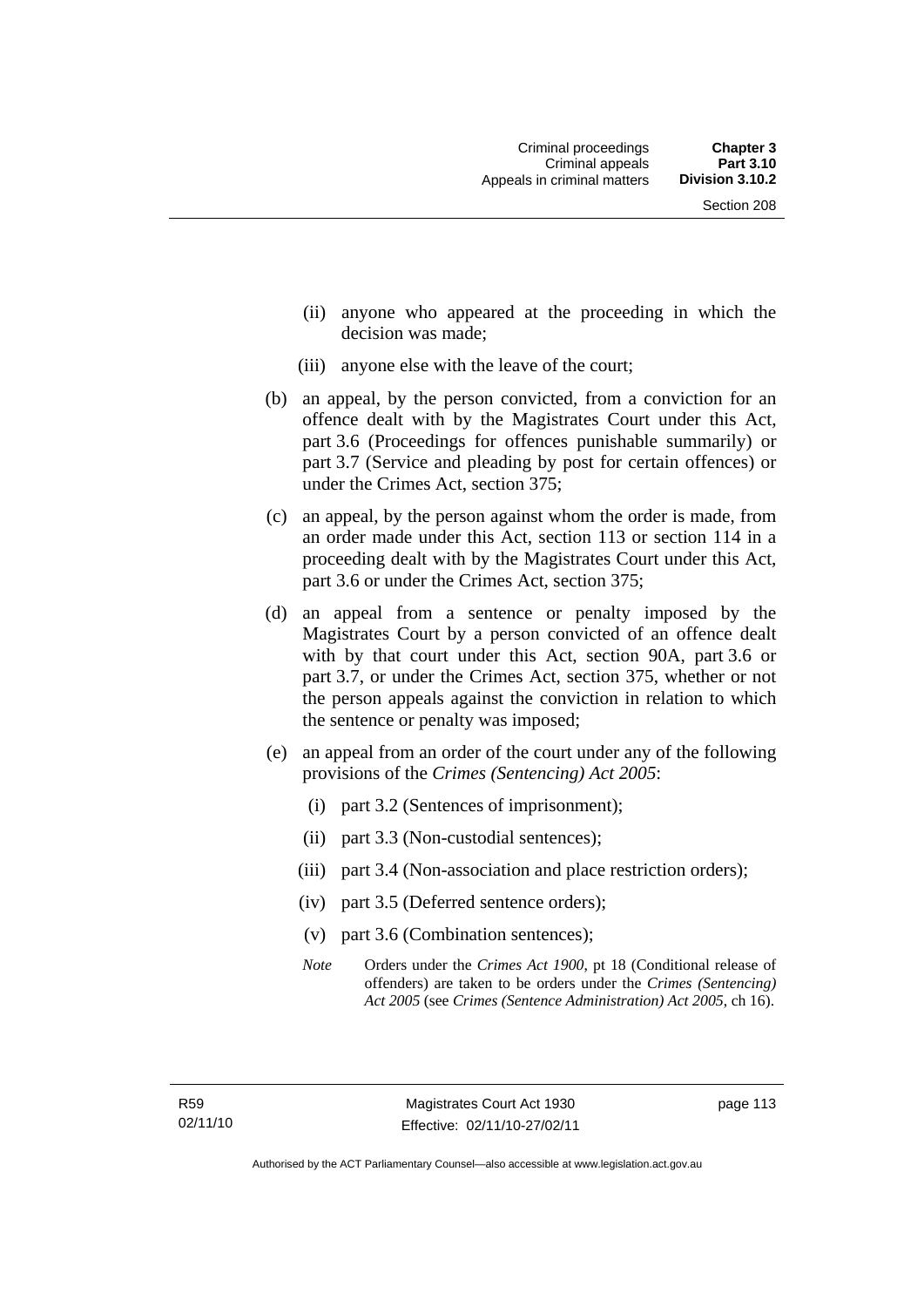- (f) an appeal from an order of the court under the *Crimes (Sentence Administration) Act 2005,* part 6.6 (Good behaviour orders—amendment and discharge).
- (3) Subsection (1) does not affect any power that the Supreme Court has, apart from this Act, to grant bail or to vary the conditions of bail.

# **209 Institution of appeal**

- (1) An appeal must be instituted by the appellant filing a notice of appeal in the office of the registrar of the Supreme Court within the period of 28 days after the conviction was entered, the order or decision was made or the sentence or penalty imposed, or within any further time the Supreme Court allows.
- (2) As soon as practicable after instituting the appeal, the appellant must—
	- (a) file a copy of the notice of appeal with the Magistrates Court; and
	- (b) serve a copy of the notice of appeal on—
		- (i) for an appeal mentioned in section 208 (1) (a)—each other person mentioned in that paragraph; and
		- (ii) for any other appeal—the director of public prosecutions.

# **210 Substituted service of notice of appeal**

- (1) If it appears to the Supreme Court, on an application made for an order under this section, that personal service of a notice of appeal under section 209 on a person on whom it is required to be served cannot be effected, the Supreme Court may make the order for substituted or other service the Supreme Court considers just.
- (2) The Supreme Court may, on an application made for an order under this subsection, dispense with service of a notice of appeal if the court considers it necessary or expedient to do so.

Authorised by the ACT Parliamentary Counsel—also accessible at www.legislation.act.gov.au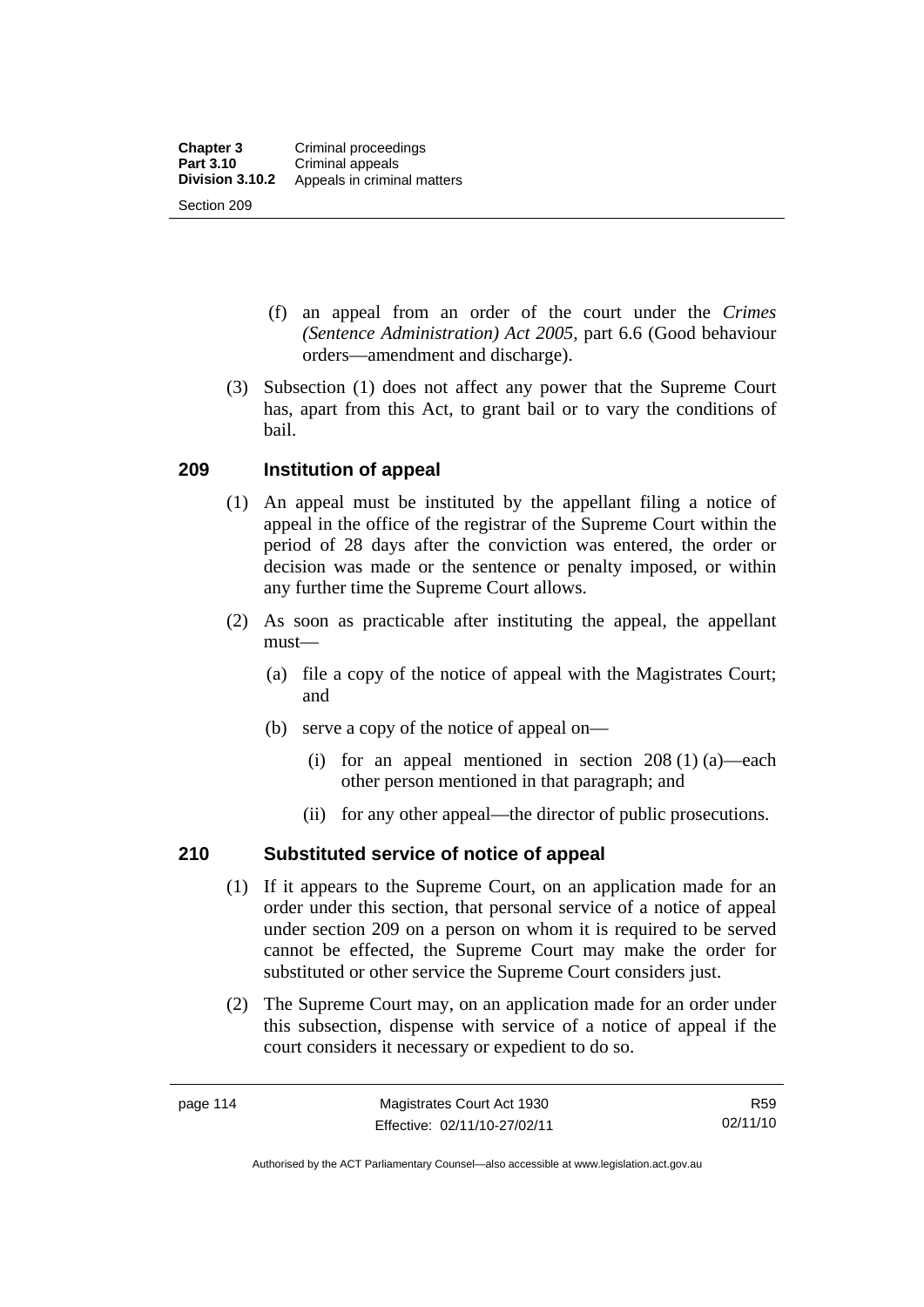(3) An order under subsection (2) may be made subject to the conditions (if any) the Supreme Court considers appropriate.

#### **214 Appeals in cases other than civil cases**

- (1) This section applies to an appeal mentioned in section 208 (Appeals to which div 3.10.2 applies).
- (2) In an appeal to which this section applies, the Supreme Court must have regard to the evidence given in the proceeding out of which the appeal arose, and has power to draw inferences of fact.
- (3) In an appeal to which this section applies, the Supreme Court must—
	- (a) if it considers it necessary or expedient to do so in the interests of justice—
		- (i) order the production of a document or anything else that was an exhibit in, or was otherwise connected with, the proceeding out of which the appeal arose and that appears to it to be necessary to produce for deciding the appeal; and
		- (ii) order any person who was, or would have been if the person had been called, a compellable witness in the proceeding to attend for examination before the Supreme Court; and
		- (iii) receive the evidence, if tendered, of any witness; and
	- (b) receive evidence with the consent of the parties to the appeal.
- (4) If evidence is tendered in an appeal to which this section applies, the Supreme Court must, unless satisfied that the evidence would not afford any ground for allowing the appeal, receive the evidence if—
	- (a) it appears to the Supreme Court that the evidence is likely to be credible and would have been admissible in the proceeding out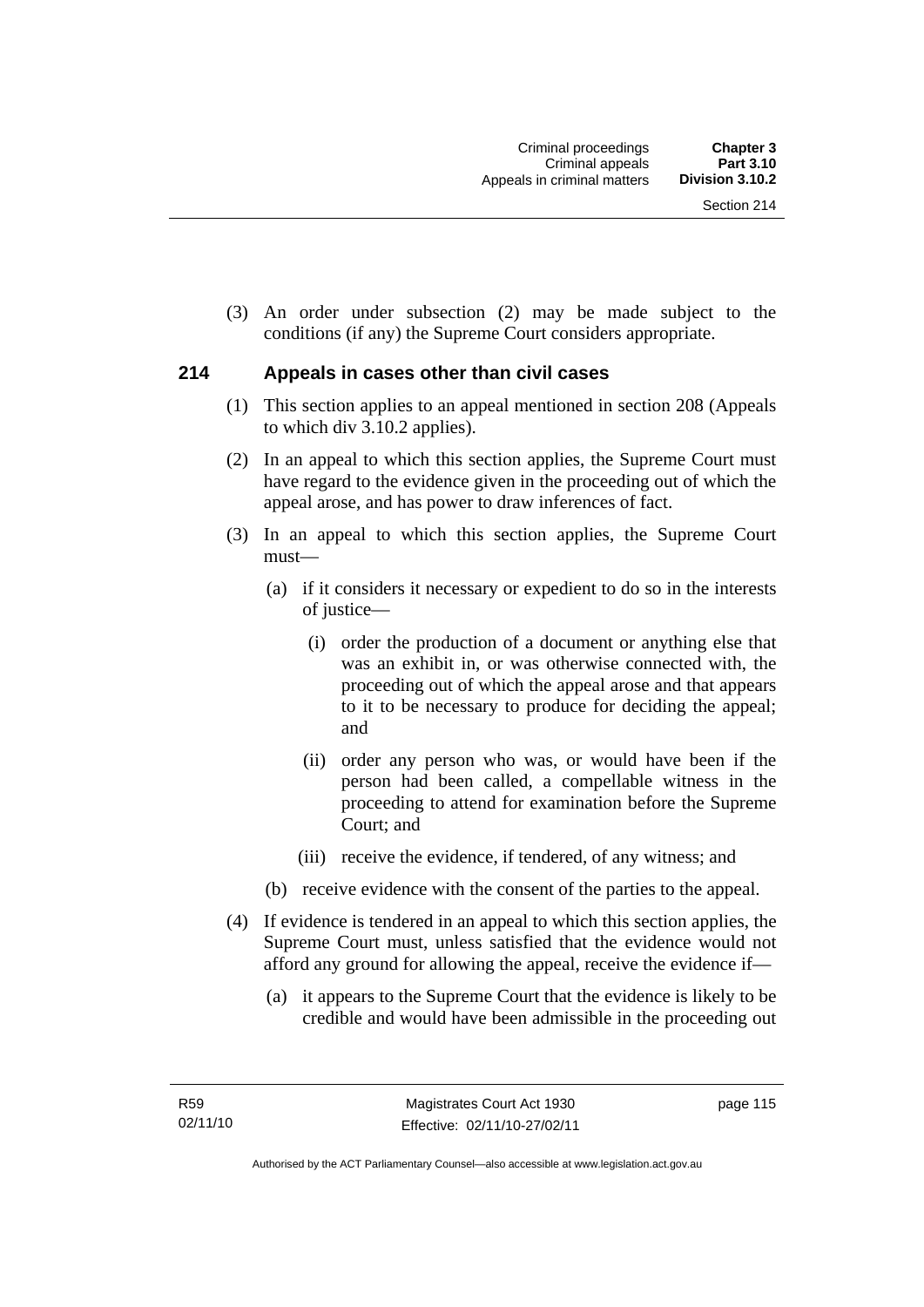of the which the appeal arose on an issue relevant to the appeal; and

 (b) the Supreme Court is satisfied that the evidence was not adduced in the proceeding and there is a reasonable explanation for the failure to adduce it.

#### **216 Stay of execution pending appeal in certain cases**

- (1) If an appeal to which this division applies has been duly instituted, the enforcement or execution of the decision, conviction, order, sentence or penalty appealed from is stayed until the appeal is concluded or is abandoned or discontinued and, if the appellant is in custody, the appellant may, if not detained for any other cause, be granted bail in accordance with the *Bail Act 1992*.
- (2) If the appellant in custody in relation to whom the enforcement or execution of a conviction or sentence is stayed—
	- (a) is not granted bail under the *Bail Act 1992*; or
	- (b) is not detained for any other cause;

the court or a magistrate may order the person be remanded in custody.

*Note* The court must issue a warrant for the remand of the defendant in the chief executive's custody (see *Crimes (Sentence Administration) Act 2005*, s 17).

#### **218 Orders by Supreme Court on appeals**

- (1) On an appeal to which this division applies, the Supreme Court may—
	- (a) confirm, reverse or vary the conviction, order, sentence, penalty or decision appealed from; or
	- (b) give the judgment, or make the order, that, in all the circumstances, it considers appropriate, or refuse to make an order; or

R59 02/11/10

Authorised by the ACT Parliamentary Counsel—also accessible at www.legislation.act.gov.au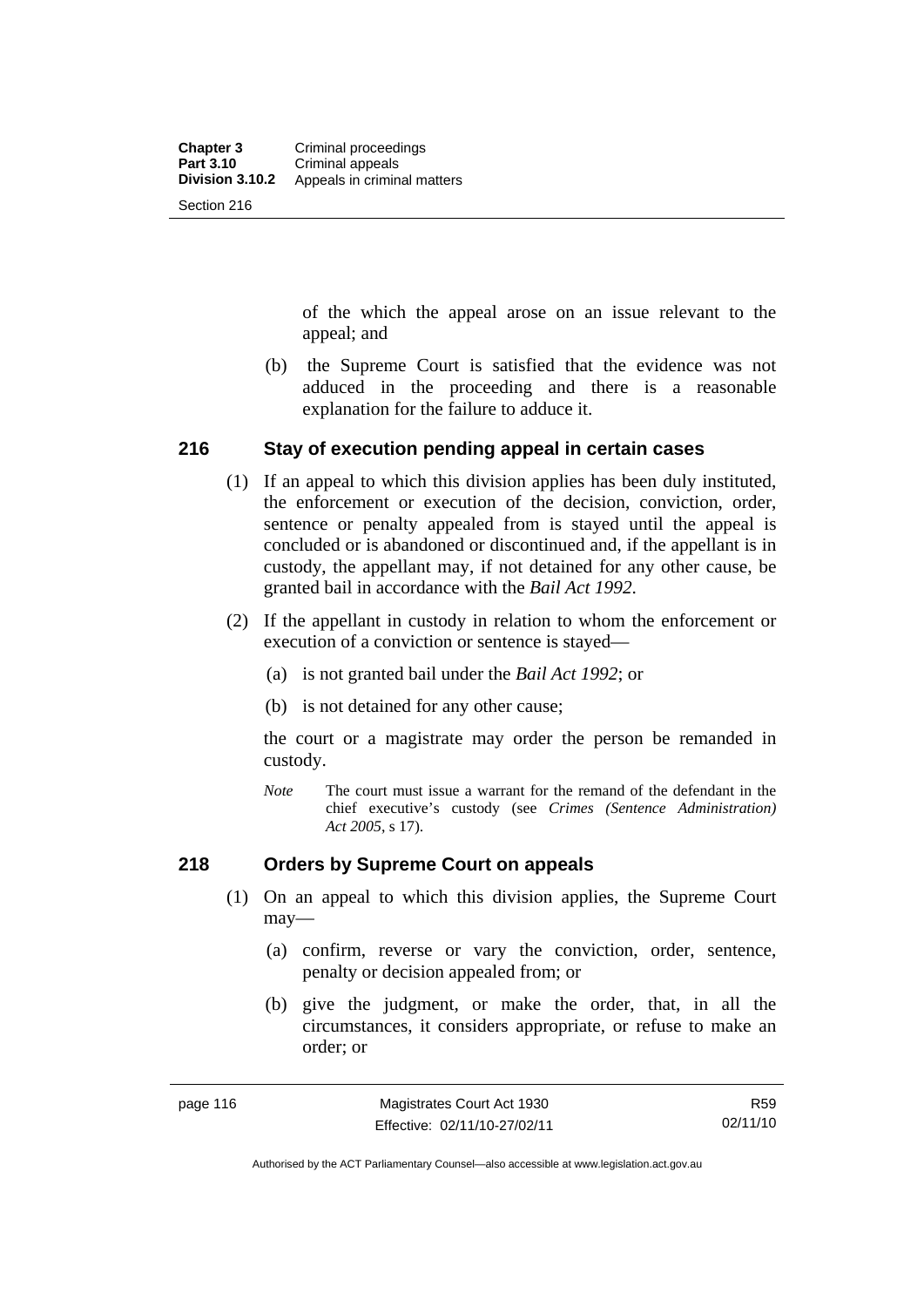- (c) set aside the conviction, order, sentence, penalty or decision appealed from, in whole or in part, and remit the proceeding to the Magistrates Court for further hearing and decision, subject to the directions the Supreme Court considers appropriate.
- (2) A judgment or order of the Supreme Court under subsection (1) (a) or (b) has effect as if it were a decision of the Magistrates Court and may be enforced by the Magistrates Court accordingly.

#### **219 No right of appeal under div 3.10.2 if review appeal**

- (1) A person is not entitled to appeal to the Supreme Court under this division against a decision of the Magistrates Court if the person has instituted an appeal against the decision under division 3.10.3 (Review appeals in criminal matters).
- (2) If a person institutes an appeal under division 3.10.3 in relation to a decision of the Magistrates Court, any appeal against the decision that has been instituted under this division is taken to be withdrawn.

# **Division 3.10.2A Reference appeals in criminal matters**

# **219A What is a** *reference appeal***?**

In this division:

*reference appeal*—see section 219AB (2).

# **219AB Reference appeal in relation to proceeding**

- (1) This section applies if a person has been charged on indictment in the Magistrates Court and the proceeding in relation to all or part of the indictment has concluded.
- (2) The Supreme Court may, on application by the Attorney-General or director of public prosecutions (the *applicant*), hear and decide (by a *reference appeal*) any question of law arising at or in relation to the proceeding.

page 117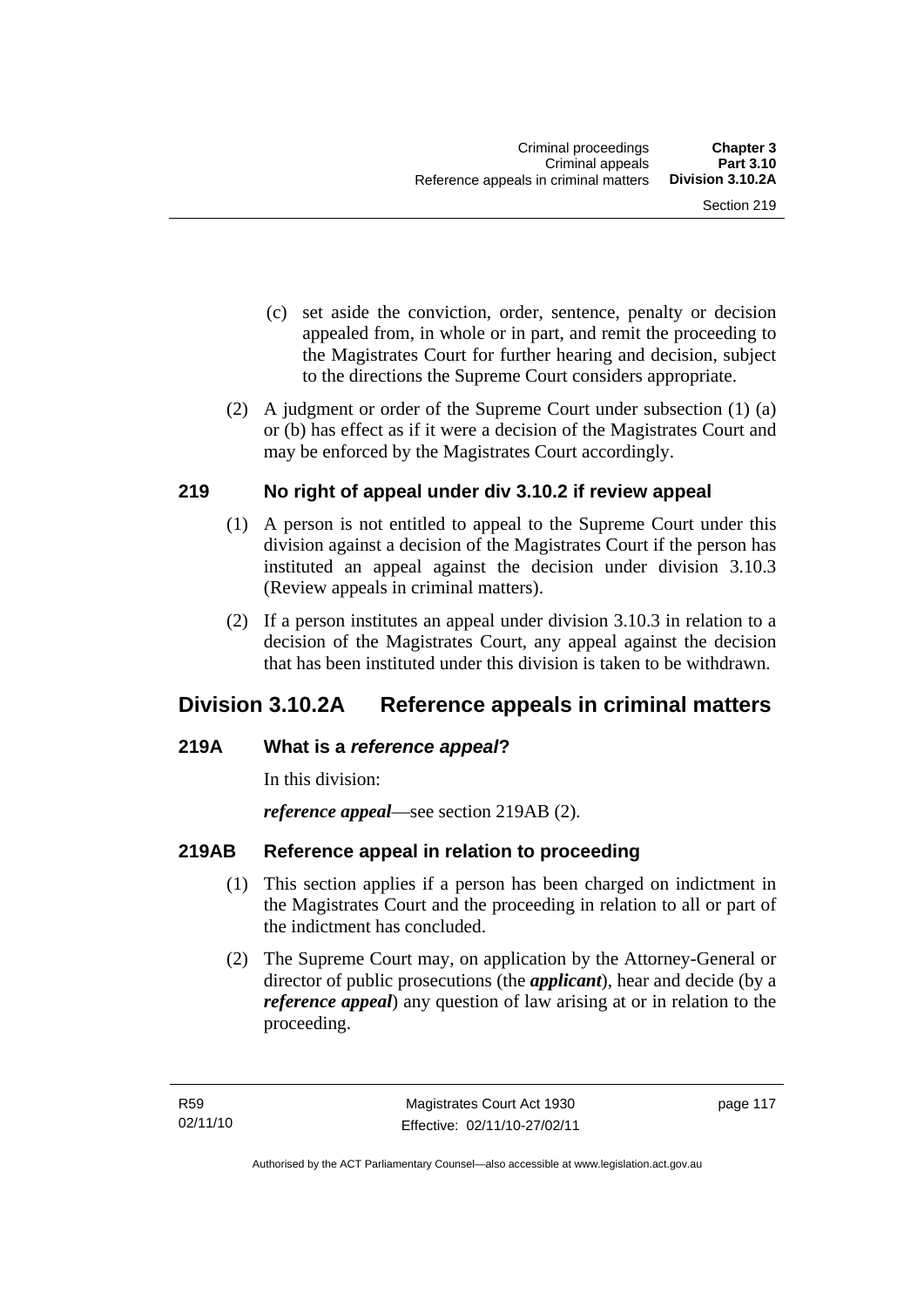#### **219AC Who may be heard at reference appeal**

- (1) Each of the following people (each *interested party*) may be heard in a reference appeal:
	- (a) a person charged in the proceeding;
	- (b) a person who seeks to be heard, if the court is satisfied that the person has a sufficient interest in the appeal to be heard.
- (2) If an interested party is not represented in the appeal, the applicant must instruct counsel to argue the reference appeal on the party's behalf.
- (3) The reasonable costs of legal representation of an interested party are payable by the Territory.

#### **219AD Reference appeal decision does not affect verdict**

The decision on a reference appeal does not invalidate or affect any verdict or decision given in the proceeding.

# **Division 3.10.3 Review appeals in criminal matters**

#### **219B Decisions subject to review appeal**

- (1) Each of the following is a decision of the Magistrates Court from which an appeal by way of review (a *review appeal*) may be made in accordance with this division:
	- (a) an order of the Magistrates Court dismissing an information dealt with by that court under this Act, part 3.6 (Proceedings for offences punishable summarily) or part 3.7 (Service and pleading by post for certain offences) or under the Crimes Act, section 375;
	- (b) a conviction by the Magistrates Court for an offence dealt with by that court under this Act, part 3.6 or part 3.7 or under the Crimes Act, section 375;

R59 02/11/10

Authorised by the ACT Parliamentary Counsel—also accessible at www.legislation.act.gov.au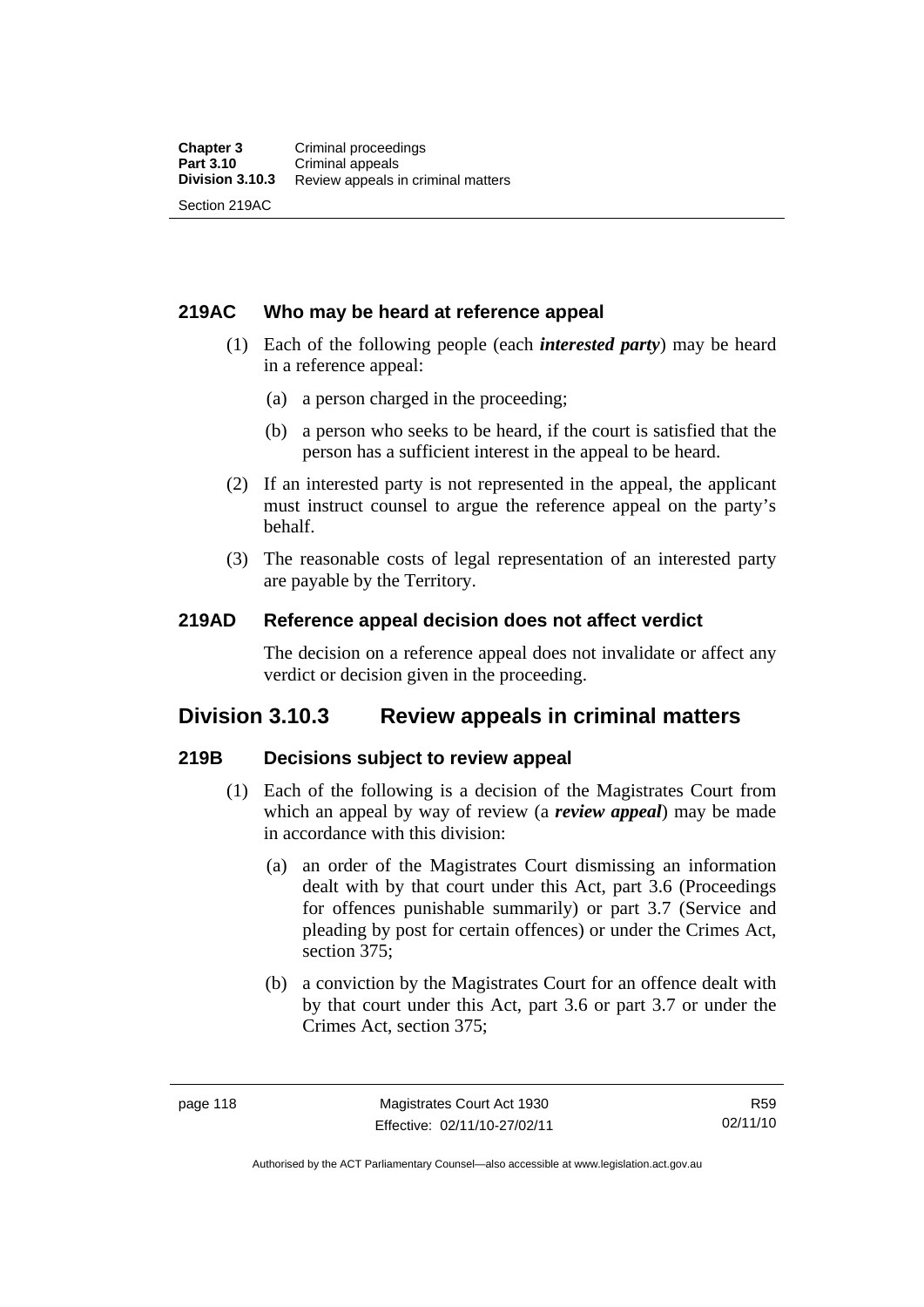- (c) an order made under this Act, section 113 or section 114 in a proceeding dealt with by the Magistrates Court under this Act, part 3.6 or under the Crimes Act, section 375;
- (d) a decision of the Magistrates Court not to commit a person to the Supreme Court for sentence under section 92A;
- (e) a decision of the Magistrates Court to dispose of a case summarily under the Crimes Act, section 375 (6) or (7);
- (f) a sentence or penalty imposed by the Magistrates Court for an offence dealt with by that court under this Act, section 90A, part 3.6 or part 3.7 or under the Crimes Act, section 375.
- (2) In subsection  $(1)$  (f):

*sentence or penalty* includes a sentence or penalty imposed by an order of the Magistrates Court under—

- (a) any of the following provisions of the *Crimes (Sentencing) Act 2005*:
	- (i) part 3.2 (Sentences of imprisonment);
	- (ii) part 3.3 (Non-custodial sentences);
	- (iii) part 3.4 (Non-association and place restriction orders);
	- (iv) part 3.5 (Deferred sentence orders);
	- (v) part 3.6 (Combination sentences); or
	- *Note* Orders under the *Crimes Act 1900*, pt 18 (Conditional release of offenders) are taken to be orders under the *Crimes (Sentencing) Act 2005* (see *Crimes (Sentence Administration) Act 2005*, ch 16).
- (b) the *Crimes (Sentence Administration) Act 2005,* part 6.6 (Good behaviour orders—amendment and discharge).

#### **219C How review appeal is instituted**

 (1) A review appeal must be instituted by the appellant filing a notice of appeal in the Supreme Court within 28 days after the day the

| R59      | Magistrates Court Act 1930   | page 119 |
|----------|------------------------------|----------|
| 02/11/10 | Effective: 02/11/10-27/02/11 |          |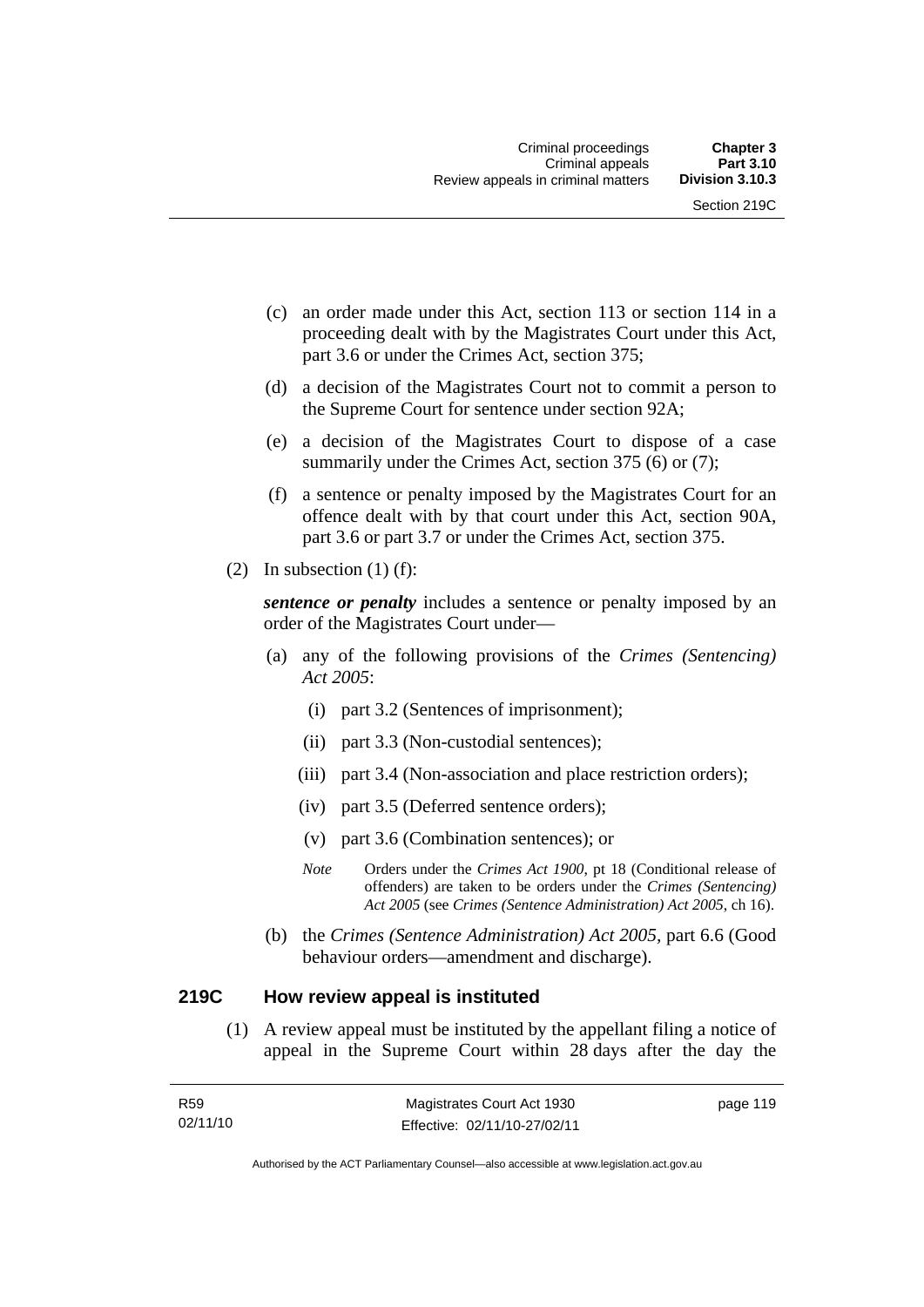conviction was entered, the order or decision was made or the sentence or penalty imposed, or within any further time the Supreme Court allows.

- (2) As soon as practicable after instituting the appeal, the appellant must—
	- (a) file a copy of the notice of appeal in the Magistrates Court; and
	- (b) serve a copy of the notice of appeal on—
		- (i) for an appeal mentioned in section 219B (1) (b) or  $(c)$  the director of public prosecutions; and
		- (ii) for any other appeal—the person who was the defendant in the proceeding in the Magistrates Court.

#### **219D Grounds for review**

The Supreme Court may review a decision of the Magistrates Court under this division on any 1 or more of the following grounds:

- (a) that there was a prima facie case of error or mistake on the part of the Magistrates Court;
- (b) that the Magistrates Court did not have jurisdiction or authority to make the decision;
- (c) that the decision of the Magistrates Court should not in law have been made;
- (d) for a decision mentioned in section  $219B(1)$  (d) or (e)—that, in the circumstances of the case, the decision should not have been made;
- (e) for a decision mentioned in section  $219B(1)$  (f)—that the sentence or penalty was manifestly inadequate or otherwise in error.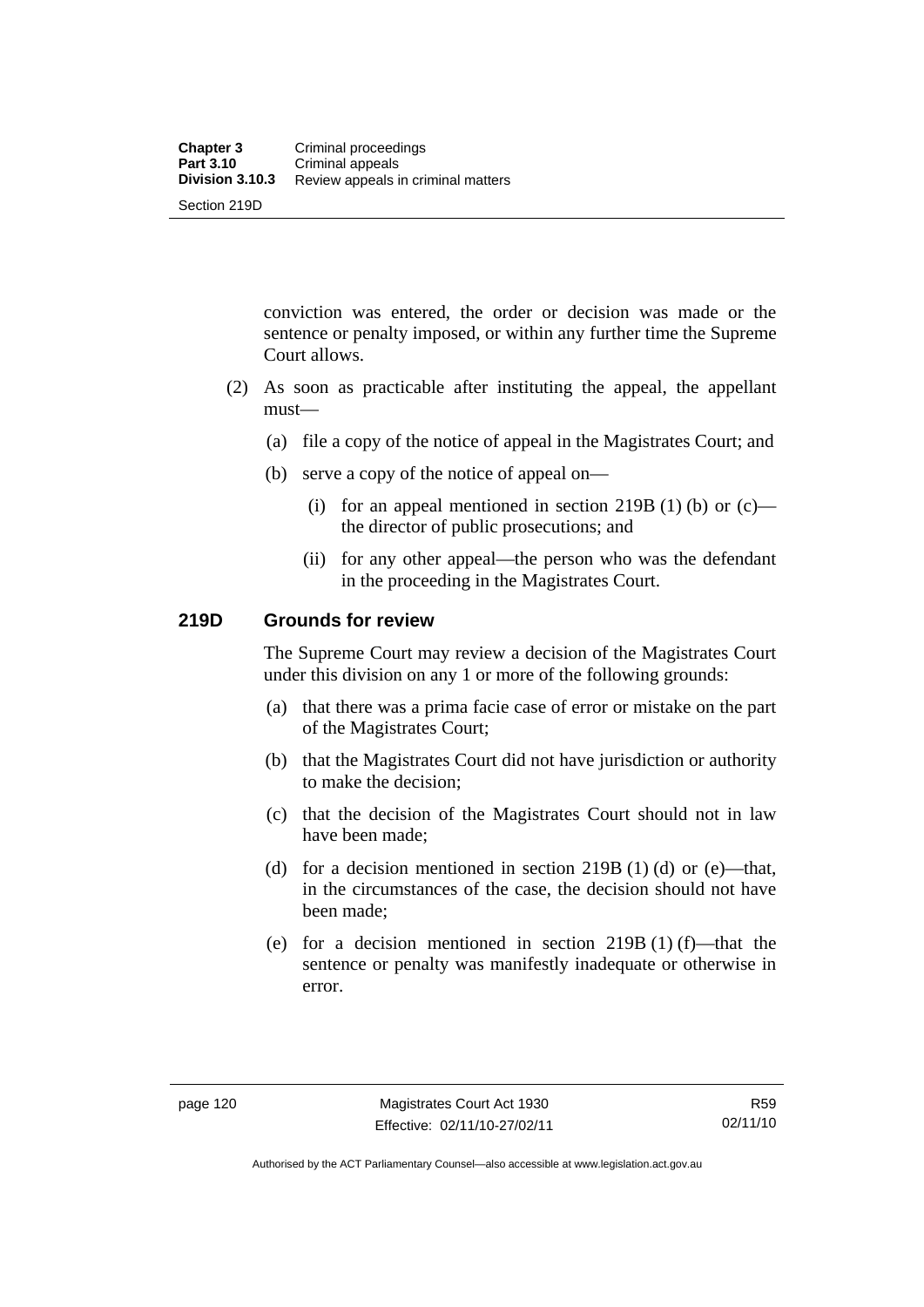# **219E Report by Magistrate**

On a review appeal, the Supreme Court may, if it considers appropriate, make an order requiring the magistrate by whom the Magistrates Court was constituted to give to the Supreme Court a report setting out the reasons for the decision of the Magistrates Court and any facts or matters that in the view of the magistrate were relevant to the decision of the Magistrates Court.

# **219F Powers of Supreme Court**

- (1) On a review appeal, the Supreme Court may, after considering the evidence before the Magistrates Court and any further evidence called by leave of the Supreme Court—
	- (a) dismiss the appeal if satisfied that the decision of the Magistrates Court should be confirmed; or
	- (b) set aside or quash, in whole or part, or otherwise vary or amend, the decision of the Magistrates Court.
- (2) If, under subsection (1) (b), the Supreme Court sets aside, quashes or otherwise varies or amends a decision of the Magistrates Court, the Supreme Court may—
	- (a) for a decision mentioned in section 219B (1) (d)—order that the Magistrates Court commit the person to whom the decision relates to the Supreme Court for sentence under section 92A; or
	- (b) for a decision mentioned in section 219B (1) (e)—order that the Magistrates Court continue the committal hearing of the person to whom the decision relates in accordance with part 3.5; or
	- (c) for a decision mentioned in section 219B (1) (f)—
		- (i) impose the sentence or penalty the Supreme Court considers appropriate; or

page 121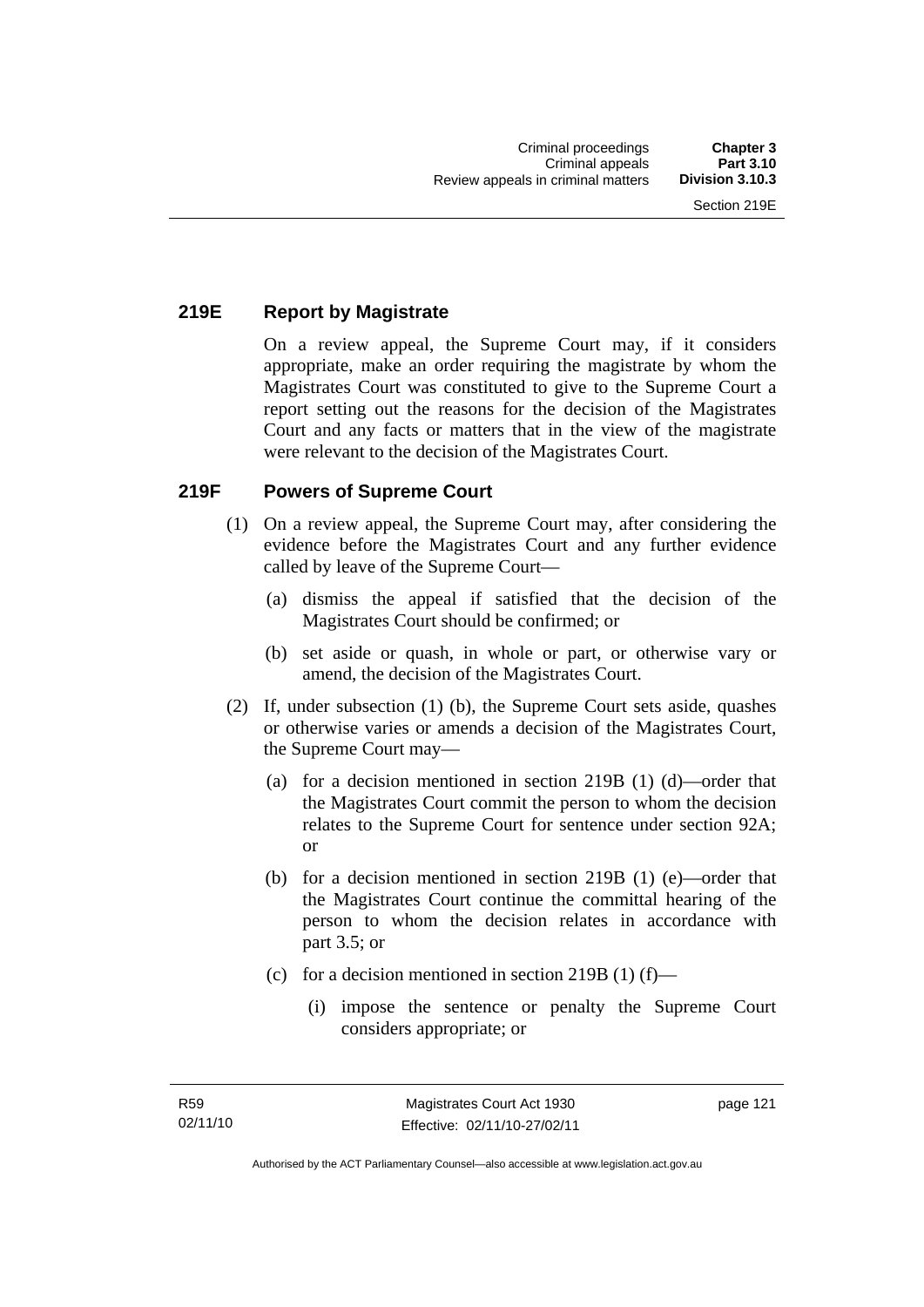(ii) by order, exercise any power that the Magistrates Court might have exercised; or

- (d) in any other case—
	- (i) remit the matter to the Magistrates Court for rehearing or for further hearing with or without directions of law; or
	- (ii) make any other order the Supreme Court considers necessary to decide the matter finally, including a prohibition order or habeas corpus order.
- (3) For the purpose of—
	- (a) correcting any defect or error in the proceeding before the Magistrates Court; or
	- (b) enabling the matter to be decided on the merits;

the Supreme Court may make the amendments of the proceeding in the Magistrates Court it considers appropriate.

- (4) For subsections (1) (b) and (2) (c), the Supreme Court must not—
	- (a) vary a sentence or penalty such that the sentence or penalty as varied could not have been imposed by the Magistrates Court; or
	- (b) impose a sentence or penalty that could not have been imposed by the Magistrates Court.
- (5) The Supreme Court may, despite the ground or any of the grounds for review mentioned in section 219D being established, dismiss the appeal if the court considers that no substantial miscarriage of justice has happened.
- (6) On the dismissal of an appeal, the decision of the Magistrates Court appealed from may be enforced, executed or given effect to as if the appeal had not been instituted.
- (7) If, in relation to a sentence or penalty mentioned in section 219B (1) (f), the Supreme Court—

R59 02/11/10

Authorised by the ACT Parliamentary Counsel—also accessible at www.legislation.act.gov.au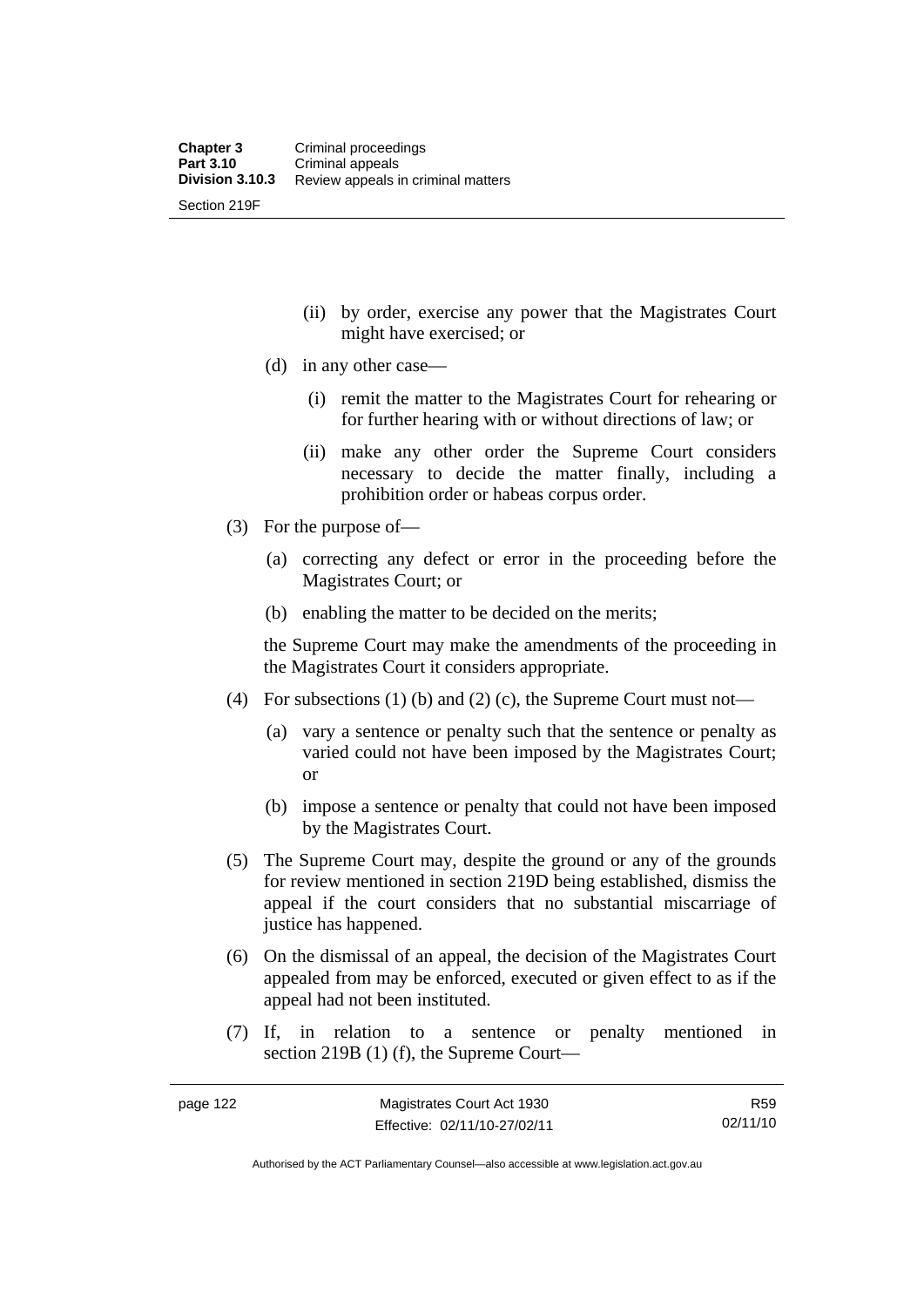- (a) varies a sentence or penalty under subsection (1) (b); or
- (b) imposes a sentence or penalty or makes an order under subsection (2) (b);

the sentence or penalty as varied or imposed or the order made has effect as if it were a decision of the Magistrates Court and may be enforced by the Magistrates Court accordingly.

- (8) On an appeal under this division from an order, decision, sentence or penalty mentioned in section 219B (1) (a), (d), (e) or (f), the Supreme Court must order that the costs of and incidental to the appeal are payable by the appellant.
- (9) Subsection (8) applies whether the Supreme Court dismisses the appeal or exercises any of the other powers given to it by this section.

# **Division 3.10.4 Criminal appeals—other provisions**

#### **222 Control of Supreme Court over summary convictions**

- (1) A person brought before the Supreme Court, under a habeas corpus order or another order, must not be discharged from custody because any defect or error in a committal order of the Magistrates Court, unless the court, or the magistrate constituting the court, and the prosecutor or other party interested in supporting the committal order have received reasonable and sufficient notice of the intention to apply for the discharge.
- (2) The notice must require them to give to the Supreme Court the conviction, judgment or order (if any) on which the committal was founded, together with the depositions and information intended to be relied on in support of the conviction, judgment or order, or certified copies of them.

#### **223 Amendment of documents**

(1) This section applies if—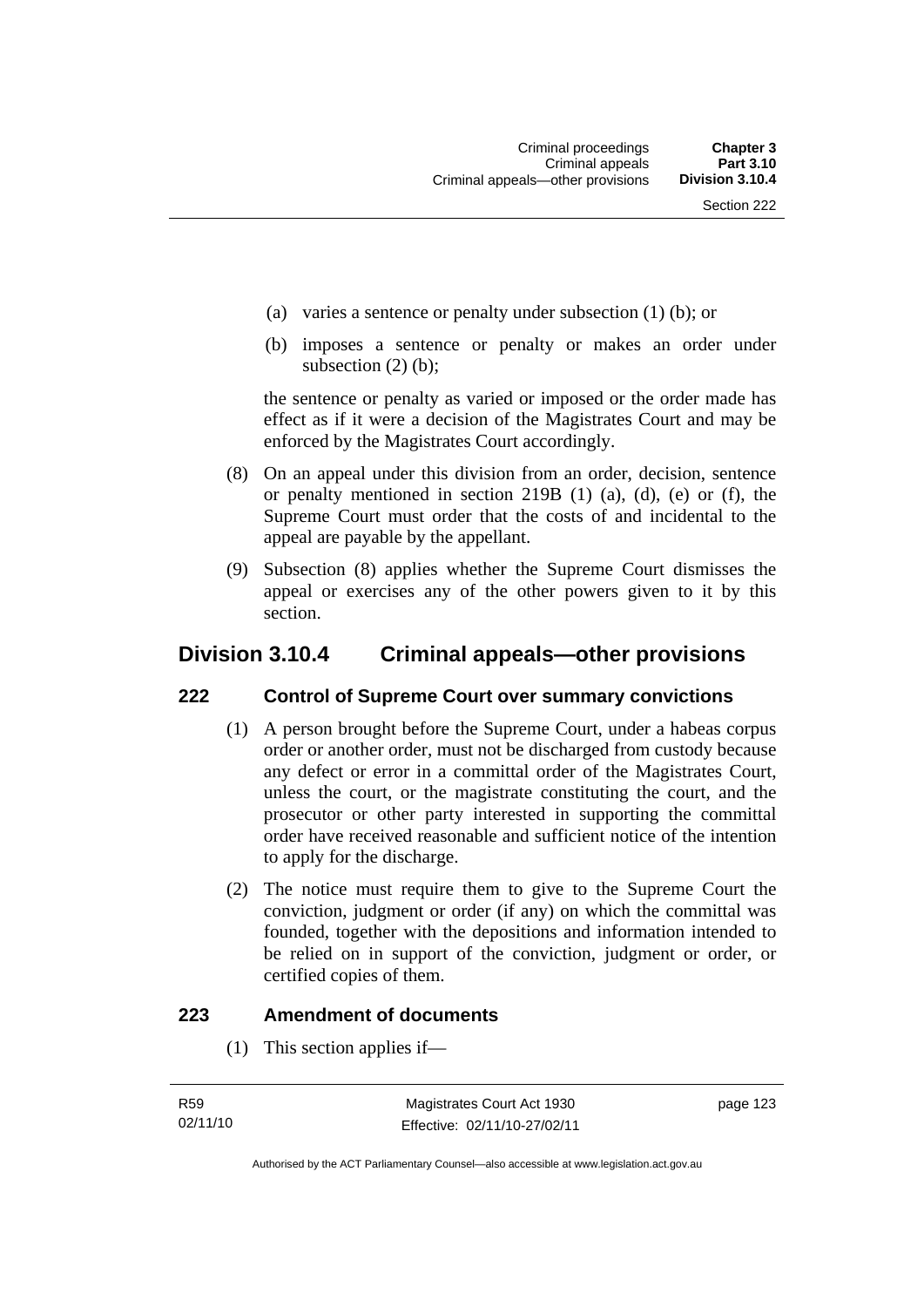- (a) a document mentioned in section 222 (2) is given to the Supreme Court; and
- (b) the offence charged or intended to be charged by the document appears to have been established; and
- (c) the Magistrates Court's judgment appears to be in substance justified; and
- (d) the defects or errors appear to be defects of form only or mistakes not affecting the substance of the proceeding before the Magistrates Court.
- (2) The Supreme Court must allow the committal order, and may allow the conviction or judgment, to be immediately amended as necessary in accordance with the facts.
- (3) The person committed must then be remanded to the person's former custody.

#### **224 In cases of certiorari order**

The like proceedings as mentioned in section 222 and section 223 must be had, and the like amendments may and must be allowed to be made, in relation to every order brought before the Supreme Court by certiorari order, and after amendment in any such case the order may be enforced in the proper way, and must in all respects and for all purposes be regarded and dealt with as if it had been drawn up originally as amended.

#### **225 Notice dispensed with**

- (1) The notice required by section 222 may be given either before or after the habeas corpus order, certiorari order or other order is made.
- (2) When at the time of applying for the order—
	- (a) copies of the conviction or order and depositions are produced; or

R59 02/11/10

Authorised by the ACT Parliamentary Counsel—also accessible at www.legislation.act.gov.au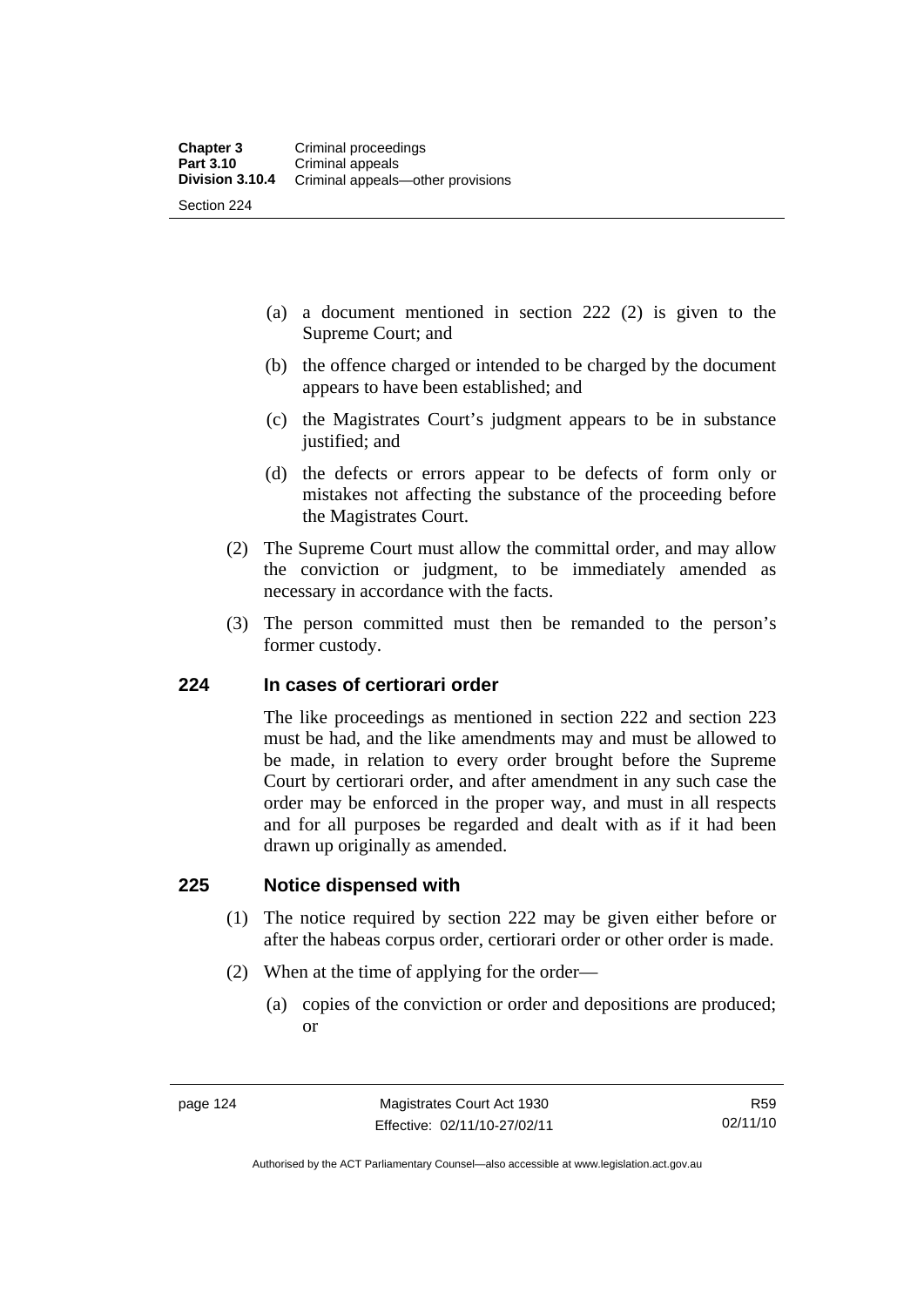(b) in cases of committal for trial or for sentence all informations, depositions, and statements have been given, as provided in section 106, to the director of public prosecutions or a person authorised by the director of public prosecutions;

the Supreme Court may dispense with the notice.

#### **226 Power of court to admit to bail**

- (1) If any person imprisoned or detained under a summary conviction or order is brought up by a habeas corpus order, and the Supreme Court postpones the final decision of the case, the Supreme Court may admit the person to bail in accordance with the *Bail Act 1992*.
- (2) If the judgment of the Supreme Court is against any person so brought up, the Supreme Court may remand the person to his or her former custody, there to serve the rest of the term for which the person was committed.

#### **227 Respecting the amendment of convictions etc**

- (1) Whenever the facts or evidence appearing by the depositions in substance support the decision of the Magistrates Court, if the decision does not extend beyond the information, and if the facts or evidence would have justified the court in making any necessary allegation or finding omitted in the decision, or in the formal conviction or order, or any warrant issued under the adjudication, the powers of amendment given by section 223 may be exercised, and if in a conviction there is some excess that may (consistently with the merits of the case) be corrected, the conviction must be amended accordingly and must stand good for the remainder.
- (2) All amendments are subject to the order about costs and otherwise the Supreme Court considers appropriate.

#### **228 No summons or information**

(1) This section applies to a conviction or order in a case if—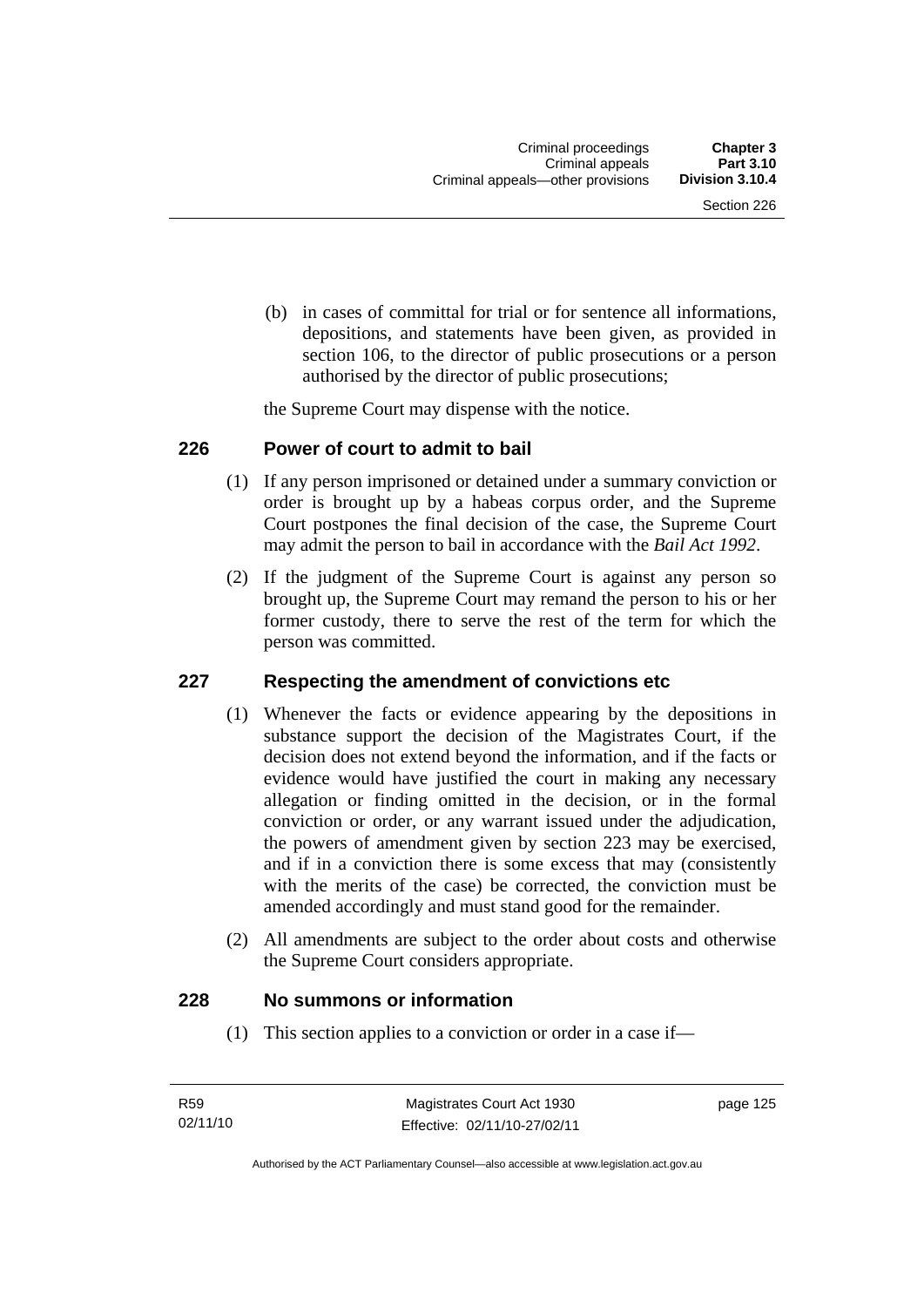- (a) a relevant person is present at the hearing of the case; and
- (b) there is no summons or information (or an amendment of a summons or information) in relation to the person; and
- (c) the person does not object at the hearing about the matter mentioned in paragraph (b).
- (2) The conviction or order stands.
- (3) In this section:

#### *relevant person* means—

- (a) a convicted person; or
- (b) a person against whom an order has been made; or
- (c) a person whose goods have been condemned or ordered to be sold as forfeited.

#### **229 Distribution of penalty**

A conviction or an order is not defeated for the want of any distribution, or for a wrong distribution of the penalty or forfeiture.

page 126 Magistrates Court Act 1930 Effective: 02/11/10-27/02/11

Authorised by the ACT Parliamentary Counsel—also accessible at www.legislation.act.gov.au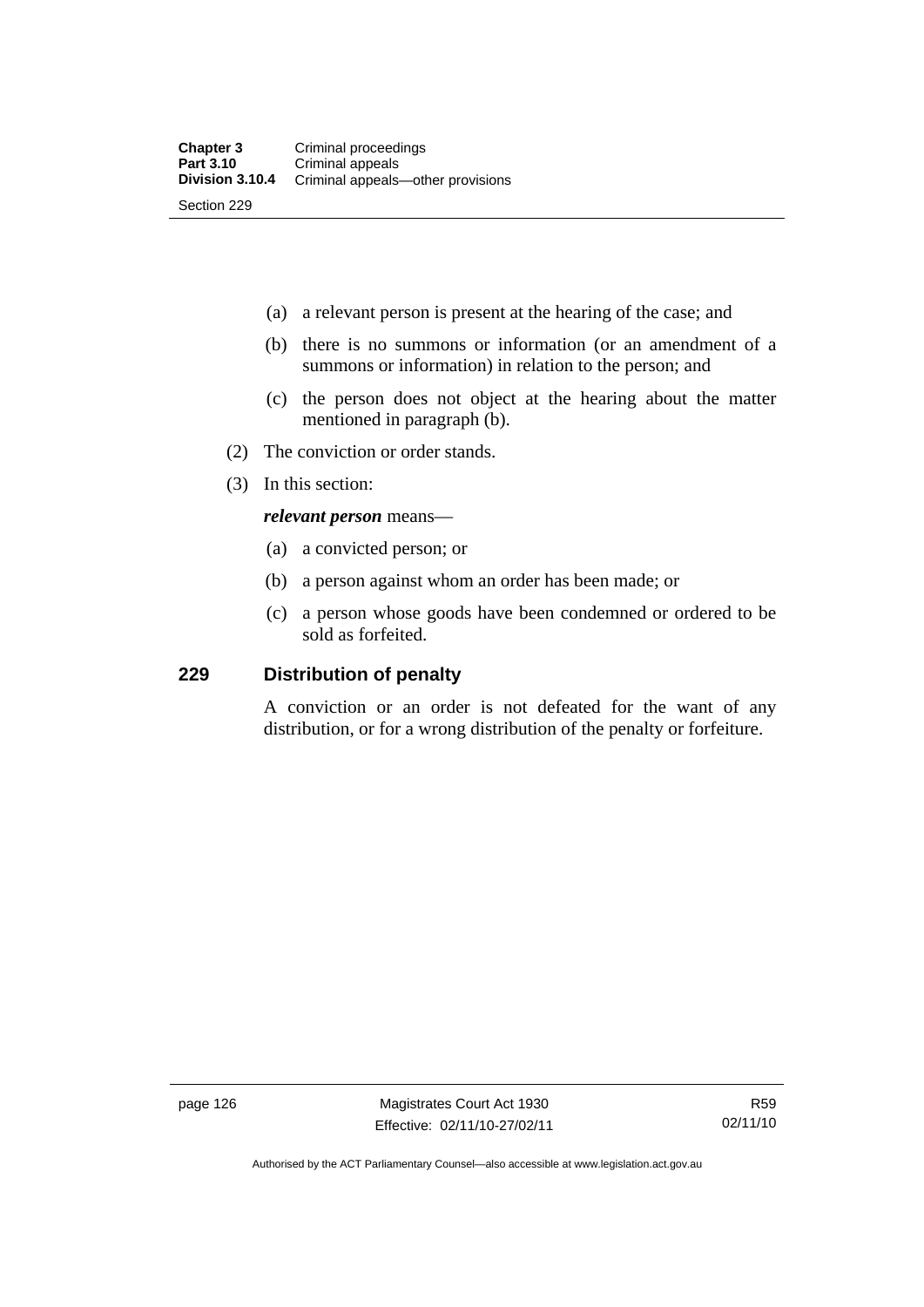# **Part 3.11 Costs in criminal matters**

#### **244 Costs in criminal matters**

- (1) The power of the court to award costs is subject to the following:
	- (a) if the court makes a conviction or order in favour of the informant—it may order that the defendant must pay to the informant the informant's costs;
	- (b) if the court dismisses the information, or makes an order in favour of the defendant—it may order that the informant must pay to the defendant the defendant's costs;
	- (c) if a matter is adjourned—the court may order that the costs of and caused by the adjournment be paid by any party to any other party;
	- (d) costs ordered to be paid—
		- (i) must be awarded in the way prescribed by regulation; and
		- (ii) may be recovered under the rules about the enforcement of judgments of the court in civil proceedings.
- (2) Subject to any order of the court, the expenses of a person who attends at court to give evidence or to produce documents must be allowed to the person (whether or not they have been examined or produced documents and whether or not they were subpoenaed to attend).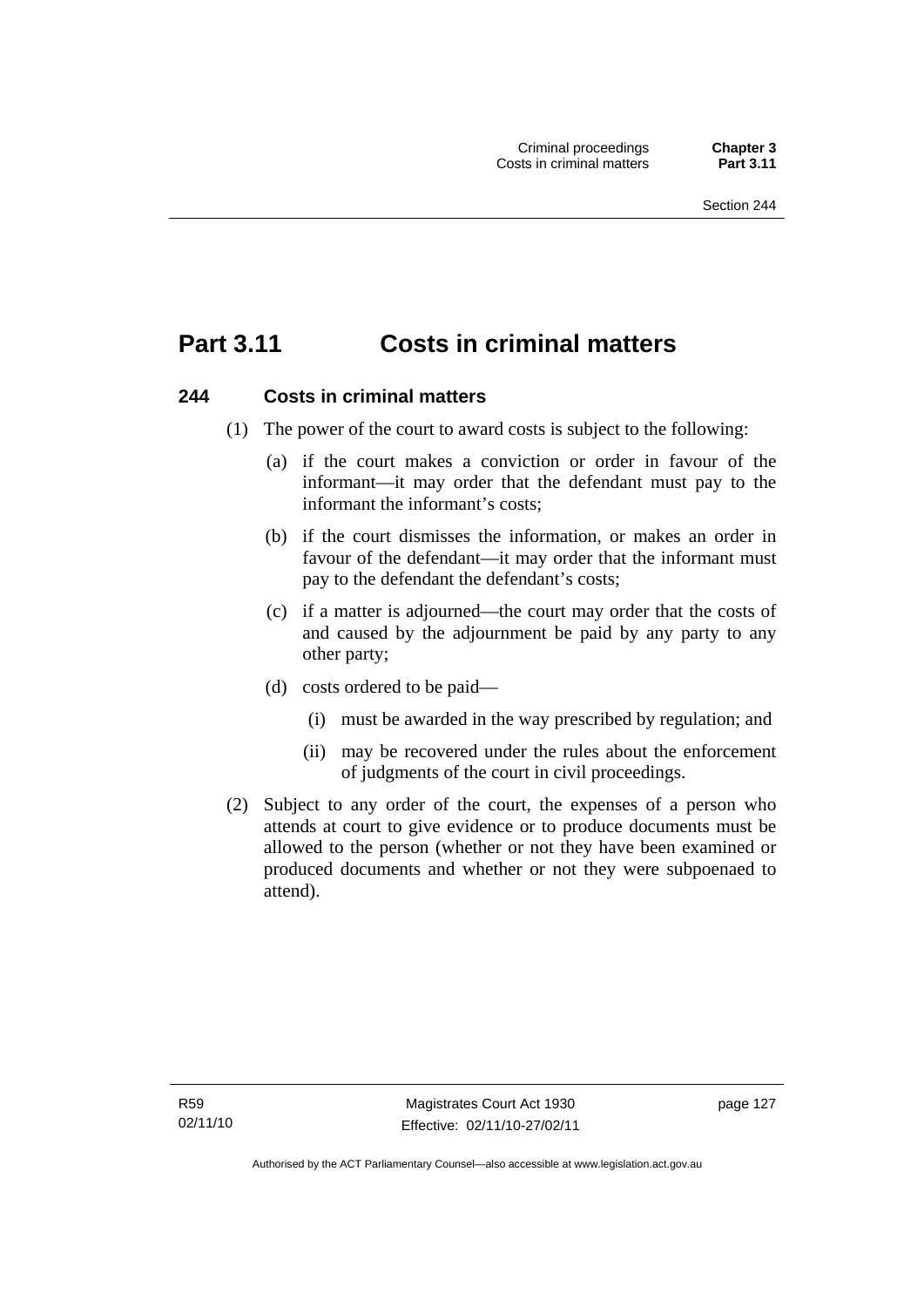**Chapter 3 Criminal proceedings**<br>**Part 3.12 Securities in criminal Securities in criminal matters** 

Section 248

# **Part 3.12 Securities in criminal matters**

#### **248 Meaning of** *security***—pt 3.12**

In this part:

*security* means a security under the *Crimes (Sentencing) Act 2005*, section 15A (Fines—security for payment).

#### **249 Securities taken under Act**

- (1) A person must give security, whether as principal or surety, either by the deposit of an amount with the registrar, or by an oral or written acknowledgment of the undertaking or condition by which, and of the amount for which, the person is bound.
	- *Note* If a form is approved under the *Court Procedures Act 2004* for this provision, the form must be used.
- (2) Record of the security having been made may be provided by entry of it in the court's records.

#### **250 Recovery of amount due under security**

Any amount becoming due under a security is recoverable on a claim by a police officer or by the registrar or by some other person authorised by the court.

#### **252 Sums paid by surety may be recovered from principal**

Any amount paid by a surety on behalf of his or her principal in relation to a security, together with all costs, charges and expenses incurred by the surety in relation to the security, is taken to be a debt due to the surety from the principal, and may be recovered on a claim by the surety.

Authorised by the ACT Parliamentary Counsel—also accessible at www.legislation.act.gov.au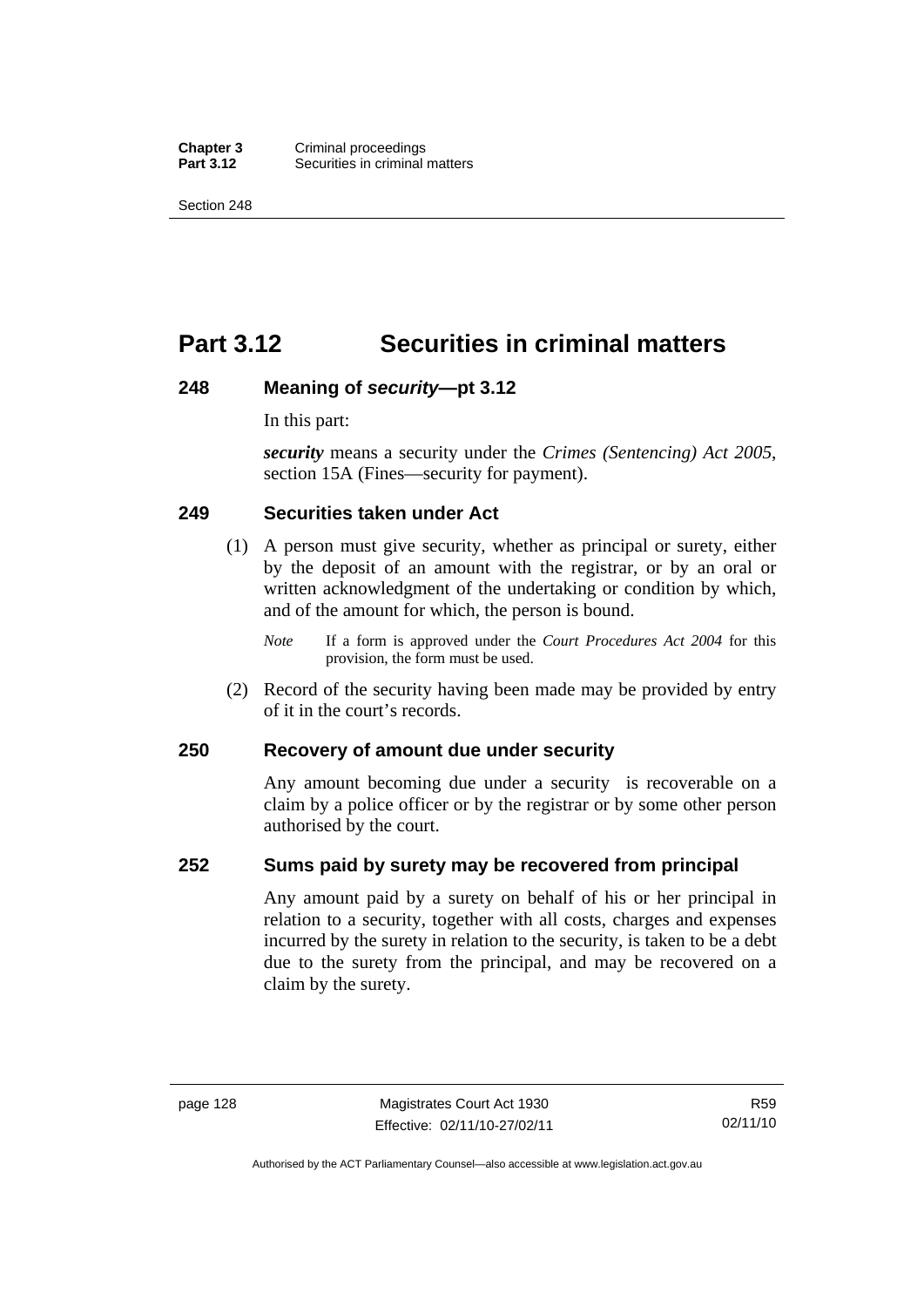#### **253 Payment enforced by security**

If security is given for payment of an amount, the payment must be enforced by means of the security in substitution for other means of enforcing the payment.

#### **254 Enforcement of recognisance**

- $(1)$  If—
	- (a) a witness or a person sought to be made a witness has entered into a recognisance for this Act; and
	- (b) the court is satisfied that the witness or person sought to be made a witness has failed to comply with a condition of the recognisance;

the court may declare the recognisance to be forfeited and may make an order that the witness or person sought to be made a witness pay the whole or a part of the amount in which the witness or person is bound under the recognisance.

- $(2)$  If—
	- (a) the court has declared a recognisance to be forfeited under subsection (1); and
	- (b) a person is bound by the recognisance as surety for the performance of that condition;

the court may make an order that the person mentioned in paragraph (b) pay the whole or a part of the amount in which the person is bound under the recognisance.

 (3) An order made under subsection (1) or (2) may be enforced as if it were a judgment entered on a claim by the registrar.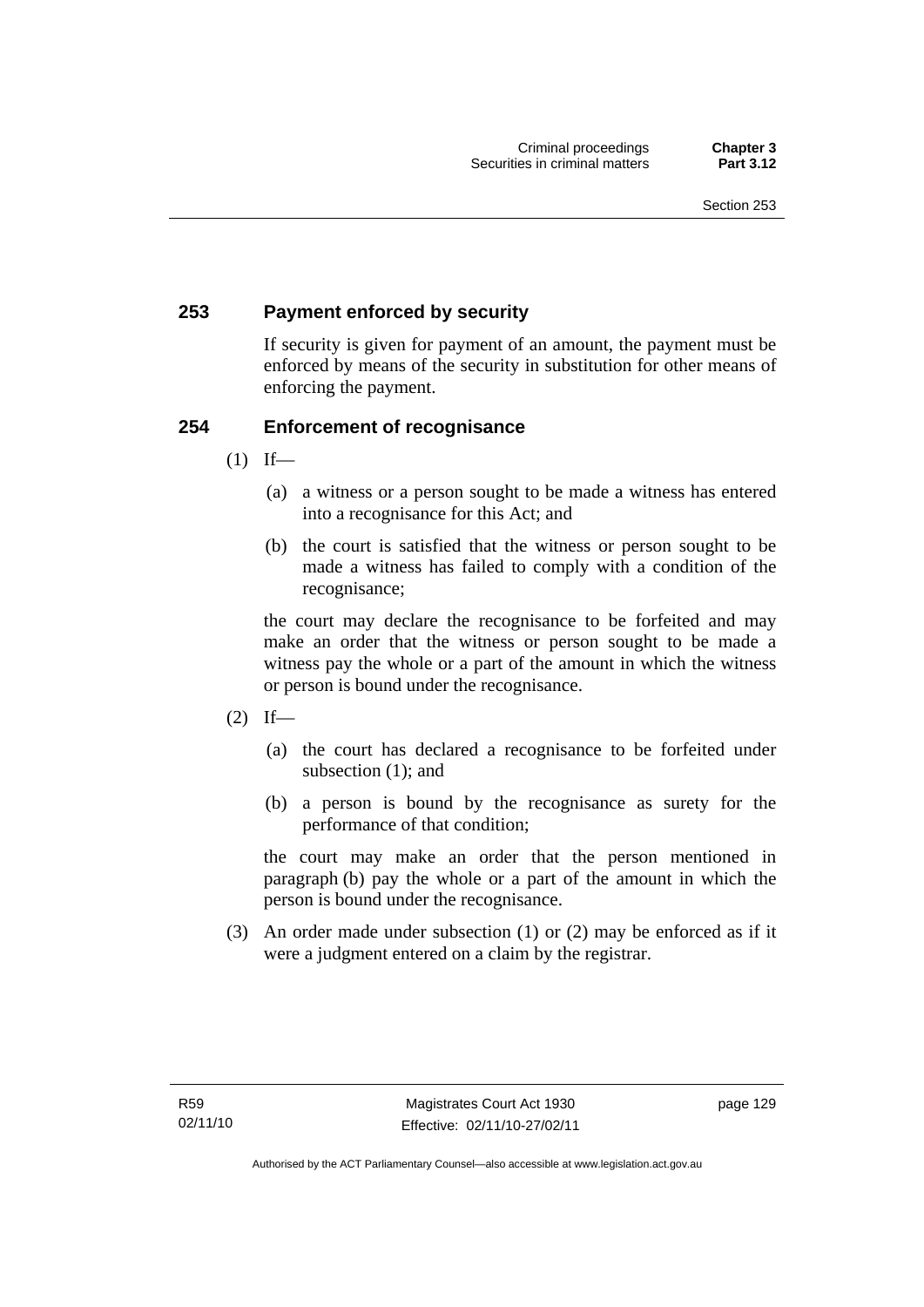- (4) Subject to subsection (5), the court may, on application by a person against whom an order has been made under subsection (1) or (2)—
	- (a) vary the order by reducing the amount payable under the order; or
	- (b) revoke the order and, if the order was made under subsection (1), revoke the declaration that the recognisance is forfeited.
- $(5)$  If—
	- (a) the court has made an order under subsection (1) or (2); and
	- (b) an enforcement order has been made; and
	- (c) property has been sold under the enforcement order;

the court must not make an order under subsection (4).

 (6) It is not necessary that, for the purpose of hearing an application under subsection (4), the court be constituted by the magistrate who made the order to which the application relates.

page 130 Magistrates Court Act 1930 Effective: 02/11/10-27/02/11

Authorised by the ACT Parliamentary Counsel—also accessible at www.legislation.act.gov.au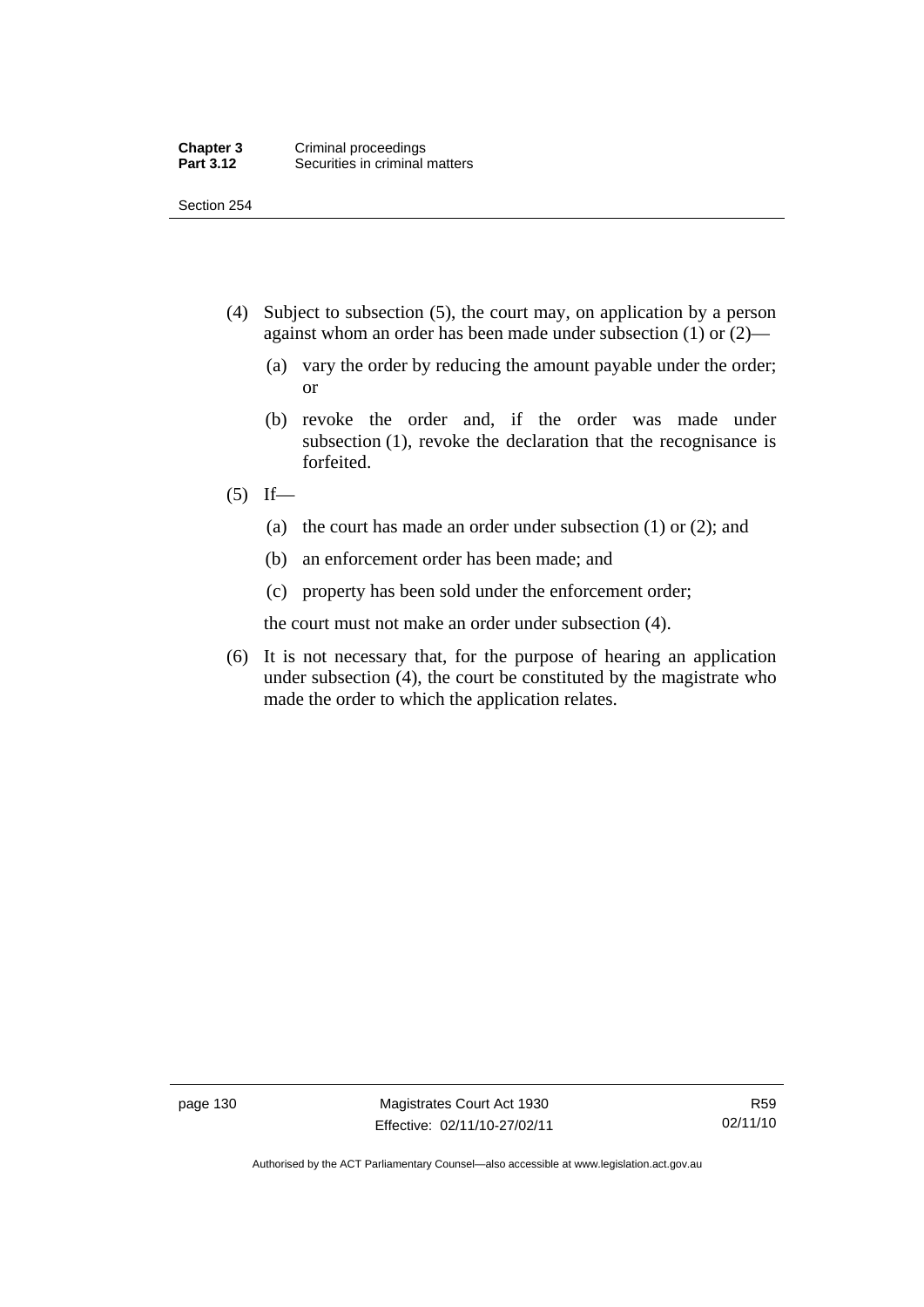# **Chapter 4 Civil proceedings**

# Part 4.1 **Preliminary**

### **256 Application of ch 4**

This chapter does not apply in relation to—

- (a) a proceeding under the *Domestic Violence and Protection Orders Act 2008*; or
- (b) a proceeding under the *Workers Compensation Act 1951*; or
- (c) a proceeding on an information for an offence.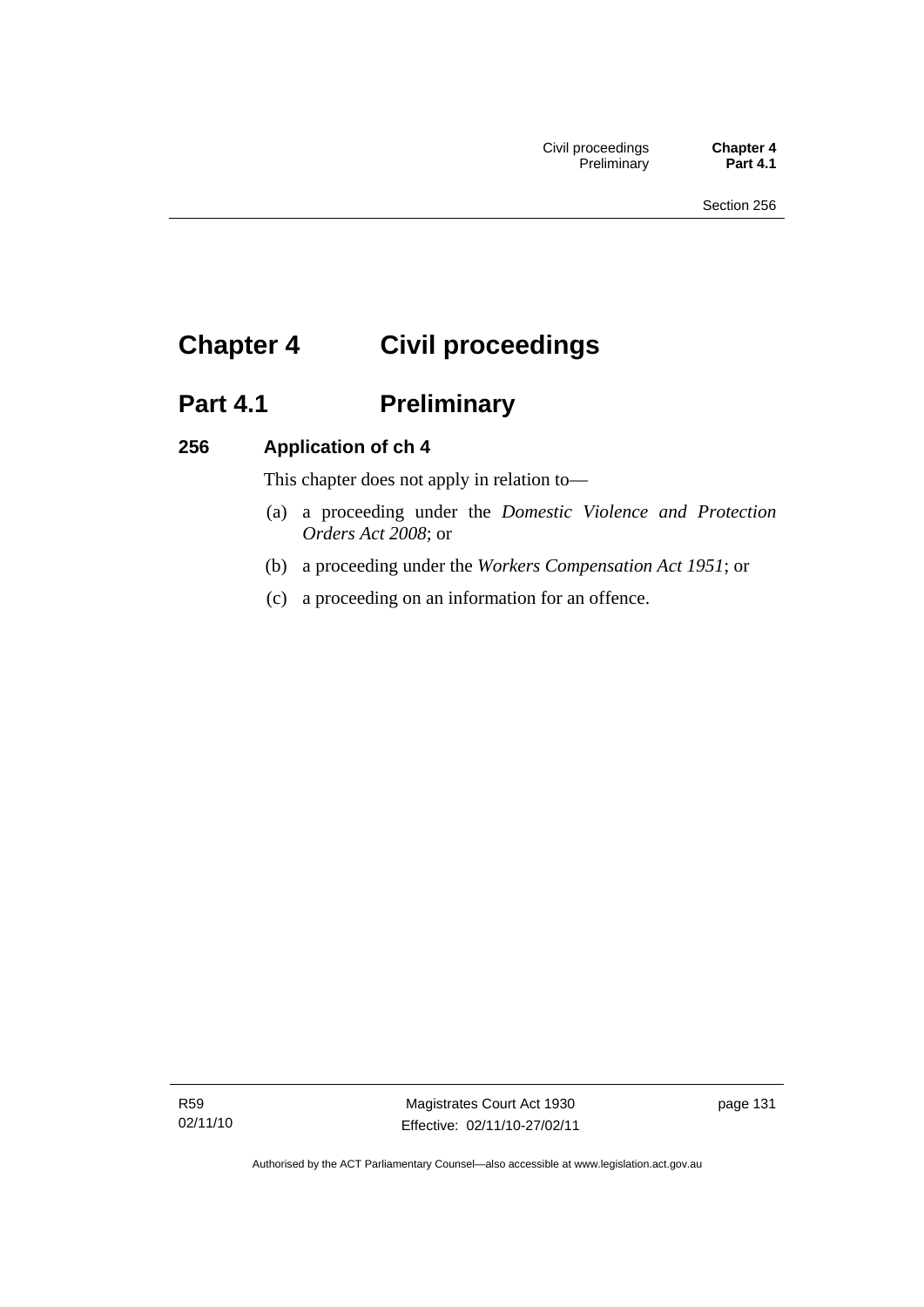**Chapter 4 Civil proceedings**<br>**Part 4.2 Civil iurisdiction Civil jurisdiction** 

Section 257

## **Part 4.2 Civil jurisdiction**

#### **257 Personal actions at law—amount or value**

- (1) The Magistrates Court has jurisdiction to hear and decide any personal action at law if the amount claimed is not more than \$50 000, including a personal action at law if—
	- (a) the amount claimed is the amount owing on a balance of account, after an admitted set-off or otherwise; or
	- (b) any amount in excess of \$50 000 to which the plaintiff may be entitled in relation to the cause of action is abandoned in accordance with the rules.
- (2) If the amount claimed in a personal action includes interest up to judgment, or a lump sum instead of interest, in accordance with the rules, the interest is disregarded in working out whether or not the court has jurisdiction.
- (3) For this section, a *personal action at law* includes an action relating to the detention of goods, and the amount claimed in the action is the value of the goods plus any amount claimed for damages for the detention of the goods.
- (4) Subsection (1) does not limit the court's jurisdiction if, under another law in force in the ACT, an amount may be recovered by action in the court (even if the amount is more than \$50 000).
- (5) The court's jurisdiction under subsection (1) is additional to any jurisdiction that the court has under any other law in force in the ACT.

Authorised by the ACT Parliamentary Counsel—also accessible at www.legislation.act.gov.au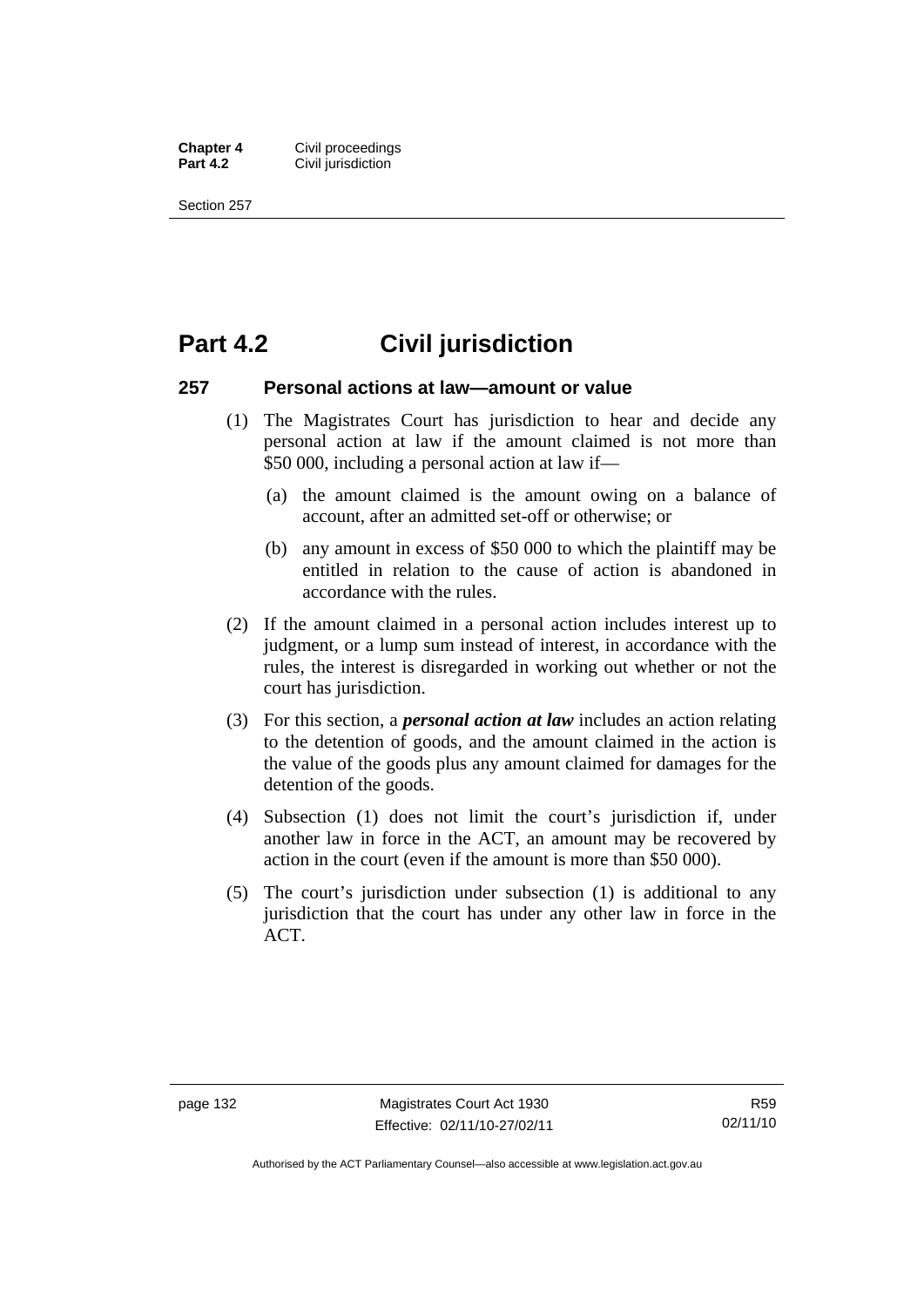#### **258 Power of court to grant relief**

- (1) In any proceeding that the Magistrates Court has jurisdiction to hear and decide—
	- (a) the court may grant any relief, redress or remedy that the Supreme Court may grant in a similar action in that court, and for that purpose the Magistrates Court may make any order that the Supreme Court may make; and
	- (b) the court must give effect to any ground of defence, counterclaim or set-off, whether equitable or legal, in the same way and to the same extent that the Supreme Court would do.
- (2) For the exercise by the Magistrates Court of its powers under subsection (1) in any proceeding—
	- (a) a magistrate constituting the court has, as well as any other powers under this Act, all the powers of a judge in a similar action in the Supreme Court; and
	- (b) the registrar, bailiff or other appropriate officer of the Magistrates Court must exercise any function that a corresponding officer of the Supreme Court would exercise in a similar action in that court in accordance with the practice and procedure of that court.
- (3) In exercising a function mentioned in subsection (2), the registrar, a bailiff or other officer of the court must comply with this Act, the rules and any order of the Magistrates Court.

#### **259 Rules of equity to prevail**

In any proceeding in the Magistrates Court, if there is a conflict between the rules of equity and the rules of common law, the rules of equity prevail.

page 133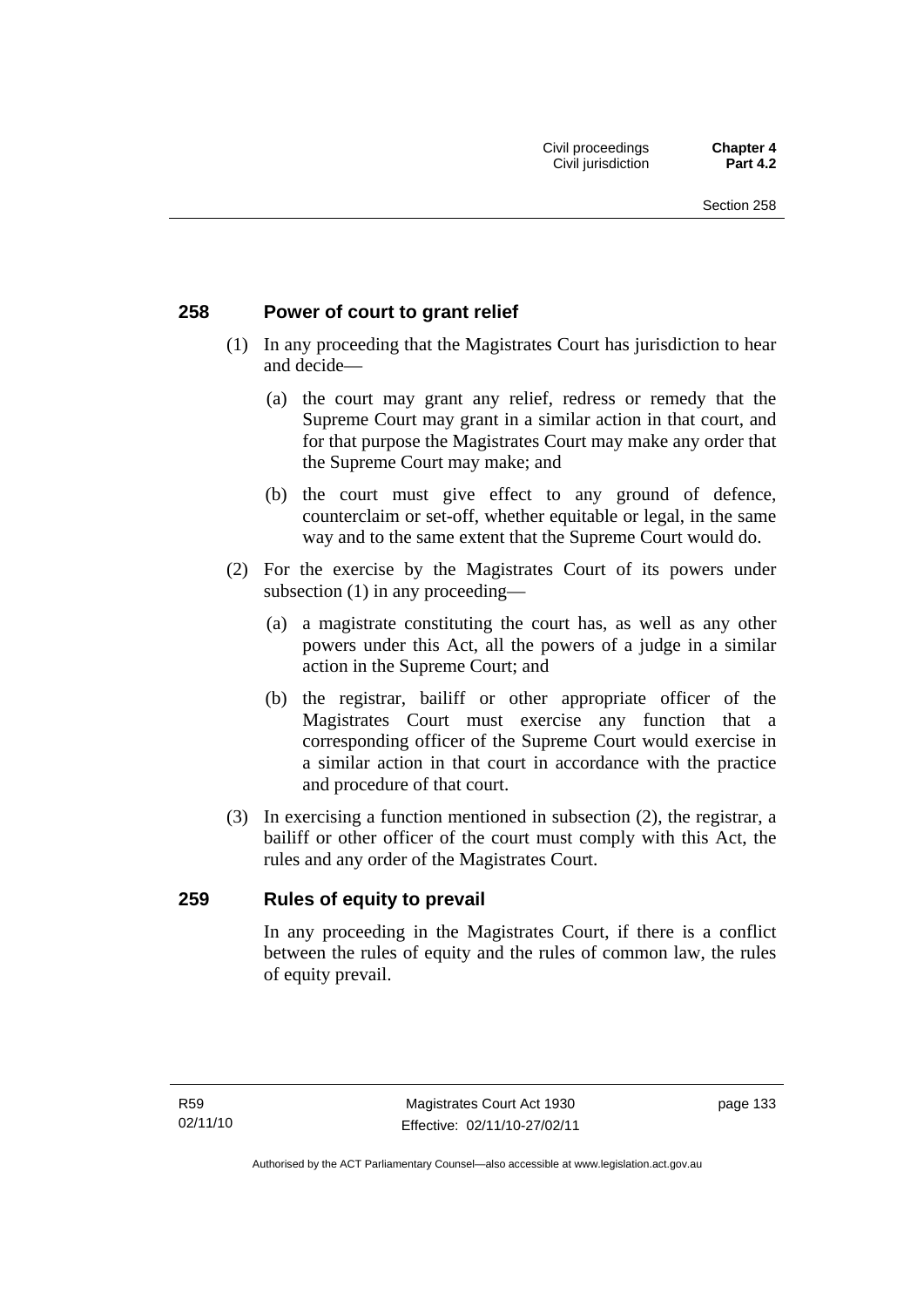| <b>Chapter 4</b> | Civil proceedings  |
|------------------|--------------------|
| <b>Part 4.2</b>  | Civil jurisdiction |

#### **260 Nuisance**

- (1) The Magistrates Court has the same jurisdiction as the Supreme Court to hear and decide a civil action for nuisance.
- (2) In a civil action for nuisance, the Magistrates Court may grant the same relief as the Supreme Court may grant in a similar action in that court.

#### **261 Disputed debts**

- (1) The Magistrates Court may, in a proceeding in the court, declare that—
	- (a) a person is or is not indebted to someone else; or
	- (b) a person is or is not indebted to someone else in a stated amount; or
	- (c) a person is or is not indebted to someone else in an amount that is more than a stated amount.
- (2) This section applies only in relation to a debt that is not more than \$50 000.

#### **262 Cause of action arising, or defendant resident, outside ACT**

The Magistrates Court has jurisdiction to hear and decide a proceeding if—

- (a) the defendant was resident in the ACT when the claim was served on the defendant, even though all of the cause of action in the proceeding arose outside the ACT; or
- (b) both of the following apply, even though the defendant is not in the ACT:
	- (i) a material part of the cause of action in the proceeding arose in the ACT, even though part of the cause of action arose outside the ACT;

Authorised by the ACT Parliamentary Counsel—also accessible at www.legislation.act.gov.au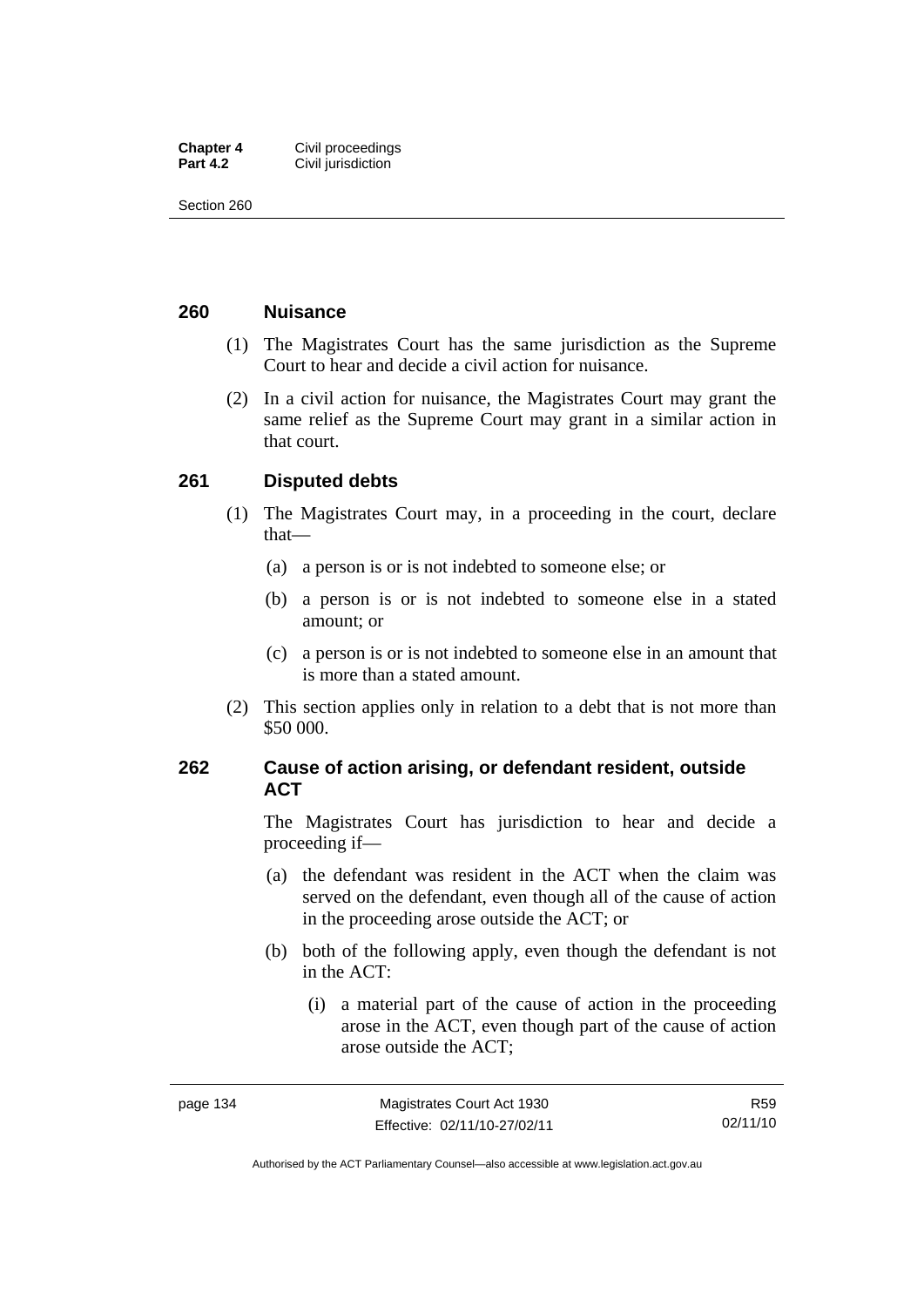(ii) the claim is served on the defendant in Australia or an external territory.

#### **263 Requests under conventions relating to legal proceedings in civil and commercial matters**

- (1) The Magistrates Court has jurisdiction to make any order or take any action necessary to comply with a request received from the consular or other authority of a relevant foreign country for serving documents in the ACT or taking evidence in the ACT.
- (2) In this section:

*relevant foreign country*—a foreign country is a *relevant foreign country* if a convention relating to legal proceedings in civil and commercial matters is in force between the country and Australia.

#### **264 Proceedings affecting title to land**

- (1) The Magistrates Court does not have jurisdiction to hear and decide a proceeding in which the title to land is genuinely in question.
- (2) However, the jurisdiction of the Magistrates Court to hear and decide a proceeding is not affected only because the title to land incidentally comes in question in the proceeding.
- (3) In a proceeding mentioned in subsection (2), a judgment is not evidence of title to land.

#### **265 Disputes under Residential Tenancies Act**

The Magistrates Court does not have jurisdiction in relation to a dispute to which the *Residential Tenancies Act 1997* applies if the amount in dispute is not more than \$10 000.

#### **266 Complaints under Utilities Act, pt 12**

The Magistrates Court does not have jurisdiction in relation to a matter to the extent to which it is the subject of—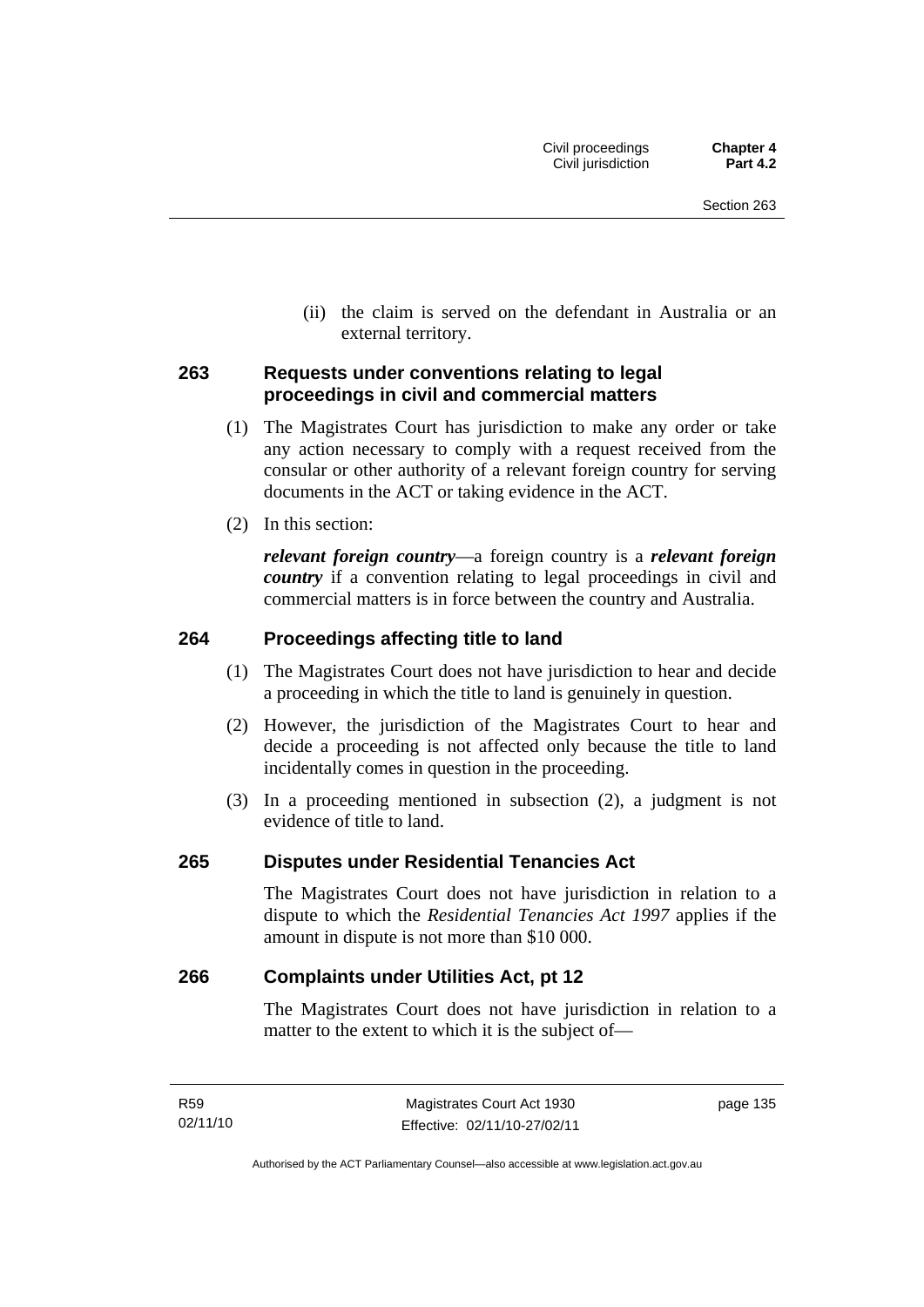| <b>Chapter 4</b> | Civil proceedings  |
|------------------|--------------------|
| <b>Part 4.2</b>  | Civil jurisdiction |

Section 266A

- (a) a complaint under the *Utilities Act 2000*, part 12 (Complaints); or
- (b) a direction or declaration of the ACAT under that part.

#### **266A Civil disputes under ACT Civil and Administrative Tribunal Act**

- (1) A proceeding may not be started in the Magistrates Court in relation to—
	- (a) a common boundaries determination; or
	- (b) another civil dispute if an amount of not more than \$10 000 is claimed, or sought to be declared as a debt, whether or not any other relief is also sought.
- (2) To remove any doubt, this section does not apply in relation to the enforcement of an order made by the ACAT.
	- *Note* The *ACT Civil and Administrative Tribunal Act 2008*, s 71 provides that a money order or non-money order made by the ACAT is taken to have been filed in the Magistrates Court for enforcement under the *Court Procedures Rules 2006*, pt 2.18 (Enforcement).
- (3) In this section:

*civil dispute*—see the *ACT Civil and Administrative Tribunal Act 2008*, section 16.

*common boundaries determination*—see the *ACT Civil and Administrative Tribunal Act 2008*, section 15.

*Note* An application may be made to the ACAT for civil disputes (see the *ACT Civil and Administrative Act 2008*, pt 4). The ACAT has, in relation to civil disputes, the same jurisdiction and powers as the Magistrates Court (see the *ACT Civil and Administrative Tribunal Act 2008*, s 22).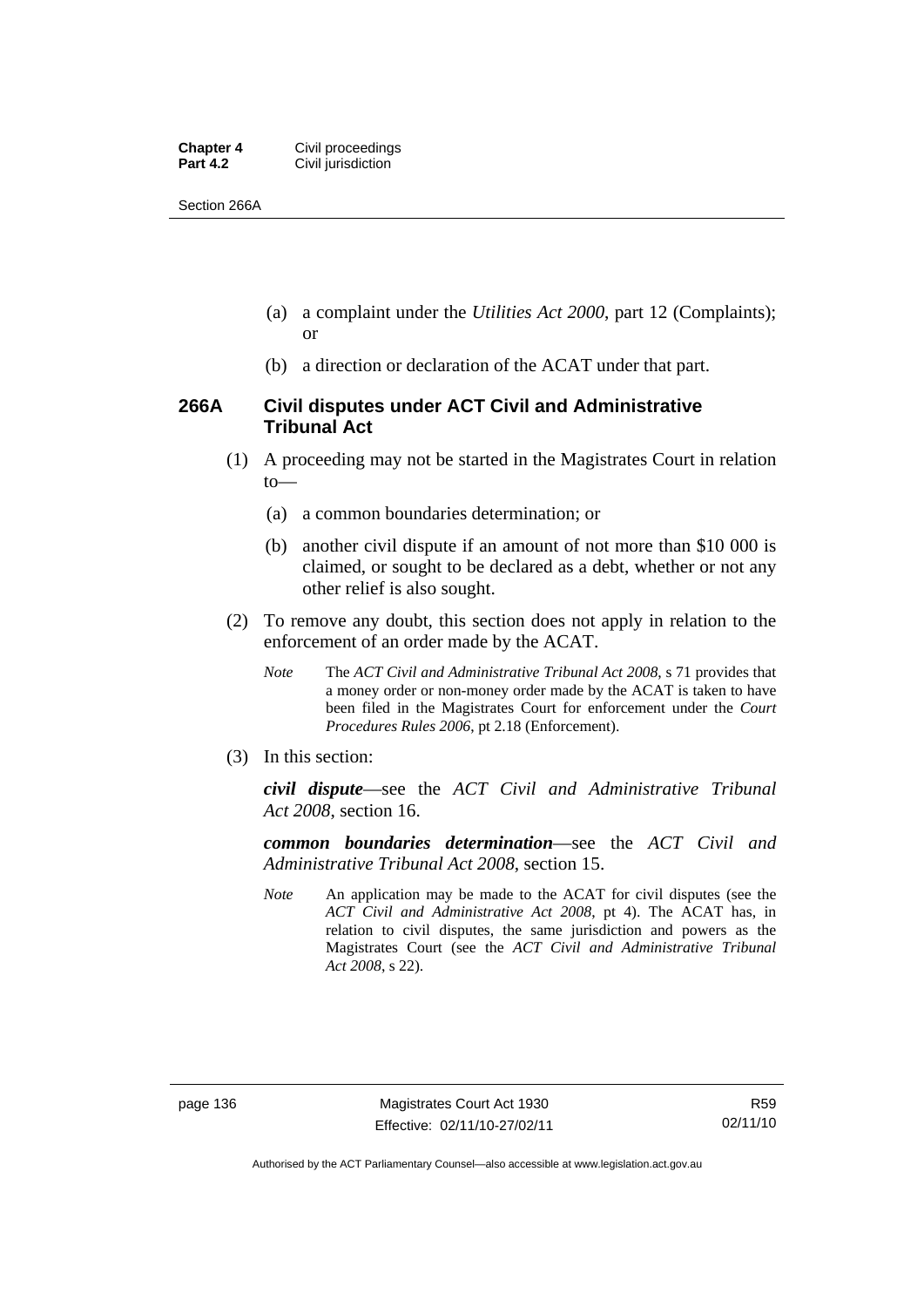#### **266B Enforcement of ACT Civil and Administrative Tribunal order—representation**

- (1) This section applies if a person (the *first person*)—
	- (a) was represented in an application in the ACAT by someone else (the *second person*) under the *ACT Civil and Administrative Tribunal Act 2008*, section 30; and
	- (b) the ACAT made a money order or non-money order in favour of the first person; and
	- (c) the first person enforces the order in the Magistrates Court under the *Court Procedures Rules 2006*, part 2.18 (Enforcement).
- (2) The second person may represent the first person in the enforcement proceeding in the Magistrates Court.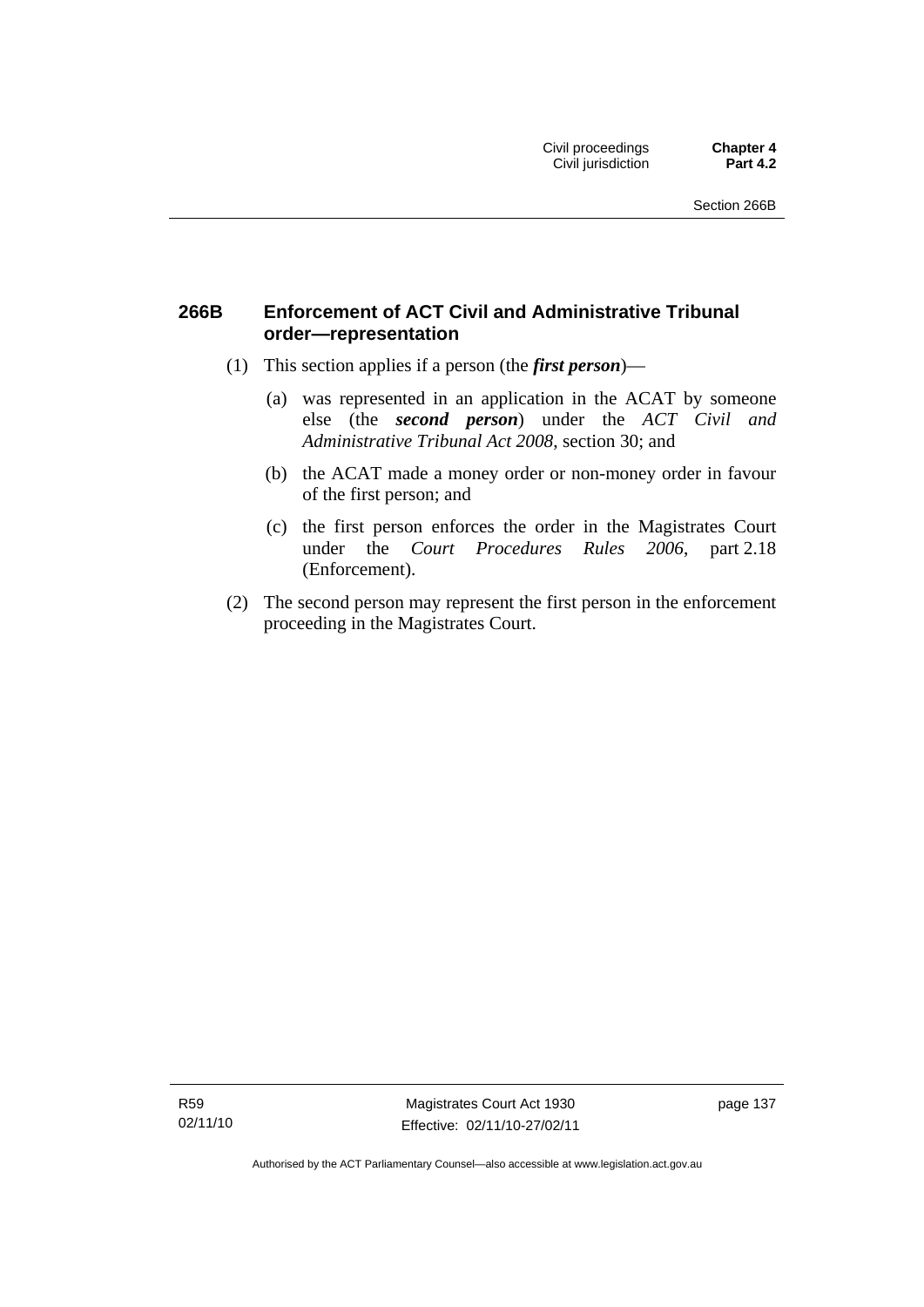## **Part 4.3 Case stated for Supreme Court**

#### **267 Case stated**

- (1) On the application of a party to a proceeding in the Magistrates Court, the court may state, in the form of a special case, any question of law that arises in the proceeding for the opinion of the Supreme Court.
- (2) The Supreme Court has jurisdiction to hear and decide a case stated under this section.

page 138 Magistrates Court Act 1930 Effective: 02/11/10-27/02/11

Authorised by the ACT Parliamentary Counsel—also accessible at www.legislation.act.gov.au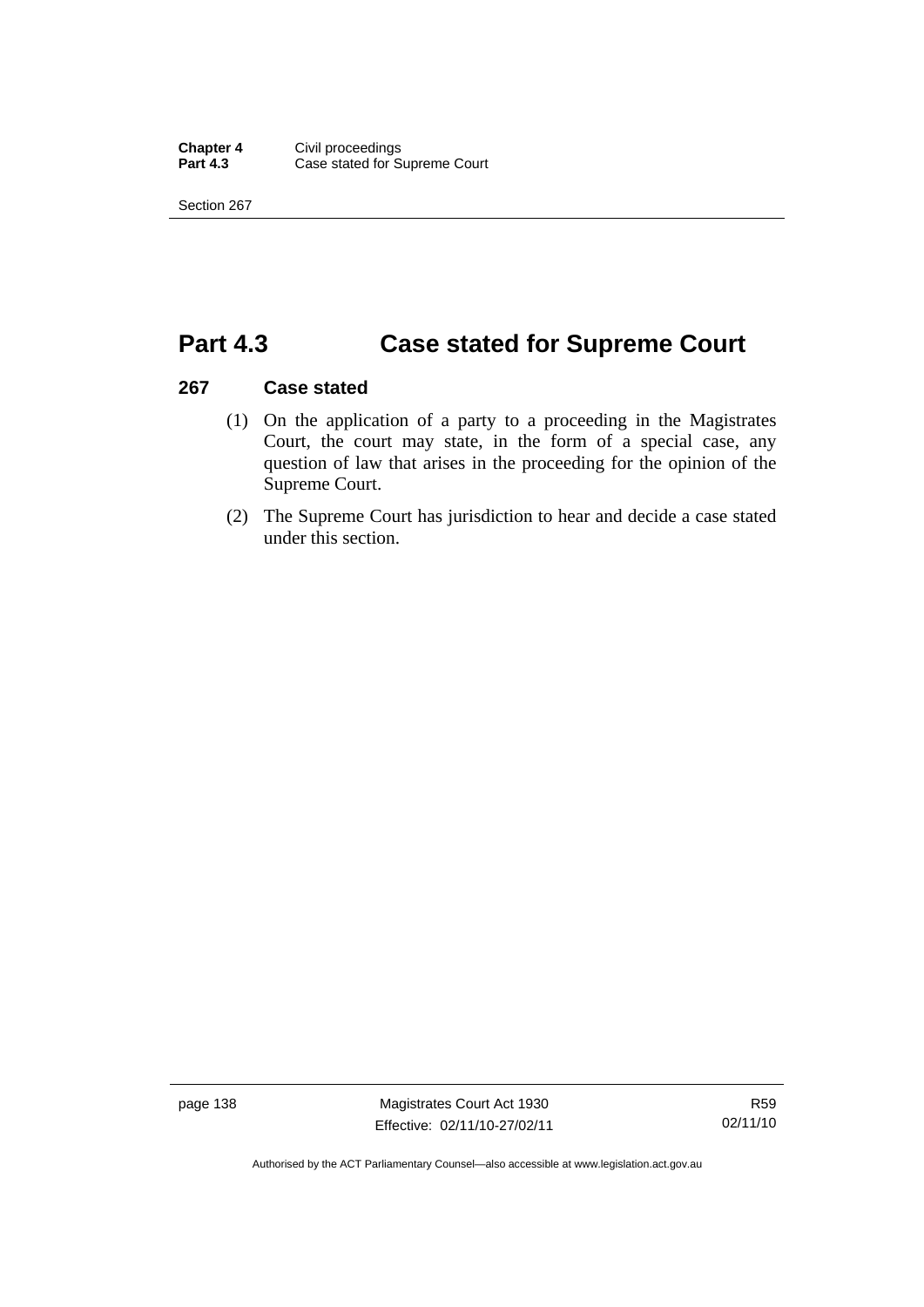# **Part 4.4 Transfer of proceedings from or to Supreme Court**

#### **268 Transfer of action from Supreme Court**

- (1) This section applies if a proceeding in relation to the cause of action on which a prescribed action pending in the Supreme Court is founded could properly have been begun in the Magistrates Court.
- (2) The Supreme Court may, on the application of a party to the action or its own initiative, order that the action be transferred to the Magistrates Court if it considers it just to do so.
- (3) In subsection (1):

*prescribed action* means an action in which the amount claimed (whether initially or as reduced by payment, admitted set-off or otherwise) is not more than the amount for which the Magistrates Court has jurisdiction under this chapter.

#### **269 Procedure on transfer of action from Supreme Court**

- (1) This section applies if the Supreme Court has made an order under section 268 that an action pending in the Supreme Court be transferred to the Magistrates Court.
- (2) A party to the action may file in the Magistrates Court a copy of the order, a copy of each of the pleadings (if any) in the action and any other relevant documents filed in the Supreme Court.
- (3) When the copies have been filed, the action—
	- (a) stops being an action in the Supreme Court; and
	- (b) becomes a proceeding in the Magistrates Court.
- (4) The proceeding is taken to have been begun in the Magistrates Court on the day the action was begun in the Supreme Court.

page 139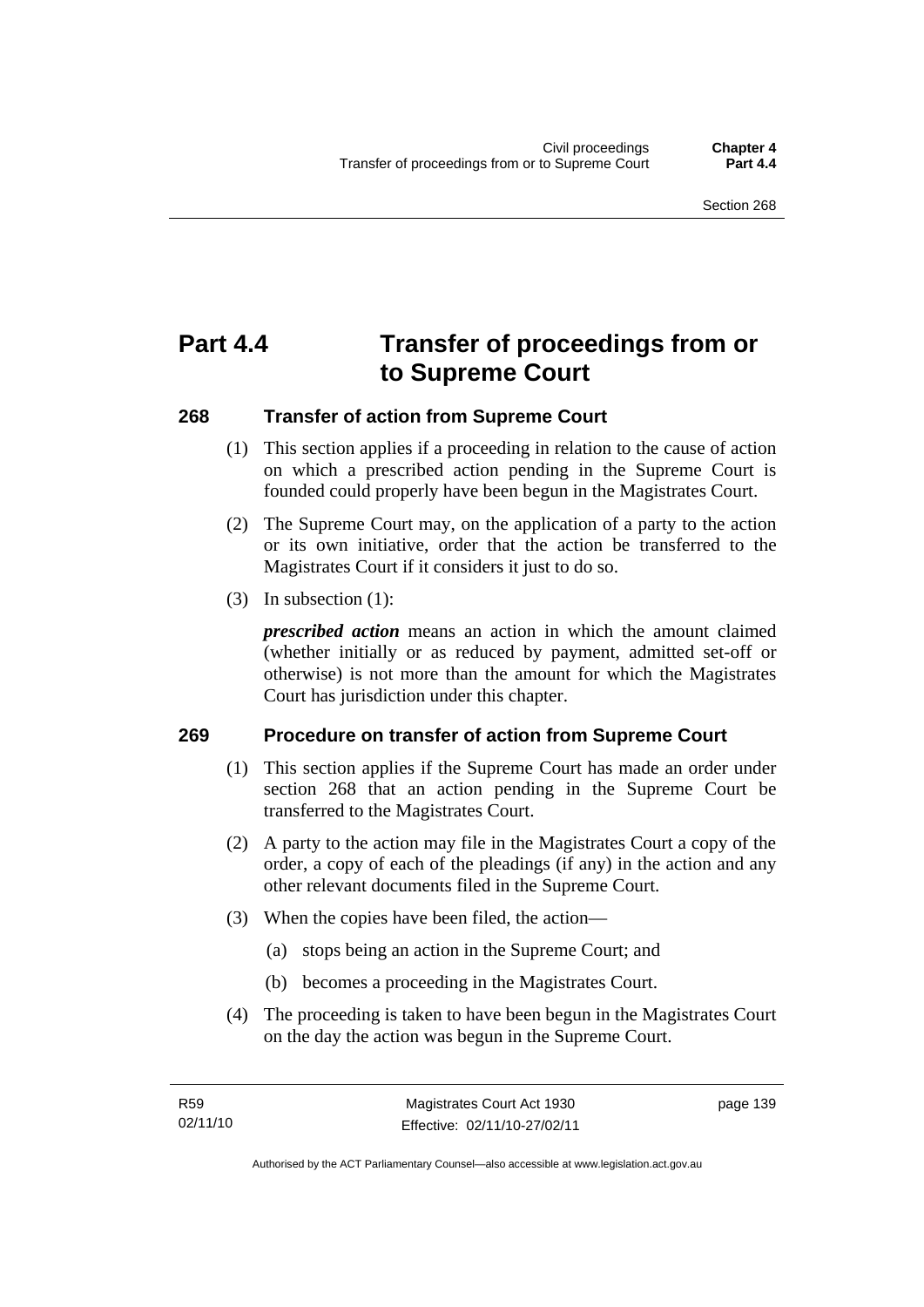- (5) Costs in the proceeding are to be allowed—
	- (a) for costs incurred before the order under section 268 was made (including the costs of getting the order) and the costs of getting the copies mentioned in subsection (2)—in accordance with the rules under the *Court Procedures Act 2004* applying to the Supreme Court, but subject to any Supreme Court order; and
	- (b) for costs incurred after the order was made (not including the costs of getting the copies)—in accordance with the rules applying to the Magistrates Court.
- (6) If costs mentioned in subsection (5) (a) are to be assessed, the costs must be assessed by the registrar in accordance with the rules applying to the Supreme Court.

### **270 Removal of proceedings into Supreme Court**

On the application of a party to a proceeding in the Magistrates Court, the Supreme Court may order that the proceeding be removed into the Supreme Court on the conditions about costs, security for the amount claimed or costs, or otherwise, that the Supreme Court considers just.

### **271 Stay of proceedings**

- (1) This section applies if an application under section 270 to have a proceeding in the Magistrates Court removed into the Supreme Court is pending.
- (2) On the application of a party to the proceeding, the Supreme Court may order that the proceeding be stayed until the application under section 270 is decided or until the Supreme Court orders otherwise.
- (3) An order that a proceeding be stayed takes effect immediately on a copy of the order being filed in the Magistrates Court.

R59 02/11/10

Authorised by the ACT Parliamentary Counsel—also accessible at www.legislation.act.gov.au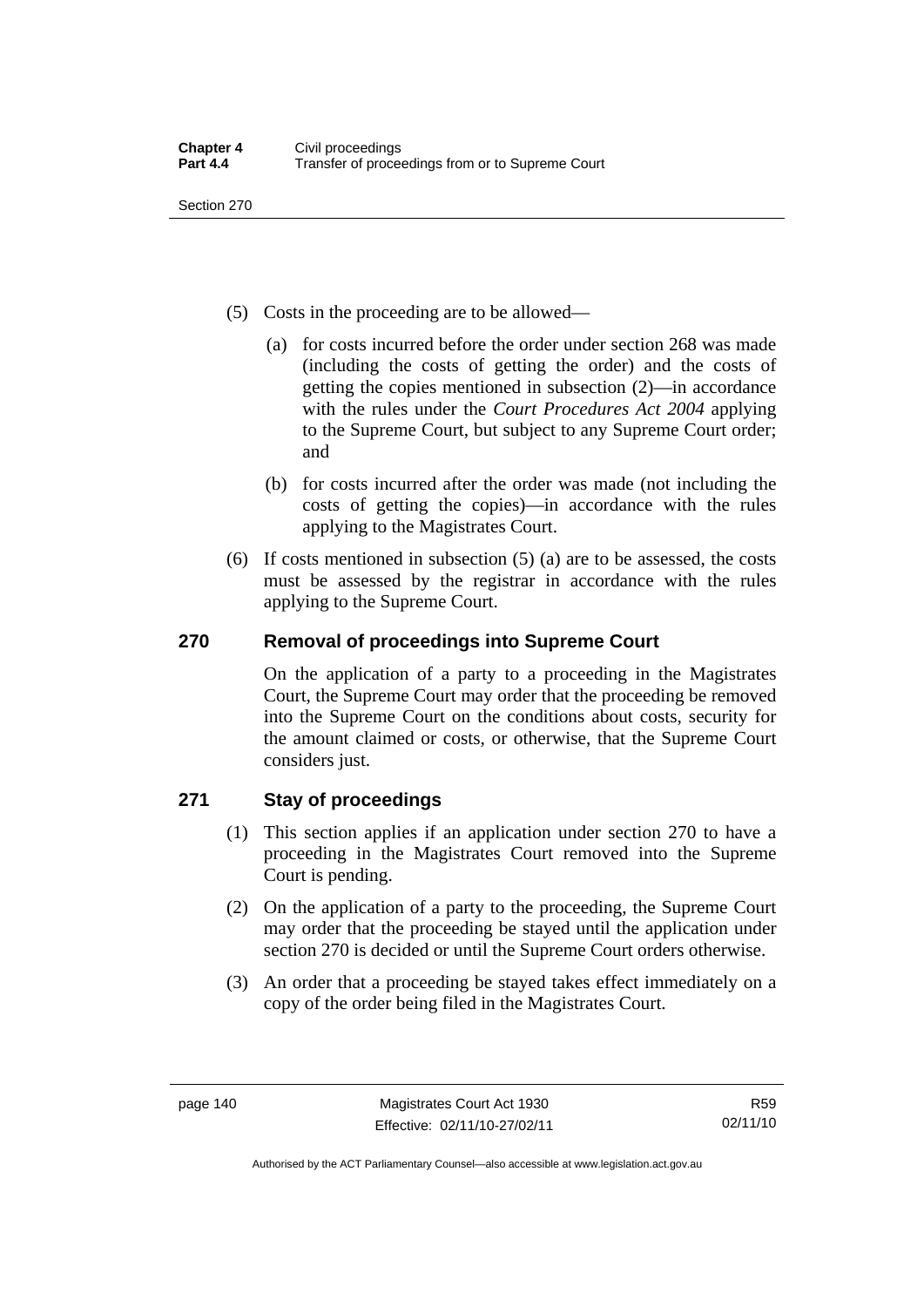## **Part 4.5 Civil appeals**

### **272 Meaning of** *appeal***—pt 4.5**

In this part:

*appeal* means an appeal to the Supreme Court from a judgment or order of the Magistrates Court, whether final or interlocutory, in a proceeding that the Magistrates Court has jurisdiction to hear and decide under this chapter.

#### **273 Jurisdiction**

- (1) The jurisdiction of the Supreme Court to hear and decide appeals is subject to the exceptions and conditions in this part.
- (2) Subsection (1) does not affect the operation of any other law that provides for the appellate jurisdiction of the Supreme Court.

#### **274 Cases in which appeal may be brought**

- (1) An appeal may be brought only with the leave of the Supreme Court.
- (2) However, an appeal may be brought as of right from a judgment or order—
	- (a) for, or for the payment of, an amount of \$2 000 or more; or
	- (b) in a proceeding in the Magistrates Court—
		- (i) in which the matter in issue amounts to, or is of the value of, \$2 000 or more; or
		- (ii) that involves directly or indirectly a claim, demand or question to or in relation to any property or any civil right amounting to, or of the value of, \$2 000 or more.

page 141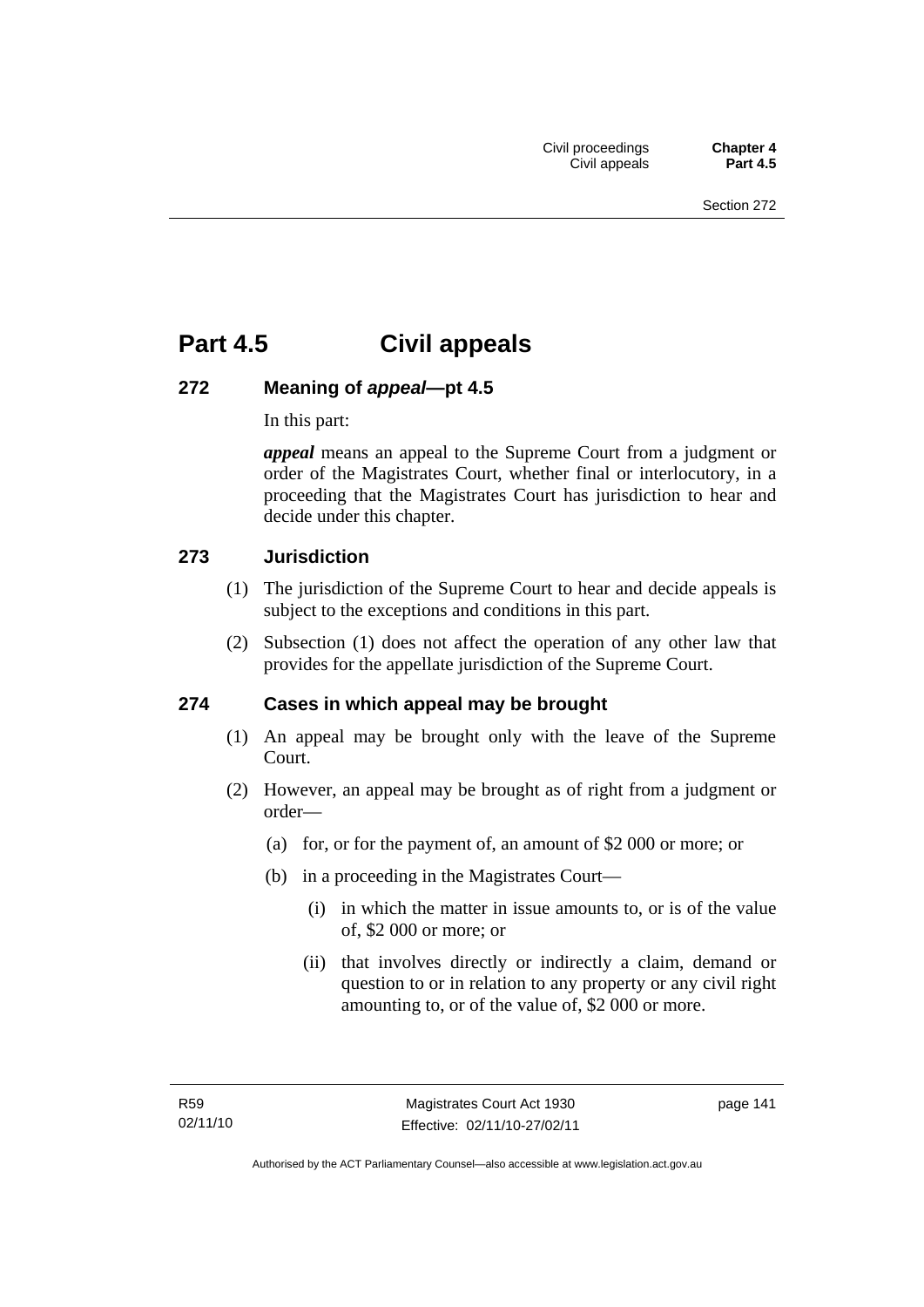| <b>Chapter 4</b> | Civil proceedings |
|------------------|-------------------|
| <b>Part 4.5</b>  | Civil appeals     |

#### **276 Evidence on appeal**

In an appeal, the Supreme Court must have regard to the evidence given in the proceeding in the Magistrates Court out of which the appeal arose, and has power to draw inferences of fact and, in its discretion, to receive further evidence.

page 142 Magistrates Court Act 1930 Effective: 02/11/10-27/02/11

Authorised by the ACT Parliamentary Counsel—also accessible at www.legislation.act.gov.au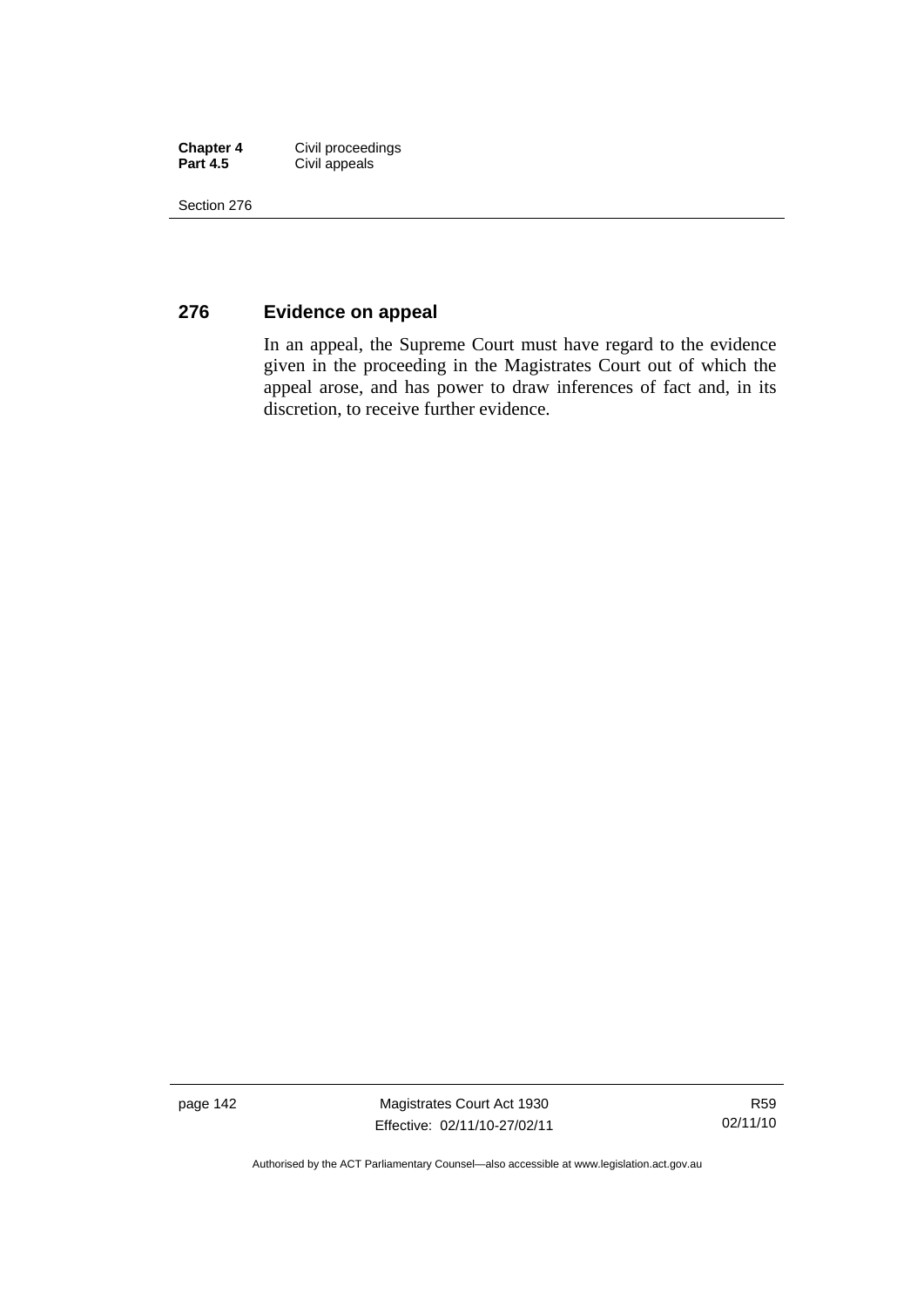# **Chapter 4A The Childrens Court**

## **Part 4A.1 The Childrens Court**

### **287 Childrens Court**

- (1) The Magistrates Court is known as the Childrens Court when it is constituted by the Childrens Court Magistrate exercising the jurisdiction given under section 288.
- (2) The Magistrates Court is also known as the Childrens Court when it is constituted by—
	- (a) a magistrate assigned under section 291C (Assignment of other magistrates for Childrens Court matters) who is exercising the jurisdiction given under section 288; or
	- (b) a magistrate acting under section 291D (2) (Completion of part-heard matters).
- (3) The Childrens Court may use the Magistrates Court seal.

#### **288 Jurisdiction of Childrens Court**

- (1) The Childrens Court has jurisdiction to hear and decide—
	- (a) any criminal proceeding against a person in relation to a summary offence if the person was under 18 years old at the time of the alleged offence; and
	- (b) any criminal proceeding against a person in relation to an indictable offence (other than an offence punishable by imprisonment for life) if the person was under 18 years old at the time of the alleged offence; and
	- (c) a proceeding in relation to bail for a child; and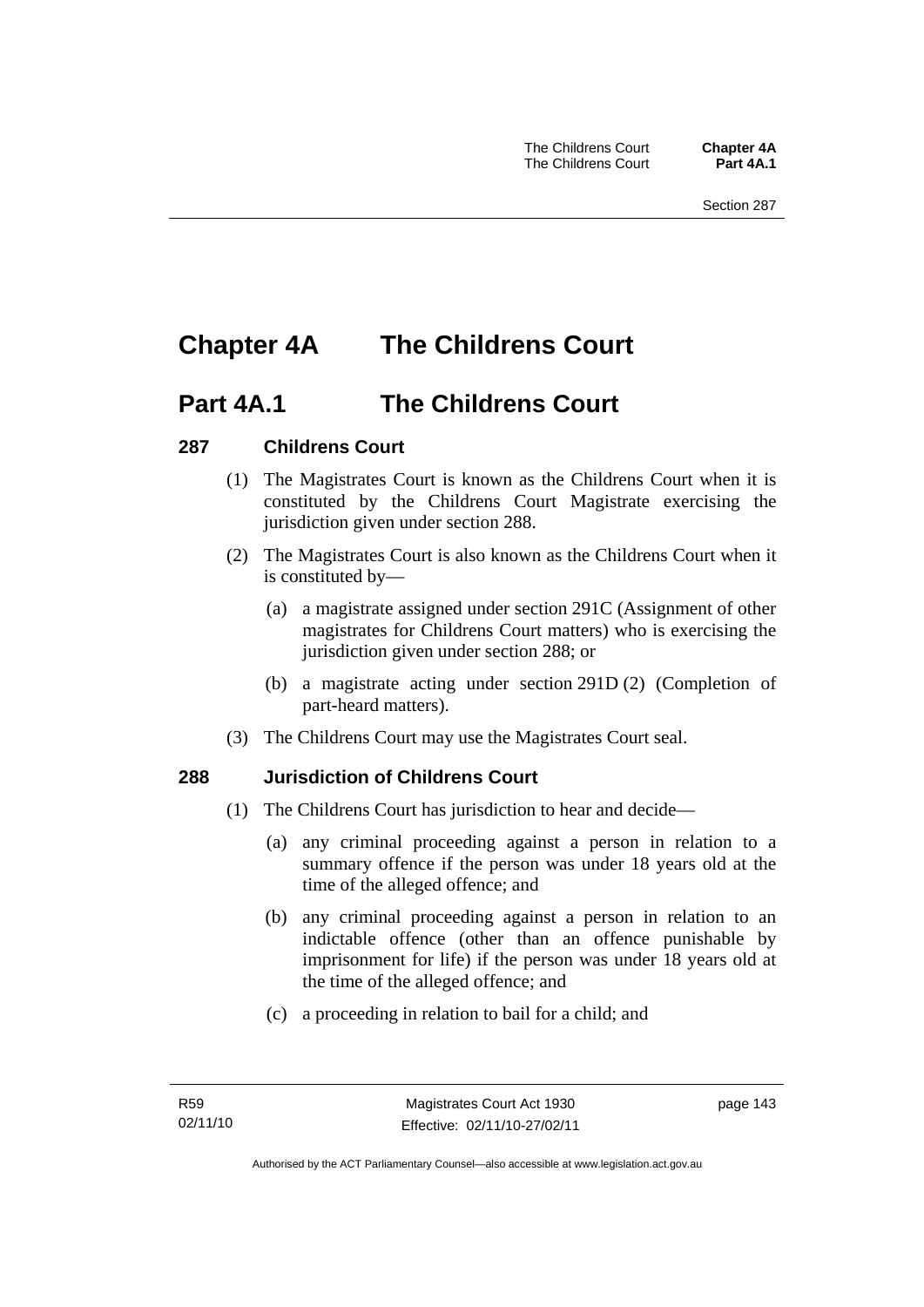| <b>Chapter 4A</b> | The Childrens Court |
|-------------------|---------------------|
| <b>Part 4A.1</b>  | The Childrens Court |

- (d) any application or other proceeding under the *Children and Young People Act 2008*, including a proceeding transferred to the court under the *Children and Young People Act 2008*, chapter 17 (Care and protection—interstate transfer of orders and proceedings).
- (2) Subsection (1) (b) is subject to the *Crimes Act 1900*, section 375 (Summary disposal of certain cases).
- (3) Subsection (1) (c) is subject to the *Bail Act 1992*.

#### **289 Proceedings where children jointly charged with adults**

- (1) If a child and an adult are jointly charged with an offence, section 288 (Jurisdiction of Childrens Court) applies to a proceeding against the child arising out of the charge as if the child had been charged separately.
- (2) Section 288 does not apply to the committal hearing for an indictable offence alleged to have been committed jointly by a child and an adult if a magistrate, having regard to the nature of the alleged offence and the time and expense involved in carrying out the committal hearings separately, orders that the section does not apply.
- (3) To remove any doubt, the *Court Procedures Act 2004*, part 7A (Procedural provisions—proceedings involving children or young people) applies to a proceeding against a child even if the proceeding arises out of an offence for which the child and an adult were jointly charged.

#### **290 Chief Magistrate to arrange business of Childrens Court**

 (1) The Chief Magistrate is responsible for ensuring the orderly and prompt discharge of the business of the Childrens Court.

Authorised by the ACT Parliamentary Counsel—also accessible at www.legislation.act.gov.au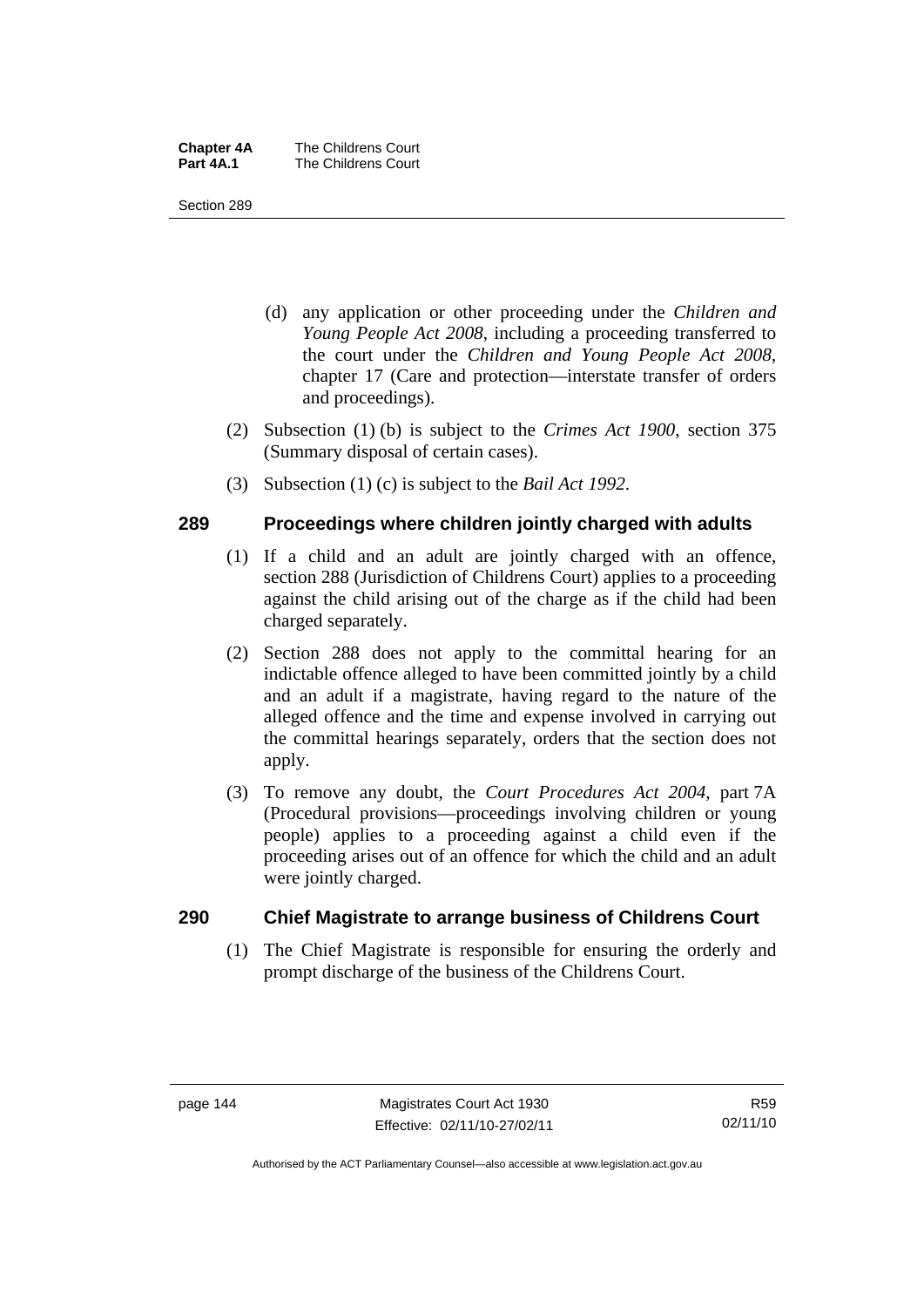- (2) The Chief Magistrate may, subject to appropriate and practicable consultation with the magistrates, make arrangements about—
	- (a) the magistrate who is to be the Childrens Court Magistrate; and
	- (b) the assignment of a magistrate under—
		- (i) section 291B (Acting Childrens Court Magistrate); or
		- (ii) section 291C (Assignment of other magistrates for Childrens Court matters).

#### **291 Childrens Court Magistrate to hear all matters**

- (1) The Childrens Court Magistrate is responsible for dealing with all matters within the jurisdiction of the Childrens Court.
- (2) Subsection (1) is subject to—
	- (a) section 291C (Assignment of other magistrates for Childrens Court matters); and
	- (b) section 291D (Completion of part-heard matters).
- (2) Also, subsection (1) does not prevent a magistrate other than the Childrens Court Magistrate from exercising—
	- (a) a function or power given to a magistrate under a provision of the *Children and Young People Act 2008*; or
	- (b) a power given to a magistrate under a territory law to admit a child or young person to bail under the *Bail Act 1992* or to remand a child or young person in custody.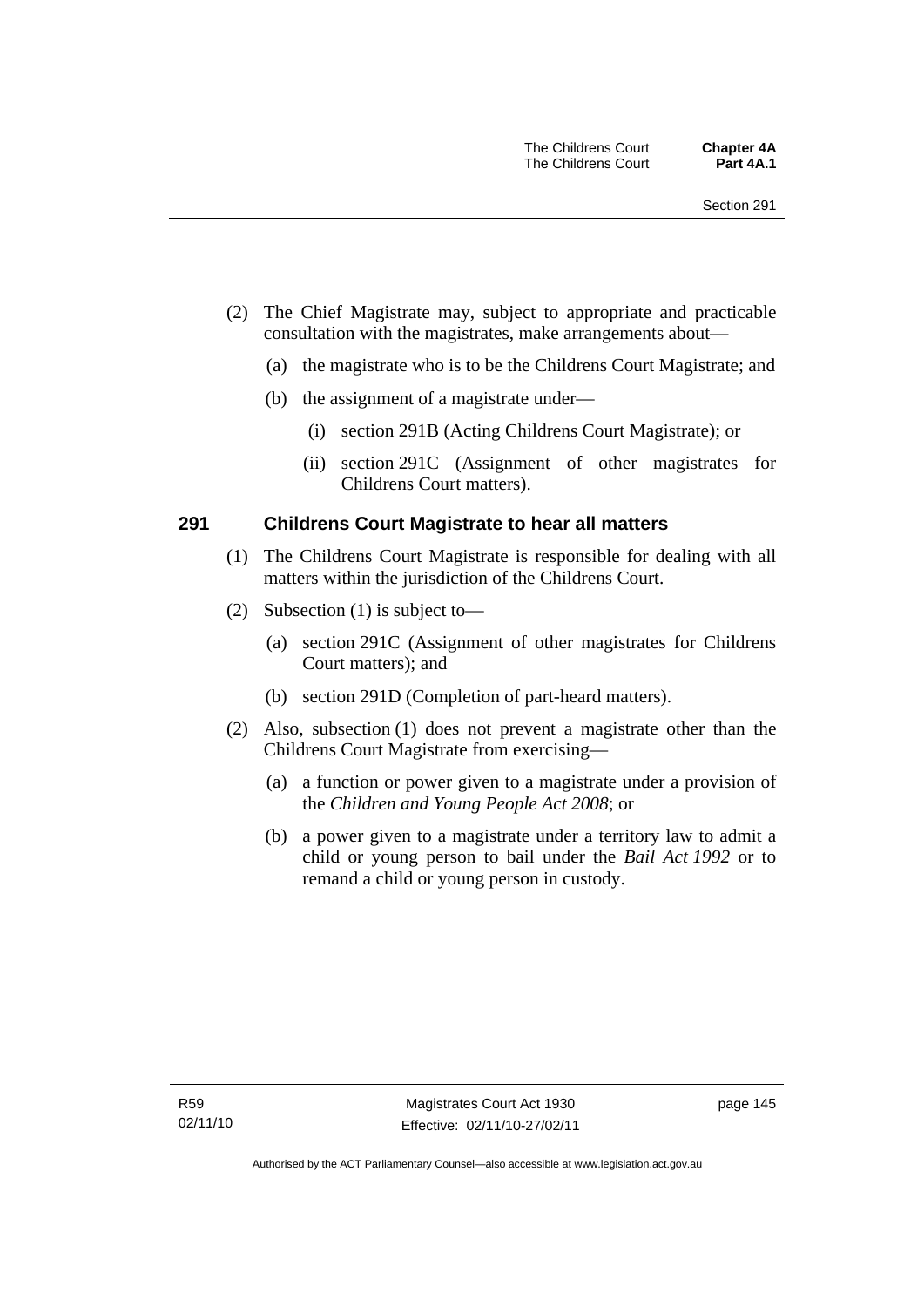**Chapter 4A** The Childrens Court<br>**Part 4A.2** Childrens Court Mag **Childrens Court Magistrate** 

Section 291A

## **Part 4A.2 Childrens Court Magistrate**

#### **291A Childrens Court Magistrate**

- (1) The Chief Magistrate must declare 1 magistrate to be the Childrens Court Magistrate for a stated term of not longer than 2 years.
- (2) The Chief Magistrate may declare himself or herself to be the Childrens Court Magistrate.
- (3) The Chief Magistrate must not declare a magistrate to be the Childrens Court Magistrate unless satisfied the magistrate is suitably qualified to be the Childrens Court Magistrate.
- (4) The Chief Magistrate must revoke a declaration under this section if asked, in writing, by the Childrens Court Magistrate.
- (5) A declaration, or revocation, under this section is a notifiable instrument.

*Note* A notifiable instrument must be notified under the Legislation Act.

#### **291B Acting Childrens Court Magistrate**

- (1) The Chief Magistrate may assign a magistrate to act as Childrens Court Magistrate only if—
	- (a) there is no Childrens Court Magistrate; or
	- (b) the Childrens Court Magistrate—
		- (i) is absent from duty or from the ACT; or
		- (ii) cannot exercise the functions of the Childrens Court Magistrate for another reason.
- (2) A magistrate assigned to act as Childrens Court Magistrate is the Childrens Court Magistrate for this Act and any other Act.

Authorised by the ACT Parliamentary Counsel—also accessible at www.legislation.act.gov.au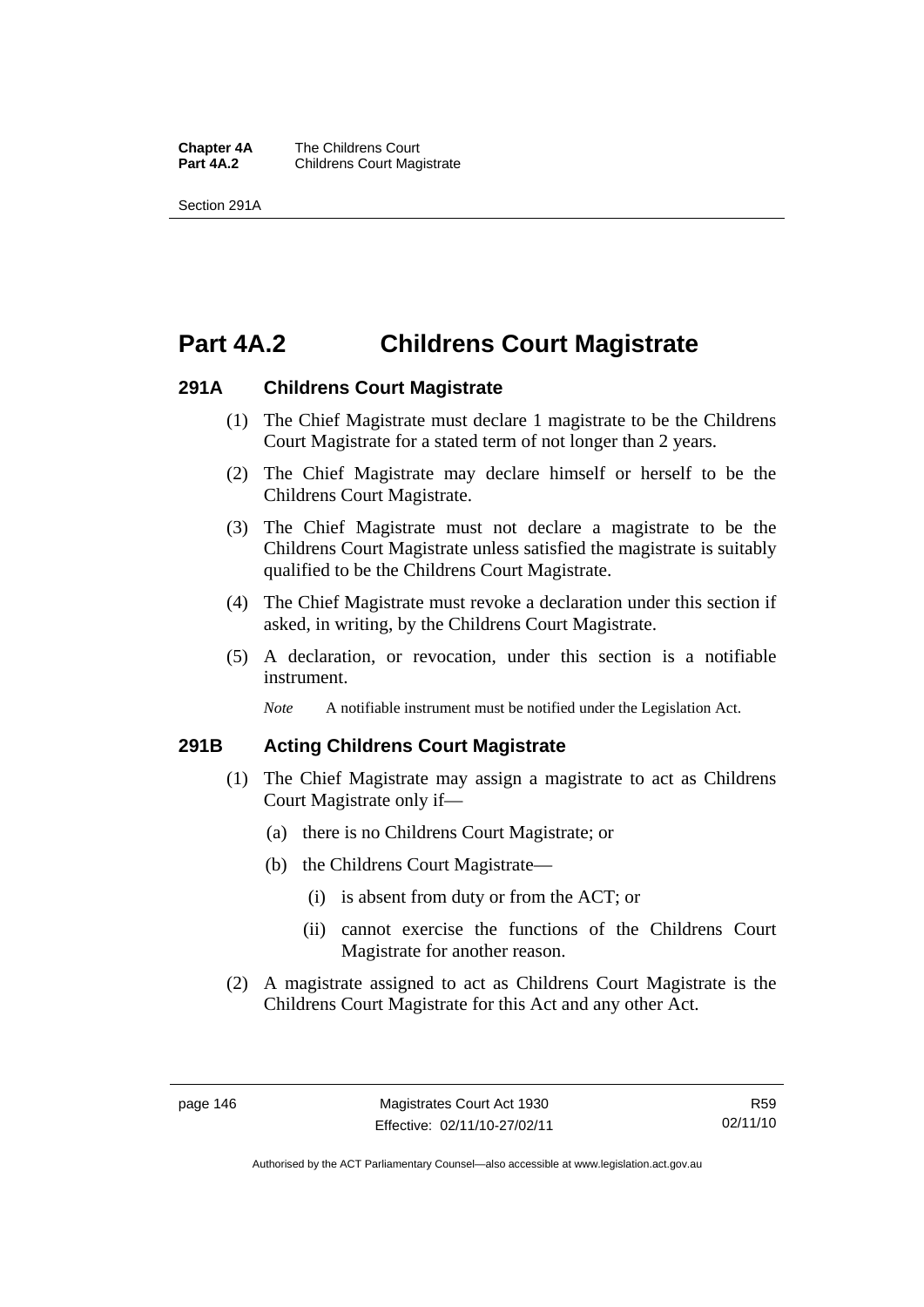#### **291C Assignment of other magistrates for Childrens Court matters**

- (1) The Chief Magistrate may assign another magistrate to deal with a matter if the Childrens Court Magistrate is unable to deal with the matter—
	- (a) without delay that is likely to prejudice the wellbeing of a child or young person; or
	- (b) because of a conflict of interest, or a perceived conflict of interest.
- (2) A magistrate may be assigned under subsection (1) (a) only if the Chief Magistrate is satisfied the assignment is necessary having regard to—
	- (a) how the delay is likely to prejudice the child's or young person's wellbeing; and
	- (b) the principle in the *Children and Young People Act 2008*, section 8 that in making a decision under that Act in relation to a particular child or young person, the decision-maker must regard the best interests of the child or young person as the paramount consideration; and
	- (c) the degree of urgency of the matter to be dealt with by the assigned magistrate; and
	- (d) the views and wishes (if any) of the Childrens Court Magistrate on the proposed assignment.
- (3) This section does not create a right in relation to the assignment of a matter under this section.
- (4) Without limiting subsection (3), the decision to assign or not to assign a matter under this section—
	- (a) must not be challenged or called into question in any court; and

page 147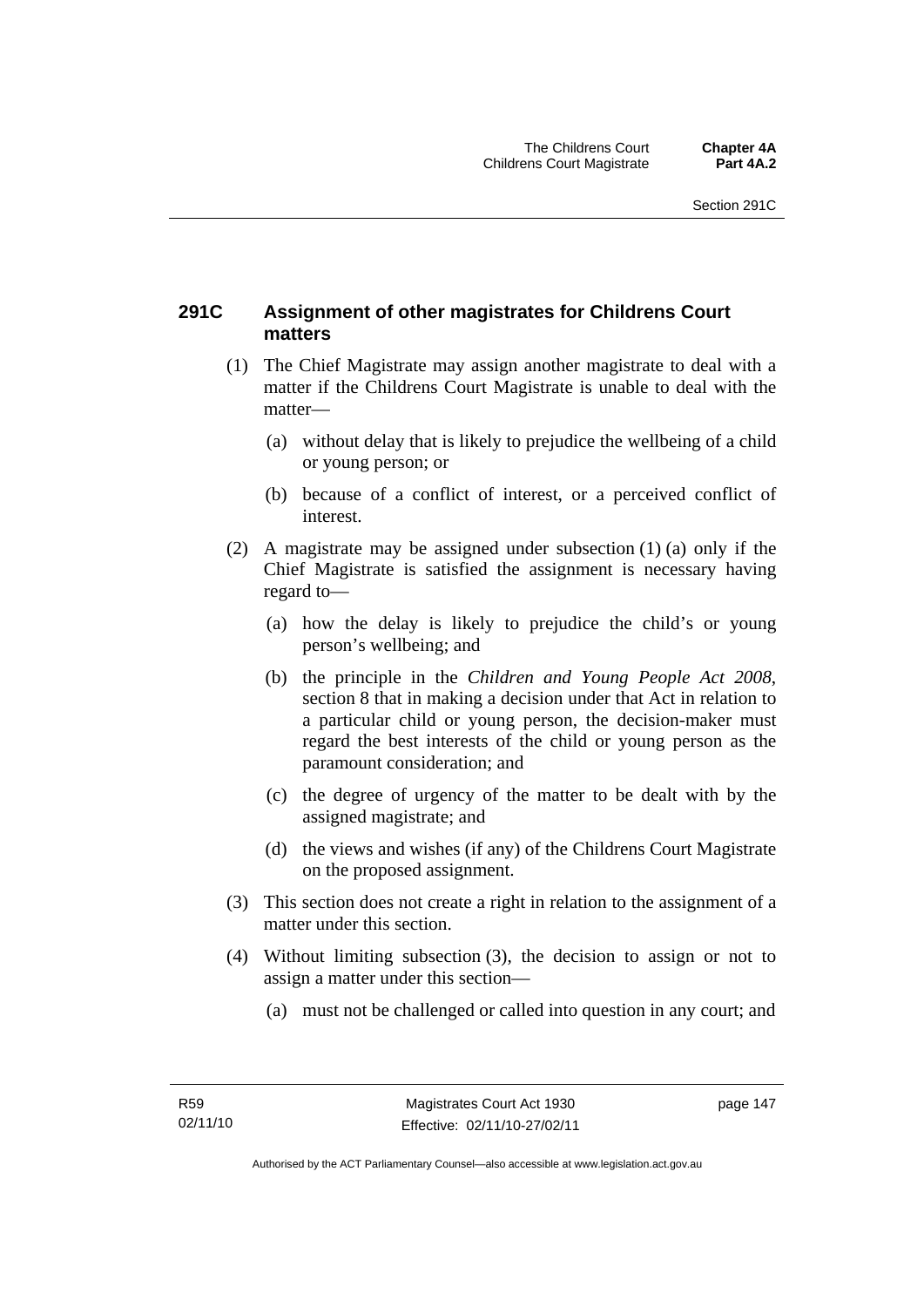Section 291D

- (b) is not subject to prohibition, mandamus or injunction in any court.
- (5) This section is in addition to, and does not limit, section 291B (Acting Childrens Court Magistrate).

#### **291D Completion of part-heard matters**

- (1) This section applies if—
	- (a) a magistrate begins to deal with a Childrens Court matter under this chapter; and
	- (b) before the matter is finally decided, the magistrate ceases to—
		- (i) be the Childrens Court Magistrate; or
		- (ii) hold an assignment under section 291B or section 291C.
- (2) The magistrate may continue to deal with the matter until it is finally decided.

page 148 Magistrates Court Act 1930 Effective: 02/11/10-27/02/11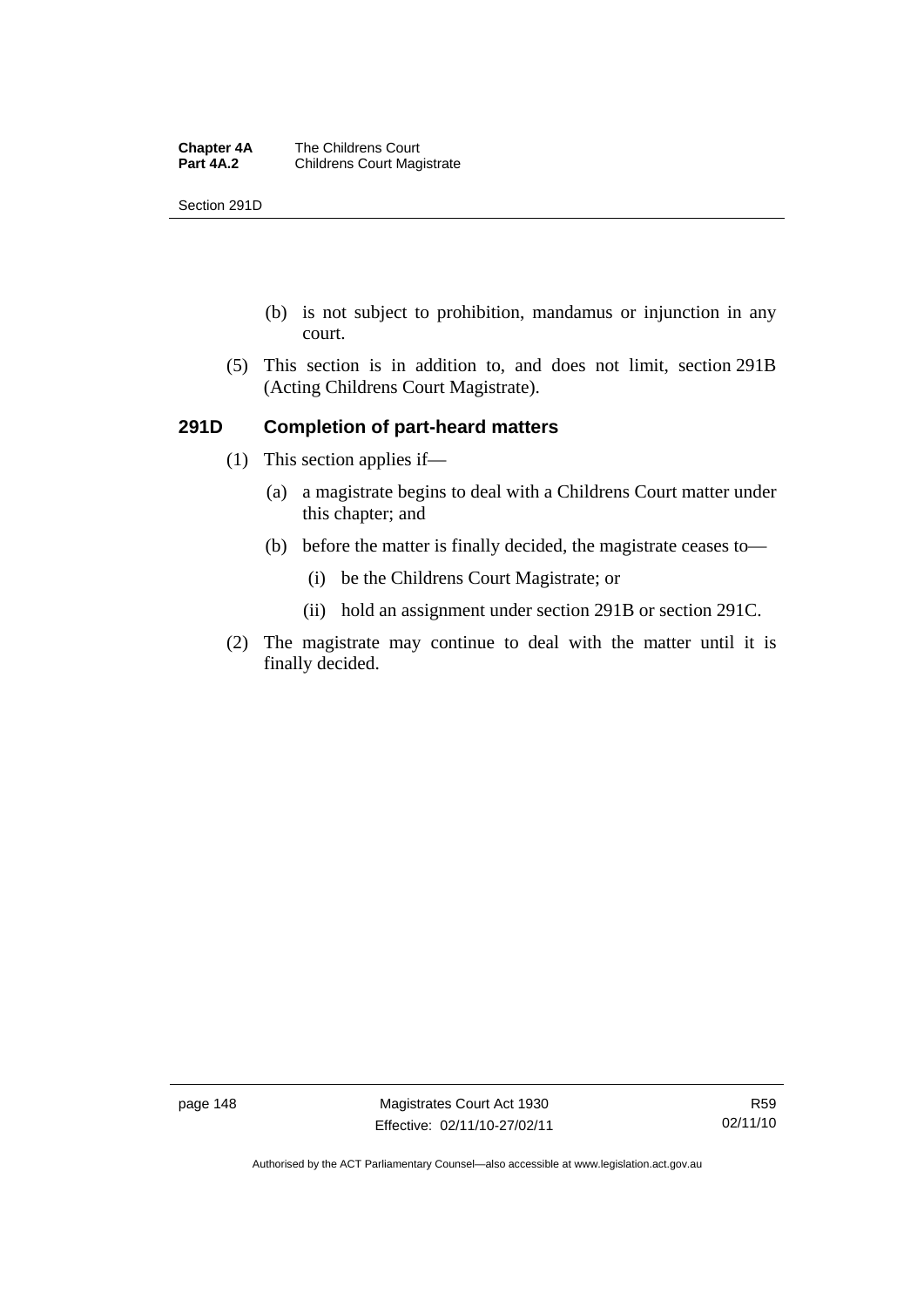## **Part 4A.3 Criminal proceedings**

#### **291E Procedures for hearing indictable offences**

- (1) This section applies if—
	- (a) a child charged with an indictable offence is brought before the Childrens Court; and
	- (b) the court—
		- (i) has no power to hear and decide the charge summarily; or
		- (ii) has the power to hear and decide the charge summarily, but decides not to.
- (2) The Childrens Court must deal with the charge as if—
	- (a) the charge were a charge for an indictable offence to which this Act applied; and
	- (b) the Childrens Court were the Magistrates Court; and
	- (c) any necessary changes were made.

#### **291F Childrens Court may adjourn hearings to allow access to legal advice**

- (1) This section applies to a charge for an indictable offence against a child that the Childrens Court is hearing summarily.
- (2) The court may, at any time, adjourn the hearing to allow any of the following people to get legal advice:
	- (a) the child;
	- (b) a parent of the child;
	- (c) someone else who has daily care responsibility, or long-term care responsibility, for the child.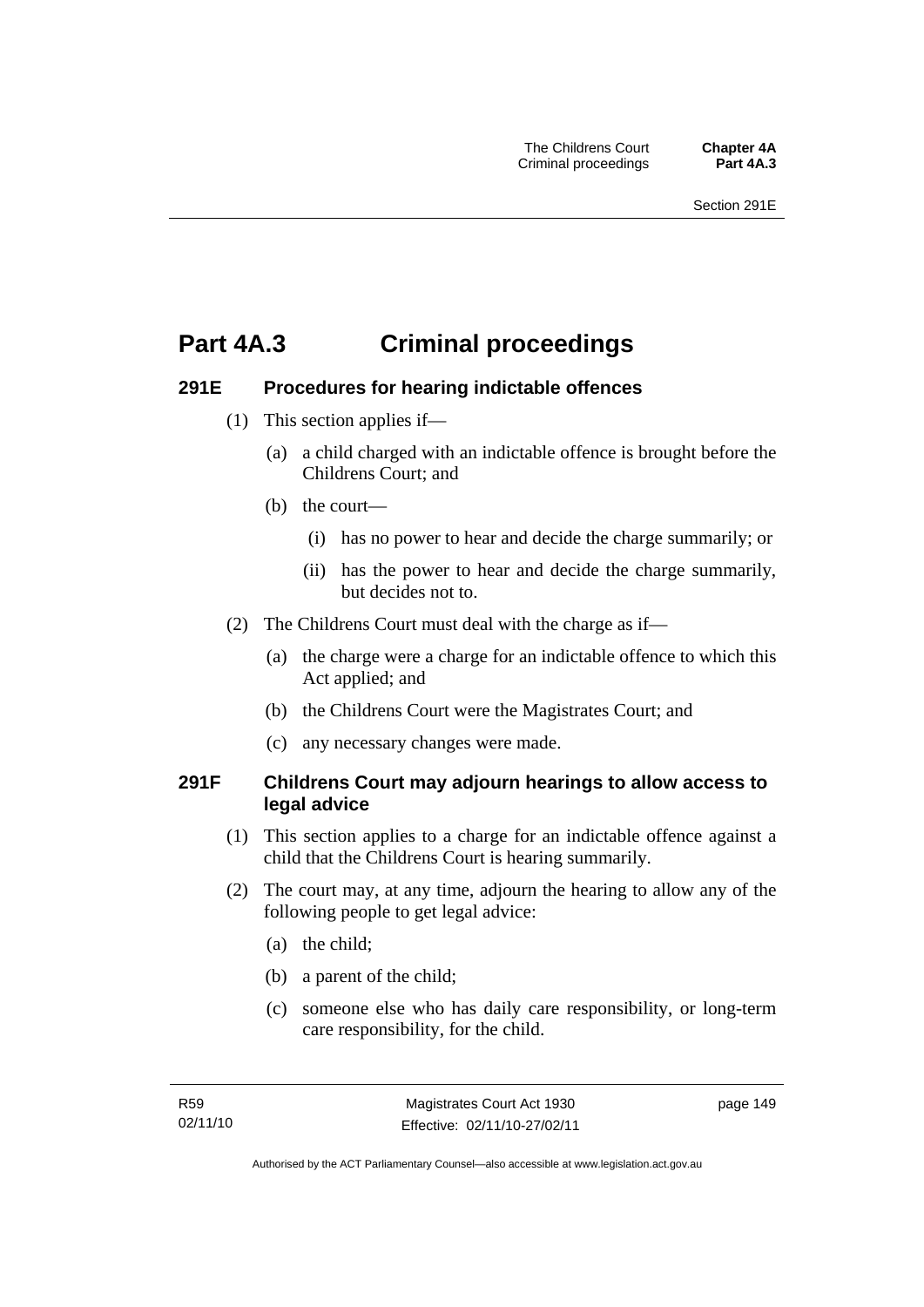Section 291G

(3) In this section:

*daily care responsibility*—see the *Children and Young People Act 2008*, section 19.

*long-term care responsibility*—see the *Children and Young People Act 2008*, section 20.

#### **291G Childrens Court may send cases to Supreme Court for sentencing**

- (1) This section applies if the Childrens Court convicts a person of an indictable offence.
- (2) The Childrens Court may, by order, commit the person to the Supreme Court for sentence if satisfied that—
	- (a) sentence should be passed on the person by the Supreme Court because of the character and history of the person; or
	- (b) the sentence that is likely to be appropriate is a sentence the Childrens Court does not have power to impose.
- (3) In deciding whether to make an order under subsection (2) (a), the Childrens Court must consider any report provided under the *Court Procedures Act 2004*, section 74D (Court may order report about young person).
- (4) If the Childrens Court makes an order under subsection (2), the Supreme Court may deal with the person as if the person had been convicted of the offence in the Supreme Court.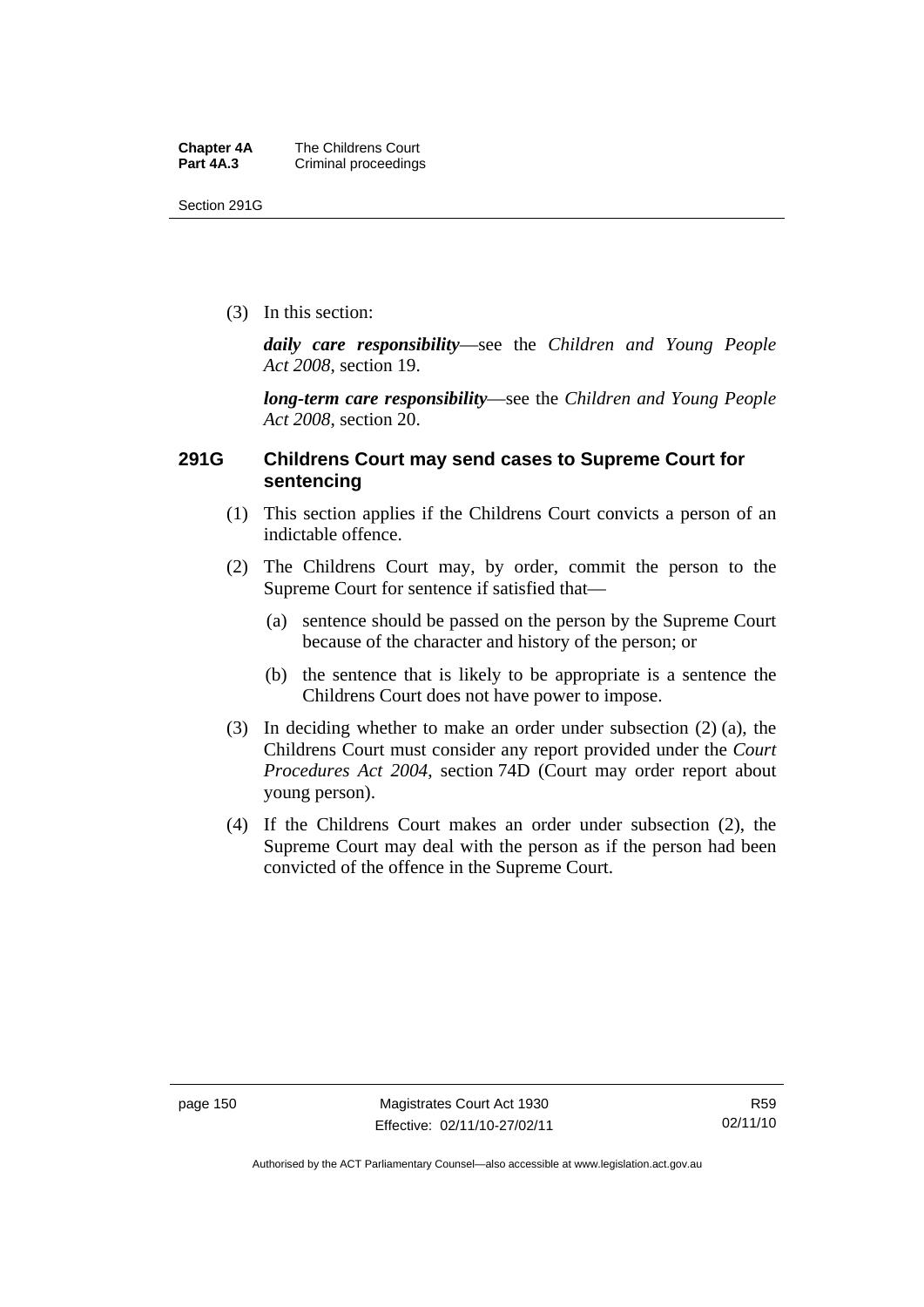# **Chapter 5 Miscellaneous**

## **Part 5.1 Offences**

#### **292 Failure to comply with order in nuisance action**

A person must not contravene an order made by the court in a civil action for nuisance.

Maximum penalty: 50 penalty units, imprisonment for 6 months or both.

### **298 Prejudice to employee**

 (1) An employer must not dismiss an employee, or otherwise prejudice an employee in his or her employment, because a garnishee order attaching the earnings of the employee has been made by the court.

Maximum penalty: 50 penalty units, imprisonment for 6 months or both.

- $(2)$  If—
	- (a) an employee is dismissed or prejudiced within 6 months after a garnishee order is made; and
	- (b) all the elements of the offence other than the reason for the employer's action are proved;

the onus of proving that the dismissal or prejudice was not because of the garnishee order is on the employer.

 (3) A conviction under subsection (1) does not limit, restrict or otherwise effect any obligation that the garnishee may have in relation to the judgment debtor or any right or remedy that the judgment debtor may have against the garnishee under any other law in force in the ACT.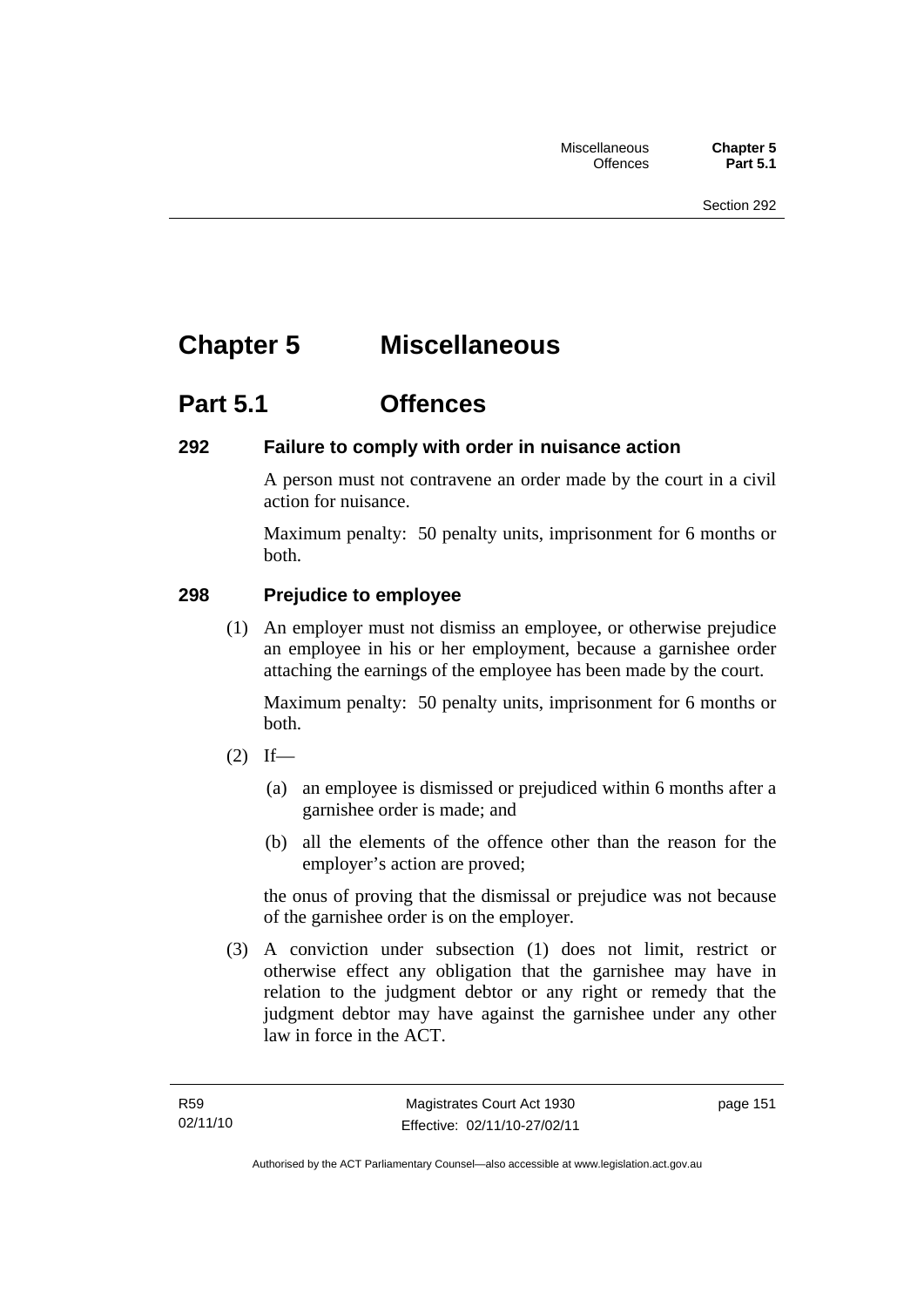**Chapter 5** Miscellaneous<br>**Part 5.2** Other **Part 5.2** 

Section 307

### **Part 5.2 Other**

#### **307 Contempt of court**

- (1) A person is in contempt of the Magistrates Court if the person—
	- (a) contravenes an order of the court or an undertaking given to the court; or
	- (b) commits a contempt in the face or in the hearing of the court; or
	- (c) commits any other contempt of court.

#### **Examples—par (b)**

- 1 insulting a magistrate, the registrar, deputy registrar, bailiff or other court officer during the officer's sitting or attendance in court
- 2 interrupting a proceeding of the court or misbehaving in court
- 3 obstructing or assaulting someone in attendance in court
- 4 disobeying a direction of the court at the hearing of a proceeding
- *Note* An example is part of the Act, is not exhaustive and may extend, but does not limit, the meaning of the provision in which it appears (see Legislation Act, s 126 and s 132).
- (2) The Magistrates Court has the same power to deal with contempt of the Magistrates Court as the Supreme Court has to deal with contempt of the Supreme Court.
- (3) However, a contempt mentioned in subsection (1) (a) may be dealt with as a contempt of court only if there is no other effective way to enforce the order or undertaking.
- (4) To remove any doubt, this section does not limit the Supreme Court's power to deal with contempt of the Magistrates Court.

#### **308 Magistrates Court's seal**

The Magistrates Court must have a seal.

page 152 Magistrates Court Act 1930 Effective: 02/11/10-27/02/11

R59 02/11/10

Authorised by the ACT Parliamentary Counsel—also accessible at www.legislation.act.gov.au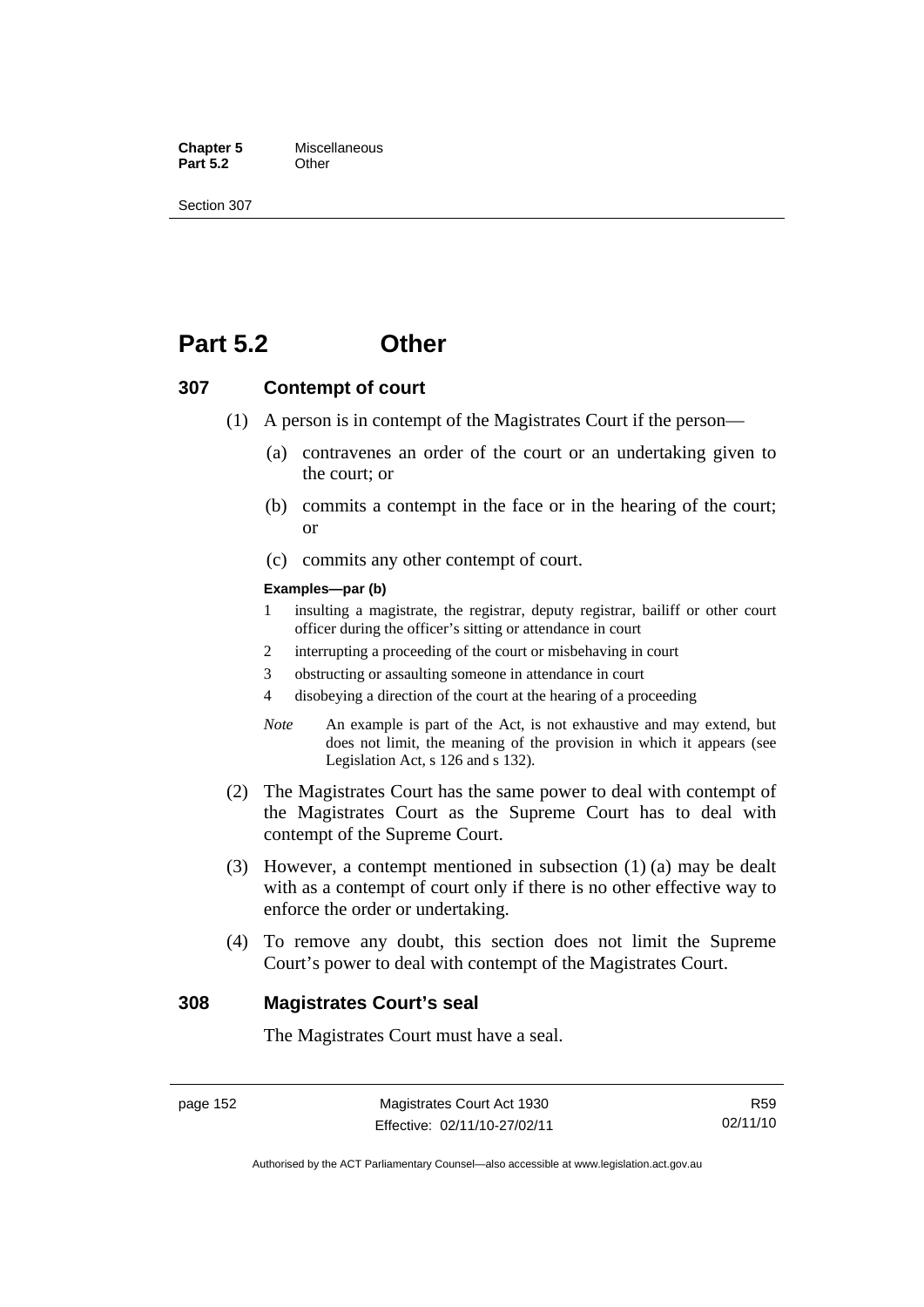#### **309 Directions about procedure etc**

- (1) If the procedure for taking a step in a proceeding is not set out in this Act or the law under which the step is to be taken, the court may give a direction in relation to—
	- (a) the procedure to be followed in relation to the step; and
	- (b) any other relevant matter in relation to the step.
- (2) Without limiting subsection (1), the court may give a direction in relation to the procedure to be followed in relation to circle sentencing for certain Aboriginal or Torres Strait Islander offenders, and any other relevant matter in relation to circle sentencing.
- (3) To remove any doubt, a direction mentioned in subsection (2) is not taken to—
	- (a) establish a court; or
	- (b) limit the Magistrates Court's discretion in sentencing an offender.
- (4) In this section:

#### *Aboriginal or Torres Strait Islander offender* means an offender who—

- (a) is a descendant of an Aboriginal person or Torres Strait Islander; and
- (b) identifies as an Aboriginal person or Torres Strait Islander; and
- (c) is accepted as an Aboriginal person or Torres Strait Islander by an Aboriginal or Torres Strait Islander community.

*circle sentencing* means the step in a sentencing proceeding for involving members of the Aboriginal or Torres Strait Islander community and others in relation to the sentencing by the court.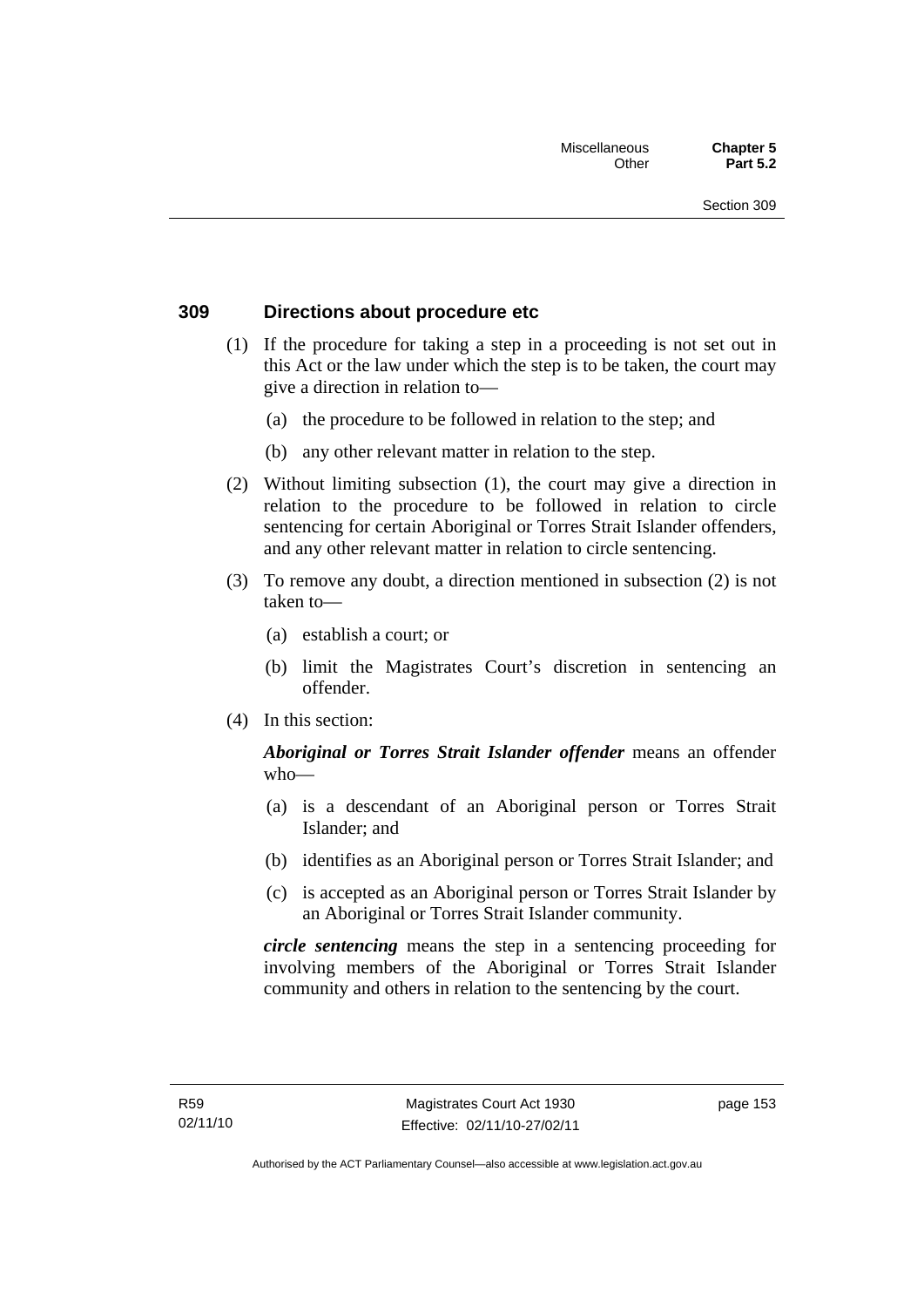#### **Chapter 5** Miscellaneous<br>**Part 5.2** Other **Part 5.2**

Section 310

#### **310 Hearings generally to be in public**

- (1) The hearing of a proceeding before the Magistrates Court must be in public.
- (2) However, if the magistrate presiding at a hearing is of the opinion that it is desirable in the public interest or in the interests of justice to do so, the magistrate may, by order—
	- (a) direct that the hearing or part of the hearing take place in private and give directions about the people who may be present; and
	- (b) give directions prohibiting or restricting the publication of evidence given at the hearing, whether in public or in private, or of matters contained in documents lodged with the court or received in evidence by the court for the purposes of the proceeding; and
	- (c) give directions prohibiting or restricting the disclosure to some or all of the parties to the proceeding of evidence given at the hearing, or of a matter contained in a document lodged with the court or received in evidence by the court for the purposes of the proceeding.
- (3) A person who, without reasonable excuse, contravenes an order under subsection (2) commits an offence.

Maximum penalty: 100 penalty units, imprisonment for 1 year or both.

- (4) Subsection  $(1)$ 
	- (a) does not apply in relation to a civil matter that, under another territory law, may be dealt with otherwise than in open court; and
	- (b) is subject to any other territory law that restricts who may be present at a hearing.

Authorised by the ACT Parliamentary Counsel—also accessible at www.legislation.act.gov.au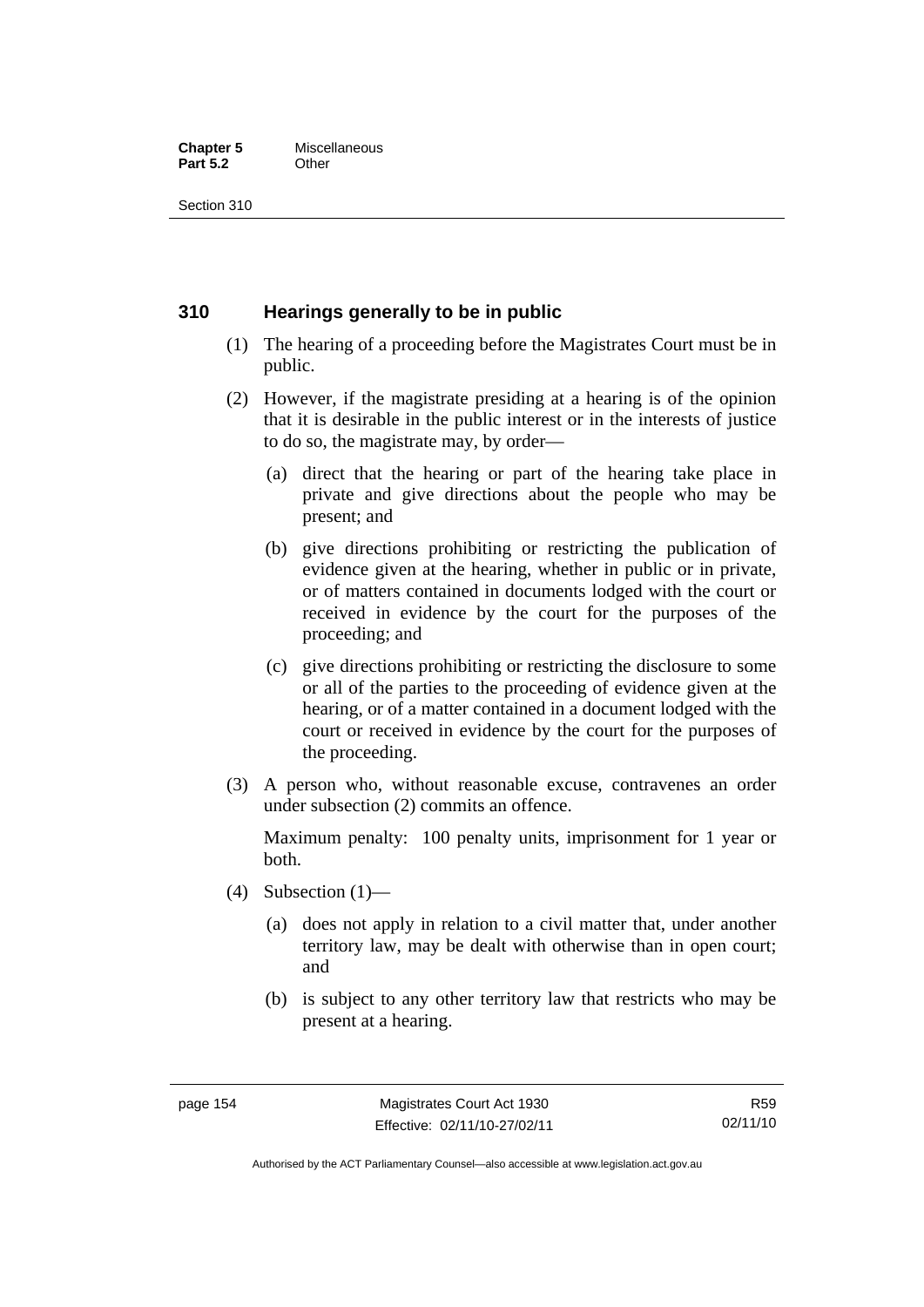#### **311 Appearance by audiovisual or audio links etc**

- (1) This section applies if, in relation to a proceeding or a part of a proceeding (the *relevant proceeding*), the court has—
	- (a) given a direction under the *Evidence (Miscellaneous Provisions) Act 1991*, section 20 (1) (Territory courts may take evidence and submissions from participating States) or section 32 (1) (Territory courts may take evidence and submissions from place other than participating State); or
	- (b) made an order under the *Court Procedures Rules 2006*, rule 6703 (Evidence by telephone etc) about receiving evidence or submissions by telephone, video link or another form of communication in the proceeding.
- (2) If this section applies, a person who, in a relevant proceeding—
	- (a) is required or entitled to appear personally, whether as a party or as a witness; or
	- (b) is entitled to appear for another person;

may appear in the relevant proceeding and participate or give evidence in accordance with the direction or order.

- (3) A person who appears in a relevant proceeding in accordance with this section is taken to be before the court.
- (4) In this Act:

*appearance*, in relation to a proceeding and whether by a party or anyone else, includes appearance in accordance with this section if this section applies.

(5) In this section:

*proceeding* does not include a proceeding about bail.

#### **312 Failure to give evidence—committal**

(1) This section applies if the court is satisfied—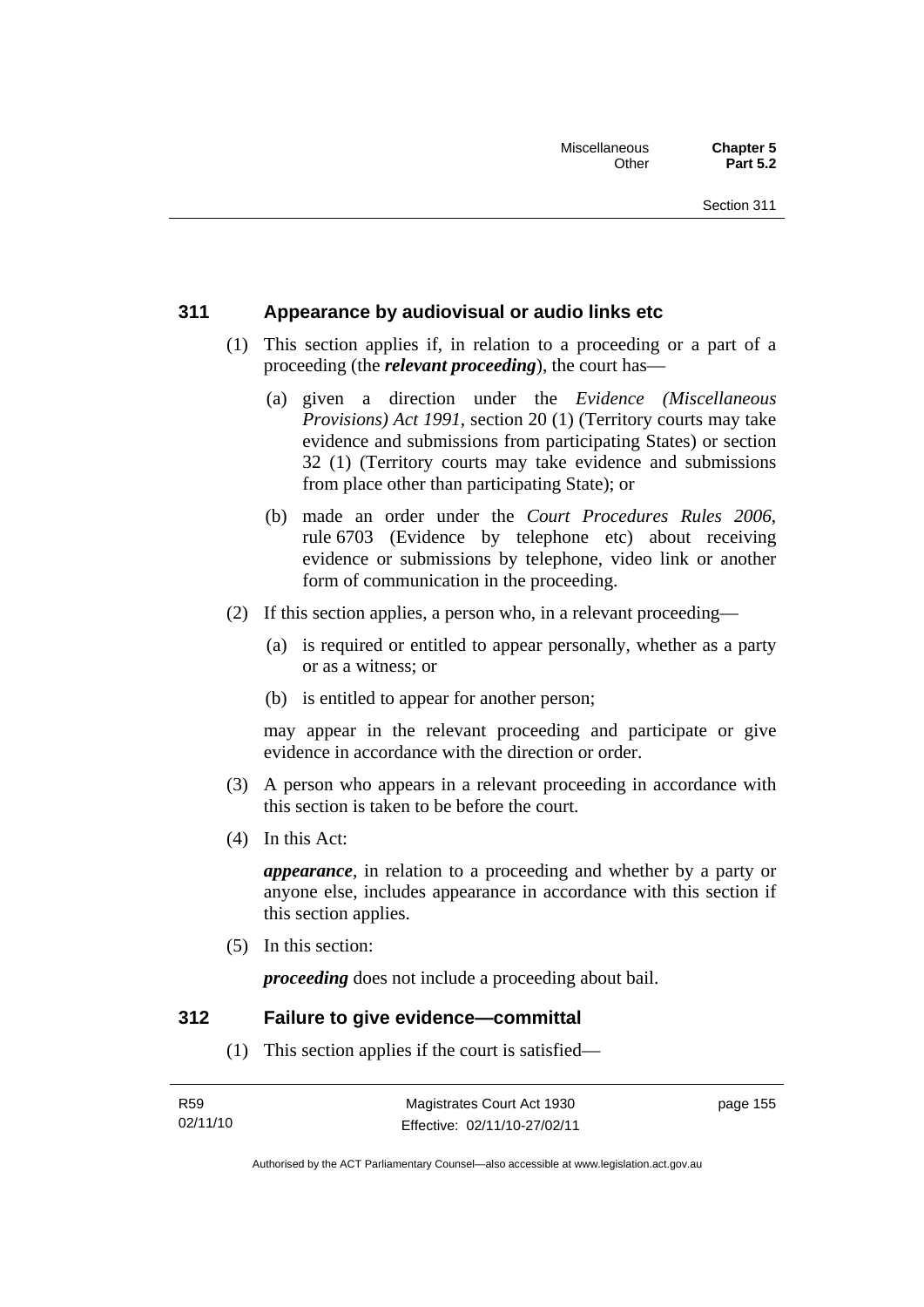- (a) that a witness before the court has contravened any of the following provisions of the Criminal Code (the *relevant Code provisions*):
	- (i) section 720 (Failing to produce document or other thing);
	- (ii) section 721 (Failing to take oath);
	- (iii) section 722 (Failing to answer question or give information); or
- (b) a person has contravened any of the relevant Code provisions in relation to an examination before the registrar under the rules.
- (2) The court may—
	- (a) adjourn the proceeding for not longer than 8 days; and
	- (b) order that the person be remanded in custody until the earlier of the following:
		- (i) the date to which the proceeding is adjourned;
		- (ii) the person agrees to comply with the relevant Code provisions.
		- *Note* The court must issue a warrant for the remand of the person in the chief executive's custody (see *Crimes (Sentence Administration) Act 2005*, s 17).
- $(3)$  If—
	- (a) the court has adjourned the proceeding, and ordered the person's remand, under subsection (2) or this subsection; and
	- (b) the person is later brought before the court; and
	- (c) the person does not consent to comply with the relevant Code provisions;

the court may exercise the powers mentioned in subsection (2) in relation to the person.

R59 02/11/10

Authorised by the ACT Parliamentary Counsel—also accessible at www.legislation.act.gov.au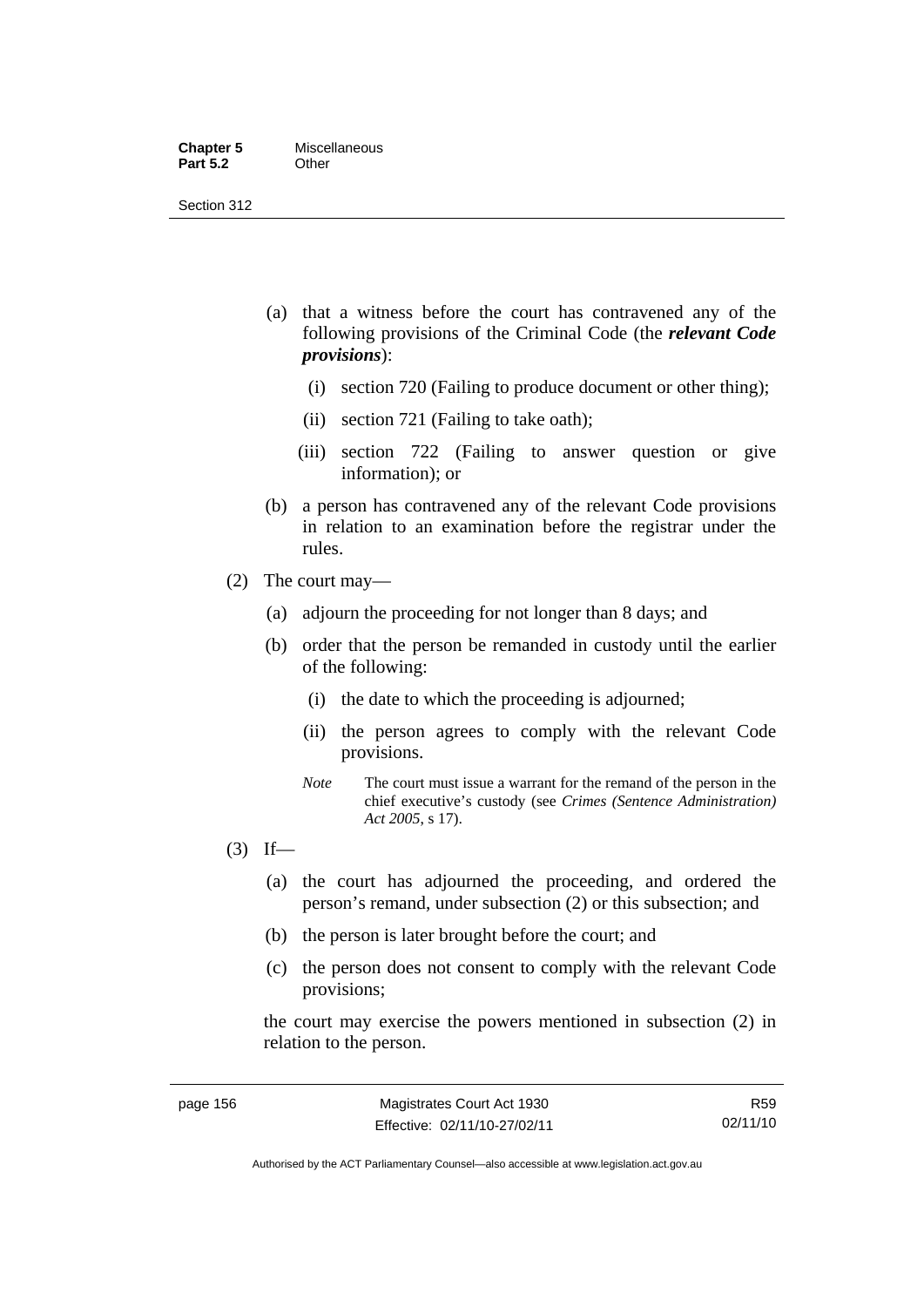- (4) The periods for which a person is remanded under this section must not total more than 28 days.
- (5) However, the court must not commit a person under subsection (2) or (3) if the person is punished for an offence against any or the relevant Code provisions in relation to the contravention mentioned in subsection (1).

#### **314 Registrar to give directions for preparation of transcript**

- (1) If an application has been made for a copy of a transcript of depositions of which a record was made in accordance with section 316 (2), the registrar must give the directions the registrar considers necessary for ensuring that a transcript of the record is prepared and, for the purpose of enabling the transcript to be prepared, the record must be produced out of the custody of the registrar.
- (2) If a transcript of a record is prepared in accordance with directions given under subsection (1), the person who prepared the transcript, or under whose supervision the transcript was prepared, must certify on the transcript, by signed writing, that the transcript is a true transcript of a record produced out of the custody of the registrar.

#### **315 Applications for transcripts**

- (1) Subject to this section, if a record of any proceeding is constituted  $by-$ 
	- (a) an audiovisual or a sound recording made in accordance with section 316 (2); or
	- (b) a shorthand or similar record made in accordance with section 316 (2); or
	- (c) writing taken down in accordance with section 316 (3); or
	- (d) a written statement or statements in accordance with section 90AA or section 110 (2):

page 157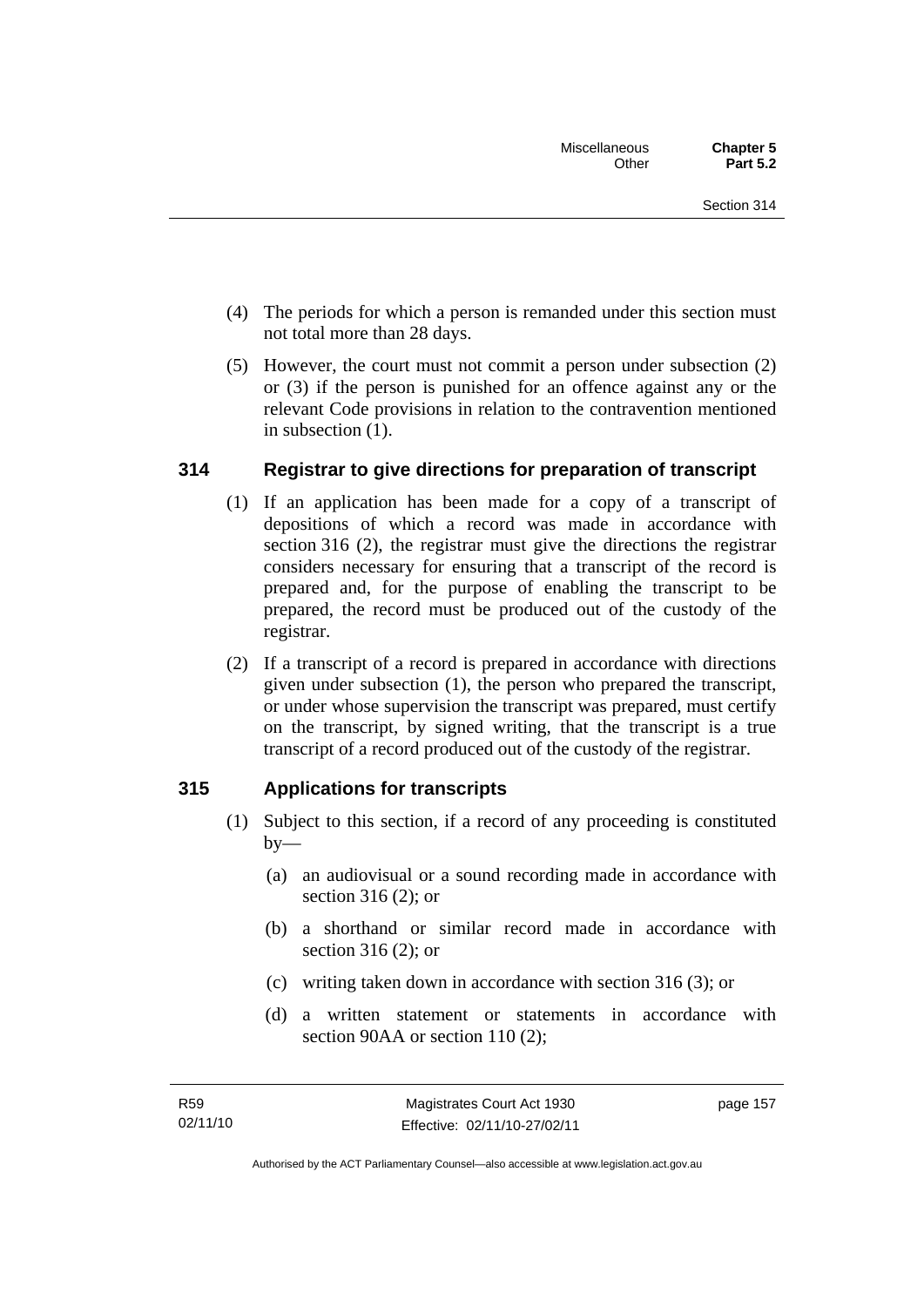#### **Chapter 5** Miscellaneous **Part 5.2** Other

Section 315

a person may make application to the registrar for a copy or a transcript of all or part of the record.

- (2) The registrar must give the applicant a copy of the record or a transcript or a copy of the transcript of the record if—
	- (a) the applicant is a party to the proceeding; or
	- (b) for an applicant who is not a party to the proceeding—the registrar or a magistrate is satisfied that the applicant has good reason for applying.
- (3) If a person applies for a transcript that has not been prepared, the registrar may require the applicant to deposit with the registrar in advance an amount that the registrar considers will not exceed the amount of the fee determined under the *Court Procedures Act 2004*, part 3 for the preparation of the transcript.
- (4) Subject to subsections (5) and (6), if the registrar receives an application in accordance with this section—
	- (a) the registrar must, for an application relating to depositions; and
	- (b) the registrar may, in any other case;

give to the applicant a copy of the record or a copy of a transcript of the record relating to the depositions or other matter.

- (5) The registrar must not give a copy of the record or a copy of a transcript under subsection (4) (a) unless there is written on the copy a certificate signed by the registrar stating that the copy is a true copy of the record or a true copy of a transcript of the record produced out of the custody of the registrar.
- (6) This section does not require the registrar to give a copy of a transcript of any proceeding if—
	- (a) the proceeding was recorded by means of an audiovisual or a sound recording made in accordance with section 316 (2); and

Authorised by the ACT Parliamentary Counsel—also accessible at www.legislation.act.gov.au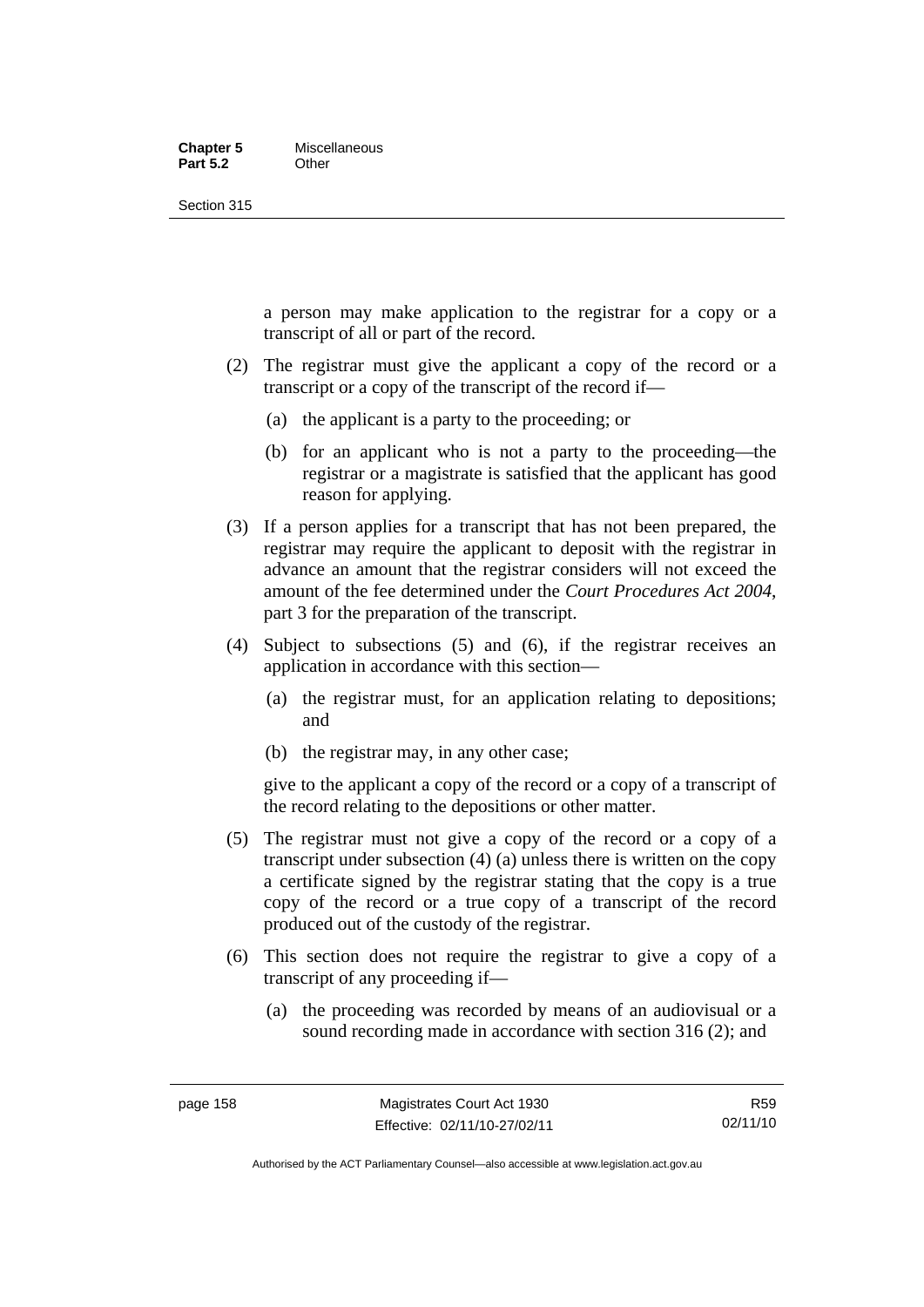- (b) the application for the copy was made after the end of 7 years after the date of completion of the proceeding to which the record relates; and
- (c) the registrar does not have the record or a transcript of the record in his or her custody.
- (7) If an amount deposited by a person under subsection (3) exceeds the fee determined under the *Court Procedures Act 2004*, part 3 for the preparation of the transcript, there is payable to the person the amount of the excess.

#### **316 Record of proceedings**

(1) In this section:

*deposition* includes a statement made by an accused person in reply to the question mentioned in section 91 (1), but does not include a written statement admitted under section 90AA or section 110 (2).

- (2) Subject to subsection (3), a record of the depositions of a witness in any proceeding must be made—
	- (a) in a proceeding in relation to bail and if, in relation to proceeding or a part of the proceeding, the court has given a direction under the *Evidence (Miscellaneous Provisions) Act 1991*, section 20 (1) (Territory courts may take evidence and submissions from participating States) or section 32 (1) (Territory courts may take evidence and submissions from place other than participating State) that evidence be taken or a submission be made by audiovisual link—by means of audiovisual recording apparatus or sound-recording apparatus; and
	- (b) in any other case—
		- (i) by means of sound-recording apparatus; or
		- (ii) if the court so directs, by means of shorthand or any similar means.

page 159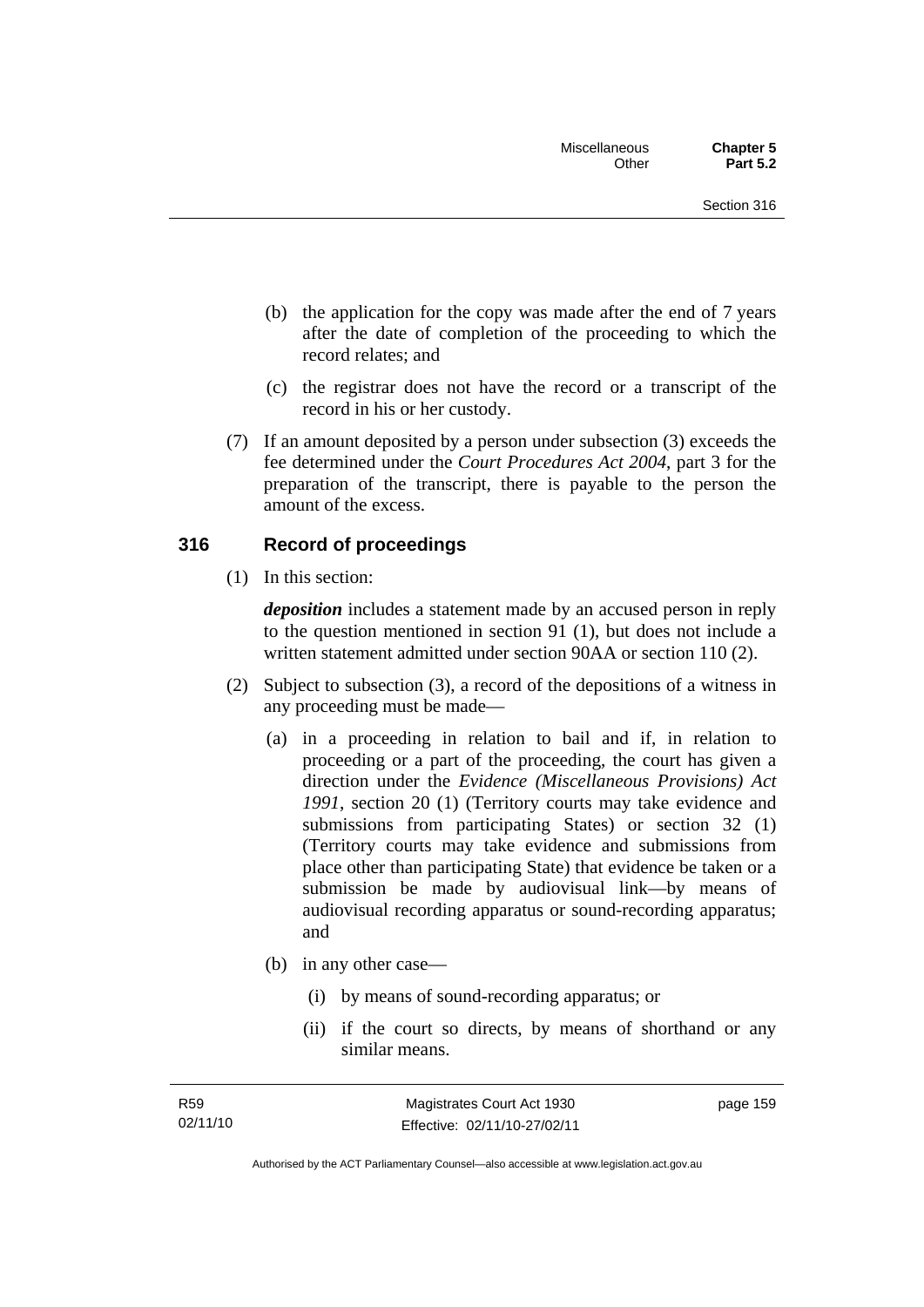- (3) If the court so directs, the depositions of a witness in any proceeding must not be recorded in accordance with subsection (2), but must be taken down in writing, and, after being read over to the witness or given to the witness to read, signed by the witness and the magistrate constituting the court.
- (4) The registrar has the custody of any record of depositions made in accordance with subsection (2).
- (5) The registrar may erase the record of the depositions of a witness recorded by means of recording apparatus and the record of any other part of a proceeding made by means of recording apparatus after the end of 7 years after the date of completion of the proceeding in which the record was made.
- (6) However, the sound recording of any part of a proceeding—
	- (a) in which a person charged with an indictable offence is committed to take his or her trial before the Supreme Court; or
	- (b) in which evidence is taken under a request mentioned in section 263 (Requests under conventions relating to legal proceedings in civil and commercial matters); or
	- (c) under the *Safety, Rehabilitation and Compensation Act 1988* (Cwlth); or
	- (d) under the *Workers Compensation Act 1951* (other than prosecutions for offences against that Act);

must not be erased unless a transcript of the record of that part of the proceeding has been prepared.

 (7) This section applies in relation to a proceeding before a magistrate as if a reference to the court were a reference to a magistrate.

#### **317 Record of proceedings and transcript**

 (1) If a record made by means of recording apparatus, shorthand or similar means is produced out of the custody of the registrar and the

R59 02/11/10

Authorised by the ACT Parliamentary Counsel—also accessible at www.legislation.act.gov.au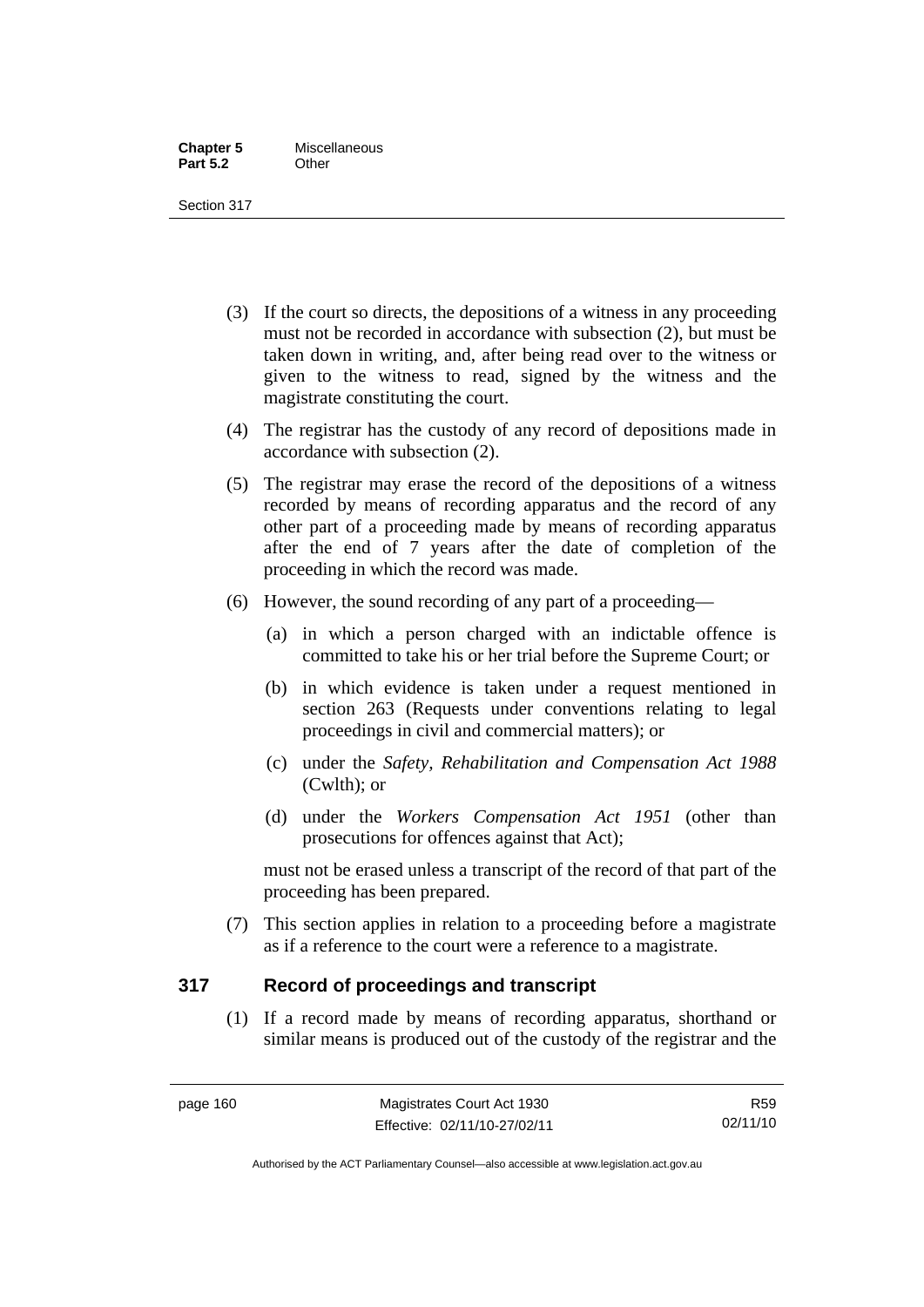record purports to be a record made in accordance with section 316 (2) of the depositions of a witness in any proceeding, the record is evidence that the person made the depositions in the proceeding.

- $(2)$  If—
	- (a) a recording is produced out of the custody of the registrar; and
	- (b) the recording contains a record of comments that purport—
		- (i) to have been made at the same time as a recording made in accordance with section 316 (2) of the depositions of a person in any proceeding; and
		- (ii) to have been made for the purpose of identifying the proceeding, voices recorded on the lastmentioned recording or anything else so recorded;

the firstmentioned recording is evidence of the identity of the proceeding, of the voices or of the thing.

- $(3)$  If—
	- (a) a document purports to be a transcript, or a copy of a transcript, of a record made in accordance with section 316 (2) of depositions made by a person in any proceeding; and
	- (b) the document bears a certificate that purports to be a certificate given in accordance with section 314 (2) or section 315 (6);

the document is evidence that the person made the depositions in the proceeding.

- (4) If a document—
	- (a) purports to be the depositions of a witness in any proceeding as taken down in writing and signed in accordance with section 316 (3); or
	- (b) purports to be a copy of the depositions of a witness in any proceeding as so taken down in writing and signed and bears a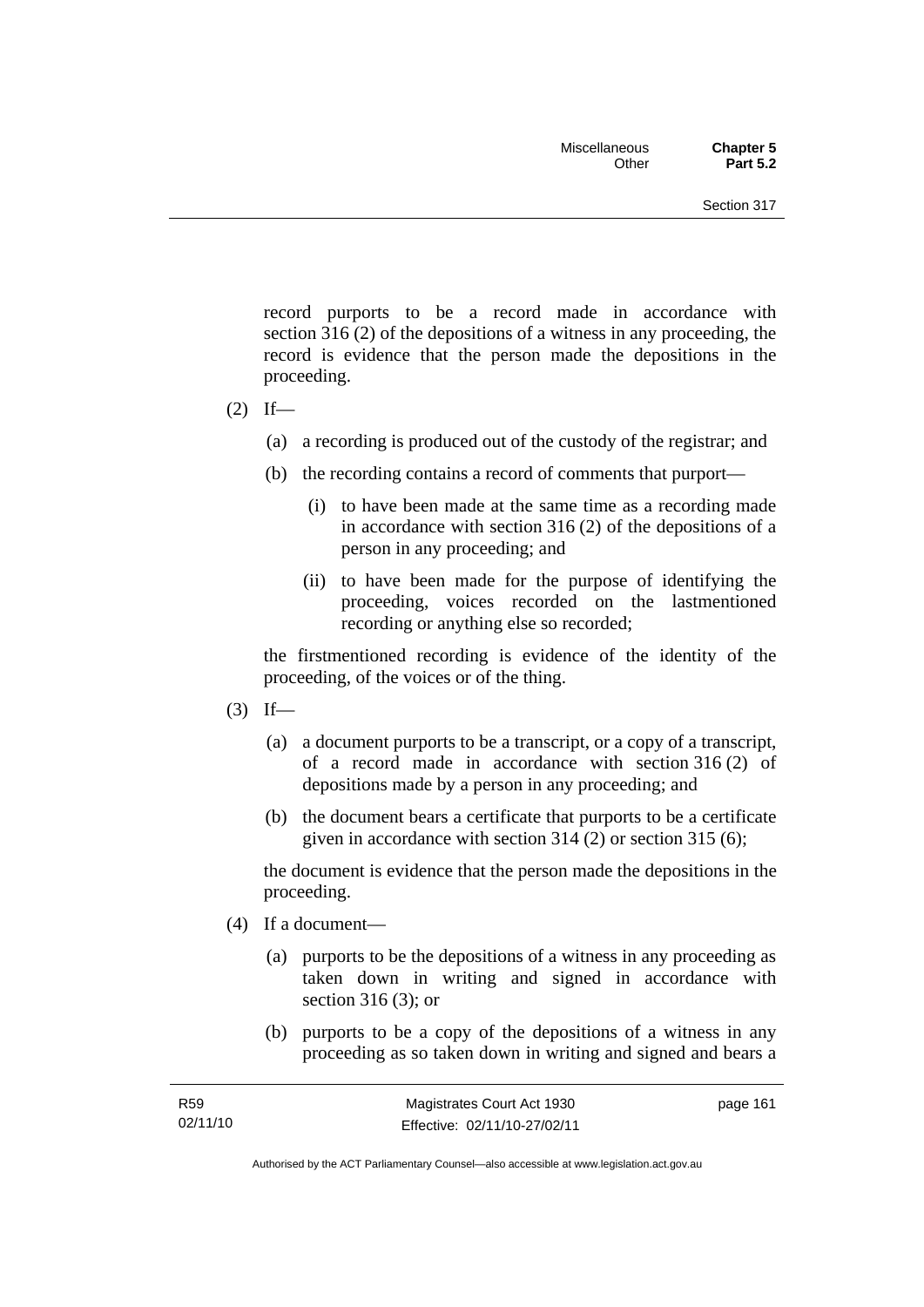#### **Chapter 5** Miscellaneous<br>**Part 5.2** Other **Part 5.2**

Section 318

certificate that purports to be a certificate given in accordance with section  $315(6)$ :

the document is evidence that the witness made the depositions in the proceeding.

(5) In this section:

*recording apparatus* means the recording apparatus, whether audiovisual or sound, by means of which a record of depositions of witnesses has been made under section 316 (2).

#### **318 Person about to leave ACT may be ordered to be examined or produce documents**

- (1) If, by evidence on oath, a magistrate is satisfied that any person is able to give material evidence or to produce relevant or material documents relating to any information or claim pending before a court, and that the person is likely to be absent from the ACT when the case comes on for hearing, the magistrate may, on the application of any party, order that the evidence of the person be taken or the documents be produced before the magistrate, at any time before the hearing, in the same way as the evidence would be taken or the documents be produced at the hearing and after reasonable notice of the intended examination or production is given to the other party.
- (2) If an order under subsection (1) is served on a person, it must be accompanied by a form to be completed by the person to claim his or her reasonable costs and expenses of attending the examination or production.
- (3) A person is not entitled to refuse to comply with an order under subsection (1) because the person was not given the form mentioned in subsection (2) when the order was served on the person.
- (4) The taking of depositions before a magistrate under subsection (1) is a proceeding for section 316 (Recordings of proceedings).

Authorised by the ACT Parliamentary Counsel—also accessible at www.legislation.act.gov.au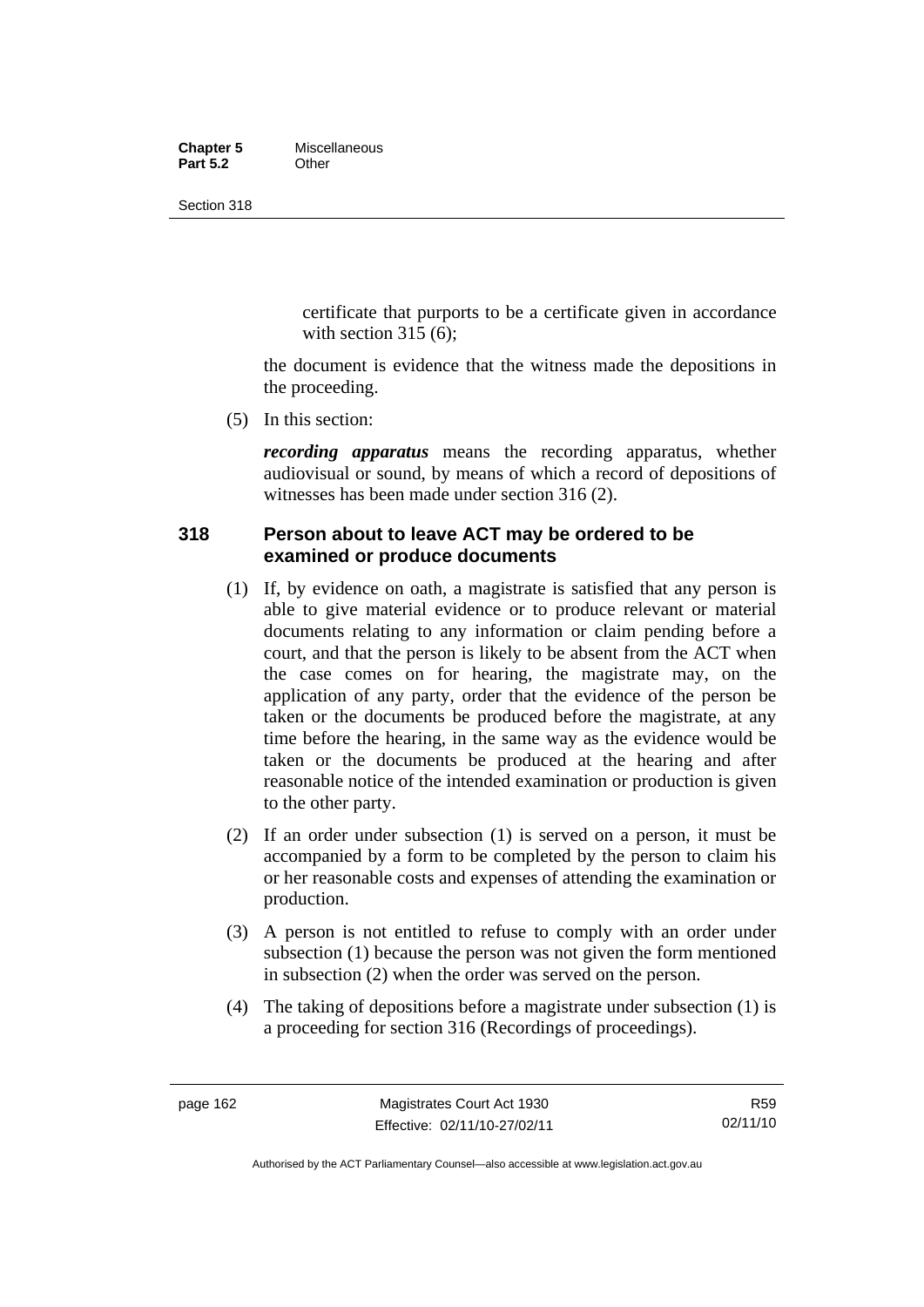#### **319 Witnesses' rights and liabilities**

On service on any person of an order made under section 318, the person must attend at the time and place appointed by the order, and has all the rights and liabilities that the person would have if the person was duly required by subpoena to appear to give evidence or to produce documents on the hearing.

#### **320 Depositions to be given to registrar**

- (1) If depositions are taken before a magistrate under section 318, there must be given to the registrar—
	- (a) the record of the depositions made in accordance with section 316 (2) or the document containing the depositions as taken down in writing and signed in accordance with section 316 (3); and
	- (b) any documents produced to the magistrate.
- (2) If documents are produced by a person not giving evidence, the documents, must, when given to the registrar, be accompanied by a certificate signed by the magistrate stating the name of the person producing them.
- (3) If the court is satisfied that the person who made the depositions is not in the ACT, his or her depositions may be read by any party.
- (4) Any documents so given to the registrar may, subject to all just exceptions, be put in at the hearing as if produced at the hearing by the person producing them.

#### **321 Regulation-making power**

The Executive may make regulations for this Act.

*Note* A regulation must be notified, and presented to the Legislative Assembly, under the Legislation Act.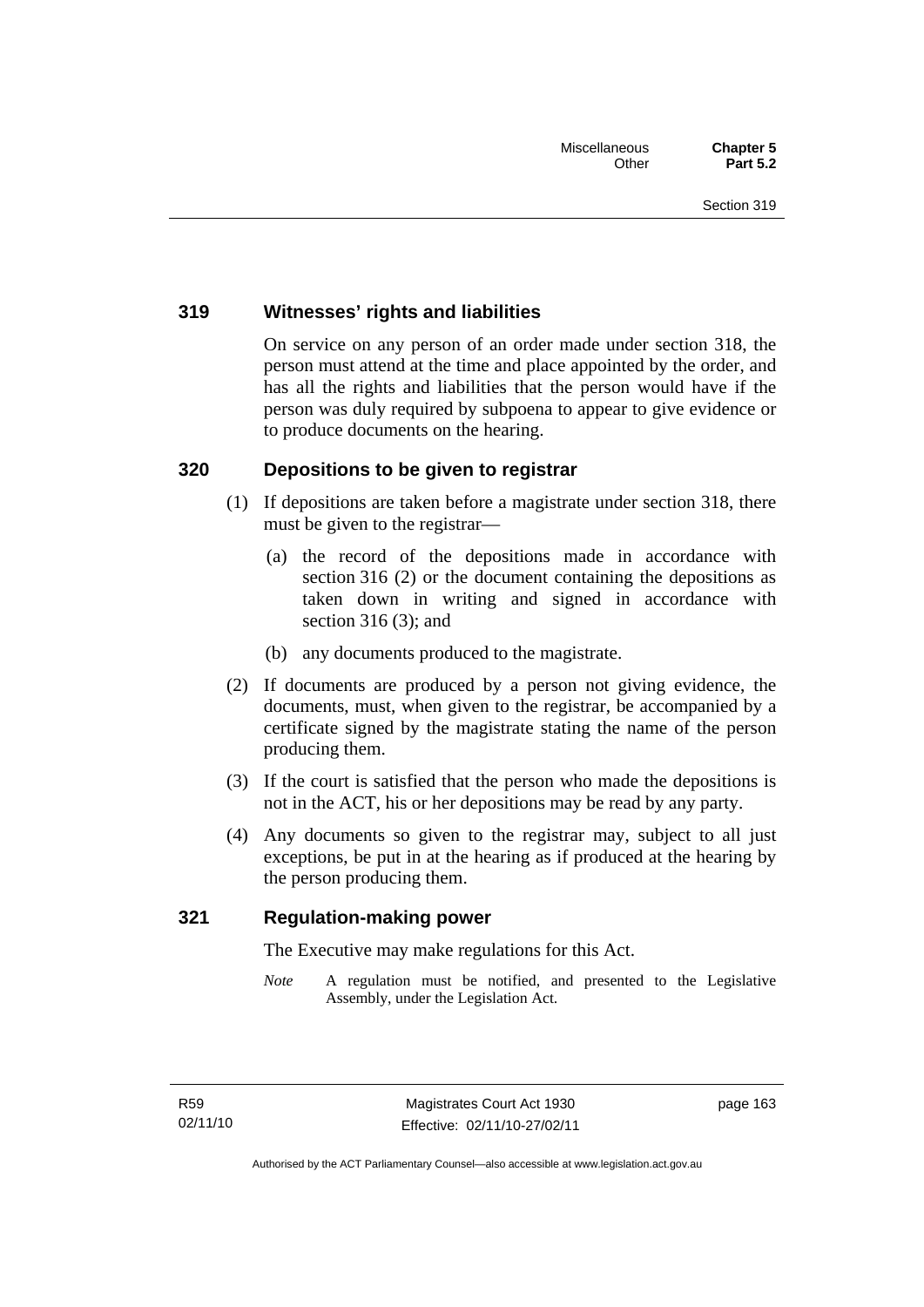# **Chapter 10 Transitional—Children and Young People Act 2008**

#### **400 Childrens Court Magistrate**

- (1) A declaration made under the *Children and Young People Act 1999*, section 50 (Childrens Court Magistrate), and in force immediately before the commencement of this Act, chapter 4A (The Childrens Court), is taken to be a declaration under this Act, section 291A (Childrens Court Magistrate).
- (2) However, the declaration is not taken to be a notifiable instrument.
- (3) An assignment made under the *Children and Young People Act 1999*, section 51 (Restriction on assignment to act as Childrens Court Magistrate), and in force immediately before the commencement of this Act, chapter 4A, is taken to be an assignment under this Act, section 291B (Acting Childrens Court Magistrate).
- (4) An assignment made under the *Children and Young People Act 1999*, section 53A (Assignment of other magistrates to deal with Childrens Court matters), and in force immediately before the commencement of this Act, chapter 4A, is taken to be an assignment under this Act, section 291C (Assignment of other Magistrates for Childrens Court matters).

#### **401 Existing proceedings in Childrens Court**

- (1) The amendments of this Act made by the *Children and Young People Act 2008*, part 1.8 apply to an existing proceeding.
- (2) If a difficulty arises in the application of subsection (1) to a particular proceeding, the court may make any order it considers appropriate to resolve the difficulty.

Authorised by the ACT Parliamentary Counsel—also accessible at www.legislation.act.gov.au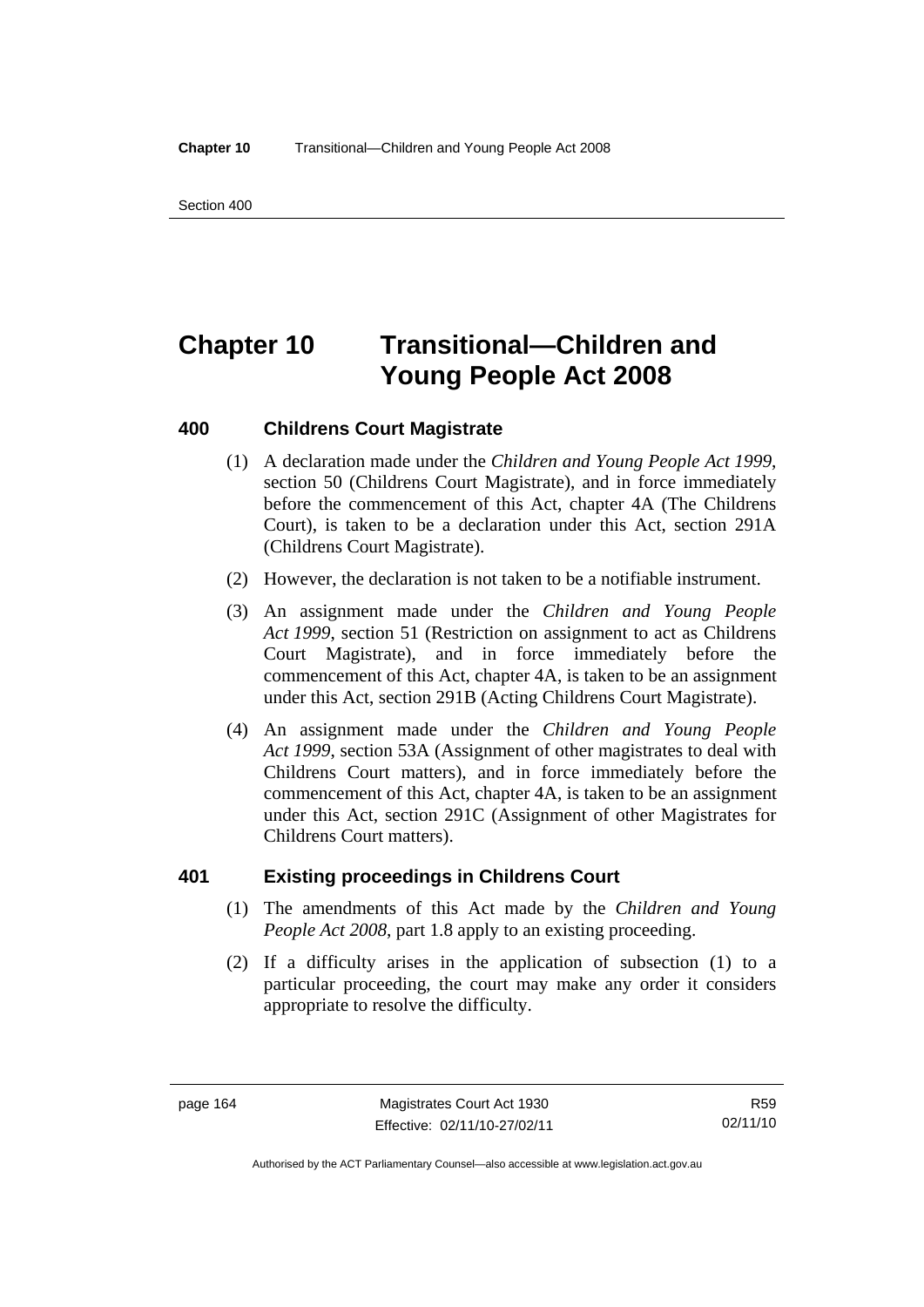(3) In this section:

*existing proceeding* means a proceeding started in the Childrens Court, but not completed, before the commencement of the *Children and Young People Act 2008*, schedule 1, part 1.8.

# **402 Completion of part-heard matters if magistrate no longer Childrens Court magistrate etc**

- (1) This section applies if—
	- (a) before the commencement day, a magistrate was dealing with a matter under the *Children and Young People Act 1999*, section 53B (Completion of part-heard matters); and
	- (b) immediately before the commencement day, the matter is not finally decided.
- (2) The magistrate may continue to deal with the matter under this Act, until it is finally decided.

# **403 Transitional regulations**

- (1) A regulation may prescribe transitional matters necessary or convenient to be prescribed because of the enactment of the *Children and Young People Act 2008*, schedule 1, part 1.8 or the *Children and Young People (Consequential Amendments) Act 2008*.
- (2) A regulation may modify this chapter (including in relation to another territory law) to make provision in relation to anything that, in the Executive's opinion, is not, or is not adequately or appropriately, dealt with in this chapter.
- (3) A regulation under subsection (2) has effect despite anything else in this Act or another territory law.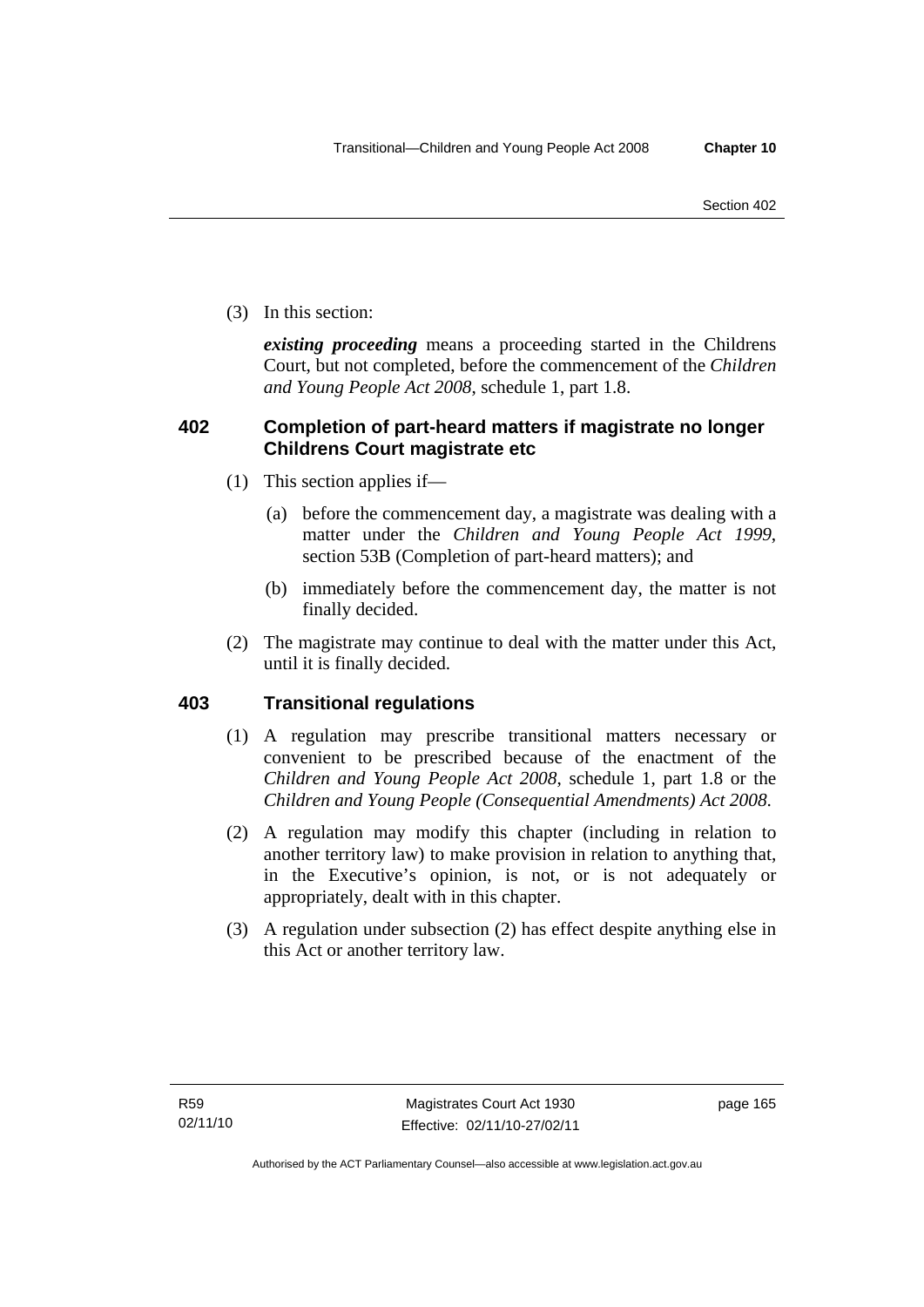Section 404

# **404 Expiry—ch 10**

- (1) This chapter expires 2 years after the day it commences.
- (2) This chapter, other than section 403, is a law to which the Legislation Act, section 88 (Repeal does not end effect of transitional laws etc) applies.

page 166 Magistrates Court Act 1930 Effective: 02/11/10-27/02/11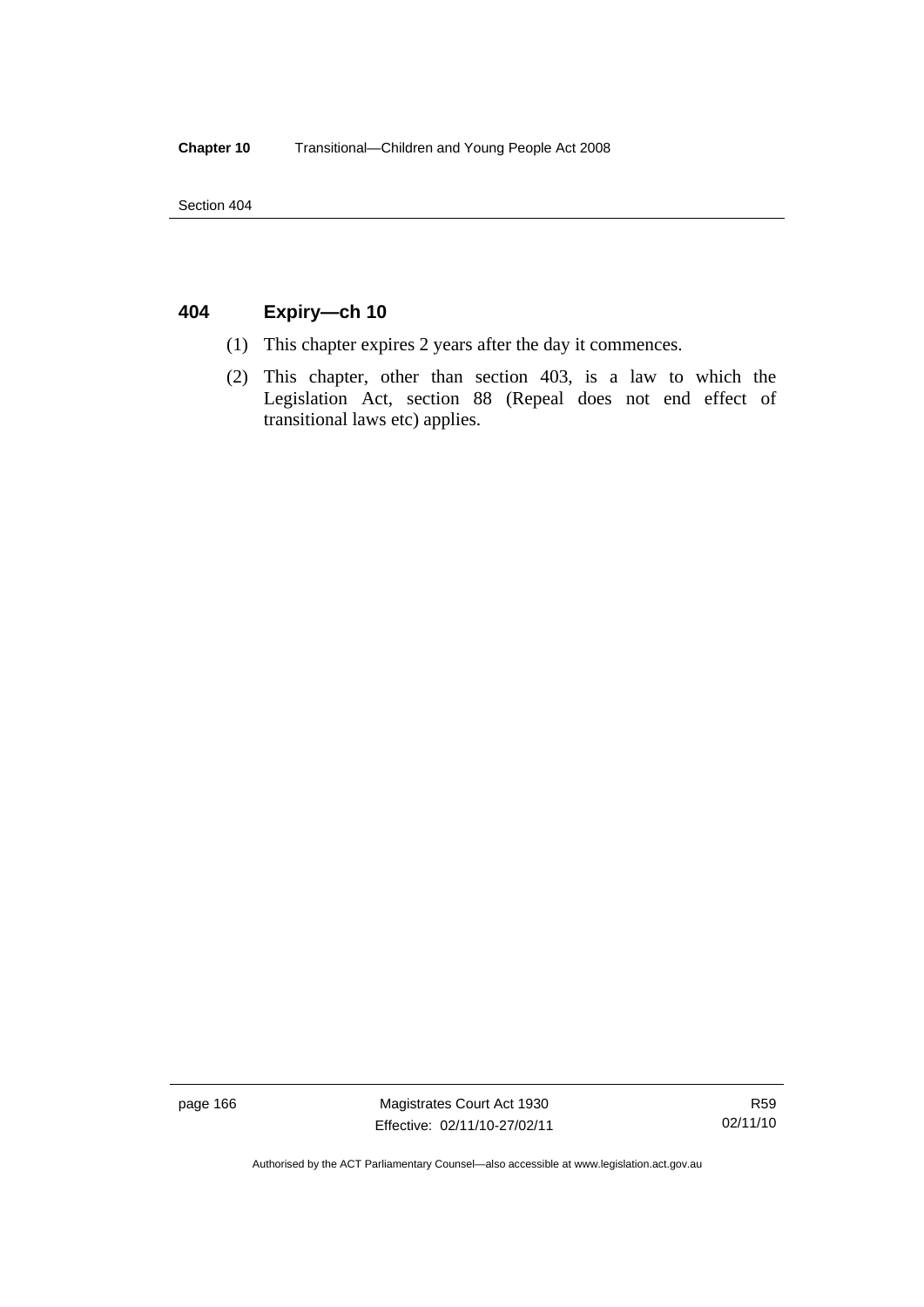# **Schedule 1 Oath and affirmation of office**

(see s 10)

Oath

I, [*name*], do swear that I will well and truly serve in the office of and that I will do right to all manner of people according to law, without fear or favour, affection or ill will. So help me God!

## Affirmation

I, [*name*], do solemnly and sincerely affirm and declare that I will well and truly serve in the office of and that I will do right to all manner of people, according to law, without fear or favour, affection or ill will.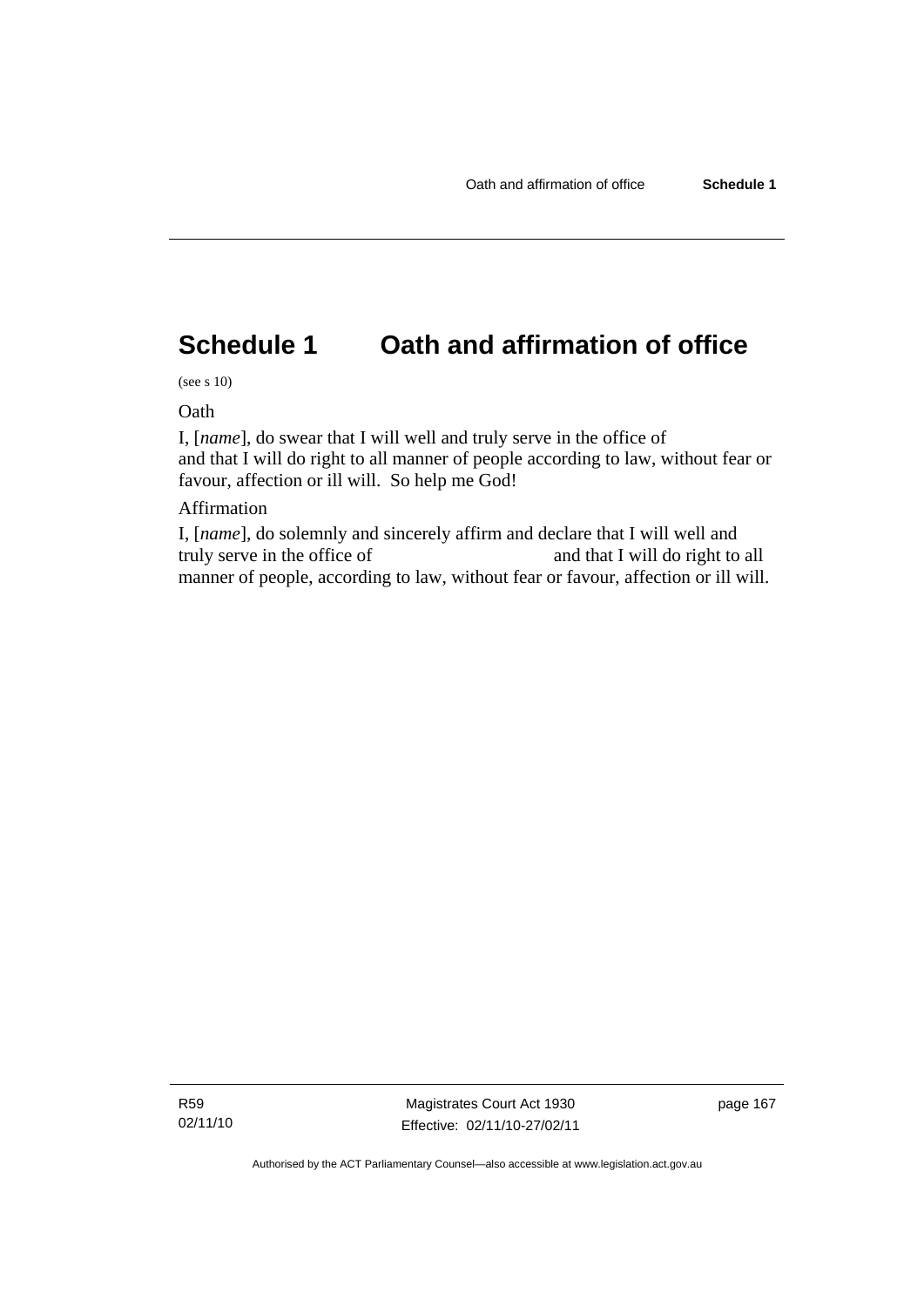# **Schedule 2 ACT and corresponding courts**

(see s 9C, defs *ACT court* and *corresponding court*)

| column 1 | column 2                 | column 3                                                                           |
|----------|--------------------------|------------------------------------------------------------------------------------|
| item     | <b>ACT court</b>         | corresponding court                                                                |
| 1        | <b>Childrens Court</b>   | Alcohol Court of the Northern Territory                                            |
|          | Coroner's Court          | Children's Court of Western Australia                                              |
|          | <b>Magistrates Court</b> | Coroners Court of South Australia                                                  |
|          |                          | Court of Summary Jurisdiction of the<br>Northern Territory                         |
|          |                          | <b>Local Court of New South Wales</b>                                              |
|          |                          | Local Court of the Northern Territory                                              |
|          |                          | Magistrates Courts of South Australia,<br>Tasmania, Victoria and Western Australia |
|          |                          | Warden's Courts of South Australia and the<br>Northern Territory                   |
|          |                          | Work Health Court of the Northern Territory                                        |
|          |                          | Youth Court of South Australia (constituted)<br>by a Magistrate)                   |
|          |                          | Youth Justice Court of the Northern<br>Territory                                   |

page 168 Magistrates Court Act 1930 Effective: 02/11/10-27/02/11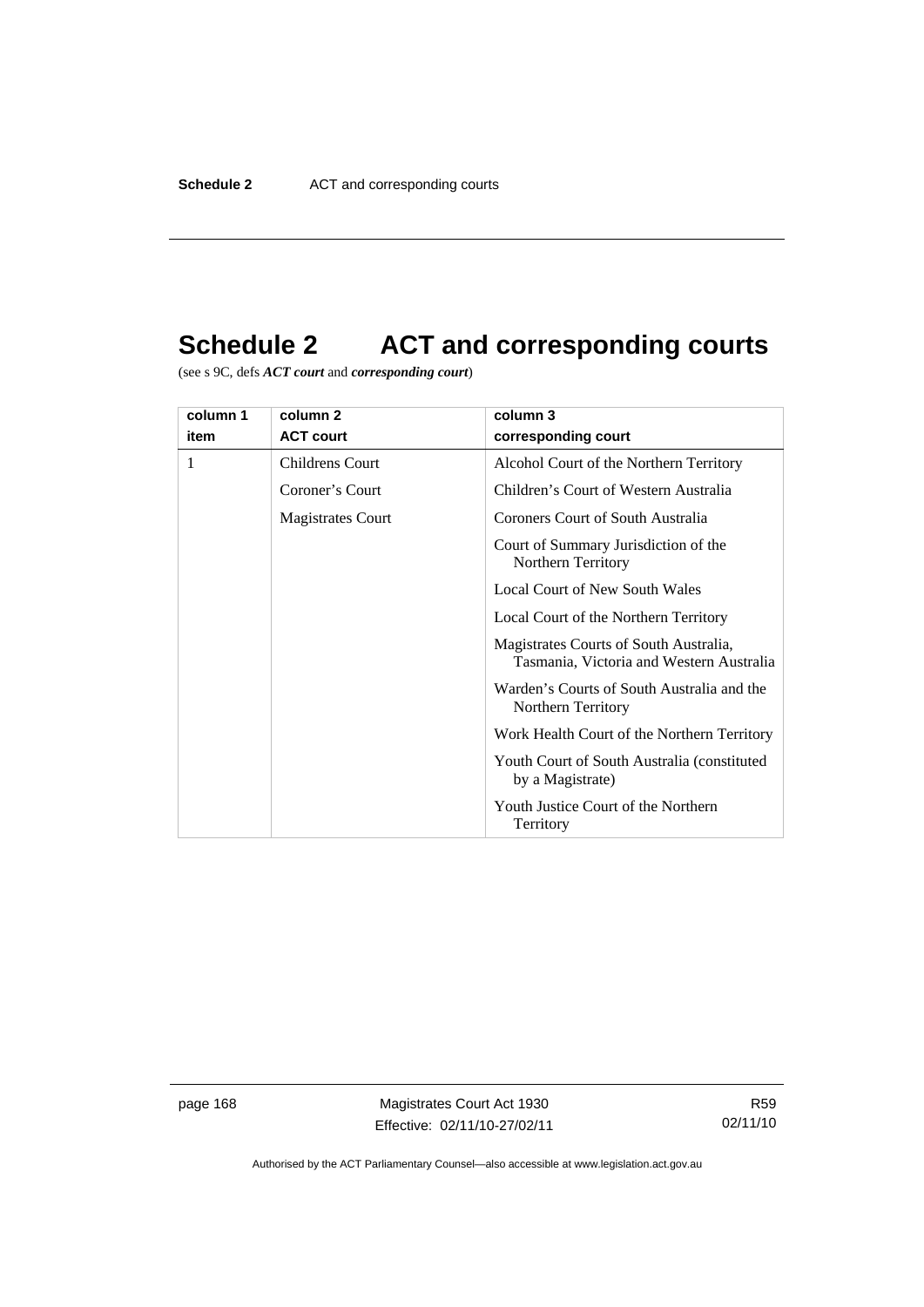# **Dictionary**

(see s 2)

*Note 1* The Legislation Act contains definitions and other provisions relevant to this Act.

*Note 2* For example, the Legislation Act, dict, pt 1 defines the following terms:

- corrections officer
- **function**
- home address
- judge
- lawyer
- proceeding.

*administering authority*, for an infringement notice offence, for part 3.8 (Infringement notices for certain offences)—see section 117.

*another jurisdiction*, for part 3.8 (Infringement notices for certain offences)—see section 117.

*appeal*, for part 4.5 (Civil appeals)—see section 272.

*appearance*—see section 311 (4).

# *authorised person*—

- (a) for division 3.3.3A (Court attendance notices)—see section 41A; and
- (b) for part 3.8 (Infringement notices for certain offences)—see section 134A (3).

*bailiff* means a bailiff under this Act.

*certified copies*, of depositions, for division 3.5.6 (Indictable offences—other provisions)—see section 105A.

*claim* means a claim under the rules.

R59 02/11/10 page 169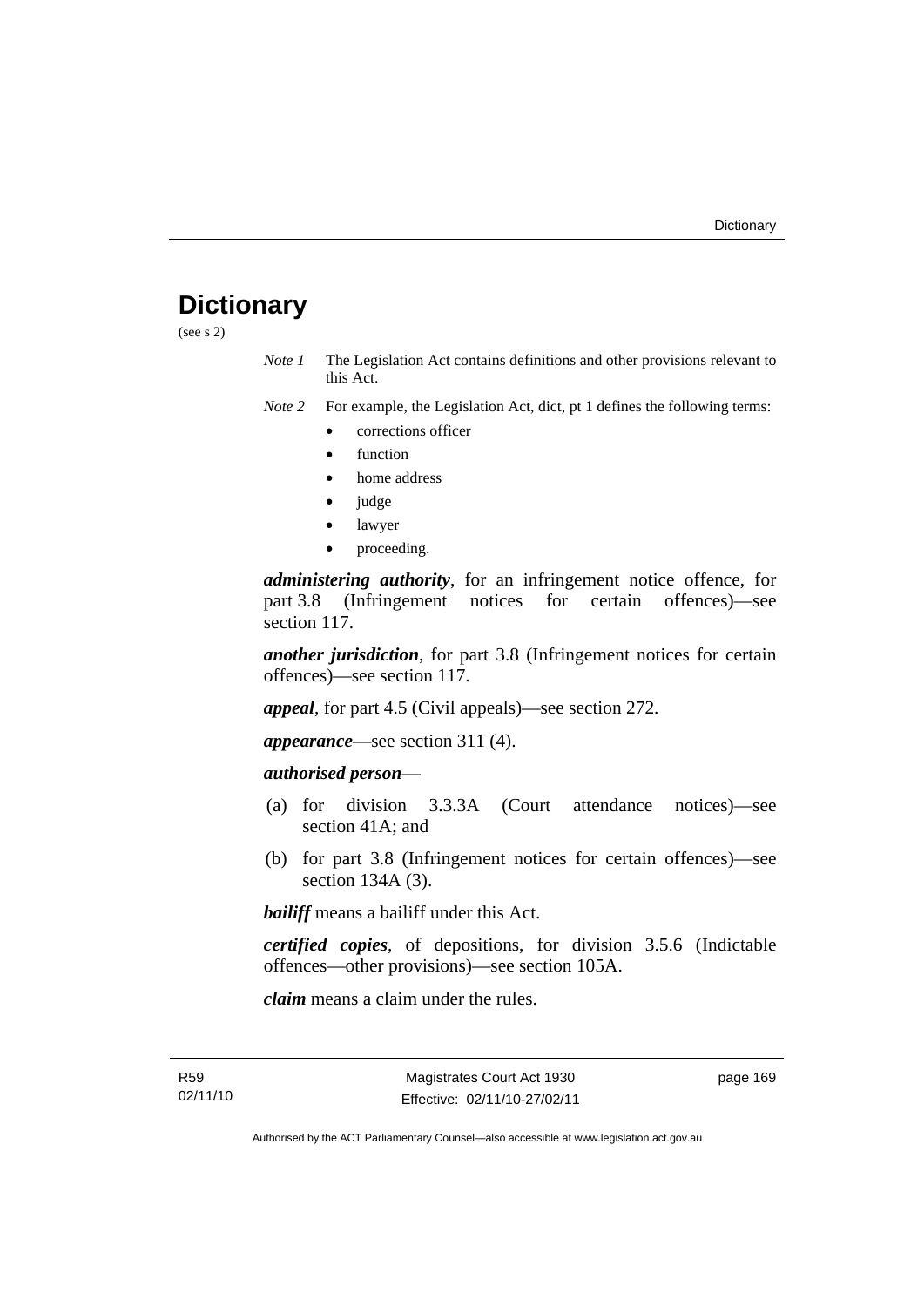*committal order*—see the *Crimes (Sentence Administration) Act 2005*, section 10.

#### *conviction*—

- (a) means conviction by a magistrate for an offence; and
- (b) for division 3.9.3 (Reciprocal enforcement of fines against bodies corporate)—see section 166A.

*court* means the Magistrates Court.

*court attendance notice*, for division 3.3.3A (Court attendance notices)—see section 41B.

*Crimes Act*, for chapter 3 (Criminal proceedings)—see section 18A.

*date of service*, of an infringement notice or reminder notice that has been, or is to be, served on a person, for part 3.8 (Infringement notices for certain offences)—see section 117.

*decision*, for chapter 3 (Criminal proceedings)—see section 18A.

## *defendant*—

- (a) for chapter 3 (Criminal proceedings)—see section 18A; and
- (b) for part 3.7 (Service and pleading by post for certain offences)—see section 116A (1).

*driver*, of a vehicle, for part 3.8 (Infringement notices for certain offences)—see section 117.

*fine*, for division 3.9.3 (Reciprocal enforcement of fines against bodies corporate)—see section 166A.

*hearing* includes the examination of a person charged with an indictable offence.

*illegal user declaration*, for part 3.8 (Infringement notices for certain offences)—see section 131D.

*indictable offence* means an offence that may be prosecuted before the Supreme Court by charge or indictment.

| page 170 |  |
|----------|--|
|----------|--|

R59 02/11/10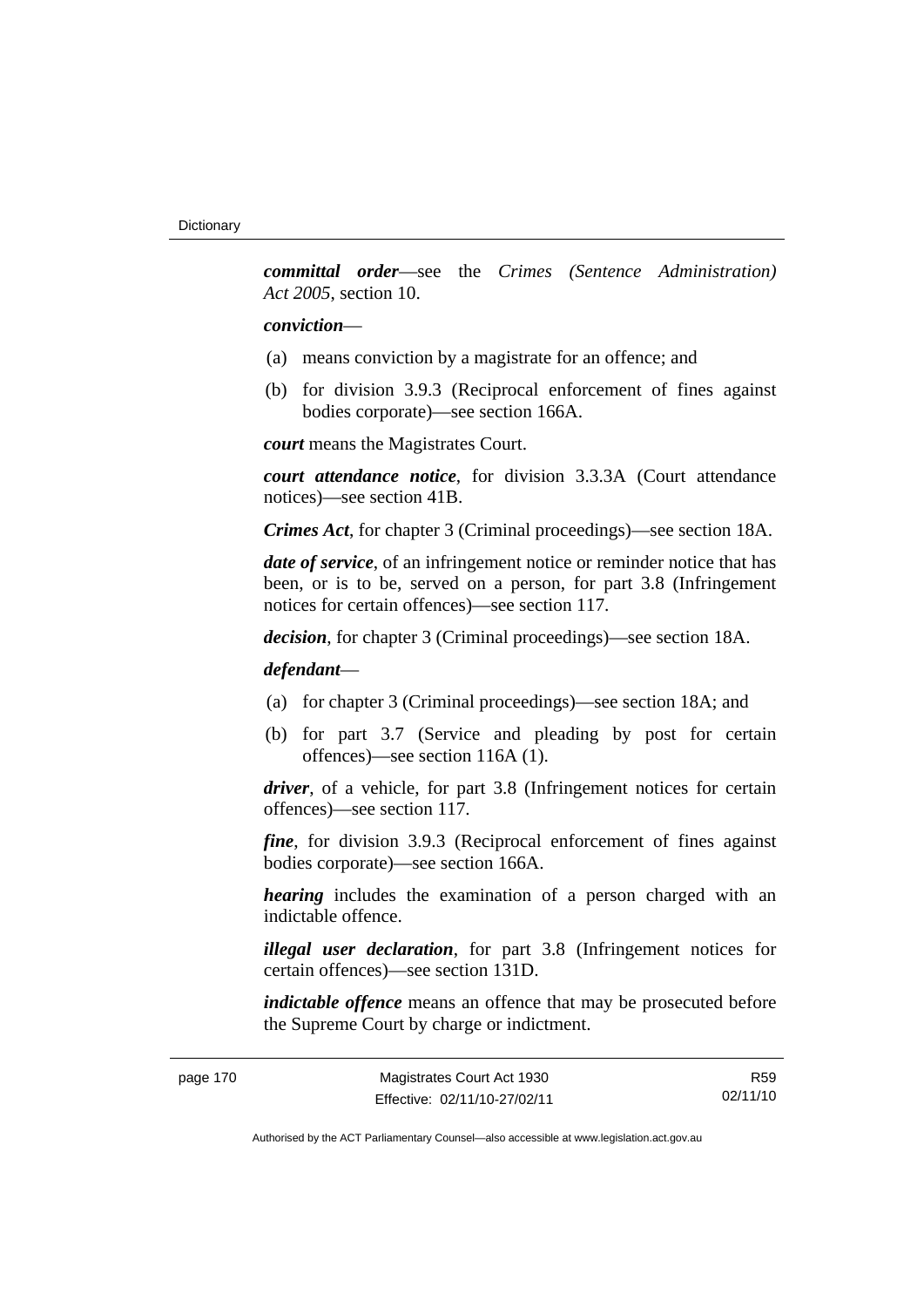*indictment* means an information for an indictable offence presented by an authorised officer to a court with jurisdiction to try the accused person.

*information* includes a complaint brought to enforce a criminal penalty or forfeiture under a territory law.

*infringement notice*, for part 3.8 (Infringement notices for certain offences)—see section 117.

*infringement notice offence*, for part 3.8 (Infringement notices for certain offences)—see section 117.

*infringement notice penalty*, for a person for an infringement notice offence, for part 3.8 (Infringement notices for certain offences)—see section 117.

*jury*, for part 3.5 (Proceedings for indictable offences)—see section 88A.

*known offender declaration*, for part 3.8 (Infringement notices for certain offences)—see section 131E.

*law in force in the ACT*, for part 3.7 (Service and pleading by post for certain offences)—see section 116A (1).

## *magistrate*—

- (a) means the Chief Magistrate, a magistrate, or a special magistrate and, if a function of a magistrate is exercisable by a registrar, includes a registrar exercising the function; and
- (b) for division 2.2.1 (Magistrates other than special magistrates) see section 6.

*notice of intention to defend form*, for part 3.7 (Service and pleading by post for certain offences) (other than section 116B (2))—see section 116A (2).

*notice to defendant form*, for part 3.7 (Service and pleading by post) for certain offences) (other than section 116B (2))—see section 116A (2).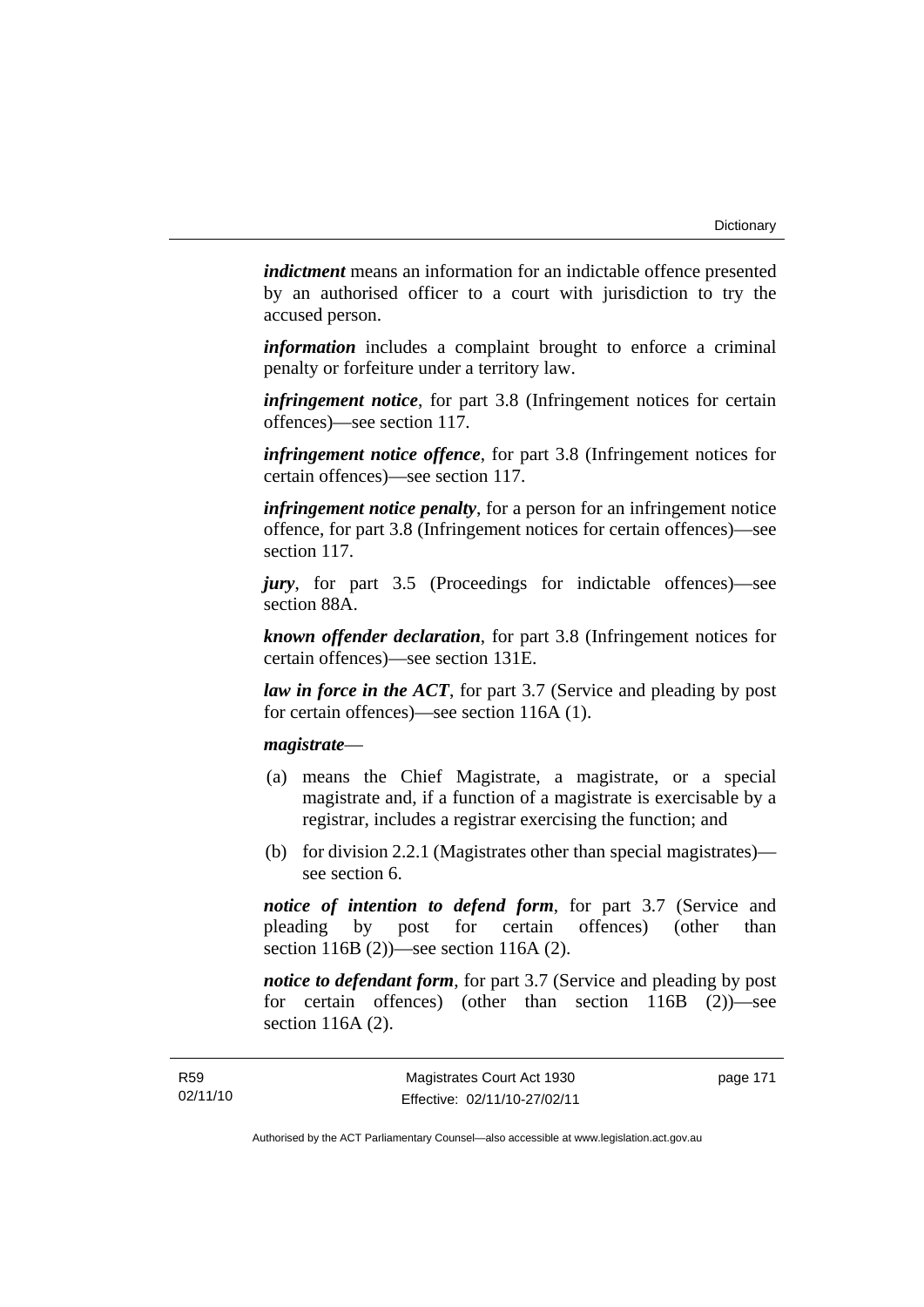*plea of guilty form*, for part 3.7 (Service and pleading by post for certain offences) (other than section 116B (2))—see section 116A (2).

*prescribed offence*, for part 3.7 (Service and pleading by post for certain offences)—see section 116AA.

*reciprocating court*, for division 3.9.3 (Reciprocal enforcement of fines against bodies corporate)—see section 166A.

*reference appeal*, for division 3.10.2A (Reference appeals in criminal matters)—see section 219AB (2).

*registered*, for a vehicle, for part 3.8 (Infringement notices for certain offences)—see section 117.

*registrar* means the registrar of the Magistrates Court, and includes a deputy registrar of the court.

*relevant officer*, in relation to a reciprocating court, for division 3.9.3 (Reciprocal enforcement of fines against bodies corporate)—see section 166A.

*reminder notice*, for part 3.8 (Infringement notices for certain offences)—see section 117.

*responsible person*, for a vehicle, for part 3.8 (Infringement notices for certain offences)—see the *Road Transport (General) Act 1999*, section 10 and section 11.

*review appeal*, for division 1.10.3 (Review appeals in criminal matters)—see section 219B (1).

*rules* means rules under the *Court Procedures Act 2004* applying in relation to the Magistrates Court.

*security*—for part 3.12 (Securities in criminal matters)—see section 248.

*sold vehicle declaration*, for part 3.8 (Infringement notices for certain offences)—see section 131F.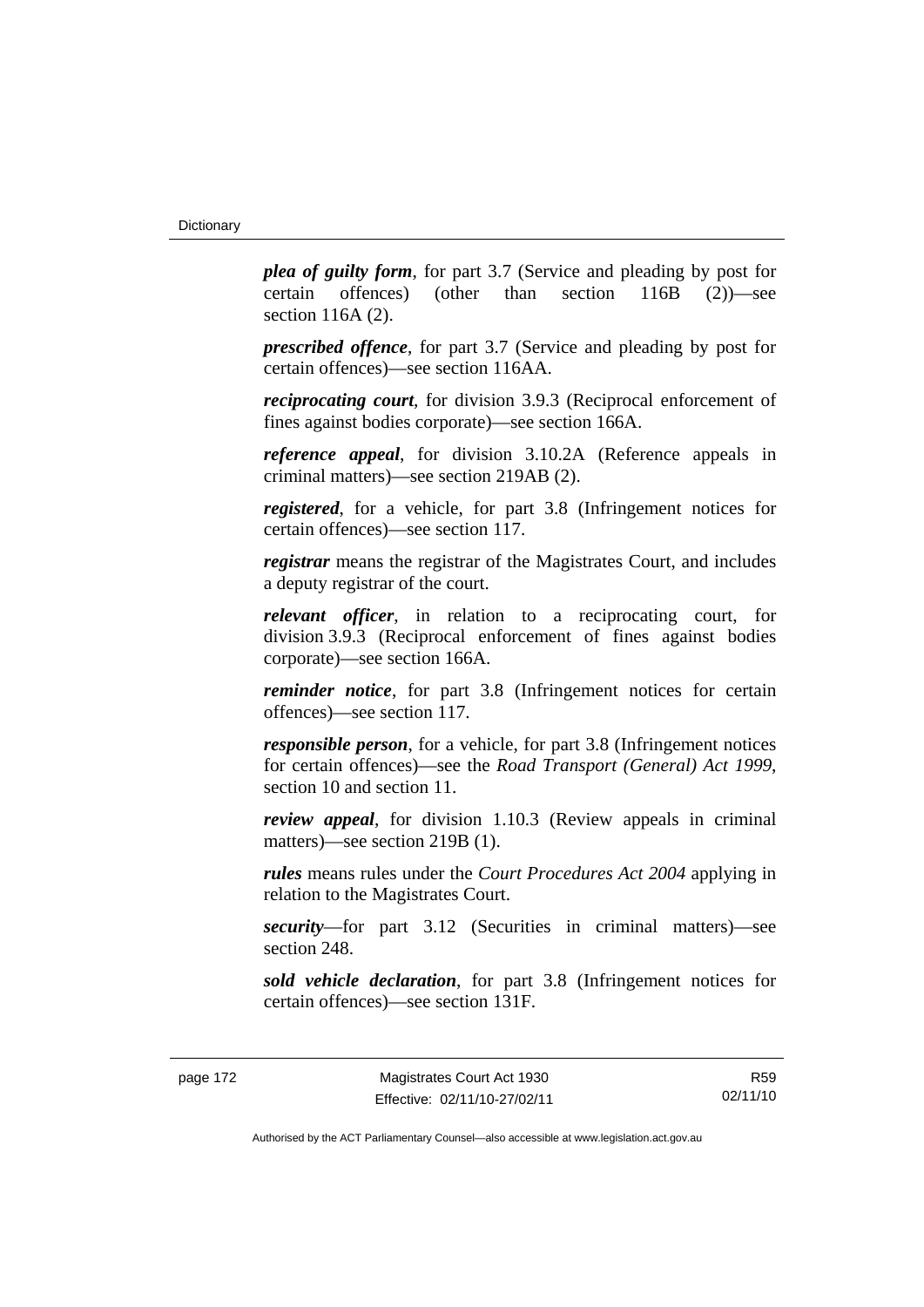*State*, for division 3.9.3 (Reciprocal enforcement of fines against bodies corporate)—see section 166A.

*summary conviction* means conviction by a magistrate for an offence.

*territory fine*, for division 3.9.3 (Reciprocal enforcement of fines against bodies corporate)—see section 166A.

*unknown offender declaration*, for part 3.8 (Infringement notices for certain offences)—see section 131G.

*vehicle*, for part 3.8 (Infringement notices for certain offences)—see the *Road Transport (Vehicle Registration) Act 1999*, dictionary.

*vehicle-related offence*, for part 3.8 (Infringement notices for certain offences)—see section 117.

R59 02/11/10

Magistrates Court Act 1930 Effective: 02/11/10-27/02/11 page 173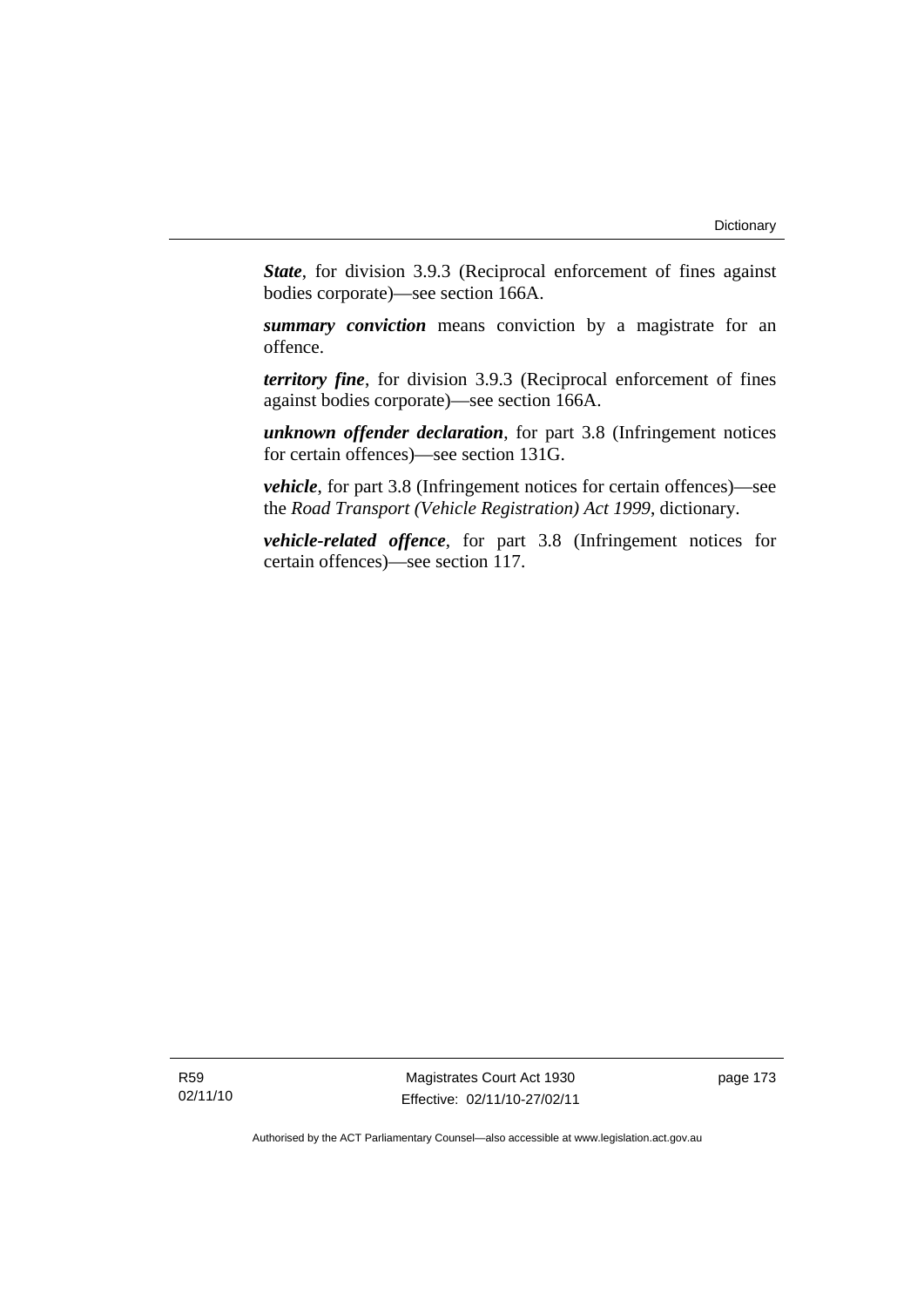1 About the endnotes

# **Endnotes**

# **1 About the endnotes**

Amending and modifying laws are annotated in the legislation history and the amendment history. Current modifications are not included in the republished law but are set out in the endnotes.

Not all editorial amendments made under the *Legislation Act 2001*, part 11.3 are annotated in the amendment history. Full details of any amendments can be obtained from the Parliamentary Counsel's Office.

Uncommenced amending laws and expiries are listed in the legislation history and the amendment history. These details are underlined. Uncommenced provisions and amendments are not included in the republished law but are set out in the last endnote.

If all the provisions of the law have been renumbered, a table of renumbered provisions gives details of previous and current numbering.

The endnotes also include a table of earlier republications.

| $A = Act$                                    | NI = Notifiable instrument                |
|----------------------------------------------|-------------------------------------------|
| $AF =$ Approved form                         | $o = order$                               |
| $am = amended$                               | $om = omitted/report)$                    |
| $amdt = amendment$                           | $ord = ordinance$                         |
| $AR = Assembly resolution$                   | $orig = original$                         |
| $ch = chapter$                               | par = paragraph/subparagraph              |
| $CN =$ Commencement notice                   | $pres = present$                          |
| $def = definition$                           | $prev = previous$                         |
| $DI = Disallowable instrument$               | $(\text{prev}) = \text{previously}$       |
| $dict = dictionary$                          | $pt = part$                               |
| disallowed = disallowed by the Legislative   | $r = rule/subrule$                        |
| Assembly                                     | $reloc = relocated$                       |
| $div = division$                             | $remum = renumbered$                      |
| $exp = expires/expired$                      | $R[X]$ = Republication No                 |
| $Gaz = gazette$                              | $RI = reissue$                            |
| $hdg =$ heading                              | $s = section/subsection$                  |
| $IA = Interpretation Act 1967$               | $sch = schedule$                          |
| $ins = inserted/added$                       | $sdiv = subdivision$                      |
| $LA =$ Legislation Act 2001                  | $SL = Subordinate$ law                    |
| $LR =$ legislation register                  | $sub =$ substituted                       |
| $LRA =$ Legislation (Republication) Act 1996 | underlining = whole or part not commenced |
| $mod = modified/modification$                | or to be expired                          |

# **2 Abbreviation key**

page 174 Magistrates Court Act 1930 Effective: 02/11/10-27/02/11

R59 02/11/10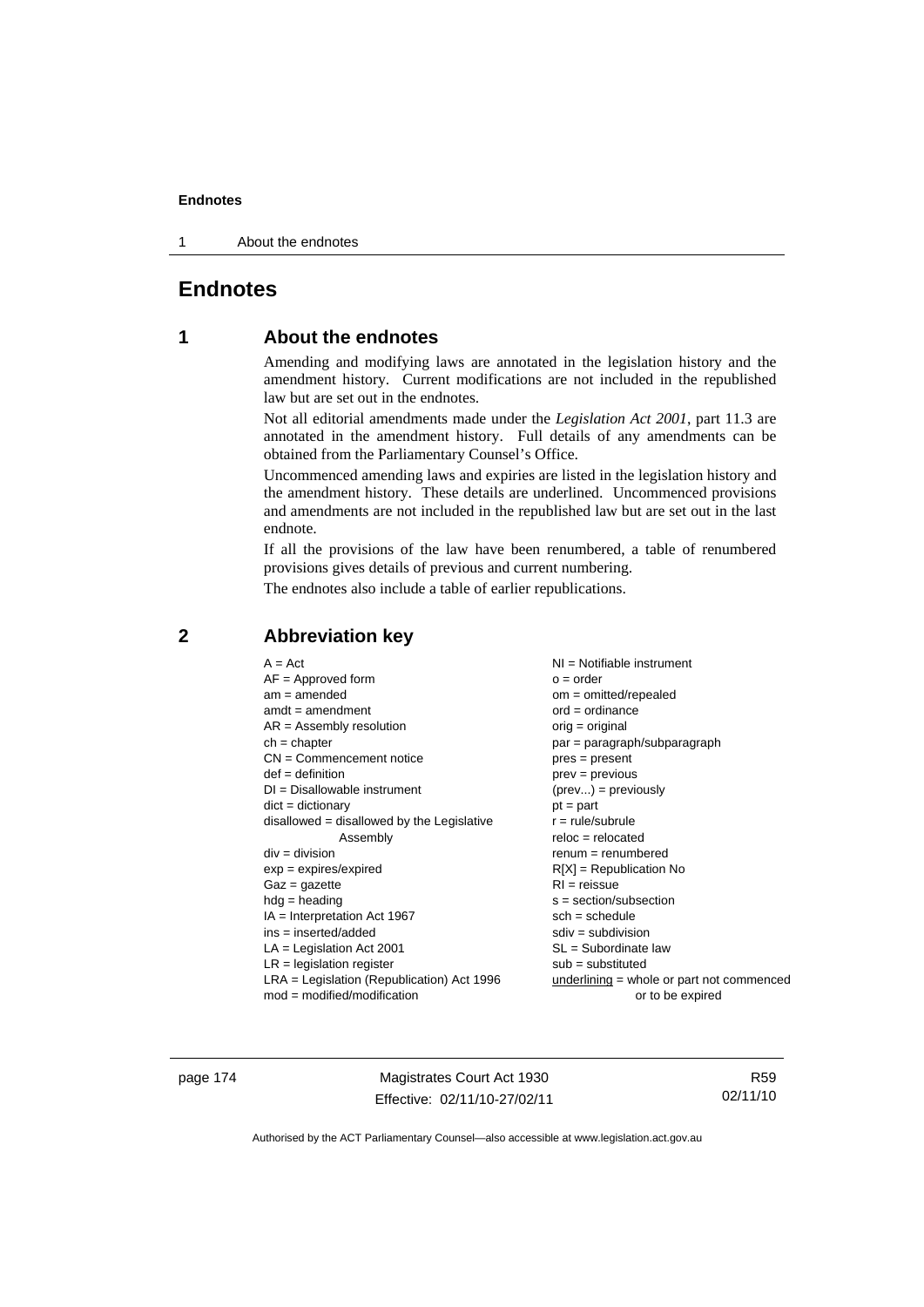# **3 Legislation history**

This Act was originally a Commonwealth ordinance—the *Court of Petty Sessions Ordinance (No 2) 1930* No 21 (Cwlth). It was renamed as the *Magistrates Court Ordinance 1930* by the *Magistrates Court Ordinance 1985* No 67 (s 3).

The *ACT Self-Government (Consequential Provisions) Act 1988* No 109 (Cwlth), s 12) converted some former Commonwealth ordinances in force in the ACT into ACT enactments. This allowed the ACT Legislative Assembly to amend and repeal the laws. This Act was converted into an ACT enactment on 1 July 1990.

As with most ordinances in force in the ACT, the name was changed from *Ordinance* to *Act* by the *Self-Government (Citation of Laws) Act 1989* No 21, s 5 on its conversion to an ACT enactment on 1 July 1990.

Before 11 May 1989, ordinances commenced on their notification day unless otherwise stated (see *Seat of Government (Administration) Act 1910* (Cwlth), s 12).

After 11 May 1989 and before 10 November 1999, Acts commenced on their notification day unless otherwise stated (see *Australian Capital Territory (Self-Government) Act 1988* (Cwlth) s 25).

# **Legislation before becoming Territory enactment**

#### **Magistrates Court Act 1930 No 21**

notified 21 November 1930 commenced 21 November 1930

as amended by

#### **Court of Petty Sessions Ordinance 1932 No 21**

notified 17 November 1932 commenced 17 November 1932

#### **Court of Petty Sessions Ordinance 1934 No 17**

notified 19 July 1934 commenced 19 July 1934

## **Money Lenders Ordinance 1936 No 13**  notified 9 April 1936

commenced 1 May 1936

R59 02/11/10

Magistrates Court Act 1930 Effective: 02/11/10-27/02/11 page 175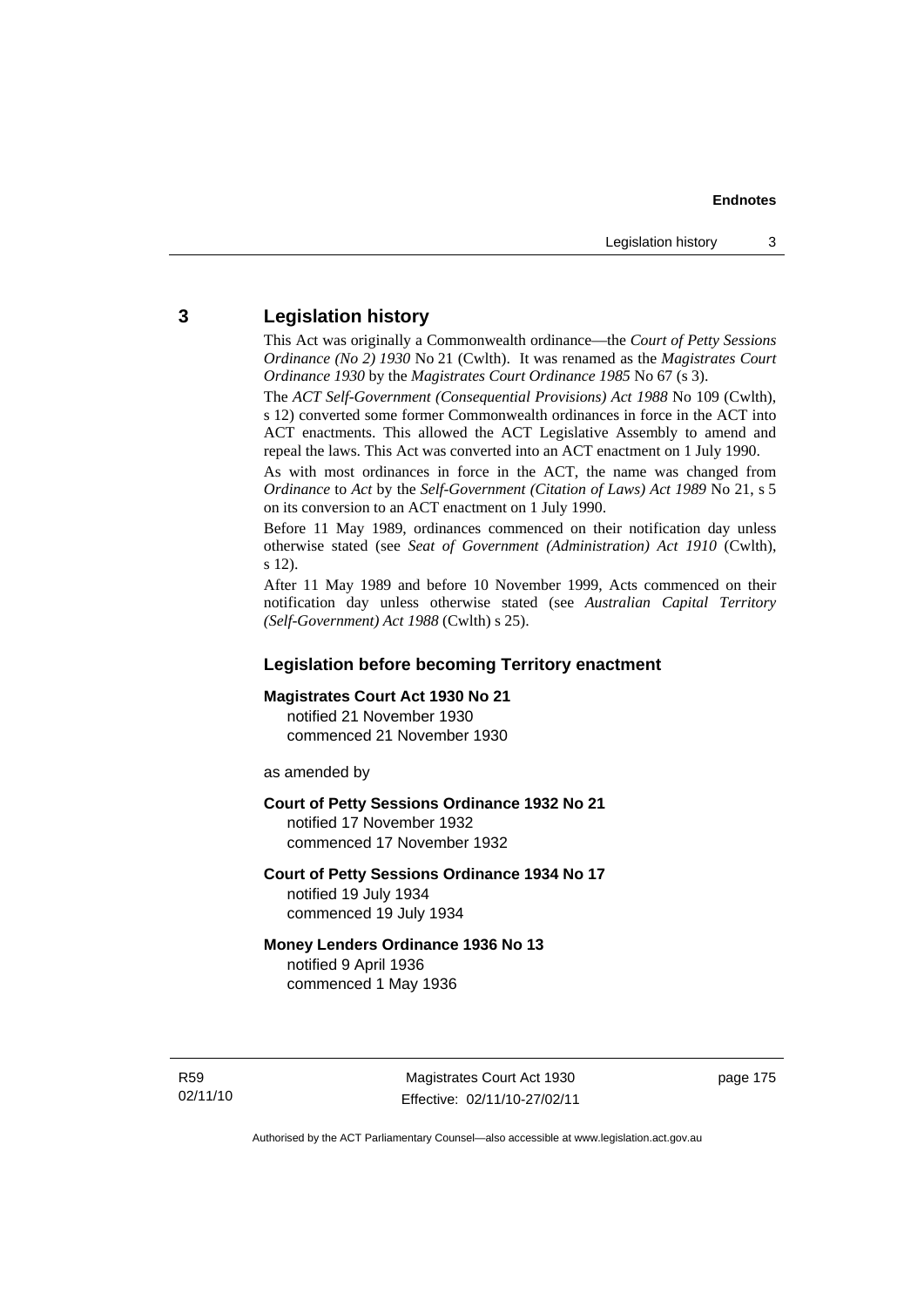| 3 | Legislation history                                                                                                                            |
|---|------------------------------------------------------------------------------------------------------------------------------------------------|
|   | <b>Court of Petty Sessions Ordinance 1937 No 5</b><br>notified 27 May 1937<br>commenced 27 May 1937                                            |
|   | Court of Petty Sessions Ordinance (No 2) 1937 No 28<br>notified 23 December 1937<br>commenced 23 December 1937                                 |
|   | Seat of Government (Designation) Ordinance 1938 No 25 (as amd by<br>Ord 1938 No 35)<br>notified 8 September 1938<br>commenced 8 September 1938 |
|   | <b>Ordinances Revision Ordinance 1938 No 35</b><br>notified 15 December 1938<br>commenced 15 December 1938                                     |
|   | Court of Petty Sessions Ordinance 1940 No 20<br>notified 7 November 1940<br>commenced 7 November 1940                                          |
|   | Court of Petty Sessions Ordinance (No 2) 1940 No 22<br>notified 12 December 1940<br>commenced 12 December 1940                                 |
|   | <b>Court of Petty Sessions Ordinance 1949 No 13</b><br>notified 1 December 1949<br>commenced 1 December 1949                                   |
|   | Court of Petty Sessions Ordinance 1951 No 7<br>notified 26 July 1951<br>commenced 26 July 1951                                                 |
|   | Court of Petty Sessions Ordinance (No 2) 1951 No 12<br>notified 14 December 1951<br>commenced 14 December 1951                                 |
|   | Court of Petty Sessions Ordinance 1953 No 14<br>notified 12 November 1953<br>commenced 3 December 1953                                         |

page 176 Magistrates Court Act 1930 Effective: 02/11/10-27/02/11

R59 02/11/10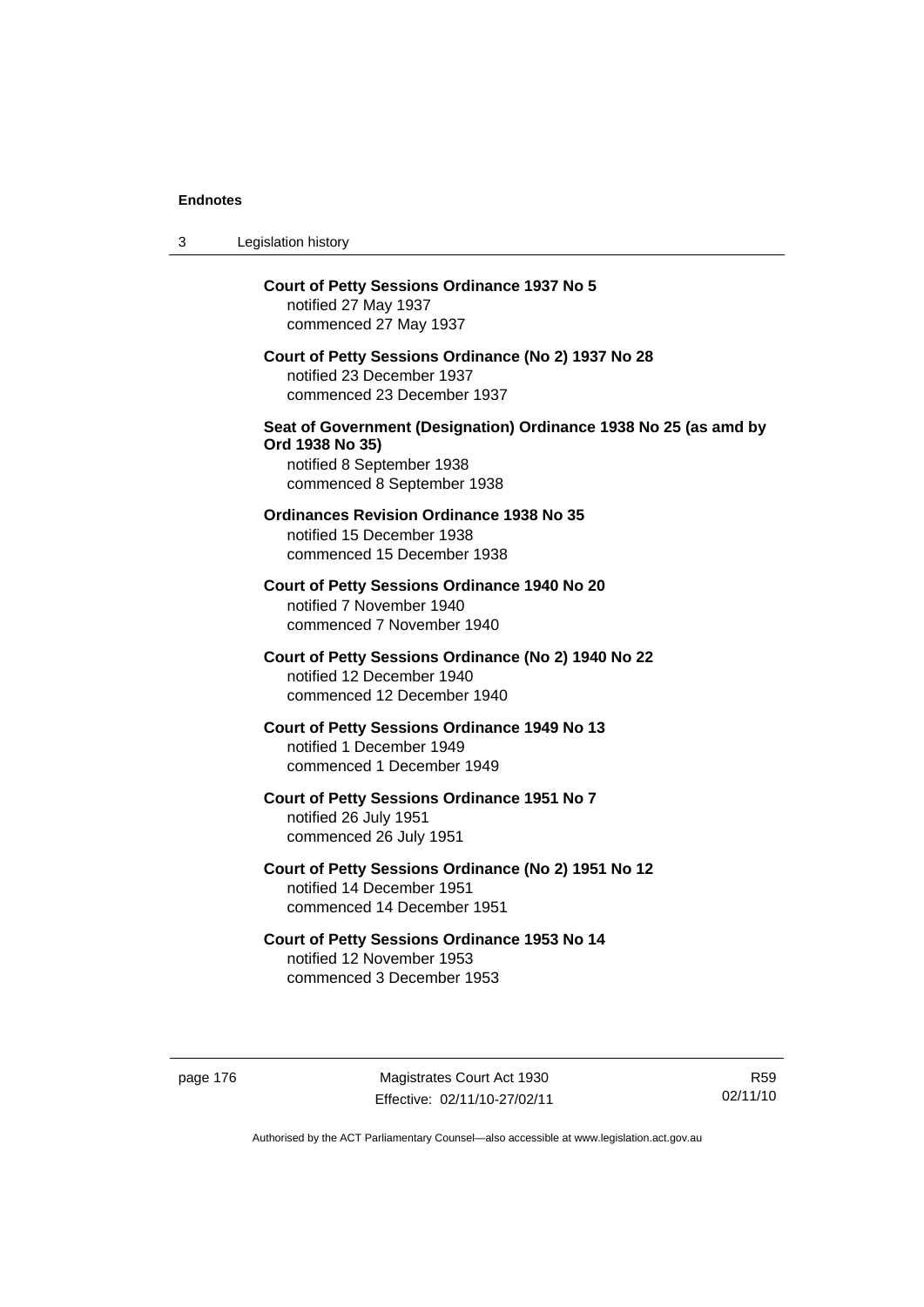Legislation history 3

# **Court of Petty Sessions Ordinance 1958 No 12**  notified 24 July 1958 commenced 24 July 1958 **Court of Petty Sessions Ordinance 1961 No 2**  notified 29 March 1961 commenced 29 March 1961 **Court of Petty Sessions Ordinance 1966 No 2**  notified 10 February 1966 commenced 14 February 1966 **Court of Petty Sessions Ordinance 1967 No 1**  notified 9 February 1967 commenced 9 February 1967 **Court of Petty Sessions Ordinance 1968 No 25**  notified 19 December 1968 commenced 1 January 1969 (Cwlth Gaz 1968 p 7565) **Court of Petty Sessions Ordinance 1969 No 12**  notified 20 June 1969 commenced 20 June 1969 **Court of Petty Sessions Ordinance 1970 No 15**  notified 19 March 1970 commenced 19 March 1970 **Court of Petty Sessions Ordinance 1972 No 37**  notified 16 November 1972 s 1, s 2, s 6, s 14, commenced 16 November 1972 remainder commenced 1 February 1973 (Cwlth Gaz 1972 No 118) **Court of Petty Sessions Ordinance 1973 No 48**  notified 17 December 1973 commenced 17 December 1973 **Court of Petty Sessions Ordinance 1974 No 14**  notified 17 April 1974 commenced 17 April 1974

R59 02/11/10

Magistrates Court Act 1930 Effective: 02/11/10-27/02/11 page 177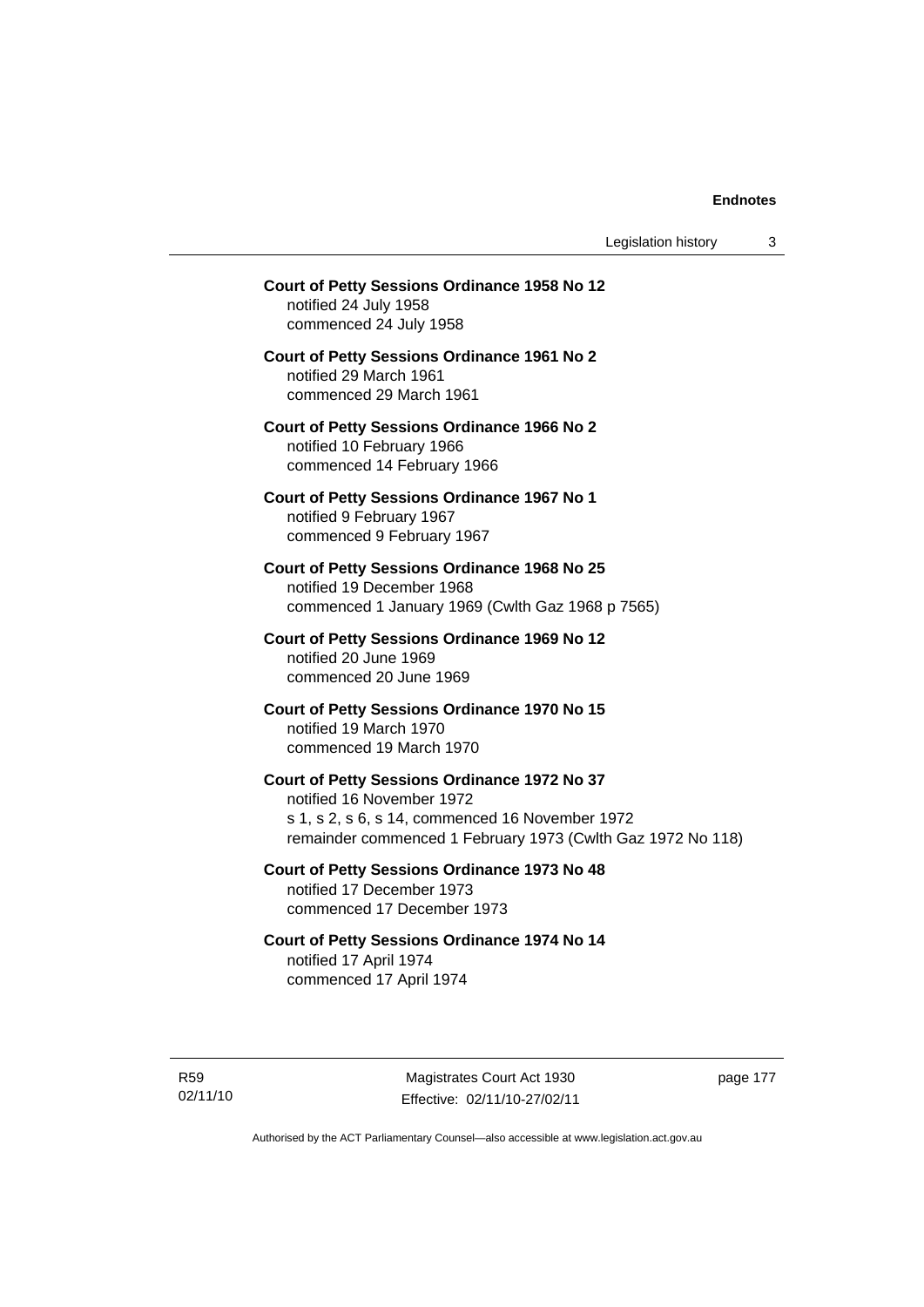| 3 | Legislation history                                                                                                                                                                  |
|---|--------------------------------------------------------------------------------------------------------------------------------------------------------------------------------------|
|   | Ordinances Revision (Age of Majority) Ordinance 1974 No 47<br>notified 24 October 1974<br>commenced 1 November 1974                                                                  |
|   | Court of Petty Sessions (Amendment) Ordinance 1976 No 42<br>notified 13 September 1976<br>commenced 13 September 1976                                                                |
|   | Court of Petty Sessions (Amendment) Ordinance 1977 No 4<br>notified 24 March 1977<br>ss 1-3, 10 commenced 24 March 1977<br>remainder commenced 28 March 1977 (Cwlth Gaz 1977 No S52) |
|   | Court of Petty Sessions (Amendment) Ordinance (No 2) 1977 No 34<br>notified 28 July 1977<br>commenced 28 July 1977                                                                   |
|   | Court of Petty Sessions (Amendment) Ordinance (No 3) 1977 No 56<br>notified 6 October 1977<br>ceased to have effect because not tabled                                               |
|   | Court of Petty Sessions (Amendment) Ordinance (No 4) 1977 No 61<br>notified 21 November 1977<br>commenced 21 November 1977                                                           |
|   | <b>Ordinances Revision Ordinance 1978 No 46</b><br>notified 28 December 1978<br>commenced 28 December 1978                                                                           |
|   | Court of Petty Sessions (Amendment) Ordinance 1979 No 33<br>notified 14 November 1979<br>commenced 14 November 1979                                                                  |
|   | Court of Petty Sessions (Amendment) Ordinance (No 2) 1979 No 41<br>notified 18 December 1979<br>commenced 18 December 1979                                                           |
|   | Court of Petty Sessions (Amendment) Ordinance 1980 No 4<br>notified 20 March 1980<br>commenced 1 April 1980 (Cwlth Gaz 1980 No S66)                                                  |

page 178 Magistrates Court Act 1930 Effective: 02/11/10-27/02/11

R59 02/11/10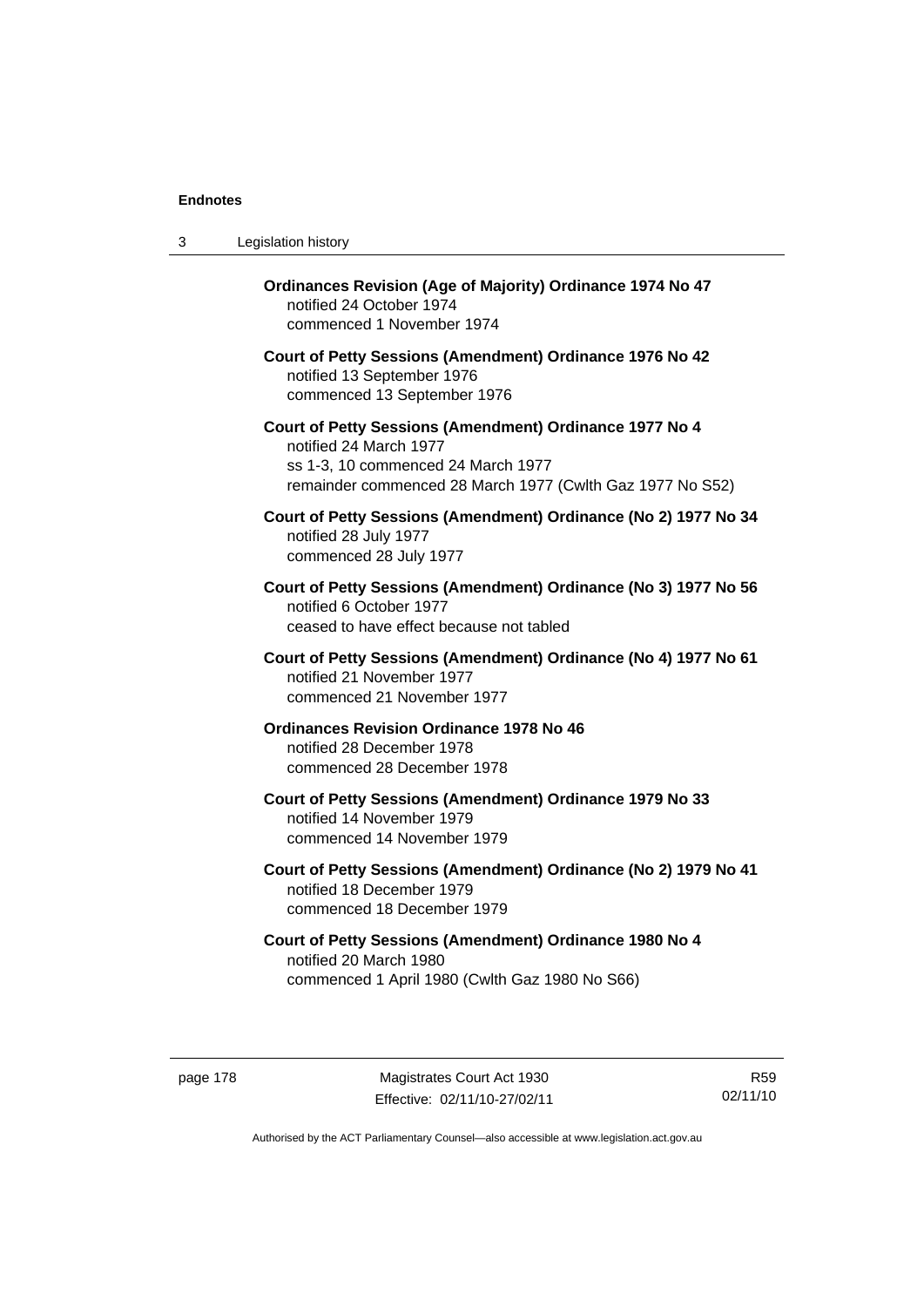| Court of Petty Sessions (Amendment) Ordinance (No 2) 1980 No 10<br>notified 26 March 1980<br>commenced 26 March 1980                        |         |
|---------------------------------------------------------------------------------------------------------------------------------------------|---------|
| Court of Petty Sessions (Amendment) Ordinance 1982 No 2<br>notified 26 February 1982<br>commenced 1 September 1982 (Cwlth Gaz 1982 No S178) |         |
| Court of Petty Sessions (Amendment) Ordinance (No 2) 1982 No 3<br>notified 26 February 1982<br>commenced 26 February 1982                   |         |
| Court of Petty Sessions (Amendment) Ordinance 1984 No 9<br>notified 11 April 1984<br>commenced 11 April 1984                                |         |
| Court of Petty Sessions (Amendment) Ordinance (No 2) 1984 No 10<br>notified 11 April 1984<br>commenced 11 April 1984                        |         |
| Court of Petty Sessions (Amendment) Ordinance (No 3) 1984 No 16<br>notified 1 June 1984<br>commenced 1 June 1984                            |         |
| Court of Petty Sessions (Amendment) Ordinance (No 4) 1984 No 61<br>notified 2 November 1984<br>commenced 2 November 1984                    |         |
| Court of Petty Sessions (Amendment) Ordinance (No 5) 1984 No 62<br>notified 2 November 1984<br>commenced 2 November 1984                    |         |
| Court of Petty Sessions (Amendment) Ordinance 1985 No 17<br>notified 17 April 1985<br>commenced 17 April 1985                               |         |
| Court of Petty Sessions (Amendment) Ordinance (No 2) 1985 No 18<br>notified 17 April 1985<br>commenced 17 April 1985                        |         |
| Court of Petty Sessions (Amendment) Ordinance (No 3) 1985 No 41<br>notified 5 September 1985<br>commenced 5 September 1985                  |         |
| Magistrates Court Act 1930                                                                                                                  | page 17 |

R59 02/11/10

Effective: 02/11/10-27/02/11

page 179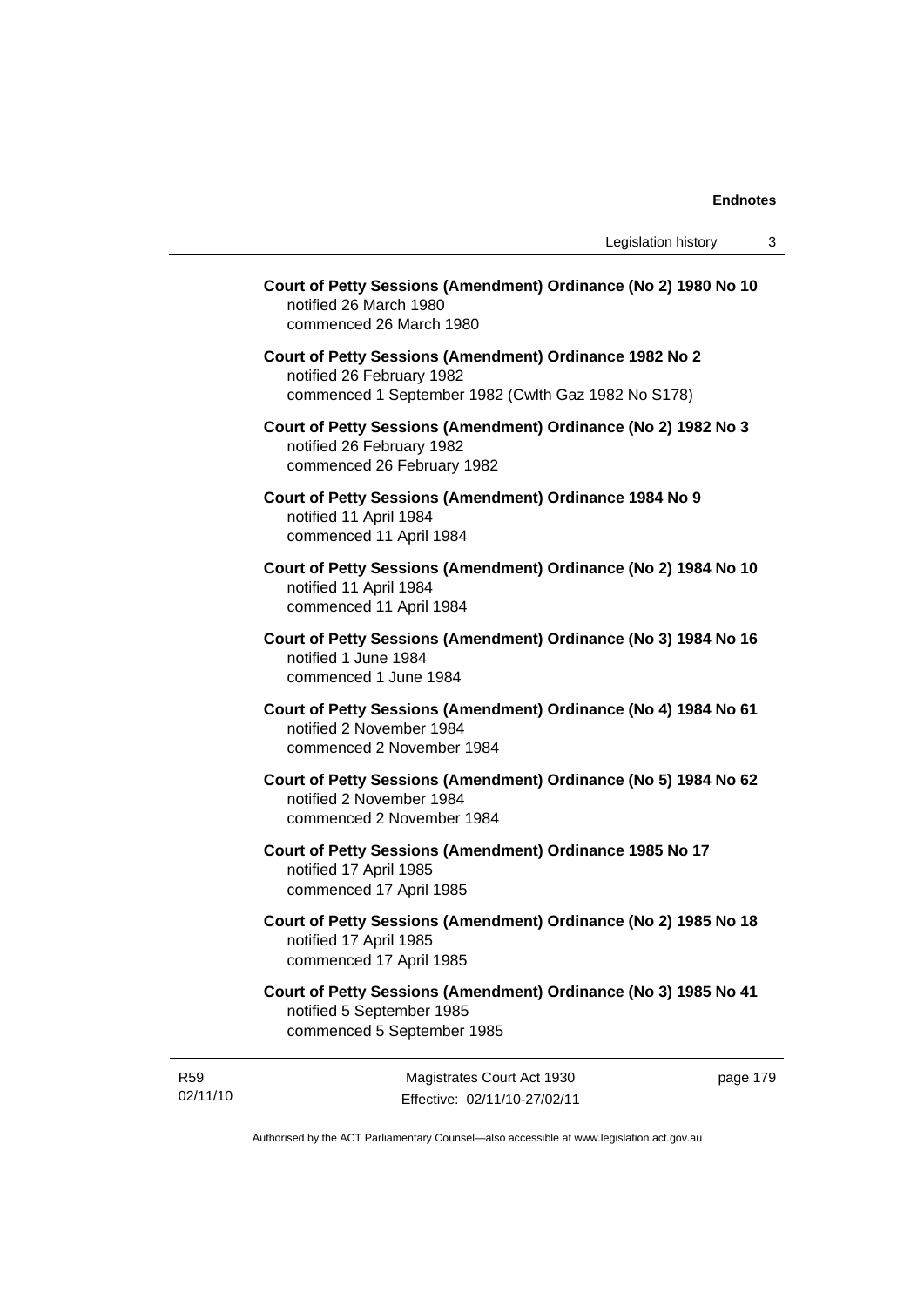3 Legislation history

#### **Limitation Ordinance 1985 No 66**

notified 19 December 1985 commenced 19 December 1985

#### **Magistrates Court Ordinance 1985 No 67**

notified 19 December 1985 commenced 1 February 1986 (Cwlth Gaz 1986 No G3)

#### **Magistrates Court (Amendment) Ordinance 1986 No 33**  notified 7 August 1986 commenced 7 August 1986

# **Domestic Violence (Miscellaneous Amendments) Ordinance 1986 No 53**

notified 4 September 1986 commenced 1 October 1986 (Cwlth Gaz 1986 No S484)

## **Crimes (Amendment) Ordinance (No 4) 1986 No 57**  notified 3 October 1986 commenced 3 October 1986

## **Magistrates Court (Amendment) Ordinance (No 2) 1986 No 71**  notified 30 October 1986 commenced 1 April 1987 (Cwlth Gaz 1987 No S52)

## **Magistrates Court (Amendment) Ordinance (No 3) 1986 No 74**  notified 14 November 1986 commenced 14 November 1986

# **Magistrates Court (Amendment) Ordinance (No 4) 1986 No 83**  notified 22 December 1986 commenced 22 December 1986

# **Magistrates Court (Amendment) Ordinance 1987 No 56**  notified 21 October 1987 commenced 21 October 1987

# **Magistrates Court (Amendment) Ordinance 1988 No 45**  notified 27 July 1988 commenced 27 July 1988

page 180 Magistrates Court Act 1930 Effective: 02/11/10-27/02/11

R59 02/11/10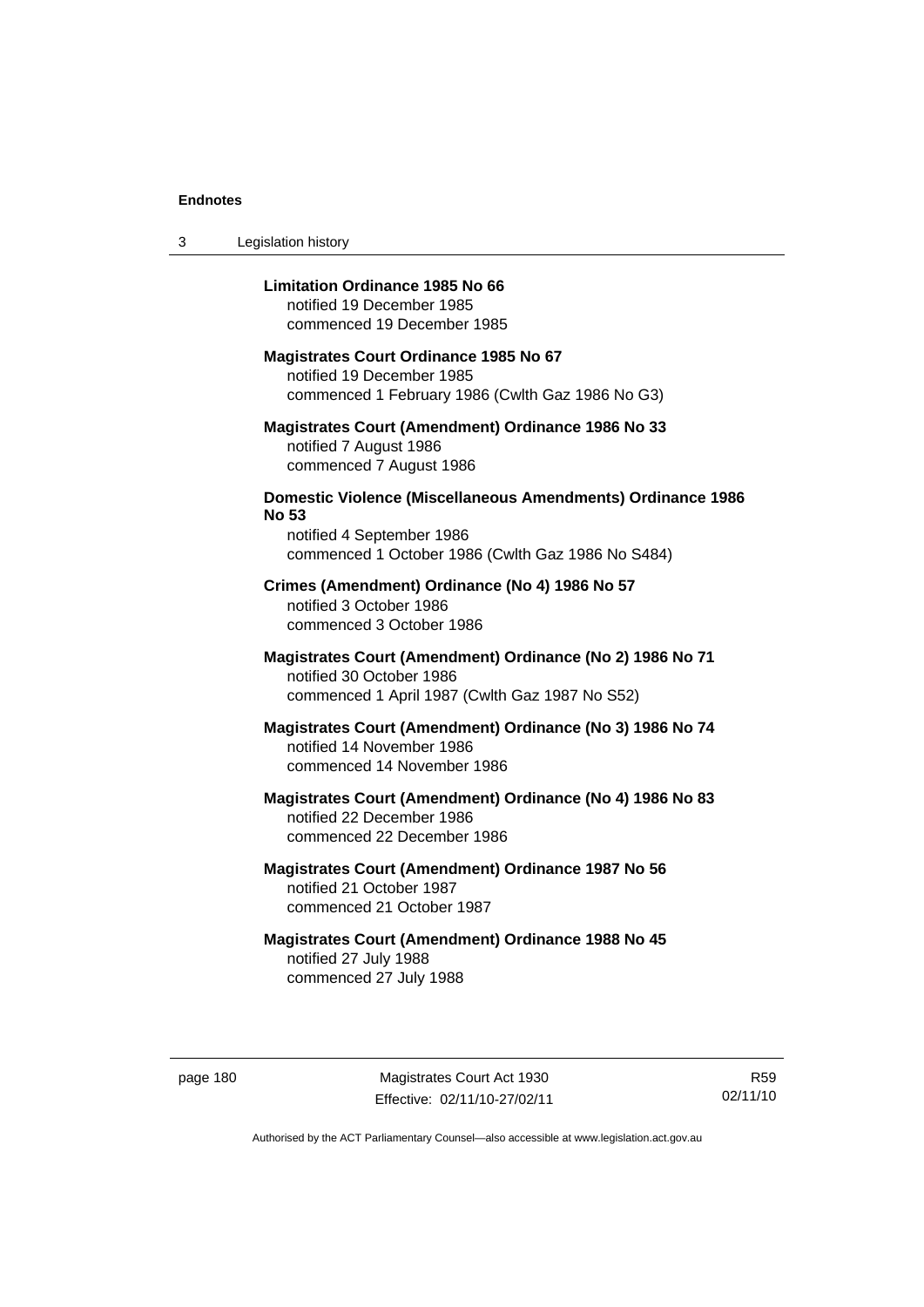# **Magistrates Court (Amendment) Ordinance 1989 No 55**

notified 30 June 1989 commenced 1 July 1989

**Magistrates Court (Amendment) Ordinance (No 2) 1989 No 59**  notified 25 October 1989 s 11, s 12, s 14 commenced 27 June 1990 (Cwlth Gaz 1990 No GN25) remainder commenced 25 October 1989

## **Magistrates Court (Amendment) Ordinance (No 3) 1989 No 60**  notified 20 December 1989 commenced 14 February 1990 (Cwlth Gaz 1990 No GN5)

**Crimes (Amendment) Ordinance 1990 No 1**  notified 23 May 1990

commenced 23 May 1990

**Self-Government (Consequential Amendments) Ordinance 1990 No 5**  notified 27 June 1990 s 1, s 2 commenced 27 June 1990 remainder commenced 1 July 1990

**Magistrates Court (Appeals Against Sentence) Ordinance 1990 No 9**  notified 29 June 1990 commenced 29 June 1990

## **Legislation after becoming Territory enactment**

# **Magistrates Court (Amendment) Act 1990 No 65**  notified 24 December 1990 commenced 24 December 1990

#### **Weapons (Consequential Amendments) Act 1991 No 9 sch**

notified 3 April 1991 (Gaz 1991 No S19) s 1, s 2 commenced 3 April 1991 (s 2 (1)) sch commenced 3 October 1991 (s 2 (2))

## **Magistrates Court (Amendment) Act 1991 No 38**

notified 20 September 1991 ss 1-3 commenced 20 September 1991 remainder commenced 25 September 1991 (Gaz 1991 No S103)

R59 02/11/10

Magistrates Court Act 1930 Effective: 02/11/10-27/02/11 page 181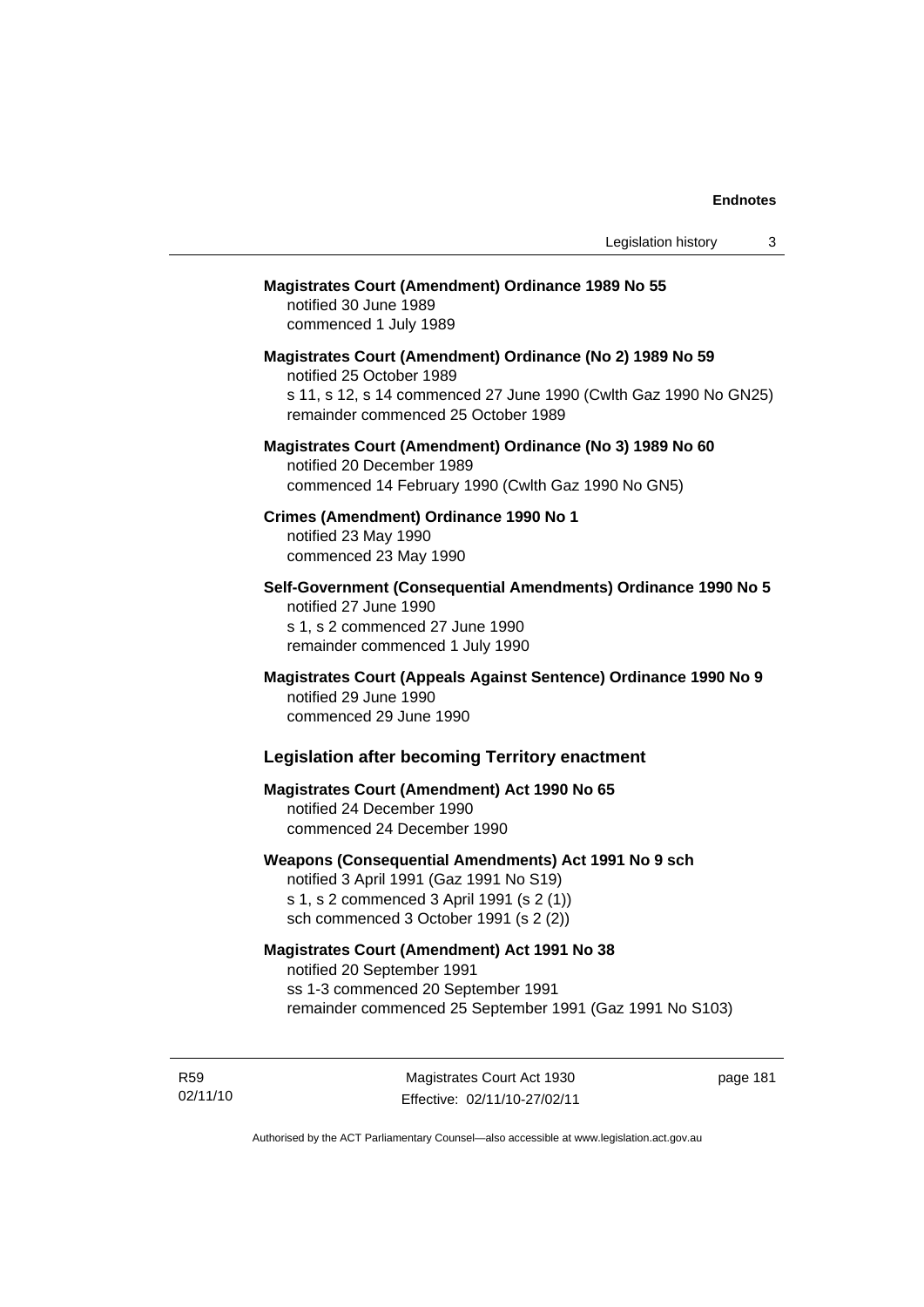| -3 | Legislation history |  |
|----|---------------------|--|
|----|---------------------|--|

## **Magistrates and Coroner's Courts (Registrar) Act 1991 No 44**

notified 20 September 1991 (Gaz 1991 No S95) s 1, s 2 commenced 20 September 1991 (s 2 (1)) remainder commenced 25 September 1991 (s 2 (2) and Gaz 1991 No S103)

#### **Magistrates Court (Amendment) Act (No 2) 1991 No 79**

notified 11 December 1991 ss 1-3 commenced 11 December 1991 remainder commenced 11 June 1992

#### **Workers' Compensation (Consequential Amendments) Act 1991 No 106 sch**

notified 15 January 1991 (Gaz 1992 No S3) s 1, s 2 commenced 15 January 1992 (s 2 (1)) remainder commenced 22 January 1992 (s 2 (2) and Gaz 1992 No S9)

#### **Magistrates Court (Amendment) Act (No 3) 1991 No 112**

notified 10 January 1992 s 1, s 2 commenced 10 January 1992 remainder commenced 18 May 1992 (Gaz 1992 No S57)

## **Bail (Consequential Amendments) Act 1992 No 9**

notified 28 May 1992 (Gaz 1992 No S59) s 1, s 2 commenced 28 May 1992 (s 2 (1)) remainder commenced 28 November 1992 (s 2 (3))

**Statute Law Revision (Miscellaneous Provisions) Act 1992 No 23 sch 1** 

notified 4 June 1992 (Gaz 1992 No S71) commenced 4 June 1992

#### **Protection Orders (Reciprocal Arrangements) (Consequential Amendments) Act 1992 No 37 pt 3**

notified 8 July 1992 (Gaz 1992 No S103) ss 1-6 and 8-11 commenced 8 July 1992 (s 2 (1)) s 7, s 12 commenced 3 August 1992 (s 2 (2) and Gaz 1992 No S130)

# **Evidence (Amendment) Act 1993 No 2**

notified 1 March 1993 commenced 1 March 1993

page 182 Magistrates Court Act 1930 Effective: 02/11/10-27/02/11

R59 02/11/10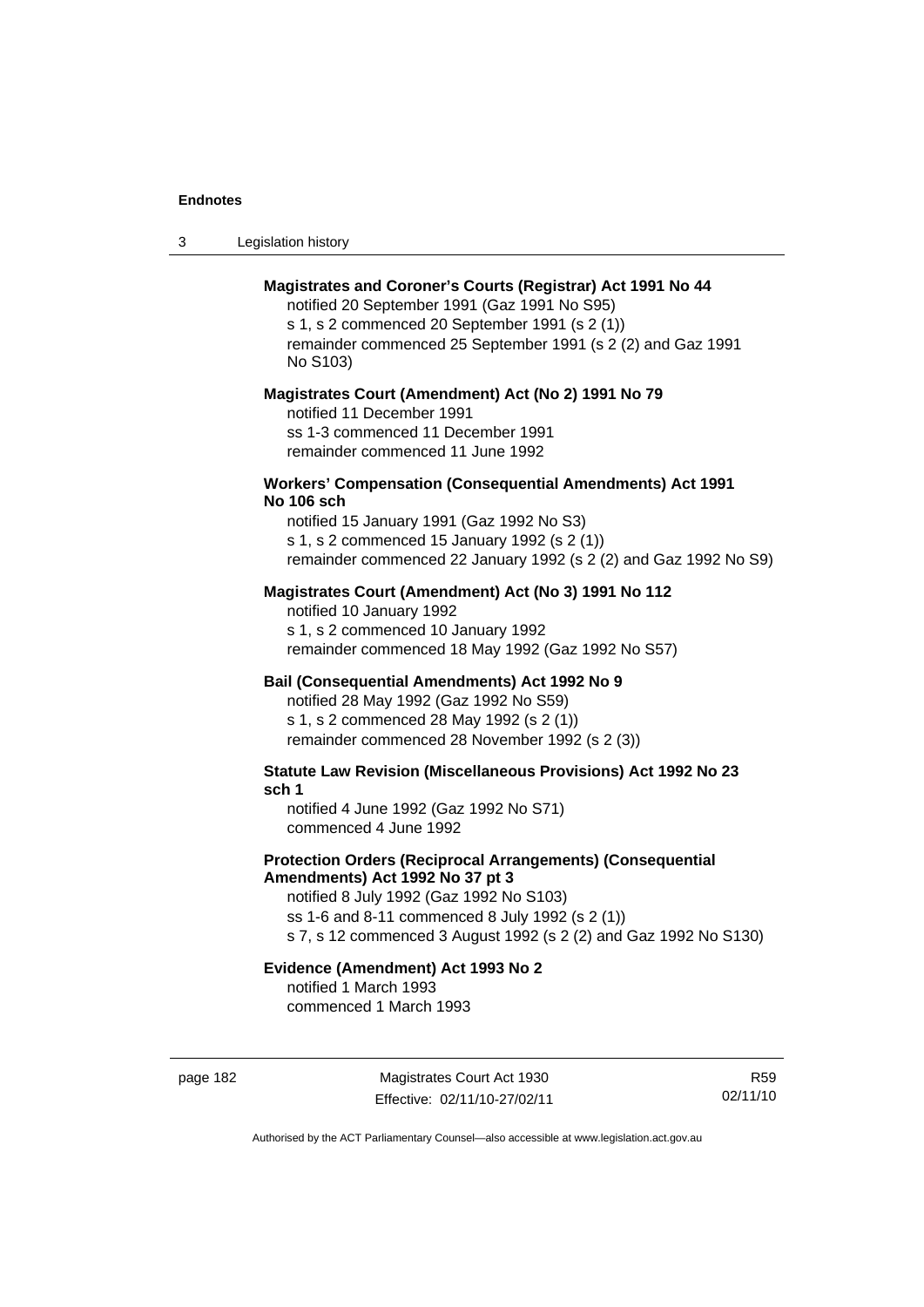#### **Magistrates Court (Amendment) Act 1993 No 4**

notified 1 March 1993 ss 1-3 commenced 1 March 1993 ss 4-19, 21-24, 26-32 commenced 8 March 1993 (Gaz 1993 No 32) remainder commenced 1 September 1993

#### **Magistrates Court (Amendment) Act (No 2) 1993 No 48**

notified 27 August 1993 ss 1-3 commenced 27 August 1993 remainder commenced 27 September 1993 (s 2 (2) and Gaz 1993 No S201)

#### **Supreme Court (Amendment) Act (No 2) 1993 No 91**

notified 17 December 1993 commenced 17 December 1993

#### **Magistrates Court (Amendment) Act 1994 No 4**

notified 14 March 1994 ss 1-4, s 10, s 12, s 13 commenced 14 March 1994 remainder commenced 1 July 1994 (s 2 (2))

## **Judicial Commissions (Consequential Amendments) Act 1994 No 10**  notified 14 March 1994 (Gaz 1994 No S44) commenced 14 March 1994 (s 2)

#### **Public Sector Management (Consequential and Transitional Provisions) Act 1994 No 38**

notified 30 June 1994 (Gaz 1994 No S121) s 1, s 2 commenced 30 June 1994 (s 2 (1)) remainder commenced 1 July 1994 (s 2 (2) and Gaz 1994 No S142)

#### **Mental Health (Consequential Provisions) Act 1994 No 45**

notified 7 September 1994 (Gaz 1994 No S177) s 1, s 2 commenced 7 September 1994 (s 2 (1)) remainder commenced 6 February 1995 (s 2 (2) and Gaz 1995 No S33)

#### **Magistrates Court (Enforcement of Judgments) Act 1994 No 61**  notified 11 October 1994

s 1, s 2 commenced 11 October 1994

remainder commenced 10 April 1995 (Gaz 1995 No S75)

R59 02/11/10 page 183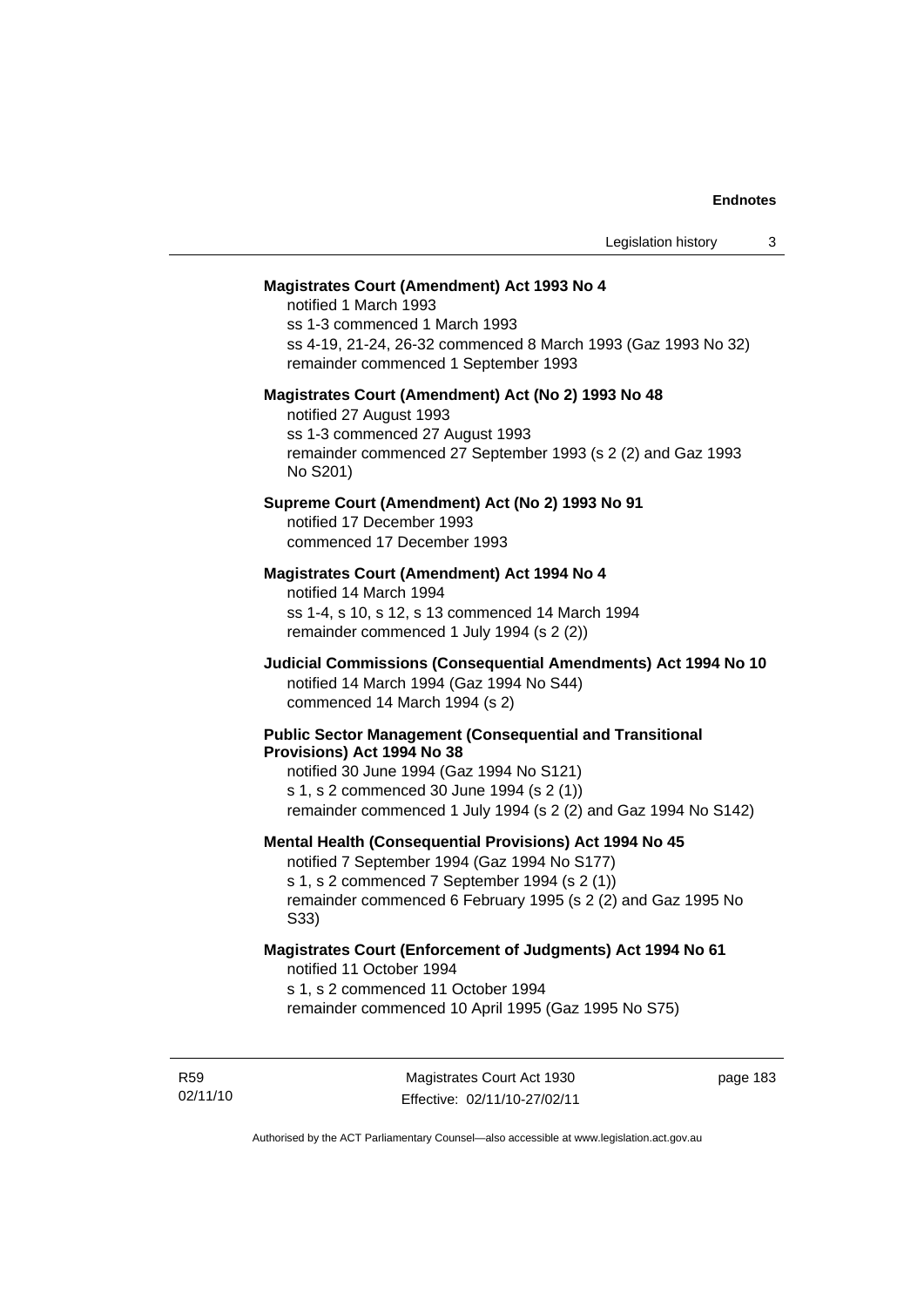## **Coroners (Amendment) Act (No 2) 1994 No 66**

notified 11 October 1994 commenced 11 October 1994

## **Statute Law Revision (Penalties) Act 1994 No 81 sch**

notified 29 November 1994 (Gaz 1994 No S253) s 1, s 2 commenced 29 November 1994 (s 2 (1)) remainder commenced 29 November 1994 (s 2 (2) and Gaz 1994 No S269)

#### **Magistrates Court (Amendment) Act 1995 No 41**

notified 7 November 1995 s 1, s 2 commenced 7 November 1995 remainder commenced 7 May 1996

#### **Statute Law Revision Act 1995 No 46 sch**

notified 18 December 1995 (Gaz 1995 No S306) amdts commenced 18 December 1995 (s 2)

#### **Magistrates Court (Amendment) Act 1996 No 6**

notified 12 March 1996 ss 1-3 commenced 12 March 1996 s 7 commenced 25 September 1991 remainder commenced 12 September 1996

## **Criminal Injuries Compensation (Amendment) Act 1996 No 68**

notified 20 December 1996 ss 1-3 commenced 20 December 1996 remainder commenced 1 January 1997 (Gaz 1996 No S352)

#### **Firearms Act 1996 No 74**

notified 20 December 1996 s 1, s 2 commenced 20 December 1996 remainder commenced 17 May 1997 (Gaz 1997 No S135)

#### **Magistrates Court (Amendment) Act (No 2) 1996 No 82**

notified 20 December 1996 ss 1-3 commenced 20 December 1996 remainder commenced 1 January 1997 (Gaz 1996 No S353)

page 184 Magistrates Court Act 1930 Effective: 02/11/10-27/02/11

R59 02/11/10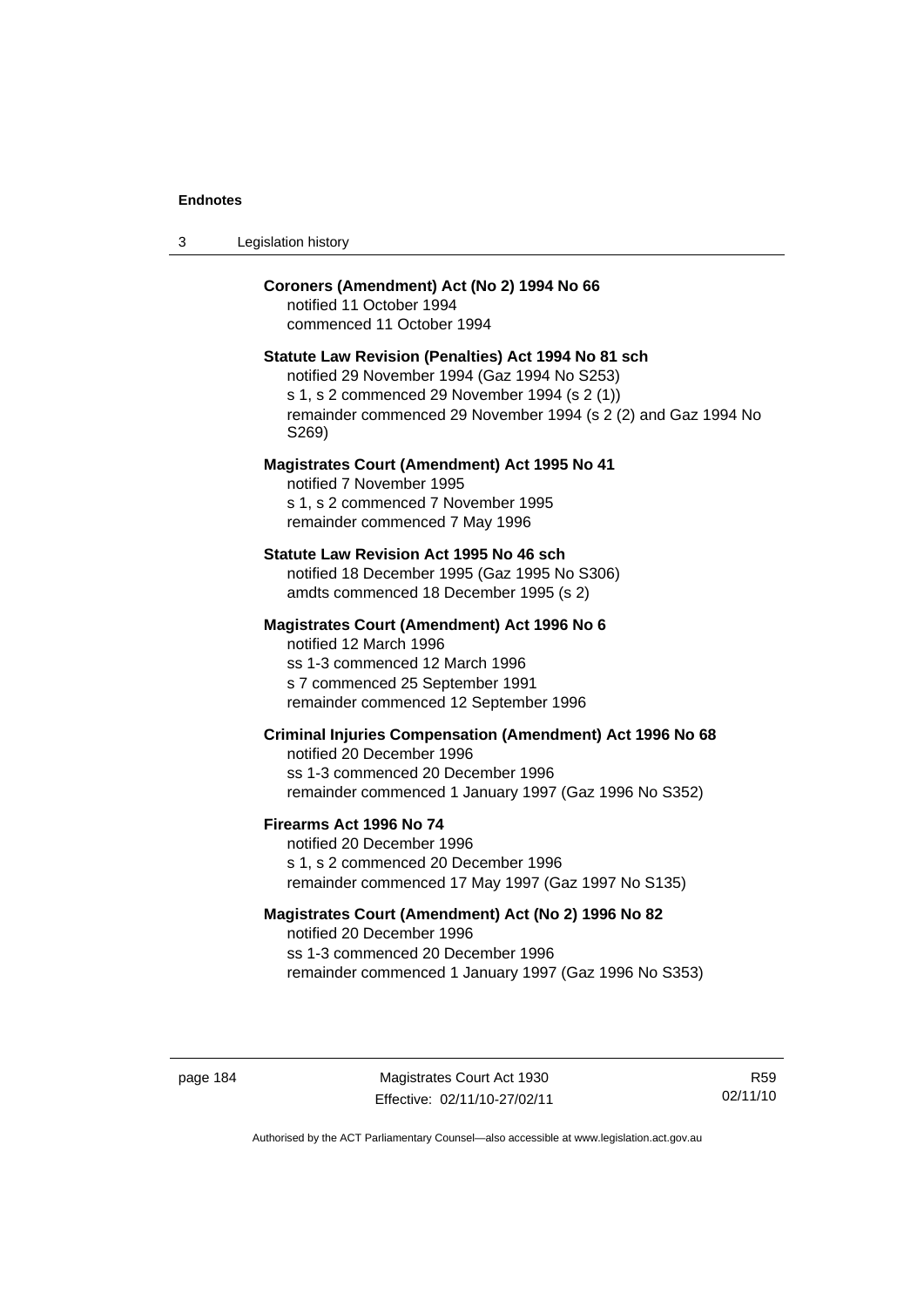#### **Magistrates Court (Amendment) Act 1997 No 25**

notified 29 May 1997 ss 1-3 commenced 29 May 1997 remainder commenced 30 May 1997 (s 2 (2) and Gaz 1997 No S149)

#### **Remuneration Tribunal (Consequential Amendments) Act 1997 No 41 sch 1 (as am by Act 2002 No 49 amdt 3.222)**

notified 19 September 1997 (Gaz 1997 No S264) commenced 24 September 1997 (s 2 as am by Act 2002 No 49 amdt 3.222)

# **Magistrates Court (Civil Jurisdiction) (Amendment) Act 1997 No 94**

notified 1 December 1997 ss 1-3 commenced 1 December 1997 remainder commenced 25 May 1998 (Gaz 1998 No S140)

#### **Legal Practitioners (Consequential Amendments) Act 1997 No 96 sch 1**

notified 1 December 1997 (Gaz 1997 No S380) s 1, s 2 commenced 1 December 1997 (s 2 (1)) sch 1 commenced 1 June 1998 (s 2 (2))

## **Magistrates Court (Amendment) Act 1998 No 25**

notified 10 July 1998 s 1, s 2 commenced 10 July 1998 remainder commenced 1 January 1999 (Gaz 1998 No 50)

#### **Magistrates Court (Amendment) Act (No 2) 1998 No 38**

notified 14 October 1998 ss 1-3 commenced 14 October 1998 remainder commenced 19 October 1998 (Gaz 1998 No 41)

#### **Statute Law Revision (Penalties) Act 1998 No 54 sch**

notified 27 November 1998 (Gaz 1998 No S207) s 1, s 2 commenced 27 November 1998 (s 2 (1)) remainder commenced 9 December 1998 (s 2 (2) and Gaz 1998 No 49)

Magistrates Court Act 1930 Effective: 02/11/10-27/02/11 page 185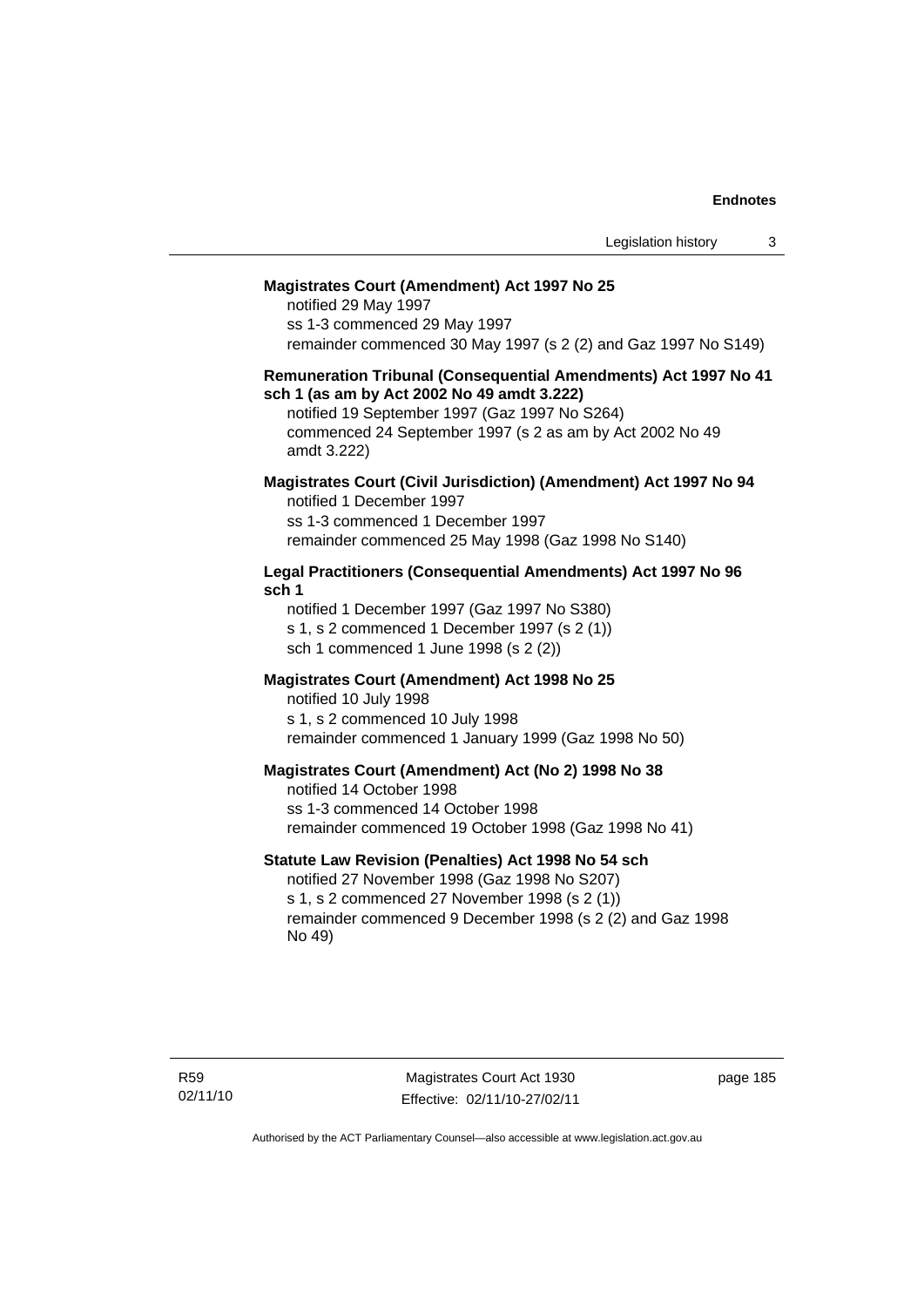3 Legislation history

#### **Custodial Escorts (Consequential Provisions) Act 1998 No 67**

notified 23 December 1998 (Gaz 1998 No S212) s 1, s 2 commenced 23 December 1998 (s 2 (1)) remainder commenced 23 December 1998 (s 2 (2) and Gaz 1998 No 51)

# **Children's Services (Amendment) Act 1999 No 12**  notified 23 March 1999

commenced 1 May 1999

## **Courts and Tribunals (Audio Visual and Audio Linking) Act 1999 No 22**

notified 14 April 1999 (Gaz 1999 No S16) s 1, s 2 commenced 14 April 1999 (s 2 (1)) remainder commenced 1 September 1999 (s 2 (2) and Gaz 1999 No 35)

# **Magistrates Court (Amendment) Act 1999 No 34**

notified 2 July 1999 commenced 2 July 1999

#### **Magistrates Court Amendment Act (No 2) 1999 No 59**

notified 10 November 1999 (Gaz 1999 No 45 and 1999 No 47) commenced 10 November 1999

#### **Children's Services Amendment Act (No 2) 1999 No 61**

notified 10 November 1999 s 1, s 2 commenced 10 November 1999 remainder commenced 1 December 1999

## **Children and Young People (Consequential Amendments) Act 1999 No 64 sch 2**

notified 10 November 1999 (Gaz 1999 No 45) s 1, s 2 commenced 10 November 1999 (s 2 (1)) remainder commenced 10 May 2000 (s 2 (2))

# **Law Reform (Miscellaneous Provisions) Act 1999 No 66 sch 3**

notified 10 November 1999 (Gaz 1999 No 45) commenced 10 November 1999 (s 2)

page 186 Magistrates Court Act 1930 Effective: 02/11/10-27/02/11

R59 02/11/10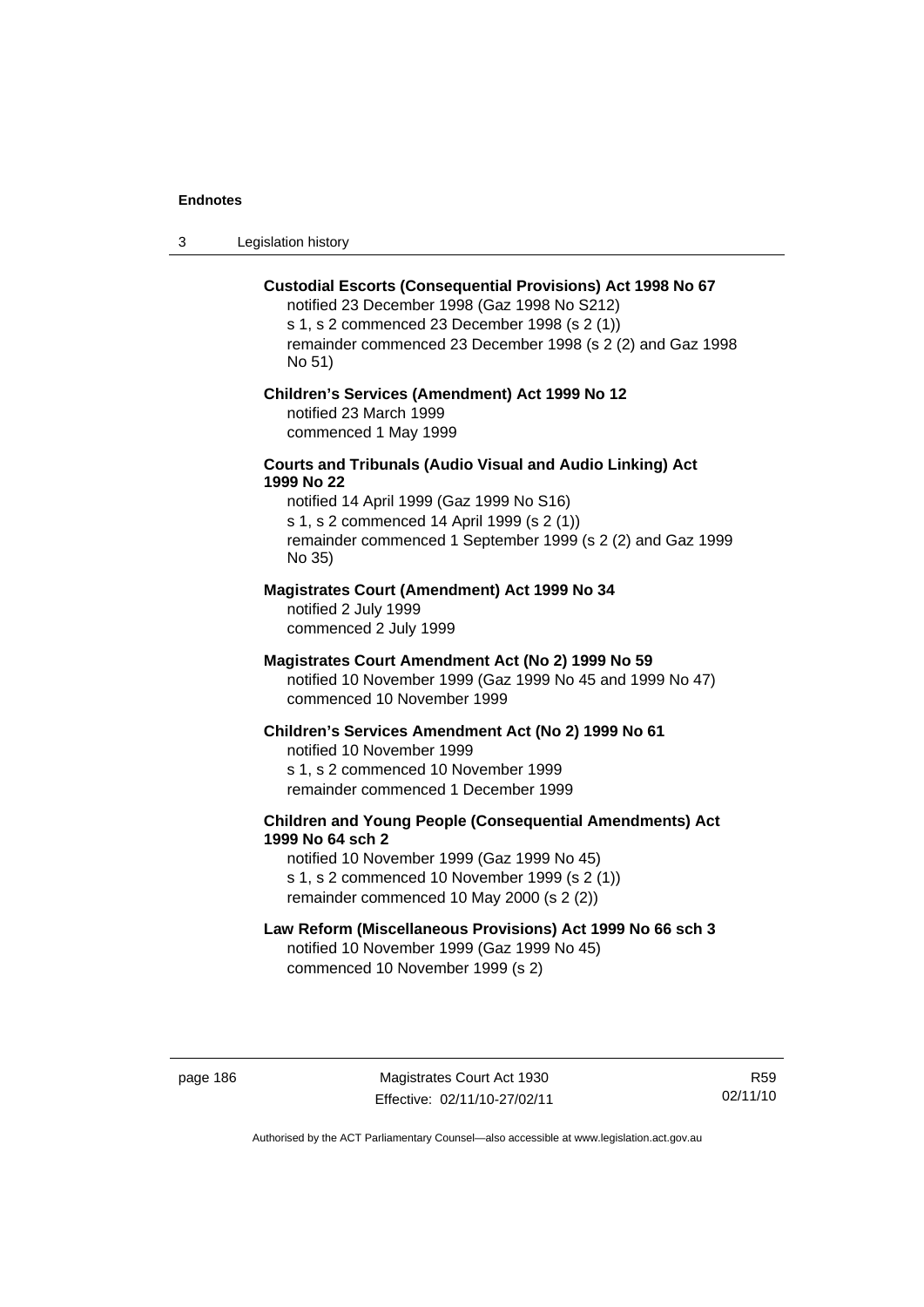#### **Road Transport Legislation Amendment Act 1999 No 79 sch 3**

notified 23 December 1999 (Gaz 1999 No S65)

s 1, s 2 commenced 23 December 1999 (IA s 10B) remainder commenced 1 March 2000 (s 2 (2) and Gaz 2000 No S5)

**Victims of Crime (Financial Assistance) (Amendment) Act 1999 No 91 sch 2** 

notified 23 December 1999 (Gaz 1999 No S65) s 1, s 2 commenced 23 December 1999 (IA s 10B) remainder commenced 24 December (s 2 (2) and Gaz 1999 No S69)

#### **Justice and Community Safety Legislation Amendment Act 2000 No 1 sch**

notified 9 March 2000 (Gaz 2000 No 10) s 1, s 2 commenced 9 March 2000 (s 2 (1)) amdts commenced 9 September 2000 (s 2 (3))

## **Justice and Community Safety Legislation Amendment Act 2000 (No 3) No 17 sch 1**

notified 1 June 2000 (Gaz 2000 No 22) commenced 1 June 2000 (s 2)

# **Magistrates Court Amendment Act 2000 No 60**

notified 5 October 2000 (Gaz 2000 No 40) commenced 5 October 2000 (s 2)

## **Leases (Commercial and Retail) Act 2001 No 18 s 174**

notified 19 April 2001 (Gaz 2001 No 16)

s 1, s 2 commenced 19 April 2001 (IA s 10B)

s 174 commenced 1 July 2002 (s 2)

## **Legislation (Consequential Amendments) Act 2001 No 44 pt 237**

notified 26 July 2001 (Gaz 2001 No 30) s 1, s 2 commenced 26 July 2001 (IA s 10B) pt 237 commenced 12 September 2001 (s 2 and see Gaz 2001

No S65)

# **Statute Law Amendment Act 2001 (No 2) 2001 No 56 pt 3.37**

notified 5 September 2001 (Gaz 2001 No S65) commenced 5 September 2001 (s 2 (1))

R59 02/11/10 page 187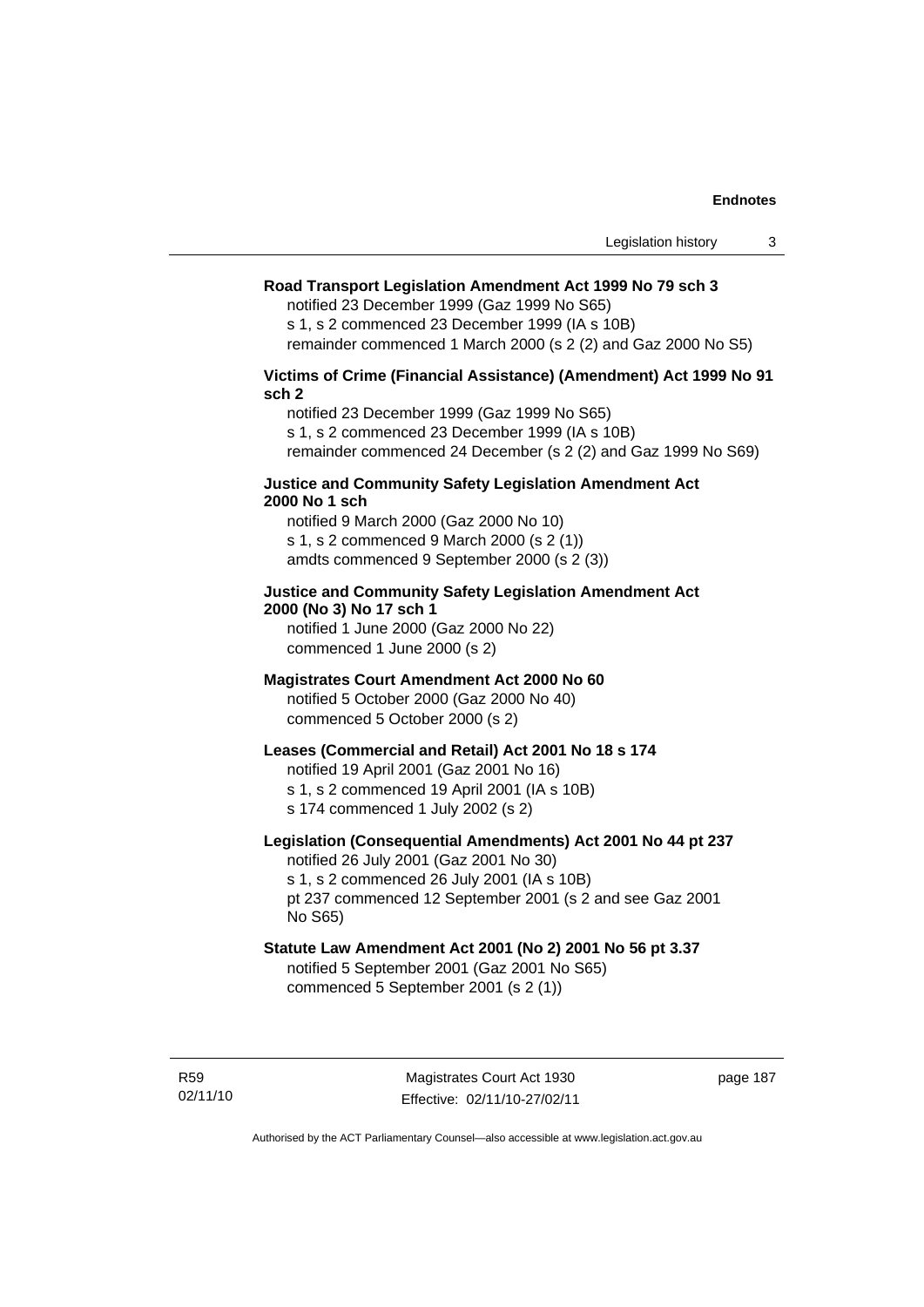| Legislation history<br>3 |
|--------------------------|
|--------------------------|

## **Road Transport (Public Passenger Services) Act 2001 No 62 pt 1.1**

notified 10 September 2001 (Gaz 2001 No S66)

s 1, s 2 commenced 10 September 2001 (IA s 10B)

pt 1.1 commences 1 December 2001 (s 2 and CN 2001 No 2)

#### **Crimes Legislation Amendment Act 2001 No 63 pt 8**

notified 10 September 2001 (Gaz 2001 No S66)

s 1, s 2 commenced 10 September 2001 (IA s 10B)

pt 8 commenced 27 September 2001 (s 2 (2) and CN 2001 No 3)

#### **Criminal Code 2001 Act No 64 sch 1 (as am by Criminal Code Amendment Act 2002 No 2)**

notified 10 September 2001 (Gaz 2001 No S66) repealed before commencement by Criminal Code 2002 No 51 s 126

#### **Justice and Community Safety Legislation Amendment Act 2001 No 70 sch 1**

notified LR 14 September 2001 amdt commenced 14 September 2001 (s 2 (5))

#### **Fair Trading Legislation Amendment Act 2001 No 77 pt 4**

notified LR 14 September 2001 s 1, s 2 commenced 14 September 2001 (LA s 75) pt 4 commenced 14 March 2002 (LA s 79)

## **Protection Orders (Consequential Amendments) Act 2001 No 90 sch 1 pt 8**

notified LR 27 September 2001 s 1, s 2 commenced 27 September 2001 (LA s 75) sch 1 pt 8 commenced 27 March 2002 (s 2 and LA s 79)

#### **Criminal Code Amendment Act 2002 No 2 s 4**

notified LR 7 March 2002

s 1, s 2 commenced 7 March 2002 (LA s 75)

remainder commenced 9 March 2002 (s 2)

*Note* This Act only amends the Criminal Code 2001 Act No 64. The Criminal Code 2001 was repealed before it commenced (see Act 2002 No 51 s 126)

page 188 Magistrates Court Act 1930 Effective: 02/11/10-27/02/11

R59 02/11/10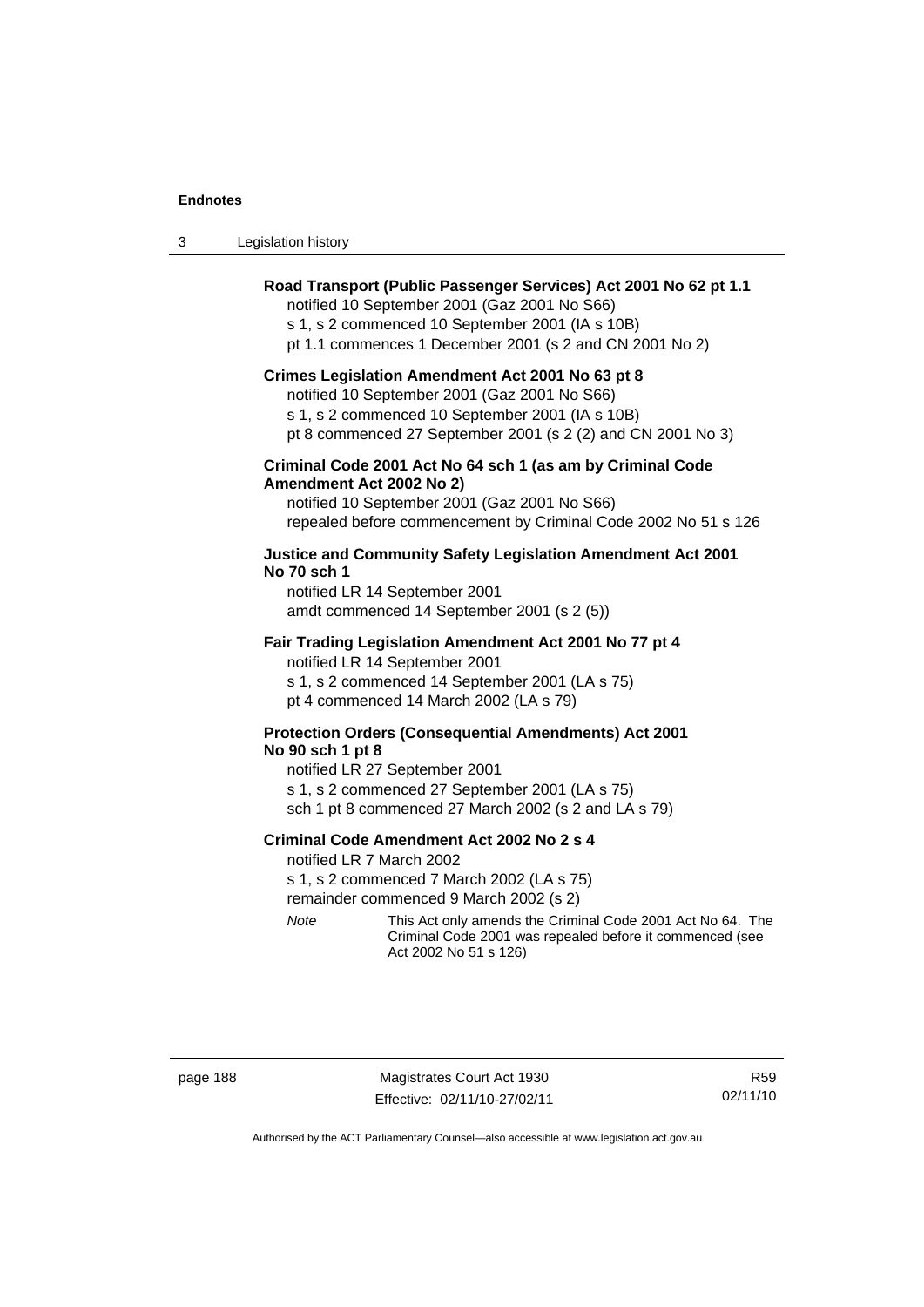#### **Statute Law Amendment Act 2002 No 30 pt 3.46**

notified LR 16 September 2002

s 1, s 2 taken to have commenced 19 May 1997 (LA s 75 (2)) pt 3.46 commenced 17 September 2002 (s 2 (1))

#### **Magistrates Court (Refund of Fees) Amendment Act 2002 No 36**

notified LR 10 October 2002

s 1, s 2 commenced 10 October 2002 (LA s 75 (1)) remainder commenced 11 October 2002 (s 2)

#### **Statute Law Amendment Act 2002 (No 2) No 49 amdt 3.222**

notified LR 20 December 2002

s 1, s 2 taken to have commenced 7 October 1994 (LA s 75 (2))

amdt 3.222 taken to have commenced 24 September 1997 (s 2 (3))

*Note* This Act only amends the Remuneration Tribunal (Consequential Amendments) Act 1997 No 41.

## **Justice and Community Safety Legislation Amendment Act 2003 A2003-2 pt 14**

notified LR 3 March 2003

s 1, s 2 commenced 3 March 2003 (LA s 75 (1))

pt 14 commenced 31 March 2003 (s 2 (2))

#### **Evidence (Miscellaneous Provisions) Amendment Act 2003 A2003-48 sch 2 pt 2.8**

notified LR 31 October 2003

s 1, s 2 commenced 31 October 2003 (LA s 75 (1)) sch 2 pt 2.8 commenced 30 April 2004 (s 2 and LA s 79)

## **Statute Law Amendment Act 2003 (No 2) A2003-56 sch 3 pt 3.14**

notified LR 5 December 2003

s 1, s 2 commenced 5 December 2003 (LA s 75 (1)) sch 3 pt 3.14 commenced 19 December 2003 (s 2)

#### **Sexuality Discrimination Legislation Amendment Act 2004 A2004-2 sch 2 pt 2.6**

notified LR 18 February 2004

s 1, s 2 commenced 18 February 2004 (LA s 75 (1))

sch 2 pt 2.6 commenced 22 March 2004 (s 2 and CN2004-4)

R59 02/11/10 page 189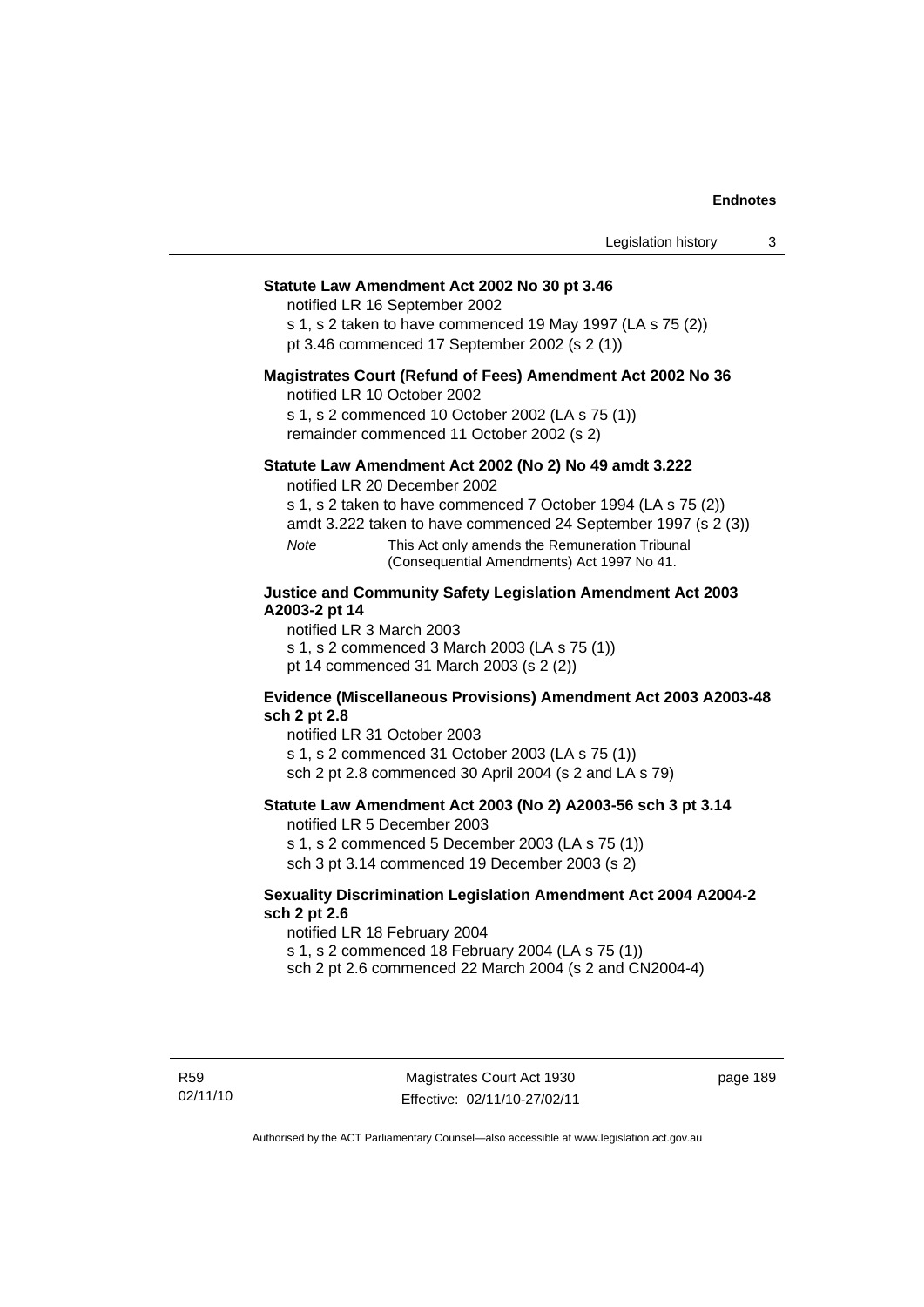| Legislation history<br>-3 |  |
|---------------------------|--|
|---------------------------|--|

## **Bail Amendment Act 2004 A2004-14 sch 2 pt 2.2**

notified LR 26 March 2004 s 1, s 2 commenced 26 March 2004 (LA s 75 (1)) sch 2 pt 2.2 commenced 26 June 2004 (s 2 (1))

## **Criminal Code (Theft, Fraud, Bribery and Related Offences) Amendment Act 2004 A2004-15 sch 3 pt 3.4**

notified LR 26 March 2004 s 1, s 2 commenced 26 March 2004 (LA s 75 (1)) sch 3 pt 3.4 commenced 9 April 2004 (s 2 (1))

#### **Statute Law Amendment Act 2004 A2004-42 sch 1 pt 1.4**

notified LR 11 August 2004 s 1, s 2 commenced 11 August 2004 (LA s 75 (1)) amdt 1.10, amdt 1.11 commenced 30 September 2004(s 2 (2) and see Litter Act 2004 A2004-47, s 2 and CN2004-22) sch 1 pt 1.4 remainder commenced 25 August 2004 (s 2 (1))

## **Litter Act 2004 A2004-47 sch 1**

notified LR 16 August 2004 s 1, s 2 commenced 16 August 2004 (LA s 75 (1)) sch 1 commenced 30 September 2004 (s 2 and CN2004-22)

#### **Court Procedures (Consequential Amendments) Act 2004 A2004-60 sch 1 pt 1.40, pt 1.51 (in part)**

notified LR 2 September 2004 s 1, s 2 commenced 2 September 2004 (LA s 75 (1)) sch 1 pt 1.40, pt 1.51 commenced 10 January 2005 (s 2 and see Court Procedures Act 2004 A2004-59, s 2 and CN2004-29)

## **Justice and Community Safety Legislation Amendment Act 2005 A2005-5 pt 8**

notified LR 23 February 2005 s 1, s 2 commenced 23 February 2005 (LA s 75 (1)) pt 8 commenced 24 February 2005 (s 2 (2))

#### **Crimes Amendment Act 2005 A2005-7 pt 4**

notified LR 23 February 2005

s 1, s 2 commenced 23 February 2005 (LA s 75 (1))

pt 4 commenced 24 February 2005 (s 2)

page 190 Magistrates Court Act 1930 Effective: 02/11/10-27/02/11

R59 02/11/10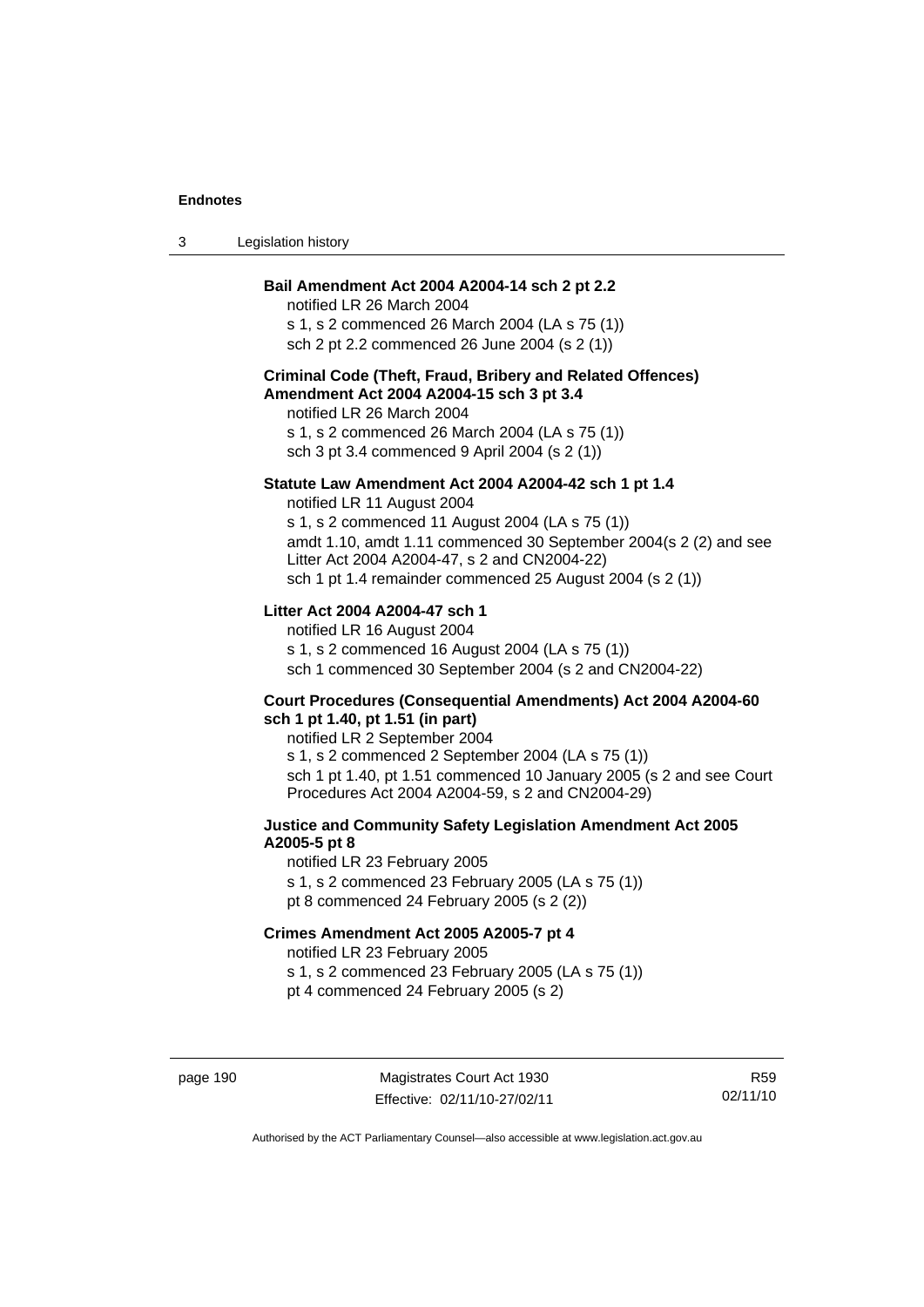## **Domestic Violence and Protection Orders Amendment Act 2005 A2005-13 sch 1 pt 1.12**

notified LR 24 March 2005 s 1, s 2 commenced 24 March 2005 (LA s 75 (1)) sch 1 pt 1.12 commenced 25 March 2005 (s 2)

#### **Statute Law Amendment Act 2005 A2005-20 sch 3 pt 3.35**

notified LR 12 May 2005

s 1, s 2 taken to have commenced 8 March 2005 (LA s 75 (2)) sch 1 pt 3.35 commenced 2 June 2005 (s 2 (1))

#### **Criminal Code (Administration of Justice Offences) Amendment Act 2005 A2005-53 sch 1 pt 1.20**

notified LR 26 October 2005 s 1, s 2 commenced 26 October 2005 (LA s 75 (1)) sch 1 pt 1.20 commenced 23 November 2005 (s 2)

## **Justice and Community Safety Legislation Amendment Act 2005 (No 4) A2005-60 sch 1 pt 1.19**

notified LR 1 December 2005

s 1, s 2 taken to have commenced 23 November 2005 (LA s 75 (2)) sch 1 pt 1.19 commenced 22 December 2005 (s 2 (4))

## **Sentencing Legislation Amendment Act 2006 A2006-23 sch 1 pt 1.27**  notified LR 18 May 2006

s 1, s 2 commenced 18 May 2006 (LA s 75 (1)) sch 1 pt 1.27 commenced 2 June 2006 (s 2 (1) and see Crimes (Sentence Administration) Act 2005 A2005-59 s 2, Crimes (Sentencing) Act 2005 A2005-58, s 2 and LA s 79)

#### **Justice and Community Safety Legislation Amendment Act 2006 A2006-40 sch 2 pt 2.23 (as am by A2006-55 pt 4)**  notified LR 28 September 2006

s 1, s 2 commenced 28 September 2006 (LA s 75 (1)) sch 2 pt 2.23 commenced 1 January 2007 (s 2 (4))

# **Court Legislation Amendment Act 2006 A2006-55 pt 4, pt 5**  notified LR 18 December 2006

s 1, s 2 commenced 18 December 2006 (LA s 75 (1))

- pt 4 commenced 1 January 2007 (LA s 79A and A2006-40)
- pt 5 commenced 19 December 2006 (s 2)

R59 02/11/10 page 191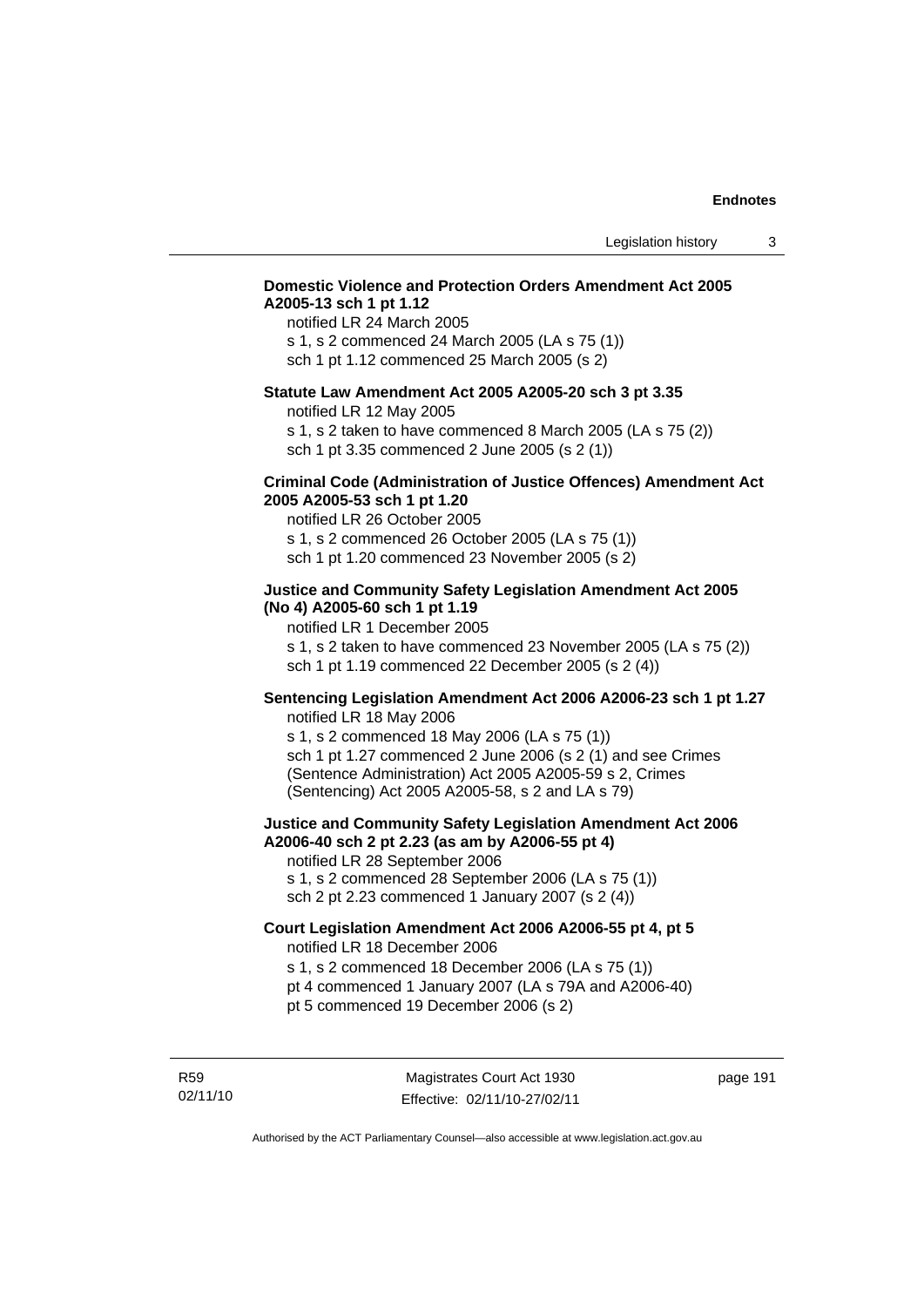| -3 | Legislation history |
|----|---------------------|
|----|---------------------|

#### **Housing Assistance Act 2007 A2007-8 sch 1 pt 1.7**

notified LR 10 May 2007 s 1, s 2 commenced 10 May 2007 (LA s 75 (1)) sch 1 pt 1.7 commenced 10 November 2007 (s 2 and LA s 79)

## **Corrections Management Act 2007 A2007-15 sch 1 pt 1.6**

notified LR 18 June 2007

s 1, s 2 commenced 18 June 2007 (LA s 75 (1))

sch 1 pt 1.6 commenced 18 December 2007 (s 2 and LA s 79)

#### **Victims of Crime Amendment Act 2007 A2007-44 sch 1 pt 1.2**

notified LR 13 December 2007 s 1, s 2 commenced 13 December 2007 (LA s 75 (1)) sch 1 pt 1.2 commenced 20 December 2007 (s 2)

#### **Crimes Amendment Act 2008 A2008-6 pt 5**

notified LR 15 April 2008 s 1, s 2 commenced 15 April 2008 (LA s 75 (1)) pt 5 commenced 16 April 2008 (s 2)

**Children and Young People Act 2008 A2008-19 sch 1 pt 1.8**  notified LR 17 July 2008

s 1, s 2 commenced 17 July 2008 (LA s 75 (1)) sch 1 pt 1.8 commenced 27 February 2009 (s 2 and CN2008-17 (and see CN2008-13))

## **Children and Young People (Consequential Amendments) Act 2008 A2008-20 sch 1 pt 1.5**

## notified LR 17 July 2008

s 1, s 2 commenced 17 July 2008 (LA s 75 (1))

s 3 commenced 18 July 2008 (s 2 (1))

sch 1 pt 1.5 commenced 27 February 2009 (s 2 (5) and see Children and Young People Act 2008 A2008-19, s 2 and CN2008-17 (and see CN2008-13))

# **Justice and Community Safety Legislation Amendment Act 2008 (No 2) A2008-22 sch 1 pt 1.6**

notified LR 8 July 2008

s 1, s 2 commenced 8 July 2008 (LA s 75 (1))

sch 1 pt 1.6 commenced 29 July 2008 (s 2)

R59 02/11/10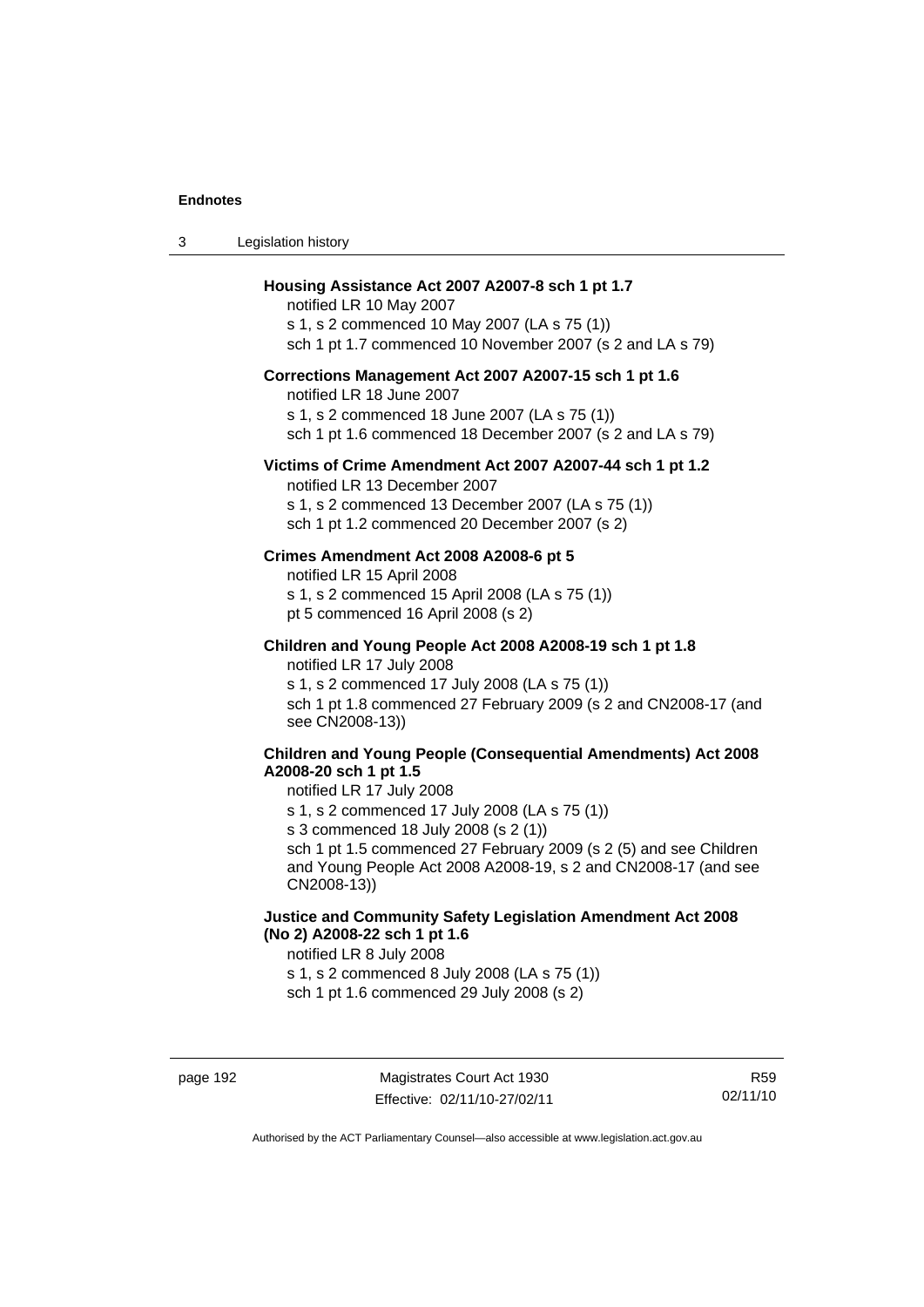#### **Justice and Community Safety Legislation Amendment Act 2008 (No 3) A2008-29 sch 1 pt 1.10**

notified LR 13 August 2008

s 1, s 2 commenced 13 August 2008 (LA s 75 (1))

sch 1 pt 1.10 commenced 27 August 2008 (s 2)

#### **ACT Civil and Administrative Tribunal Legislation Amendment Act 2008 A2008-36 sch 1 pt 1.36**

notified LR 4 September 2008

s 1, s 2 commenced 4 September 2008 (LA s 75 (1))

sch 1 pt 1.36 commenced 2 February 2009 (s 2 (1) and see ACT Civil and Administrative Tribunal Act 2008 A2008-35, s 2 (1) and CN2009-2)

#### **ACT Civil and Administrative Tribunal Legislation Amendment Act 2008 (No 2) A2008-37 sch 1 pt 1.74**

notified LR 4 September 2008

s 1, s 2 commenced 4 September 2008 (LA s 75 (1)) sch 1 pt 1.74 commenced 2 February 2009 (s 2 (1) and see ACT Civil and Administrative Tribunal Act 2008 A2008-35, s 2 (1) and CN2009-2)

#### **Sexual and Violent Offences Legislation Amendment Act 2008 A2008-41 pt 3**

notified LR 8 September 2008

s 1, s 2 commenced 8 September 2008 (LA s 75 (1))

pt 3 commenced 30 May 2009 (s 2 and CN2009-3)

#### **Court Legislation Amendment Act 2008 A2008-42 pt 4**

notified LR notified LR 8 September 2008

s 1, s 2 commenced 8 September 2008 (LA s 75 (1))

pt 4 commenced 8 March 2009 (s 2 and LA s 79)

# **Crimes Legislation Amendment Act 2008 A2008-44 sch 1 pt 1.11**

notified LR 9 September 2008

s 1, s 2 commenced 9 September 2008 (LA s 75 (1))

sch 1 pt 1.11 commenced 30 May 2009 (s 2 and CN2009-4)

## **Domestic Violence and Protection Orders Act 2008 A2008-46 sch 3 pt 3.12**

notified LR 10 September 2008

s 1, s 2 commenced 10 September 2008 (LA s 75 (1))

sch 3 pt 3.12 commenced 30 March 2009 (s 2)

R59 02/11/10 page 193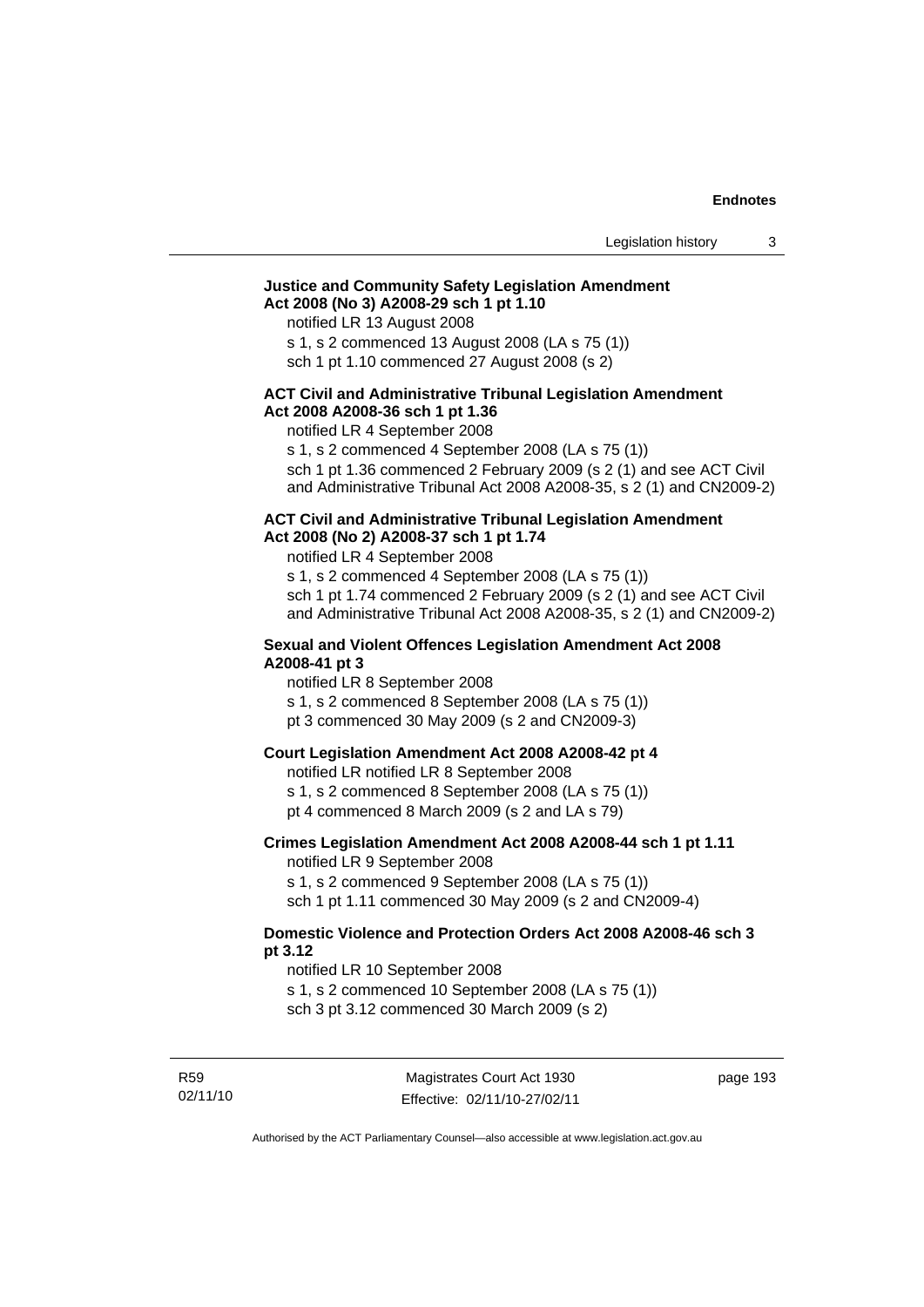3 Legislation history

# **Justice and Community Safety Legislation Amendment Act 2009 A2009-7 sch 1 pt 1.8**

notified LR 5 March 2009

s 1, s 2 commenced 5 March 2009 (LA s 75 (1)) sch 1 pt 1.8 commenced 30 May 2009 (s 2 (4) and see Crimes Legislation Amendment Act 2008 A2008-44, s 2 and CN2009-4)

as modified by

## **Magistrates Court (Transitional Provisions) Regulation 2009 SL2009-20**

notified LR 18 May 2009

s 1, s 2 commenced 18 May 2009 (LA s 75 (1)) remainder commenced 30 May 2009 (s 2 and see Crimes Legislation Amendment Act 2008 A2008-44, s 2 and CN2009-4)

as amended by

## **Justice and Community Safety Legislation Amendment Act 2009 (No 2) A2009-19 pt 11**

notified LR 1 September 2009

s 1, s 2 commenced 1 September 2009 (LA s 75 (1))

pt 11 commenced 29 September 2009 (s 2)

## **Road Transport (Mass, Dimensions and Loading) Act 2009 A2009-22 sch 1 pt 1.1**

notified LR 3 September 2009 s 1, s 2 commenced 3 September 2009 (LA s 75 (1)) sch 1 pt 1.1 commenced 3 March 2010 (s 2 and LA s 79)

## **Crimes Legislation Amendment Act 2009 A2009-24 sch 1 pt 1.9**

notified LR 3 September 2009

s 1, s 2 commenced 3 September 2009 (LA s 75 (1))

sch 1 pt 1.9 commenced 4 September 2009 (s 2)

#### **Courts (Appointments) Amendment Act 2009 A2009-37 pt 2**  notified LR 21 October 2009

s 1, s 2 commenced 21 October 2009 (LA s 75 (1)) pt 2 commenced 22 October 2009 (s 2)

R59 02/11/10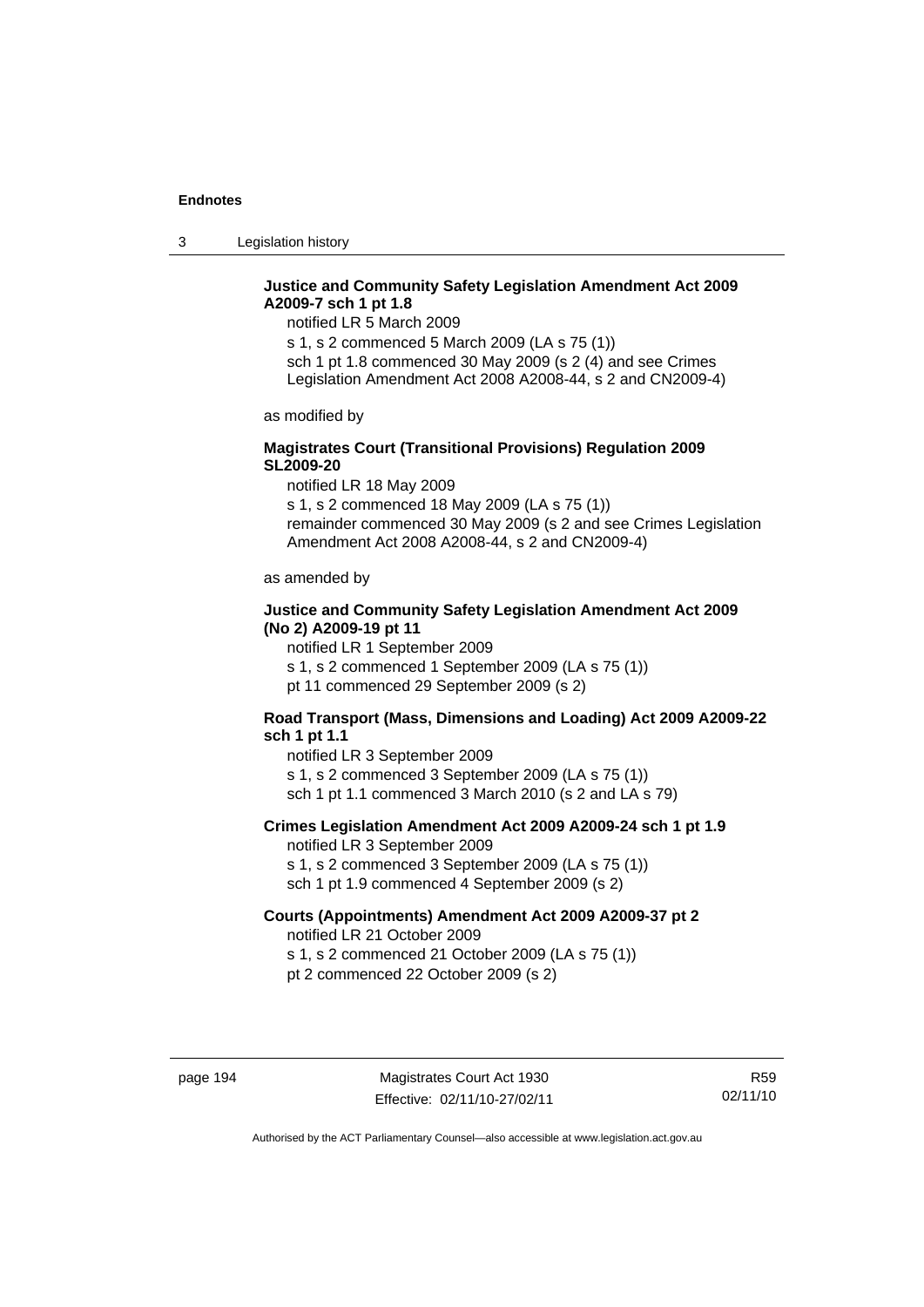as modified by

#### **ACT Civil and Administrative Tribunal (Transitional Provisions) Regulation 2009 SL2009-2 s 67 (as am by SL2009-51 s 6, s 8, A2009-54 amdt 1.3)**

notified LR 29 January 2009

- s 1, s 2 commenced 29 January 2009 (LA s 75 (1))
- s 67 commenced 2 February 2009 (s 2 and see ACT Civil and
- Administrative Tribunal Act 2008 A2008-35, s 2 (1) and CN2009-2)

# **ACT Civil and Administrative Tribunal (Transitional Provisions) Amendment Regulation 2009 (No 1) SL2009-51 s 6, s 8**

notified LR 30 October 2009

- s 1, s 2 commenced 30 October 2009 (LA s 75 (1))
- s 6, s 8 commenced 31 October 2009 (s 2)
- *Note* This regulation only amends the ACT Civil and Administrative Tribunal (Transitional Provisions) Regulation 2009 SL2009-2.

as amended by

#### **Statute Law Amendment Act 2009 (No 2) A2009-49 sch 3 pt 3.48**  notified LR 26 November 2009

s 1, s 2 commenced 26 November 2009 (LA s 75 (1))

sch 3 pt 3.48 commenced 17 December 2009 (s 2)

## **Justice and Community Safety Legislation Amendment Act 2009 (No 4) A2009-54 sch 1 pt 1.2, sch 1 pt 1.4**

notified LR 18 December 2009

s 1, s 2 commenced 18 December 2009 (LA s 75 (1))

sch 1 pt 1.2, sch 1 pt 1.4 commenced 22 December 2009 (s 2 (2) (a) and see Justice and Community Safety Legislation Amendment Act 2009 (No 3) A2009-44 s 2 (3))

*Note* This Act also amends the ACT Civil and Administrative Tribunal (Transitional Provisions) Regulation 2009 SL2009-2.

## **Justice and Community Safety Legislation Amendment Act 2010 A2010-13 sch 1 pt 1.4**

notified LR 31 March 2010

s 1, s 2 commenced 31 March 2010 (LA s 75 (1))

s 3 commenced 1 April 2010 (LA s 75AA)

sch 1 pt 1.4 commenced 28 April 2010 (s 2 (4))

R59 02/11/10

Magistrates Court Act 1930 Effective: 02/11/10-27/02/11 page 195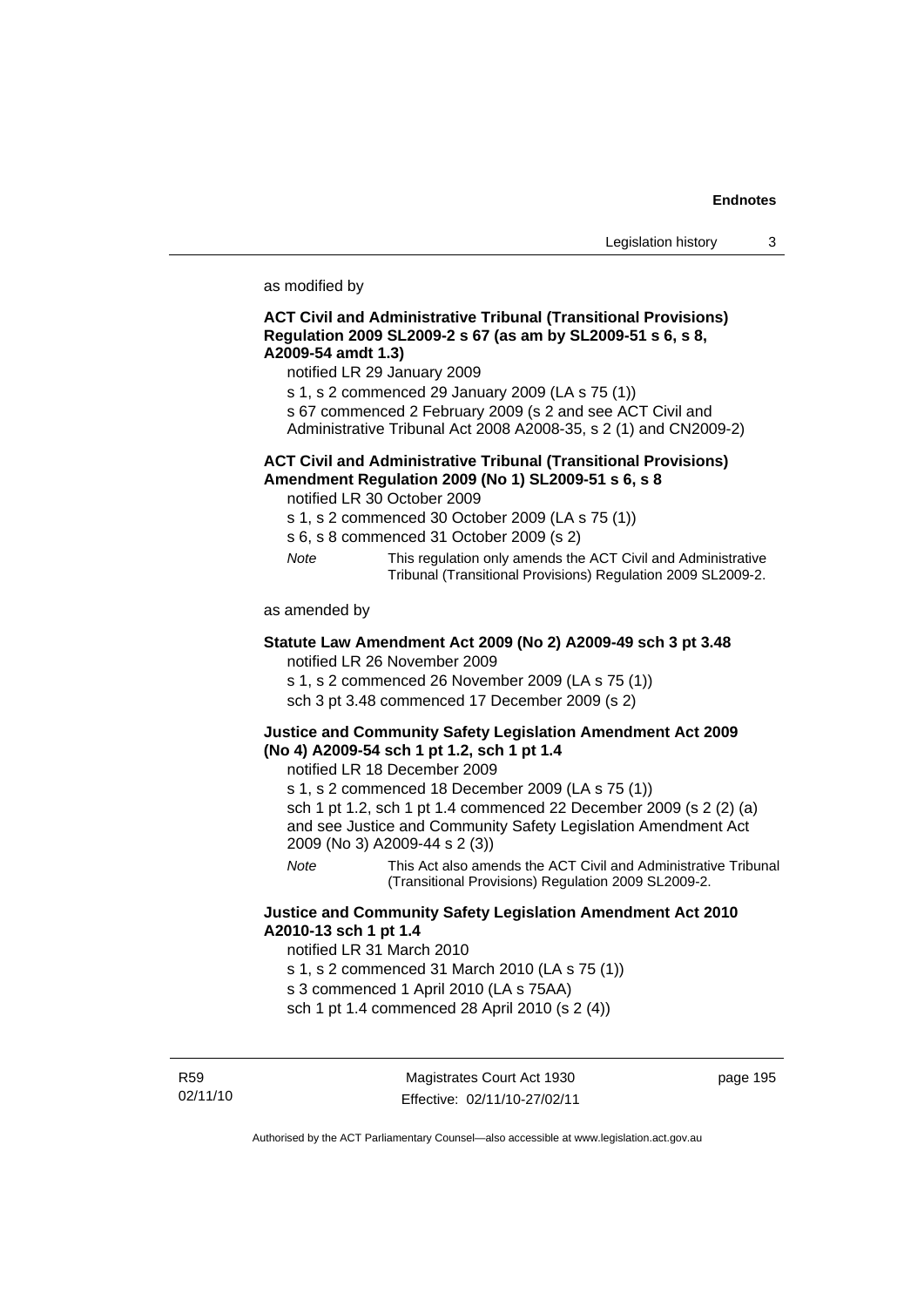4 Amendment history

## **Crimes (Sentence Administration) Amendment Act 2010 A2010-21 sch 1 pt 1.6**

notified LR 30 June 2010 s 1, s 2 commenced 30 June 2010 (LA s 75 (1)) sch 1 pt 1.6 commenced 1 July 2010 (s 2)

### **Justice and Community Safety Legislation Amendment Act 2010 (No 2) A2010-30 sch 1 pt 1.15**

notified LR 31 August 2010

s 1, s 2 commenced 31 August 2010 (LA s 75 (1))

s 3 commenced 1 September 2010 (s 2 (1))

sch 1 pt 1.15 commenced 28 September 2010 (s 2 (2))

#### **Justice and Community Safety Legislation Amendment Act 2010 (No 3) A2010-40 sch 2 pt 2.10**

notified LR 5 October 2010

s 1, s 2 commenced 5 October 2010 (LA s 75 (1)) s 3 commenced 6 October 2010 (s 2 (1))

sch 2 pt 2.10 commenced 2 November 2010 (s 2 (2))

# **4 Amendment history**

The *Magistrates Court (Enforcement of Judgments) Act 1994* No 61 s 28 amended the Act by reversing the order of masculine and feminine pronouns. The amendments have been incorporated in the republication but have not been noted in the amendment history.

| am 1985 No 67                                                      |
|--------------------------------------------------------------------|
| ins A2004-60 amdt 1.181                                            |
| om A2004-60 amdt 1.181                                             |
| sub A2003-56 amdt 3.161                                            |
| om 1978 No 46<br>ins A2004-60 amdt 1.182<br>am A2005-20 amdt 3.193 |
|                                                                    |

page 196 Magistrates Court Act 1930 Effective: 02/11/10-27/02/11

R59 02/11/10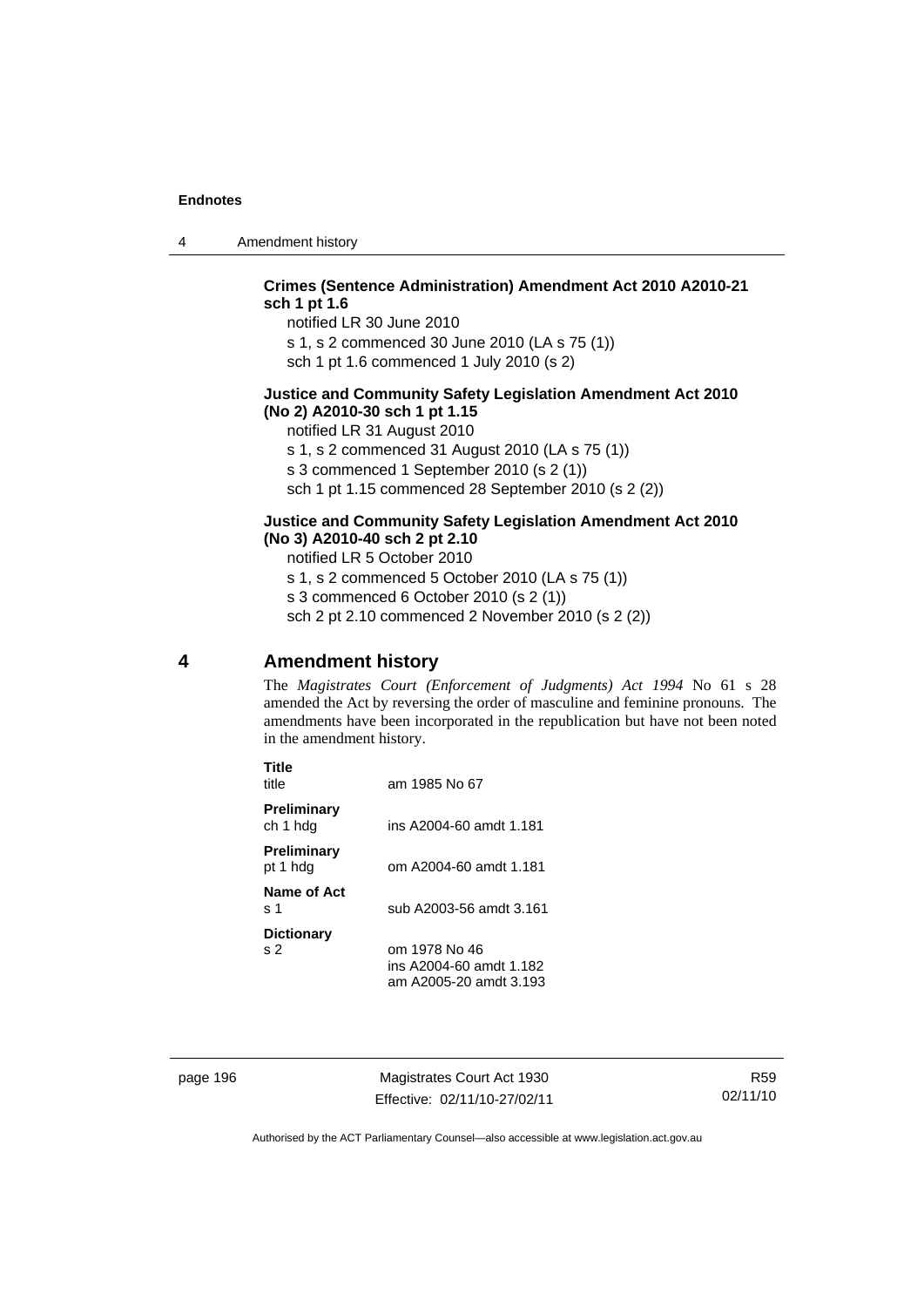# **Notes**  s 3 om 1994 No 61 ins A2004-60 amdt 1.182 (2), (3) exp 10 January 2006 (s 3 (3)) **Offences against Act—application of Criminal Code etc**  s 3A ins A2005-53 amdt 1.107 om A2006-55 s 12 **Magistrates Court and magistrates**  ch 2 hdg ins A2004-60 amdt 1.184 **Appointment and jurisdiction of magistrates**  pt 2 hdg renum as pt 2.2 hdg **The court**  pt 2.1 hdg ins A2004-60 amdt 1.184 **Constitution of court**  s 4 orig s 4 am 1937 No 28; 1953 No 14 sub 1958 No 12 am 1968 No 25; 1972 No 37 om 1974 No 14 (prev s 18) am 1940 No 20; 1985 No 67; ord 1990 No 5; 2001 No 44 amdt 1.2750; A2004-60 amdt 1.195, amdt 1.196 reloc by A2004-60 amdt 1.197 am A2005-20 amdt 3.194; A2006-55 s 13 **Arrangement of court business**  s 5 am 1937 No 28; 1938 No 35; 1951 No 7; 1951 No 12; 1953 No 14;1958 No 12; 1967 No 1; 1968 No 25; 1973 No 48; 1976 No 42; 1980 No 4; 1984 No 62; 1985 No 17; 1985 No 41; 1985 No 67; 1986 No 74; 1989 No 59; 1989 No 60; ord 1990 No 5; 1991 No 38; 1991 No 44; 1992 No 9; 1993 No 4; 1993 No 91; 1994 No 4; 1996 No 6; 1996 No 82; 1997 No 96; 1998 No 67; 1999 No 22 s 18; 1999 No 66 sch 3; 1999 No 79 s 5 sch 3; 2001 No 44 amdt 1.2748 om A2004-60 amdt 1.183 ins A2005-20 amdt 3.195 **Appointment and jurisdiction of magistrates**  pt 2.2 hdg (prev pt 2 hdg) renum A2004-60 amdt 1.184 **Magistrates other than special magistrates**  div 2.2.1 hdg (prev pt 2 div 1 hdg) ins 1977 No 4 am 1985 No 67 renum as div 2.1 hdg R8 LA sub and renum A2004-60 amdt 1.186 sub A2005-20 amdt 3.196

R59 02/11/10

Magistrates Court Act 1930 Effective: 02/11/10-27/02/11 page 197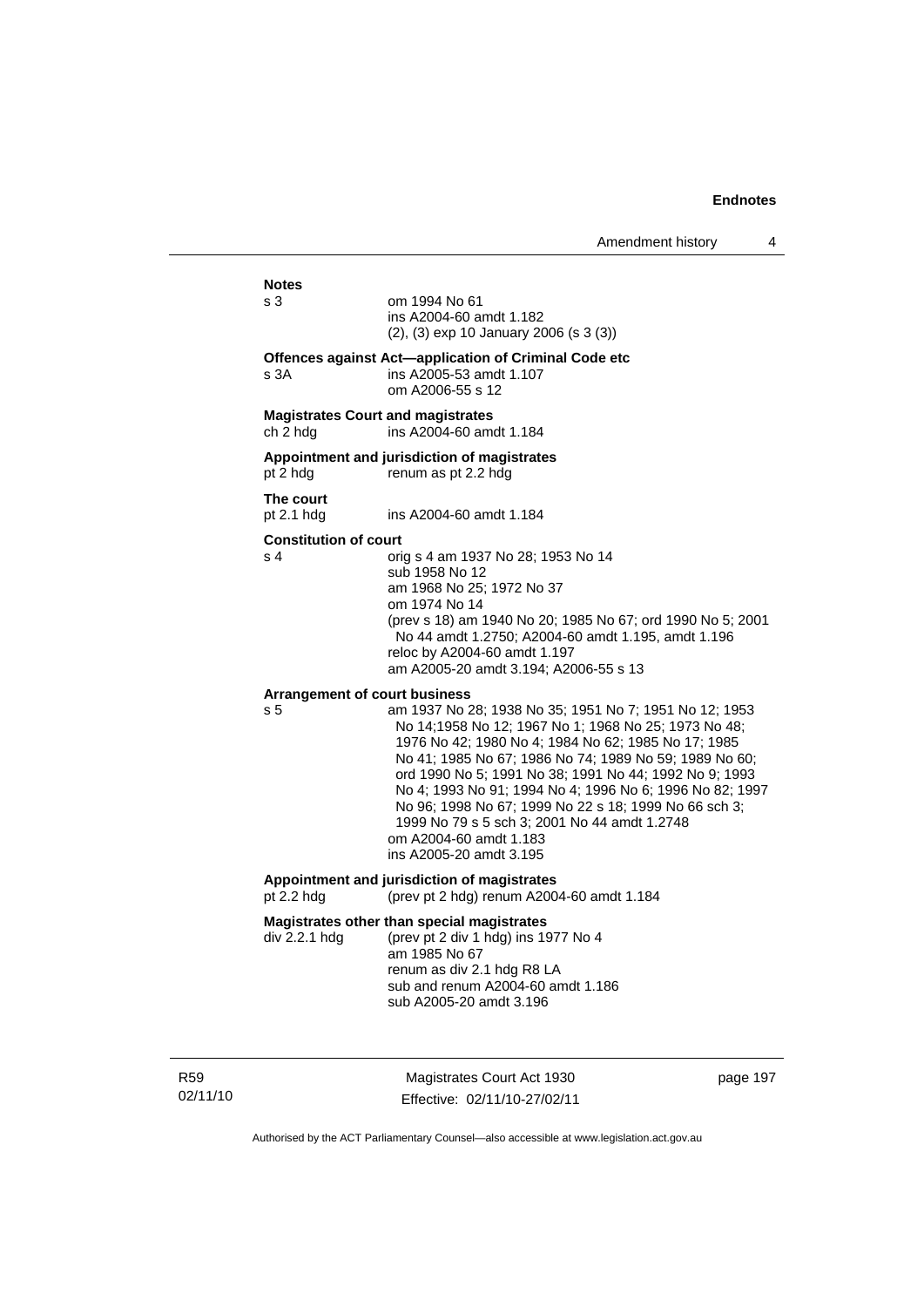4 Amendment history

|          | Meaning of <i>magistrate</i> in div 2.2.1<br>s 6                     | sub 1951 No 12<br>am ord 1990 No 5<br>om A2004-60 amdt 1.183<br>ins A2005-20 amdt 3.196                                                                                                     |  |
|----------|----------------------------------------------------------------------|---------------------------------------------------------------------------------------------------------------------------------------------------------------------------------------------|--|
|          | Meaning of <i>magistrate</i> in div 2.2.1<br>s 6A hdg<br>s 6A        | sub A2004-60 amdt 1.187<br>ins 1977 No 4<br>am 1985 No 67<br>om A2005-20 amdt 3.196                                                                                                         |  |
|          | s 7                                                                  | Appointment of Chief Magistrate and other magistrates<br>sub 1949 No 13<br>am 1951 No 7; 1951 No 12; 1973 No 48<br>sub 1977 No 4: 1985 No 67<br>am ord 1990 No 5<br>sub A2005-20 amdt 3.196 |  |
|          | Requirements of appointment—magistrates<br>s 7AA<br>ins A2009-37 s 4 |                                                                                                                                                                                             |  |
|          | s 7A                                                                 | Eligibility for appointment as magistrate<br>ins A2005-20 amdt 3.196                                                                                                                        |  |
|          | <b>Seniority of magistrates</b><br>s 7B                              | ins A2005-20 amdt 3.196                                                                                                                                                                     |  |
|          | s 7C                                                                 | <b>Conditions of appointment of magistrates</b><br>ins A2005-20 amdt 3.196                                                                                                                  |  |
|          | s 7D                                                                 | Term of appointment of magistrates<br>ins A2005-20 amdt 3.196                                                                                                                               |  |
|          | <b>Acting Chief Magistrate</b><br>s 7E                               | ins A2005-20 amdt 3.196                                                                                                                                                                     |  |
|          | <b>Retirement</b><br>s 7F                                            | ins A2005-20 amdt 3.196<br>sub A2009-19 s 57                                                                                                                                                |  |
|          | Magistrates not to do other work<br>s 7G                             | ins A2005-20 amdt 3.196                                                                                                                                                                     |  |
|          | <b>Rights of public servants</b><br>s 7H<br>ins A2005-20 amdt 3.196  |                                                                                                                                                                                             |  |
|          | <b>Special magistrates</b><br>div 2.2.2 hdg                          | (prev pt 2 div 2 hdg) ins 1977 No 4<br>renum as div 2.2 hdg R8 LA<br>renum A2004-60 amdt 1.189<br>sub A2005-20 amdt 3.197                                                                   |  |
| page 198 |                                                                      | Magistrates Court Act 1930                                                                                                                                                                  |  |

Effective: 02/11/10-27/02/11

R59 02/11/10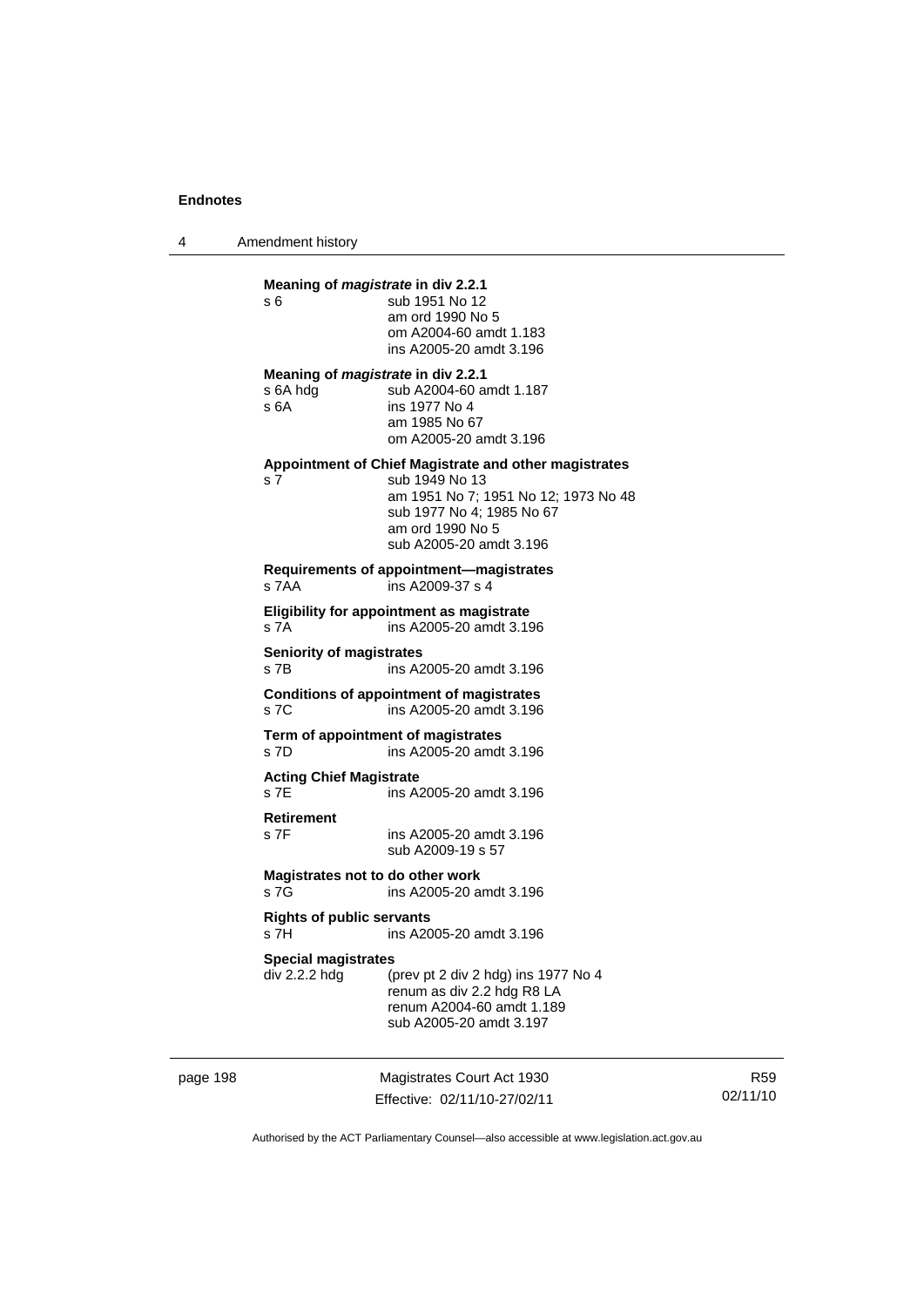Amendment history 4

#### **Appointment of special magistrates**

s 8 am 1949 No 13 sub 1977 No 4 am 1997 No 96 sub A2005-20 amdt 3.197

#### **Requirements of appointment—special magistrates**  s 8AA ins A2009-37 s 5

#### **Term of appointment of special magistrates**

s 8A ins 1973 No 48 om 1977 No 4 ins A2005-20 amdt 3.197

#### **Conditions of appointment of special magistrates**

s 8B ins 1973 No 48 om 1977 No 4 ins A2005-20 amdt 3.197

#### **Registrar and other court officers**

div 2.2.3 hdg (prev pt 2 div 3 hdg) ins 1977 No 4 am 1985 No 67; 1991 No 44 renum as div 2.3 hdg R8 LA sub and renum A2004-60 amdt 1.190 sub A2005-20 amdt 3.198

## **Appointment of registrar etc**

s 9 sub 1977 No 4 am 1985 No 67 om A2005-20 amdt 3.196 ins A2005-20 amdt 3.198

#### **Staff assisting registrar**

s 9A ins A2005-20 amdt 3.198

#### **Functions of registrar and deputy registrars**

s 9B ins A2005-20 amdt 3.198

sub A2006-40 amdt 2.129 (as am A2006-55 s 10)

#### **Judicial officers exchange**

div 2.2.3A hdg ins A2010-13 amdt 1.25

## **Definitions—div 2.2.3A**

s 9C ins A2010-13 amdt 1.25 def *ACT court* ins A2010-13 amdt 1.25 def *corresponding court* ins A2010-13 amdt 1.25 def *court* ins A2010-13 amdt 1.25 def *judicial exchange arrangement* ins A2010-13 amdt 1.25 def *judicial officer* ins A2010-13 amdt 1.25 def *participating jurisdiction* ins A2010-13 amdt 1.25 def *this jurisdiction* ins A2010-13 amdt 1.25

| R <sub>59</sub> | Magistrates Court Act 1930   | page 199 |
|-----------------|------------------------------|----------|
| 02/11/10        | Effective: 02/11/10-27/02/11 |          |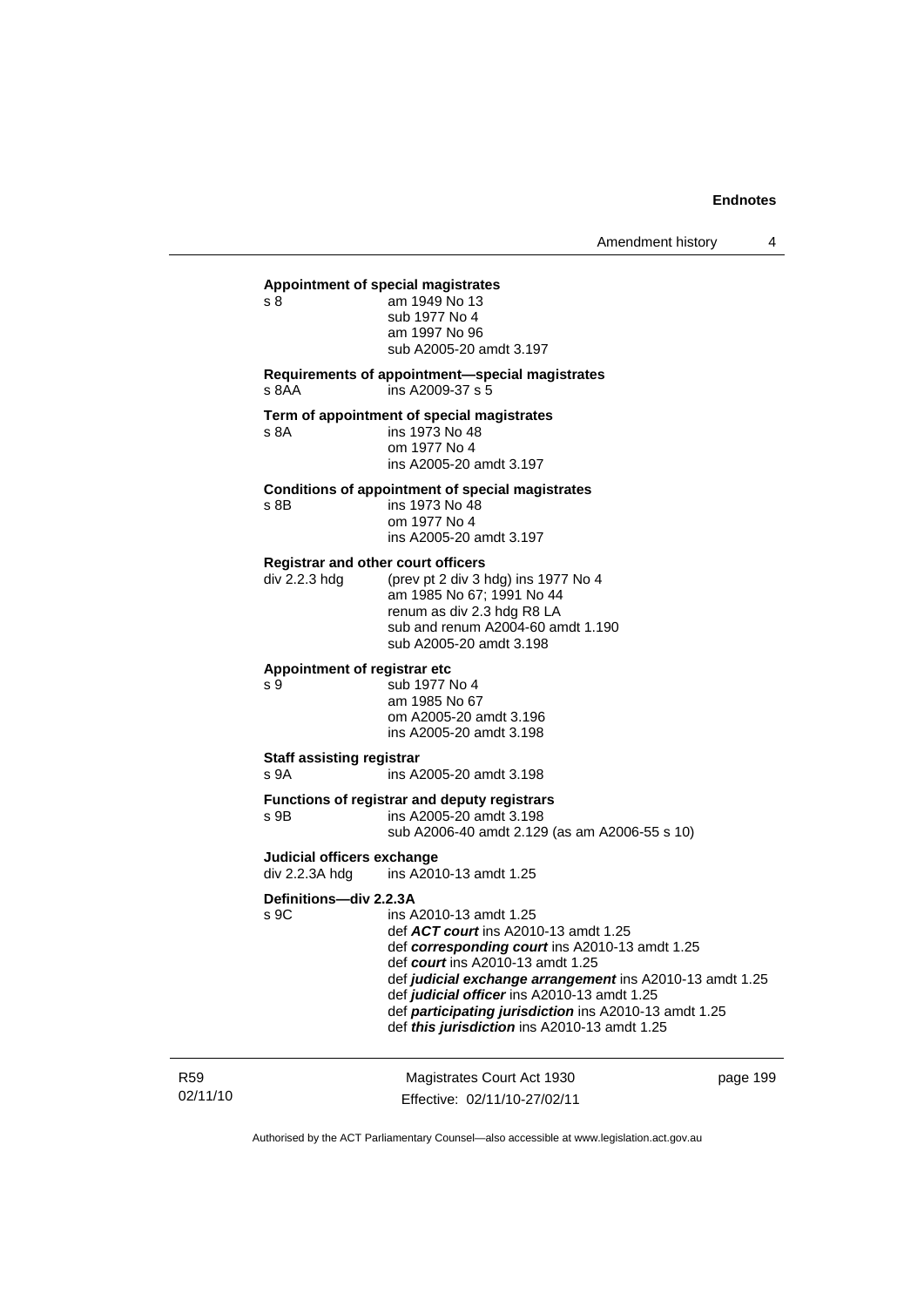| 4 | Amendment history                                                                 |                                                                                                            |
|---|-----------------------------------------------------------------------------------|------------------------------------------------------------------------------------------------------------|
|   | Establishment of judicial exchange arrangements<br>ins A2010-13 amdt 1.25<br>s 9D |                                                                                                            |
|   | s 9E                                                                              | Transfer of judicial officer of another jurisdiction to ACT court<br>ins A2010-13 amdt 1.25                |
|   | s 9F                                                                              | Service in ACT court of judicial officer of another jurisdiction<br>ins A2010-13 amdt 1.25                 |
|   | s 9G                                                                              | Service of ACT judicial officer in corresponding court<br>ins A2010-13 amdt 1.25                           |
|   | s 9H                                                                              | Judicial office not affected by appointment to another judicial office<br>ins A2010-13 amdt 1.25           |
|   | Other arrangements not affected<br>s 9l                                           | ins A2010-13 amdt 1.25                                                                                     |
|   | Amendment of sch 2<br>s 9J                                                        | ins A2010-13 amdt 1.25                                                                                     |
|   | Terms and conditions of appointment<br>s 10                                       | am 1938 No 35; 1973 No 48<br>sub 1977 No 4<br>am ord 1990 No 5<br>sub 1997 No 41<br>om A2005-20 amdt 3.196 |
|   | <b>Tenure of office</b><br>s 10A                                                  | ins 1977 No 4<br>om A2005-20 amdt 3.196                                                                    |
|   | <b>Resignation</b><br>s 10B                                                       | ins 1977 No 4<br>am ord 1990 No 5<br>om A2005-20 amdt 3.196                                                |
|   | <b>Acting Chief Magistrate</b><br>s 10C                                           | ins 1977 No 4<br>am 1985 No 67; ord 1990 No 5<br>om A2005-20 amdt 3.196                                    |
|   | <b>Retirement</b><br>s 10D                                                        | ins 1977 No 4<br>sub 1994 No 10<br>om A2005-20 amdt 3.196                                                  |
|   | Magistrates not to undertake other work<br>s 10E                                  | ins 1977 No 4<br>am 1993 No 4: 1996 No 6<br>om A2005-20 amdt 3.196                                         |

page 200 Magistrates Court Act 1930 Effective: 02/11/10-27/02/11

R59 02/11/10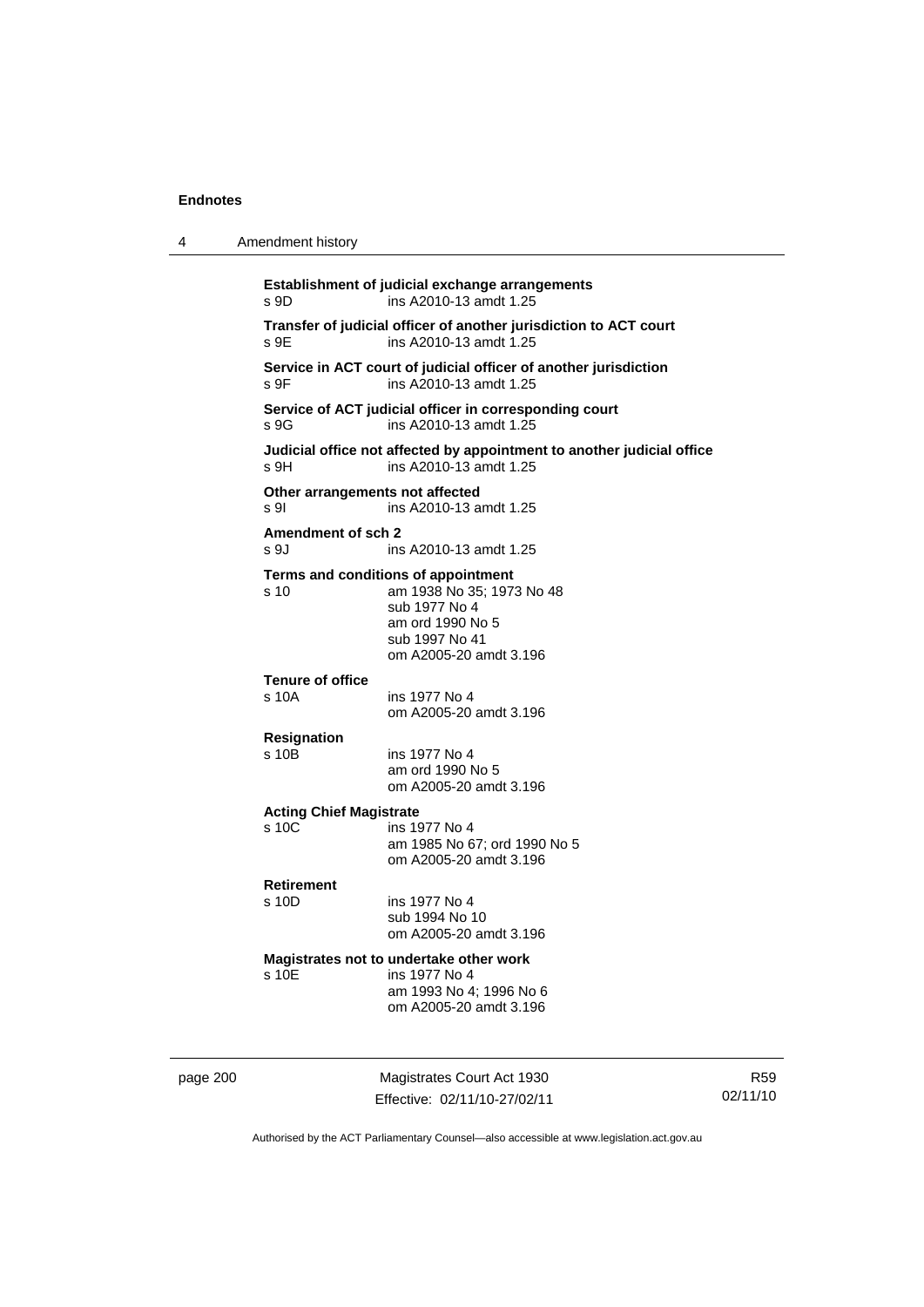### **Rights of public servants**

| s 10F | ins 1977 No 4          |
|-------|------------------------|
|       | sub 1994 No 38         |
|       | om A2005-20 amdt 3.196 |

#### **Arrangement of business of courts**

s 10G ins 1977 No 4 am 1985 No 67; 1986 No 74; 1994 No 66 sub 1999 No 12 am 1999 No 61 s 6; 1999 No 64 s 4 sch 2; A2004-60 amdt 1.188 om A2005-20 amdt 3.196

### **Appointment of special magistrates**

| s 10H | ins 1977 No 4          |
|-------|------------------------|
|       | am ord 1990 No 5       |
|       | om A2005-20 amdt 3.197 |

### **Tenure of office**

| s 10J | ins 1977 No 4          |
|-------|------------------------|
|       | sub 1994 No 10         |
|       | am 1996 No 6           |
|       | om A2005-20 amdt 3.197 |

# **Resignation**

ins 1977 No 4 am ord 1990 No 5 om A2005-20 amdt 3.197

#### **Terms and conditions of appointment**  s 10L

| s 10L | ins 1977 No 4          |
|-------|------------------------|
|       | am ord 1990 No 5       |
|       | sub 1997 No 41         |
|       | om A2005-20 amdt 3.197 |
|       |                        |

### **Appointment of registrar etc**

| s 10M hdg | am 1991 No 44             |
|-----------|---------------------------|
| s 10M     | ins 1977 No 4             |
|           | am 1985 No 67; 1991 No 44 |
|           | sub 1993 No 4             |
|           | om A2005-20 amdt 3.198    |
|           |                           |

# **Staff assisting registrar**<br>**s 10MA** ins 19

ins 1994 No 38 om A2005-20 amdt 3.198

# **Duties of registrar**

 $\begin{array}{ccc} \text{s} & 10\text{N} & \text{hdg} \\ \text{s} & 10\text{N} & \text{in} & 1991 & \text{No} & 44 \\ \end{array}$ ins 1977 No 4 am 1991 No 44 om A2005-20 amdt 3.198

R59 02/11/10

Magistrates Court Act 1930 Effective: 02/11/10-27/02/11 page 201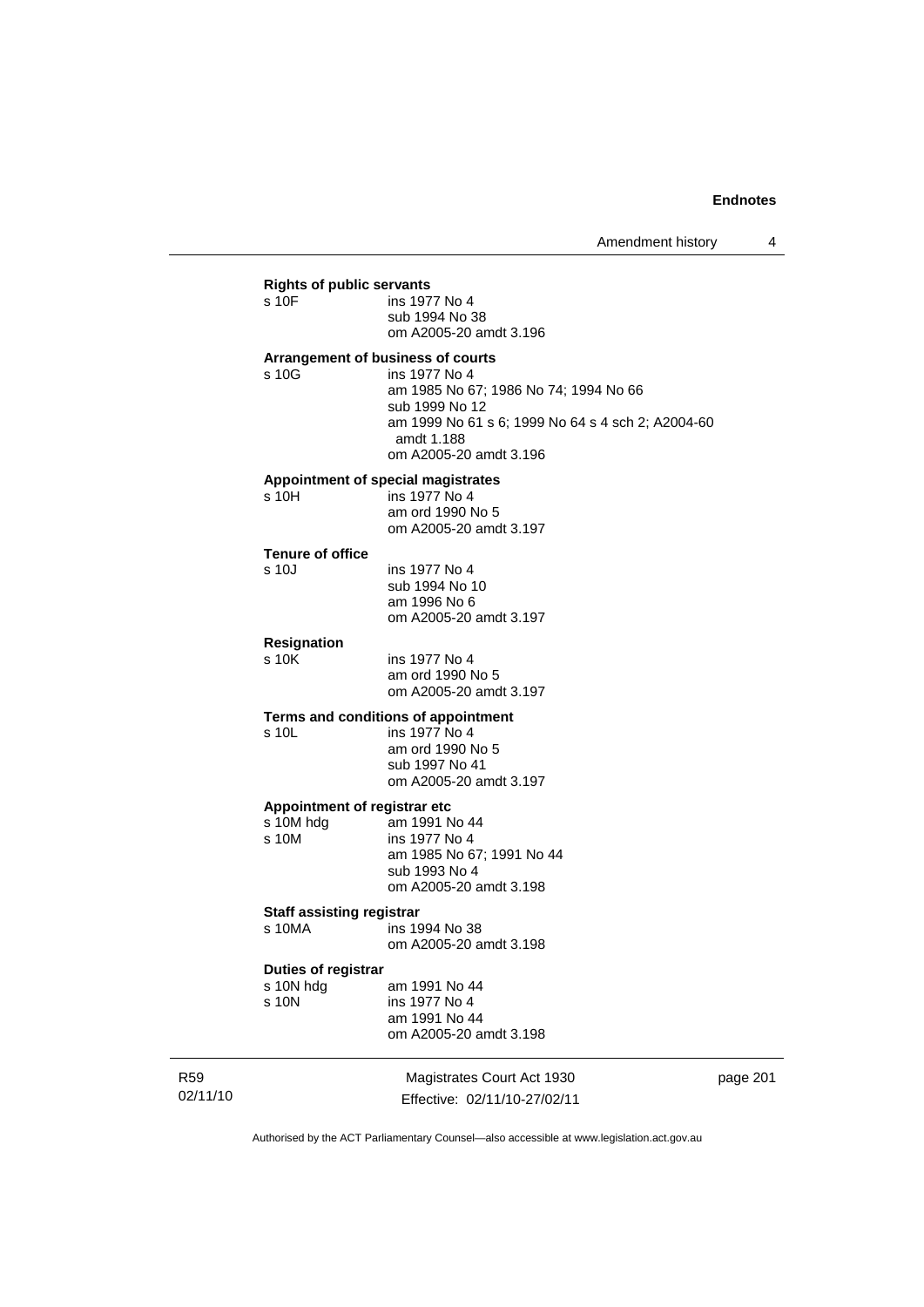4 Amendment history

### **Jurisdiction of magistrates**

| div 2.2.4 hdg                                           | (prev pt 2 div 4 hdg) ins 1977 No 4<br>renum as div 2.4 hdg R8 LA<br>renum A2004-60 amdt 1.191                                                                                                                                            |
|---------------------------------------------------------|-------------------------------------------------------------------------------------------------------------------------------------------------------------------------------------------------------------------------------------------|
| Oath etc of office<br>s 10P                             | ins 1977 No 4<br>am ord 1990 No 5; 2001 No 44 amdt 1.2749<br>sub A2005-20 amdt 3.199                                                                                                                                                      |
| Acts done beyond ACT<br>s 10Q                           | renum as s 11                                                                                                                                                                                                                             |
| Acts done beyond ACT<br>s 11 hdg<br>s 11                | am 1991 No 44<br>orig s 11 am 1991 No 44; 1994 No 61; 1996 No 6<br>reloc to Magistrates Court Rules 1932, pt 19 as rule 99 by<br>A2005-20 amdt 3.202<br>(prev s 10Q) ins 1977 No 4<br>am A2005-20 amdt 3.200<br>renum A2005-20 amdt 3.201 |
| Acts by magistrate out of court etc<br>s 12 hdg<br>s 12 | am 1991 No 44<br>am 1937 No 28; 1986 No 74; 1991 No 44; 1996 No 6<br>sub A2005-20 amdt 3.203                                                                                                                                              |
| s 13 hdg<br>s 13                                        | Making of enforcement order after case decided<br>sub A2006-40 amdt 2.130<br>am 1991 No 44; 1994 No 61<br>sub A2005-20 amdt 3.203; A2006-23 amdt 1.220<br>am A2006-40 amdt 2.131                                                          |
| Warrants of execution after appeal<br>s 14              | om 1972 No 37                                                                                                                                                                                                                             |
| s 15 hdg<br>s 15                                        | Process not invalid only because of death of magistrate etc<br>am 1991 No 44<br>am 1991 No 44; 1994 No 61<br>sub A2005-20 amdt 3.204<br>am A2006-40 amdt 2.132                                                                            |
| Order instead of mandamus order<br>s 16 hdg<br>s 16     | sub A2006-40 amdt 2.133<br>am 1937 No 28; 1977 No 4; 1991 No 44; 1996 No 6;<br>A2004-60 amdt 1.192; A2006-40 amdt 2.134, amdt 2.135                                                                                                       |
| s 17 hdg<br>s 17                                        | Magistrates may exercise functions of justices of peace<br>sub A2005-20 amdt 3.205<br>am 1937 No 28; ord 1990 No 5                                                                                                                        |
|                                                         |                                                                                                                                                                                                                                           |

page 202 Magistrates Court Act 1930 Effective: 02/11/10-27/02/11

R59 02/11/10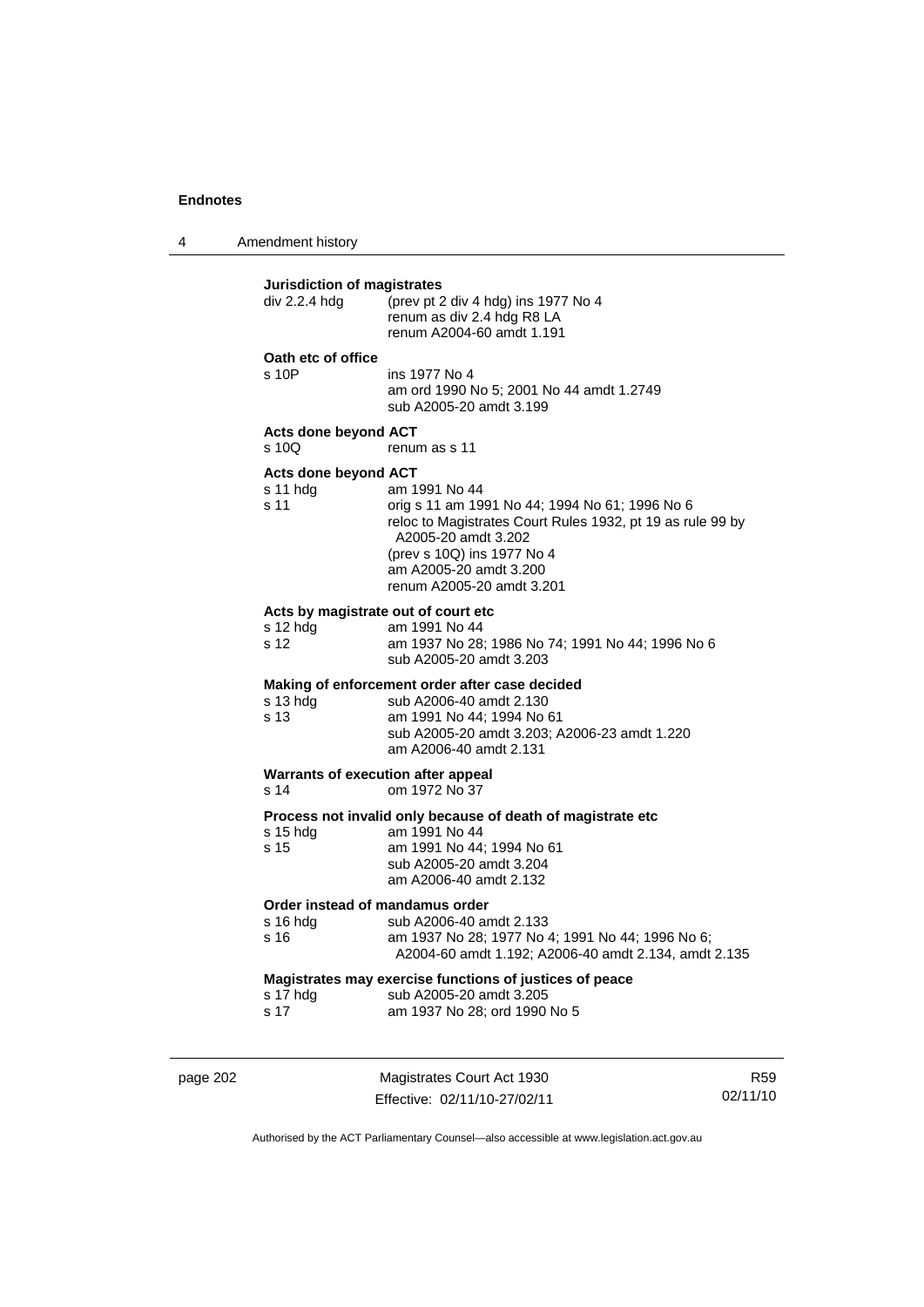|                                         | Amendment history                                                                                                                                                                                              | 4 |
|-----------------------------------------|----------------------------------------------------------------------------------------------------------------------------------------------------------------------------------------------------------------|---|
| pt 2.3 hdg                              | Protection of magistrates in execution of their office<br>ins A2004-60 amdt 1.193                                                                                                                              |   |
| s 17A                                   | Magistrate sued for act not within jurisdiction<br>(prev s 231) am 1937 No 28; 1953 No 14; 1994 No 61<br>reloc by A2004-60 amdt 1.370<br>am A2005-20 amdt 3.206, amdt 3.207                                    |   |
| s 17B                                   | Magistrate sued for act not within jurisdiction<br>(prev s 232) reloc by A2004-60 amdt 1.370<br>om A2008-44 amdt 1.63                                                                                          |   |
| s 17C hdg<br>s 17C                      | Committal or enforcement order by magistrate on order of court<br>sub A2006-40 amdt 2.136<br>(prev s 233) am 1994 No 61<br>reloc by A2004-60 amdt 1.370<br>am A2006-23 amdt 1.221; A2006-40 amdt 2.137         |   |
| s 17D                                   | No action for acts done under Supreme Court order<br>(prev s 234) am 1937 No 28<br>reloc by A2004-60 amdt 1.370<br>sub A2005-20 amdt 3.208                                                                     |   |
| s 17E                                   | No action if proceeding confirmed on appeal<br>(prev s 235) am 1994 No 61<br>reloc by A2004-60 amdt 1.370<br>am A2006-23 amdt 1.222, amdt 1.223; A2006-40<br>amdts 2.137-2.139                                 |   |
| Actions in cases prohibited<br>s 17F    | (prev s 236) am 1937 No 28<br>reloc by A2004-60 amdt 1.370<br>am A2005-20 amdt 3.209                                                                                                                           |   |
| <b>Payment into court</b><br>$s$ 17 $G$ | (prev s 239) am 1937 No 28; 1986 No 74<br>reloc by A2004-60 amdt 1.370<br>sub A2005-20 amdt 3.210                                                                                                              |   |
| s 17H                                   | No action against magistrate for judicial acts in Magistrates Court<br>(prev s 240) am 1985 No 67<br>reloc by A2004-60 amdt 1.370                                                                              |   |
| s 17l                                   | Magistrate sued for acts within magistrate's jurisdiction only liable in case of<br>malice and absence of reasonable and probable cause<br>(prev s 241) reloc by A2004-60 amdt 1.370<br>am A2005-20 amdt 3.211 |   |

R59 02/11/10

Magistrates Court Act 1930 Effective: 02/11/10-27/02/11 page 203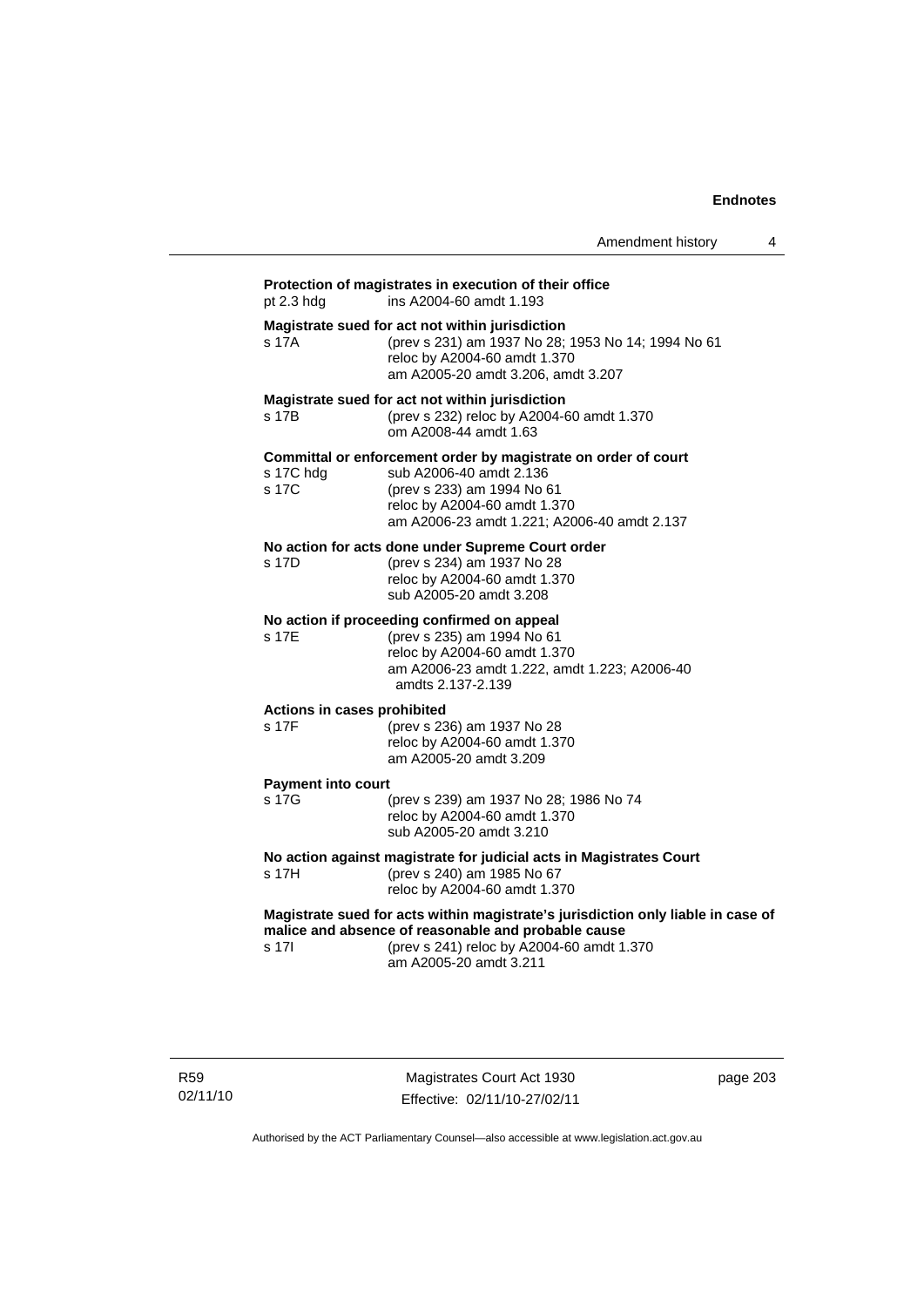4 Amendment history

| <b>Verdict for defendant</b><br>s 17J                    | (prev s 242) am 1937 No 28; 1986 No 74<br>sub 1996 No 6<br>reloc by A2004-60 amdt 1.370                                                                                                                                                                                                                                                                                         |
|----------------------------------------------------------|---------------------------------------------------------------------------------------------------------------------------------------------------------------------------------------------------------------------------------------------------------------------------------------------------------------------------------------------------------------------------------|
| <b>Damages</b><br>s 17K                                  | (prev s 243) am 1966 No 2<br>sub 1994 No 61<br>reloc by A2004-60 amdt 1.370                                                                                                                                                                                                                                                                                                     |
| <b>Criminal proceedings</b><br>ch 3 hdg                  | ins A2004-60 amdt 1.198                                                                                                                                                                                                                                                                                                                                                         |
| <b>Magistrates Court</b><br>pt 3 hdg                     | sub 1985 No 67<br>om A2004-60 amdt 1.194                                                                                                                                                                                                                                                                                                                                        |
| Preliminary<br>pt $3.1$ hdg                              | ins A2004-60 amdt 1.198                                                                                                                                                                                                                                                                                                                                                         |
| <b>Establishment of Magistrates Court</b><br>div 3.1 hdg | (prev pt 3 div 1 hdg) am 1985 No 67<br>renum R8 LA<br>om A2004-60 amdt 1.194                                                                                                                                                                                                                                                                                                    |
| <b>Constitution of court</b><br>s 18                     | reloc as s 4                                                                                                                                                                                                                                                                                                                                                                    |
| <b>Jurisdiction of Magistrates Court</b><br>div 3.2 hdg  | (prev pt 3 div 2 hdg) am 1985 No 67<br>renum R8 LA<br>om A2004-60 amdt 1.199                                                                                                                                                                                                                                                                                                    |
| Definitions for ch 3<br>s 18A                            | ins A2004-60 amdt 1.198<br>def administrator ins A2004-60 amdt 1.198<br>om A2006-23 amdt 1.224<br>def <i>Crimes Act</i> ins A2004-60 amdt 1.198<br>def <i>decision</i> ins A2004-60 amdt 1.198<br>def defendant ins A2004-60 amdt 1.198<br>def escort ins A2004-60 amdt 1.198<br>om A2006-23 amdt 1.224<br>def superintendent ins A2004-60 amdt 1.198<br>om A2006-23 amdt 1.224 |
| <b>Criminal jurisdiction</b><br>pt $3.2$ hdg             | ins A2004-60 amdt 1.199                                                                                                                                                                                                                                                                                                                                                         |

page 204 Magistrates Court Act 1930 Effective: 02/11/10-27/02/11

R59 02/11/10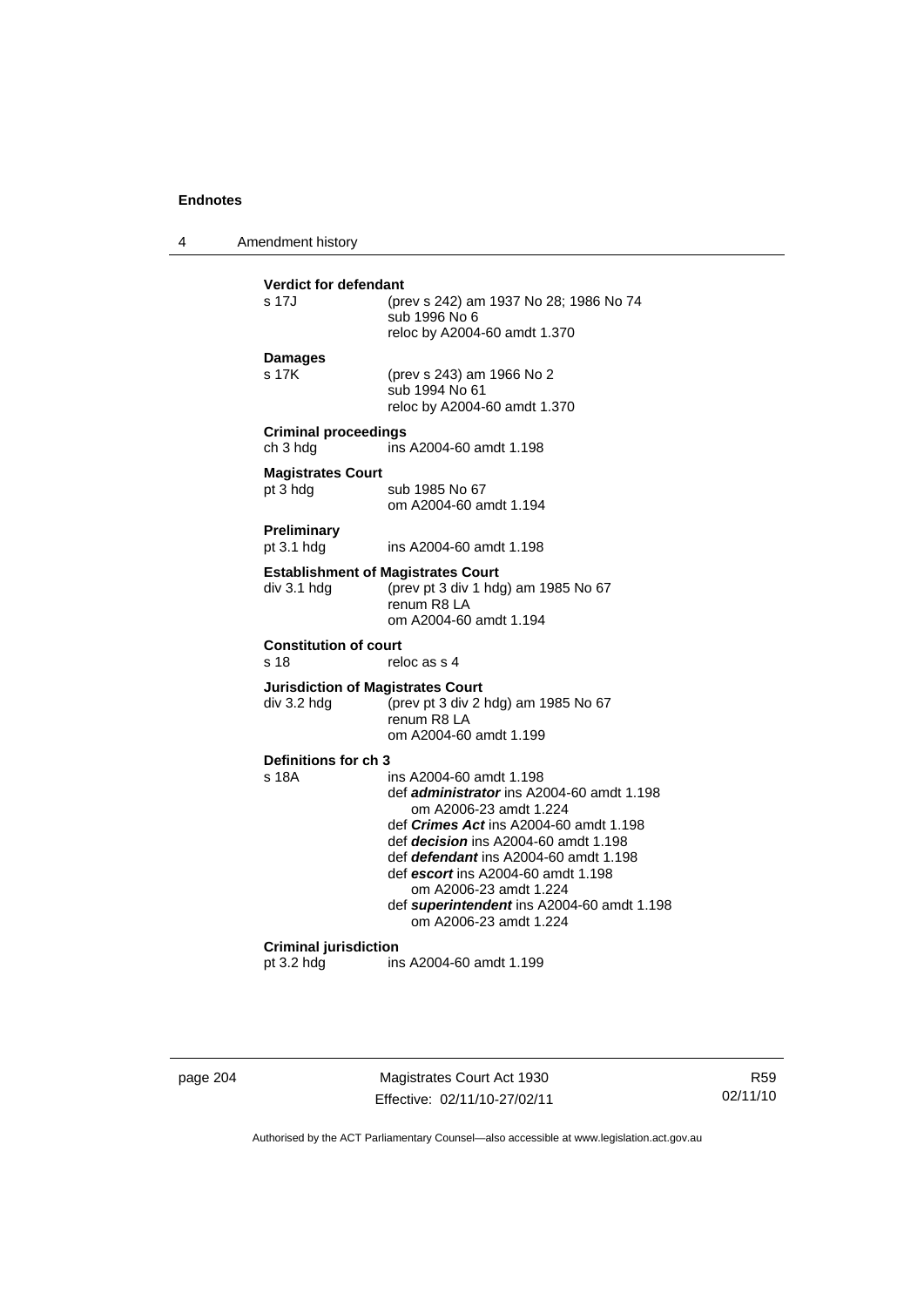# **Jurisdiction of court**  s 19 am 1937 No 28; 1985 No 67; 1986 No 74; ord 1990 No 5; 1999 No 66 sch 3; 2001 No 44 amdt 1.2751; 2001 No 56 amdt 3.447, amdt 3.448; A2004-60 amdt 1.200; A2005-20 amdt 3.212 **Civil jurisdiction of the court**  s 20 am 1936 No 13; 1967 No 1; 1969 No 12; 1977 No 4 om 1986 No 74 **Civil jurisdiction of court in action for nuisance**  s 20A ins 1961 No 2 am 1967 No 1 om 1986 No 74 **Jurisdiction of court if defendant absent from ACT**  s 21 am 1937 No 28; 1958 No 12; 1986 No 74; 1996 No 6 **Ex parte order may be set aside**  s 23 am 1970 No 15 sub 1974 No 14 am 1979 No 33; 1986 No 74; 1989 No 60; 1991 No 44; 1991 No 112; 1993 No 4; 1993 No 48; 1998 No 25; A2004-60 amdts 1.201-1.209 reloc to Magistrates Court Rules 1932, pt 4 as rule 10 by A2004-60 amdt 1.210 **Ex parte conviction may be set aside on application by informant**  s 23AA ins 1982 No 3 am A2004-60 amdts 1.211-1.215 reloc to Magistrates Court Rules 1932, pt 4 as rule 11 by A2004-60 amdt 1.216 **Requests under conventions regarding legal proceedings in civil and commercial matters**  ins 1932 No 21 om A2004-60 amdt 1.217 **Rectification of certain orders etc**<br>s 23B ins 1985 No 18 ins 1985 No 18 am 1991 No 44; A2004-60 amdt 1.218; A2005-20 amdt 3.213, amdt 3.214 om A2006-23 amdt 1.225 **Beginning criminal proceedings**  pt 3.3 hdg (prev pt 4 hdg) sub and renum A2004-60 amdt 1.219 **Beginning criminal proceedings—general div 3.3.1 hdg (prev pt 4 div 1 hdg) renu** (prev pt 4 div 1 hdg) renum as div 4.1 hdg R8 LA sub and renum A2004-60 amdt 1.220

R59 02/11/10

Magistrates Court Act 1930 Effective: 02/11/10-27/02/11 page 205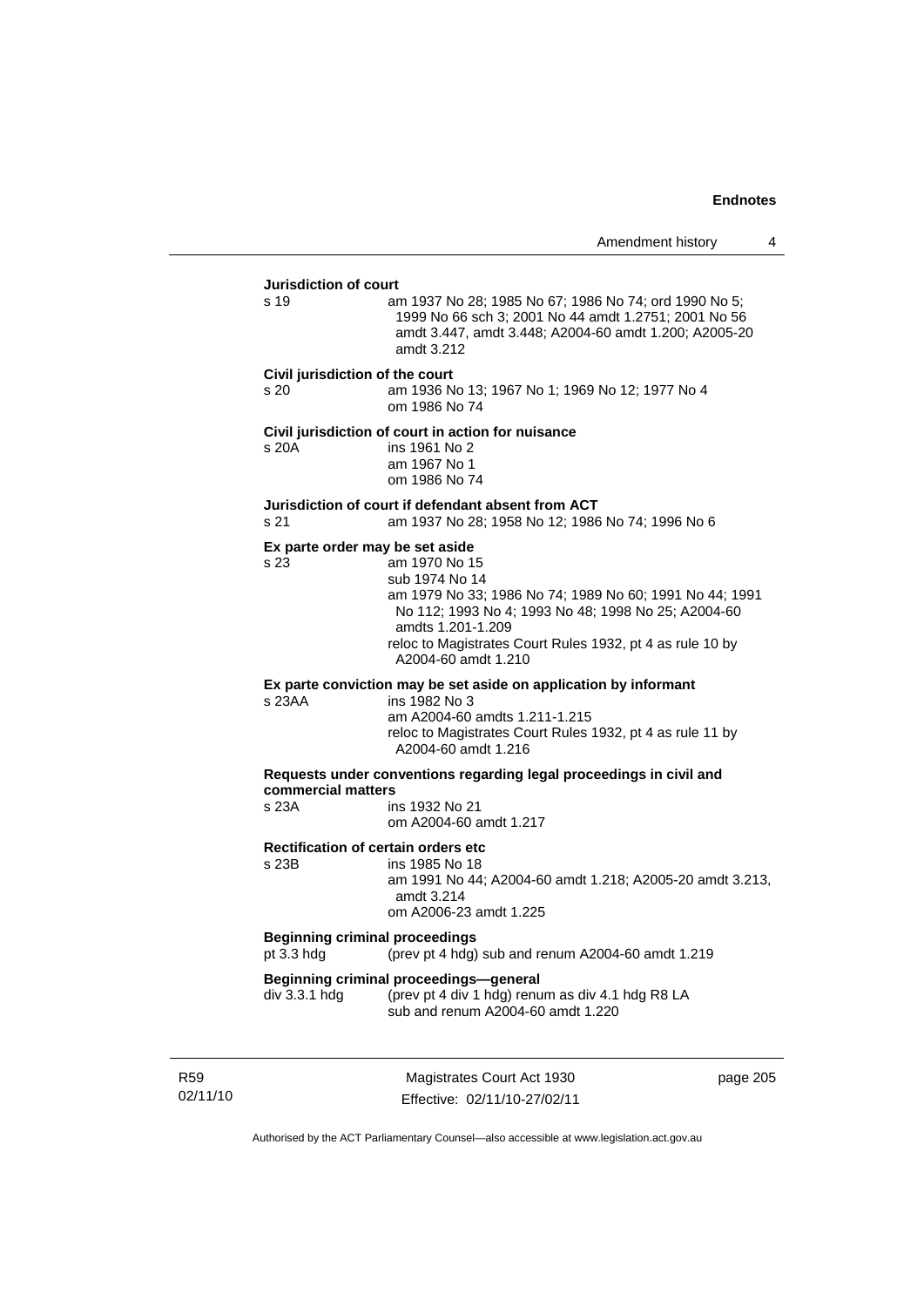| 4 | Amendment history                                                                                                         |
|---|---------------------------------------------------------------------------------------------------------------------------|
|   | Cases excepted from court's jurisdiction<br>om 1986 No 74<br>s 24                                                         |
|   | <b>Removal of civil cases to the Supreme Court</b><br>s 24A<br>ins 1937 No 28<br>om 1986 No 74                            |
|   | Procedure after removal of cases<br>s 24B<br>ins 1937 No 28<br>am 1953 No 14; 1980 No 10; 1985 No 67<br>om 1986 No 74     |
|   | <b>Informations</b><br>s 25<br>sub 1974 No 14<br>am 1986 No 74; 1996 No 6<br>sub A2005-20 amdt 3.215                      |
|   | <b>Informations</b><br>div 3.3.2 hdg<br>(prev pt 4 div 2 hdg) renum as div 4.2 hdg R8 LA<br>renum A2004-60 amdt 1.221     |
|   | <b>Laying of informations</b><br>s 26<br>am 1991 No 38; 1993 No 4; 1994 No 4                                              |
|   | Description of people and property and of offences<br>s <sub>27</sub><br>am ord 1990 No 5                                 |
|   | Authority to appear etc in place of informant<br>s 27A<br>ins 1974 No 14<br>om 1985 No 17                                 |
|   | Form of information<br>s 30<br>sub A2005-20 amdt 3.216                                                                    |
|   | <b>Limitation of proceedings</b><br>s 31<br>am 1989 No 59; ord 1990 No 5; 1996 No 6; 1999 No 59 s 3<br>om 2001 No 63 s 58 |
|   | Commencement of action by entry of complaint<br>s 32<br>am 1961 No 2<br>om 1986 No 74                                     |
|   | Complaint may be for 1 or more matters<br>am 1967 No 1; 1969 No 12; 1977 No 4<br>s 33<br>om 1986 No 74                    |
|   | Demands not to be divided into 2 suits or complaints<br>s 34<br>om 1986 No 74                                             |
|   | Infant may sue<br>s 35<br>am 1974 No 47<br>om 1986 No 74                                                                  |
|   |                                                                                                                           |

page 206 Magistrates Court Act 1930 Effective: 02/11/10-27/02/11

R59 02/11/10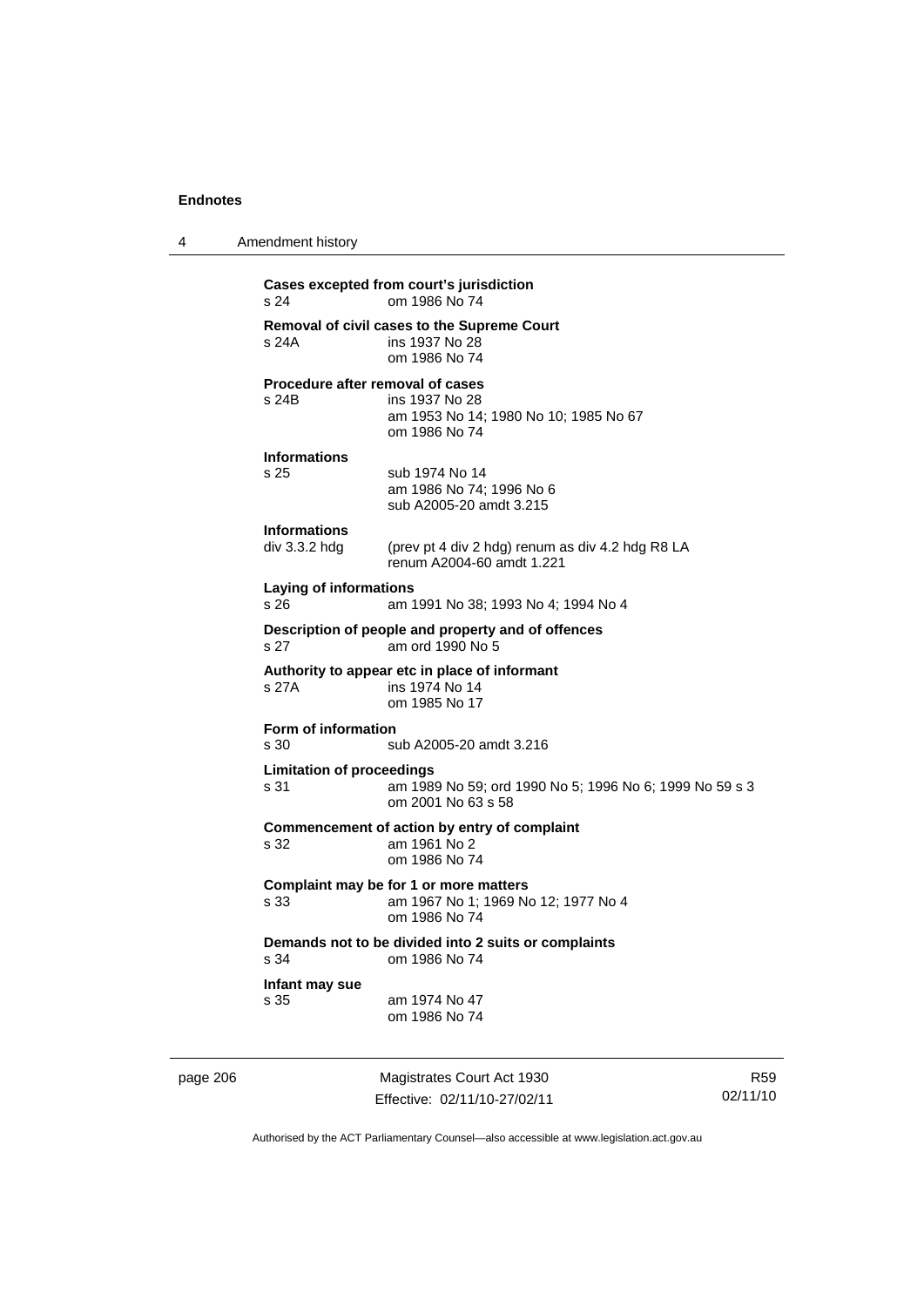|                                                   | Amendment history                                                                                                    | 4 |
|---------------------------------------------------|----------------------------------------------------------------------------------------------------------------------|---|
| Copy of information or complaint<br>s 36          | om 1986 No 74                                                                                                        |   |
| Summonses<br>div 3.3.3 hda                        | (prev pt 4 div 4 hdg) renum as div 4.4 hdg R8 LA<br>renum A2004-60 amdt 1.221                                        |   |
| s 37                                              | When magistrate may issue summons<br>am 1986 No 74; 1989 No 55; ord 1990 No 5; 1991 No 38;<br>1993 No 4; 1996 No 6   |   |
| Form of summons<br>s 38                           | am 1937 No 28; 1979 No 33; 1986 No 74; 1996 No 6                                                                     |   |
| Ex parte proceedings<br>s 39                      | om 1986 No 74                                                                                                        |   |
| s 40                                              | Signature and contents of summons<br>am 1979 No 33<br>om 1996 No 6                                                   |   |
| <b>Service of summons</b><br>s 41                 | sub 1937 No 28<br>am 1953 No 14; 1986 No 74; 1991 No 44; ss renum R10 LA;<br>A2005-20 amdt 3.217                     |   |
| <b>Court attendance notices</b><br>div 3.3.3A hdg | ins A2008-42 s 10                                                                                                    |   |
| Definitions-div 3.3.3A<br>s 41A                   | ins A2008-42 s 10<br>def <b>authorised person</b> ins A2008-42 s 10<br>def court attendance notice ins A2008-42 s 10 |   |
| s 41B                                             | Commencing criminal proceeding by court attendance notice<br>ins A2008-42 s 10                                       |   |
| Court attendance notice—service<br>s 41C          | ins A2008-42 s 10                                                                                                    |   |
| Court attendance notice—filing<br>s 41D           | ins A2008-42 s 10                                                                                                    |   |
| s 41E                                             | Court attendance notice—relationship to information and summons<br>ins A2008-42 s 10                                 |   |
| Warrants<br>div 3.3.4 hdg                         | (prev pt 4 div 5 hdg) renum as div 4.5 hdg R8 LA<br>renum A2004-60 amdt 1.221<br>sub A2005-20 amdt 3.218             |   |
|                                                   |                                                                                                                      |   |

R59 02/11/10

Magistrates Court Act 1930 Effective: 02/11/10-27/02/11 page 207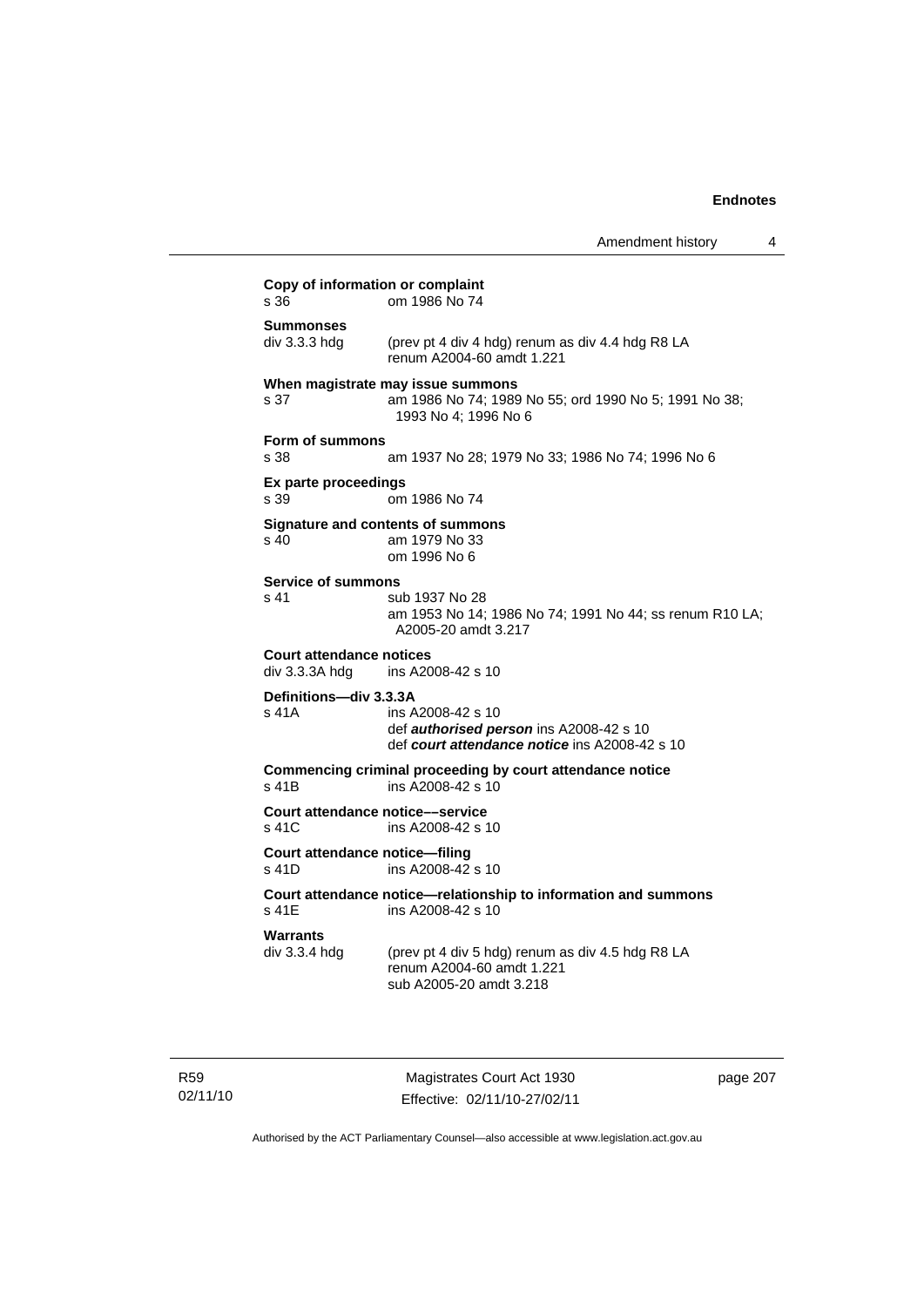4 Amendment history

**Issue of warrant and summons**<br>s 42 am 1974 No am 1974 No 14, 1979 No 33; ss renum R10 LA sub A2005-20 amdt 3.219 **Procedure on filing indictment**  s 43 am 1937 No 28; ord 1990 No 5; 1992 No 9; 1996 No 6; A2006-23 amdt 1.226; A2006-40 amdt 2.140 **Warrants to be signed and, where so required, sealed**  s 46 om 1996 No 6 **Form of arrest warrant**  s 47 am 1998 No 67 sub A2005-20 amdt 3.220 **Sunday warrants**  s 49 am A2005-20 amdt 3.221 **Bail of persons arrested without a warrant**  s 50 am 1991 No 44 om 1992 No 9 **Hearings generally to be in public**  s 51 reloc as s 310 **Exclusion of strangers**<br>s 52 om 1 om 1996 No 6 **Hearing of criminal proceedings**  pt 3.4 hdg (prev pt 5 hdg) sub and renum A2004-60 amdt 1.222 **Hearing of criminal proceedings—general**  div 3.4.1 hdg (prev pt 5 div 1 hdg) renum as div 5.1 hdg R8 LA sub and renum A2004-60 amdt 1.223 **Conduct of case generally**  s 53 am 1986 No 74; 1996 No 6 sub A2005-20 amdt 3.222 **If both parties present in court to hear case**  s 54 am 1986 No 74; 1991 No 79; 1993 No 2; 1996 No 6 sub A2005-20 amdt 3.222 **Interpreter**  ins 1991 No 79 om 1993 No 2 **Record of proceedings**   $reloc$  as s 316

page 208 Magistrates Court Act 1930 Effective: 02/11/10-27/02/11

R59 02/11/10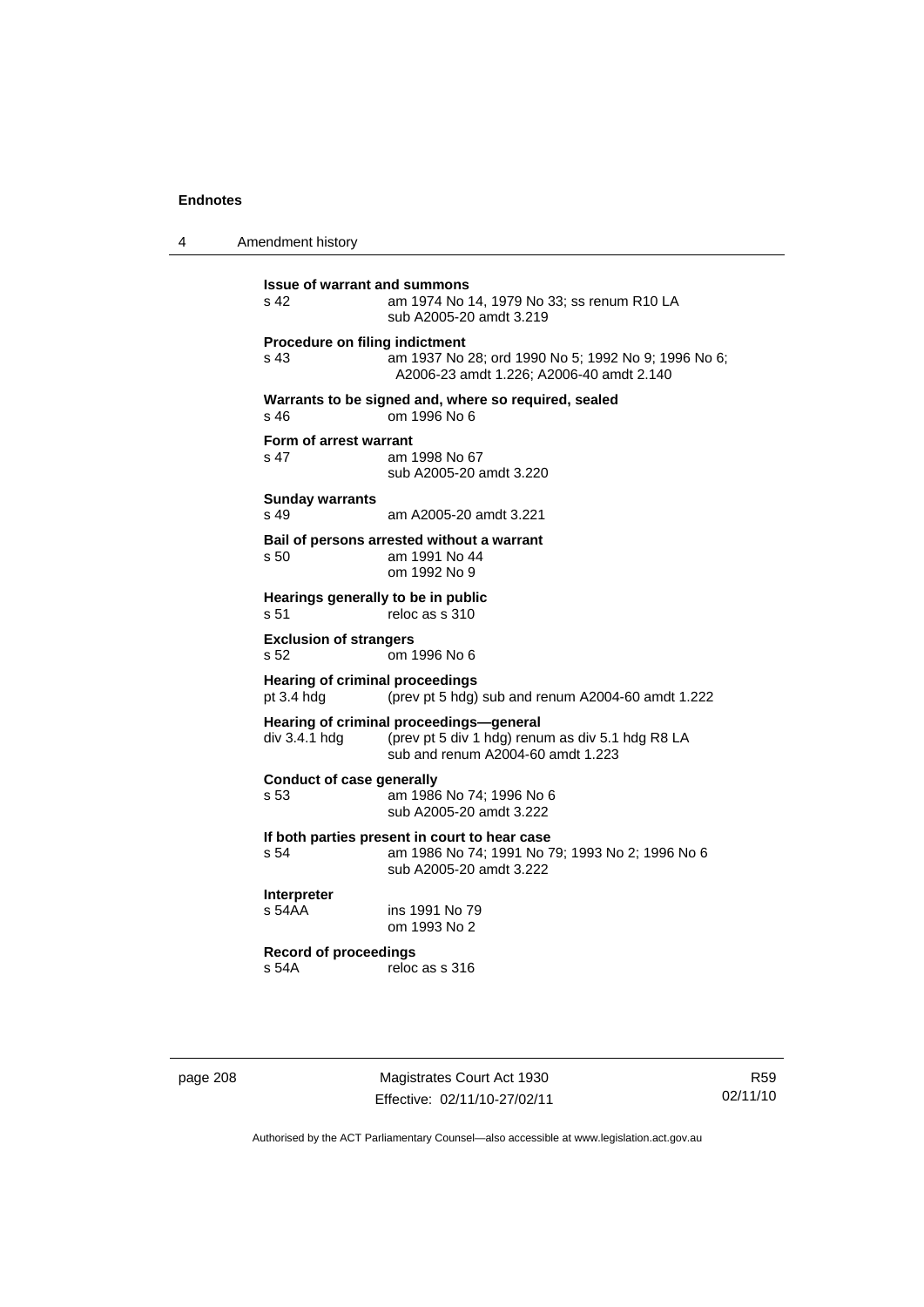Amendment history 4

| <b>Warrants for witnesses</b>                        |                                                                                                                                                                                                                                                                                                                           |
|------------------------------------------------------|---------------------------------------------------------------------------------------------------------------------------------------------------------------------------------------------------------------------------------------------------------------------------------------------------------------------------|
| div 3.4.2 hdg                                        | (prev pt 5 div 2 hdg) renum as div 5.2 hdg R8 LA<br>sub and renum A2004-60 amdt 1.232<br>sub A2005-20 amdt 3.223                                                                                                                                                                                                          |
| <b>Examination to be on oath</b><br>s 55             | om A2005-20 amdt 3.224                                                                                                                                                                                                                                                                                                    |
| s 56                                                 | Power to order witnesses out of Court<br>am 1986 No 74<br>om 1996 No 6                                                                                                                                                                                                                                                    |
| s 57                                                 | Husband or wife of complainant or defandant to be competent witness<br>om 1986 No 74                                                                                                                                                                                                                                      |
| s 58                                                 | Defendant and husband or wife, when competent in criminal proceedings<br>om A2004-2 amdt 2.14                                                                                                                                                                                                                             |
| Proof of negative etc<br>s 59                        | am ord 1990 No 5<br>om A2004-15 amdt 3.20                                                                                                                                                                                                                                                                                 |
| s 60                                                 | Record of proceedings and transcript<br>reloc as s 317                                                                                                                                                                                                                                                                    |
| s 60A                                                | Informant may request witnesses to attend<br>ins 1996 No 6<br>reloc to Magistrates Court Rules 1932, pt 4 as rule 12 by<br>A2004-60 amdt 1.239                                                                                                                                                                            |
| s 61 hdg<br>s 61                                     | Power of magistrate to summon witnesses<br>sub A2004-60 amdt 1.240<br>am 1986 No 74<br>sub 1996 No 6<br>am A2004-60 amdt 1.241<br>reloc to Magistrates Court Rules 1932, pt 4 as rule 13 by<br>A2004-60 amdt 1.242                                                                                                        |
| <b>Warrants for witnesses</b><br>div 3.4.2 hdg       | sub A2009-19 s 58                                                                                                                                                                                                                                                                                                         |
| Definitions-div 3.4.2<br>s 62 hdg<br>s <sub>62</sub> | am A2004-60 amdt 1.243<br>sub 1937 No 28; 1996 No 6<br>am A2004-60 amdt 1.243, amdt 1.244<br>reloc to Magistrates Court Rules 1932, pt 4 as rule 14 by<br>A2004-60 amdt 1.245<br>ins A2009-19 s 58<br>def prescribed period ins A2009-19 s 58<br>def reporting officer ins A2009-19 s 58<br>def warrant ins A2009-19 s 58 |
|                                                      |                                                                                                                                                                                                                                                                                                                           |

R59 02/11/10

Magistrates Court Act 1930 Effective: 02/11/10-27/02/11 page 209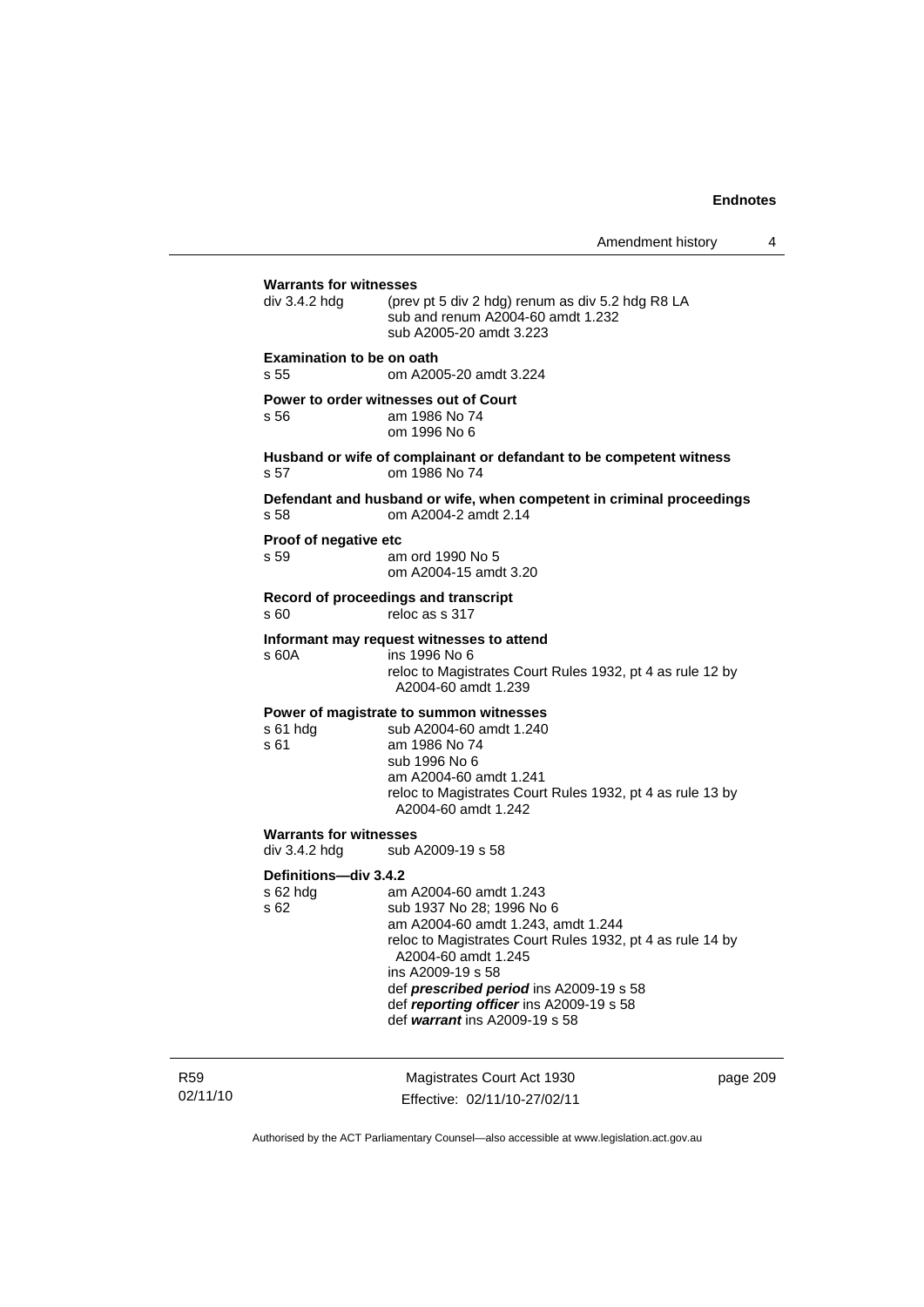4 Amendment history

#### **Witnesses entitled to claim expenses**

| s 62A | ins 1996 No 6                                             |
|-------|-----------------------------------------------------------|
|       | reloc to Magistrates Court Rules 1932, pt 4 as rule 15 by |
|       | A2004-60 amdt 1.246                                       |

# **Warrant to bring witness to court**

s 63 am 1967 No 1 sub 1996 No 6 am A2004-60 amdts 1.247-1.249 (2), (3) exp 1 July 2006 (s 63 (3)) ss renum R34 LA sub A2009-19 s 58

#### **First instance warrant**

| s 64 | am A2004-60 amdt 1.250 |
|------|------------------------|
|      | sub A2009-19 s 58      |

# **Warrant remains in force until executed**<br>s 65 am 1976 No 42; 1986

am 1976 No 42; 1986 No 74 om 1994 No 61 ins A2009-19 s 58

#### **Executing a warrant**

s 66 am 1937 No 28; A2004-60 amdts 1.251-1.253 reloc to Magistrates Court Rules 1932, pt 4 as rule 16 by A2004-60 amdt 1.254 ins A2009-19 s 58

#### **Setting aside summons**

# s 66A ins 1987 No 56

 am A2004-60 amdt 1.255, amdt 1.256 reloc to Magistrates Court Rules 1932, pt 4 as rule 17 by A2004-60 amdt 1.257

# **Procedure after arrest**<br>s 67 relow

reloc as s 318 ins A2009-19 s 58

#### **Examination of witnesses—application of Magistrates Court (Civil Jurisdiction) Act**  s 67A ins 1986 No 74

 am ord 1990 No 5; 1995 No 46 om A2004-60 amdt 1.262

### **Affidavits—application of Magistrates Court (Civil Jurisdiction) Act**

s 67B ins 1986 No 74 am ord 1990 No 5; 1995 No 46

om A2004-60 amdt 1.262

page 210 Magistrates Court Act 1930 Effective: 02/11/10-27/02/11

R59 02/11/10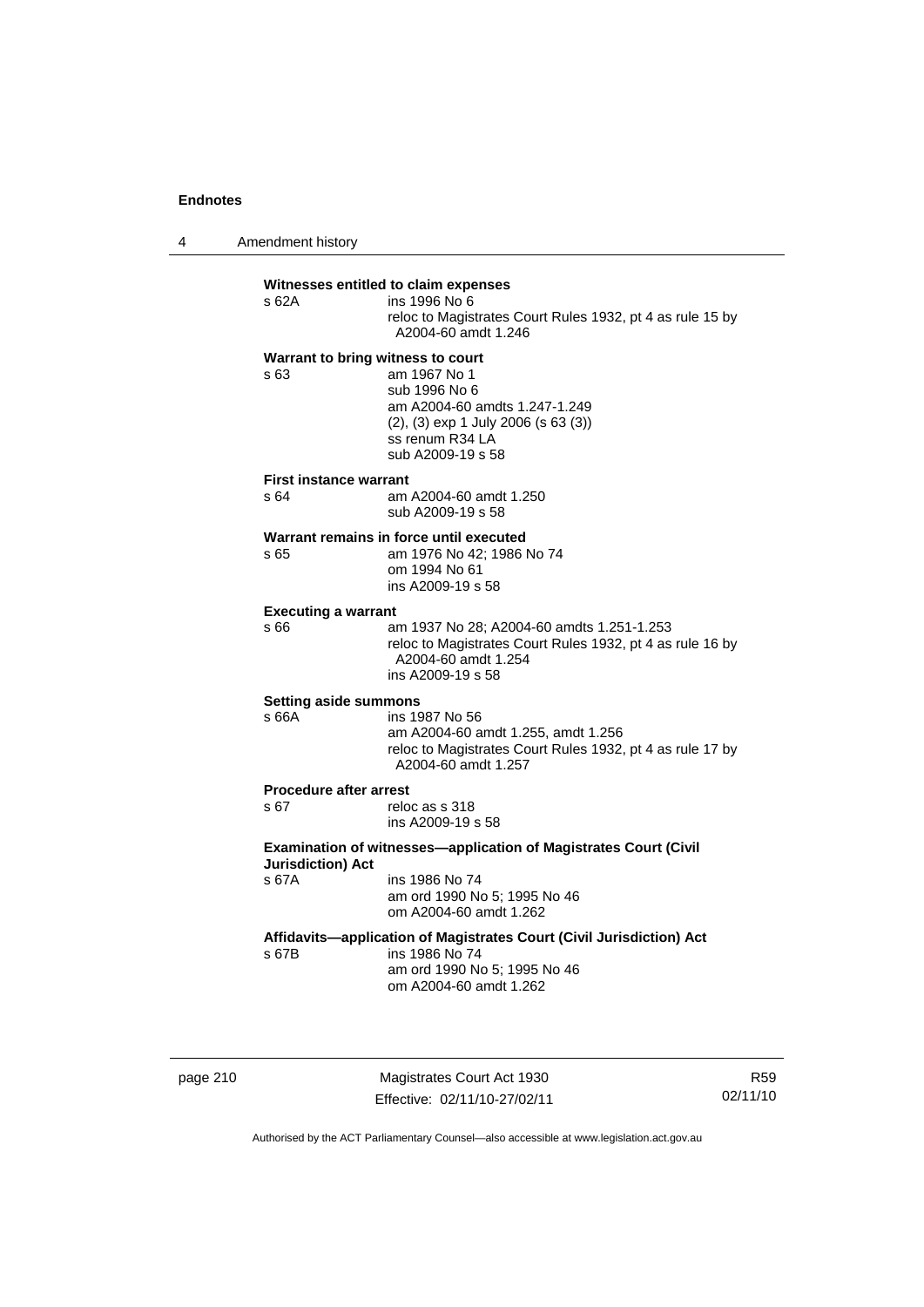|            | s 68                                               | Orders following executed warrant<br>reloc as s 319<br>ins A2009-19 s 58                                                                                              |          |
|------------|----------------------------------------------------|-----------------------------------------------------------------------------------------------------------------------------------------------------------------------|----------|
|            | s 69                                               | Depositions to be delivered to registrar<br>reloc as s 320                                                                                                            |          |
|            | Remand<br>div 3.4.3 hdg                            | (prev pt 5 div 3 hdg) renum as div 5.3 hdg R8 LA<br>renum A2004-60 amdt 1.270<br>sub A2006-23 amdt 1.227                                                              |          |
|            | <b>Remand of defendant</b><br>s 70                 | am 1977 No 61; 1996 No 6<br>sub 1996 No 82<br>am 1998 No 67<br>sub A2004-14 amdt 2.4; A2006-23 amdt 1.227                                                             |          |
|            | Verbal remand<br>s 71                              | am 1996 No 6<br>om 1996 No 82                                                                                                                                         |          |
|            | s 72                                               | Bringing remanded defendant before court<br>sub A2006-23 amdt 1.227                                                                                                   |          |
|            | s 72A                                              | <b>Bail application hearings—audiovisual links</b><br>ins 1999 No 22 s 21<br>am 2000 No 17 s 3 sch 1; A2003-48 amdt 2.10<br>sub A2006-23 amdt 1.227                   |          |
|            | s 72B                                              | Defendant's appearance in non-bail proceedings—audiovisual links<br>ins 1999 No 22 s 21<br>am A2004-60 amdt 1.271<br>sub A2006-23 amdt 1.227<br>am A2010-40 amdt 2.16 |          |
|            | s 73                                               | Bail of defendant during examination<br>am 1992 No 9                                                                                                                  |          |
|            | <b>Committal and recognisance</b><br>div 3.4.4 hdg | (prev pt 5 div 4 hdg) renum as div 5.4 hdg R8 LA<br>renum A2004-60 amdt 1.272                                                                                         |          |
|            | <b>Extended application of div 3.4.4</b><br>s 73A  | ins 1986 No 74<br>am 1995 No 46<br>sub A2004-60 amdt 1.273                                                                                                            |          |
|            | s 74                                               | Remand of defendant before decision<br>am 1996 No 6; 1996 No 82<br>sub A2006-23 amdt 1.228                                                                            |          |
| <b>R59</b> |                                                    | Magistrates Court Act 1930                                                                                                                                            | page 211 |

Authorised by the ACT Parliamentary Counsel—also accessible at www.legislation.act.gov.au

Effective: 02/11/10-27/02/11

02/11/10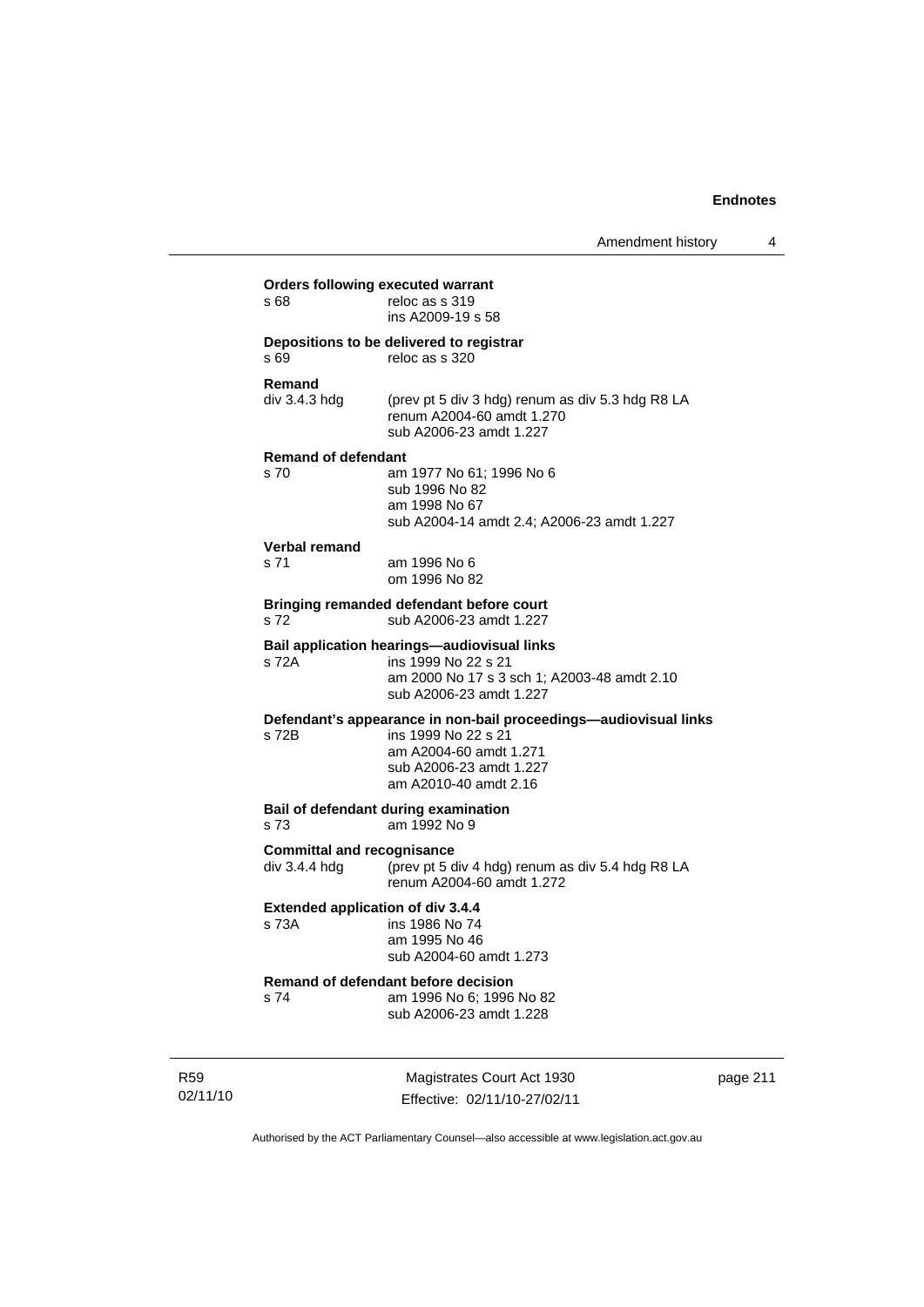4 Amendment history **Remand of witness or defendant after decision**  s 75 sub 1976 No 42 am 1996 No 82 sub A2006-23 amdt 1.228 **Witnesses may be discharged on recognisance**  s 76 am 1986 No 74; 1994 No 61; A2004-60 amdt 1.274 **Recognisances**  s 77 am 1970 No 15; 1992 No 9 **Issue of warrant for non-appearance**  s 78 am 1992 No 9; A2004-60 amdt 1.275; A2005-20 amdt 3.225 **Recognisances taken out of court**  s 79 am 1974 No 14; 1976 No 42; 1991 No 44; 1992 No 9; 1996 No 6 sub A2005-20 amdt 3.226 am A2006-23 amdt 1.229 **Forfeited recognisances—how enforced**  s 80 am 1974 No 14; 1984 No 62; 1986 No 53; ord 1990 No 5; 1992 No 9; 1996 No 6 **Arrest of principal by sureties**  s 81 am 1937 No 28; 1976 No 42 om 1992 No 9 **Conveying people to custody**  s 82 am 1976 No 42; 1996 No 82 om A2006-23 amdt 1.230 **Adjournment of criminal proceedings**  div 3.4.5 hdg (prev pt 5 div 5 hdg) renum as div 5.5 hdg R8 LA sub and renum A2004-60 amdt 1.276 **Particular cases may be adjourned**  s 84 am 1986 No 74; 1992 No 9; 1996 No 6; A2005-20 amdt 3.227 sub A2006-23 amdt 1.231 **Proceeding if either party not present at adjourned hearing**  s 85 am 1986 No 74; 1996 No 6 sub A2005-20 amdt 3.228 **Proceeding if both parties present at adjourned hearing**  s 86 am 1996 No 6 sub A2005-20 amdt 3.228 **Witness to attend adjourned etc hearing**  s 87 am 1977 No 61 sub A2005-20 amdt 3.228

page 212 Magistrates Court Act 1930 Effective: 02/11/10-27/02/11

R59 02/11/10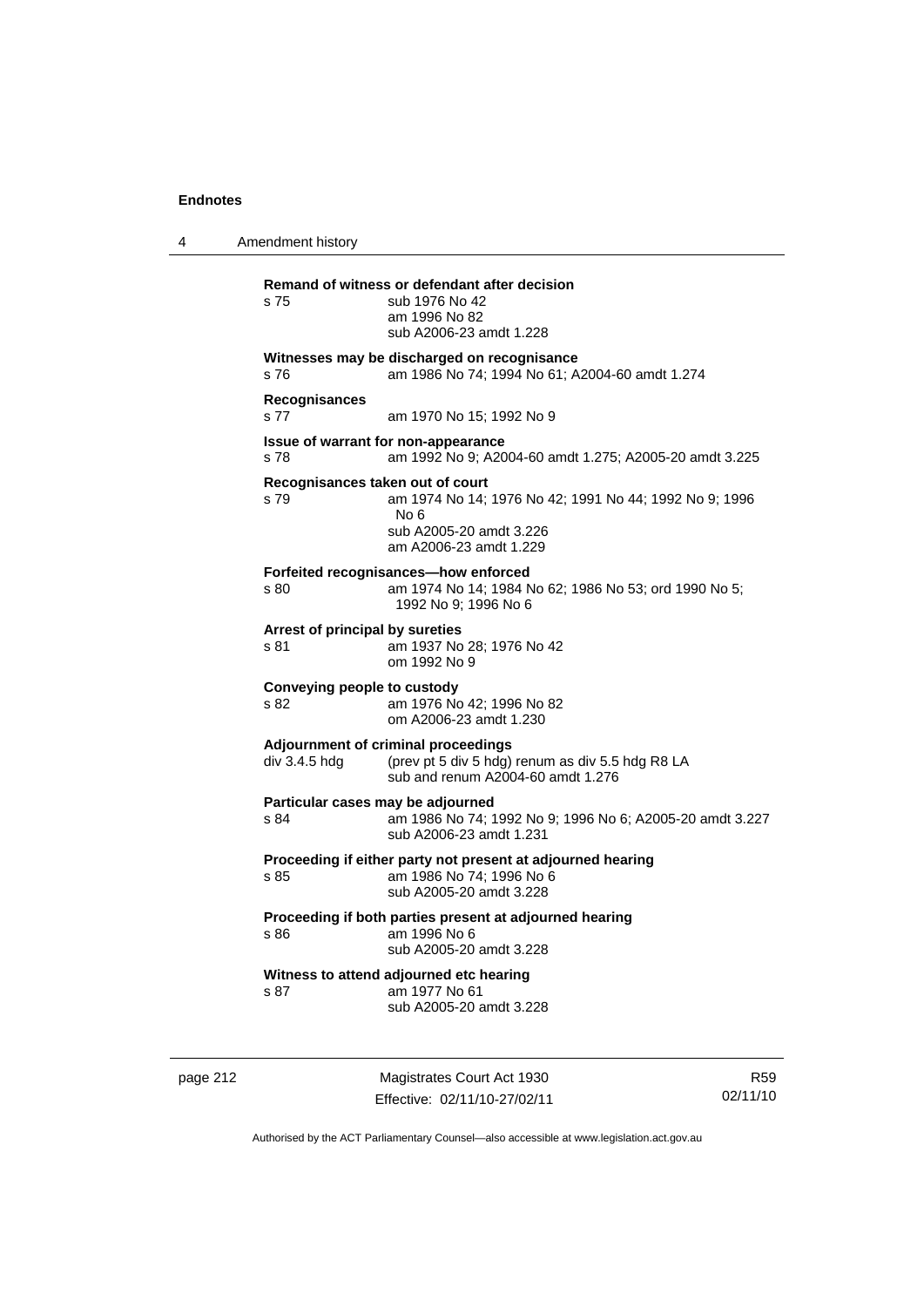| s 88                                            | am 1986 No 74; 1991 No 44                                                                                                                                                                                                                                                                                                                    |
|-------------------------------------------------|----------------------------------------------------------------------------------------------------------------------------------------------------------------------------------------------------------------------------------------------------------------------------------------------------------------------------------------------|
| pt $3.5$ hdg                                    | Proceedings for indictable offences<br>(prev pt 6 hdg) sub and renum A2004-60 amdt 1.277                                                                                                                                                                                                                                                     |
| <b>Preliminary</b><br>div 3.5.1 hdg             | (prev pt 6 div 1A hdg) ins 1987 No 56<br>renum as div 6.1A hdg R8 LA<br>renum A2004-60 amdt 1.278                                                                                                                                                                                                                                            |
| Meaning of jury in pt 3.5<br>s 88A hdg<br>s 88A | sub A2004-60 amdt 1.279<br>ins 1987 No 56                                                                                                                                                                                                                                                                                                    |
| div 3.5.2 hdg                                   | Indictable offences-beginning of proceedings<br>(prev pt 6 div 1 hdg) renum as div 6.1 hdg R8 LA<br>sub and renum A2004-60 amdt 1.280                                                                                                                                                                                                        |
| s 89 hdg<br>s 89                                | Indictable offences-issue of warrant for non-appearance<br>sub A2010-30 amdt 1.40<br>am 1977 No 61<br>sub A2005-20 amdt 3.229<br>am A2010-30 amdt 1.41; ss renum R58 LA                                                                                                                                                                      |
| s 89A                                           | Accused person may be excused from attendance before court<br>ins 1977 No 61<br>am 1987 No 56; 1992 No 9; 1996 No 6; A2005-20 amdt 3.230,<br>amdt 3.231; A2008-44 amdt 1.64                                                                                                                                                                  |
|                                                 | Committal proceedings--prosecution evidence to be given to accused                                                                                                                                                                                                                                                                           |
| person<br>s 90                                  | sub 1958 No 12<br>am 1967 No 1<br>sub 1974 No 14<br>am 1977 No 61; 1991 No 44; 1996 No 6; A2005-20<br>amdt 3.232; A2008-41 s 31<br>sub A2008-44 amdt 1.65                                                                                                                                                                                    |
| s 90AA                                          | Written statements may be admitted in evidence<br>ins 1974 No 14<br>am 1991 No 44; 1996 No 6; A2005-20 amdt 3.233,<br>amdt 3.234; ss renum R29 LA (see A2005-20 amdt 3.235);<br>A2008-42 s 11; A2008-41 ss 32-34; A2008-44<br>amdts 1.66-1.69; A2009-7 amdts 1.32-1.35; ss renum<br>R47 LA; A2009-24 amdt 1.34, amdt 1.35; pars renum R48 LA |
| s 90AB                                          | Witnesses generally not to be cross-examined at committal hearing<br>ins 1974 No 14<br>am 1977 No 61; 1996 No 6<br>sub A2005-20 amdt 3.236; A2008-44 amdt 1.71                                                                                                                                                                               |

R59 02/11/10

Magistrates Court Act 1930 Effective: 02/11/10-27/02/11 page 213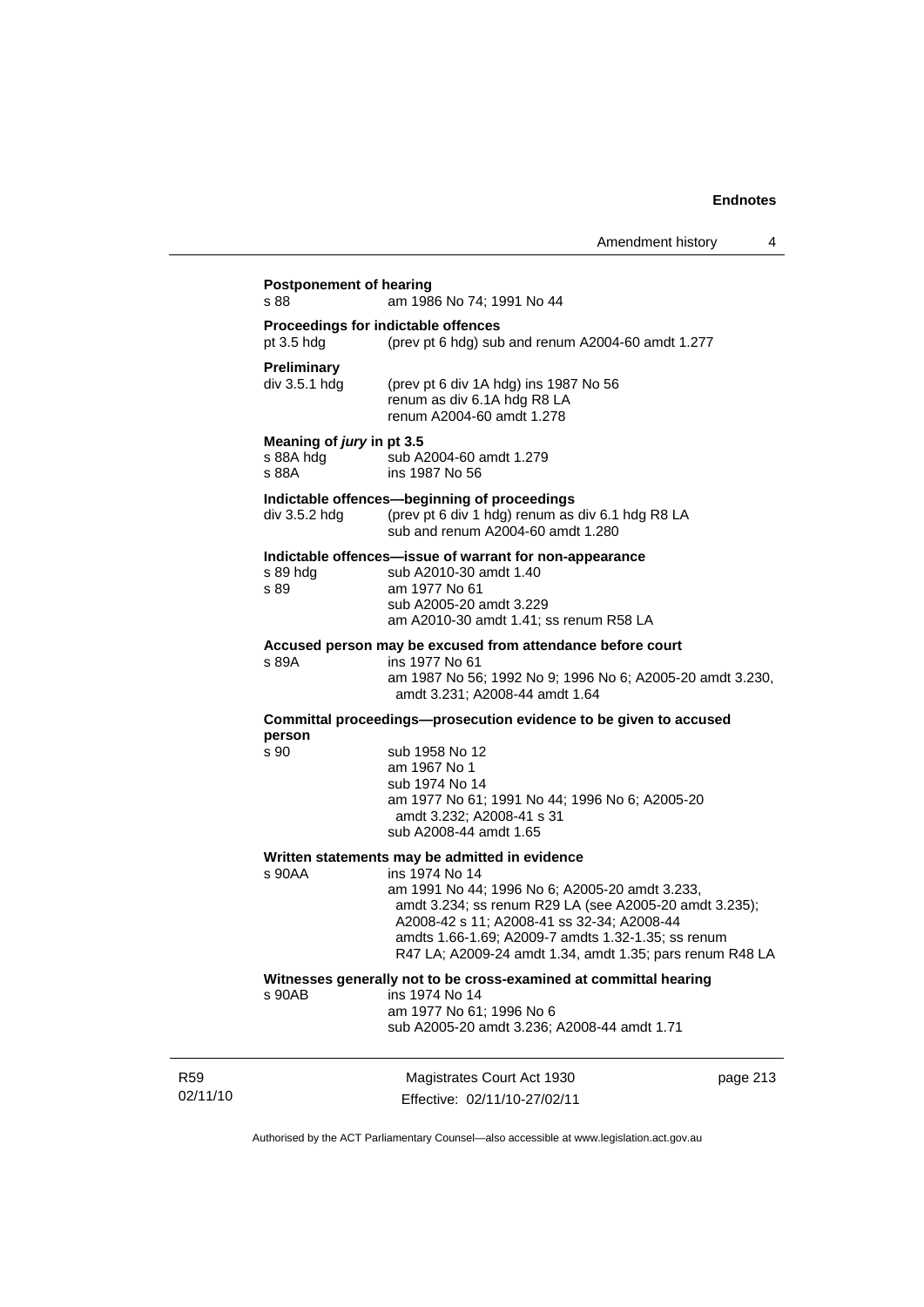|  | Amendment history |
|--|-------------------|
|--|-------------------|

| s 90ABA hdg<br>s 90ABA                    | sub A2005-20 amdt 3.237<br>ins 1977 No 61<br>sub A2008-44 amdt 1.72                                                                                                                                                                                                                   |
|-------------------------------------------|---------------------------------------------------------------------------------------------------------------------------------------------------------------------------------------------------------------------------------------------------------------------------------------|
| s 90A hdg<br>s 90A                        | Plea of guilty at committal hearing<br>sub A2008-44 amdt 1.70<br>ins 1958 No 12<br>am 1985 No 41; ord 1990 No 5; 1996 No 6; ss renum R10 LA;<br>A2004-60 amdt 1.281; A2005-20 amdts 3.238-3.240;<br>ss renum R29 LA (see A2005-20 amdt 3.241)                                         |
|                                           | Proceeding following prosecution evidence                                                                                                                                                                                                                                             |
| s 91                                      | orig s 91<br>am 1974 No 14; 1987 No 56<br>sub A2005-20 amdt 3.242<br>om A2008-44 amdt 1.73<br>pres s 91<br>(prev s 92) am 1951 No 12; 1958 No 12; 1967 No 1; 1974<br>No 14; 1977 No 61; 1985 No 41; 1986 No 74; 1987 No 56;<br>A2008-44 amdt 1.75<br>renum as s 91 A2008-44 amdt 1.74 |
| s 92                                      | Proceeding if evidence sufficient to put accused on trial<br>renum as s 91                                                                                                                                                                                                            |
| s 92A                                     | Committal for sentence for indictable offence tried summarily<br>ins 1974 No 14                                                                                                                                                                                                       |
| <b>Depositions as evidence</b><br>s 92B   | ins 1985 No 41                                                                                                                                                                                                                                                                        |
| <b>Admissions and confessions</b><br>s 93 | am 1958 No 12; 1967 No 1; 1996 No 6; A2005-20 amdt 3.243                                                                                                                                                                                                                              |
| div 3.5.3 hdg                             | Indictable offences-proceedings after hearing of evidence<br>(prev pt 6 div 2 hdg) renum as div 6.2 hdg R8 LA<br>sub and renum A2004-60 amdt 1.282                                                                                                                                    |
| s 94                                      | Discharge or committal for trial<br>am 1937 No 28; 1976 No 42; 1987 No 56; 1996 No 6<br>sub A2005-20 amdt 3.244                                                                                                                                                                       |
|                                           | am A2006-23 amdt 1.232; A2008-44 amdt 1.76; A2009-24<br>amdt 1.36                                                                                                                                                                                                                     |

page 214 Magistrates Court Act 1930 Effective: 02/11/10-27/02/11

R59 02/11/10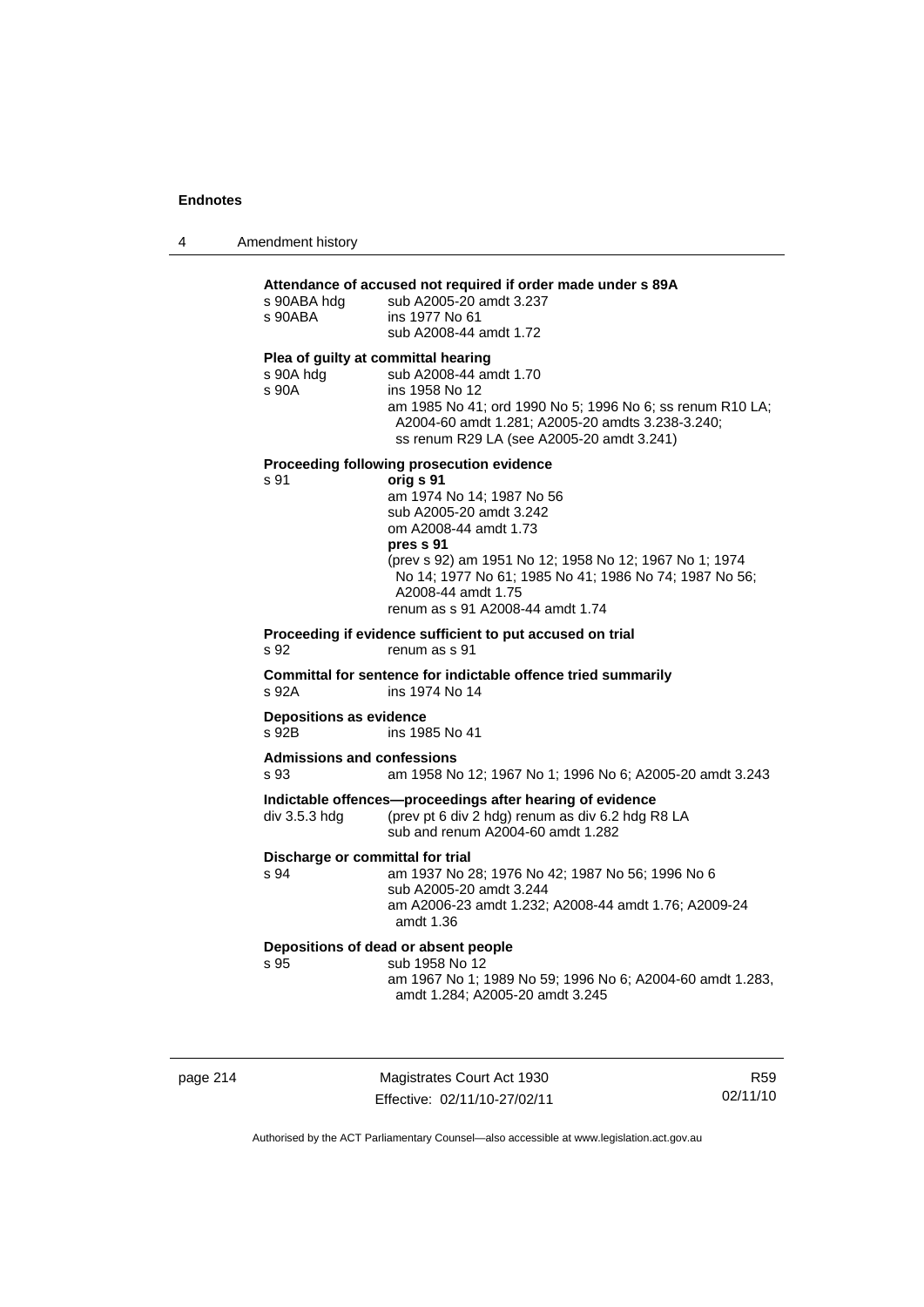| div 3.5.4 hdg                   | (prev pt 6 div 2A hdg) ins 1984 No 9<br>renum as div 6.2A hdg R8 LA<br>sub and renum A2004-60 amdt 1.285   |
|---------------------------------|------------------------------------------------------------------------------------------------------------|
| <b>Discontinued proceeding</b>  |                                                                                                            |
| s 97                            | am 1937 No 28<br>om 1958 No 12<br>ins 1984 No 9<br>am 1987 No 56; A2008-44 amdt 1.77; A2009-24 amdt 1.37   |
|                                 | Indictable offences-witness recognisances                                                                  |
| div 3.5.5 hdg                   | (prev pt 6 div 3 hdg) am 1992 No 9<br>renum as div 6.3 hdg R8 LA<br>sub and renum A2004-60 amdt 1.286      |
| <b>Bail in capital offences</b> |                                                                                                            |
| s 98                            | am 1937 No 28<br>om 1989 No 59                                                                             |
| s 99                            | Admission of persons committed for trial to bail<br>am 1937 No 28; 1976 No 42; 1989 No 59<br>om 1992 No 9  |
| trial to bail                   | Admission of persons committed for trial and are in prison awaiting                                        |
| s 100                           | am 1937 No 28; 1976 No 42; 1989 No 59<br>om 1992 No 9                                                      |
| s 101                           | Recognisances to be transmitted to Crown Solicitor<br>am 1967 No 1; 1976 No 42; 1985 No 17<br>om 1992 No 9 |
| <b>Warrant of deliverance</b>   |                                                                                                            |
| s 102                           | am 1976 No 42<br>om 1992 No 9                                                                              |
| $s$ 103                         | Recognisance of witnesses etc<br>am 1974 No 14; 1996 No 6                                                  |
| s 105                           | Court may remand noncompliant witness<br>am 1976 No 42                                                     |
|                                 | sub A2005-20 amdt 3.246; A2006-23 amdt 1.233                                                               |
|                                 | Indictable offences-other provisions                                                                       |
|                                 | (prev pt 6 div 4 hdg) renum as div 6.4 hdg R8 LA                                                           |
| div 3.5.6 hdg                   | sub and renum A2004-60 amdt 1.287                                                                          |

R59 02/11/10

Magistrates Court Act 1930 Effective: 02/11/10-27/02/11 page 215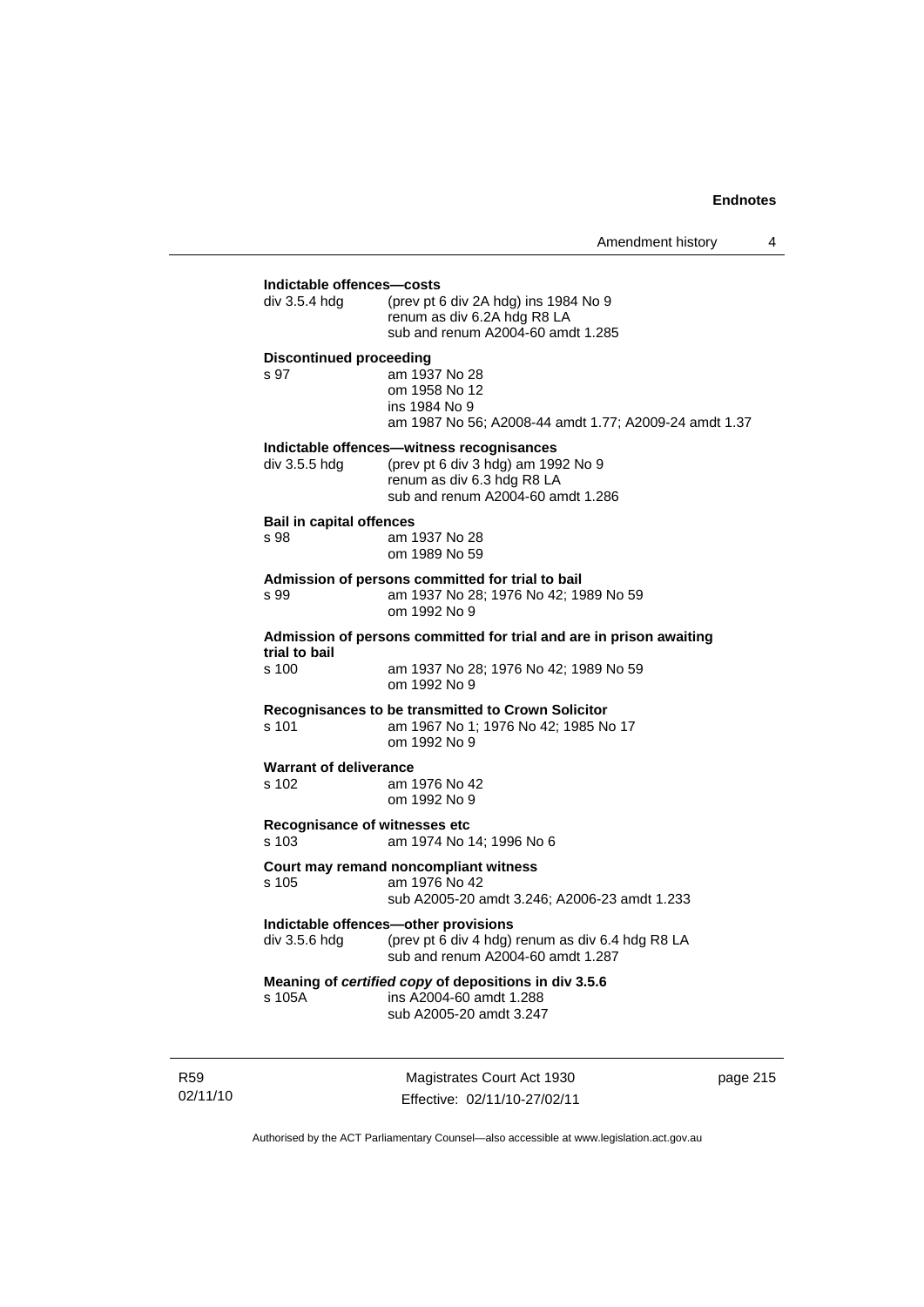| 4 | Amendment history                                     |                                                                                                                                                                                                    |
|---|-------------------------------------------------------|----------------------------------------------------------------------------------------------------------------------------------------------------------------------------------------------------|
|   | s 106                                                 | Giving depositions etc to director of public prosecutions<br>am 1967 No 1; 1985 No 17; 1985 No 41; 1992 No 9; A2005-20<br>amdt 3.248                                                               |
|   | s 107                                                 | Giving documents to proper officer of court<br>am 1967 No 1; 1985 No 17; 1996 No 6; 1999 No 66 sch 3;<br>A2005-20 amdt 3.249; A2006-40 amdt 2.141, amdt 2.142                                      |
|   | s 108                                                 | Accused person may obtain copies of depositions etc<br>am 1967 No 1; 1999 No 66 sch 3<br>sub A2005-20 amdt 3.250                                                                                   |
|   | pt 3.6 hdg                                            | Proceedings for offences punishable summarily<br>(prev pt 7 hdg) renum A2004-60 amdt 1.289                                                                                                         |
|   | s 108A                                                | Indictable offences dealt with summarily<br>ins 1985 No 41<br>am A2004-60 amdt 1.290                                                                                                               |
|   | s 109                                                 | Dismissal or adjournment in absence of informant<br>sub 1996 No 6<br>am A2005-20 amdt 3.251                                                                                                        |
|   | Hearing in absence of defendant<br>s 110 hdg<br>s 110 | sub A2005-20 amdt 3.252<br>am 1974 No 14; 1986 No 83; 1989 No 59; 1996 No 6;<br>A2005-20 amdts 3.253-3.256; A2008-44 amdt 1.78; ss renum<br>R47 LA; A2009-24 amdt 1.38, amdt 1.39; ss renum R48 LA |
|   | s 111                                                 | Adjournment if defendant does not appear<br>sub A2005-20 amdt 3.257<br>am A2006-23 amdt 1.234                                                                                                      |
|   | postponed hearing<br>s 112                            | Summary proceedings—issue of warrant for non-appearance at adjourned or<br>am 1996 No 6<br>om A2005-20 amdt 3.258<br>ins A2010-30 amdt 1.42                                                        |
|   | s 112A                                                | Court may direct defendant to appear<br>ins A2010-30 amdt 1.42                                                                                                                                     |
|   | If defendant does not admit the case<br>s 114         | am 1937 No 28<br>sub A2005-20 amdt 3.259                                                                                                                                                           |
|   | <b>Conduct of summary proceeding</b><br>s 115         | am 1996 No 6<br>sub A2005-20 amdt 3.259                                                                                                                                                            |
|   | s 116                                                 | Conduct of summary proceedings regulated<br>am 1996 No 6                                                                                                                                           |

page 216 Magistrates Court Act 1930 Effective: 02/11/10-27/02/11

R59 02/11/10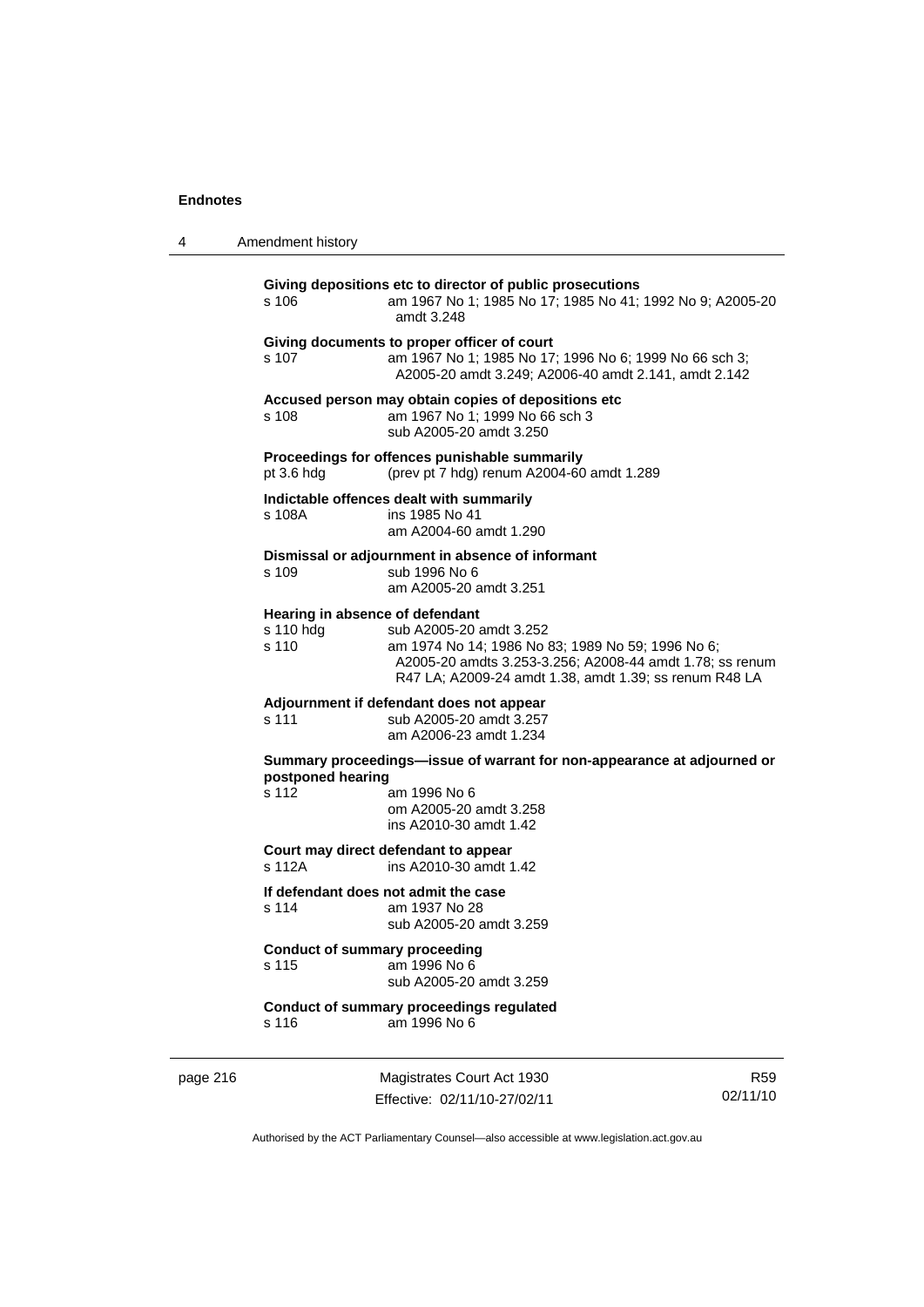Amendment history 4

# Magistrates Court Act 1930 om A2005-20 amdt 3.259 **Service and pleading by post for certain offences**  pt 3.7 hdg (prev pt 7A hdg) ins 1974 No 14 sub 1979 No 33 renum A2004-60 amdt 1.291 **Definitions for pt 3.7**  s 116A hdg sub A2004-60 amdt 1.292 s 116A ins 1974 No 14 sub 1979 No 33 am ord 1990 No 5; 1993 No 4; 1996 No 6; 1998 No 54; 1999 No 79 sch 3; A2004-60 amdt 1.294 sub A2005-20 amdt 3.260 def *defendant* ins A2005-20 amdt 3.260 def *law in force in the ACT* ins A2004-60 amdt 1.293 sub A2005-20 amdt 3.260 def *prescribed offence* am A1984-10 s 2; ord 1990 No 5 sch 1 sub A1993-4 s 10 om A1999-79 sch 3 **Meaning of** *prescribed offence* **for pt 3.7**  s 116AA hdg sub A2004-60 amdt 1.295<br>s 116AA ins 1999 No 79 s 5 sch 3 ins 1999 No 79 s 5 sch 3 am 2001 No 62 amdts 1.1-1.3; A2004-60 amdt 1.296; A2005-20 amdt 3.261; A2009-22 amdt 1.1 **Service of summons for prescribed offence**  sub A2004-60 amdt 1.297 s 116B ins 1974 No 14 sub 1979 No 33 am 1993 No 4; A2004-60 amdt 1.298; A2005-20 amdt 3.262, amdt 3.263 **Giving of notice by registrar**<br>s 116BA ins 1993 N ins 1993 No 4 sub A2005-20 amdt 3.264 **Proof of service**  s 116C ins 1974 No 14 sub 1979 No 33 am 1991 No 44; 1993 No 4; 1996 No 6; A2005-20 amdt 3.265, amdt 3.266 **Pleas to prescribed offence**<br>s 116D hdg sub A200 sub A2004-60 amdt 1.299 s 116D ins 1974 No 14 sub 1979 No 33 am 1991 No 44; 1993 No 4

02/11/10

R59

Effective: 02/11/10-27/02/11

page 217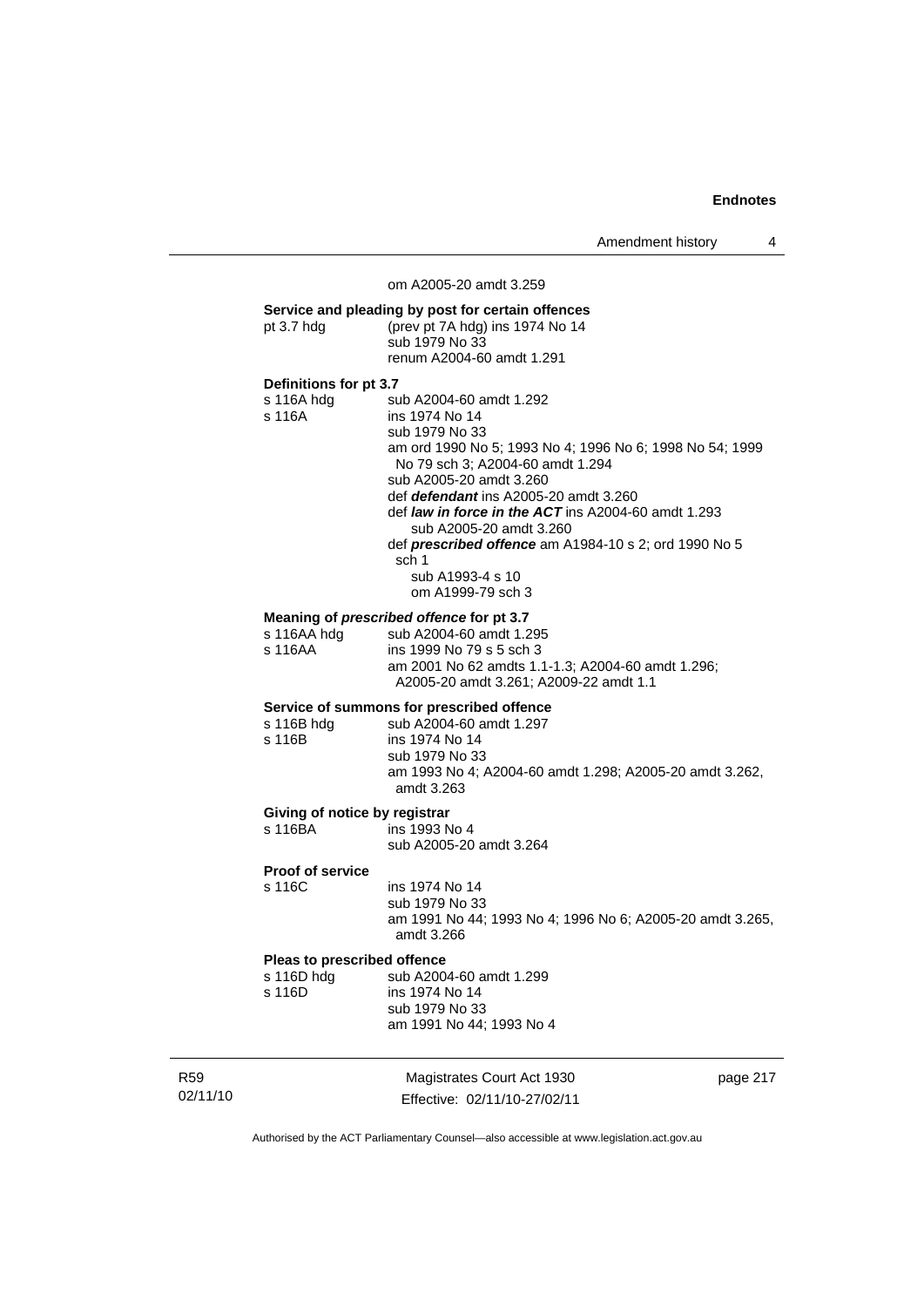4 Amendment history

#### **Procedure if plea of guilty entered**

| s 116E | ins 1974 No 14           |
|--------|--------------------------|
|        | sub 1979 No 33           |
|        | am 1991 No 44; 1993 No 4 |

#### **Procedure if notice of intention to defend given**

s 116F ins 1974 No 14

 sub 1979 No 33 am 1991 No 44; 1993 No 4

**Procedure if defendant pleads not guilty**  s 116FA ins 1989 No 59

#### **Procedure if defendant does not plead**

| s 116G | ins 1974 No 14                       |
|--------|--------------------------------------|
|        | sub 1979 No 33                       |
|        | am 1989 No 59; 1991 No 44; 1993 No 4 |

### **Restricted penalties under pt 3.7**

| s 116H hda | sub A2004-60 amdt 1.300                                 |
|------------|---------------------------------------------------------|
| s 116H     | ins 1974 No 14                                          |
|            | sub 1979 No 33: 1993 No 4                               |
|            | am 1996 No 6: 1998 No 25: A2003-56 amdt 3.162: A2005-20 |
|            | amdt 3.267, amdt 3.268; ss renum R29 LA (see A2005-20)  |
|            | amdt 3.269)                                             |
|            |                                                         |

### **Consequences of conviction in absence of defendant**

| sub A2005-20 amdt 3.270                                   |
|-----------------------------------------------------------|
| ins 1974 No 14                                            |
| sub 1979 No 33                                            |
| am 1991 No 44; 1993 No 4; 1996 No 6; A2004-60 amdt 1.301; |
| A2010-21 amdt 1.9                                         |
|                                                           |

#### **Date of conviction**

| s 116J | ins 1974 No 14 |
|--------|----------------|
|        | om 1979 No 33  |

#### **Infringement notices for certain offences**

| pt 3.8 hdg | (prev pt 8 hdg) om 1986 No 74 |
|------------|-------------------------------|
|            | ins 2001 No 77 s 21           |
|            | renum A2004-60 amdt 1.302     |

# **Preliminary**

ins 2001 No 77 s 21 renum A2004-60 amdt 1.303

page 218 Magistrates Court Act 1930 Effective: 02/11/10-27/02/11

R59 02/11/10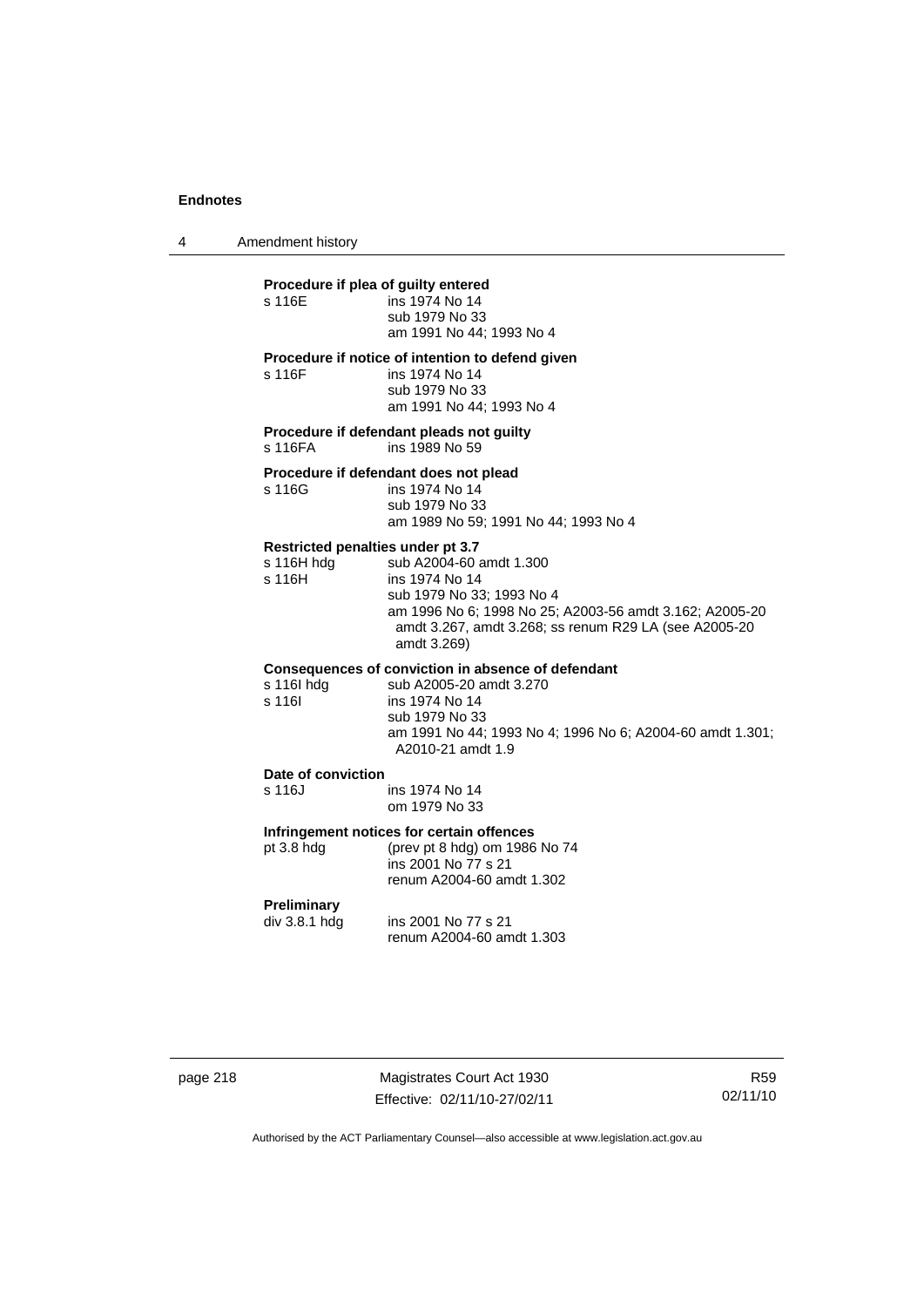# **Definitions for pt 3.8**

|                                                | s 117 hdg<br>s 117                      | sub A2004-60 amdt 1.304<br>om 1986 No 74                      |
|------------------------------------------------|-----------------------------------------|---------------------------------------------------------------|
|                                                |                                         | ins 2001 No 77 s 21                                           |
|                                                |                                         | def another jurisdiction ins A2004-47 amdt 1.1                |
|                                                |                                         | def <b>authorised person</b> sub 2002 No 30 amdt 3.587;       |
|                                                |                                         | A2004-60 amdt 1.305                                           |
|                                                |                                         | def <i>driver</i> ins A2004-47 amdt 1.1                       |
|                                                |                                         | def <i>home address</i> ins A2004-47 amdt 1.1                 |
|                                                |                                         | om A2009-49 amdt 3.113                                        |
|                                                |                                         | def illegal user declaration ins A2004-47 amdt 1.1            |
|                                                |                                         | def known offender declaration ins A2004-47 amdt 1.1          |
|                                                |                                         | def registered ins A2004-47 amdt 1.1                          |
|                                                |                                         | def registered operator ins A2004-47 amdt 1.1                 |
|                                                |                                         | om A2005-20 amdt 3.271                                        |
|                                                |                                         | def responsible person ins A2004-47 amdt 1.1                  |
|                                                |                                         | def sold vehicle declaration ins A2004-47 amdt 1.1            |
|                                                |                                         | def <i>trader's plate</i> ins A2004-47 amdt 1.1               |
|                                                |                                         | om A2005-20 amdt 3.271                                        |
|                                                |                                         | def <b>unknown offender declaration</b> ins A2004-47 amdt 1.1 |
|                                                |                                         | def <i>vehicle</i> ins A2004-47 amdt 1.1                      |
|                                                |                                         | def vehicle related offence ins A2004-47 amdt 1.1             |
|                                                |                                         |                                                               |
|                                                | Purpose and effect of pt 3.8            |                                                               |
|                                                | s 118 hdg<br>s 118                      | sub A2004-60 amdt 1.306                                       |
|                                                |                                         | om 1986 No 74<br>ins 2001 No 77 s 21                          |
|                                                |                                         |                                                               |
| Regulations about infringement notice offences |                                         |                                                               |
|                                                | s 119                                   | om 1986 No 74                                                 |
|                                                |                                         | ins 2001 No 77 s 21                                           |
|                                                |                                         | am A2003-2 s 70                                               |
|                                                | Infringement and reminder notices       |                                                               |
|                                                | div 3.8.2 hdg                           | (prev div 8.2 hdg) ins 2001 No 77 s 21                        |
|                                                |                                         | renum A2004-60 amdt 1.307                                     |
|                                                |                                         |                                                               |
|                                                | Service of infringement notices         |                                                               |
|                                                | s 120                                   | om 1986 No 74                                                 |
|                                                |                                         | ins 2001 No 77 s 21                                           |
|                                                |                                         | am A2004-42 amdt 1.8, amdt 1.9                                |
|                                                |                                         | sub A2004-47 amdt 1.2                                         |
|                                                |                                         | am A2008-6 s 18; ss renum R40 LA                              |
|                                                | <b>Contents of infringement notices</b> |                                                               |
|                                                | s 121                                   | om 1986 No 74                                                 |
|                                                |                                         | ins 2001 No 77 s 21                                           |
|                                                |                                         |                                                               |
|                                                |                                         |                                                               |

R59 02/11/10

Magistrates Court Act 1930 Effective: 02/11/10-27/02/11 page 219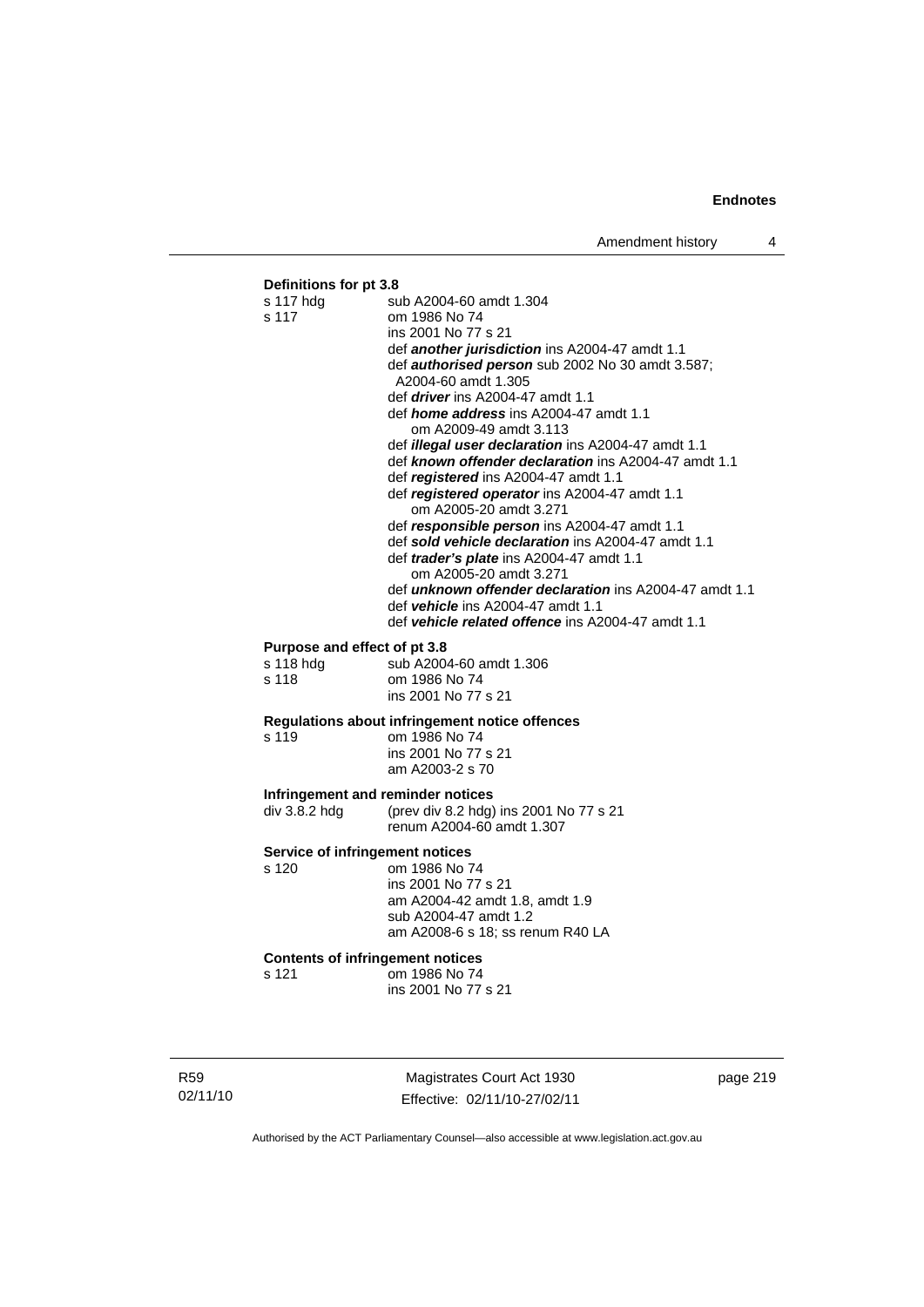4 Amendment history

page 220 Magistrates Court Act 1930 **Additional information in infringement notices**  s 122 om 1986 No 74 ins 2001 No 77 s 21 **Time for payment of infringement notice penalty**  s 123 sub 1937 No 28 om 1986 No 74 ins 2001 No 77 s 21 **Extension of time to pay penalty**  s 124 om 1986 No 74 ins 2001 No 77 s 21 **Effect of payment of infringement notice penalty**<br>s 125 am 1937 No 28 am 1937 No 28 om 1986 No 74 ins 2001 No 77 s 21 **Application for withdrawal of infringement notice**  s 126 om 1986 No 74 ins 2001 No 77 s 21 **Withdrawal of infringement notice**<br>s 127 sub 1937 No 28 sub 1937 No 28 om 1986 No 74 ins 2001 No 77 s 21 **Guidelines about withdrawal of infringement notices**  s 128 am 1937 No 28 om 1986 No 74 ins 2001 No 77 s 21 **Reminder notices**  s 129 sub 1967 No 1 am 1980 No 4 om 1986 No 74 ins 2001 No 77 s 21 **Contents of reminder notices**  s 130 om 1986 No 74 ins 2001 No 77 s 21 **Additional information in reminder notices**  s 131 om 1986 No 74 ins 2001 No 77 s 21 **Additional provisions for vehicle-related offences**  div 3.8.3 hdg (prev div 8.2A hdg) ins A2004-47 amdt 1.3 renum R26 LA **Meaning of** *infringement notice*<br>s 131A ins A2004-47 ins A2004-47 amdt 1.3

R59 02/11/10

Authorised by the ACT Parliamentary Counsel—also accessible at www.legislation.act.gov.au

Effective: 02/11/10-27/02/11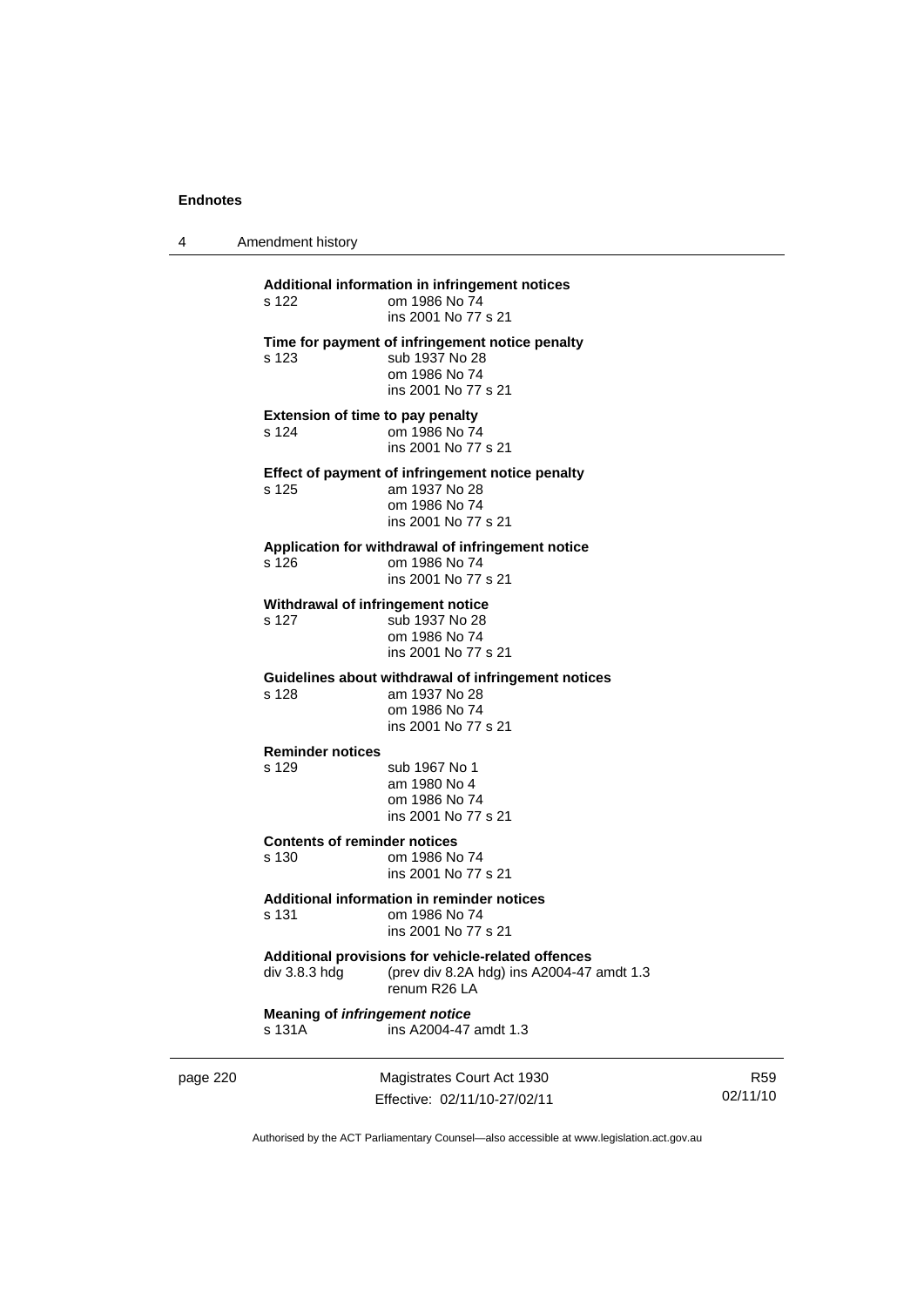| s 131B                                     | Service of infringement notice on responsible person for vehicles<br>ins A2004-47 amdt 1.3<br>am A2004-42 amdt 1.10; ss renum R25 LA (see A2004-60<br>amdt 1.11) |          |
|--------------------------------------------|------------------------------------------------------------------------------------------------------------------------------------------------------------------|----------|
| s 131C                                     | Liability for vehicle-related offences<br>ins A2004-47 amdt 1.3                                                                                                  |          |
| <b>Illegal user declarations</b><br>s 131D | ins A2004-47 amdt 1.3                                                                                                                                            |          |
| Known offender declarations<br>s 131E      | ins A2004-47 amdt 1.3                                                                                                                                            |          |
| Sold vehicle declarations<br>s 131F        | ins A2004-47 amdt 1.3                                                                                                                                            |          |
| Unknown offender declarations<br>s 131G    | ins A2004-47 amdt 1.3                                                                                                                                            |          |
| div 3.8.4 hdg                              | Disputing liability for infringement notices<br>(prev div 8.3 hdg) ins 2001 No 77 s 21<br>sub and renum A2004-60 amdt 1,308 and R26 LA                           |          |
| s 132                                      | Disputing liability for infringement notice offence<br>am 1967 No 1; 1969 No 12; 1977 No 4<br>om 1986 No 74<br>ins 2001 No 77 s 21                               |          |
| s 133                                      | <b>Extension of time to dispute liability</b><br>am 1937 No 28<br>om 1986 No 74<br>ins 2001 No 77 s 21                                                           |          |
| Procedure if liability disputed<br>s 134   | ins 2001 No 77 s 21<br>am A2004-42 amdt 1.12                                                                                                                     |          |
| div 3.8.5 hdg                              | Infringement notices-other provisions<br>(prev div 8.4 hdg) ins 2001 No 77 s 21<br>sub and renum A2004-60 amdt 1.309 and R26 LA                                  |          |
| s 134A                                     | Authorised people for infringement notice offences<br>ins 1968 No 25<br>om 1986 No 74<br>ins 2002 No 30 amdt 3.588                                               |          |
| s 134B                                     | Money recovered by infant or person of unsound mind<br>ins 1968 No 25<br>am 1978 No 46<br>om 1986 No 74                                                          |          |
|                                            | Magistrates Court Act 1930                                                                                                                                       | page 221 |

02/11/10

R59

Magistrates Court Act 1930 Effective: 02/11/10-27/02/11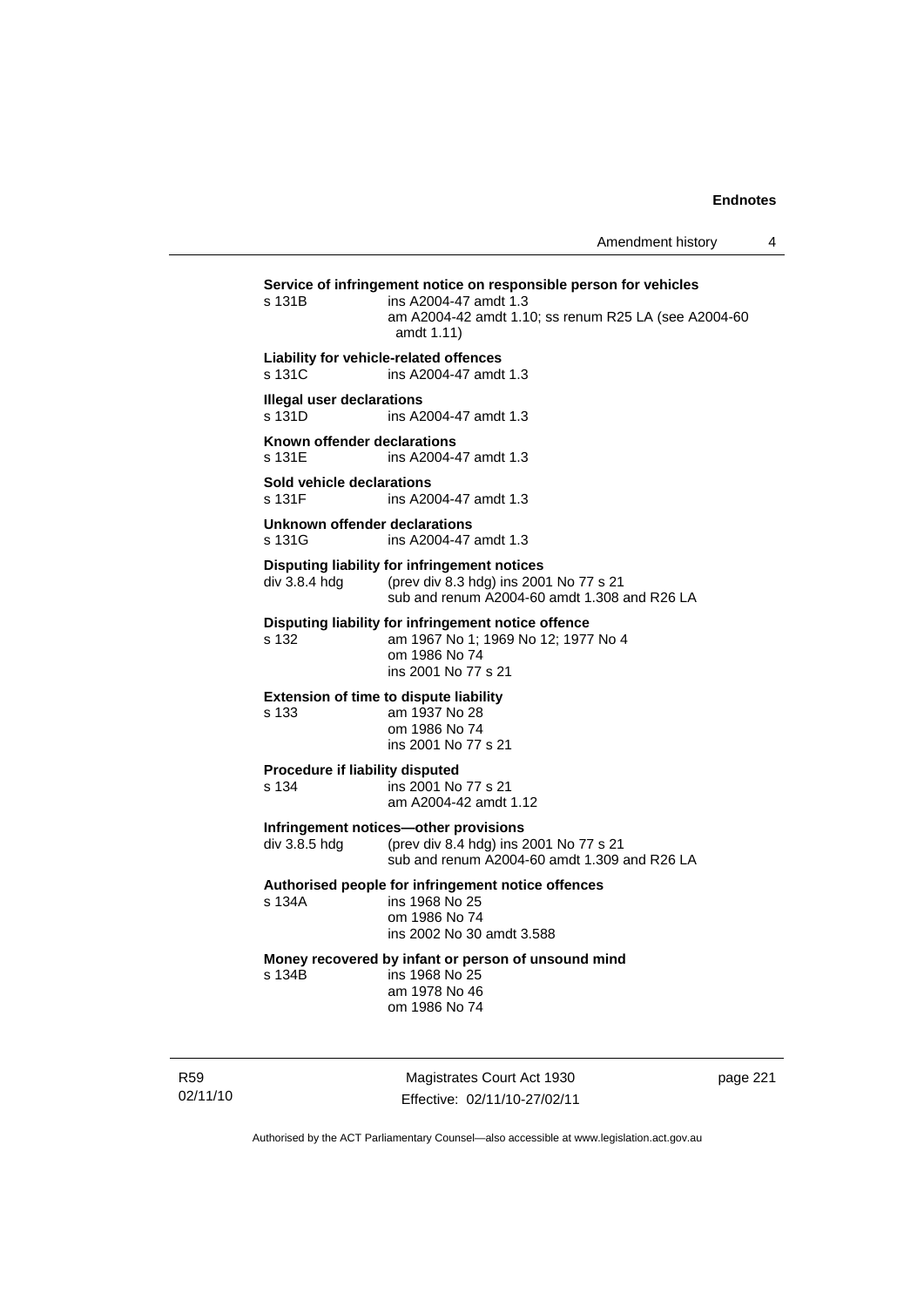4 Amendment history

| s 135                                         | Delegation of administering authority's functions<br>am 1937 No 28<br>om 1986 No 74<br>ins 2001 No 77 s 21<br>sub 2002 No 30 amdt 3.589                                                                                                                                   |
|-----------------------------------------------|---------------------------------------------------------------------------------------------------------------------------------------------------------------------------------------------------------------------------------------------------------------------------|
| <b>Evidentiary certificates</b><br>s 136      | om 1986 No 74<br>ins 2001 No 77 s 21                                                                                                                                                                                                                                      |
| <b>Default summons</b><br>s 137               | om 1986 No 74                                                                                                                                                                                                                                                             |
| Service of default summons<br>s 138           | om 1986 No 74                                                                                                                                                                                                                                                             |
| s 139                                         | Ground of defence to be in writing lodged with the clerk<br>am 1937 No 28; 1958 No 12; 1970 No 15<br>om 1986 No 74                                                                                                                                                        |
| Trial<br>s 140                                | am 1958 No 12; 1970 No 15<br>om 1986 No 74                                                                                                                                                                                                                                |
| pt 3.9 hdg                                    | <b>Enforcement of criminal decisions</b><br>(prev pt 9 hdg) sub and renum A2004-60 amdt 1.310                                                                                                                                                                             |
| div 3.9.1 hdg                                 | Enforcement of criminal decisions-general<br>(prev pt 9 div 1 hdg) renum R8 LA<br>sub and renum A2004-60 amdt 1.311                                                                                                                                                       |
| s 141                                         | Minute of decision and notice to defendant<br>am 1972 No 37; ord 1990 No 5; 1991 No 44; 1993 No 4; 1996<br>No 6; 1996 No 68; 1998 No 25; 1999 No 91 sch 2; ss renum<br>R10 LA; A2006-23 amdts 1.235, 1.236; A2006-40<br>amdt 2.143; A2007-44 amdt 1.2; A2010-21 amdt 1.10 |
| <b>Formal convictions and orders</b><br>s 142 | am 1937 No 28; 1991 No 44; A2005-20 amdt 3.272; A2006-40<br>amdt 2.144                                                                                                                                                                                                    |
| s 143                                         | <b>Consequences if information dismissed</b><br>am 1986 No 74: 1991 No 44<br>sub A2005-20 amdt 3.273                                                                                                                                                                      |
| s 144                                         | Copies of informations and other documents<br>sub 1967 No 1<br>am 1980 No 10; 1986 No 74; 1991 No 38; 1991 No 44; 1994<br>No 4; A2006-23 amdt 1.237                                                                                                                       |

page 222 Magistrates Court Act 1930 Effective: 02/11/10-27/02/11

R59 02/11/10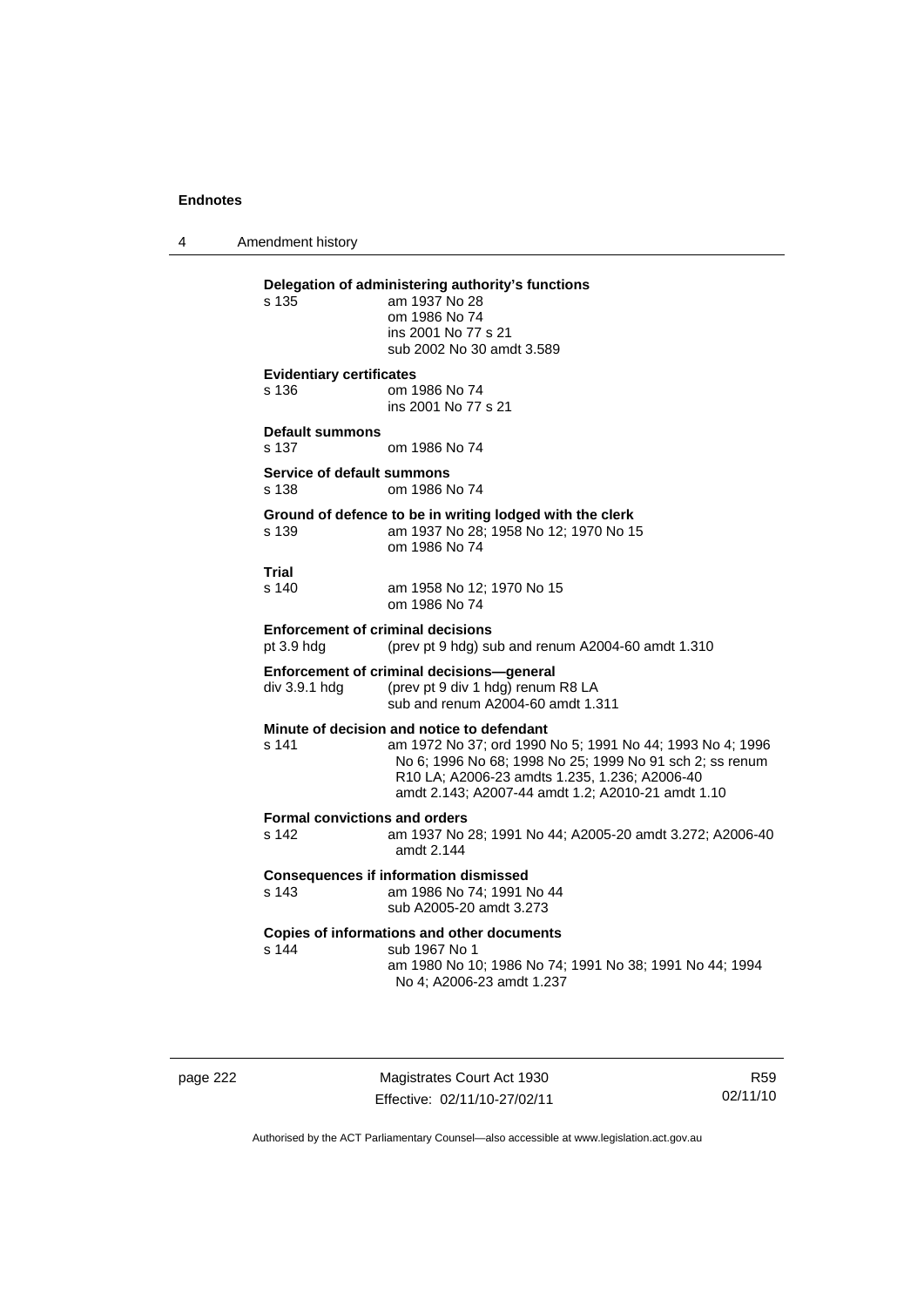Amendment history 4

### **Imprisonment in first instance**  s 145 am 1996 No 6 om A2006-23 amdt 1.238 **Enforcement of fines**  div 3.9.2 hdg (prev pt 9 div 2 hdg) sub 1994 No 61 am 1998 No 25 renum as div 9.2 hdg R8 LA renum A2004-60 amdt 1.312 om A2010-21 amdt 1.11 **Definitions for div 3.9.2**  sub A2004-60 amdt 1.313 s 146 om 1986 No 57 ins 1989 No 60 sub 1991 No 112 am A2006-23 amdt 1.239 om A2010-21 amdt 1.11 def *chief police officer* ins A1998-25 s 8 om A2004-60 amdt 1.314 def *default notice* ins A1998-25 s 8 om A2010-21 amdt 1.11 def *fine* ins A1998-25 s 8 am A1999-91 sch 2; A2005-20 amdt 3.274; A2006-23 amdt 1.240, amdt 1.241; A2007-44 amdt 1.3; pars renum R39 LA om A2010-21 amdt 1.11 def *fine defaulter* ins A1998-25 s 8 om A2010-21 amdt 1.11 def *government agency* ins A1998-25 s 8 am A2005-20 amdt 3.275 om A2010-21 amdt 1.11 def *outstanding fine* ins A1998-25 s 8 sub A2005-20 amdt 3.276 om A2010-21 amdt 1.11 def *parking offence* om A1998-25 s 8 def *penalty notice* ins A1998-25 s 8 om A2010-21 amdt 1.11 def *Territory entity* ins A1998-25 s 8 sub A2004-60 amdt 1.315 om A2010-21 amdt 1.11 def *traffic offence* am A1993-4 s 21 om A1998-25 s 8 **No imprisonment for breach of reparation order**  s 146A ins ord 1990 No 1 am 1996 No 6 om 1998 No 25

R59 02/11/10

Magistrates Court Act 1930 Effective: 02/11/10-27/02/11 page 223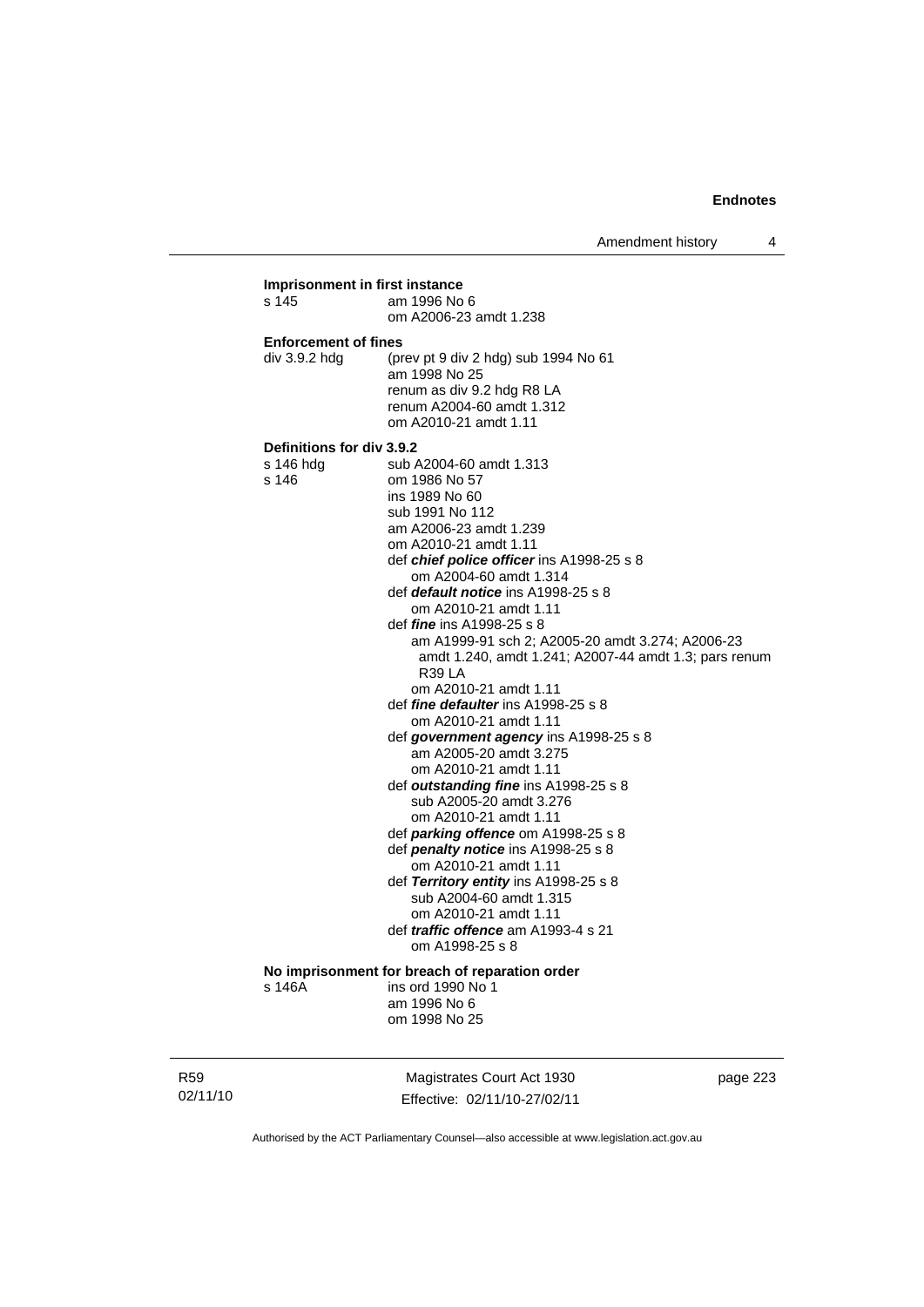4 Amendment history

|          | <b>Payment of fine</b><br>s 147            | am 1968 No 25; 1977 No 34; 1986 No 74; 1989 No 60; ord<br>1990 No 5; 1991 No 112; 1992 No 23; 1993 No 4; 1994 No 4;<br>1994 No 45; 1994 No 61; 1995 No 46<br>sub 1998 No 25<br>om A2010-21 amdt 1.11 |                             |
|----------|--------------------------------------------|------------------------------------------------------------------------------------------------------------------------------------------------------------------------------------------------------|-----------------------------|
|          | Notice of address etc<br>s 147A            | ins 1989 No 60<br>am 1991 No 44; 1991 No 112; 1993 No 48<br>sub 1998 No 25<br>om A2010-21 amdt 1.11                                                                                                  |                             |
|          | Access to particulars of address<br>s 147B | ins 1998 No 25<br>sub A2007-8 amdt 1.14<br>om A2010-21 amdt 1.11                                                                                                                                     |                             |
|          | <b>Doubtful service</b><br>s 147C          | ins 1998 No 25<br>om A2010-21 amdt 1.11                                                                                                                                                              |                             |
|          | Court may allow time to pay<br>s 148       | am 1974 No 14; 1979 No 33; 1991 No 44; 1998 No 25;<br>ss renum R10 LA; A2005-20 amdt 3.277<br>om A2010-21 amdt 1.11                                                                                  |                             |
|          | <b>Penalty notice</b><br>s 149             | om 1986 No 74<br>ins 1998 No 25<br>om A2010-21 amdt 1.11                                                                                                                                             |                             |
|          | <b>Default</b><br>s 150                    | am 1974 No 14; 1977 No 34; 1979 No 33; 1986 No 74; 1989<br>No 60; 1991 No 112; 1993 No 4; 1999 No 79 s 5 sch 3<br>sub 1998 No 25<br>am A2004-60 amdt 1.316<br>om A2010-21 amdt 1.11                  |                             |
|          | s 150A                                     | Parking offences-further orders in respect of natural persons<br>ins 1989 No 60<br>am 1991 No 44; 1991 No 112; 1993 No 48<br>om 1998 No 25                                                           |                             |
|          | s 150B                                     | Parking offences-further orders in respect of bodies corporate<br>ins 1989 No 60<br>am 1991 No 44; 1991 No 112; 1993 No 48; 1994 No 61<br>om 1998 No 25                                              |                             |
|          | <b>Further orders-service</b><br>s 150C    | ins 1989 No 60                                                                                                                                                                                       |                             |
| page 224 |                                            | Magistrates Court Act 1930<br>Effective: 02/11/10-27/02/11                                                                                                                                           | R <sub>59</sub><br>02/11/10 |

Authorised by the ACT Parliamentary Counsel—also accessible at www.legislation.act.gov.au

Effective: 02/11/10-27/02/11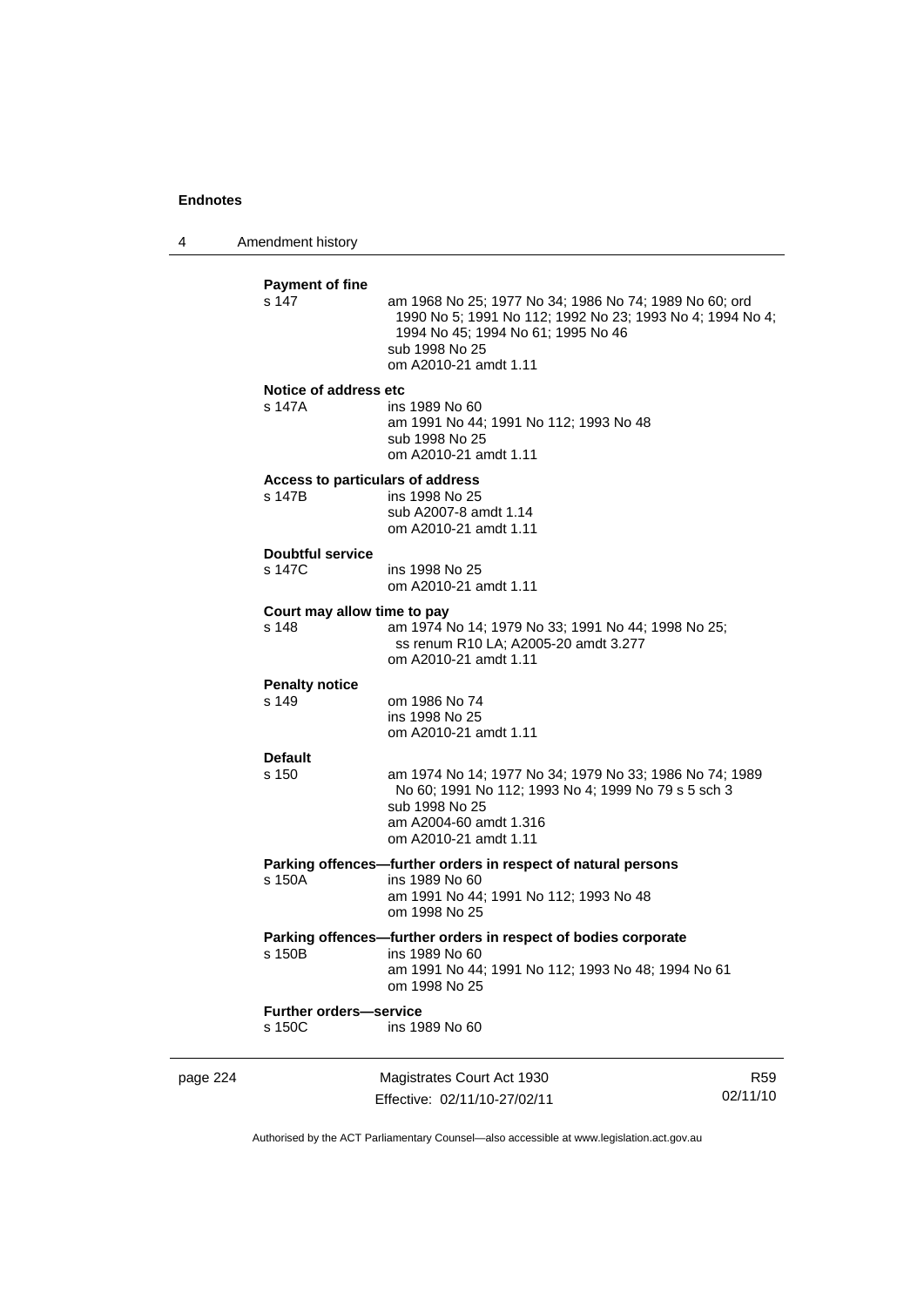am 1991 No 44 om 1998 No 25

#### **Default notice**

s 151 orig s 151 renum as s 185 ins 1998 No 25 om A2010-21 amdt 1.11

#### **Special arrangements**

s 152 orig s 152 renum as s 186 ins 1998 No 25 am A2006-23 amdt 1.242; A2008-19 amdt 1.86 om A2010-21 amdt 1.11

#### **Notice for suspension of driver licence etc**

s 153 am 1937 No 28; 1940 No 22; 1989 No 60; 1991 No 44 om 1998 No 25 sub 1999 No 79 s 5 sch 3 am A2006-23 amdt 1.243; A2008-19 amdt 1.87 om A2010-21 amdt 1.11

#### **Parking offences—instalment payments**

s 153A ins 1989 No 60 am 1991 No 44 om 1998 No 25

### **Consequence of non-compliance with certain orders**

s 153B ins 1989 No 60 am 1991 No 44 om 1998 No 25

#### **Part payments**

| <b>TWILDWAILD</b> |                |
|-------------------|----------------|
| s 153C            | ins 1989 No 60 |
|                   | am 1991 No 44  |
|                   | om 1998 No 25  |
|                   |                |

#### **Access to personal information**

s 154 orig s 154 renum as s 187 ins 1998 No 25 sub A2007-8 amdt 1.15 om A2010-21 amdt 1.11

#### **Ascertainment of capacity to pay fine**

s 154A ins 1998 No 25 am A2004-60 amdts 1.317-1.320 reloc to Magistrates Court Rules 1932, pt 4 as rule 18 by A2004-60 amdt 1.321

# **Garnishee orders and writs of execution**<br>s 154B ins 1998 No 25

ins 1998 No 25

am A2004-60 amdt 1.322, amdt 1.323

R59 02/11/10

Magistrates Court Act 1930 Effective: 02/11/10-27/02/11 page 225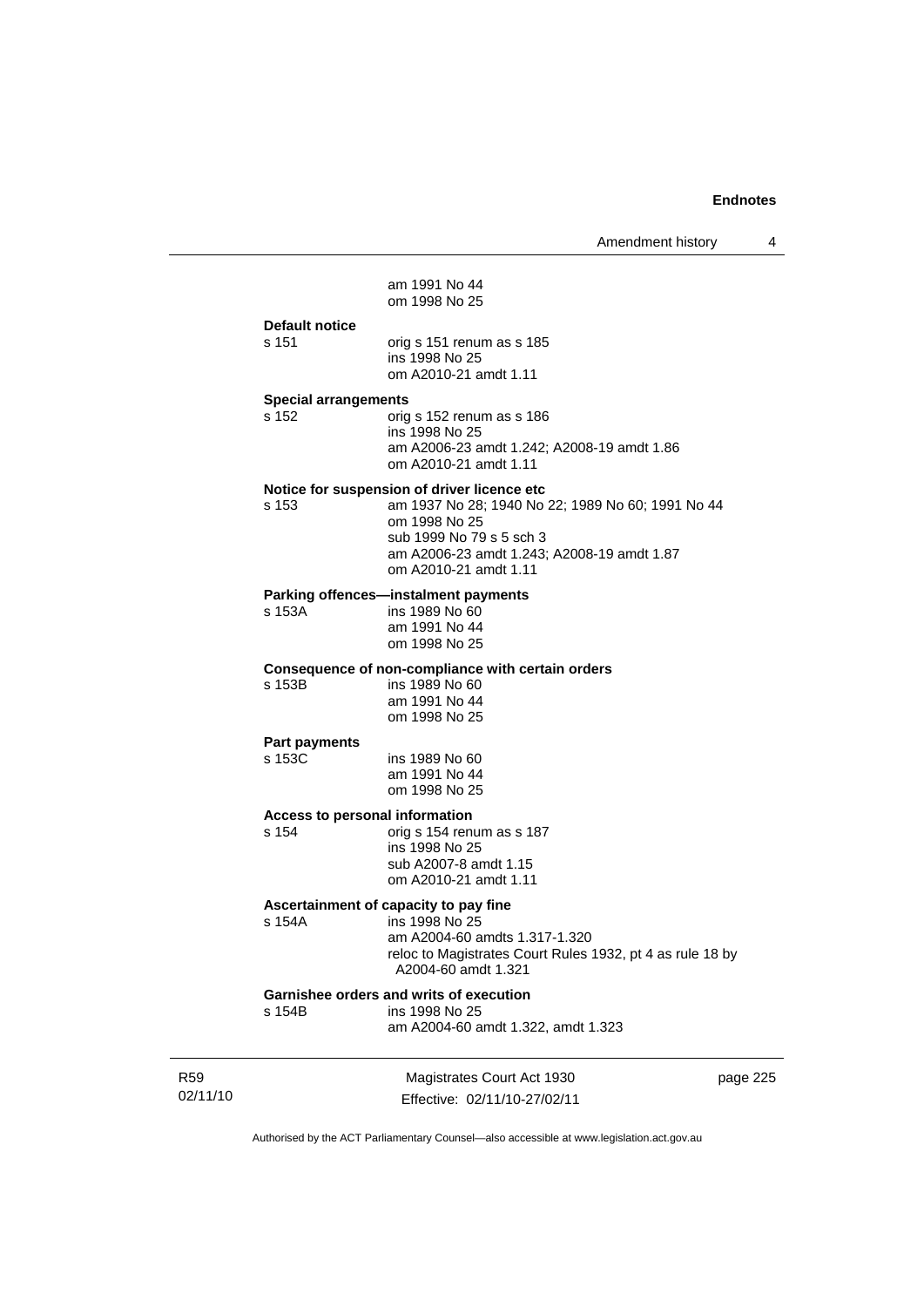4 Amendment history

 reloc to Magistrates Court Rules 1932, pt 4 as rule 19 by A2004-60 amdt 1.324

#### **Application of Magistrates Court (Civil Jurisdiction) Rules, pt 19**

| s 154C hdq | sub A2004-60 amdt 1.325                                                          |
|------------|----------------------------------------------------------------------------------|
| s 154C     | ins 1998 No 25                                                                   |
|            | am A2004-60 amdts 1.326-1.334                                                    |
|            | reloc to Magistrates Court Rules 1932, pt 4 as rule 20 by<br>A2004-60 amdt 1.335 |
|            |                                                                                  |

### **Fine defaulters—imprisonment**

s 154D ins 1998 No 25 sub A2006-23 amdt 1.244 am A2007-15 amdt 1.27; A2007-44 amdt 1.4; A2008-19 amdt 1.88 om A2010-21 amdt 1.11

#### **Young fine defaulters**

| s 154E | ins A2008-19 amdt 1.89 |
|--------|------------------------|
|        | om A2010-21 amdt 1.11  |

# **Young fine defaulters—no capacity to pay**

ins A2008-19 amdt 1.89 om A2010-21 amdt 1.11

#### **Fine amounts to be paid to registrar**

| s 155 hdg | am 1991 No 44           |
|-----------|-------------------------|
| s 155     | am 1991 No 44           |
|           | sub A2005-20 amdt 3.278 |
|           | om A2006-23 amdt 1.244  |

#### **Costs to be paid to clerk by registrar of motor vehicles**

| s 155A hdg | am 1991 No 44              |
|------------|----------------------------|
| s 155A     | ins 1989 No 60             |
|            | am 1991 No 44: 1991 No 112 |
|            | om 1998 No 25              |

#### **Execution to stop on payment**

s 156 am 1977 No 34 sub A2005-20 amdt 3.278 om A2006-23 amdt 1.244

#### **Outstanding fine discharged by payment**

s 157 am 1976 No 42; 1977 No 34; 1991 No 44; 1998 No 25; A2004-60 amdt 1.336 sub A2006-23 amdt 1.244 am A2008-19 amdt 1.90 om A2010-21 amdt 1.11

page 226 Magistrates Court Act 1930 Effective: 02/11/10-27/02/11

R59 02/11/10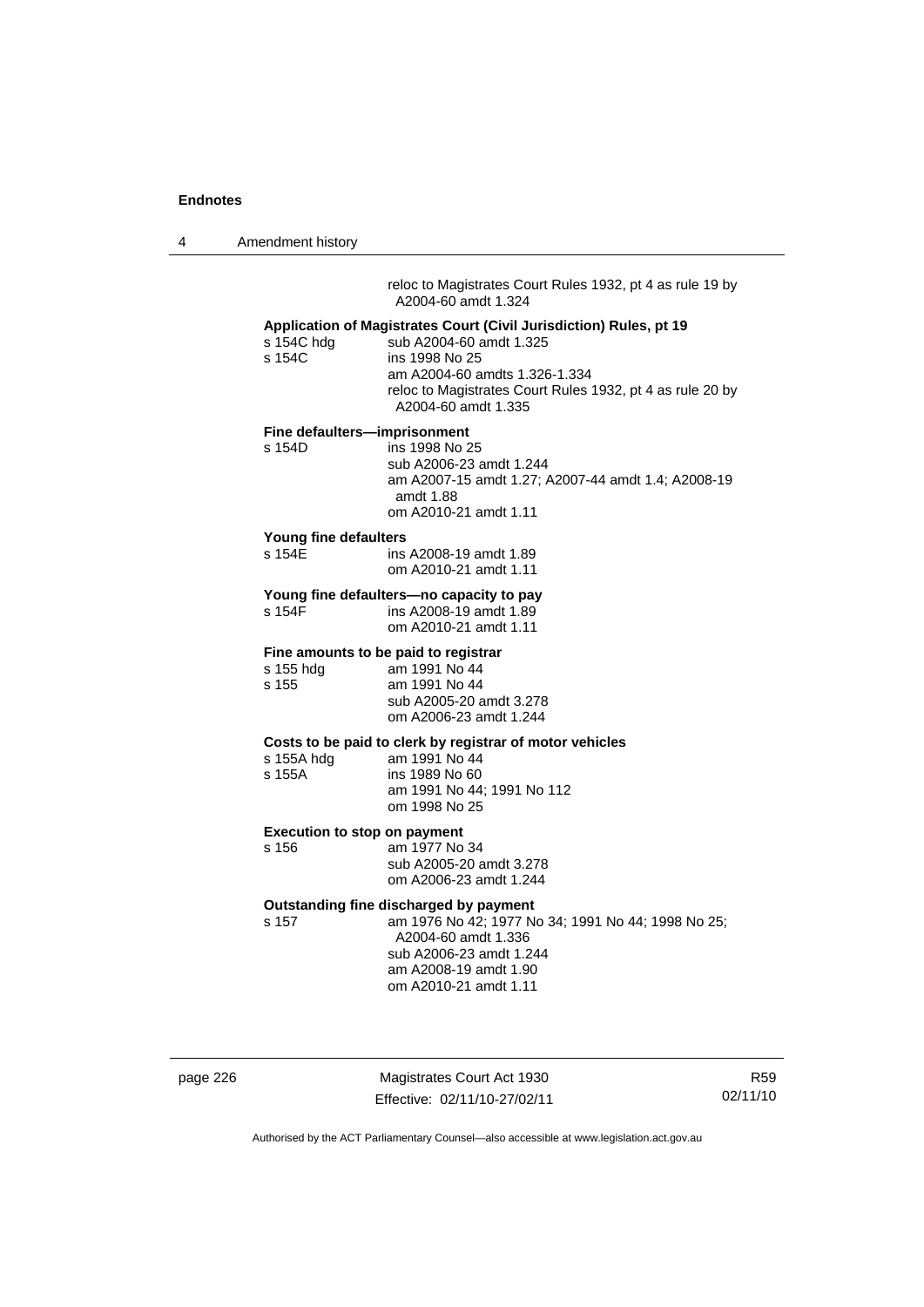#### **Outstanding fine satisfied by imprisonment**

s 158 am 1986 No 74; 1991 No 44 om 1994 No 61 ins 1998 No 25 sub A2006-23 amdt 1.244 am A2007-15 amdt 1.28 om A2010-21 amdt 1.11

#### **Outstanding fine satisfied by imprisonment—young fine defaulter**

s 158A ins A2008-19 amdt 1.91

om A2010-21 amdt 1.11

#### **Remission**

| s 159 hdg | am 1991 No 44          |
|-----------|------------------------|
| s 159     | am 1991 No 44          |
|           | om 1994 No 61          |
|           | ins 1998 No 25         |
|           | om A2006-23 amdt 1.245 |

# **Conviction or order quashed or set aside**

om 1994 No 61 ins 1998 No 25 am 1999 No 79 s 5 sch 3 om A2010-21 amdt 1.11

#### **Other enforcement provisions not affected**

s 161 am 1986 No 74 om 1994 No 61 ins 1998 No 25 om A2010-21 amdt 1.11

#### **Procedure on execution**

s 162 am 1953 No 14; 1967 No 1; 1991 No 44; 1994 No 81 om 1994 No 61

#### **Warrant of distress after appeal**

s 163 om 1972 No 37

**Money, Australian notes and bank notes may be seized and choses in action may be seized, sued on and sold**  s 164 am ord 1990 No 5 om 1994 No 61

#### **Time of application to be recorded**  s 165 am 1953 No 14; 1991 No 44 om 1994 No 61

**Warrant of execution, when to be executed**<br>s 166 **am 1967** No 1: 1994 No 8 am 1967 No 1: 1994 No 81 om 1994 No 61

R59 02/11/10

Magistrates Court Act 1930 Effective: 02/11/10-27/02/11 page 227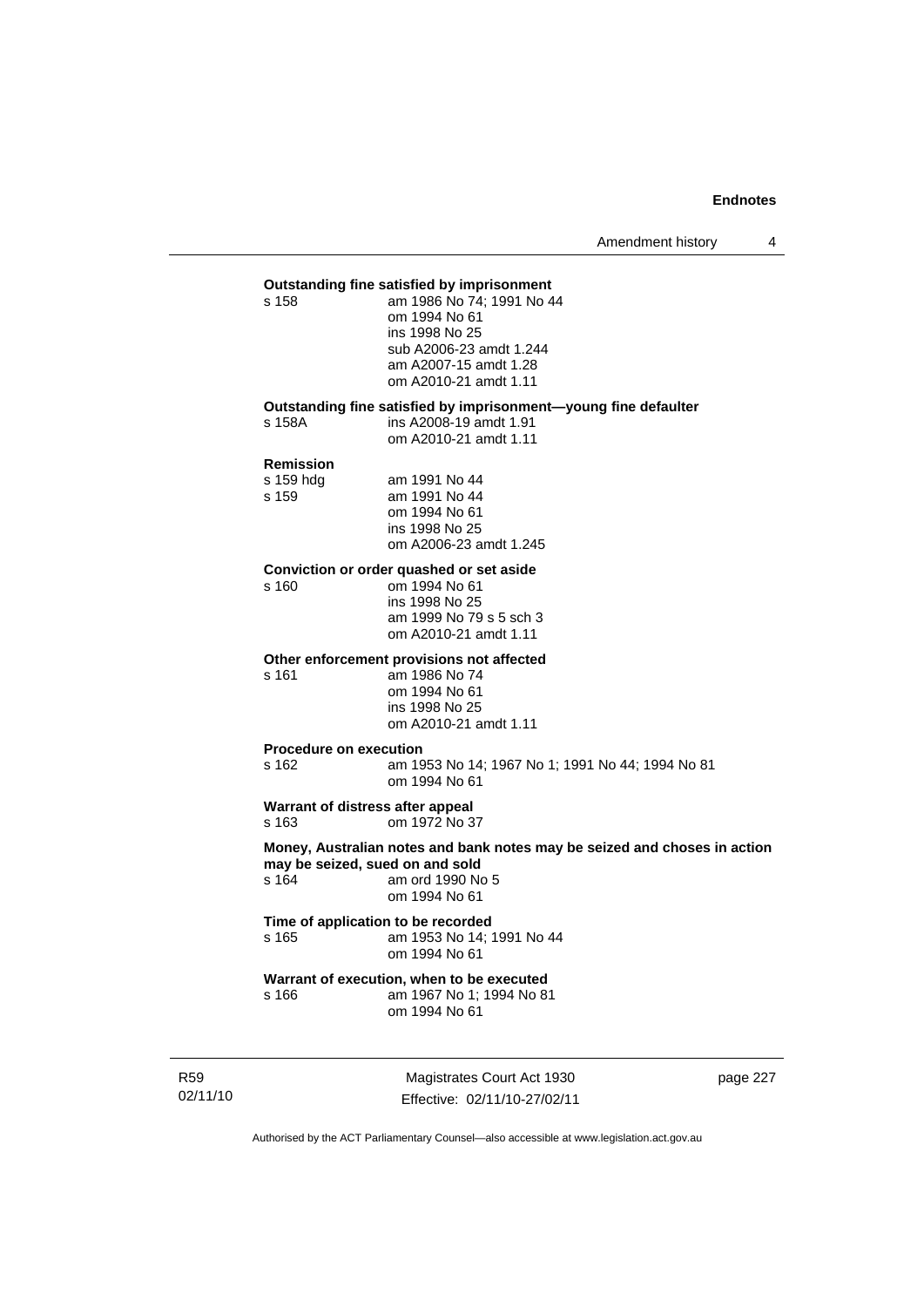| 4 | Amendment history |
|---|-------------------|
|---|-------------------|

| div 3.9.3 hdg                           | Reciprocal enforcement of fines against bodies corporate<br>(prev pt 9 div 2A hdg) ins 1982 No 2<br>renum as div 9.2A hdg R8 LA<br>renum A2004-60 amdt 1.337 |
|-----------------------------------------|--------------------------------------------------------------------------------------------------------------------------------------------------------------|
| Definitions for div 3.9.3               |                                                                                                                                                              |
| s 166A hda                              | sub A2004-60 amdt 1.338                                                                                                                                      |
| s 166A                                  | ins 1982 No 2                                                                                                                                                |
|                                         | def <i>fine</i> am A2005-20 amdt 3.279                                                                                                                       |
|                                         | def reciprocating court sub A2005-20 amdt 3.280                                                                                                              |
|                                         | def relevant officer am A1991-44 s 7 and sch 1                                                                                                               |
|                                         | def State am A2004-60 amdt 1.339                                                                                                                             |
|                                         | Declarations relating to reciprocating courts                                                                                                                |
| s 166B                                  | ins 1982 No 2                                                                                                                                                |
|                                         | am 2001 No 44 amdts 1.2752-1.2754; A2005-20 amdt 3.281                                                                                                       |
| <b>Enforcement of fine</b>              |                                                                                                                                                              |
| s 166C                                  | ins 1982 No 2                                                                                                                                                |
|                                         | am 1991 No 44; 1994 No 61; A2004-60 amdt 1.340,                                                                                                              |
|                                         | amdt 1.341; A2005-20 amdts 3.282-3.284; ss renum R29 LA                                                                                                      |
|                                         | (see A2005-20 amdt 3.285); A2006-40 amdts 2.145-2.147                                                                                                        |
|                                         | Effect of enforcement by reciprocating court                                                                                                                 |
| s 166D                                  | ins 1982 No 2                                                                                                                                                |
|                                         | am 1991 No 44                                                                                                                                                |
|                                         | Registrar to notify payment of territory fine                                                                                                                |
| s 166E hdg am 1991 No 44                |                                                                                                                                                              |
| s 166E                                  | ins 1982 No 2                                                                                                                                                |
|                                         | am 1991 No 44                                                                                                                                                |
| Adverse claim to goods seized           |                                                                                                                                                              |
| s 167                                   | am 1953 No 14                                                                                                                                                |
|                                         | om 1986 No 74                                                                                                                                                |
| Rules in Interpleader summons           |                                                                                                                                                              |
| s 168                                   | om 1986 No 74                                                                                                                                                |
|                                         |                                                                                                                                                              |
| Right of landlord not affected<br>s 169 | om 1986 No 74                                                                                                                                                |
|                                         |                                                                                                                                                              |
|                                         | Oral examination of debtor as to debts owing to him                                                                                                          |
| s 170                                   | am 1968 No 25; 1991 No 44                                                                                                                                    |
|                                         | om 1994 No 61                                                                                                                                                |
| Order nisi for attachment of debt       |                                                                                                                                                              |
| s 171                                   | am 1937 No 28; 1991 No 44                                                                                                                                    |
|                                         | om 1994 No 61                                                                                                                                                |

page 228 Magistrates Court Act 1930 Effective: 02/11/10-27/02/11

R59 02/11/10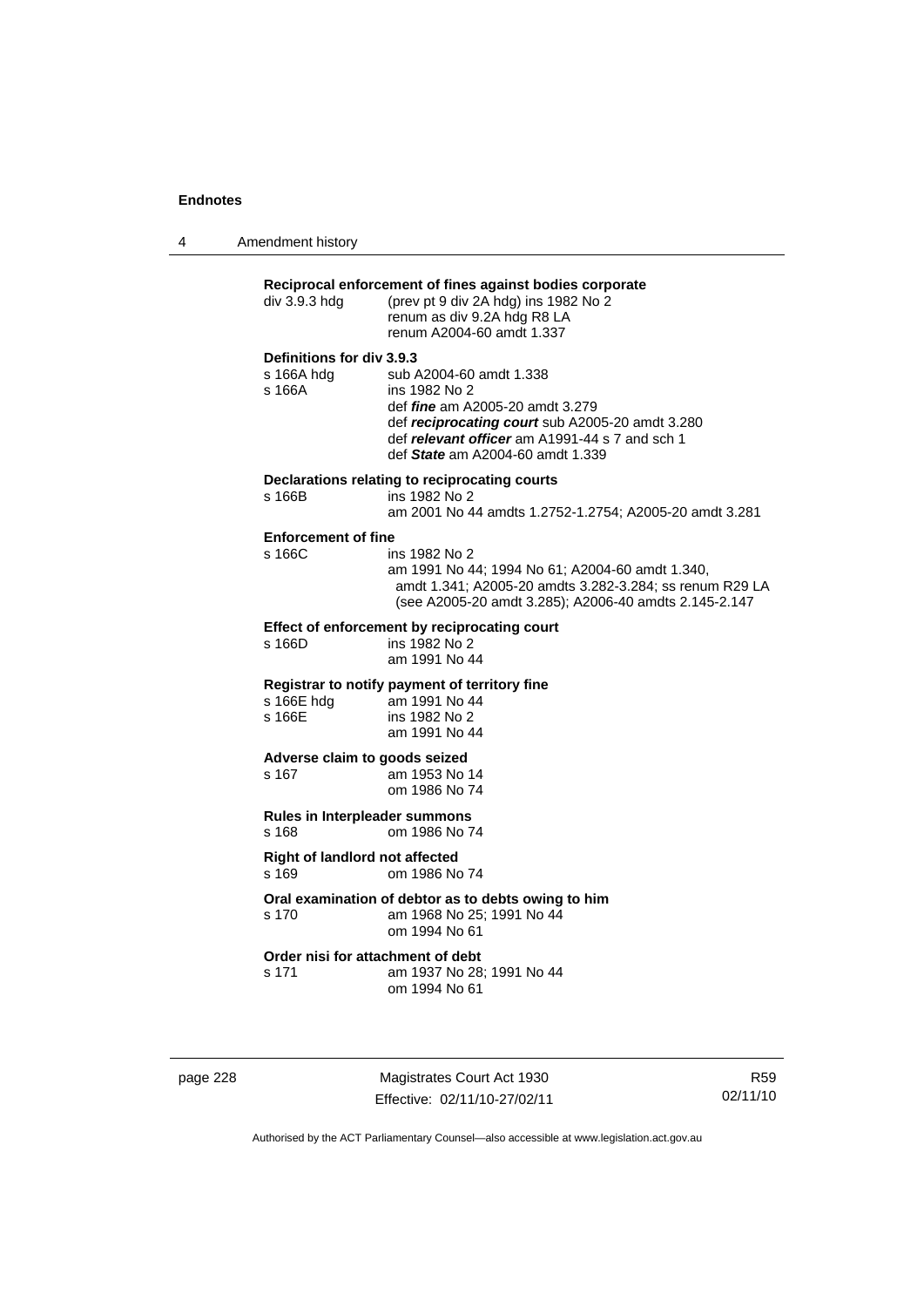**Service of order nisi to bind debts**  s 172 am 1993 No 4 om 1994 No 61 **Where garnishee does not dispute debt**  s 173 sub 1968 No 25 am 1970 No 15; 1991 No 44 om 1994 No 61 **Where garnishee disputes debt**  s 174 am 1986 No 74 om 1994 No 61 **Issue may be filed**  s 175 om 1994 No 61 **Where third party claims lien or charge on debt**  s 176 om 1994 No 61 **Court may order warrant to levy amount or issue to be tried**  s 177 om 1994 No 61 **Payment by debtor under order to be valid discharge**  s 178 am 1937 No 28 om 1994 No 61 **Debt attachment book**<br>s 179 am am 1991 No 44 om 1994 No 61 **Costs of attachment**  s 180 om 1994 No 61 **Defendants in civil cases not to be imprisoned except under certain circumstances**  s 181 am 1937 No 28; 1991 No 44 om 1994 No 61 **Warrant in default of compliance**  s 182 am 1991 No 44 om 1994 No 61 **Ex parte order of commitment**  s 183 am 1991 No 44 om 1994 No 61 **Enforcement of criminal decisions—other provisions**<br>div 3.9.4 hdg (prev pt 9 div 6 hdg) renum as div 9.6 (prev pt 9 div 6 hdg) renum as div 9.6 hdg R8 LA sub and renum A2004-60 amdt 1.342

R59 02/11/10

Magistrates Court Act 1930 Effective: 02/11/10-27/02/11 page 229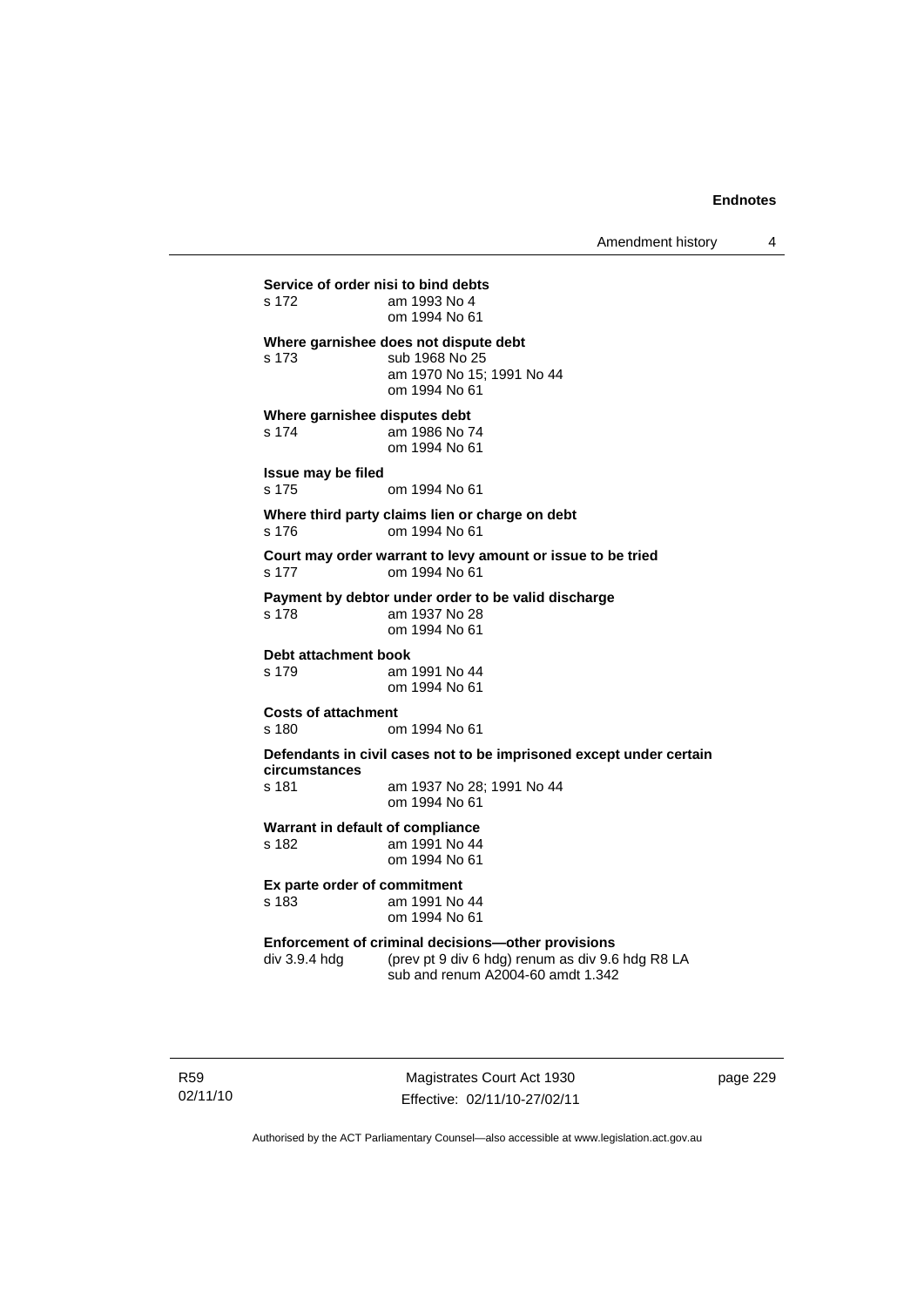| Amendment history<br>4 |  |
|------------------------|--|
|------------------------|--|

s 184

#### **Enforcement of costs against informant**

| s 184 | orig s 184 am 1991 No 44 |
|-------|--------------------------|
|       | om 1994 No 61            |
|       | ins 1998 No 25 s 17      |

#### **Committal to prison—orders not involving payment of amount**

s 185 orig s 185 sub 1967 No 1 om 1972 No 37 (prev s 151) am 1977 No 34; 1996 No 6 renum 1998 No 25 am A2005-20 amdts 3.286-3.288 om A2006-23 amdt 1.246

#### **Warrant of commitment to prison**

s 186 orig s 186 om 1994 No 61 (prev s 152) sub 1996 No 6 renum 1998 No 25 am 1998 No 67; ss renum R10 LA om A2006-23 amdt 1.246

# **Warrant of commitment if defendant already in prison**  $\frac{187}{187}$  orig s 187 om 1994 No 61

s 187 orig s 187 om 1994 No 61 (prev s 154) renum 1998 No 25 am A2005-20 amdt 3.289 om A2006-23 amdt 1.246

#### **Mitigation of payment by court**

s 188 am 1967 No 1; 1982 No 3; 1985 No 41; ord 1990 No 5; 1994 No 81 om A2006-23 amdt 1.246

#### **Scale of imprisonment for nonpayment of money**

s 189 am 1967 No 1; 1977 No 34; 1978 No 46 sub 1993 No 4

 am 1994 No 61 om 1998 No 25

#### **Proceeds of warrants of execution**

s 190 sub 1986 No 74 am ord 1990 No 5; 1991 No 44 om 1994 No 61

### **Accounts to be kept of amounts received**

| s 191 hdq | am 2001 No 44 amdt 1.2755                              |
|-----------|--------------------------------------------------------|
|           | sub A2004-60 amdt 1.343                                |
| s 191     | am 1967 No 1: 1979 No 33: 1991 No 44: 1994 No 81: 2001 |
|           | No 44 amdt 1.2756; A2004-60 amdt 1.344, amdt 1.345;    |
|           | A2006-23 amdt 1.247                                    |

page 230 Magistrates Court Act 1930 Effective: 02/11/10-27/02/11

R59 02/11/10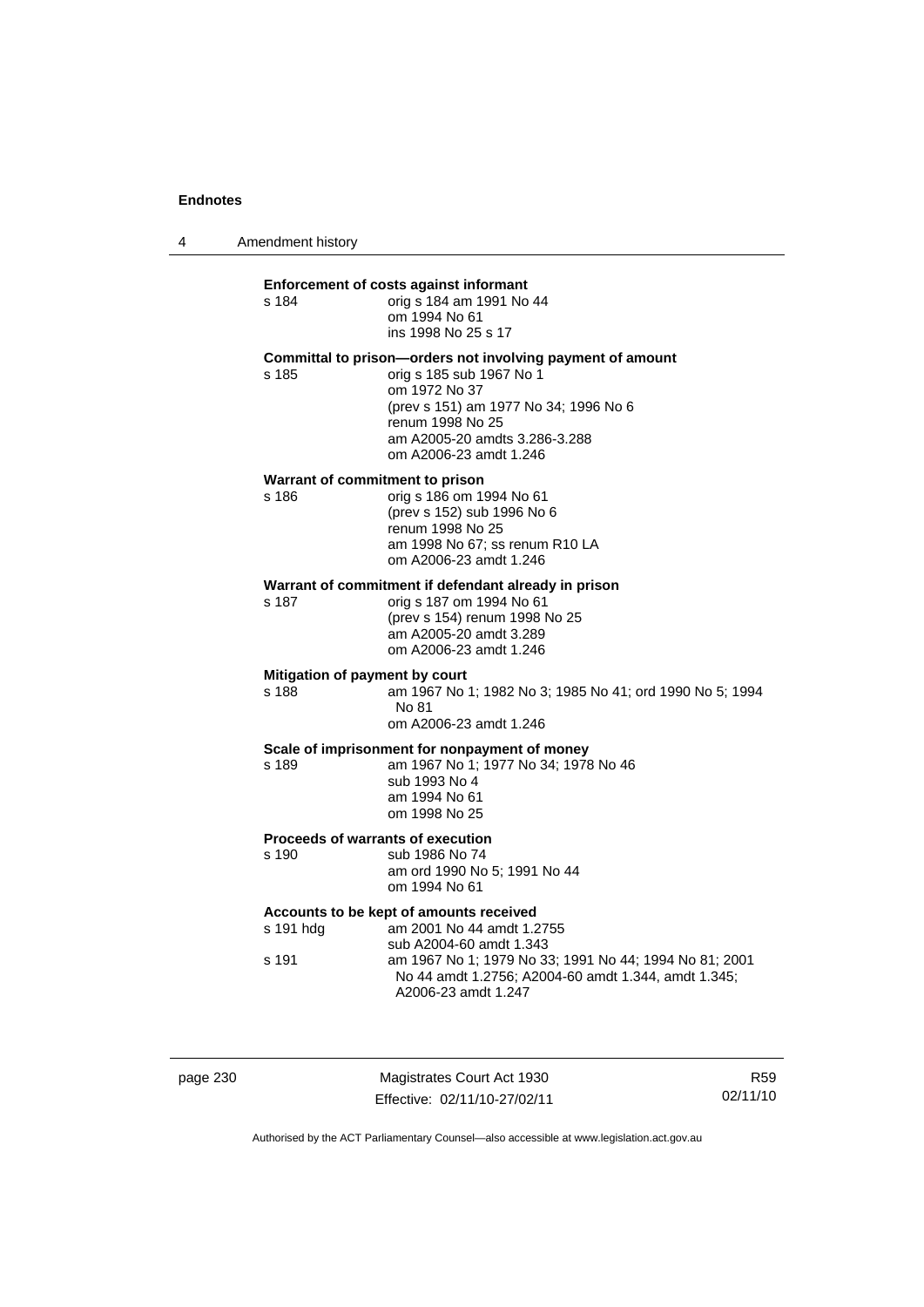| Amendment history |  |
|-------------------|--|
|-------------------|--|

| s 192                                | Executors and administrators may enforce orders in civil matters<br>am 1991 No 44<br>om 1994 No 61                                                          |      |
|--------------------------------------|-------------------------------------------------------------------------------------------------------------------------------------------------------------|------|
| Forfeited goods may be sold<br>s 193 | am ord 1990 No 5; A2005-20 amdt 3.290                                                                                                                       |      |
| s 194 hdg<br>s 194                   | Enforcement order not void for form only<br>sub A2006-40 amdt 2.148<br>am 1994 No 61<br>sub A2006-23 amdt 1.248<br>am A2006-40 amdt 2.149                   |      |
| s 195                                | Convictions etc to be given to Supreme Court registrar<br>am 1937 No 28; 1992 No 23<br>sub A2005-20 amdt 3.291                                              |      |
| Definitions for pt 10<br>s 196       | am 1937 No 28<br>sub 1990 No 65<br>am 1992 No 37; 2000 No 60 s 4<br>om 2001 No 90 amdt 1.79                                                                 |      |
| Power to make<br>s 197               | sub 1990 No 65<br>om 2001 No 90 amdt 1.79                                                                                                                   |      |
| <b>Entitlement to apply</b><br>s 198 | sub 1990 No 65<br>am 1998 No 38; 2000 No 60 s 5<br>om 2001 No 90 amdt 1.79                                                                                  |      |
| s 198A                               | Powers exercisable in care and protection proceedings<br>ins 1999 No 64 s 4 sch 2<br>om 2001 No 90 amdt 1.79                                                |      |
| s 198B                               | Special requirements-applications by community advocate or employer<br>ins 2000 No 60 s 6<br>om 2001 No 90 amdt 1.79                                        |      |
| <b>Hearing dates</b><br>s 199        | am 1937 No 28<br>sub 1990 No 65<br>am 1991 No 44<br>om 2001 No 90 amdt 1.79                                                                                 |      |
| s 200                                | Parties-applications by persons other than aggrieved persons<br>am 1937 No 28<br>sub 1990 No 65<br>am 1998 No 38; 2000 No 60 s 7<br>om 2001 No 90 amdt 1.79 |      |
|                                      | Magistrates Court Act 1930<br>Effective: 02/11/10-27/02/11                                                                                                  | page |

page 231

Authorised by the ACT Parliamentary Counsel—also accessible at www.legislation.act.gov.au

R59 02/11/10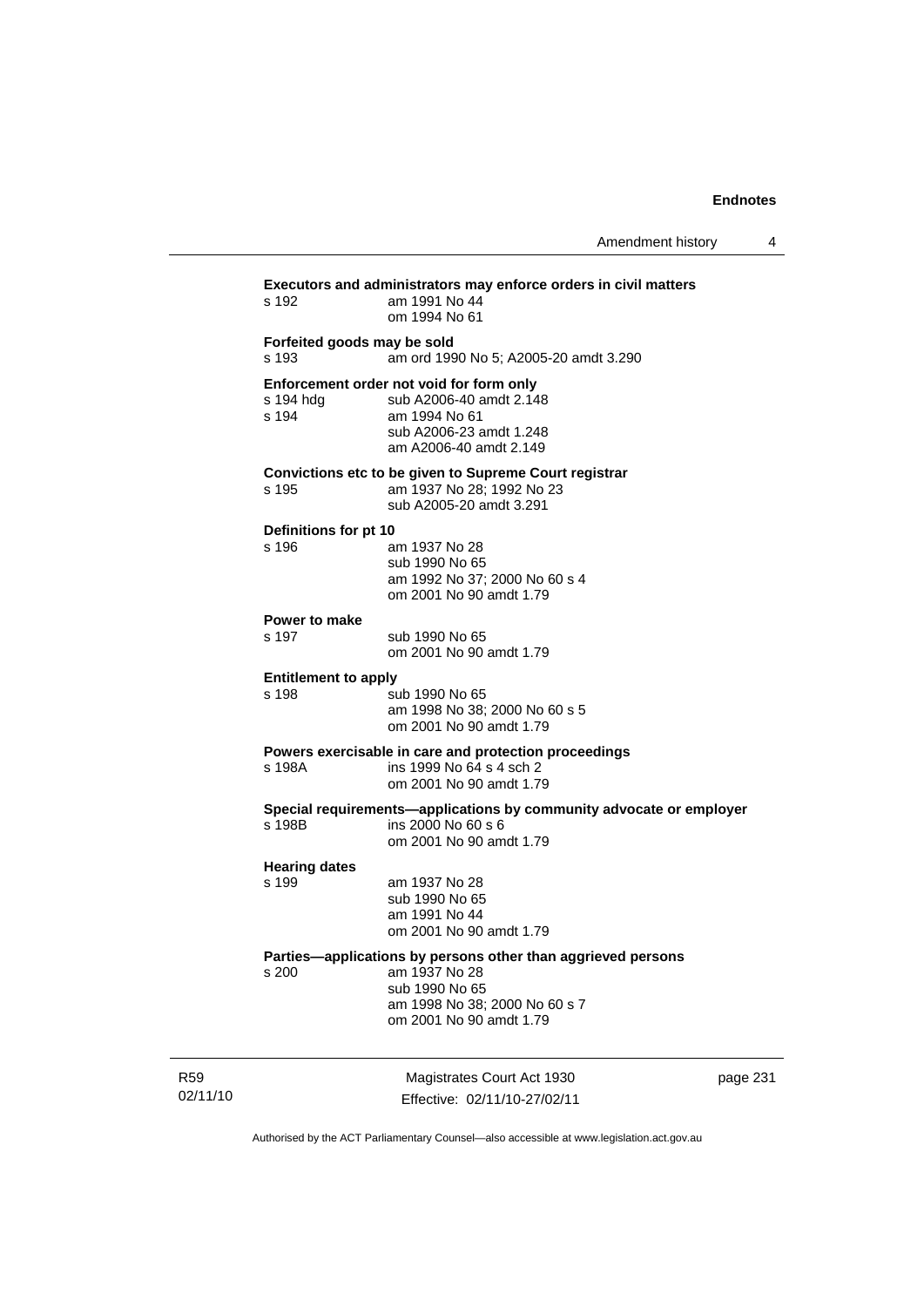4 Amendment history **Parties—applications involving children**  sub 1990 No 65 am 1991 No 44 om 2001 No 90 amdt 1.79 **Representation of children**  s 202 sub 1990 No 65 om 2001 No 90 amdt 1.79 **Hearing of applications**  s 203 sub 1990 No 65 am 1995 No 46; 1999 No 34 om 2001 No 90 amdt 1.79 **Matters to be taken into account**<br>s 204 sub 1990 No 6 sub 1990 No 65 om 2001 No 90 amdt 1.79 **Restrictions in orders**  am 1986 No 74 sub 1990 No 65 om 2001 No 90 amdt 1.79 **Consent orders**  sub 1990 No 65 om 2001 No 90 amdt 1.79 **Jurisdiction under s 206**<br>s 206AA ins 19 ins 1999 No 34 om 2001 No 90 amdt 1.79 **Service of applications**  s 206A ins 1990 No 65 am 1991 No 44; 2000 No 60 s 8; 2001 No 44 amdt 1.2757 om 2001 No 90 amdt 1.79 **Procedure in absence of respondent**  ins 1990 No 65 om 2001 No 90 amdt 1.79 **Interim restraining orders**  s 206C ins 1990 No 65 om 2001 No 90 amdt 1.79 **Seizure of firearms**  s 206D ins 1990 No 65 am 1991 No 9; 1996 No 74; 1997 No 25 om 2001 No 90 amdt 1.79

page 232 Magistrates Court Act 1930 Effective: 02/11/10-27/02/11

R59 02/11/10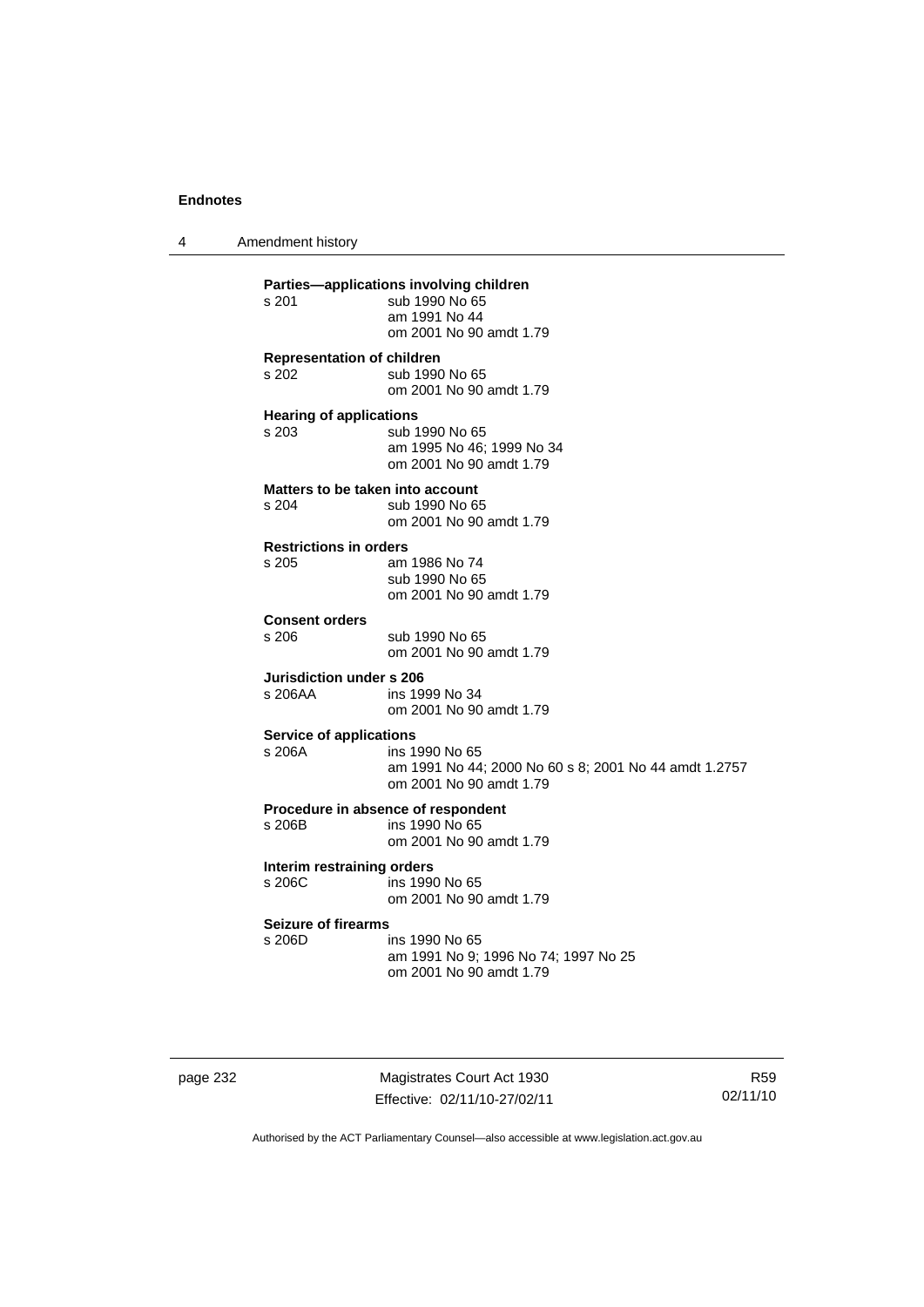|                                               | Amendment history                                                                                                              | 4 |
|-----------------------------------------------|--------------------------------------------------------------------------------------------------------------------------------|---|
| <b>Explaining proposed orders</b><br>s 206E   | ins 1990 No 65<br>am 1992 No 37<br>om 2001 No 90 amdt 1.79                                                                     |   |
| <b>Counselling</b><br>s 206F                  | ins 1990 No 65<br>om 2001 No 90 amdt 1.79                                                                                      |   |
| s 206G                                        | Power of court to make orders where person charged<br>ins 1990 No 65<br>om 2001 No 90 amdt 1.79                                |   |
| <b>Duration of orders</b><br>s 206H           | ins 1990 No 65<br>om 2001 No 90 amdt 1.79                                                                                      |   |
| s 2061                                        | Exercise of certain powers by registrar<br>ins 2001 No 70 amdt 1.67<br>om 2001 No 90 amdt 1.79                                 |   |
| Variation and revocation of orders<br>s 206J  | ins 1990 No 65<br>am 1991 No 44; 1999 No 64 s 4 sch 2<br>om 2001 No 90 amdt 1.79                                               |   |
| Service etc of orders<br>s 206K               | ins 1990 No 65<br>am 1991 No 44; 1996 No 51; 2001 No 44 amdt 1.2758,<br>amdt 1.2759<br>om 2001 No 90 amdt 1.79                 |   |
| <b>Offence</b><br>s 206L                      | ins 1990 No 65<br>am 1992 No 37; 1994 No 81; 1997 No 25<br>om 2001 No 90 amdt 1.79                                             |   |
| Service other than personal service<br>s 206M | ins 1990 No 65<br>om 2001 No 90 amdt 1.79                                                                                      |   |
| Service by police officers<br>s 206N          | ins 1990 No 65<br>am 1991 No 44<br>om 2001 No 90 amdt 1.79                                                                     |   |
| s 206P                                        | Restriction on publication of reports of proceedings<br>ins 1990 No 65<br>am 1994 No 81; 1998 No 38<br>om 2001 No 90 amdt 1.79 |   |

R59 02/11/10

Magistrates Court Act 1930 Effective: 02/11/10-27/02/11 page 233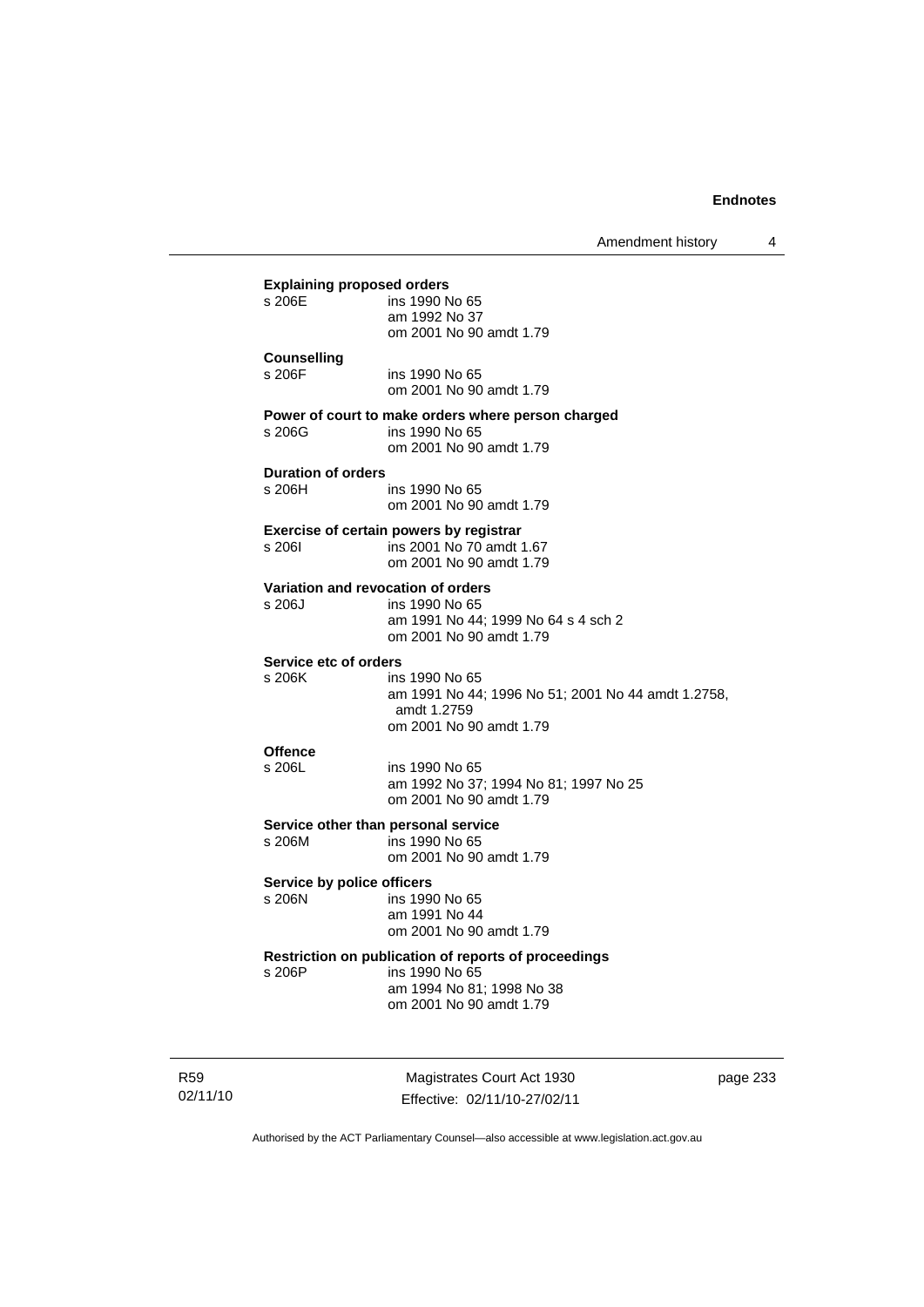| 4 | Amendment history                               |                                                                                                                                                                                                                                                                                                                                                                                                  |
|---|-------------------------------------------------|--------------------------------------------------------------------------------------------------------------------------------------------------------------------------------------------------------------------------------------------------------------------------------------------------------------------------------------------------------------------------------------------------|
|   | Limits of restriction on publication<br>s 206PA | ins 1998 No 38<br>om 2001 No 90 amdt 1.79                                                                                                                                                                                                                                                                                                                                                        |
|   | s 206PB                                         | Application not invalid only because made under wrong Act<br>ins 1998 No 38<br>om 2001 No 90 amdt 1.79                                                                                                                                                                                                                                                                                           |
|   | <b>Appeals</b><br>s 206Q                        | ins 1990 No 65<br>am 1995 No 46<br>om 2001 No 90 amdt 1.79                                                                                                                                                                                                                                                                                                                                       |
|   | <b>Application of Crimes Act</b><br>s 206R      | ins 1990 No 65<br>om 2001 No 90 amdt 1.79                                                                                                                                                                                                                                                                                                                                                        |
|   | <b>Criminal appeals</b><br>pt $3.10$ hdg        | (prev pt 11 hdg) sub 1972 No 37<br>sub and renum A2004-60 amdt 1.346                                                                                                                                                                                                                                                                                                                             |
|   | div 3.10.1 hdg                                  | <b>Criminal appeals-jurisdiction of Supreme Court</b><br>(prev pt 11 div 1 hdg) ins 1972 No 37<br>renum as div 11.1 hdg R8 LA<br>sub and renum A2004-60 amdt 1.347                                                                                                                                                                                                                               |
|   | <b>Jurisdiction of Supreme Court</b><br>s 207   | sub 1937 No 28<br>am 1967 No 1; 1968 No 25<br>sub 1972 No 37<br>am 1985 No 67; 1990 No 65; 2001 No 90 amdt 1.80;<br>A2004-60 amdts 1.348-1.350; A2005-5 s 30; A2008-44<br>amdt 1.79                                                                                                                                                                                                              |
|   | Appeals in criminal matters<br>div 3.10.2 hdg   | (prev pt 11 div 2 hdg) ins 1972 No 37<br>renum as div 11.2 hdg R8 LA<br>sub and renum A2004-60 amdt 1.351                                                                                                                                                                                                                                                                                        |
|   | s 208 hdg<br>s 208                              | Appeals to which div 3.10.2 applies<br>sub A2004-60 amdt 1.352<br>sub 1937 No 28<br>am 1953 No 14; 1958 No 12; 1968 No 25<br>sub 1972 No 37<br>am 1984 No 16; 1985 No 41; 1985 No 67; 1986 No 33; 1986<br>No 74; 1990 No 65; 1992 No 9; 1994 No 61; 1996 No 6;<br>A2004-60 amdts 1.353-1.355; A2005-7 s 16; pars renum R27<br>LA (see A2005-7 s 17); A2006-23 amdt 1.249; A2006-55<br>s 14, s 15 |

page 234 Magistrates Court Act 1930 Effective: 02/11/10-27/02/11

R59 02/11/10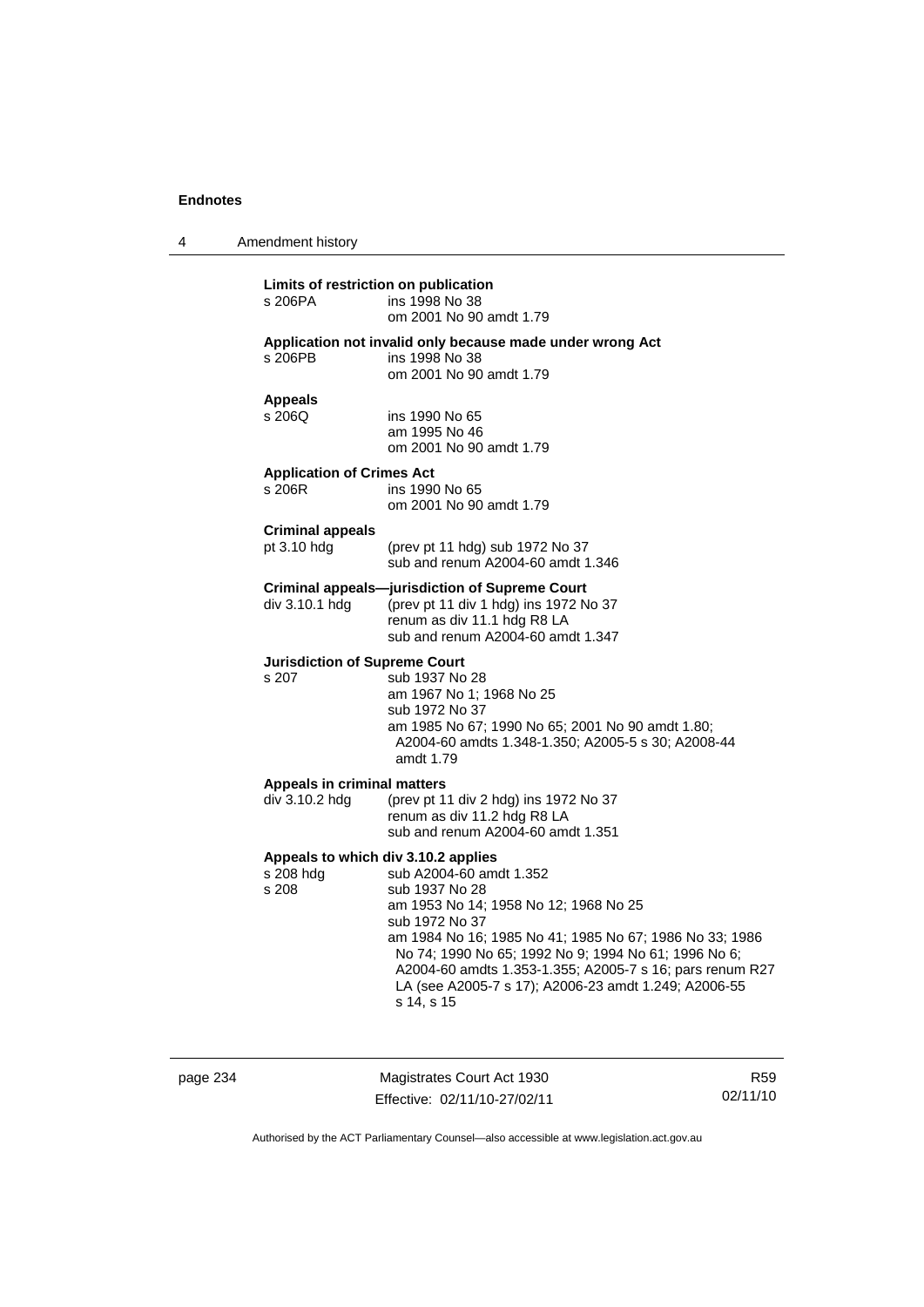# **Appeals in other cases**  ins 1958 No 12 am 1967 No 1; 1968 No 25 om 1972 No 37 **Substituted service of notice of appeal**  s 208B ins 1958 No 12 om 1972 No 37 **Institution of appeal**<br>s 209 a am 1934 No 17 sub 1937 No 28 am 1967 No 1 sub 1972 No 37 am 1984 No 61; 1985 No 67 sub 1986 No 74 am A2005-5 s 31; A2005-7 s 18; A2006-40 amdt 2.150 **Substituted service of notice of appeal**  s 210 am 1934 No 17 sub 1937 No 28; 1972 No 37 **When appeal deemed to be duly instituted**  s 211 sub 1937 No 28; 1972 No 37; 1985 No 18 om 1986 No 74 **When appeal deemed to be duly instituted**  s 212 sub 1937 No 28; 1958 No 12 am 1967 No 1 sub 1972 No 37 om 1985 No 18 **Increase in amount of security**  s 213 sub 1937 No 28; 1972 No 37 om 1985 No 18 **Appeals in cases other than civil cases**  s 214 sub 1937 No 28 am 1967 No 1 sub 1972 No 37 am 1984 No 61; 1990 No 65; A2004-60 amdt 1.356; A2005-20 amdt 3.292 **Appeals in relation to grant of bail**  s 214A ins 1986 No 33

om 1992 No 9

R59 02/11/10

Magistrates Court Act 1930 Effective: 02/11/10-27/02/11 page 235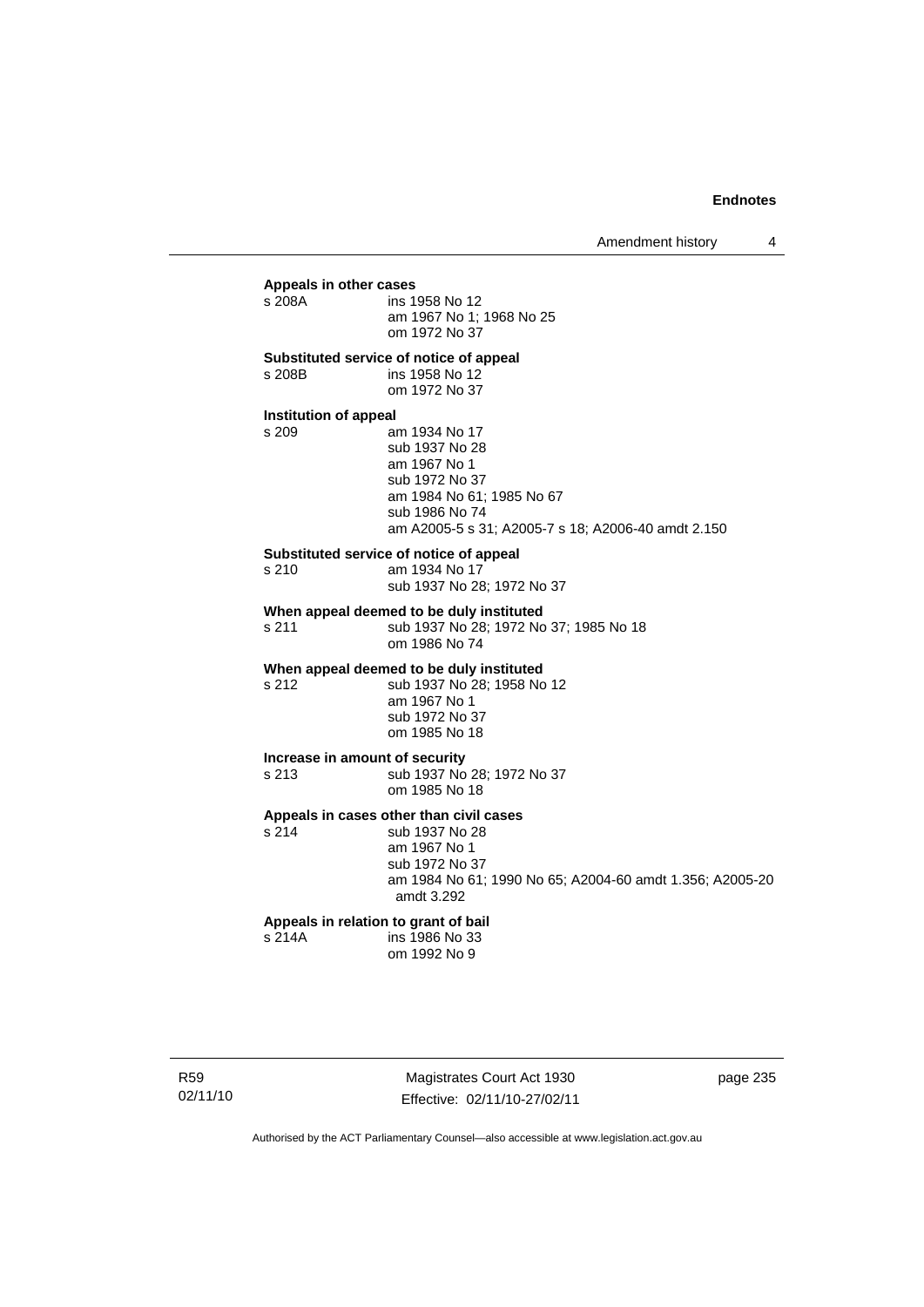4 Amendment history

# **Appeals in civil cases**

|          | Tippoulo III vitil vuovo<br>s 215                         | om 1937 No 28<br>ins 1972 No 37<br>am 1985 No 67<br>om 1986 No 74                                                                                                                                              |                             |  |
|----------|-----------------------------------------------------------|----------------------------------------------------------------------------------------------------------------------------------------------------------------------------------------------------------------|-----------------------------|--|
|          | s 216                                                     | Stay of execution pending appeal in certain cases<br>om 1937 No 28<br>ins 1972 No 37<br>am 1984 No 62; 1986 No 74; 1992 No 9; 1995 No 41; A2005-7<br>s 19; A2006-23 amdt 1.250, amdt 1.251; A2008-29 amdt 1.32 |                             |  |
|          | s 217                                                     | Execution not to be stayed in other cases except by order of Supreme Court<br>om 1937 No 28<br>ins 1972 No 37<br>om 1986 No 74                                                                                 |                             |  |
|          | s 218                                                     | <b>Orders by Supreme Court on appeals</b><br>om 1937 No 28<br>ins 1972 No 37<br>sub 1984 No 61<br>am 1985 No 67; A2004-60 amdt 1.357, amdt 1.358                                                               |                             |  |
|          | s 219 hdg<br>s 219                                        | No right of appeal under div 3.10.2 if review appeal<br>sub A2004-60 amdt 1.359<br>om 1937 No 28<br>ins 1972 No 37<br>am 1985 No 67; 1986 No 74; A2004-60 amdt 1.360,<br>amdt 1.361<br>sub A2008-44 amdt 1.80  |                             |  |
|          | div 3.10.2A                                               | Reference appeals in criminal matters<br>ins A2005-5 s 32                                                                                                                                                      |                             |  |
|          | What is a reference appeal?<br>s 219A<br>ins A2005-5 s 32 |                                                                                                                                                                                                                |                             |  |
|          | s 219AB hdg<br>s 219AB                                    | Reference appeal in relation to proceeding<br>sub A2008-42 s 12<br>ins A2005-5 s 32<br>am A2006-55 s 15; A2006-40 amdt 2.151; A2008-42 s 13,<br>s 14                                                           |                             |  |
|          | s 219AC                                                   | Who may be heard at reference appeal<br>ins A2005-5 s 32<br>am A2008-42 s 15                                                                                                                                   |                             |  |
|          | s 219AD                                                   | Reference appeal decision does not affect verdict<br>ins A2005-5 s 32<br>sub A2008-42 s 16                                                                                                                     |                             |  |
| page 236 |                                                           | Magistrates Court Act 1930<br>Effective: 02/11/10-27/02/11                                                                                                                                                     | R <sub>59</sub><br>02/11/10 |  |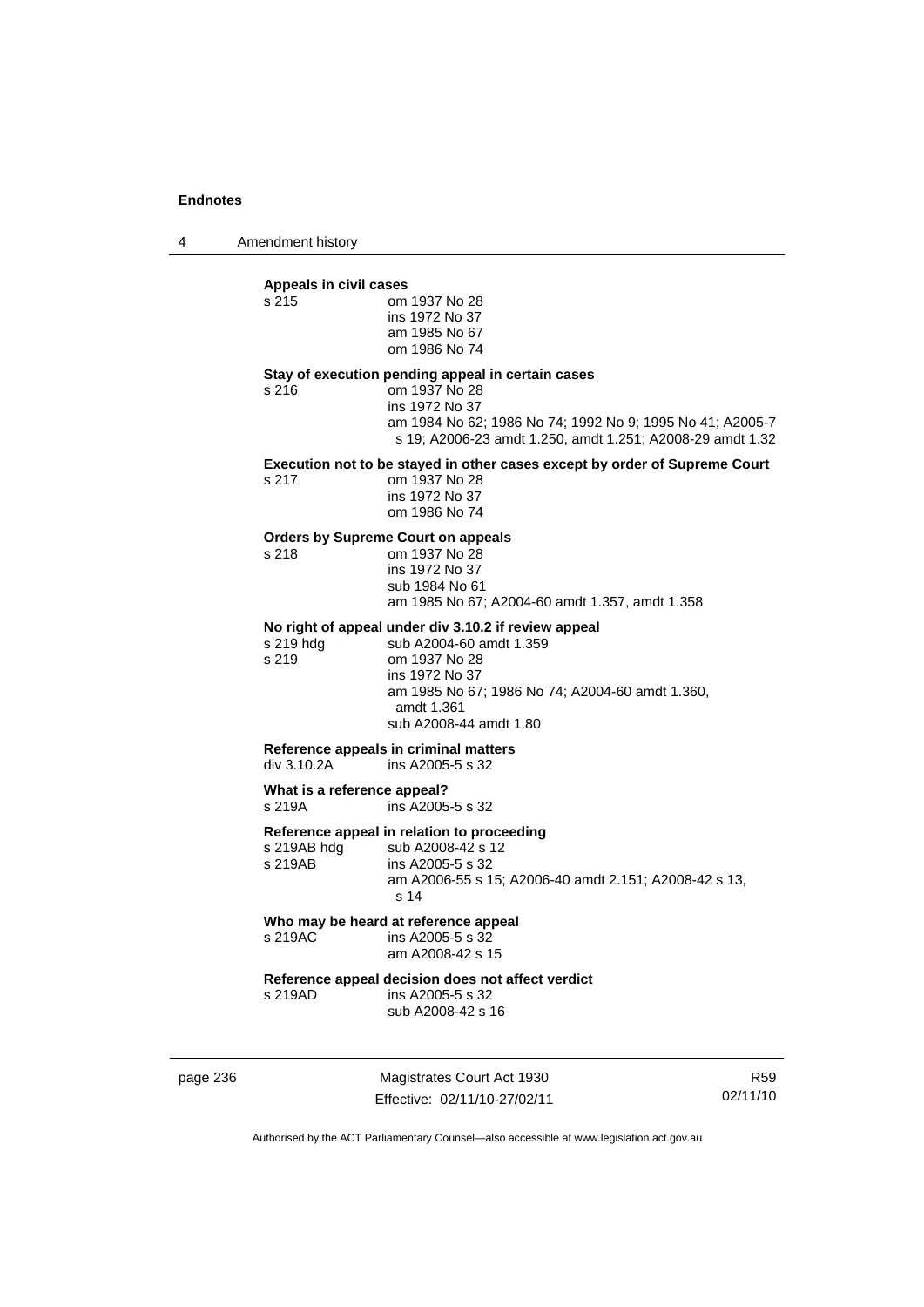#### **Review appeals in criminal matters**

| div 3.10.3 hdq | (prev pt 11 div 3 hdg) ins 1972 No 37<br>renum as div 11.3 hdg R8 LA<br>sub and renum A2004-60 amdt 1.362<br>sub A2008-44 amdt 1.81 |
|----------------|-------------------------------------------------------------------------------------------------------------------------------------|
|                |                                                                                                                                     |
|                |                                                                                                                                     |

#### **Interpretation**

s 219A ins 1972 No 37

om 1994 No 61

## **Decisions subject to review appeal**

s 219B hdg sub A2008-44 amdt 1.82

s 219B ins 1972 No 37 am 1974 No 14; 1979 No 41; 1984 No 16; 1985 No 41; 1985 No 67; ord 1990 No 9; 1994 No 61; 1996 No 6; pars renum R10 LA; A2004-60 amdts 1.363-1.366; A2005-20 amdt 3.293; A2006-23 amdt 1.252; A2006-55 s 16; A2008-44 amdt 1.83

## **How review appeal is instituted**

s 219C ins 1972 No 37 am 1974 No 14; 1979 No 41; 1984 No 61; 1985 No 41; 1985 No 67; ord 1990 No 9; 1996 No 6; pars renum R10 LA; A2005-5 s 33; A2005-20 amdts 3.294-3.296; pars and ss renum R29 LA (see A2005-20 amdt 3.297) sub A2008-44 amdt 1.84

# **Grounds for review**

ins 1972 No 37 am 1985 No 41; 1985 No 67; ord 1990 No 9; 1992 No 9; 1996 No 6; ss renum R10 LA om A2006-40 amdt 2.152 ins A2008-44 amdt 1.84

#### **Report by Magistrate**

s 219E ins 1972 No 37 am 1996 No 6 om A2006-40 amdt 2.152 ins A2008-44 amdt 1.84

#### **Powers of Supreme Court**

s 219F ins 1972 No 37 am 1974 No 14; 1979 No 41; 1985 No 41; 1985 No 67; ord 1990 No 9; ss and pars renum R10 LA; A2004-60 amdt 1.367; A2006-40 amdt 2.153; A2008-44 amdts 1.85-1.88

R59 02/11/10

Magistrates Court Act 1930 Effective: 02/11/10-27/02/11 page 237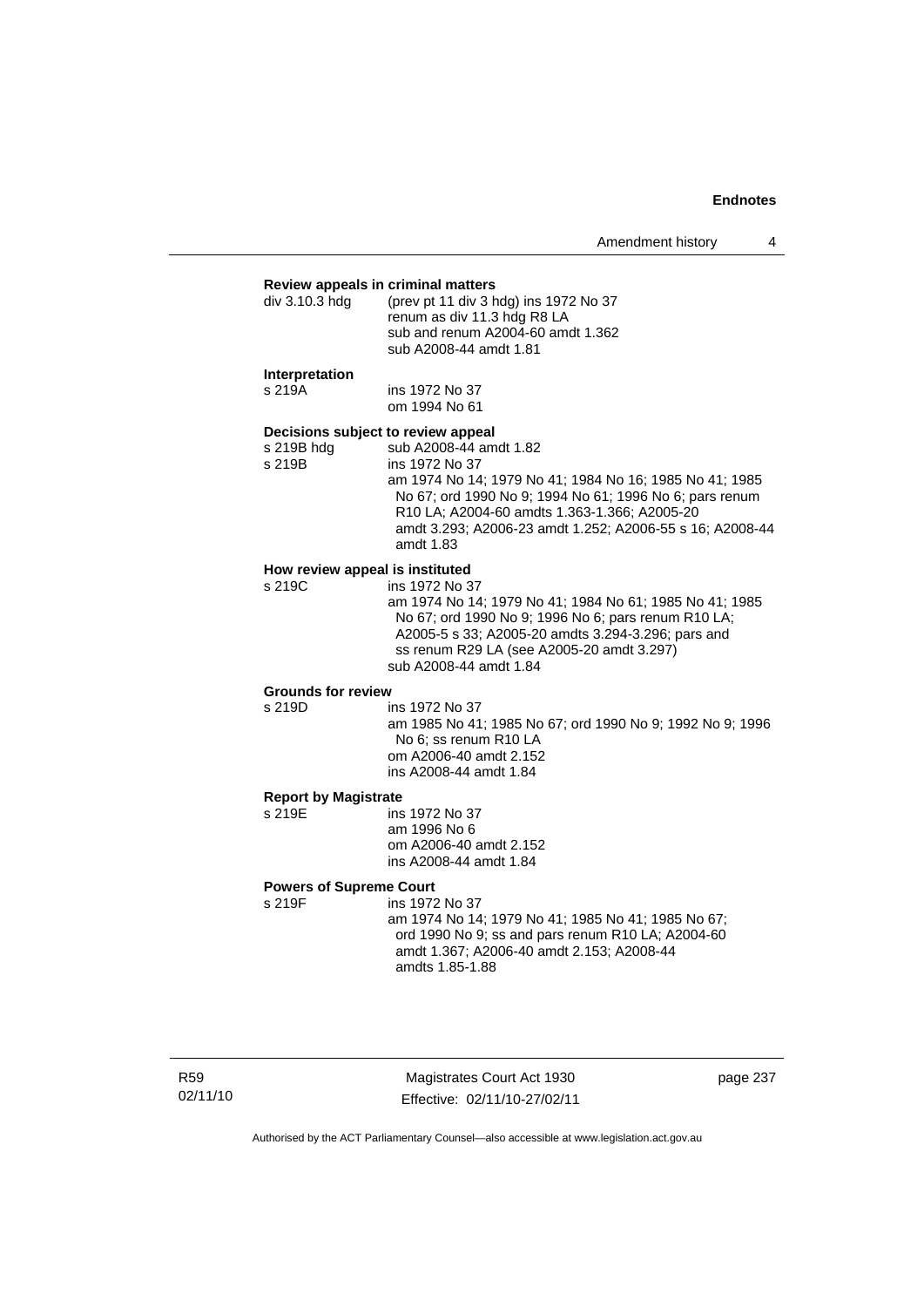4 Amendment history

| page 238 |                                                    | Magistrates Court Act 1930                                                                                                                                                           | R <sub>5</sub> |
|----------|----------------------------------------------------|--------------------------------------------------------------------------------------------------------------------------------------------------------------------------------------|----------------|
|          | Notice dispensed with<br>s 225                     | am 1937 No 28; 1967 No 1; 1985 No 17; A2005-20<br>amdt 3.302; A2006-40 amdt 2.157, amdt 2.158                                                                                        |                |
|          | In cases of certiorari order<br>s 224 hdg<br>s 224 | sub A2006-40 amdt 2.155<br>am 1937 No 28; A2005-20 amdt 3.302; A2006-40 amdt 2.156                                                                                                   |                |
|          | <b>Amendment of documents</b><br>s 223             | am 1937 No 28; 1985 No 67; 1986 No 74<br>sub A2005-20 amdt 3.301<br>am A2006-23 amdt 1.256                                                                                           |                |
|          | s 222                                              | <b>Control of Supreme Court over summary convictions</b><br>am 1937 No 28; 1985 No 67; 1986 No 74; A2005-20<br>amdts 3.298-3.300; A2006-23 amdts 1.253-1.255; A2006-40<br>amdt 2.154 |                |
|          | s 221                                              | Magistrate may order appellant to be liberated<br>om 1937 No 28                                                                                                                      |                |
|          | Forfeiture of recognisance<br>s 220                | am 1937 No 28; 1972 No 37<br>sub 1984 No 62<br>om 1992 No 9                                                                                                                          |                |
|          | div 3.10.4 hdg                                     | <b>Criminal appeals-other provisions</b><br>(prev pt 11 div 4 hdg) ins 1972 No 37<br>renum as div 11.4 hdg R8 LA<br>sub and renum A2004-60 amdt 1.368                                |                |
|          | Stay of execution not affected<br>s 219L           | ins 1984 No 62<br>om 1992 No 9                                                                                                                                                       |                |
|          | s 219K                                             | Effect of apprehension of appellant<br>ins 1984 No 62<br>om 1992 No 9                                                                                                                |                |
|          | s 219J                                             | Power of Court where person apprehended<br>ins 1984 No 62<br>om 1992 No 9                                                                                                            |                |
|          | s 219H                                             | Warrant of apprehension of appellant<br>ins 1984 No 62<br>om 1992 No 9                                                                                                               |                |
|          | Interpretation<br>s 219G                           | ins 1984 No 62<br>am 1986 No 74<br>om 1992 No 9                                                                                                                                      |                |
|          |                                                    |                                                                                                                                                                                      |                |

Effective: 02/11/10-27/02/11

R59 02/11/10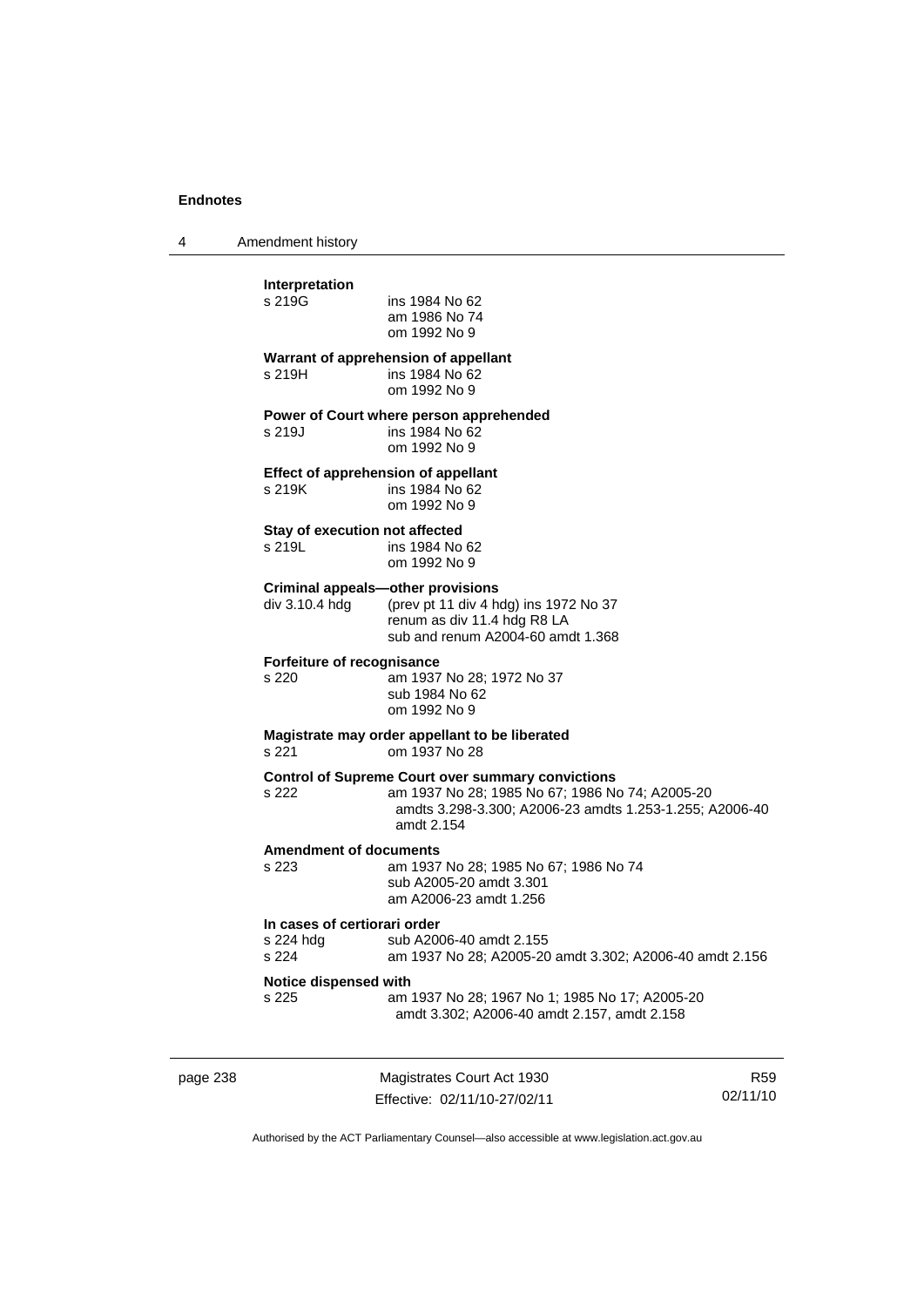# Magistrates Court Act 1930 **Power of court to admit to bail**  s 226 am 1937 No 28; 1992 No 9; A2005-20 amdt 3.302; A2006-23 amdt 1.257; A2006-40 amdt 2.159 **Respecting the amendment of convictions etc**  s 227 am 1937 No 28; 1985 No 67; 1996 No 6; A2005-20 amdt 3.302 **No summons or information**  s 228 am 1986 No 74 sub A2005-20 amdt 3.303 **Provisions applicable in relation to security given for costs of appeal**  s 230 am 1937 No 28 sub 1972 No 37 am 1985 No 18; 1991 No 44 om A2006-40 amdt 2.160 **Magistrate sued for act not within jurisdiction**  s 231 reloc as s 17A **No action against magistrate after order nisi to quash conviction has been**  granted<br>s 232 reloc as s 17B **Warrant or writ by magistrate on order of court**  s 233 reloc as s 17C **No action for acts done under order of Supreme Court**  s 234 reloc as s 17D **No action where proceedings confirmed on appeal**  s 235 reloc as s 17E **Actions in cases prohibited**  s 236 reloc as s 17F **Limitation of actions**  s 237 om 1985 No 66 **Notice of actions**  om 1985 No 66 **Payment of amounts into court**  s 239 reloc as s 17G **No action against magistrate for judicial acts in Magistrates Court**  s 240 reloc as s 17H **Magistrate sued for acts within his or her jurisdiction only liable in case of malice and absence of reasonable and probable cause**  s 241 reloc as s 17I

02/11/10

R59

Effective: 02/11/10-27/02/11

page 239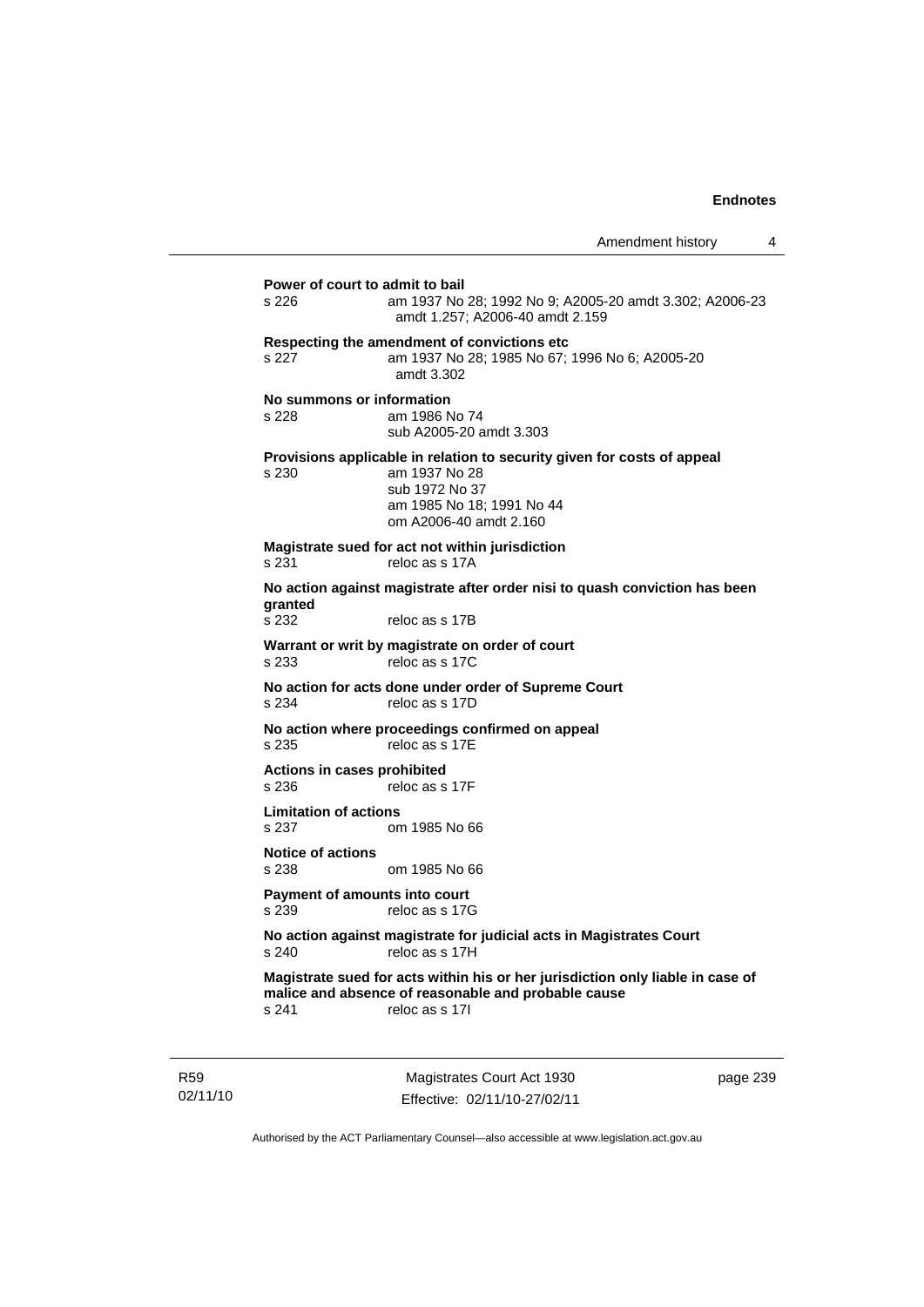4 Amendment history

| <b>Verdict for defendant</b><br>s 242                  | reloc as s 17J                                                                                                                                     |                 |
|--------------------------------------------------------|----------------------------------------------------------------------------------------------------------------------------------------------------|-----------------|
| <b>Damages</b><br>s 243                                | reloc as s 17K                                                                                                                                     |                 |
| <b>Costs in criminal matters</b><br>pt 3.11 hdg        | (prev pt 13 hdg) sub 1953 No 14<br>am 1994 No 4<br>sub and renum A2004-60 amdt 1.371                                                               |                 |
| <b>Costs in criminal matters</b><br>s 244 hdg<br>s 244 | sub A2004-60 amdt 1.372<br>am 1937 No 28; 1953 No 14; 1986 No 74; 1994 No 61;<br>A2004-60 amdts 1.373-1.375<br>sub A2008-44 amdt 1.89              |                 |
| <b>Court fees</b><br>s 245                             | sub 1953 No 14; 1980 No 10<br>am 1991 No 38; 1991 No 44<br>om 1994 No 4                                                                            |                 |
| <b>Remission of fees</b><br>s 245A                     | ins 1937 No 28<br>sub 1986 No 83<br>am 1989 No 55; ord 1990 No 5; 1991 No 44; 1993 No 4<br>om 1994 No 4                                            |                 |
| Solicitor's costs                                      |                                                                                                                                                    |                 |
| s 246                                                  | sub 1937 No 28<br>om 1986 No 74                                                                                                                    |                 |
| <b>Witnesses expenses</b><br>s 247                     | sub 1953 No 14; 1967 No 1<br>am 1996 No 6; A2004-60 amdt 1.376<br>reloc to Magistrates Court Rules 1932, pt 4 as rule 21 by<br>A2004-60 amdt 1.377 |                 |
|                                                        | Meaning of security-pt 3.12                                                                                                                        |                 |
| s 248                                                  | om 1994 No 61 s 49<br>ins 2001 No 1 s 3 sch<br>am 2001 No 18 s 174<br>om A2004-60 amdt 1.378<br>ins A2010-21 amdt 1.12                             |                 |
| <b>Determination of fees</b>                           |                                                                                                                                                    |                 |
|                                                        | s 248A ins 1974 No 14<br>am 1986 No 53; ord 1990 No 5<br>om 1992 No 9<br>ins 1994 No 4<br>am 1997 No 94; 1998 No 25                                |                 |
| page 240                                               | Magistrates Court Act 1930<br>Effective: 02/11/10-27/02/11                                                                                         | R59<br>02/11/10 |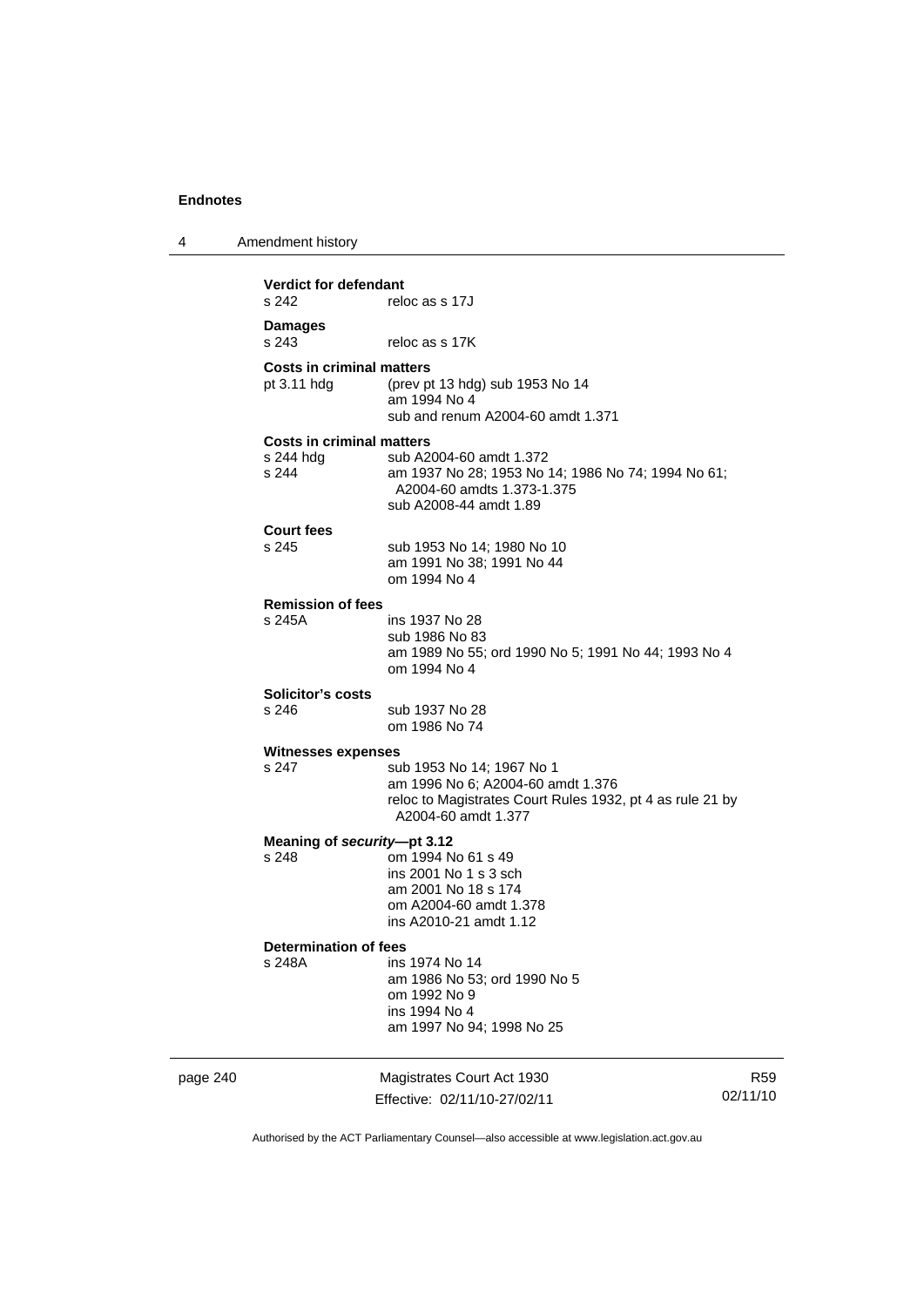Amendment history 4

02/11/10 Magistrates Court Act 1930 page 241 sub 2000 No 1 s 3 sch am 2001 No 44 amdt 1.2760 om A2004-60 amdt 1.378 **Payment of fees**  ins 1974 No 14 am 1986 No 53; ord 1990 No 5 om 1992 No 9 ins 1994 No 4 sub 2000 No 1 s 3 sch am 2001 No 44 amdt 1.2761 om A2004-60 amdt 1.378 **Remission, refund, deferral, waiver and exemption of fees**  s 248C ins 1974 No 14 om 1992 No 9 ins 1994 No 4 am 1994 No 45; No. 1995 No 46; 1997 No 96; 1999 No 66 sch 3; 1999 No 64 s 4 sch 2 sub 2000 No 1 s 3 sch am 2002 No 36 s 4 (4), (5) exp 11 October 2003 (s 248C (5)) om A2004-60 amdt 1.378 **Recovery of fees in non-criminal proceedings if fees otherwise not payable**  s 248D ins 1974 No 14 am 1986 No 53 om 1992 No 9 ins 1994 No 4 sub 2000 No 1 s 3 sch om A2004-60 amdt 1.378 **Recovery of fees in criminal proceedings if fees not otherwise payable**  s 248E ins 1994 No 4 sub 2000 No 1 s 3 sch om A2004-60 amdt 1.378 **Review of decisions**  s 248F ins 1994 No 4 am 1996 No 6 sub 2000 No 1 s 3 sch om A2004-60 amdt 1.378 **Securities in criminal matters**<br>pt 3.12 hdg (prev pt 14) (prev pt 14 hdg) sub and renum A2004-60 amdt  $1.379$ **Securities taken under Act**  s 249 am 1991 No 44; A2004-60 amdts 1.380-1.383; A2005-20 amdt 3.304; A2010-21 amdt 1.13

Authorised by the ACT Parliamentary Counsel—also accessible at www.legislation.act.gov.au

Effective: 02/11/10-27/02/11

R59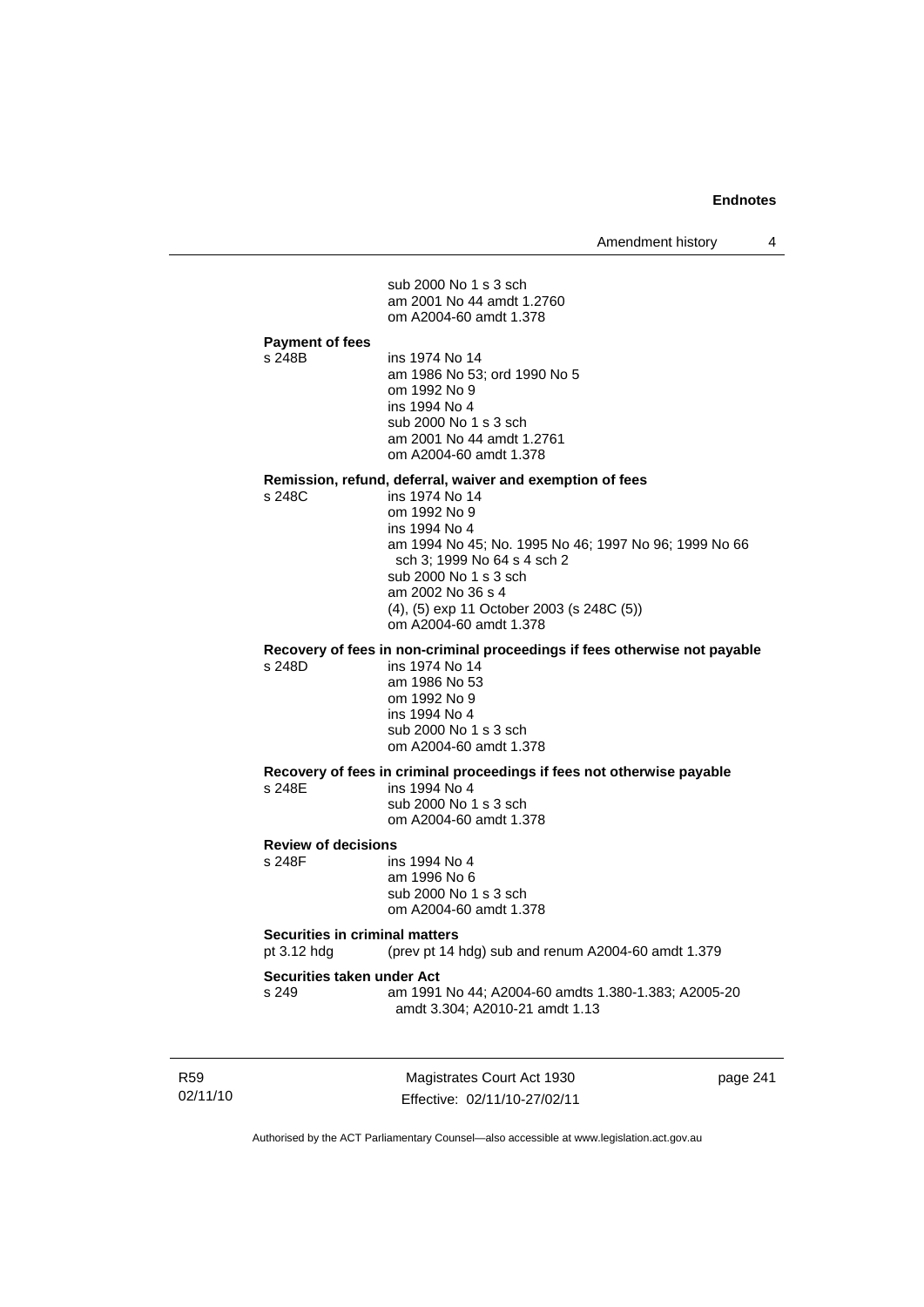4 Amendment history **Recovery of amount due under security**  s 250 ins 1937 No 28 am 1986 No 74; 1991 No 44; 1992 No 9; A2004-60 amdt 1.384; A2006-23 amdt 1.258; A2010-21 amdt 1.13 **Enforcement of payment of sum due by principal**  s 251 om 1937 No 28 am A2006-23 amdt 1.258; A2010-21 amdt 1.13 **Sums paid by surety may be recovered from principal**  s 252 am 1937 No 28; 1986 No 74; 1992 No 9; A2004-60 amdt 1.384; A2006-23 amdt 1.258; A2010-21 amdt 1.13 **Payment enforced by security**  s 253 am 1992 No 9; A2004-60 amdt 1.384; A2006-23 amdt 1.258; A2010-21 amdt 1.13 **Enforcement of recognisance**  s 254 sub 1974 No 14 am 1986 No 53; 1986 No 74; ord 1990 No 5; 1991 No 44; 1992 No 9; 1994 No 61; A2006-23 amdt 1.259; A2006-40 amdt 2.161, amdt 2.162 **Directions about procedure**<br>s 254A reloc as s reloc as s 309 **Appearance by audiovisual or audio links**  s 254B reloc as s 311 **Contempt in face of court**  s 255 reloc as s 290 **Failure to give evidence—offence**  s 255AA reloc as s 291 **Failure to give evidence—committal**  s 255AB reloc as s 312 **Commitment to remand centre**  s 255A reloc as s 313 **Registrar to give directions for preparation of transcript**  s 255B reloc as s 314 **Applications for transcripts**  s 255C reloc as s 315 **Civil proceedings**  ch 4 hdg ins A2004-60 amdt 1.386 **Commencement of proceedings**  pt 4 hdg renum as pt 3.3 hdg

page 242 Magistrates Court Act 1930 Effective: 02/11/10-27/02/11

R59 02/11/10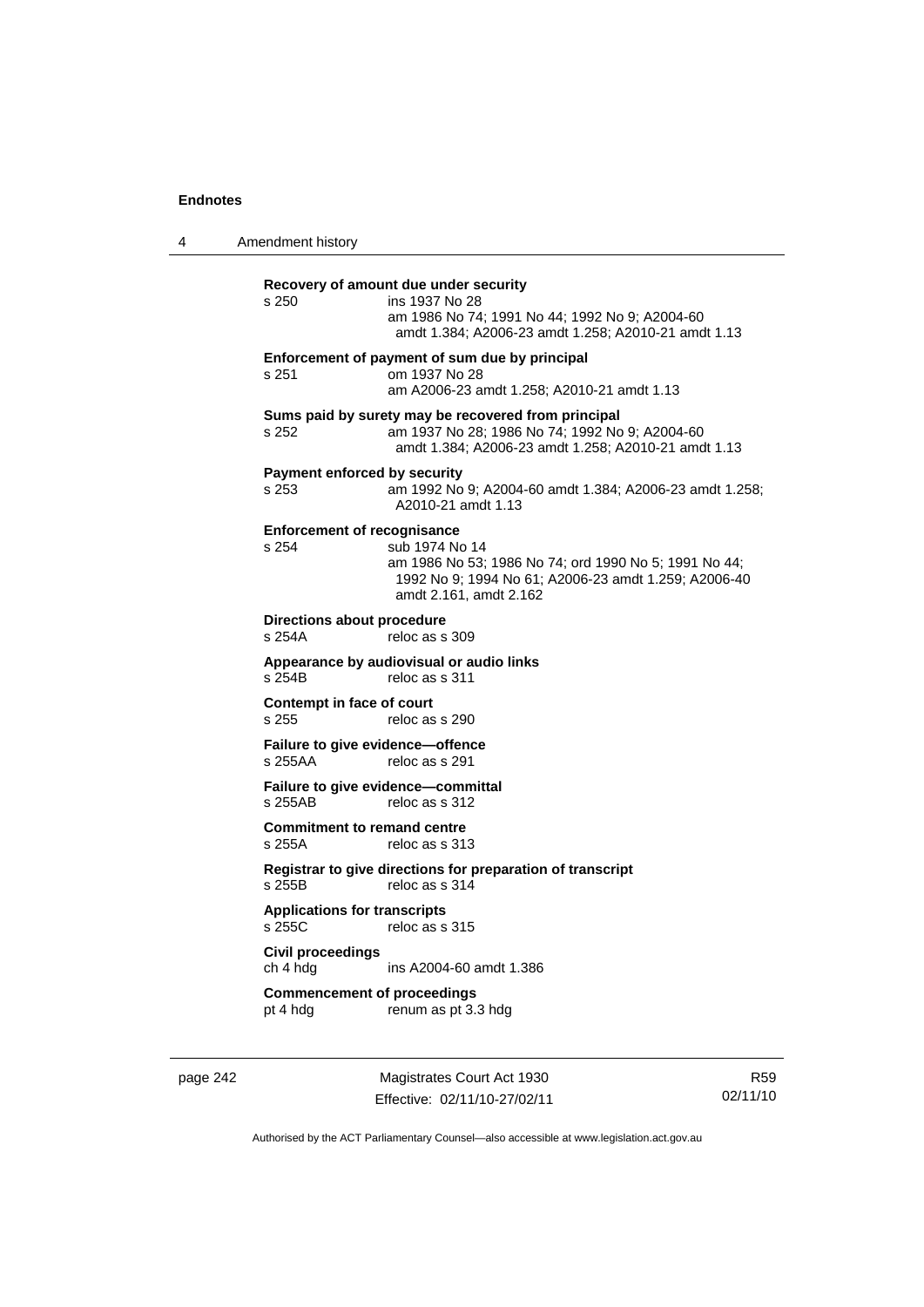|                                                      | Amendment history                                                                                                                                                                                                                                                                                 |  |
|------------------------------------------------------|---------------------------------------------------------------------------------------------------------------------------------------------------------------------------------------------------------------------------------------------------------------------------------------------------|--|
| Preliminary<br>pt $4.1$ hdg                          | ins A2004-60 amdt 1.386                                                                                                                                                                                                                                                                           |  |
| General<br>div 4.1 hdg                               | renum as div 3.3.1 hdg                                                                                                                                                                                                                                                                            |  |
| <b>Application of ch 4</b><br>s 256 hdg<br>s 256     | bracketed note $exp 10$ January 2006 (s 3 (3))<br>am 1967 No 1; 1970 No 15; 1974 No 14; 1979 No 33; 1993<br>No 4; 2001 No 44 amdts 1.2762-1.2764<br>(8)-(11) exp 12 September 2002 (s 256 (11))<br>om A2004-60 amdt 1.412<br>ins A2004-60 amdt 1.386<br>am A2005-13 amdt 1.43; A2008-46 amdt 3.40 |  |
| <b>Civil jurisdiction</b><br>pt 4.2 hdg              | ins A2004-60 amdt 1.386                                                                                                                                                                                                                                                                           |  |
| <b>Informations</b><br>div 4.2 hdg                   | renum as pt 3.3.2 hdg                                                                                                                                                                                                                                                                             |  |
| s 257 hdg<br>s 257                                   | Personal actions at law-amount or value<br>bracketed note exp 10 January 2006 (s 3 (3))<br>am 1937 No 28<br>om 1986 No 74<br>ins 1991 No 38<br>om 1994 No 4<br>ins A2004-60 amdt 1.386                                                                                                            |  |
| Power of court to grant relief<br>s 258 hdg<br>s 258 | bracketed note exp 10 January 2006 (s 3 (3))<br>am 1932 No 21; 1937 No 28; 1953 No 14; 1986 No 74;<br>ord 1990 No 5; 1991 No 44; 2001 No 44<br>amdts 1.2765-1.2768<br>om A2004-60 amdt 1.412<br>ins A2004-60 amdt 1.386                                                                           |  |
| Rules of equity to prevail<br>s 259 hdg<br>s 259     | bracketed note exp 10 January 2006 (s 3 (3))<br>ins 1999 No 34<br>om 2001 No 90 amdt 1.81<br>ins A2004-60 amdt 1.386                                                                                                                                                                              |  |
| Nuisance<br>s 260 hdg<br>s 260                       | bracketed note exp 10 January 2006 (s 3 (3))<br>ins A2004-60 amdt 1.386                                                                                                                                                                                                                           |  |
| <b>Disputed debts</b><br>s 261 hdg<br>s 261          | bracketed note exp 10 January 2006 (s 3 (3))<br>ins A2004-60 amdt 1.386                                                                                                                                                                                                                           |  |
|                                                      | $C_{i}$                                                                                                                                                                                                                                                                                           |  |

R59 02/11/10

Magistrates Court Act 1930 Effective: 02/11/10-27/02/11 page 243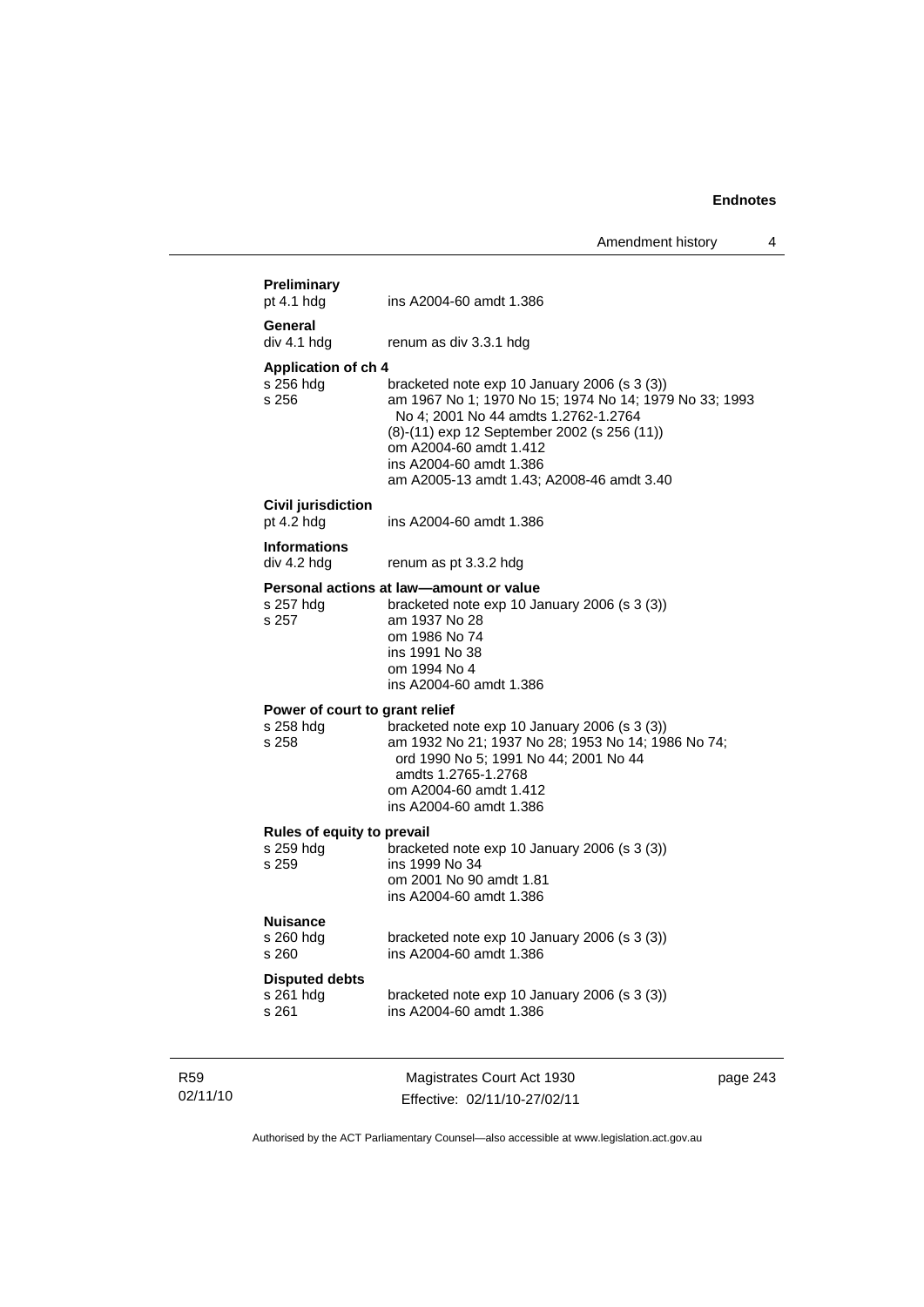| Amendment history |  |
|-------------------|--|
|                   |  |

| s 262 hdq<br>s 262                                          | Cause of action arising, or defendant resident, outside ACT<br>bracketed note exp 10 January 2006 (s 3 (3))<br>ins A2004-60 amdt 1.386                                                                                                   |
|-------------------------------------------------------------|------------------------------------------------------------------------------------------------------------------------------------------------------------------------------------------------------------------------------------------|
| commercial matters                                          | Requests under conventions relating to legal proceedings in civil and                                                                                                                                                                    |
| s 263                                                       | ins A2004-60 amdt 1.386                                                                                                                                                                                                                  |
| Proceedings affecting title to land<br>s 264 hdg<br>$s$ 264 | bracketed note exp 10 January 2006 (s 3 (3))<br>ins A2004-60 amdt 1.386                                                                                                                                                                  |
| s 265 hdg<br>s 265                                          | <b>Disputes under Residential Tenancies Act</b><br>bracketed note exp 10 January 2006 (s 3 (3))<br>ins A2004-60 amdt 1.386                                                                                                               |
| s 266 hdg<br>s 266                                          | <b>Complaints under Utilities Act, pt 12</b><br>bracketed note exp 10 January 2006 (s 3 (3))<br>ins A2004-60 amdt 1.386<br>am A2008-22 amdt 1.36<br>sub A2008-36 amdt 1.480                                                              |
| s 266A                                                      | Civil disputes under ACT Civil and Administrative Tribunal Act<br>ins A2008-37 amdt 1.322                                                                                                                                                |
| s 266B                                                      | Enforcement of ACT Civil and Administrative Tribunal order-representation<br>ins as mod SL2009-2 mod 4.1 (as ins by SL2009-51 s 8)<br>mod lapsed 22 December 2009 (SL2009-2 mod 4.1 om by<br>A2009-54 amdt 1.5)<br>ins A2009-54 amdt 1.8 |
| <b>Case stated for Supreme Court</b><br>pt $4.3$ hdg        | (prev pt 4 div 3 hdg) om A1986-74<br>ins A2004-60 amdt 1.386                                                                                                                                                                             |
| <b>Case stated</b><br>s 267 hdg<br>s 267                    | bracketed note exp 10 January 2006 (s 3 (3))<br>ins A2004-60 amdt 1.386<br>am A2008-36 amdt 1.481                                                                                                                                        |
| pt 4.4 hdg                                                  | Transfer of proceedings from or to Supreme Court<br>ins A2004-60 amdt 1.386                                                                                                                                                              |
| <b>Summonses</b><br>div 4.4 hdg                             | renum as div 3.3.3 hdg                                                                                                                                                                                                                   |
| s 268 hdg<br>s 268                                          | <b>Transfer of action from Supreme Court</b><br>bracketed note exp 10 January 2006 (s 3 (3))<br>ins A2004-60 amdt 1.386                                                                                                                  |
|                                                             |                                                                                                                                                                                                                                          |

page 244 Magistrates Court Act 1930 Effective: 02/11/10-27/02/11

R59 02/11/10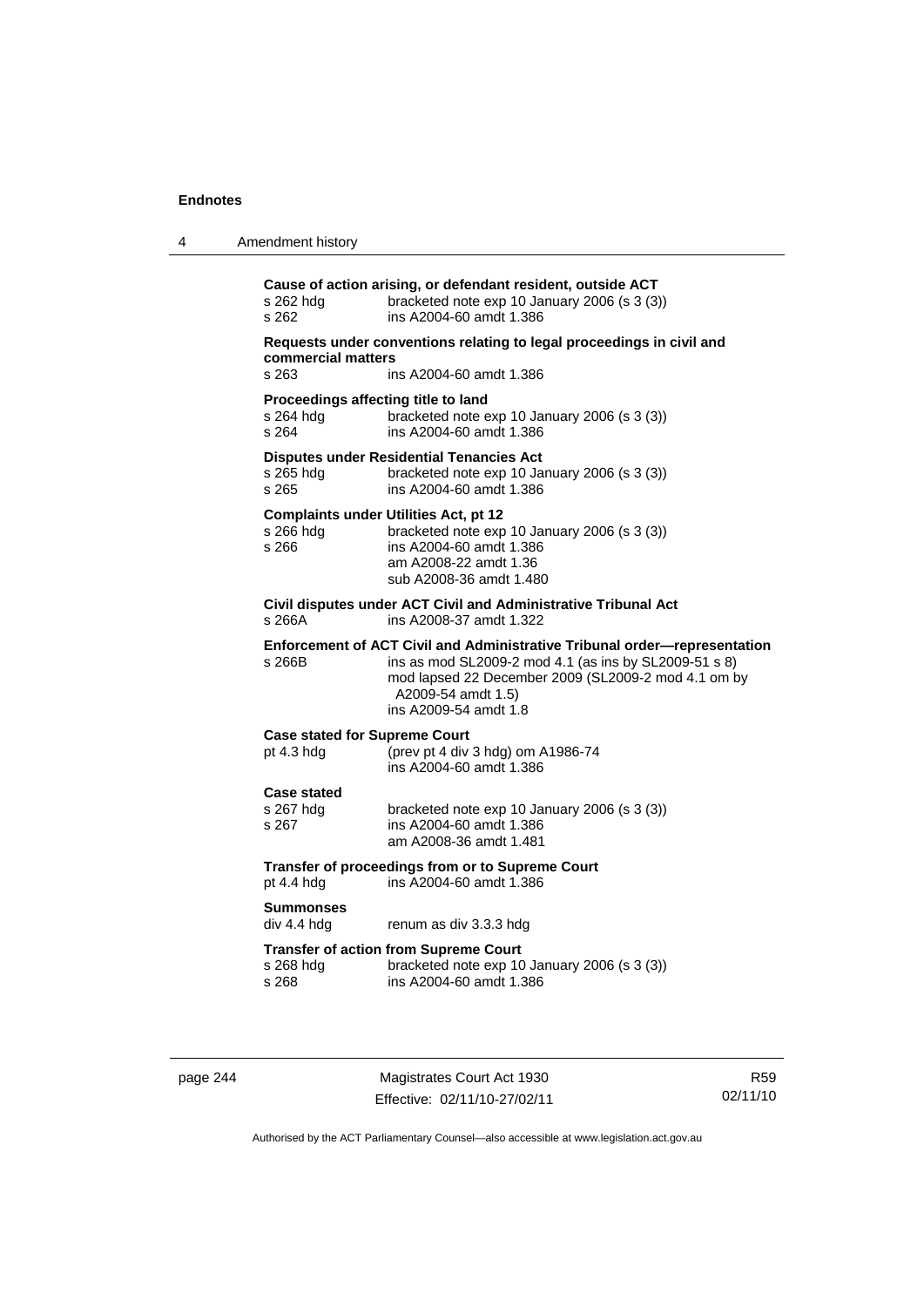| s 269 hdg<br>s 269                                      | Procedure on transfer of action from Supreme Court<br>bracketed note exp 10 January 2006 (s 3 (3))<br>ins A2004-60 amdt 1.386<br>am A2006-40 amdt 2.163 |
|---------------------------------------------------------|---------------------------------------------------------------------------------------------------------------------------------------------------------|
| s 270 hdg<br>s 270                                      | <b>Removal of proceedings into Supreme Court</b><br>bracketed note exp 10 January 2006 (s 3 (3))<br>ins A2004-60 amdt 1.386                             |
| <b>Stay of proceedings</b><br>s 271 hdg<br>s 271        | bracketed note exp 10 January 2006 (s 3 (3))<br>ins A2004-60 amdt 1.386                                                                                 |
| Civil appeals<br>pt 4.5 hdg                             | ins A2004-60 amdt 1.386                                                                                                                                 |
| <b>Warrants of arrest</b><br>div 4.5 hdg                | renum as div 3.3.4 hdg                                                                                                                                  |
|                                                         |                                                                                                                                                         |
| Meaning of appeal-pt 4.5<br>s 272 hdg<br>s 272          | bracketed note exp 10 January 2006 (s 3 (3))<br>ins A2004-60 amdt 1.386<br>sub A2008-36 amdt 1.482                                                      |
| Jurisdiction<br>s 273 hdg<br>s 273                      | bracketed note exp 10 January 2006 (s 3 (3))<br>ins A2004-60 amdt 1.386                                                                                 |
| s 274 hdg<br>s 274                                      | Cases in which appeal may be brought<br>bracketed note exp 10 January 2006 (s 3 (3))<br>ins A2004-60 amdt 1.386<br>am A2008-36 amdt 1.483               |
| <b>Appeals-Small Claims Court</b><br>s 275 hdg<br>s 275 | bracketed note exp 10 January 2006 (s 3 (3))<br>ins A2004-60 amdt 1.386<br>om A2008-36 amdt 1.484                                                       |
| <b>Evidence on appeal</b><br>s 276 hdg<br>s 276         | bracketed note exp 10 January 2006 (s 3 (3))<br>ins A2004-60 amdt 1.386                                                                                 |
| s 277 hdg<br>s 277                                      | Powers of Supreme Court on appeal<br>bracketed note exp 10 January 2006 (s 3 (3))<br>ins A2004-60 amdt 1.386<br>om A2006-40 amdt 2.164                  |
| <b>Small Claims Court</b>                               |                                                                                                                                                         |
| pt 4.6 hdg                                              | ins A2004-60 amdt 1.386<br>om A2008-36 amdt 1.485                                                                                                       |
|                                                         |                                                                                                                                                         |

R59 02/11/10

Magistrates Court Act 1930 Effective: 02/11/10-27/02/11 page 245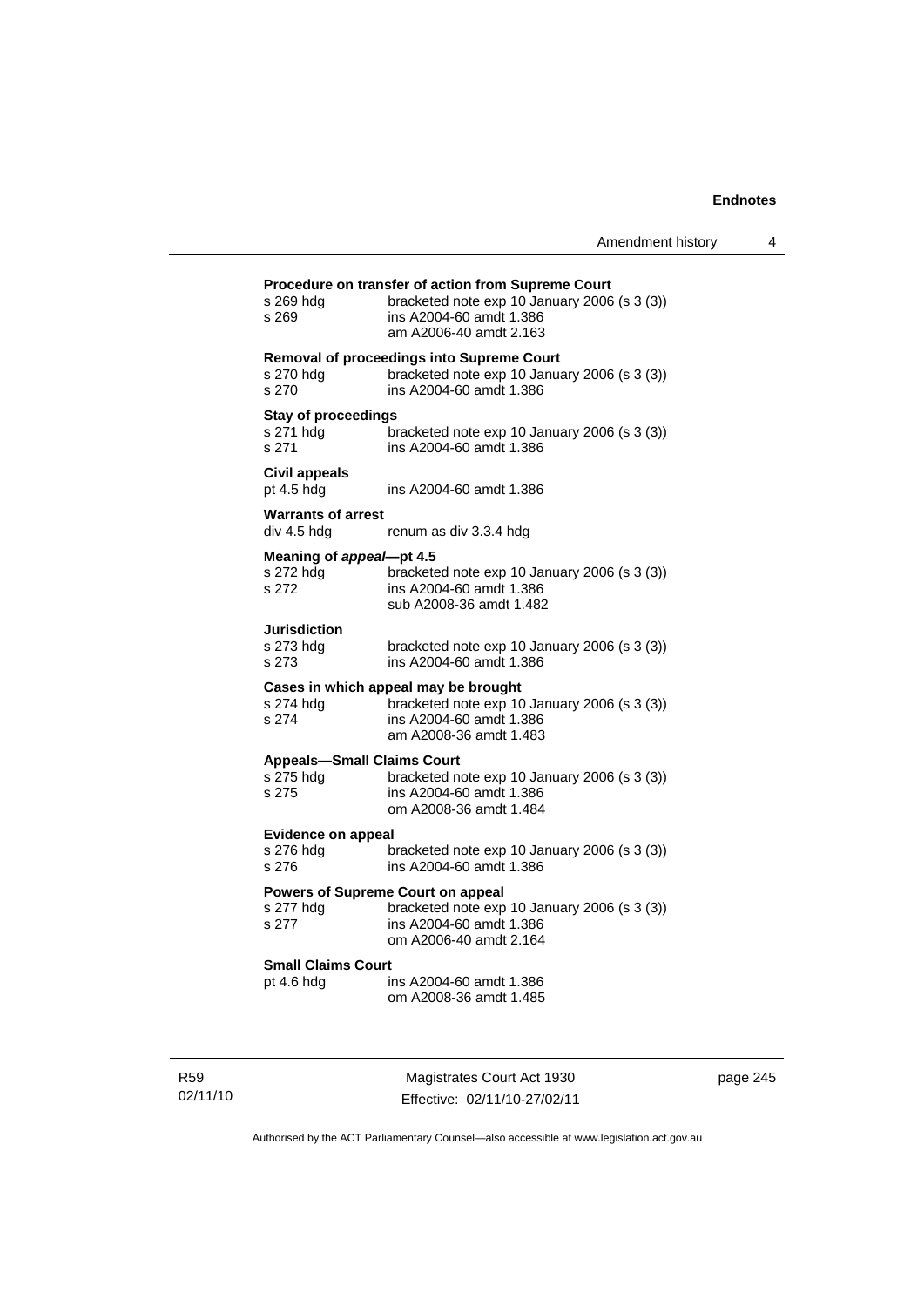| 4 | Amendment history |
|---|-------------------|
|---|-------------------|

|          | Definitions for pt 4.6<br>s 278 hdg<br>s 278    | bracketed note $exp 10$ January 2006 (s 3 (3))<br>ins A2004-60 amdt 1.386<br>om A2008-36 amdt 1.485                                                       |
|----------|-------------------------------------------------|-----------------------------------------------------------------------------------------------------------------------------------------------------------|
|          | <b>Small Claims Court</b><br>s 279 hdg<br>s 279 | bracketed note $exp 10$ January 2006 (s 3 (3))<br>ins A2004-60 amdt 1.386<br>om A2008-36 amdt 1.485                                                       |
|          | Referees-appointment<br>s 280 hdg<br>s 280      | bracketed note $exp 10$ January 2006 (s 3 (3))<br>ins A2004-60 amdt 1.386<br>om A2008-36 amdt 1.485                                                       |
|          | <b>Referees-functions</b><br>s 281 hdg<br>s 281 | bracketed note $exp 10$ January 2006 (s 3 (3))<br>ins A2004-60 amdt 1.386<br>om A2008-36 amdt 1.485                                                       |
|          | s 282 hdg<br>s 282                              | Referees-oath or affirmation of office<br>bracketed note $exp 10$ January 2006 (s 3 (3))<br>ins A2004-60 amdt 1.386<br>om A2008-36 amdt 1.485             |
|          | <b>Jurisdiction</b><br>s 283 hdg<br>s 283       | bracketed note $exp 10$ January 2006 (s 3 (3))<br>ins A2004-60 amdt 1.386<br>om A2008-36 amdt 1.485                                                       |
|          | \$10 000 limit<br>s 284 hdg<br>s 284            | bracketed note $exp 10$ January 2006 (s 3 (3))<br>ins A2004-60 amdt 1.386<br>om A2008-36 amdt 1.485                                                       |
|          | s 285 hdg<br>s 285                              | Admissibility of conference proceedings in inquiries<br>bracketed note exp 10 January 2006 (s 3 (3))<br>ins A2004-60 amdt 1.386<br>om A2008-36 amdt 1.485 |
|          | <b>Small Claims Court's seal</b><br>s 286       | ins A2005-60 amdt 1.108<br>om A2008-36 amdt 1.485                                                                                                         |
|          | <b>The Childrens Court</b><br>ch 4A hdg         | ins A2008-19 amdt 1.92                                                                                                                                    |
|          | <b>The Childrens Court</b><br>pt 4A.1 hdg       | ins A2008-19 amdt 1.92                                                                                                                                    |
|          | <b>Childrens Court</b><br>s 287                 | ins A2008-19 amdt 1.92                                                                                                                                    |
| page 246 |                                                 | Magistrates Court Act 1930                                                                                                                                |

Effective: 02/11/10-27/02/11

R59 02/11/10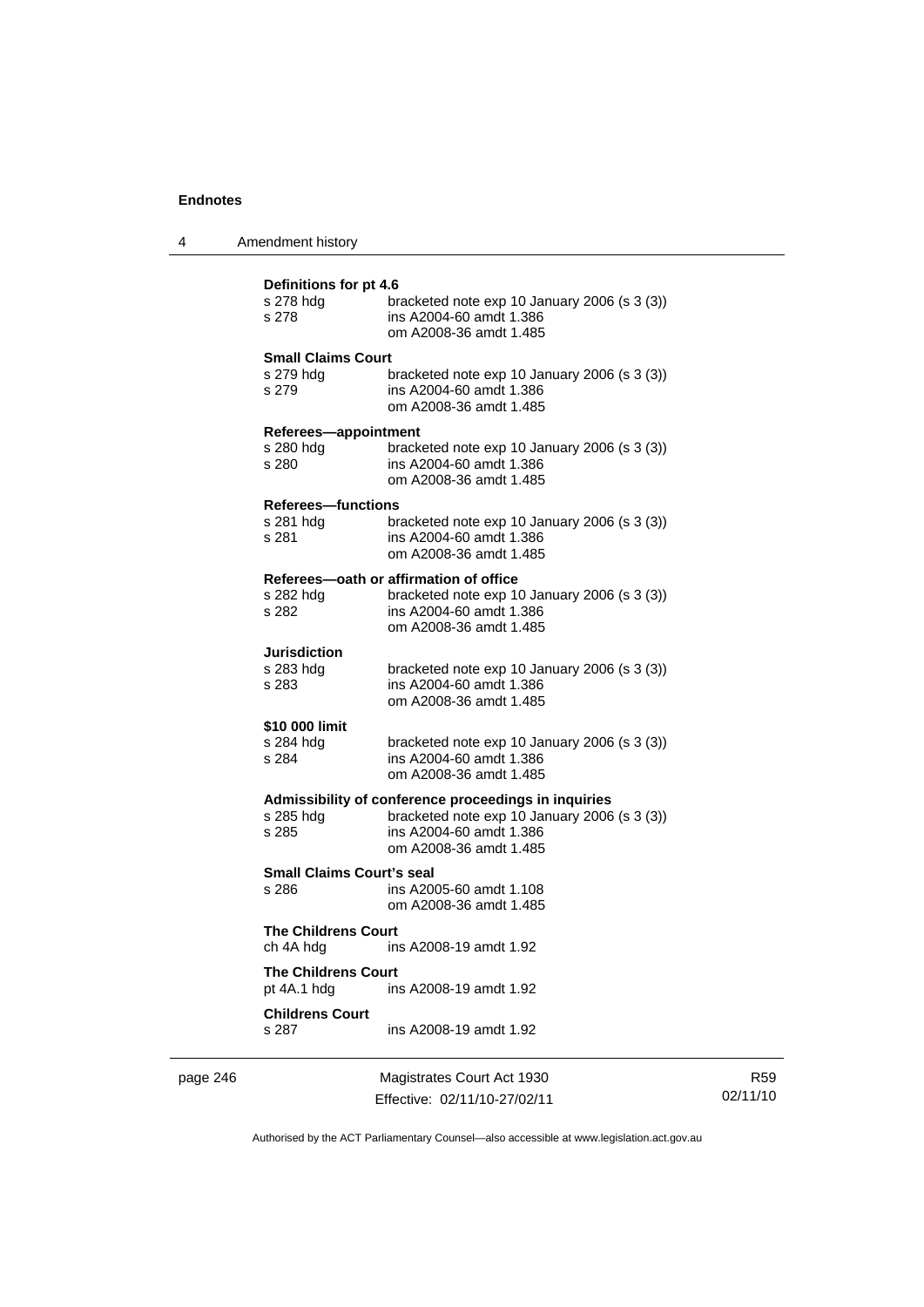| Amendment history |  |  |
|-------------------|--|--|
|-------------------|--|--|

**Jurisdiction of Childrens Court**  s 288 ins A2008-19 amdt 1.92 **Proceedings where children jointly charged with adults**  s 289 ins A2008-19 amdt 1.92 am A2008-44 amdt 1.90 **Chief Magistrate to arrange business of Childrens Court**  s 290 ins A2008-19 amdt 1.92 **Childrens Court Magistrate to hear all matters**  s 291 ins A2008-19 amdt 1.92 **Childrens Court Magistrate**  pt 4A.2 hdg ins A2008-19 amdt 1.92 **Childrens Court Magistrate**  s 291A ins A2008-19 amdt 1.92 **Acting Childrens Court Magistrate**  s 291B ins A2008-19 amdt 1.92 **Assignment of other magistrates for Childrens Court matters**  s 291C ins A2008-19 amdt 1.92 **Completion of part-heard matters**  s 291D ins A2008-19 amdt 1.92 **Criminal proceedings**  pt 4A.3 hdg ins A2008-19 amdt 1.92 **Procedures for hearing indictable offences**  s 291E ins A2008-19 amdt 1.92 **Childrens Court may adjourn hearings to allow access to legal advice**  ins A2008-19 amdt 1.92 **Childrens Court may send cases to Supreme Court for sentencing**  s 291G ins A2008-19 amdt 1.92 **Miscellaneous**  ch 5 hdg (prev pt 15 hdg) sub and renum A2004-60 amdt 1.387 **Hearing**  pt 5 hdg renum as pt 3.4 hdg **Offences**  pt 5.1 hdg ins A2004-60 amdt 1.387 **General**  div 5.1 hdg renum as div 3.4.1 hdg **Evidence**  div 5.2 hdg renum as div 3.4.2 hdg

R59 02/11/10

Magistrates Court Act 1930 Effective: 02/11/10-27/02/11 page 247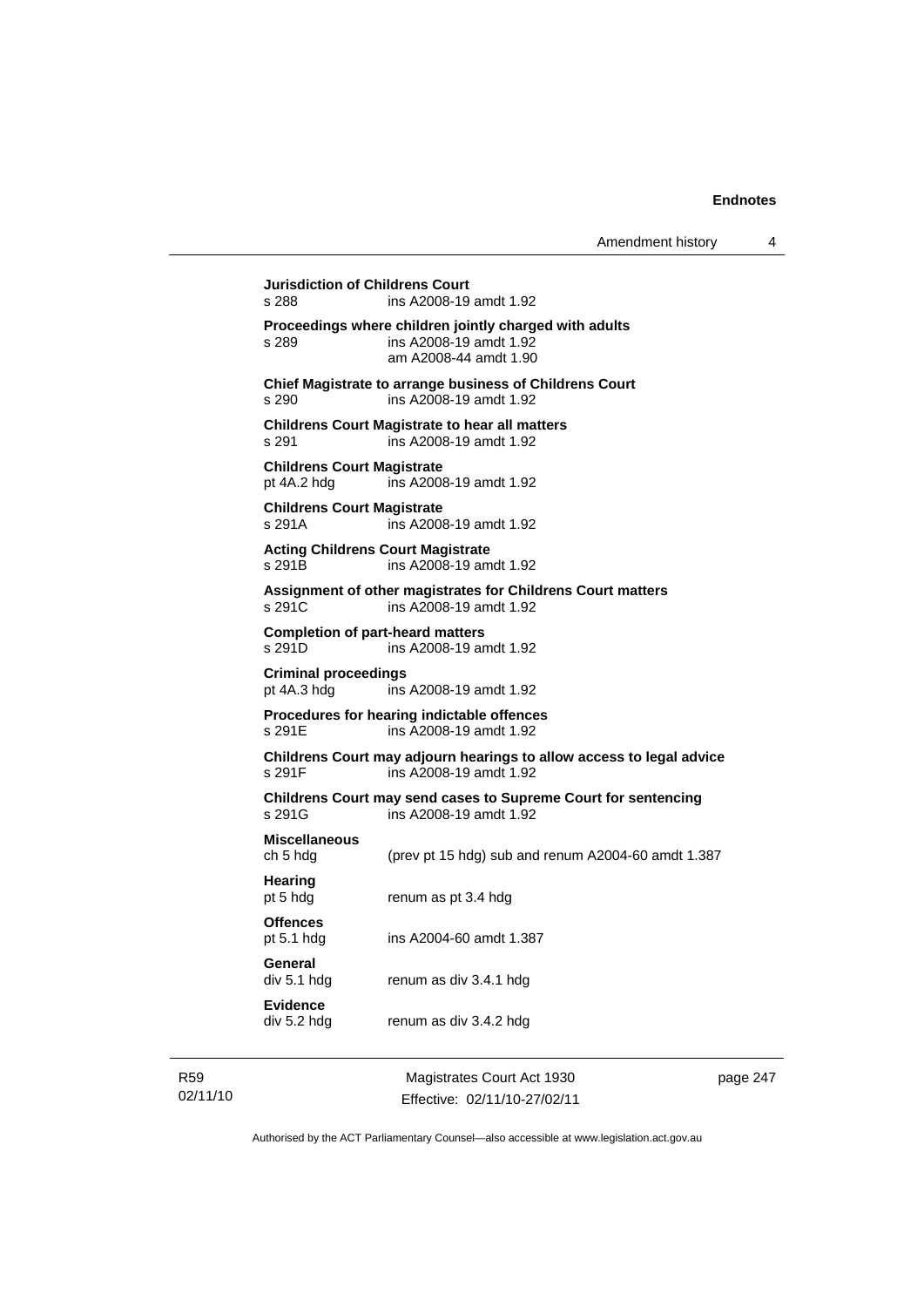4 Amendment history

| Amendment history                                |                                                                                                                                                                                                                                                                                       |  |
|--------------------------------------------------|---------------------------------------------------------------------------------------------------------------------------------------------------------------------------------------------------------------------------------------------------------------------------------------|--|
| Remand<br>div 5.3 hdg                            | renum as div 3.4.3 hdg                                                                                                                                                                                                                                                                |  |
| <b>Committal and recognisance</b><br>div 5.4 hdg | renum as div 3.4.4 hdg                                                                                                                                                                                                                                                                |  |
| <b>Adjournment of proceedings</b><br>div 5.5 hdg | renum as div 3.4.5 hdg                                                                                                                                                                                                                                                                |  |
| Contempt in face of court<br>s 290               | (prev s 255) am 1967 No 1; 1972 No 37; ord 1990 No 5<br>sub 1993 No 4<br>am 1994 No 66; 1994 No 81; 1999 No 22 s 23; ss renum R10<br>LA; A2004-60 amdt 1.391<br>renum A2004-60 amdt 1.392<br>am A2005-53 amdt 1.108; ss renum R30 LA (see A2005-53<br>amdt 1.109)<br>om A2006-55 s 17 |  |
| s 291 hdg<br>s 291                               | <b>Failure to give evidence-offence</b><br>(prev s 255AA hdg) sub A2004-60 amdt 1.393<br>(prev s 255AA) ins 1994 No 61<br>am 1995 No 46; 1996 No 6; 1998 No 25; 1998 No 54;<br>A2004-60 amdt 1.394, amdt 1.395<br>reloc from s 255AA by A2004-60 amdt 1.396<br>om A2005-53 amdt 1.110 |  |
| s 292 hdg<br>s 292                               | Failure to comply with order in nuisance action<br>ins A2004-60 amdt 1.412<br>bracketed note exp 10 January 2006 (s 3 (3))<br>reloc from Magistrates Court (Civil Jurisdiction) Act 1982<br>s 8 (2) by A2004-60 amdt 1.450                                                            |  |
| s 293 hdg<br>s 293                               | Failure to comply with Magistrates Court subpoena<br>bracketed note exp 10 January 2006 (s 3 (3))<br>(1) reloc from Magistrates Court (Civil Jurisdiction) Act 1982<br>s 187 (7) by A2004-60 amdt 1.488<br>(2), (3) ins A2004-60 amdt 1.412<br>om A2005-53 amdt 1.111                 |  |
| s 294 hdg<br>s 294                               | Failure to comply with judgment for delivery of detained goods<br>ins A2004-60 amdt 1.412<br>bracketed note exp 10 January 2006 (s 3 (3))<br>reloc from Magistrates Court (Civil Jurisdiction) Act 1982<br>s 217 (4) by A2004-60 amdt 1.502<br>om A2006-40 amdt 2.164                 |  |
| s 295 hdg                                        | False or misleading statement by garnishee<br>ins A2004-60 amdt 1.412<br>bracketed note exp 10 January 2006 (s 3 (3))                                                                                                                                                                 |  |

| page 248 | Magistrates Court Act 1930   | R59      |
|----------|------------------------------|----------|
|          | Effective: 02/11/10-27/02/11 | 02/11/10 |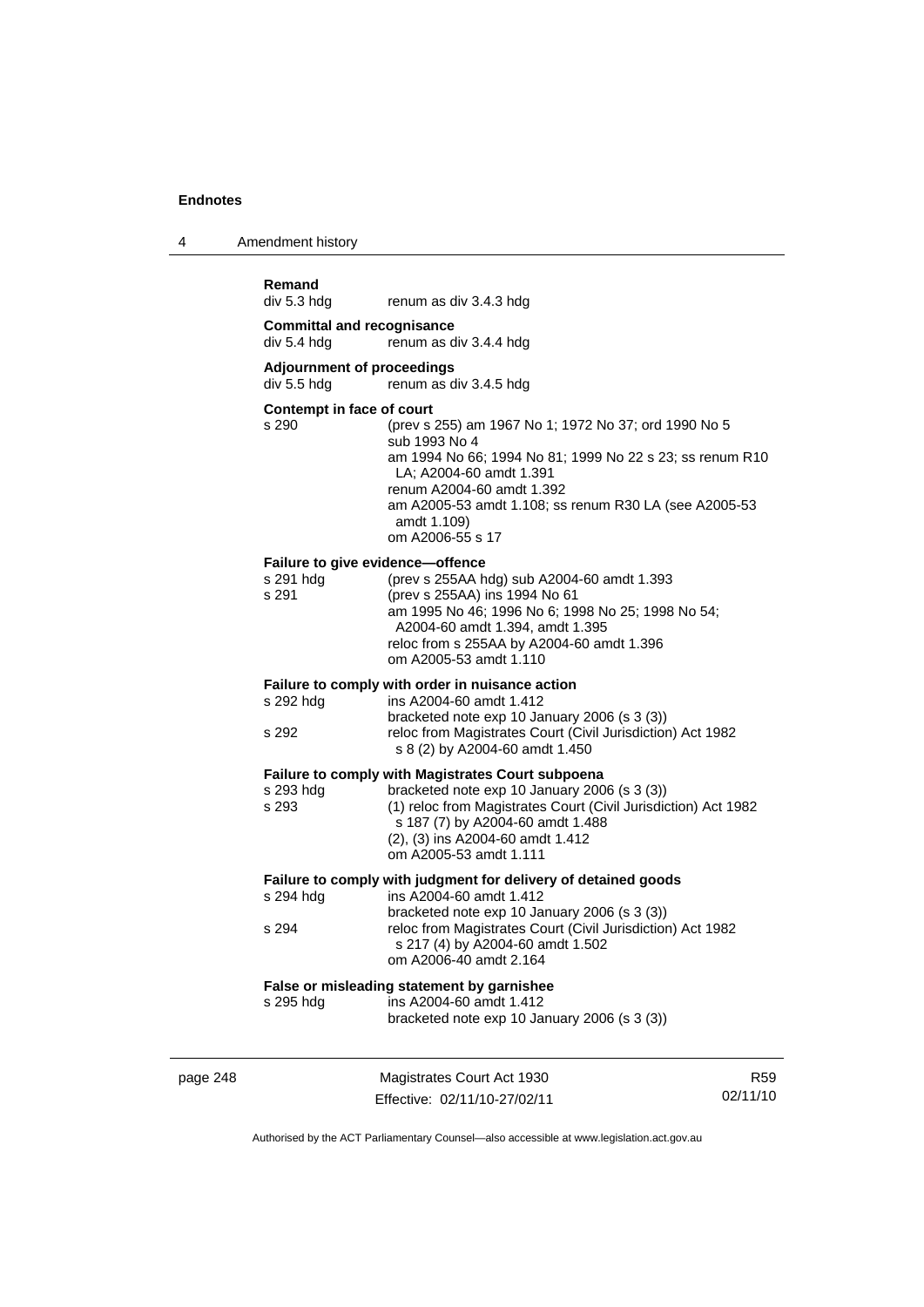|                                       | 4<br>Amendment history                                                                                                                                                                                                                                                        |
|---------------------------------------|-------------------------------------------------------------------------------------------------------------------------------------------------------------------------------------------------------------------------------------------------------------------------------|
| s 295                                 | reloc from Magistrates Court (Civil Jurisdiction) Act 1982<br>s 329 (2) by A2004-60 amdt 1.524<br>om A2006-40 amdt 2.164                                                                                                                                                      |
| s 296 hdg<br>s 296                    | Obligations of judgment creditor if garnishee pays too much<br>ins A2004-60 amdt 1.412<br>bracketed note exp 10 January 2006 (s 3 (3))<br>reloc from Magistrates Court (Civil Jurisdiction) Act 1982<br>s 337 (1) by A2004-60 amdt 1.527<br>om A2006-40 amdt 2.164            |
| s 297 hdg<br>s 297                    | Notice to be given if judgment debtor ceases employment<br>ins A2004-60 amdt 1.412<br>bracketed note exp 10 January 2006 (s 3 (3))<br>reloc from Magistrates Court (Civil Jurisdiction) Act 1982<br>s 340 (1) by A2004-60 amdt 1.531<br>om A2006-40 amdt 2.164                |
| <b>Prejudice to employee</b><br>s 298 | reloc from Magistrates Court (Civil Jurisdiction) Act 1982 s 341<br>by A2004-60 amdt 1.535                                                                                                                                                                                    |
| s 299                                 | Interference with seized property etc<br>reloc from Magistrates Court (Civil Jurisdiction) Act 1982 s 379<br>by A2004-60 amdt 1.537<br>om A2006-40 amdt 2.164                                                                                                                 |
| s 300 hdg<br>s 300                    | <b>Failure to comply with Small Claims Court subpoena</b><br>bracketed note exp 10 January 2006 (s 3 (3))<br>(1) reloc from Magistrates Court (Civil Jurisdiction) Act 1982<br>s 448 (1) by A2004-60 amdt 1.563<br>(2), (3) ins A2004-60 amdt 1.412<br>om A2005-53 amdt 1.112 |
| s 301                                 | Witness before Small Claims Court to answer questions<br>reloc from Magistrates Court (Civil Jurisdiction) Act 1982 s 449<br>by A2004-60 amdt 1.568<br>om A2005-53 amdt 1.112                                                                                                 |
| s 302 hdg<br>s 302                    | Contravention of Small Claims Court order in trespass proceeding<br>ins A2004-60 amdt 1.412<br>bracketed note exp 10 January 2006 (s 3 (3))<br>reloc from Magistrates Court (Civil Jurisdiction) Act 1982<br>s 460 (2) by A2004-60 amdt 1.574<br>om A2008-36 amdt 1.486       |
| <b>Other</b><br>pt $5.2$ hdg          | ins A2004-60 amdt 1.412                                                                                                                                                                                                                                                       |
| <b>Contempt of court</b><br>s 307     | ins A2006-55 s 18                                                                                                                                                                                                                                                             |

R59 02/11/10

Magistrates Court Act 1930 Effective: 02/11/10-27/02/11 page 249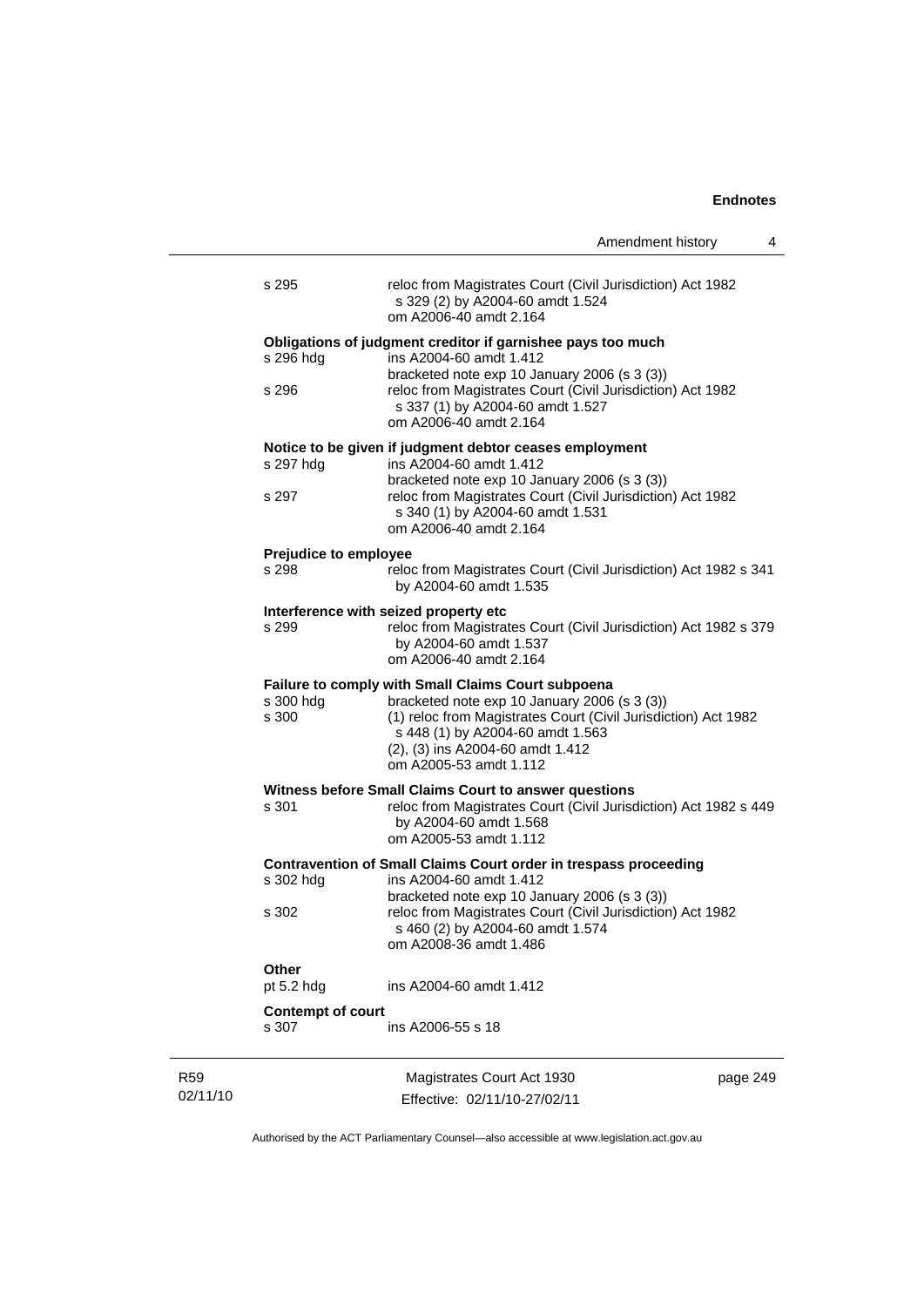| Amendment history<br>4 |  |
|------------------------|--|
|------------------------|--|

## **Magistrates Court's seal**  ins A2005-60 amdt 1.109 **Directions about procedure etc**<br>s 309 (prev s 254A) (prev s 254A) ins 1989 No 59 reloc by A2004-60 amdt 1.385 sub A2006-55 s 19 **Hearings generally to be in public**  s 310 hdg (prev s 51 hdg) sub A2004-60 amdt 1.224<br>s 310 (prev s 51) am 1986 No 74 s 310 (prev s 51) am 1986 No 74 sub 1996 No 6 am A2004-60 amdts 1.225-1.227 reloc by A2004-60 amdt 1.228 am A2008-36 amdt 1.487 **Appearance by audiovisual or audio links etc**  s 311 (prev s 254B) ins 1999 No 22 s 22 am 2000 No 17 s 3 sch 1; A2003-48 amdt 2.11; A2004-60 amdt 1.388; ss renum R26 LA (see A2004-60 amdt 1.389) reloc by A2004-60 amdt 1.390 am A2005-20 amdt 3.305 sub A2006-55 s 20 am A2010-40 amdt 2.17 **Failure to give evidence—committal**  s 312 hdg (prev s 255AB hdg) sub A2004-60 amdt 1.397 s 312 (prev s 255AB) ins 1994 No 61 am 1995 No 46; A2004-60 amdts 1.398-1.400 reloc by A2004-60 amdt 1.401 sub A2005-53 amdt 1.113 am A2006-23 amdts 1.260-1.262 **Commitment to remand centre**  s 313 (prev s 255A) ins 1976 No 42 am 1995 No 41; 1996 No 6; 1998 No 25 reloc by A2004-60 amdt 1.402 om A2006-23 amdt 1.263 **Registrar to give directions for preparation of transcript**  s 314 hdg (prev s 255B hdg) am 1991 No 44<br>s 314 (prev s 255B) ins 1980 No 4 (prev s 255B) ins 1980 No 4 am 1986 No 71; 1991 No 44; A2004-60 amdt 1.403

| page 250 |  |
|----------|--|
|----------|--|

Magistrates Court Act 1930 Effective: 02/11/10-27/02/11

R59 02/11/10

Authorised by the ACT Parliamentary Counsel—also accessible at www.legislation.act.gov.au

reloc by A2004-60 amdt 1.404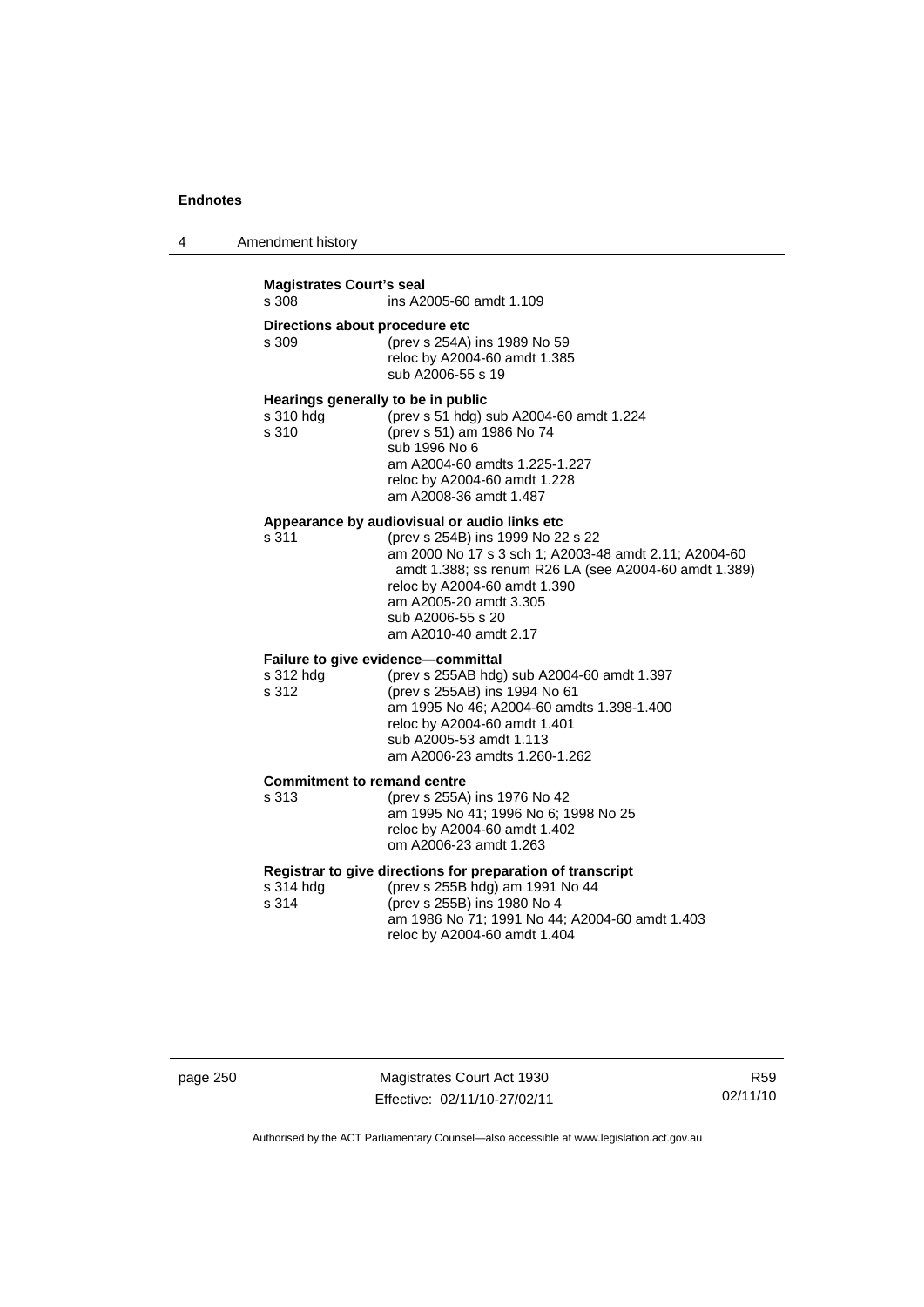# **Applications for transcripts**

s 315 (prev s 255C) ins 1980 No 4 am 1986 No 71; 1986 No 83; 1988 No 45; 1991 No 38; 1991 No 44; 1993 No 4; 1994 No 4; 1999 No 22 s 24; A2004-60 amdts 1.405-1.409; ss renum R26 LA (see A2004-60 amdt 1.410) reloc by A2004-60 amdt 1.411 **Record of proceedings** 

s 316 hdg (prev s 54A hdg) sub A2004-60 amdt 1.229<br>s 316 (prev s 54A) ins 1980 No 4 s 316 (prev s 54A) ins 1980 No 4 am 1985 No 41; 1986 No 71; 1986 No; 1986 No 74; 1986 No 83; ord 1990 No 5; 1991 Nos 44 and 106; 1999 No 22 s 19; 1999 No 66 sch 3; 2000 No 17 s 3 sch 1; ss renum R10 LA; A2003-48 amdt 2.9; A2004-60 amdt 1.230 reloc by A2004-60 amdt 1.231 pars renum R26 LA am A2005-20 amdt 3.306; A2010-40 amdt 2.18

#### **Record of proceedings and transcript**

s 317 (prev s 60) sub 1958 No 12; 1967 No 1 am 1972 No 37 sub 1974 No 14; 1980 No 4 am 1991 No 44; 1999 No 22 s 20; A2004-60 amdts 1.233-1.237 reloc by A2004-60 amdt 1.238

#### **Person about to leave ACT may be ordered to be examined or produce documents**

| s 318 hda | (prev s 67 hdg) am A2004-60 amdt 1.258                           |
|-----------|------------------------------------------------------------------|
| s 318     | (prev s 67) am 1980 No 4; 1986 No 74; 1996 No 6; ss renum        |
|           | R <sub>10</sub> LA; A <sub>2004</sub> -60 amdt 1.259, amdt 1.260 |
|           | reloc by A2004-60 amdt 1.261                                     |

#### **Witnesses' rights and liabilities**

| s 319 | (prev s 68) am 1996 No 6; A2004-60 amdt 1.263, amdt 1.264 |
|-------|-----------------------------------------------------------|
|       | reloc by A2004-60 amdt 1.265                              |

### **Depositions to be given to registrar**

| s 320 hda | (prev s 69 hdg) am 1991 No 44                         |
|-----------|-------------------------------------------------------|
| s 320     | (prev s 69) am 1958 No 12; 1967 No 1; 1980 No 4; 1991 |
|           | No 44; A2004-60 amdts 1.266-1.268                     |
|           | reloc by A2004-60 amdt 1.269                          |

### **Regulation-making power**

s 321 ins A2004-60 amdt 1.412

#### **Proceedings in case of indictable offences**

pt 6 hdg renum as pt 3.5 hdg

R59 02/11/10

Magistrates Court Act 1930 Effective: 02/11/10-27/02/11 page 251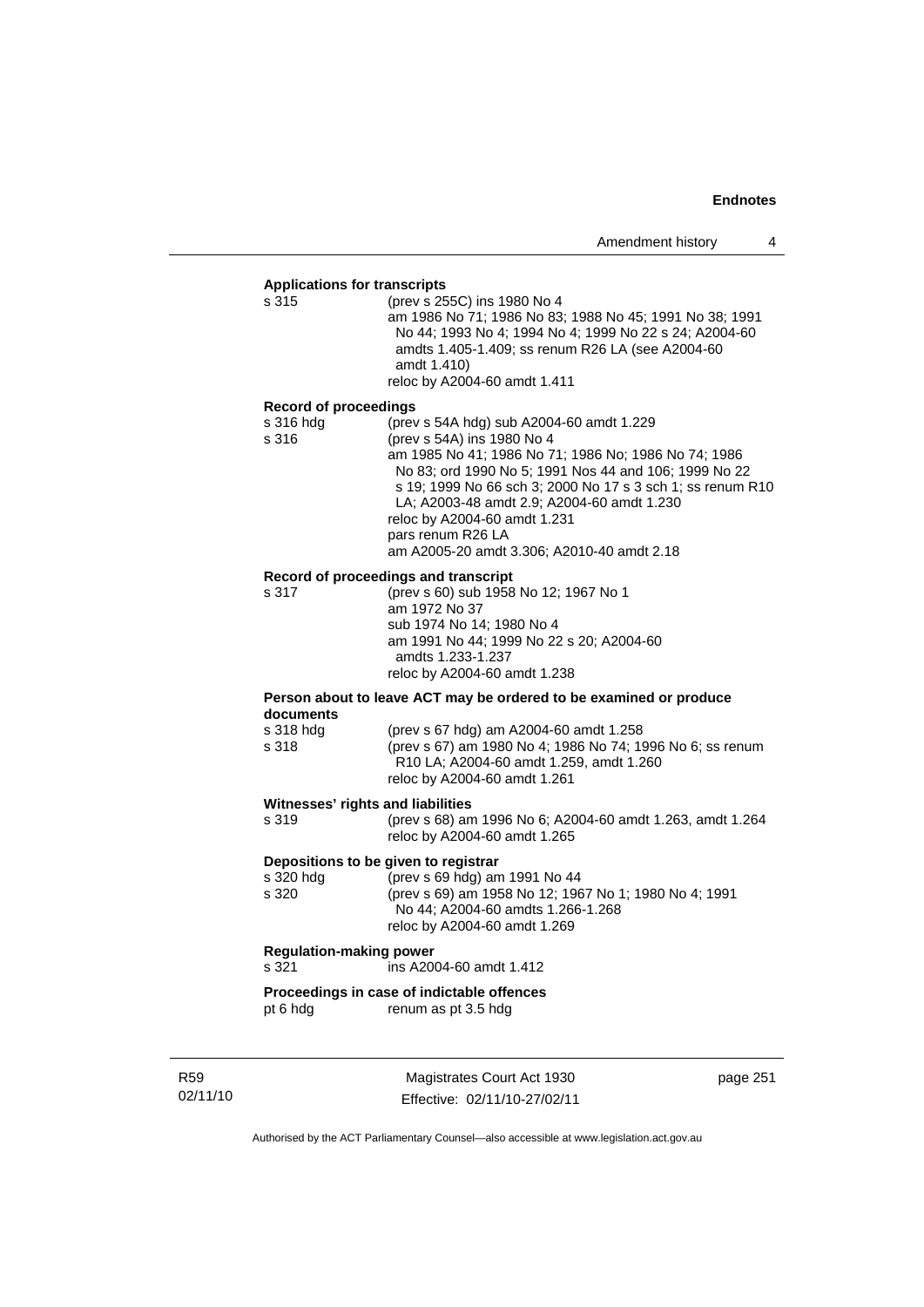| Amendment history<br>4 |  |
|------------------------|--|
|------------------------|--|

**Preliminary**  renum as div 3.5.1 hdg **Institution of proceedings**  div 6.1 hdg renum as div 3.5.2 hdg **Proceedings subsequent to hearing of evidence**<br>div 6.2 hdg renum as div 3.5.3 hdg renum as div 3.5.3 hdg **Costs**  div 6.2A hdg renum as div 3.5.4 hdg **Recognisances of witnesses**  renum as div 3.5.5 hdg **Miscellaneous**  div 6.4 hdg renum as div 3.5.6 hdg **Proceedings for offences punishable summarily**  pt 7 hdg renum as pt 3.6 hdg **Service and pleading by post for certain offences**  pt 7A hdg renum as pt 3.7 hdg **Infringement notices for certain offences**  pt 8 hdg renum as pt 3.8 hdg **Preliminary**  div 8.1 hdg renum as div 3.8.1 hdg **Infringement and reminder notices**  div 8.2 hdg renum as div 3.8.2 hdg **Additional provisions for vehicle-related offences**  div 8.2A hdg renum as div 3.8.3 hdg **Disputing liability**  renum as div 3.8.4 hdg **Miscellaneous**  div 8.4 hdg renum as div 3.8.5 hdg **Enforcement of decisions**  pt 9 hdg renum as pt 3.9 hdg **General**  div 9.1 hdg renum as div 3.9.1 hdg **Enforcement of fines**  div 9.2 hdg renum as div 3.9.2 hdg **Reciprocal enforcement of fines against bodies corporate**  div 9.2A hdg renum as div 3.9.3 hdg

page 252 Magistrates Court Act 1930 Effective: 02/11/10-27/02/11

R59 02/11/10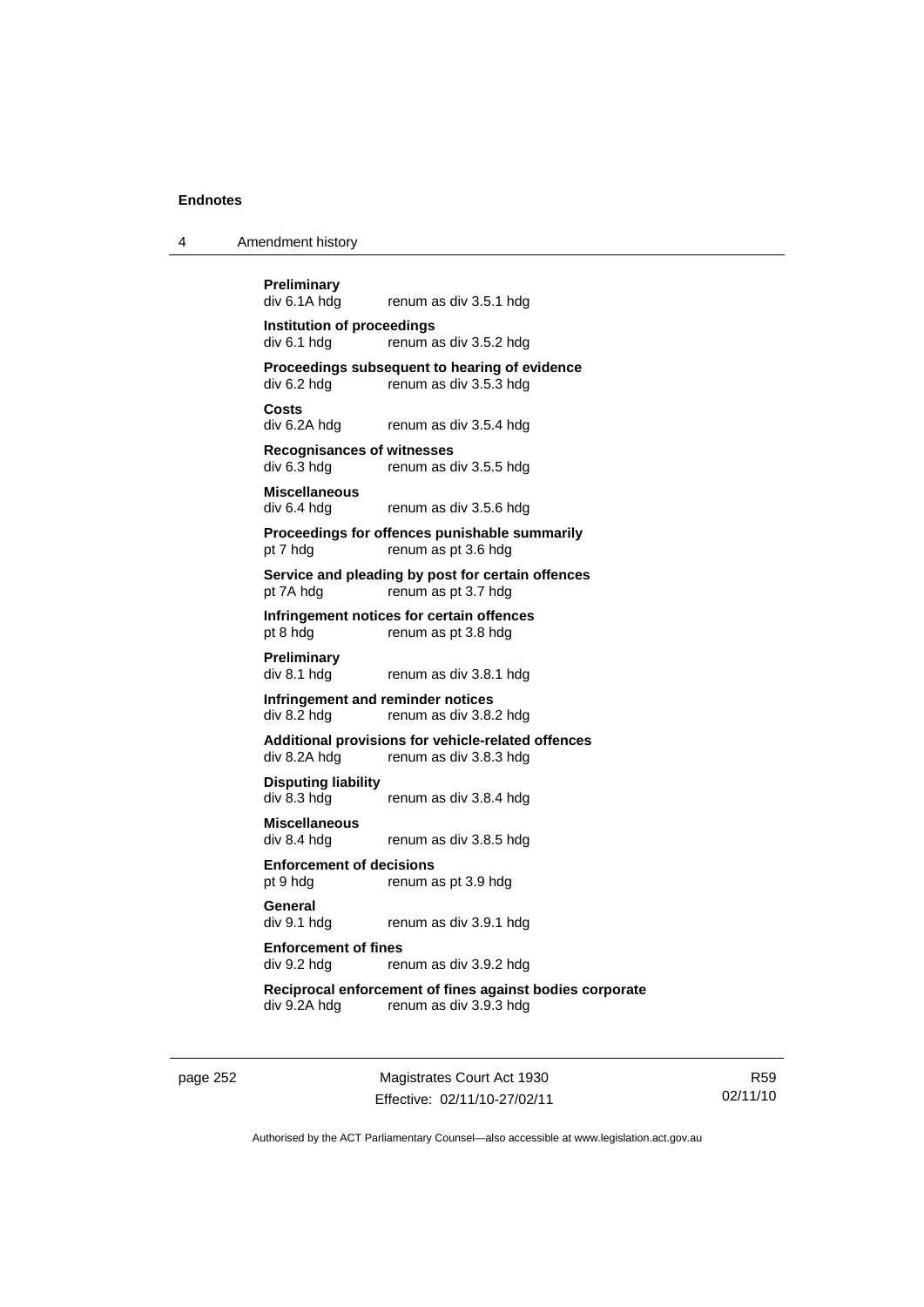Amendment history 4

# **Adverse claims**

om 1986 No 74

### **Attachment of debts**  pt 9 div 4 hdg om 1994 No 61

**Imprisonment of fraudulent debtors**<br>
pt 9 div 5 hdg om 1994 No 61 om 1994 No 61

# **Miscellaneous**

div 9.6 hdg renum as div 3.9.4 hdg

#### **Restraining orders**  pt 10 hdg sub 1990 No 65

om 2001 No 90 amdt 1.79

#### **Appeals to Supreme Court**

pt 11 hdg renum as pt 3.10 hdg

#### **Appellate jurisdiction of Supreme Court**  div 11.1 hdg renum as div 3.10.1 hdg

**Appeals** 

renum as div 3.10.2 hdg

**Orders to review**  div 11.3 hdg renum as div 3.10.3 hdg

**Absconding appellants**<br>
pt 11 div 3A hdg ins 1984 No 62 pt 11 div  $3A$  hdg om 1992 No 9

#### **General provisions**

div 11.4 hdg renum as div 3.10.4 hdg

# **Protection of magistrates in the execution of their office**

pt 12 hdg om A2004-60 amdt 1.369

**Costs** 

pt 13 hdg renum as pt 3.11 hdg

#### **Court and tribunal fees**

pt 13A hdg orig pt 13A hdg ins 1974 No 14 om 1992 No 9 ins 1994 No 4 sub 2000 No 1 s 3 sch om A2004-60 amdt 1.378

# **Securities**<br>pt 14 hdg

renum as pt 3.12 hdg

R59 02/11/10

Magistrates Court Act 1930 Effective: 02/11/10-27/02/11 page 253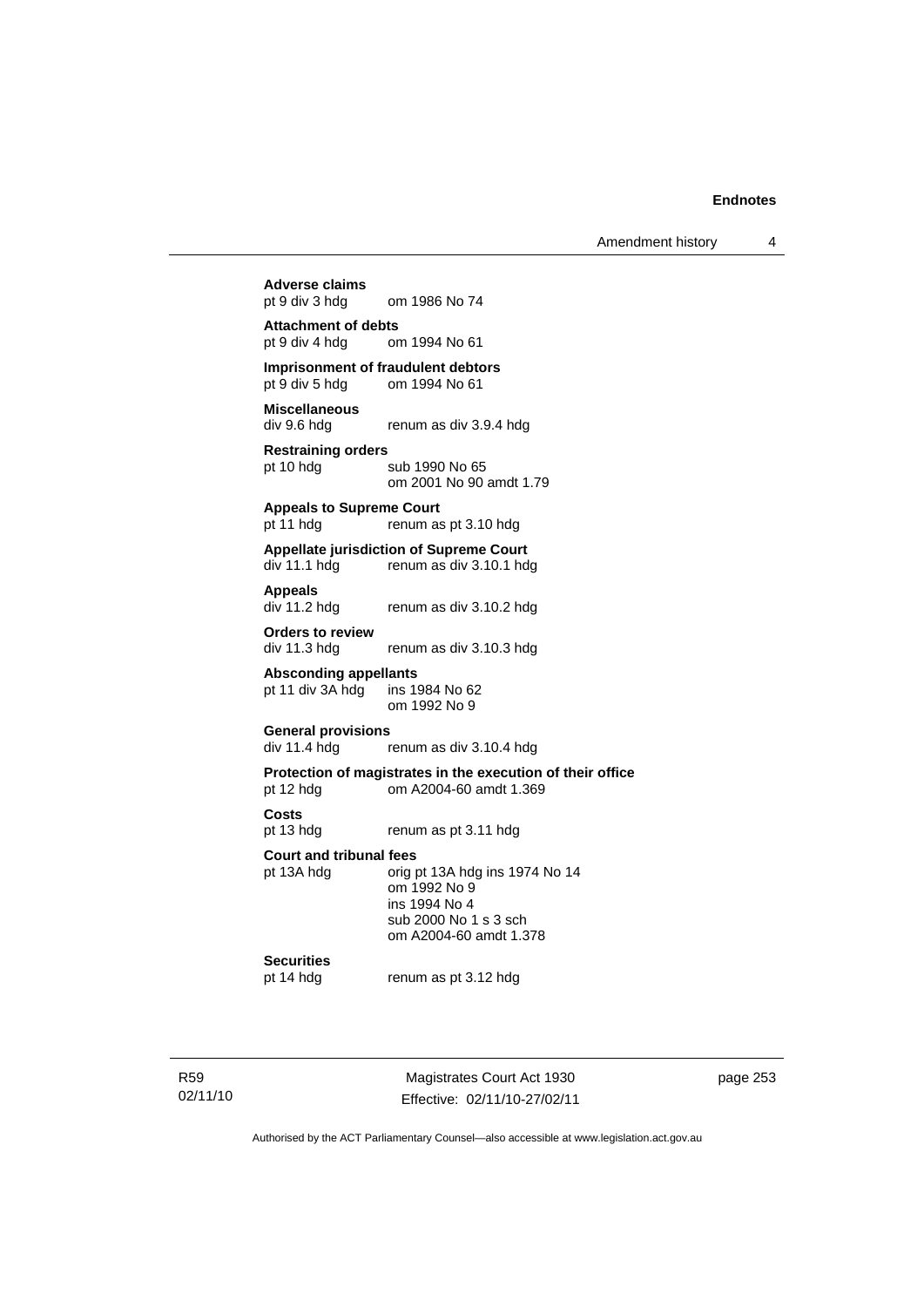| 4 | Amendment history |
|---|-------------------|
|---|-------------------|

| <b>Miscellaneous</b><br>pt 15 hdg          | renum as ch 5 hdg                                                                                                                                                                                         |
|--------------------------------------------|-----------------------------------------------------------------------------------------------------------------------------------------------------------------------------------------------------------|
| <b>Transitional</b><br>pt 16 hdg           | ins 1999 No 34<br>om 2001 No 90 amdt 1.81                                                                                                                                                                 |
| pt 17 hdg                                  | Transitional-Children and Young People Act 2008<br>renum as ch 10 hdg                                                                                                                                     |
| ch 10 hdg                                  | Transitional-Children and Young People Act 2008<br>(prev pt 17 hdg) ins A2008-20 amdt 1.5<br>renum as ch 10 hdg R41 LA<br>exp 27 February 2011 (s 404 (1) (LA s 88 declaration applies))                  |
| <b>Childrens Court Magistrate</b><br>s 400 | ins A2008-20 amdt 1.5<br>exp 27 February 2011 (s 404 (1) (LA s 88 declaration applies))                                                                                                                   |
| s 401                                      | <b>Existing proceedings in Childrens Court</b><br>ins A2008-20 amdt 1.5<br>exp 27 February 2011 (s 404 (1) (LA s 88 declaration applies))                                                                 |
|                                            | Completion of part-heard matters if magistrate no longer Childrens Court                                                                                                                                  |
| magistrate etc<br>$s$ 402                  | ins A2008-20 amdt 1.5<br>exp 27 February 2011 (s 404 (1) (LA s 88 declaration applies))                                                                                                                   |
| <b>Transitional regulations</b><br>s 403   | ins A2008-20 amdt 1.5<br>exp 27 February 2011 (s 404 (1))                                                                                                                                                 |
| Expiry-ch 10<br>s 404                      | ins A2008-20 amdt 1.5<br>exp 27 February 2011 (s 404 (1) (LA s 88 declaration applies))                                                                                                                   |
| ch 11 hdg                                  | Transitional-Crimes Legislation Amendment Act 2008<br>ins A2008-44 amdt 1.91<br>exp 30 May 2010 (s 453)                                                                                                   |
| s, 450                                     | Application of amendments-indictable offences<br>ins A2008-44 amdt 1.91<br>exp 30 May 2010 (s 453)                                                                                                        |
| s 451                                      | Application of certain other amendments<br>ins A2008-44 amdt 1.91<br>sub as mod SL2009-20 s 3 (mod lapsed on rep of SL2009-21<br>(4 September 2009))<br>sub A2009-24 amdt 1.40<br>exp 30 May 2010 (s 453) |

page 254 Magistrates Court Act 1930 Effective: 02/11/10-27/02/11

R59 02/11/10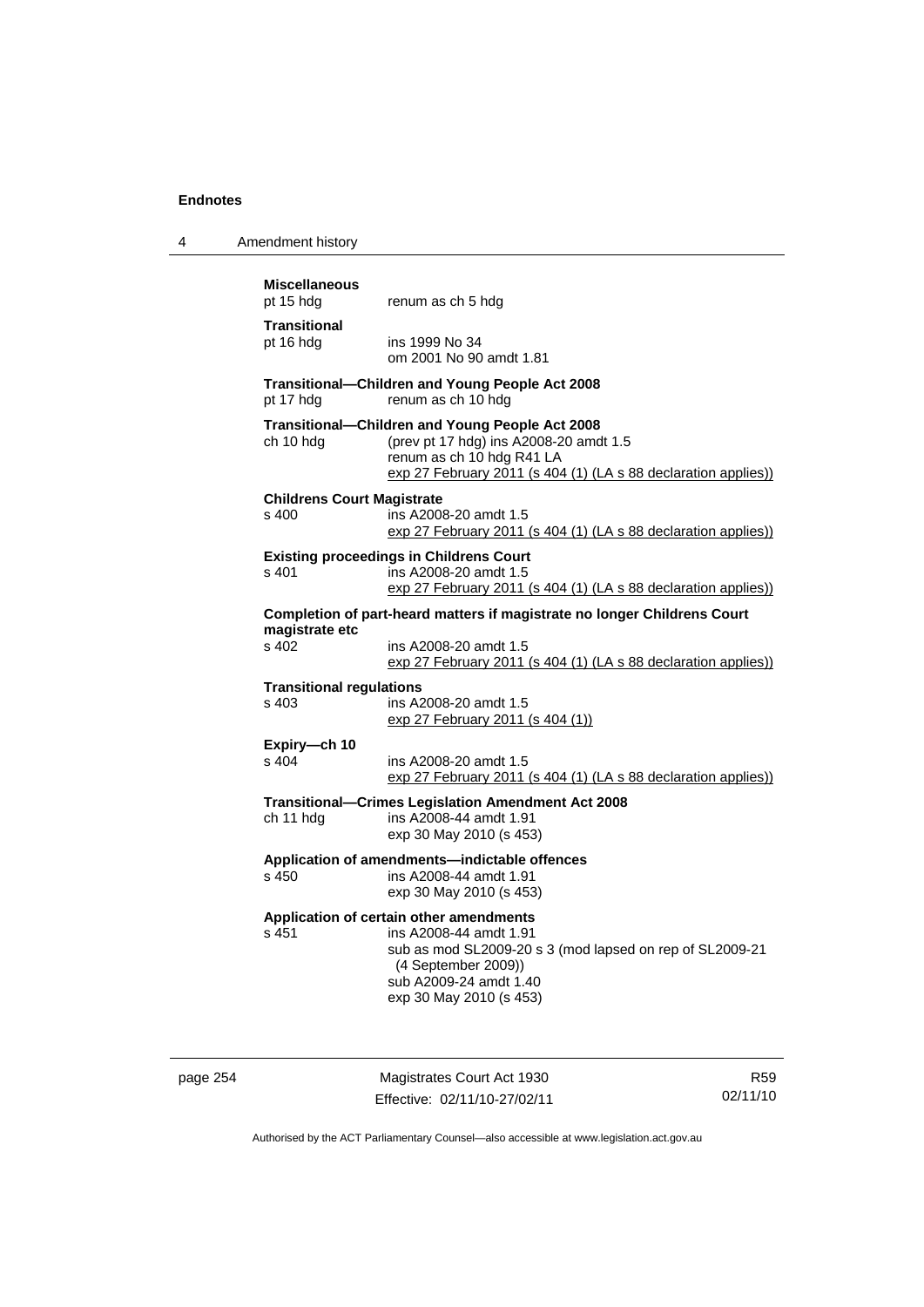Amendment history 4

# **Admissibility of certain written statements made before commencement day**  s 451A ins as mod SL2009-20 s 3 (mod lapsed on rep of SL2009-21 (4 September 2009)) sub A2009-24 amdt 1.40 exp 30 May 2010 (s 453 (LA s 88 declaration applies)) **Transitional regulations**  s 452 ins A2008-44 amdt 1.91 exp 30 May 2010 (s 453) **Expiry—ch 11**  s 453 ins A2008-44 amdt 1.91 exp 30 May 2010 (s 453) **Transitional—Sexual and Violent Offences Legislation Amendment Act 2008**  ch 12 hdg ins A2008-41 s 35 om A2009-24 amdt 1.41 **Application of amendments**  s 460 ins A2008-41 s 35 om A2009-24 amdt 1.41 **Expiry—ch 12**  ins A2008-41 s 35 om A2009-24 amdt 1.41 **Oath and affirmation of office**  sch 1 **orig sch 1**  am 1937 No 28; 1938 No 25 (as am 1938 No 35); 1938 No 35; 1953 No 14; 1958 No 12; 1966 No 2; 1967 No 1; 1968 No 25; 1972 No 37; 1974 No 14; 1976 No 42; 1977 No 34; 1977 No 61; 1978 No 46; 1979 No 33; 1984 No 62; 1985 No 67; 1986 No 74; 1989 No 59; 1990 No 65; 1991 No 44; 1992 No 9; 1992 No 37; 1993 No 4; 1994 No 61; 1996 No 6; 1996 No 82; 1998 No 67 om 2001 No 44 amdt 1.2769 **pres sch 1** (prev sch 2) ins 1977 No 4 am 1997 No 94 renum as sch 1 2001 No 44 amdt 1.2770 am A2005-20 amdt 3.307 **ACT and corresponding courts**  sch 2 **orig sch 2** am 1938 No 25 (as am 1938 No 35) om 1977 No 4 **prev sch 2**  renum as sch 1 **pres sch 2**  ins A2010-13 amdt 1.26

02/11/10

R59

Magistrates Court Act 1930 Effective: 02/11/10-27/02/11 page 255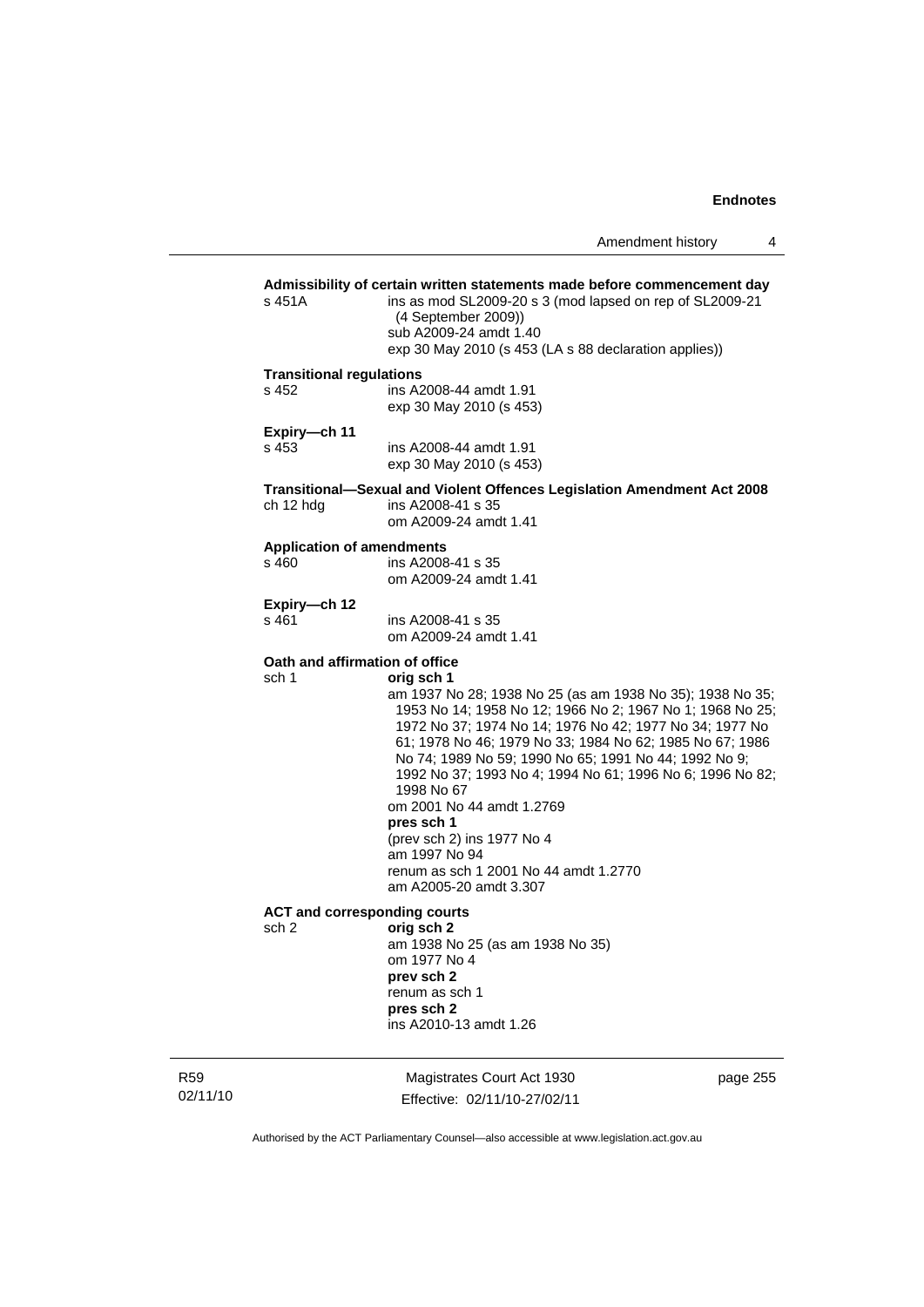| 4        | Amendment history   |                                                                                                |                 |
|----------|---------------------|------------------------------------------------------------------------------------------------|-----------------|
|          |                     |                                                                                                |                 |
|          | sch <sub>3</sub>    | am 1938 No 25 (as am 1938 No 35); 1976 No 42; 1985 No 67;<br>1991 No 44                        |                 |
|          |                     | om 2001 No 44 amdt 1.2771                                                                      |                 |
|          | Fees                |                                                                                                |                 |
|          | sch 4               | am 1937 No 5; 1937 No 28                                                                       |                 |
|          |                     | om 1953 No 14                                                                                  |                 |
|          |                     |                                                                                                |                 |
|          | sch 5               | om 1953 No 14                                                                                  |                 |
|          | Witnesses' expenses |                                                                                                |                 |
|          | sch 6               | om 1953 No 14                                                                                  |                 |
|          | <b>Dictionary</b>   |                                                                                                |                 |
|          | dict                | ins A2004-60 amdt 1.413                                                                        |                 |
|          |                     | am A2006-23 amdt 1.264, amdt 1.265; A2008-42 s 17;<br>A2009-49 amdt 3.114                      |                 |
|          |                     | def <i>administering authority</i> ins A2004-60 amdt 1.413                                     |                 |
|          |                     | def <i>administrator</i> ins A2004-60 amdt 1.413                                               |                 |
|          |                     | om A2006-23 amdt 1.266                                                                         |                 |
|          |                     | def <b>another jurisdiction</b> ins A2004-60 amdt 1.413                                        |                 |
|          |                     | def <b>appeal</b> ins A2004-60 amdt 1.413<br>def <i>appearance</i> ins A2004-60 amdt 1.413     |                 |
|          |                     | def <i>applicant</i> ins A2004-60 amdt 1.413                                                   |                 |
|          |                     | om A2008-36 amdt 1.488                                                                         |                 |
|          |                     | def <i>application</i> ins A2004-60 amdt 1.413                                                 |                 |
|          |                     | om A2008-36 amdt 1.488                                                                         |                 |
|          |                     | def <b>authorised person</b> ins A2004-60 amdt 1.413                                           |                 |
|          |                     | sub A2008-42 s 18<br>def <b>bailiff</b> ins A2004-60 amdt 1.413                                |                 |
|          |                     | def certified copies ins A2004-60 amdt 1.413                                                   |                 |
|          |                     | def <i>claim</i> ins A2004-60 amdt 1.413                                                       |                 |
|          |                     | def committal order ins A2006-23 amdt 1.267                                                    |                 |
|          |                     | def common boundaries determination ins A2004-60<br>amdt 1.413                                 |                 |
|          |                     | om A2008-36 amdt 1.488                                                                         |                 |
|          |                     | def contract application ins A2004-60 amdt 1.413                                               |                 |
|          |                     | om A2008-36 amdt 1.488                                                                         |                 |
|          |                     | def conviction ins $A2004-60$ amdt 1.413                                                       |                 |
|          |                     | def court ins A2004-60 amdt 1.413                                                              |                 |
|          |                     | def court attendance notice ins A2008-42 s 19<br>def <i>Crimes Act</i> ins A2004-60 amdt 1.413 |                 |
|          |                     | def damages application ins A2004-60 amdt 1.413                                                |                 |
|          |                     | om A2008-36 amdt 1.488                                                                         |                 |
|          |                     | def date of service ins A2004-60 amdt 1.413                                                    |                 |
|          |                     | def debt application ins A2004-60 amdt 1.413                                                   |                 |
|          |                     | om A2008-36 amdt 1.488                                                                         |                 |
|          |                     |                                                                                                |                 |
| page 256 |                     | Magistrates Court Act 1930                                                                     | R <sub>59</sub> |
|          |                     | Effective: 02/11/10-27/02/11                                                                   | 02/11/10        |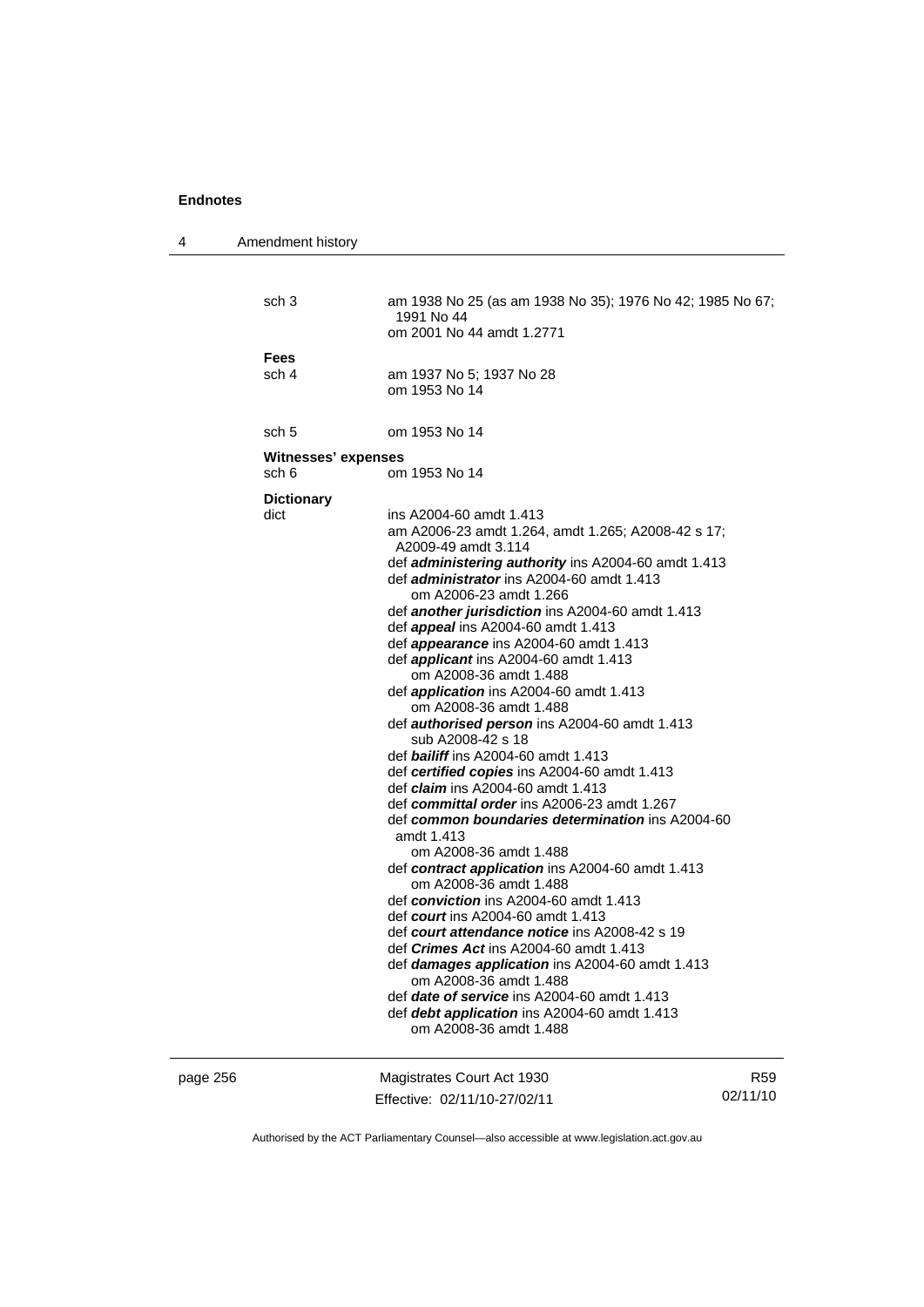def *debt declaration* ins A2004-60 amdt 1.413 om A2008-36 amdt 1.488 def *decision* ins A2004-60 amdt 1.413 def *default notice* ins A2004-60 amdt 1.413 om A2010-21 amdt 1.14 def *defendant* ins A2004-60 amdt 1.413 def *driver* ins A2004-60 amdt 1.413 def *escort* ins A2004-60 amdt 1.413 om A2006-23 amdt 1.268 def *fine* ins A2004-60 amdt 1.413 sub A2010-21 amdt 1.15 def *fine defaulter* ins A2004-60 amdt 1.413 om A2010-21 amdt 1.16 def *goods application* ins A2004-60 amdt 1.413 om A2008-36 amdt 1.488 def *government agency* ins A2004-60 amdt 1.413 om A2010-21 amdt 1.16 def *hearing* ins A2004-60 amdt 1.413 def *home address* ins A2004-60 amdt 1.413 om A2009-49 amdt 3.115 def *illegal user declaration* ins A2004-60 amdt 1.413 def *indictable offence* ins A2004-60 amdt 1.413 def *indictment* ins A2004-60 amdt 1.413 def *information* ins A2004-60 amdt 1.413 def *infringement notice* ins A2004-60 amdt 1.413 def *infringement notice offence* ins A2004-60 amdt 1.413 def *infringement notice penalty* ins A2004-60 amdt 1.413 def *inquiry* ins A2004-60 amdt 1.413 om A2008-36 amdt 1.488 def *judgment* ins A2004-60 amdt 1.413 om A2008-36 amdt 1.488 def *jury* ins A2004-60 amdt 1.413 def *known offender declaration* ins A2004-60 amdt 1.413 def *law in force in the ACT* ins A2004-60 amdt 1.413 def *magistrate* ins A2004-60 amdt 1.413 am A2005-20 amdt 3.308 def *notice of intention to defend form* ins A2005-20 amdt 3.309 def *notice to defendant form* ins A2005-20 amdt 3.309 def *nuisance application* ins A2004-60 amdt 1.413 om A2008-36 amdt 1.488 def *outstanding fine* ins A2004-60 amdt 1.413 om A2010-21 amdt 1.16 def *penalty notice* ins A2004-60 amdt 1.413 om A2010-21 amdt 1.16 def *plea of guilty form* ins A2005-20 amdt 3.309 def *prescribed offence* ins A2004-60 amdt 1.413

R59 02/11/10

Magistrates Court Act 1930 Effective: 02/11/10-27/02/11 page 257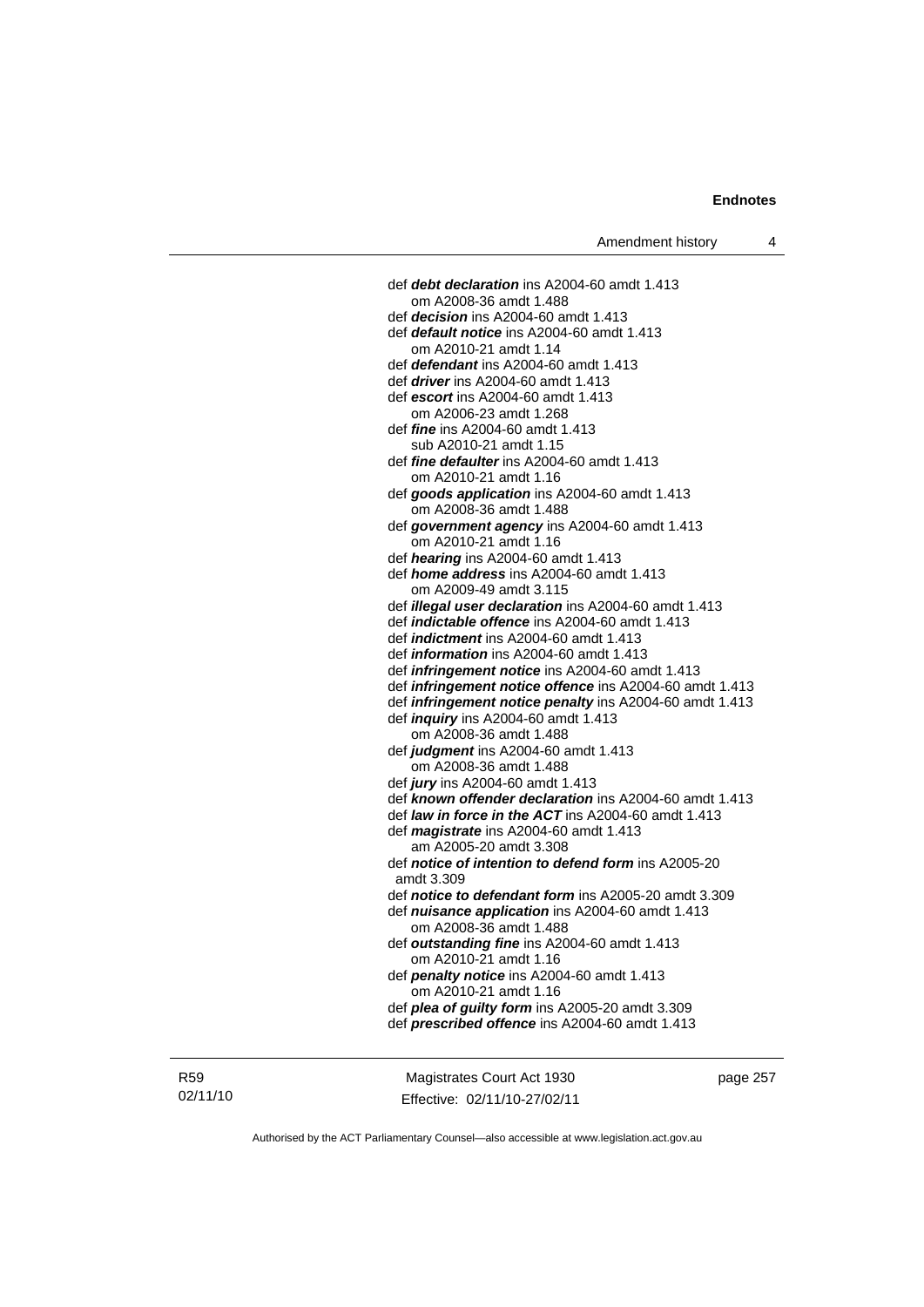4 Amendment history

 def *proceeding* ins A2004-60 amdt 1.413 om A2008-36 amdt 1.488 def *reciprocating court* ins A2004-60 amdt 1.413 def *referee* ins A2004-60 amdt 1.413 om A2008-36 amdt 1.488 def *reference appeal* ins A2005-5 s 34 def *registered* ins A2004-60 amdt 1.413 def *registered operator* ins A2004-60 amdt 1.413 om A2005-20 amdt 3.310 def *registrar* ins A2004-60 amdt 1.413 def *relevant officer* ins A2004-60 amdt 1.413 def *reminder notice* ins A2004-60 amdt 1.413 def *respondent* ins A2004-60 amdt 1.413 om A2008-36 amdt 1.488 def *responsible person* ins A2004-60 amdt 1.413 def *review appeal* ins A2008-44 amdt 1.92 def *rules* ins A2004-60 amdt 1.413 sub A2008-36 amdt 1.489 def *security* ins A2010-21 amdt 1.17 def *Small Claims Court* ins A2004-60 amdt 1.413 om A2008-36 amdt 1.490 def *sold vehicle declaration* ins A2004-60 amdt 1.413 def *State* ins A2004-60 amdt 1.413 def *summary conviction* ins A2004-60 amdt 1.413 def *superintendent* ins A2004-60 amdt 1.413 om A2006-23 amdt 1.268 def *Territory entity* ins A2004-60 amdt 1.413 om A2010-21 amdt 1.18 def *Territory fine* ins A2004-60 amdt 1.413 def *trader's plate* ins A2004-60 amdt 1.413 om A2005-20 amdt 3.310 def *trespass application* ins A2004-60 amdt 1.413 om A2008-36 amdt 1.490 def *unknown offender declaration* ins A2004-60 amdt 1.413 def *vehicle* ins A2004-60 amdt 1.413 def *vehicle-related offence* ins A2005-20 amdt 3.311

page 258 Magistrates Court Act 1930 Effective: 02/11/10-27/02/11

R59 02/11/10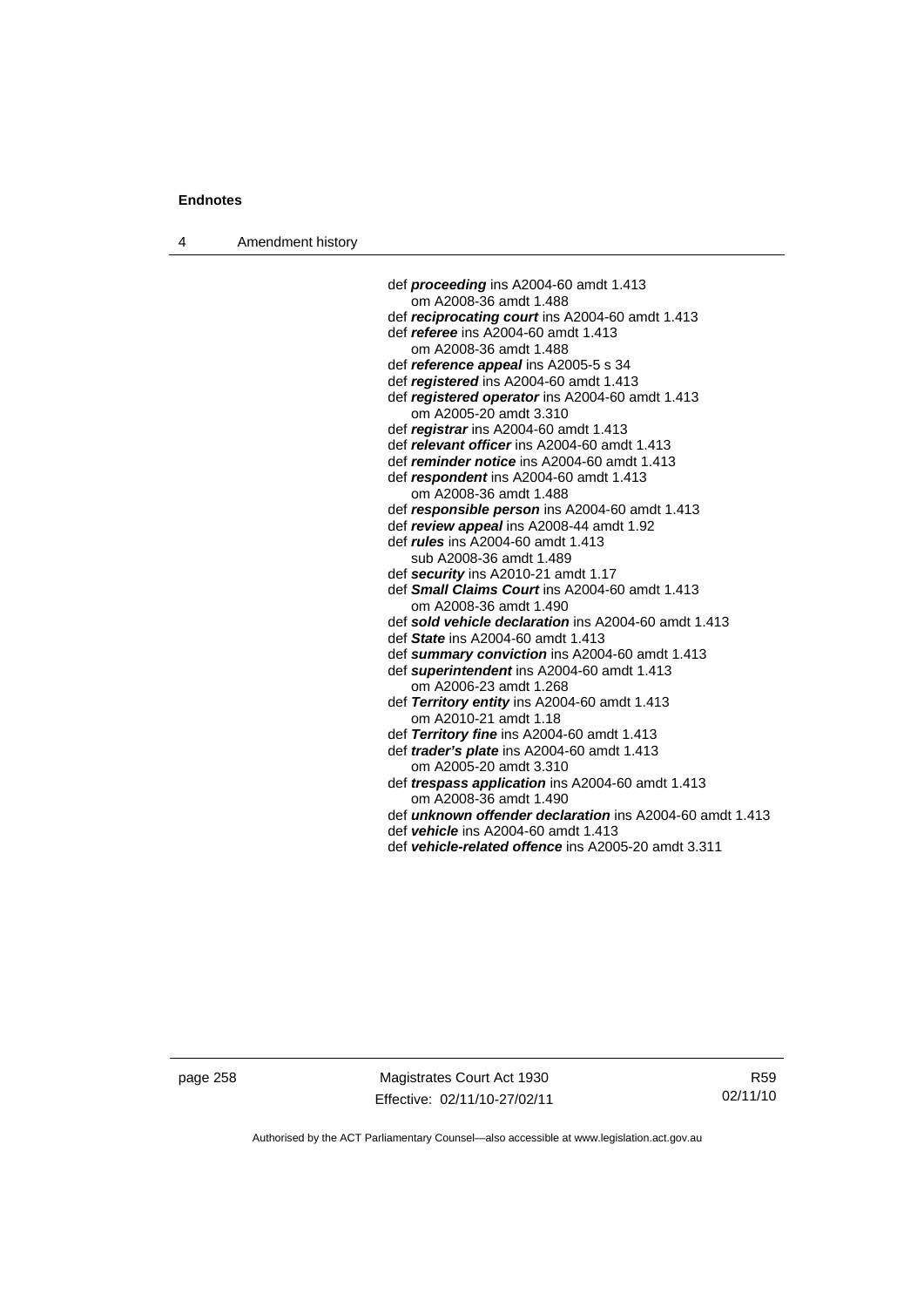# **5 Earlier republications**

Some earlier republications were not numbered. The number in column 1 refers to the publication order.

Since 12 September 2001 every authorised republication has been published in electronic pdf format on the ACT legislation register. A selection of authorised republications have also been published in printed format. These republications are marked with an asterisk (\*) in column 1. Electronic and printed versions of an authorised republication are identical.

| <b>Republication</b><br>No and date | <b>Effective</b>            | Last<br>amendment<br>made by | <b>Republication</b><br>for                                                                |
|-------------------------------------|-----------------------------|------------------------------|--------------------------------------------------------------------------------------------|
| R <sub>1</sub><br>3 Aug 1992        | 3 Aug 1992-<br>27 Nov 1992  | A1992-37                     | initial republication<br>since self-<br>government                                         |
| R <sub>1</sub> (RI)<br>23 Feb 2006  | 3 Aug 1992-<br>27 Nov 1992  | A1992-37                     | reissue of printed<br>version and<br>includes<br>retrospective<br>amendments by<br>A1996-6 |
| R <sub>1</sub> A<br>23 Feb 2006     | 23 Nov 1992-<br>28 Feb 1993 | A1992-37                     | amendments by<br>A1992-9 and<br>includes<br>retrospective<br>amendments by<br>A1996-6      |
| R <sub>1</sub> B<br>23 Feb 2006     | 1 Mar 1993-<br>7 Mar 1993   | A1993-2                      | amendments by<br>A1993-2 and<br>includes<br>retrospective<br>amendments by<br>A1996-6      |
| R1C<br>23 Feb 2006                  | 8 Mar 1993-<br>31 Aug 1993  | A1993-4                      | amendments by<br>A1993-4 and<br>includes<br>retrospective<br>amendments by<br>A1996-6      |

R59 02/11/10

Magistrates Court Act 1930 Effective: 02/11/10-27/02/11 page 259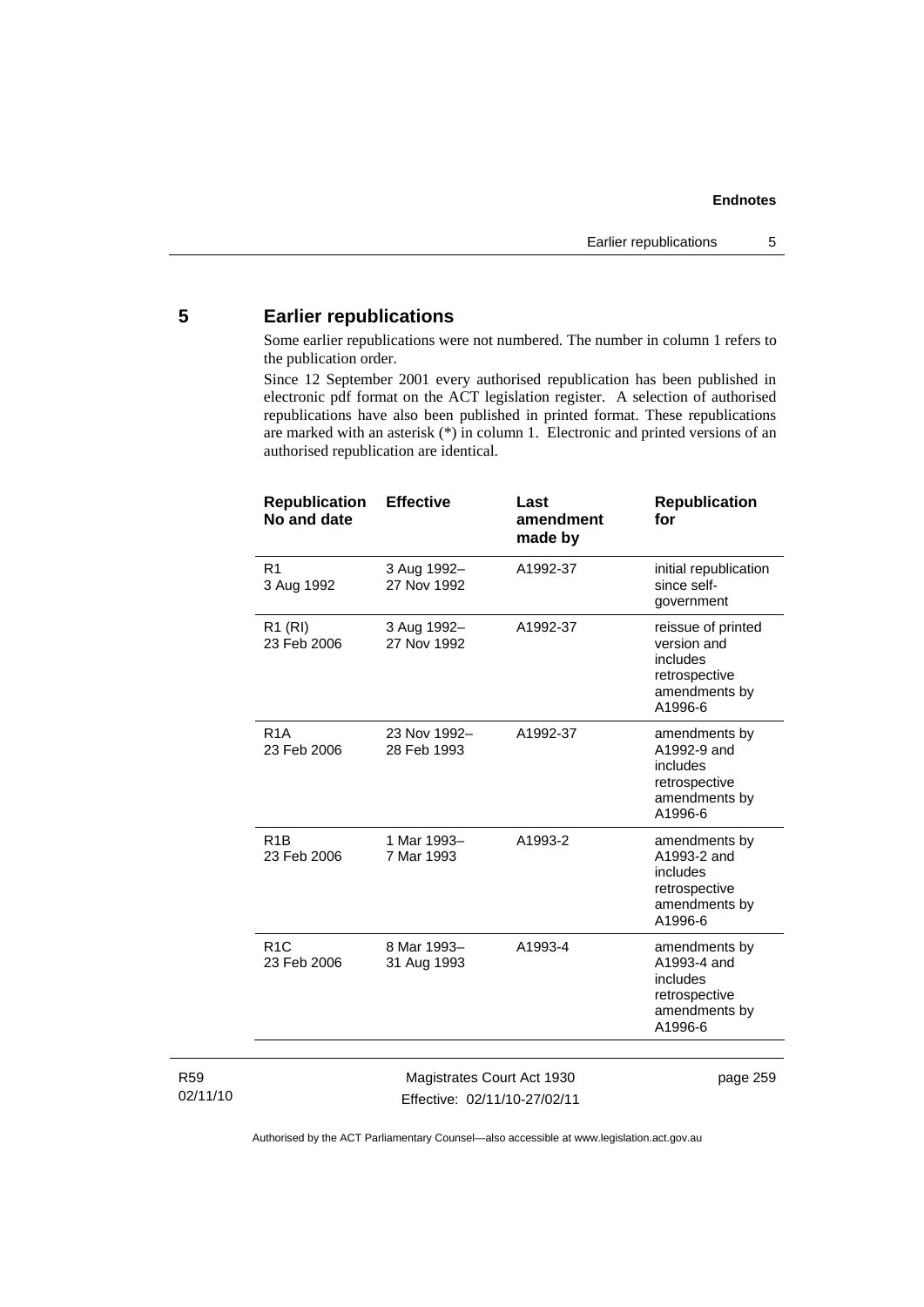#### **Republication No and date Effective Last amendment made by Republication for**  R1D 23 Feb 2006 1 Sept 1993– 26 Sept 1993 A1993-4 amendments by A1993-4 and includes retrospective amendments by A1996-6 R1E 23 Feb 2006 27 Sept 1993– 16 Dec 1993 A1993-48 amendments by A1993-48 and includes retrospective amendments by A1996-6 R2 31 Dec 1993 17 Dec 1993– 13 Mar 1994 A1993-91 amendments by A1993-91 and includes retrospective amendments by A1996-6 R2 (RI) 23 Feb 2006 17 Dec 1993– 13 Mar 1994 A1993-91 reissue of printed version R2A 23 Feb 2006 1 July 1994– 10 Oct 1994 A1994-45 amendments by A1994-4, A1994-10 and A1994-38 and includes retrospective amendments by A1996-6 R2B 23 Feb 2006 11 Oct 1994– 28 Nov 1994 A1994-66 amendments by A1994-66 and includes retrospective amendments by A1996-6

## 5 Earlier republications

page 260 Magistrates Court Act 1930 Effective: 02/11/10-27/02/11

R59 02/11/10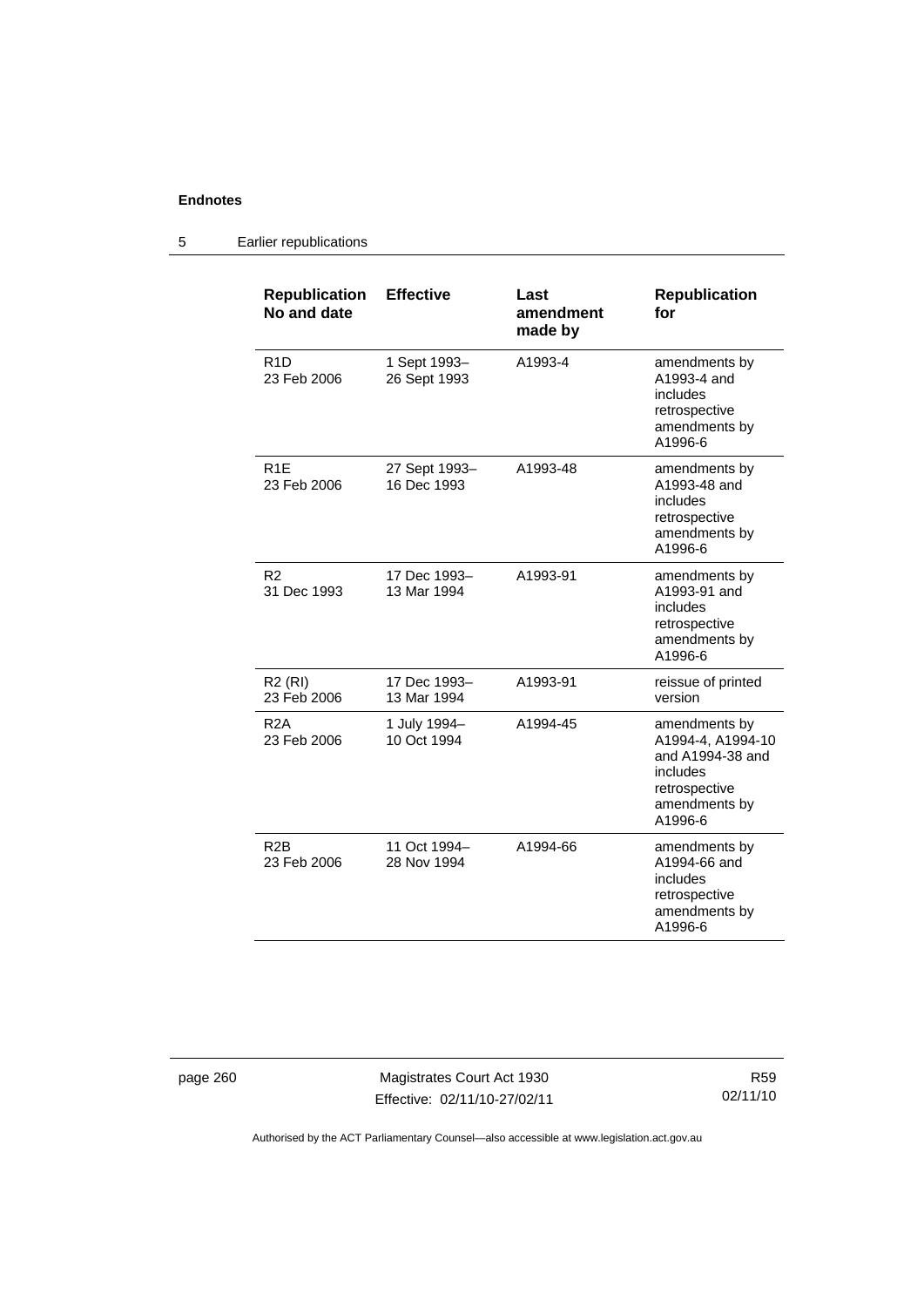Earlier republications 5

| <b>Republication</b><br>No and date | <b>Effective</b>             | Last<br>amendment<br>made by | <b>Republication</b><br>for                                                                                         |
|-------------------------------------|------------------------------|------------------------------|---------------------------------------------------------------------------------------------------------------------|
| R <sub>3</sub><br>10 Apr 1995       | 10 Apr 1995-<br>17 Dec 1995  | A1994-81                     | amendments by<br>A1994-45,<br>A1994-61 and<br>A1994-81 and<br>includes<br>retrospective<br>amendments by<br>A1996-6 |
| <b>R3 (RI)</b><br>23 Feb 2006       | 10 Apr 1995-<br>17 Dec 1995  | A1994-81                     | reissue of printed<br>version                                                                                       |
| R <sub>3</sub> A<br>23 Feb 2006     | 18 Dec 1995-<br>6 May 1996   | A1995-46                     | amendments by<br>A1995-46 and<br>includes<br>retrospective<br>amendments by<br>A1996-6                              |
| R <sub>3</sub> B<br>23 Feb 2006     | 12 Sept 1996-<br>31 Dec 1996 | A1996-6                      | amendments by<br>A1995-41 and<br>A1996-6                                                                            |
| R <sub>3</sub> C<br>23 Feb 2006     | 17 May 1997-<br>29 May 1997  | A1996-82                     | amendments by<br>A1996-68,<br>A1996-74 and<br>A1996-82                                                              |
| R4<br>30 May 1997                   | 30 May 1997-<br>22 Sept 1997 | A1997-25                     | amendments by<br>A1997-25                                                                                           |
| <b>R4 (RI)</b><br>23 Feb 2006       | 30 May 1997-<br>22 Sept 1997 | A1997-25                     | reissue of printed<br>version                                                                                       |
| R <sub>4</sub> A<br>23 Feb 2006     | 23 Sept 1997-<br>24 May 1998 | A1997-41                     | amendments by<br>A1997-41                                                                                           |
| R5<br>1 June 1998                   | 1 June 1998-<br>18 Oct 1998  | A1997-96                     | amendments by<br>A1997-94 and<br>A1997-96                                                                           |
| <b>R5 (RI)</b><br>23 Feb 2006       | 1 June 1998-<br>18 Oct 1998  | A1997-96                     | reissue of printed<br>version                                                                                       |

R59 02/11/10

Magistrates Court Act 1930 Effective: 02/11/10-27/02/11 page 261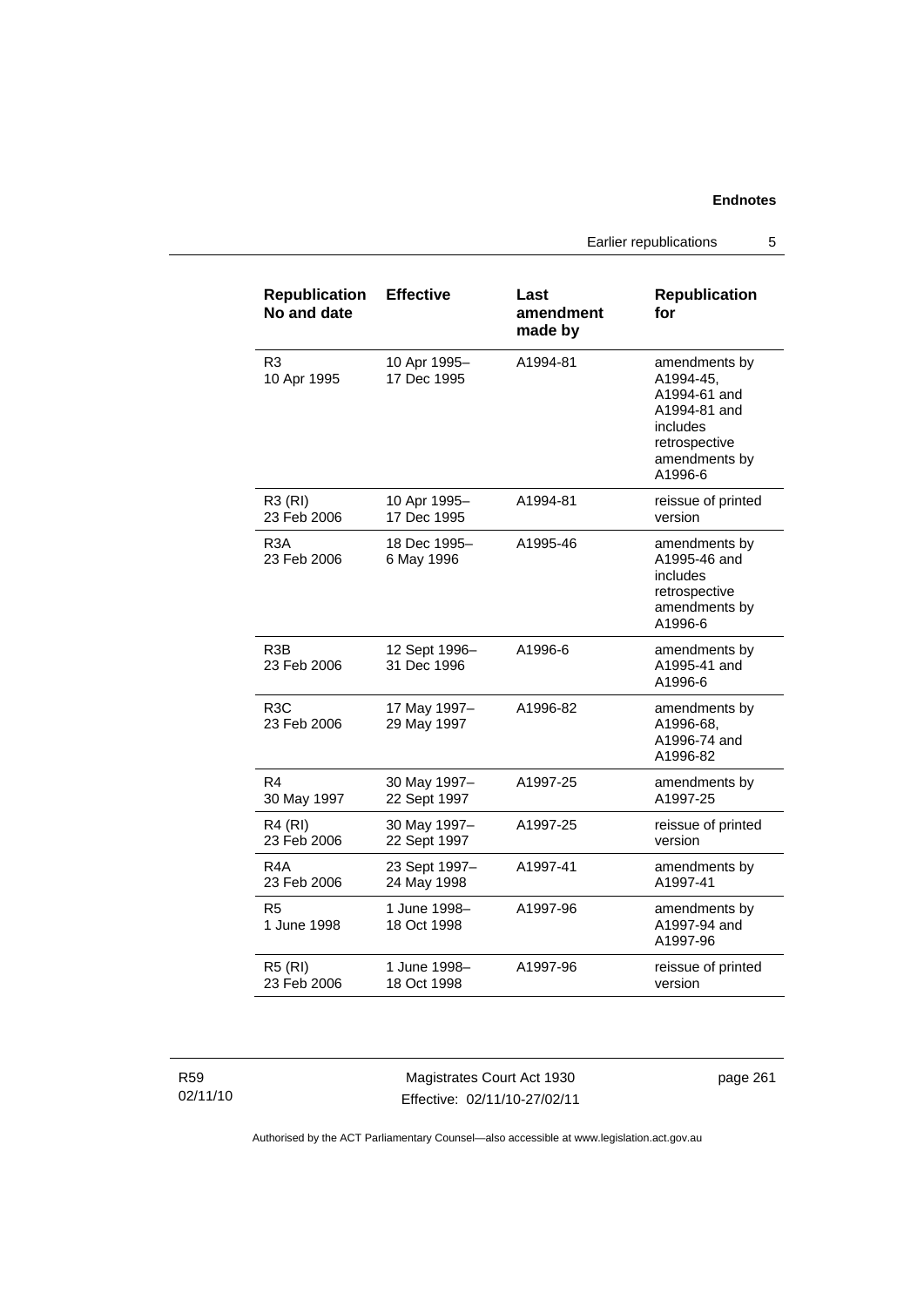# 5 Earlier republications

| <b>Republication</b><br>No and date | <b>Effective</b>             | Last<br>amendment<br>made by | <b>Republication</b><br>for                                         |
|-------------------------------------|------------------------------|------------------------------|---------------------------------------------------------------------|
| R6<br>31 Mar 1999                   | 31 Mar 1999-<br>30 Apr 1999  | A1999-12                     | amendments by<br>A1998-25,<br>A1998-38.<br>A1998-54 and<br>A1998-67 |
| <b>R6 (RI)</b><br>23 Feb 2006       | 31 Mar 1999-<br>30 Apr 1999  | A1999-12                     | reissue of printed<br>version                                       |
| R6A<br>23 Feb 2006                  | 1 Sept 1999-<br>9 Nov 1999   | A1999-34                     | amendments by<br>A1999-12,<br>A1999-22 and<br>A1999-34              |
| R <sub>6</sub> B<br>23 Feb 2006     | 24 Dec 1999-<br>29 Feb 2000  | A1999-91                     | amendments by<br>A1999-59,<br>A1999-61,<br>A1999-66 and<br>A1999-91 |
| R <sub>6</sub> C<br>23 Feb 2006     | 10 May 2000-<br>31 May 2000  | A2000-1                      | amendments by<br>A1999-64,<br>A1999-79 and<br>A2000-1               |
| R <sub>6</sub> D<br>23 Feb 2006     | 1 June 2000-<br>8 Sept 2000  | A2000-17                     | amendments by<br>A2000-17                                           |
| R7<br>20 Nov 2000                   | 5 Oct 2000-<br>4 Sept 2001   | A2000-60                     | amendments by<br>A2000-1 and<br>A2000-60                            |
| <b>R7 (RI)</b><br>23 Feb 2006       | 5 Oct 2000-<br>4 Sept 2001   | A2000-60                     | reissue of printed<br>version                                       |
| R <sub>8</sub><br>12 Sept 2001      | 27 Sept 2001-<br>30 Nov 2001 | A2001-90                     | amendments by<br>A2001-44,<br>A2001-56,<br>A2001-63 and<br>A2001-70 |
| R9<br>3 Dec 2001                    | 1 Dec 2001-<br>13 Mar 2002   | A2001-90                     | amendments by<br>A2001-62                                           |

page 262 Magistrates Court Act 1930 Effective: 02/11/10-27/02/11

R59 02/11/10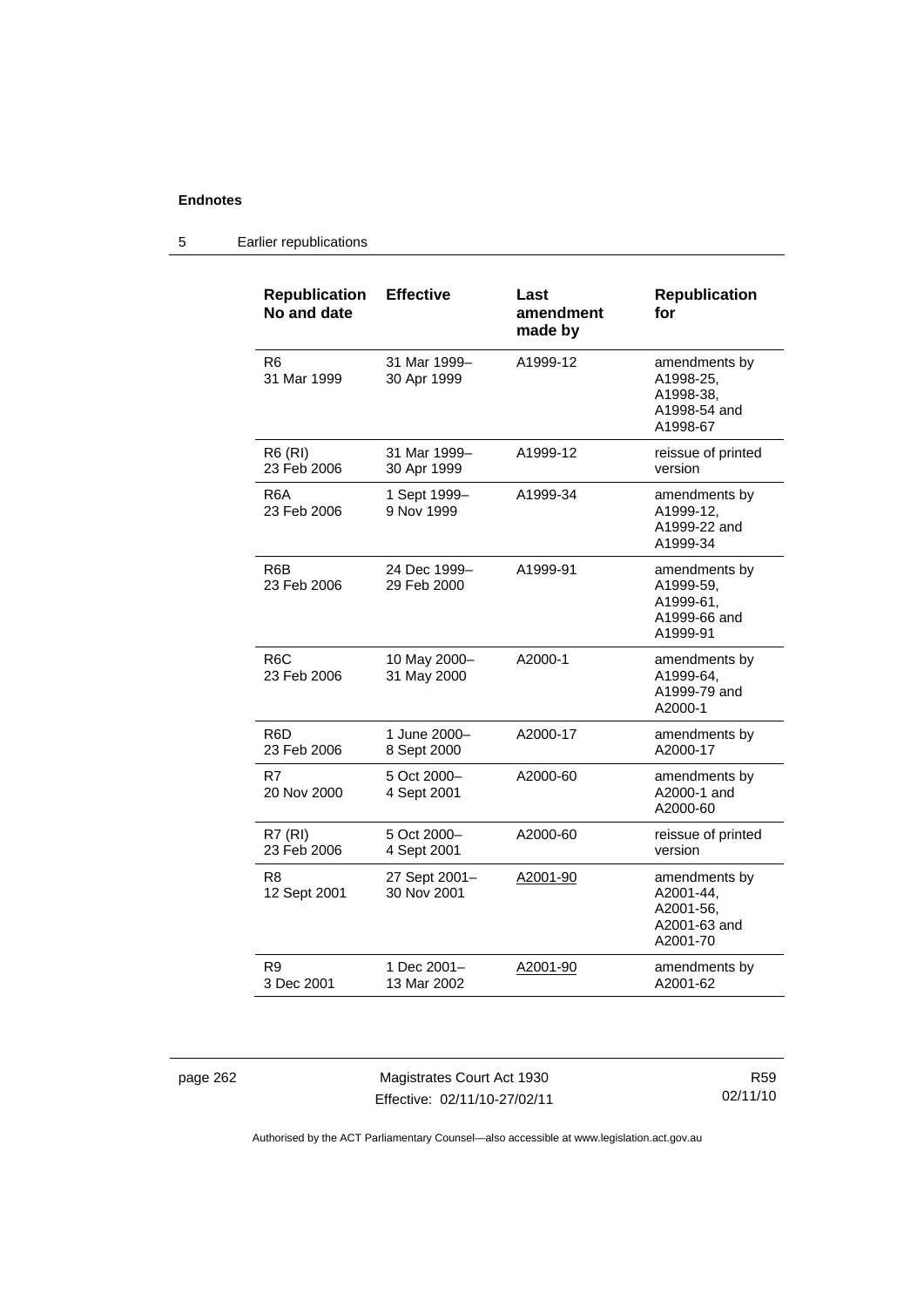Earlier republications 5

| <b>Republication</b><br>No and date | <b>Effective</b>              | Last<br>amendment<br>made by | <b>Republication</b><br>for                                      |
|-------------------------------------|-------------------------------|------------------------------|------------------------------------------------------------------|
| R <sub>10</sub><br>14 Mar 2002      | 14 Mar 2002-<br>26 Mar 2002   | A2002-2                      | amendments by<br>A2001-77 and<br>A2002-2                         |
| R <sub>11</sub> *                   | 27 Mar 2002-                  | A2002-2                      | amendments by                                                    |
| 27 Mar 2002                         | 30 June 2002                  |                              | A2001-90                                                         |
| R <sub>12</sub>                     | 1 July 2002-                  | A2002-2                      | amendments by                                                    |
| 1 July 2002                         | 12 Sept 2002                  |                              | A2001-18                                                         |
| R <sub>13</sub><br>13 Sept 2002     | 13 Sept 2002-<br>16 Sept 2002 | A2002-2                      | commenced expiry                                                 |
| R <sub>14</sub>                     | 17 Sept 2002-                 | A2002-30                     | amendments by                                                    |
| 17 Sept 2002                        | 10 Oct 2002                   |                              | A2002-30                                                         |
| R <sub>15</sub>                     | 11 Oct 2002-                  | A2002-36                     | amendments by                                                    |
| 11 Oct 2002                         | 31 Dec 2002                   |                              | A2002-36                                                         |
| R16<br>1 Jan 2003                   | 1 Jan 2003-<br>30 Mar 2003    | A2002-36                     | repealed<br>amendments by<br>A2001-64                            |
| R <sub>16</sub> (RI)<br>12 Feb 2003 | 1 Jan 2003-<br>30 Mar 2003    | A2002-36                     | reissue to include<br>retrospective<br>amendments by<br>A2002-49 |
| R <sub>17</sub> *                   | 31 Mar 2003-                  | A2003-2                      | amendments by                                                    |
| 31 Mar 2003                         | 11 Oct 2003                   |                              | A2003-2                                                          |
| R <sub>18</sub><br>12 Oct 2003      | 12 Oct 2003-<br>18 Dec 2003   | A2003-2                      | commenced expiry                                                 |
| R <sub>19</sub>                     | 19 Dec 2003-                  | A2003-56                     | amendments by                                                    |
| 19 Dec 2003                         | 21 Mar 2004                   |                              | A2003-56                                                         |
| R <sub>20</sub>                     | 22 Mar 2004-                  | A2004-2                      | amendments by                                                    |
| 22 Mar 2004                         | 8 Apr 2004                    |                              | A2004-2                                                          |
| R <sub>21</sub>                     | 9 Apr 2004-                   | A2004-15                     | amendments by                                                    |
| 9 Apr 2004                          | 29 Apr 2004                   |                              | A2004-15                                                         |
| R22                                 | 30 Apr 2004-                  | A2004-15                     | amendments by                                                    |
| 30 Apr 2004                         | 25 June 2004                  |                              | A2003-48                                                         |

R59 02/11/10

Magistrates Court Act 1930 Effective: 02/11/10-27/02/11 page 263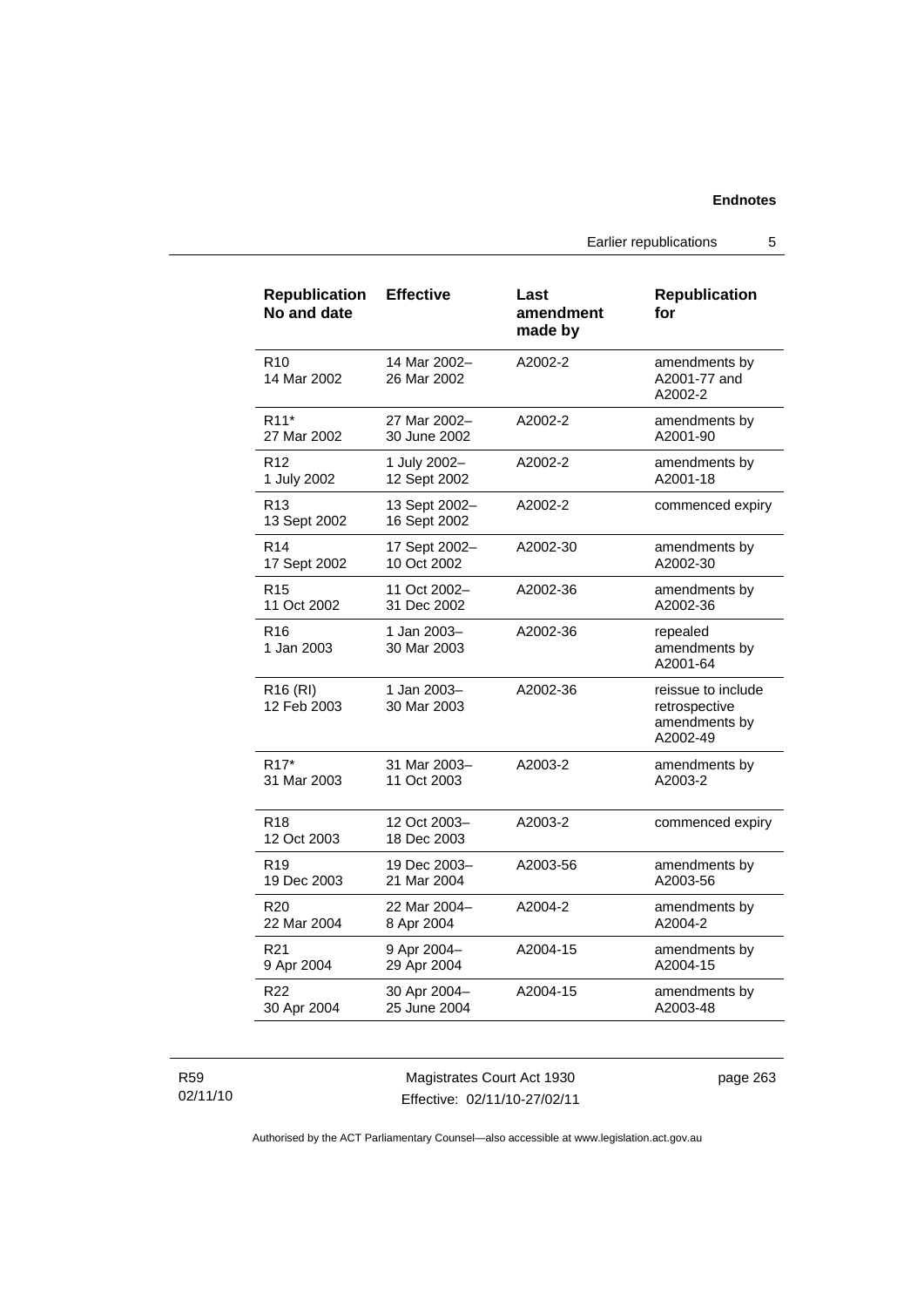| <b>Republication</b><br>No and date | <b>Effective</b>             | Last<br>amendment<br>made by | <b>Republication</b><br>for                                                            |
|-------------------------------------|------------------------------|------------------------------|----------------------------------------------------------------------------------------|
| R <sub>23</sub><br>26 June 2004     | 26 June 2004-<br>24 Aug 2004 | A2004-15                     | amendments by<br>A2004-14                                                              |
| R <sub>24</sub><br>25 Aug 2004      | 25 Aug 2004-<br>29 Sept 2004 | A2004-47                     | amendments by<br>A2004-42                                                              |
| R <sub>25</sub><br>30 Sept 2004     | 30 Sept 2004-<br>9 Jan 2005  | A2004-47                     | amendments by<br>A2004-42 and<br>A2004-47                                              |
| R <sub>26</sub> (RI)<br>8 June 2005 | 10 Jan 2005-<br>23 Feb 2005  | A2004-60                     | amendments by<br>A2004-60 and<br>includes textual<br>correction in s 312               |
| R27 (RI)<br>8 June 2005             | 24 Feb 2005-<br>24 Mar 2005  | A2005-7                      | amendments by<br>A2005-5 and<br>A2005-7 and<br>includes textual<br>correction in s 312 |
| R28 (RI)<br>8 June 2005             | 25 Mar 2005-<br>1 June 2005  | A2005-13                     | amendments by<br>A2005-13 and<br>includes textual<br>correction in s 312               |
| R29 (RI)<br>8 June 2005             | 2 June 2005-<br>22 Nov 2005  | A2005-20                     | amendments by<br>A2005-20 and<br>includes textual<br>correction in s 312               |
| R <sub>30</sub><br>23 Nov 2005      | 23 Nov 2005-<br>21 Dec 2005  | A2005-53                     | amendments by<br>A2005-53                                                              |
| R31<br>22 Dec 2005                  | 22 Dec 2005-<br>10 Jan 2006  | A2005-60                     | amendments by<br>A2005-60                                                              |
| R32*<br>11 Jan 2006                 | 11 Jan 2006-<br>1 June 2006  | A2005-60                     | commenced expiry                                                                       |
| R33<br>2 June 2006                  | 2 June 2006-<br>1 July 2006  | A2006-23                     | amendments by<br>A2006-23                                                              |
| R34<br>2 July 2006                  | 2 July 2006-<br>18 Dec 2006  | A2006-23                     | commenced expiry                                                                       |

5 Earlier republications

page 264 Magistrates Court Act 1930 Effective: 02/11/10-27/02/11

R59 02/11/10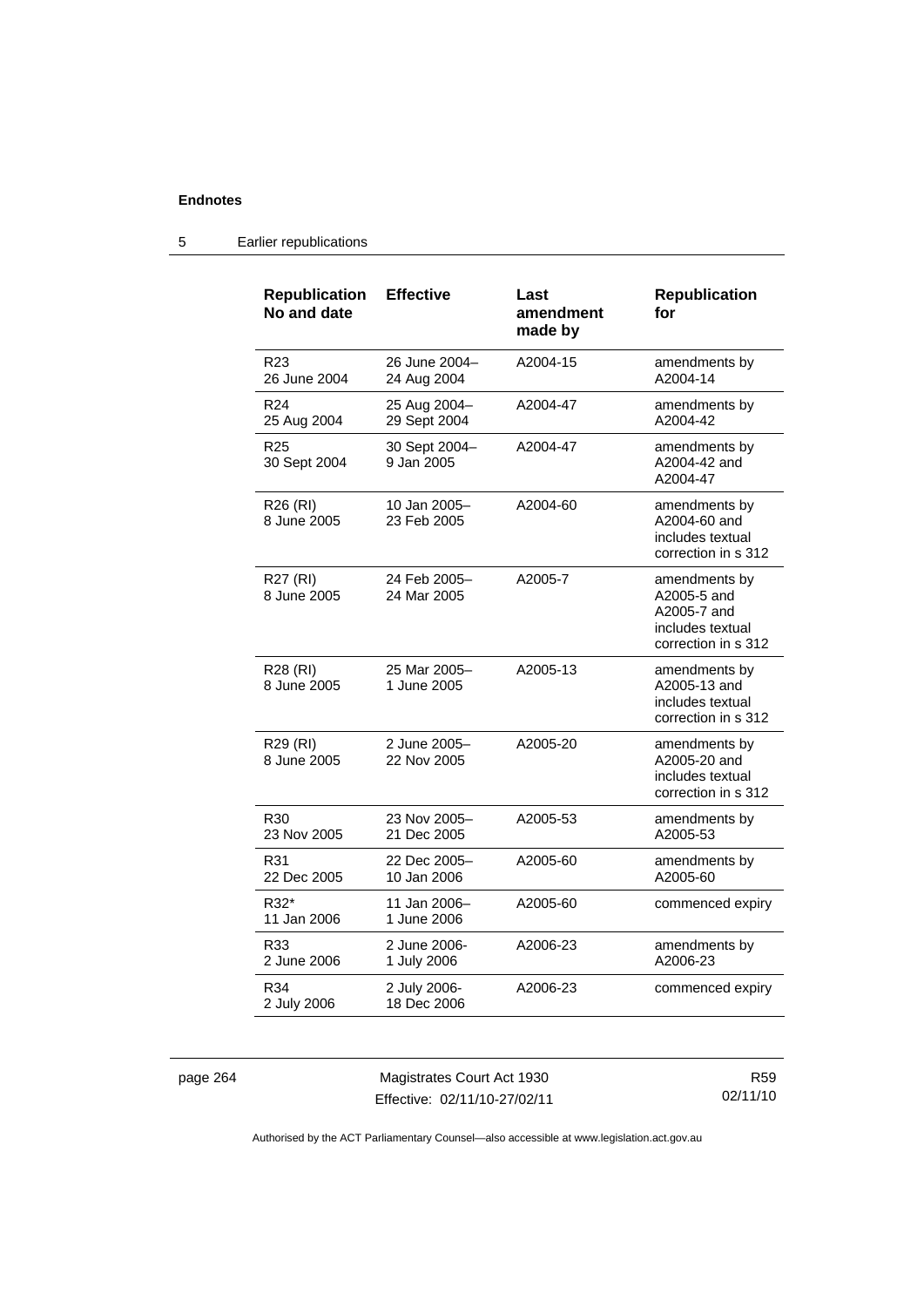Earlier republications 5

| <b>Republication</b><br>No and date | <b>Effective</b>            | Last<br>amendment<br>made by | <b>Republication</b><br>for                                                                |
|-------------------------------------|-----------------------------|------------------------------|--------------------------------------------------------------------------------------------|
| R35                                 | 19 Dec 2006-                | A2006-55                     | amendments by                                                                              |
| 19 Dec 2006                         | 31 Dec 2006                 |                              | A2006-55                                                                                   |
| R36<br>1 Jan 2007                   | 1 Jan 2007-<br>9 Nov 2007   | A2006-55                     | amendments by<br>A2006-40 as<br>amended by<br>A2006-55                                     |
| R37                                 | 10 Nov 2007-                | A2007-15                     | amendments by                                                                              |
| 10 Nov 2007                         | 17 Dec 2007                 |                              | A2007-8                                                                                    |
| R38                                 | 18 Dec 2007-                | A2007-44                     | amendments by                                                                              |
| 18 Dec 2007                         | 19 Dec 2007                 |                              | A2007-15                                                                                   |
| R39                                 | 20 Dec 2007-                | A2007-44                     | amendments by                                                                              |
| 20 Dec 2007                         | 15 Apr 2008                 |                              | A2007-44                                                                                   |
| R40                                 | 16 Apr 2008-                | A2008-6                      | amendments by                                                                              |
| 16 Apr 2008                         | 28 July 2008                |                              | A2008-6                                                                                    |
| R41                                 | 29 July 2008-               | A2008-22                     | amendments by                                                                              |
| 29 July 2008                        | 26 Aug 2008                 |                              | A2008-22                                                                                   |
| R42                                 | 27 Aug 2008-                | A2008-29                     | amendments by                                                                              |
| 27 Aug 2008                         | 1 Feb 2009                  |                              | A2008-29                                                                                   |
| R43<br>2 Feb 2009                   | 2 Feb 2009-<br>26 Feb 2009  | A2008-46                     | amendments by<br>A2008-36 and<br>A2008-37                                                  |
| R44<br>27 Feb 2009                  | 27 Feb 2009-<br>7 Mar 2009  | A2008-46                     | amendments by<br>A2008-19 and<br>A2008-20                                                  |
| R45                                 | 8 Mar 2009-                 | A2009-7                      | amendments by                                                                              |
| 8 Mar 2009                          | 29 Mar 2009                 |                              | A2008-42                                                                                   |
| R46                                 | 30 Mar 2009-                | <u>A2009-7</u>               | amendments by                                                                              |
| 30 Mar 2009                         | 29 May 2009                 |                              | A2008-46                                                                                   |
| R47<br>30 May 2009                  | 30 May 2009-<br>3 Sept 2009 | SL2009-20                    | amendments by<br>A2008-41,<br>A2008-44 and<br>A2009-7 and<br>modifications by<br>SL2009-20 |

R59 02/11/10

Magistrates Court Act 1930 Effective: 02/11/10-27/02/11 page 265